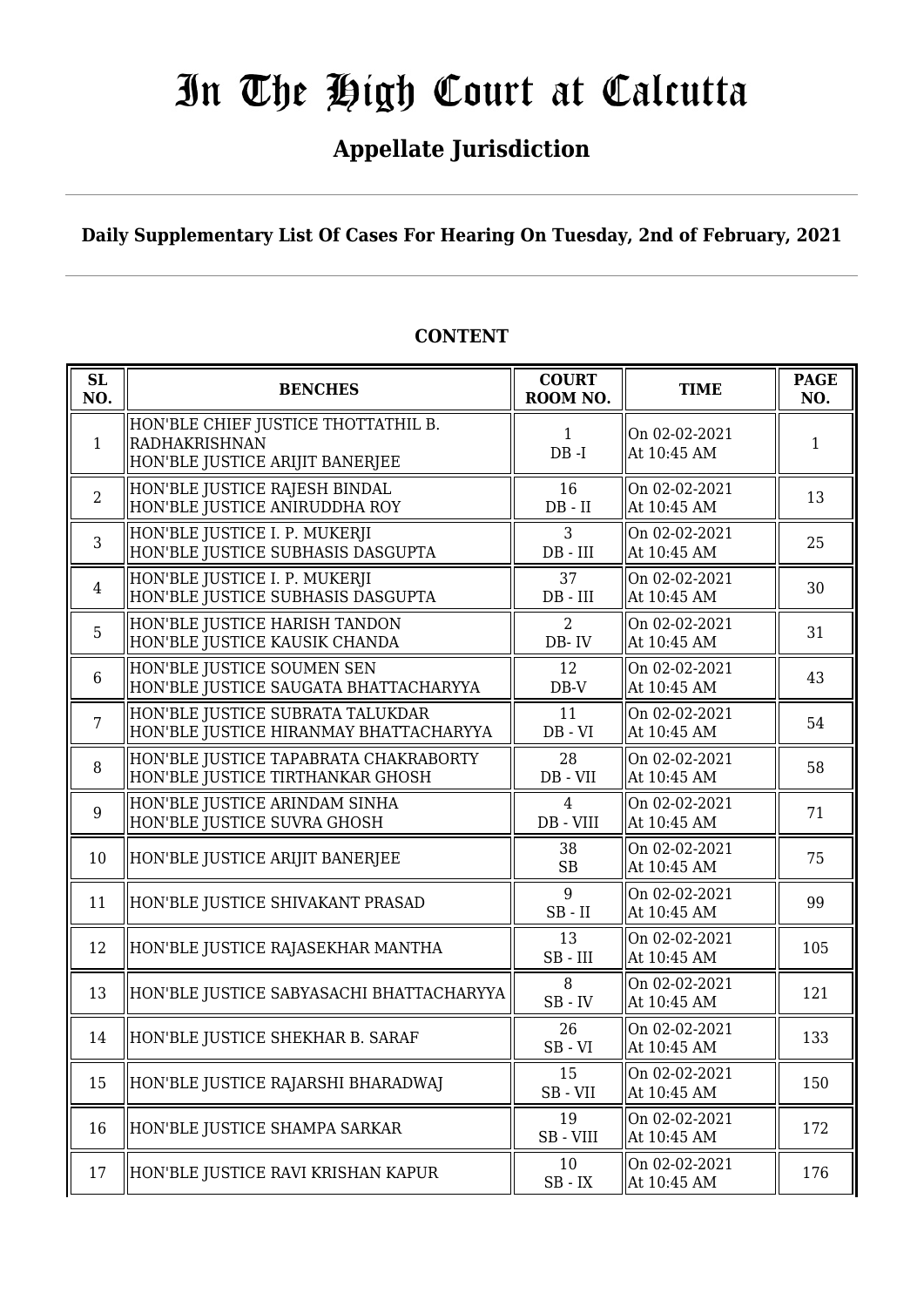| SLNO | <b>BENCHES</b>                       | <b>COURT</b><br>ROOM NO. | <b>TIME</b>                    | <b>PAGE</b><br>NO. |
|------|--------------------------------------|--------------------------|--------------------------------|--------------------|
| 18   | HON'BLE JUSTICE ARINDAM MUKHERJEE    | 23<br>$SB - X$           | On 02-02-2021<br>At 10:45 AM   | 183                |
| 19   | HON'BLE JUSTICE BISWAJIT BASU        | 18<br>$SB - XI$          | On 02-02-2021<br>At 10:45 AM   | 189                |
| 20   | HON'BLE JUSTICE AMRITA SINHA         | 24<br>$SB - XII$         | On 02-02-2021<br>  At 10:45 AM | 194                |
| 21   | HON'BLE JUSTICE ABHIJIT GANGOPADHYAY | 22<br>SB - XIII          | On 02-02-2021<br>At 10:45 AM   | 205                |
| 22   | HON'BLE JUSTICE JAY SENGUPTA         | 32<br>SB - XIV           | On 02-02-2021<br>At 10:45 AM   | 208                |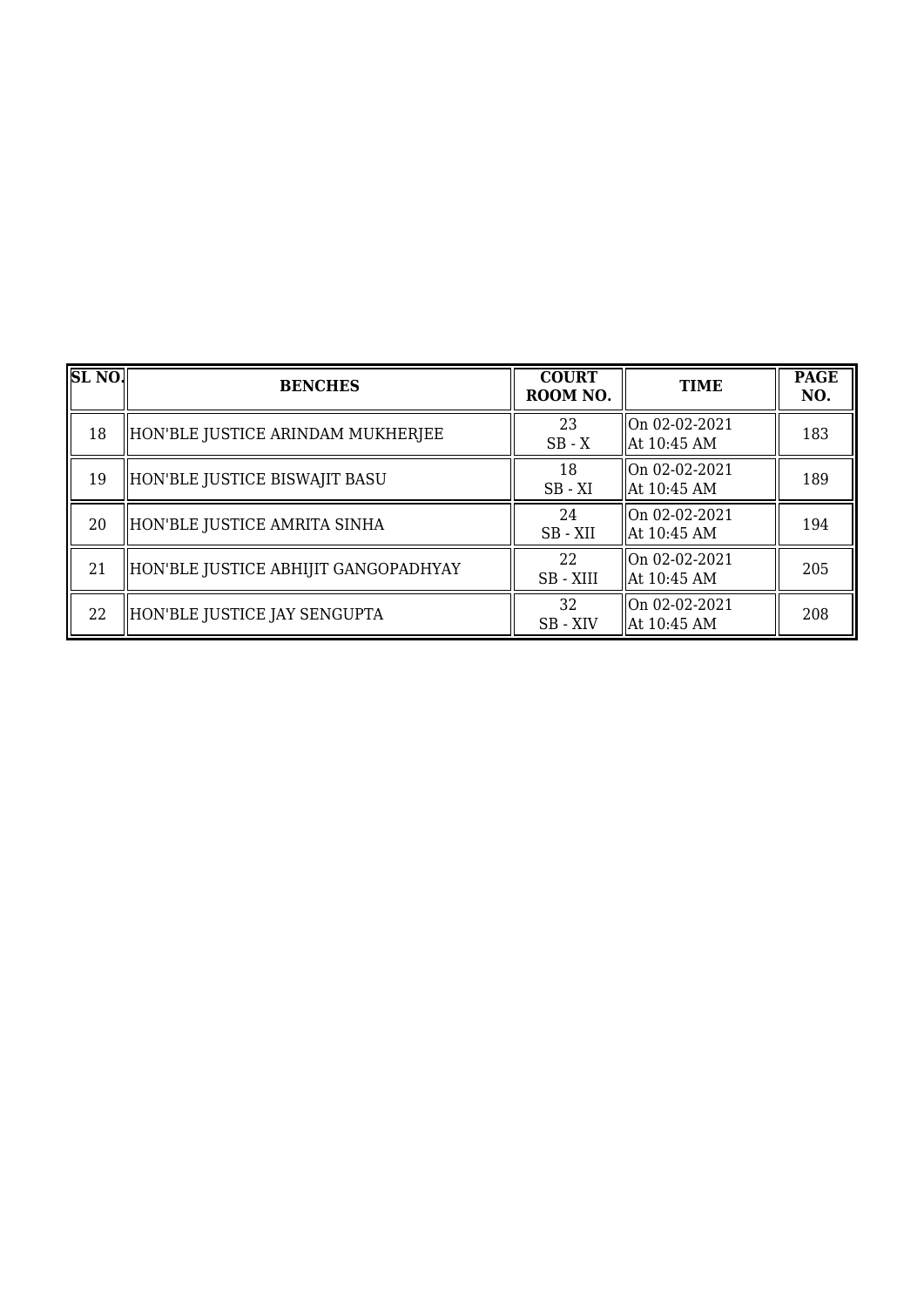

#### **Appellate Side**

**DAILY CAUSELIST For Tuesday The 2nd February 2021**

**COURT NO. 1**

**DIVISION BENCH (DB -I)**

**AT 10:45 AM**

#### **HON'BLE CHIEF JUSTICE THOTTATHIL B. RADHAKRISHNAN HON'BLE JUSTICE ARIJIT BANERJEE**

**( VIA VIDEO CONFERENCE )**

**ON AND FROM WEDNESDAY, THE 13TH JANUARY, 2021 - APPEALS FROM ORDERS RELATING TO RESIDUARY UNDER GROUP IX INCLUDING APPLICATIONS CONNECTED THERETO; PUBLIC INTEREST LITIGATION; CRIMINAL CONTEMPT MATTERS; APPEALS UNDER SECTION 19(1)(a) OF THE CONTEMPT OF COURT'S ACT; APPLICATIONS UNDER SECTION 27 OF THE ELECTRICITY REGULATORY COMMISSION ACT, 1998, INCLUDING APPLICATIONS CONNECTED THERETO; HABEAS CORPUS; DEATH REFERENCE CASES ( INCLUDING ADMISSION OF CRIMINAL APPEALS RELATING TO SUCH REFERENCE AGAINST THE SAME CONVICTION ORDER); ADMISSION OF CRIMINAL APPEALS; HEARING OF CRIMINAL APPEALS & APPLICATIONS CONNECTED THERETO INCLUDING APPLICATION FOR SUSPENSION OF SENTENCE IN PENDING APPEALS; CRIMINAL APPEALS RELATING TO CRIMES AGAINST WOMEN. ANY OTHER MATTER, IRRESPECTIVE OF CLASSIFICATION, AS DIRECTED BY THE HON'BLE CHIEF JUSTICE. ON AND FROM MONDAY, THE 1ST FEB, 2021 AS LONG AS THE DIVISION BENCH COMPRISING OF HON'BLE CHIEF JUSTICE THOTTATHIL B. RAHDAKRISHNAN AND HON'BLE JUSTICE ARIJIT BANERJEE DOES NOT SIT - HON'BLE JUSTICE RAJESH BINDAL AND HON'BLE JUSTICE ANIRUDDHA ROY WILL TAKE, IN ADDITION TO THEIR OWN LIST AND DETERMINATION, URGENT MATTERS RELATING TO THE LIST AND DETERMINATION OF THE DIVISION BENCH COMPRISING OF HON'BLE CHIEF JUSTICE THOTTATHIL B RADHAKRISHNAN AND HON'BLE JUSTICE ARIJIT BANERJEE. SPL. NOTE : MONDAY : ADMISSION OF CRIMINAL APPEALS, HABEAS CORPUS, CRIMINAL CONTEMPT MATTERS, APPEALS UNDER SECTION 19(1)(a) OF THE CONTEMPT OF COURT'S ACT. APPLICATIONS UNDER SECTION 27 OF THE ELECTRICITY REGULATORY COMMISSION ACT 1998 INCLUDING APPLICATIONS CONNECTED THERETO. BAIL IN CONNECTION WITH APPEAL. TUESDAY : BAIL IN CONNECTION WITH APPEAL. WEDNESDAY : HEARING OF CRIMINAL APPEALS. THURSDAY : APPEALS FROM ORDERS RELATING TO RESIDUARY UNDER GROUP - IX INCLUDING APPLICATIONS CONNECTED THERETO. THEREAFTER PIL MATTERS WILL BE TAKEN UP IF TIME PERMITS. FRIDAY : PUBLIC INTEREST LITIGATION. NOTE: MATTERS WILL BE TAKEN UP THROUGH PHYSICAL HEARING ONLY WHEN BOTH THE PARTIES**

 **ARE AGREED.**

**NO MENTIONING IN COURT**

#### **TO BE MENTIONED**

1 CRA/105/2015 SANJOY GIRI & ANR

VS STATE OF WEST BENGAL KAZI M. RAHMAN

*(Bench ID-265698)* 1/12 Page 1 Of 217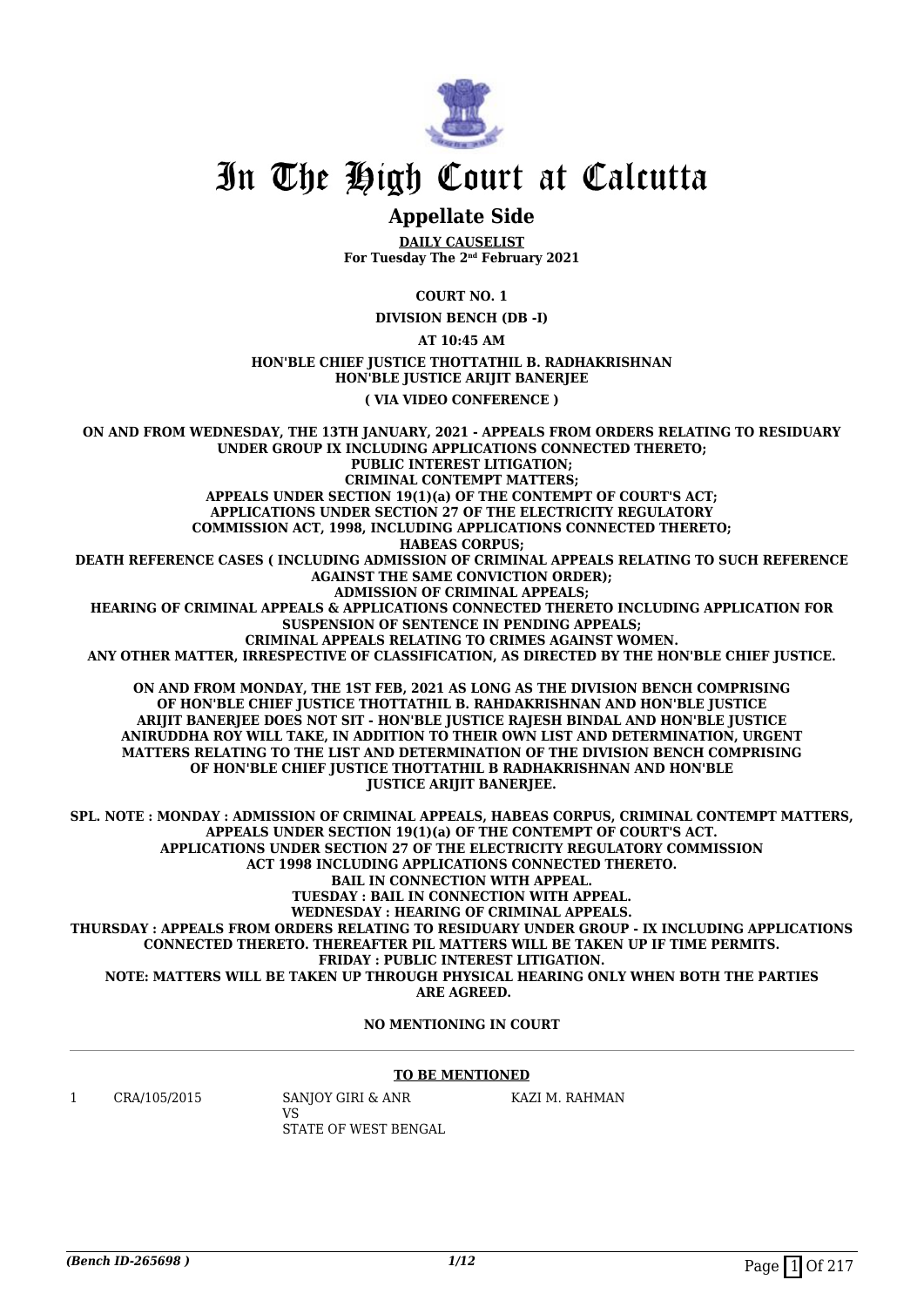| 2  | CRA/282/2020<br>[ NO SEC 5 ]                                                              | RADHU JAYA SHETTY<br>VS                                                          | SANDIP CHAKRABORTY                                                                             |
|----|-------------------------------------------------------------------------------------------|----------------------------------------------------------------------------------|------------------------------------------------------------------------------------------------|
|    |                                                                                           | State of West Bengal                                                             |                                                                                                |
|    |                                                                                           | <b>ASSIGNED MATTERS</b>                                                          |                                                                                                |
| 3  | CRM/35/2021                                                                               | K R ASHOK KUMAR AND ORS<br>VS                                                    | PRADYOT KUMAR DAS                                                                              |
| 4  | CRM/133/2021                                                                              | State of West Bengal<br>SANJIT SHARMA AND ANR                                    | <b>SOUMEN GHOSH</b>                                                                            |
|    |                                                                                           | <b>VS</b><br>State of West Bengal                                                |                                                                                                |
| 5  | CRM/135/2021                                                                              | SANJIT SHARMA AND ANR<br><b>VS</b>                                               | <b>SOUMEN GHOSH</b>                                                                            |
|    |                                                                                           | State of West Bengal                                                             |                                                                                                |
|    |                                                                                           | <b>BAIL IN CONNECTION WITH APPEAL</b>                                            |                                                                                                |
| 6  | CRA/78/2012                                                                               | KHOKAN MIA & ORS.<br>VS                                                          | <b>ASRAF MANDAL</b>                                                                            |
|    |                                                                                           | STATE OF WEST BENGAL                                                             |                                                                                                |
|    |                                                                                           | IA NO: CRAN/6/2019(Old No:CRAN/4772/2019), CRAN/7/2019(Old No:CRAN/4775/2019)    |                                                                                                |
| 7  | CRA/660/2017                                                                              | ANOWAR MOLLA @ ANUAR<br>VS<br>STATE OF WEST BENGAL                               | <b>MANAS KUMAR DAS</b>                                                                         |
|    | IA NO: CRAN/1/2019(Old No:CRAN/2533/2019)                                                 |                                                                                  |                                                                                                |
| 8  | IA NO. CRAN/2/2018 (Old DILIP GHOSH & ORS                                                 |                                                                                  |                                                                                                |
|    | No: CRAN/414/2018)                                                                        | Vs<br>STATE OF WEST BENGAL & ANR                                                 | <b>S PODDER</b>                                                                                |
|    | $[2PB +$<br>4LCR+TRANS+BRIEF]<br>In CRA/103/2017                                          |                                                                                  |                                                                                                |
| 9  | No: CRAN/261/2018)                                                                        | IA NO. CRAN/2/2018 (Old SAHIDUL RAHAMAN @ SADUL<br><b>ISLAM @ SAHIDUL</b><br>Vs. | <b>AMIT ROY</b>                                                                                |
|    | $[2PB+5LCR+TRANS]$<br>In CRA/98/2017                                                      | STATE OF WEST BENGAL                                                             |                                                                                                |
| 10 | CRA/63/2016<br>$[2$ PB + 4 LCR + 3 BRIEF VS                                               | MD. SULTAN                                                                       |                                                                                                |
|    | 1                                                                                         | STATE OF WEST BENGAL                                                             |                                                                                                |
|    | No:CRAN/4729/2020)                                                                        |                                                                                  | IA NO: CRAN/2/2016(Old No:CRAN/2033/2016), CRAN/3/2020(Old No:CRAN/4728/2020), CRAN/4/2020(Old |
| 11 | IA NO. CRAN/7/2020                                                                        | KHOKAN SARDAR & ANR.<br>Vs                                                       | RANJIT KUMAR GHOSAL<br>RANJIT KUMAR GHOSAL                                                     |
|    | $[PT1+II+2ND]$ COPY + 2 THE STATE<br>PB + LAY NOTE OF R/G +<br>5 LCR ]<br>In CRA/312/2004 |                                                                                  |                                                                                                |
| 12 | CRA/715/2015                                                                              | NIL KAMAL GON                                                                    | <b>D MAJUMDAR</b>                                                                              |
|    | $[PT 1+OS + 2ND$ J.<br>1                                                                  | VS<br>CPY+PT II + 2PB + 3 LCR STATE OF WEST BENGAL                               |                                                                                                |
|    | IA NO: CRAN/3/2019(Old No:CRAN/2303/2019)                                                 |                                                                                  |                                                                                                |
|    | wt13 CRA/559/2015                                                                         | <b>ABHIJIT DAS</b>                                                               | A MITRA                                                                                        |
|    |                                                                                           | VS<br>STATE OF WEST BENGAL                                                       |                                                                                                |
| 14 | CRA/338/2013                                                                              | SUKUMAR KARMAKAR<br>VS                                                           | <b>V VERMA</b>                                                                                 |
|    |                                                                                           | STATE OF WEST BENGAL                                                             |                                                                                                |
|    | IA NO: CRAN/3/2021                                                                        |                                                                                  |                                                                                                |
|    | wt15 CRA/219/2013                                                                         | SANDIP GHOSH<br><b>VS</b>                                                        | ANTARIKHYA BASU                                                                                |
|    |                                                                                           | STATE OF WEST BENGAL                                                             |                                                                                                |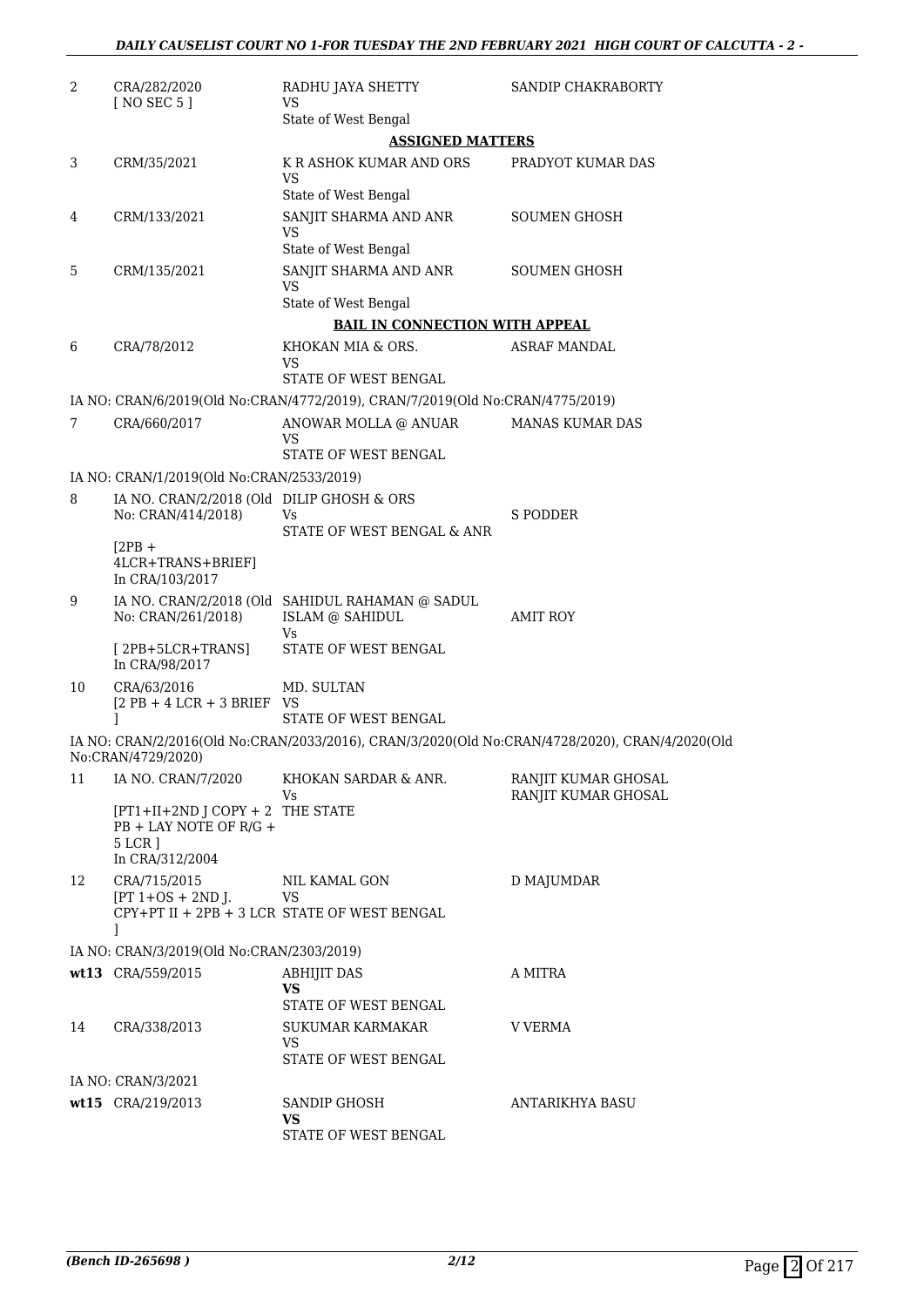|    | wt16 CRA/320/2013                                                   | <b>SAHEB DAS</b><br>VS<br>STATE OF WEST BENGAL                                     | <b>B BHATTACHARYYA</b>                                                                         |
|----|---------------------------------------------------------------------|------------------------------------------------------------------------------------|------------------------------------------------------------------------------------------------|
|    |                                                                     | IA NO: CRAN/3/2017(Old No:CRAN/1334/2017), CRAN/4/2020(Old No:CRAN/3439/2020)      |                                                                                                |
| 17 | IA NO. CRAN/5/2020 (Old SK. MORSED ALI & ORS.<br>No: CRAN/687/2020) | Vs<br>STATE OF WEST BENGAL                                                         | MOYUKH MUKHERJEE                                                                               |
|    | $[PT1 + II + 2ND J COPY]$<br>$+ 2$ PB + LCR (5)]<br>In CRA/130/2016 |                                                                                    |                                                                                                |
| 18 | CRA/420/2016<br>$[2PB + LCR]$                                       | SUNIL GHOSH @ SUNILA<br>VS<br>STATE OF WEST BENGAL                                 | SHEKHAR BARMAN                                                                                 |
|    | IA NO: CRAN/3/2018(Old No:CRAN/2979/2018)                           |                                                                                    |                                                                                                |
| 19 | No: CRAN/2358/2018)                                                 | IA NO. CRAN/2/2018 (Old SUPRABHAT MUKHERJEE<br>Vs<br>STATE OF WEST BENGAL          | R MUKHOPADHYAY                                                                                 |
|    | $[PT 1 + OS + 2 PB + 4]$<br>$LCR + TRANS$ ]<br>In CRA/648/2016      |                                                                                    |                                                                                                |
| 20 | IA NO. CRAN/3/2019 (Old PINTU SAHA<br>No: CRAN/3647/2019)           | Vs                                                                                 | M BAKSHI                                                                                       |
|    | $[2PB + 5LCR + TRANS]$<br>In CRA/734/2016                           | STATE OF WEST BENGAL                                                               |                                                                                                |
| 21 | IA NO. CRAN/4/2021                                                  | REKHA SANYAL & ANR<br>Vs<br>STATE OF WEST BENGAL                                   | B MANNA<br><b>B MANNA</b>                                                                      |
|    | In CRA/260/2017                                                     |                                                                                    |                                                                                                |
| 22 | CRA/270/2017                                                        | <b>MD NASIM</b><br>VS<br>STATE OF WEST BENGAL                                      | <b>ANAND KESHARI</b>                                                                           |
|    | IA NO: CRAN/1/2017(Old No:CRAN/3959/2017)                           |                                                                                    |                                                                                                |
| 23 | CRA/336/2017<br>[1 COPY OF THE                                      | <b>GOBINDA SAHA &amp; ANR</b><br>VS<br>JUDGEMENT FILE ] [ PT STATE OF WEST BENGAL  | <b>SHASANKA SEKHAR</b><br><b>SAHA</b>                                                          |
|    | $1 + II$ ]                                                          |                                                                                    | IA NO: CRAN/1/2017(Old No:CRAN/2382/2017), CRAN/2/2017(Old No:CRAN/4987/2017), CRAN/3/2020(Old |
|    | No:CRAN/277/2020)                                                   |                                                                                    |                                                                                                |
|    | wt24 CRA/382/2017                                                   | <b>SUPRIYA MALLICK</b><br>VS.<br>STATE OF WEST BENGAL                              | PUJA GOSWAMI                                                                                   |
| 25 | CRA/388/2017                                                        | SANJIB CHOWDHURY & ANR<br><b>VS</b><br>STATE OF WEST BENGAL & ANR                  | SOUMAJIT CHATTERJEE                                                                            |
|    | IA NO: CRAN/3/2019(Old No:CRAN/2669/2019)                           |                                                                                    |                                                                                                |
| 26 | CRA/498/2017                                                        | ALOKE GHOSH                                                                        | ESHITA DUTTA                                                                                   |
|    | $[PB + LCR]$                                                        | VS.<br>STATE OF WEST BENGAL                                                        |                                                                                                |
|    | IA NO: CRAN/2/2019(Old No:CRAN/3105/2019)                           |                                                                                    |                                                                                                |
| 27 | CRA/525/2017                                                        | MD. ISMAIL @ ISMAIL @<br><b>ISMAILE MIYAN</b><br><b>VS</b><br>STATE OF WEST BENGAL | RAJDEEP<br><b>BHATTACHARYA</b>                                                                 |
|    | IA NO: CRAN/1/2019(Old No:CRAN/3717/2019)                           |                                                                                    |                                                                                                |
| 28 | CRA/654/2017                                                        | <b>BABULAL GHOSH</b><br><b>VS</b><br>STATE OF WEST BENGAL                          | <b>SUDIP GUHA</b>                                                                              |
|    | IA NO: CRAN/2/2019(Old No:CRAN/2878/2019)                           |                                                                                    |                                                                                                |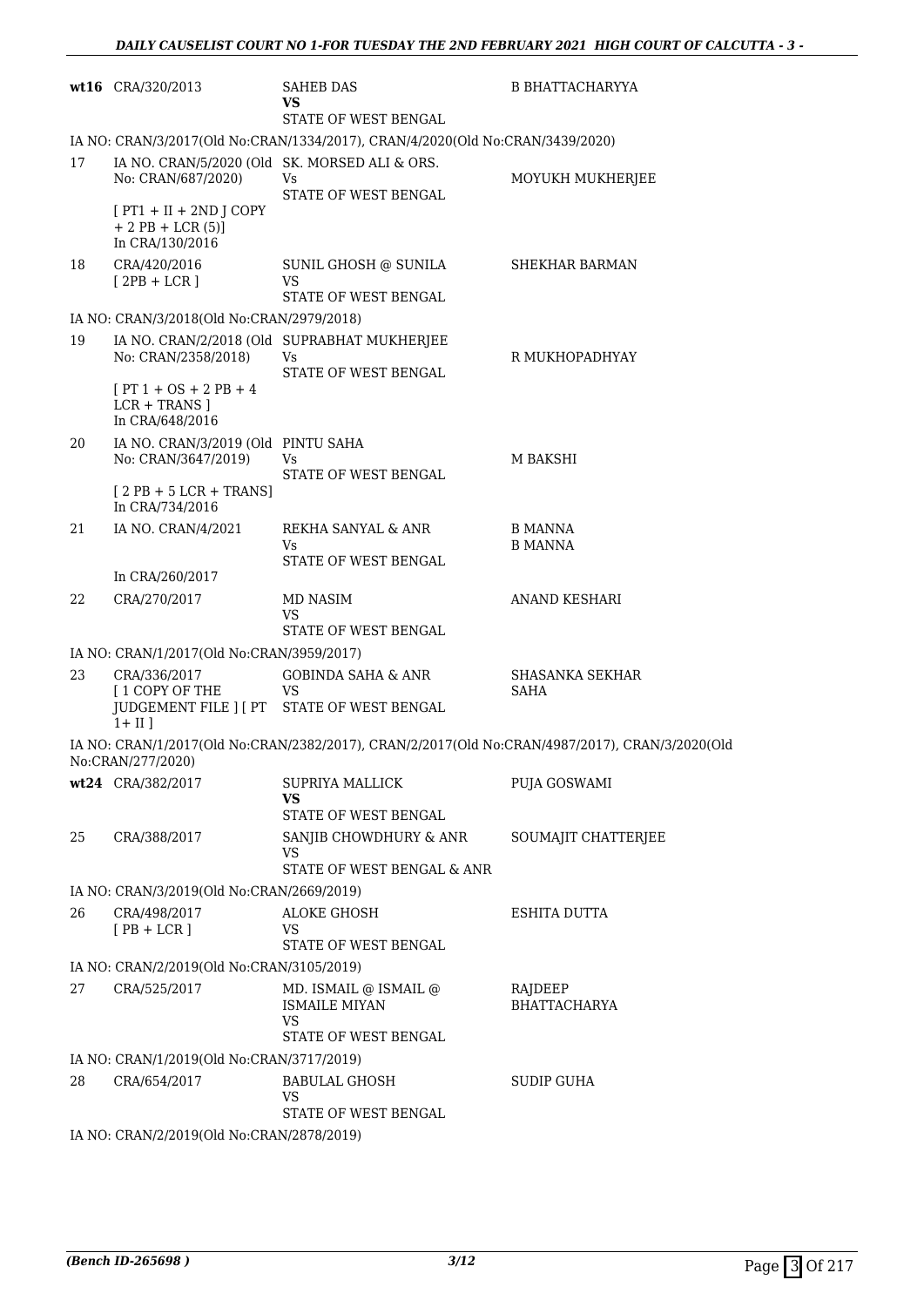| 29 | CRA/55/2018<br>$[2PB+5LCR+2TRANS]$                         | SAHAJADI BIBI @ BEWA & ORS<br>VS<br><b>STATE OF WEST BENGAL</b>               | K RAY                    |
|----|------------------------------------------------------------|-------------------------------------------------------------------------------|--------------------------|
|    | IA NO: CRAN/1/2019(Old No:CRAN/3324/2019)                  |                                                                               |                          |
| 30 | CRA/202/2018                                               | ARJUN DEY SARKAR<br>VS                                                        | D NAG                    |
|    |                                                            | STATE OF WEST BENGAL                                                          |                          |
|    | IA NO: CRAN/2/2019(Old No:CRAN/2555/2019)                  |                                                                               |                          |
| 31 | CRA/249/2018                                               | AZIZ KHAN @ AZIZULLAH<br>KHAN<br>VS                                           | <b>SUPREEN NASKAR</b>    |
|    |                                                            | STATE OF WEST BENGAL                                                          |                          |
|    |                                                            | IA NO: CRAN/1/2019(Old No:CRAN/3395/2019), CRAN/2/2020(Old No:CRAN/4505/2020) |                          |
| 32 | CRA/254/2018                                               | <b>BIKASH MALIK @ BIKASH</b><br>MAJHI & ORS<br><b>VS</b>                      | S MAJI                   |
|    |                                                            | STATE OF WEST BENGAL & ANR                                                    |                          |
|    | IA NO: CRAN/1/2018(Old No:CRAN/3806/2018)                  |                                                                               |                          |
|    | wt33 CRA/222/2018                                          | <b>JHANTU MALIK &amp; ORS</b><br>VS<br>STATE OF WEST BENGAL & ANR             | <b>U S CHATTOPADHYAY</b> |
|    | IA NO: CRAN/1/2018(Old No:CRAN/3339/2018)                  |                                                                               |                          |
| 34 | CRA/262/2018                                               | RASUL SK.                                                                     | <b>BENAJIR HASNA</b>     |
|    |                                                            | VS                                                                            |                          |
|    | IA NO: CRAN/1/2019(Old No:CRAN/2302/2019)                  | STATE OF WEST BENGAL                                                          |                          |
|    | wt35 CRA/263/2018                                          | AKTAR SK.                                                                     | <b>BENAJIR HASNA</b>     |
|    |                                                            | VS<br>STATE OF WEST BENGAL                                                    |                          |
| 36 | CRA/271/2018                                               | RAFIKUL SK.<br>VS                                                             | SNEHANSU MAJUMDER        |
|    |                                                            | STATE OF WEST BENGAL                                                          |                          |
|    | IA NO: CRAN/1/2019(Old No:CRAN/2858/2019)                  |                                                                               |                          |
| 37 | CRA/284/2018                                               | <b>NOOR MOHAMMAD</b><br>MOLLA@KOCHI<br>VS                                     | DATTATREYA DUTTA         |
|    |                                                            | STATE OF WEST BENGAL                                                          |                          |
|    |                                                            | IA NO: CRAN/1/2019(Old No:CRAN/2846/2019), CRAN/2/2020(Old No:CRAN/4539/2020) |                          |
| 38 | CRA/318/2018                                               | ATIT KHAN & ORS<br>VS<br>STATE OF WEST BENGAL                                 | D DAS GUPTA              |
| 39 | CRA/427/2018                                               | <b>LALTU GHOSH</b>                                                            | P ANAM                   |
|    | $[PT 1+PT II + 2PB +$<br>$3LCR$ ]                          | VS<br>STATE OF WEST BENGAL & ANR                                              |                          |
|    | IA NO: CRAN/2/2019(Old No:CRAN/1205/2019)                  |                                                                               |                          |
| 40 | CRA/468/2018                                               | AFTAUDDIN SK @ RAHAMAT SK<br>VS<br>STATE OF WEST BENGAL                       | S PAL                    |
|    |                                                            | IA NO: CRAN/2/2019(Old No:CRAN/747/2019), CRAN/3/2020(Old No:CRAN/3081/2020)  |                          |
| 41 | CRA/491/2018                                               | SWAPAN MONDAL<br>VS                                                           | K DAGA                   |
|    |                                                            | STATE OF WEST BENGAL                                                          |                          |
|    | IA NO: CRAN/2/2020                                         |                                                                               |                          |
| 42 | IA NO. CRAN/2/2019 (Old HARI MONDAL<br>No: CRAN/2502/2019) | Vs<br>STATE OF WEST BENGAL                                                    | J CHAKRABORTY            |
|    |                                                            |                                                                               |                          |

In CRA/534/2018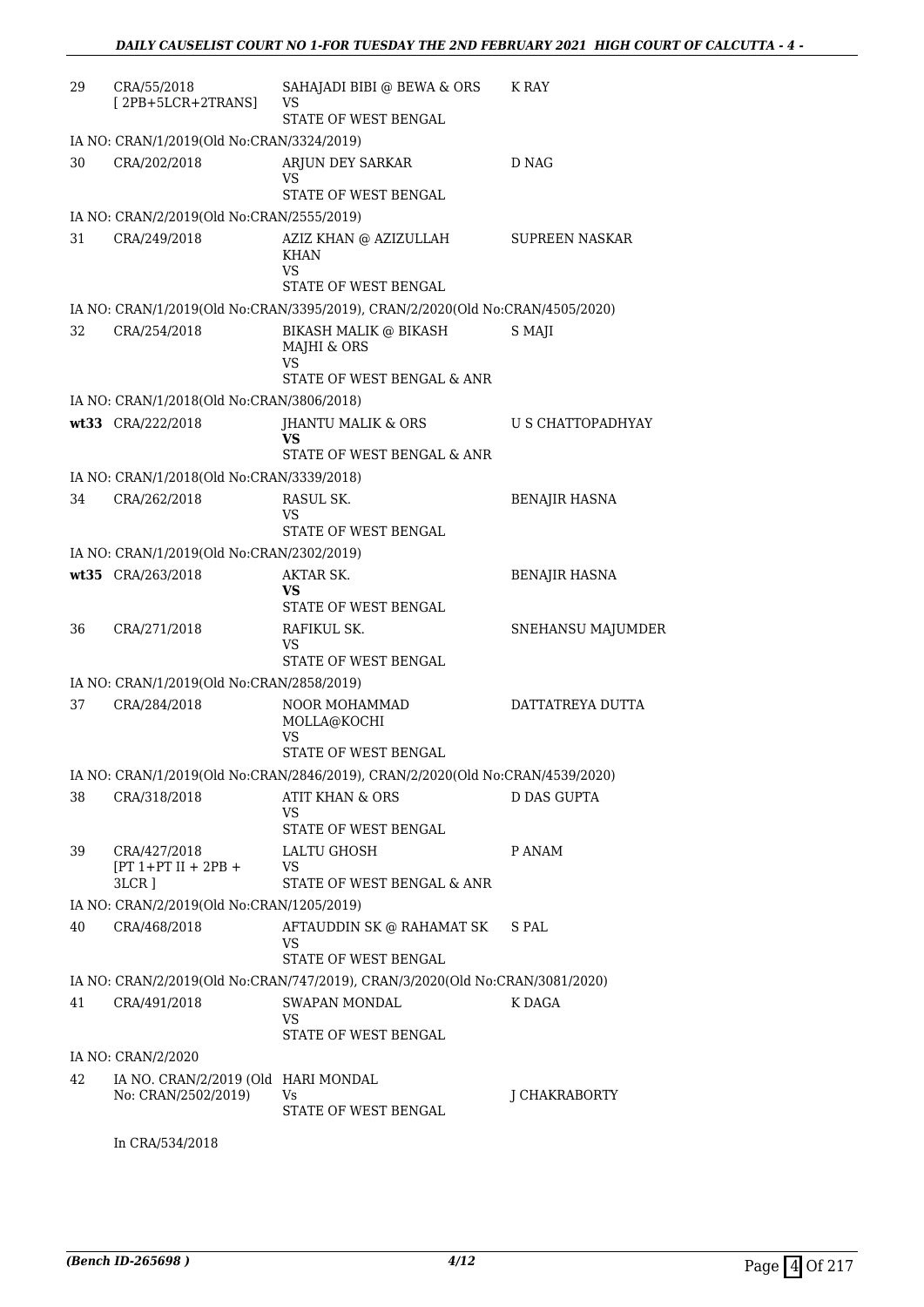| 43 | CRA/536/2018                                        | SAPU SK.                                                                             | TAHUL GANGULLY  |
|----|-----------------------------------------------------|--------------------------------------------------------------------------------------|-----------------|
|    | $[PT 1 + PT II + 2 PB + 4 VS]$<br><b>REGISTER</b> ] | LCR + TRNS + VISITORS STATE OF WEST BENGAL & ORS                                     |                 |
|    |                                                     | IA NO: CRAN/1/2019(Old No:CRAN/3180/2019), CRAN/2/2020(Old No:CRAN/4547/2020)        |                 |
| 44 | CRA/538/2018                                        | SABITRI CHAKRABORTY<br>VS<br>STATE OF WEST BENGAL & ORS                              | RAHUL GANGULY   |
|    |                                                     | IA NO: CRAN/2/2019(Old No:CRAN/2685/2019), CRAN/3/2020(Old No:CRAN/4533/2020)        |                 |
| 45 | CRA/576/2018                                        | SAHABUDDIN SHEIKH @                                                                  | P ROY           |
|    |                                                     | SAHABUDDIN SK & ANR<br>VS<br>STATE OF WEST BENGAL                                    |                 |
|    |                                                     | IA NO: CRAN/1/2019(Old No:CRAN/541/2019), CRAN/2/2020(Old No:CRAN/2388/2020)         |                 |
| 46 | CRA/582/2018                                        | DUKHE LASKAR @ DUKHA<br>LASKAR @ SAFIKUL LASKAR<br>VS<br><b>STATE OF WEST BENGAL</b> | S MONDAL        |
|    | IA NO: CRAN/1/2019(Old No:CRAN/2453/2019)           |                                                                                      |                 |
|    | wt47 CRA/612/2018                                   | KHAIRUL HARUN LASKAR @<br>KHAIRUL HASSAN LASKAR @<br><b>KHAIRUL LASKA</b><br>VS      | S BASU          |
|    |                                                     | STATE OF WEST BENGAL                                                                 |                 |
|    | IA NO: CRAN/1/2018(Old No:CRAN/3456/2018)           |                                                                                      |                 |
|    | wt48 CRA/632/2018                                   | NOOR ISLAM FAKIR @ KHORA<br><b>BADSHAH</b><br>VS<br>STATE OF WEST BENGAL             | ANINDITA DE     |
|    | IA NO: CRAN/1/2019(Old No:CRAN/343/2019)            |                                                                                      |                 |
| 49 | CRA/597/2018                                        | SUSANTA GHOSH & ANR<br>VS<br>STATE OF WEST BENGAL                                    | <b>B MANNA</b>  |
|    | IA NO: CRAN/1/2019(Old No:CRAN/413/2019)            |                                                                                      |                 |
| 50 | CRA/626/2018                                        | NIMAI CHOWDHURY<br>VS<br>STATE OF WEST BENGAL                                        | S NAG           |
|    | IA NO: CRAN/1/2019(Old No:CRAN/2875/2019)           |                                                                                      |                 |
| 51 | CRA/640/2018                                        | GOURAB MONDAL                                                                        | SONALI DAS      |
|    | $[PT 1+OS + 2ND J.$<br>+ TRANS 1                    | VS<br>CPY+PT II + 2PB + 5 LCR STATE OF WEST BENGAL & ANR                             |                 |
|    | IA NO: CRAN/1/2018(Old No:CRAN/3682/2018)           |                                                                                      |                 |
| 52 | CRA/658/2018                                        | DHANANJOY MAHATO @<br>DHANA & ORS.<br><b>VS</b>                                      | ABHRA MUKHERJEE |
|    |                                                     | STATE OF WEST BENGAL                                                                 |                 |
|    | wt53 CRA/629/2018                                   | AMULYA MAHATO & ANR<br>VS.<br>STATE OF WEST BENGAL                                   | R DAS           |
|    | IA NO: CRAN/2/2019(Old No:CRAN/4447/2019)           |                                                                                      |                 |
| 54 | CRA/659/2018                                        | JATIN KUMAR SINGH<br>VS<br>STATE OF WEST BENGAL & ANR                                | AMRITA CHEL     |
|    | IA NO: CRAN/2/2020, CRAN/3/2020                     |                                                                                      |                 |
| 55 | CRA/668/2018<br>[LCR]                               | KHUSHI MOHAN MONDAL<br>VS                                                            | SACHIT TALUKDAR |
|    | IA NO: CRAN/1/2019(Old No:CRAN/235/2019)            | STATE OF WEST BENGAL                                                                 |                 |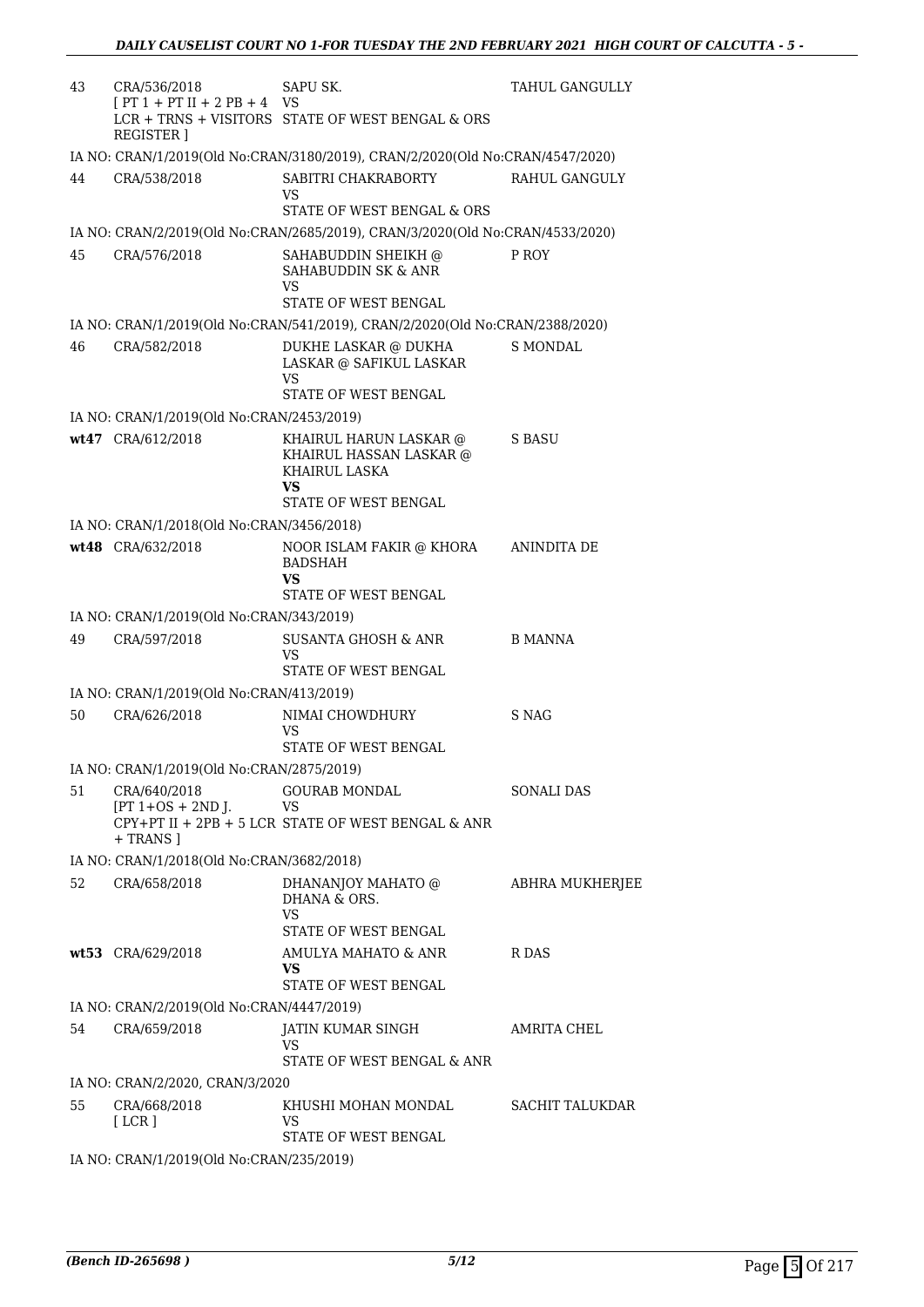| 56 | CRA/669/2018                                                | PALASH DAS & ANR<br>VS                                                                        | <b>SONALI DAS</b>                    |
|----|-------------------------------------------------------------|-----------------------------------------------------------------------------------------------|--------------------------------------|
|    |                                                             | STATE OF WEST BENGAL                                                                          |                                      |
|    | IA NO: CRAN/2/2019(Old No:CRAN/2847/2019)                   |                                                                                               |                                      |
| 57 | CRA/690/2018                                                | AVIJIT GHOSH & ORS<br>VS                                                                      | <b>BISWAJIT MANNA</b>                |
|    |                                                             | STATE OF WEST BENGAL                                                                          |                                      |
|    |                                                             | IA NO: CRAN/2/2020(Old No:CRAN/296/2020), CRAN/3/2021                                         |                                      |
| 58 | CRA/54/2019                                                 | LALTU SK & ANR<br>VS<br>STATE OF WEST BENGAL                                                  | TAPAN DUTTA GUPTA                    |
|    | IA NO: CRAN/2/2019(Old No:CRAN/2812/2019)                   |                                                                                               |                                      |
| 59 | CRA/68/2019                                                 | BHUBAN GHOSH & ANR<br>VS                                                                      | ARITRA BHATTACHARYA                  |
|    |                                                             | STATE OF WEST BENGAL                                                                          |                                      |
|    | No:CRAN/4552/2020)                                          | IA NO: CRAN/1/2019(Old No:CRAN/726/2019), CRAN/2/2020(Old No:CRAN/4551/2020), CRAN/3/2020(Old |                                      |
| 60 | CRA/77/2019                                                 | SK. AKHTER HOSSEN<br>VS                                                                       | <b>BISWAJIT MANNA</b>                |
|    |                                                             | STATE OF WEST BENGAL & ORS                                                                    |                                      |
|    | IA NO: CRAN/1/2019(Old No:CRAN/3087/2019)                   |                                                                                               |                                      |
| 61 | CRA/79/2019                                                 | SK. ALLAUDDIN @ ALAUDDIN<br>SK @ SK. TARA<br>VS                                               | SANJIB KUMAR DAN                     |
|    |                                                             | STATE OF WEST BENGAL                                                                          |                                      |
|    | IA NO: CRAN/2/2019(Old No:CRAN/2952/2019)                   |                                                                                               |                                      |
| 62 | CRA/96/2019<br>$(Pt1+OS+2ND J.COPY +$<br>Pt $II+3$ LCR)     | RAJU HALDER @ HALDAR<br>VS<br>STATE OF WEST BENGAL & ANR                                      | <b>SUBIR DEBNATH</b>                 |
|    | No:CRAN/4113/2020)                                          | IA NO: CRAN/4/2020(Old No:CRAN/741/2020), CRAN/5/2020(Old No:CRAN/1804/2020), CRAN/6/2020(Old |                                      |
| 63 | CRA/104/2019                                                | NAZRUL ISLAM @ LUCKY<br>VS                                                                    | <b>ARUP KUMAR</b><br><b>BHOWMICK</b> |
|    |                                                             | STATE OF WEST BENGAL                                                                          |                                      |
|    | IA NO: CRAN/1/2019(Old No:CRAN/1443/2019)                   |                                                                                               |                                      |
|    | wt64 CRA/60/2019                                            | SANDIPAN MAHARA @ MINTU<br><b>VS</b><br>STATE OF WEST BENGAL                                  | RAHUL GANGULY                        |
|    |                                                             | IA NO: CRAN/1/2019(Old No:CRAN/768/2019), CRAN/2/2020(Old No:CRAN/4536/2020)                  |                                      |
| 65 | CRA/132/2019                                                | <b>BIMAL MURMU &amp; ORS</b><br>VS<br>STATE OF WEST BENGAL                                    | PARVEJ ANAM                          |
|    |                                                             |                                                                                               |                                      |
|    | IA NO: CRAN/2/2019(Old No:CRAN/2983/2019)                   |                                                                                               |                                      |
| 66 | CRA/174/2019                                                | SK MUSTAKIN RAHMAN @<br><b>BABLU</b><br><b>VS</b>                                             | PINAKI BHATTACHARYYA                 |
|    |                                                             | STATE OF WEST BENGAL                                                                          |                                      |
|    | IA NO: CRAN/1/2019(Old No:CRAN/3941/2019)                   |                                                                                               |                                      |
| 67 | CRA/183/2019<br>$(Pt 1 + OS + 2ND J COPY VS$<br>$+$ Pt. II) | MD ALIB @ ALIB MOHAMMAD<br>STATE OF WEST BENGAL                                               | SUMAN SANKAR<br><b>CHATTERJEE</b>    |
|    | IA NO: CRAN/2/2020(Old No:CRAN/247/2020)                    |                                                                                               |                                      |
| 68 | CRA/248/2019                                                | <b>GANESH ORANG</b><br><b>VS</b>                                                              | MALAY BHATTACHARYYA                  |
|    |                                                             | STATE OF WEST BENGAL                                                                          |                                      |
|    | IA NO: CRAN/1/2019(Old No:CRAN/2848/2019)                   |                                                                                               |                                      |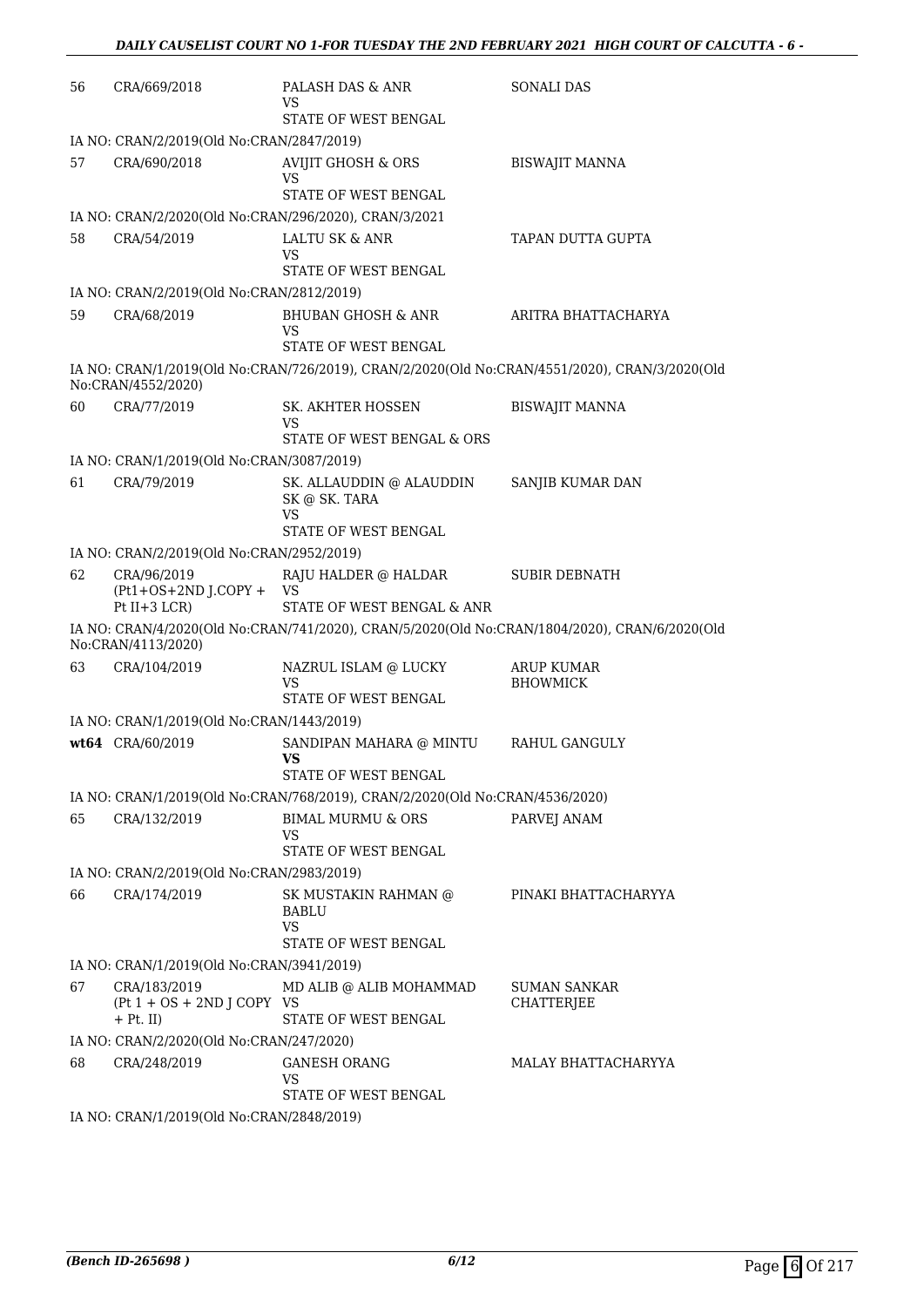| 69 | CRA/281/2019                                                  | MAHARAJ HALDER<br>VS<br><b>STATE OF WEST BENGAL</b>                                              | <b>MD ASLAM KHAN</b>                                                                           |
|----|---------------------------------------------------------------|--------------------------------------------------------------------------------------------------|------------------------------------------------------------------------------------------------|
|    | IA NO: CRAN/1/2019(Old No:CRAN/3438/2019)                     |                                                                                                  |                                                                                                |
| 70 | CRA/282/2019                                                  | MD SOFIQUL ISLAM @ MD<br>SHOFIQUL ISLAM @ SHAFIQUL<br>@ SAFIKAL IS<br>VS<br>STATE OF WEST BENGAL | <b>KRISHNAN RAY</b>                                                                            |
|    | IA NO: CRAN/2/2019(Old No:CRAN/4819/2019)                     |                                                                                                  |                                                                                                |
| 71 | CRA/283/2019                                                  | SOURAV DEY & ORS.                                                                                | <b>SUMANTA GANGULY</b>                                                                         |
|    |                                                               | VS<br>STATE OF WEST BENGAL                                                                       |                                                                                                |
|    | IA NO: CRAN/1/2019(Old No:CRAN/2718/2019)                     |                                                                                                  |                                                                                                |
| 72 | IA NO. CRAN/2/2021                                            | <b>SANAUL HAQUE</b><br>Vs.                                                                       | INDRANI BISWAS<br><b>INDRANI BISWAS</b>                                                        |
|    | In CRA/295/2019                                               | STATE OF WEST BENGAL                                                                             |                                                                                                |
| 73 | CRA/299/2019<br>$(Pt 1 + OS + 2ND J COPY ORS)$<br>$+$ Pt. II) | RABI @ RABINDRANATH DAS &<br>VS                                                                  | <b>SMARAJIT BASU</b>                                                                           |
|    |                                                               | STATE OF WEST BENGAL                                                                             |                                                                                                |
|    |                                                               | IA NO: CRAN/1/2019(Old No:CRAN/2888/2019), CRAN/2/2020(Old No:CRAN/2521/2020)                    |                                                                                                |
| 74 | CRA/310/2019                                                  | <b>SURESH GUPTA</b><br>VS<br>STATE OF WEST BENGAL                                                | <b>ESHITA DUTTA</b>                                                                            |
|    | IA NO: CRAN/1/2020                                            |                                                                                                  |                                                                                                |
| 75 | CRA/314/2019                                                  | NURUL ISLAM & ANR<br><b>VS</b><br>STATE OF WEST BENGAL                                           | MOHAN KUMAR SANYAL                                                                             |
|    | IA NO: CRAN/2/2019(Old No:CRAN/3885/2019)                     |                                                                                                  |                                                                                                |
| 76 | CRA/316/2019                                                  | JAHID HUSSAIN & ANR<br>VS<br>STATE OF WEST BENGAL                                                | RAHUL GANGULY                                                                                  |
|    | IA NO: CRAN/1/2019(Old No:CRAN/2470/2019)                     |                                                                                                  |                                                                                                |
| 77 | CRA/318/2019                                                  | MADHABENDU GANGULY<br><b>VS</b><br>STATE OF WEST BENGAL                                          | <b>BISWAJIT MANNA</b>                                                                          |
|    | No:CRAN/4541/2020)                                            |                                                                                                  | IA NO: CRAN/1/2019(Old No:CRAN/2469/2019), CRAN/2/2019(Old No:CRAN/2537/2019), CRAN/3/2020(Old |
| 78 | CRA/319/2019                                                  | BHUNA KHAN @ SAMSUR KHAN<br>VS<br>STATE OF WEST BENGAL                                           | SANTANU TALUKDAR                                                                               |
|    |                                                               | IA NO: CRAN/1/2019(Old No:CRAN/2475/2019), CRAN/2/2020(Old No:CRAN/4538/2020)                    |                                                                                                |
| 79 | CRA/322/2019                                                  | MAHABIR LAYEK                                                                                    | SAIBAL KRISHNA                                                                                 |
|    |                                                               | VS<br>STATE OF WEST BENGAL                                                                       | DASGUPTA                                                                                       |
|    | IA NO: CRAN/2/2019(Old No:CRAN/4059/2019)                     |                                                                                                  |                                                                                                |
| 80 | CRA/329/2019                                                  | RAHUL GHOSH<br>VS<br>STATE OF WEST BENGAL                                                        | <b>HAMIDUR RAHAMAN</b>                                                                         |
|    | IA NO: CRAN/1/2019(Old No:CRAN/2647/2019)                     |                                                                                                  |                                                                                                |
| 81 | CRA/334/2019                                                  | SAHAB DHARA @ NABAB                                                                              | <b>SONALI DAS</b>                                                                              |
|    |                                                               | <b>DHARA</b><br><b>VS</b><br>STATE OF WEST BENGAL                                                |                                                                                                |
|    | IA NO: CRAN/2/2019(Old No:CRAN/3636/2019)                     |                                                                                                  |                                                                                                |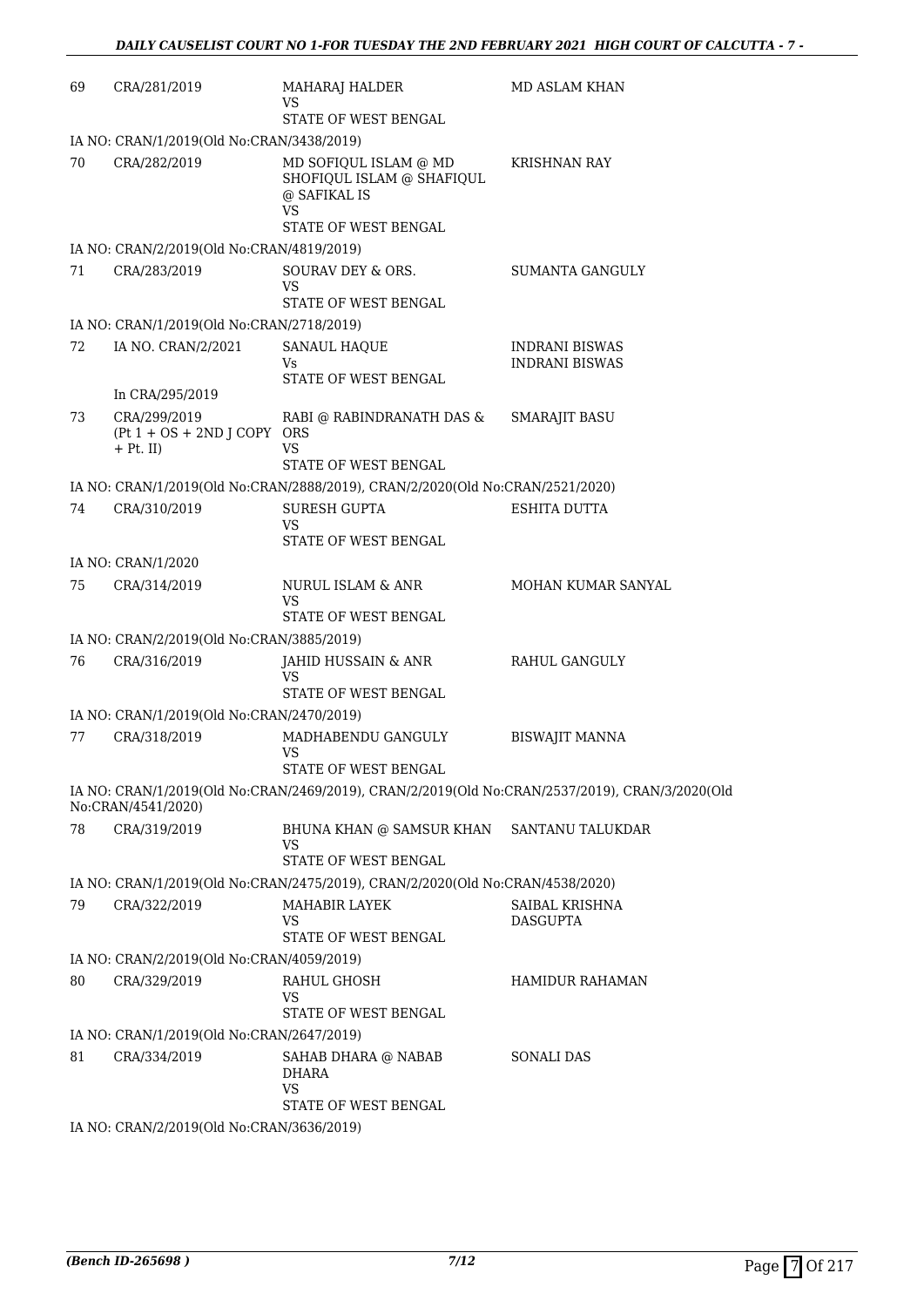| 82 | CRA/342/2019                                                     | <b>CHANDAN DUBEY</b><br>VS<br>STATE OF WEST BENGAL                                                  | <b>SHASHANKA SHEKHAR</b><br>SAHA      |
|----|------------------------------------------------------------------|-----------------------------------------------------------------------------------------------------|---------------------------------------|
|    | IA NO: CRAN/1/2019(Old No:CRAN/2566/2019)                        |                                                                                                     |                                       |
| 83 | No: CRAN/388/2020)                                               | IA NO. CRAN/2/2020 (Old JAHANARA @ JAHANUR BIBI<br><b>Vs</b><br>STATE OF WEST BENGAL                | MONIKA SINHA                          |
|    | In CRA/347/2019                                                  |                                                                                                     |                                       |
| 84 | CRA/360/2019                                                     | RAJIKUL SK & ANR<br>VS<br>STATE OF WEST BENGAL                                                      | PARVEJ ANAM                           |
|    | IA NO: CRAN/2/2020(Old No:CRAN/301/2020)                         |                                                                                                     |                                       |
| 85 | CRA/366/2019                                                     | <b>BIJOY BARMAN</b><br>VS<br>STATE OF WEST BENGAL                                                   | <b>APURBAK</b><br><b>CHAKRABARTTY</b> |
|    | IA NO: CRAN/1/2019(Old No:CRAN/3125/2019)                        |                                                                                                     |                                       |
| 86 | CRA/380/2019                                                     | TANIA MONDAL @ TANIA<br>KHATOON @ TANIA BEGUM @<br><b>HAZRA</b><br>VS<br>STATE OF WEST BENGAL & ANR | <b>AMIT ROY</b>                       |
|    | IA NO: CRAN/1/2019(Old No:CRAN/2928/2019)                        |                                                                                                     |                                       |
| 87 | CRA/388/2019<br>$[PT1+OS+2ND$ J.<br>COPY+PT II)                  | JAHANI MONDAL @ JANI<br>MONDAL & ORS.<br>VS<br>STATE OF WEST BENGAL                                 | SNEHANSU MAJUMDER                     |
|    | IA NO: CRAN/2/2019(Old No:CRAN/3544/2019)                        |                                                                                                     |                                       |
| 88 | CRA/438/2019                                                     | SK. AZHARUDDIN @ SONU<br><b>VS</b><br>STATE OF WEST BENGAL                                          | <b>SAMIP RAY</b>                      |
|    |                                                                  | IA NO: CRAN/1/2019(Old No:CRAN/4774/2019), CRAN/2/2020                                              |                                       |
| 89 | CRA/446/2019                                                     | SAHID KHAN @ SHERU KHAN @<br><b>SHERU &amp; ANR</b><br>VS<br>STATE OF WEST BENGAL                   | ANIRUDDHA<br><b>BHATTACHARYA</b>      |
|    | IA NO: CRAN/1/2019(Old No:CRAN/3540/2019)                        |                                                                                                     |                                       |
|    | 90 CRA/452/2019 BAPAN NANDI @ AMAR                               | VS<br>STATE OF WEST BENGAL                                                                          | AINDRILA DE                           |
|    | IA NO: CRAN/1/2019(Old No:CRAN/3272/2019)                        |                                                                                                     |                                       |
| 91 | IA NO. CRAN/4/2020 (Old GITA MIDDAY & ANR<br>No: CRAN/1950/2020) | Vs.<br>STATE OF WEST BENGAL                                                                         | SHASHANKA SHEKHAR<br>SAHA             |
|    | $[PT 1 + II + 2ND J COPY]$<br>$+$ LCR $(4)$ ]<br>In CRA/472/2019 |                                                                                                     |                                       |
| 92 | CRA/503/2019                                                     | MD IMTIAYAZ @ IMTIAZ @ MD.<br><b>IMTIAZ</b><br>VS<br>STATE OF WEST BENGAL & ANR                     | DEBASHIS BANERJEE                     |
|    | IA NO: CRAN/1/2019(Old No:CRAN/4798/2019)                        |                                                                                                     |                                       |
| 93 | CRA/531/2019                                                     | MAHIMUDDIN<br>VS<br>STATE OF WEST BENGAL & ANR                                                      | <b>AMIT RAY</b>                       |
|    | IA NO: CRAN/2/2019(Old No:CRAN/4659/2019)                        |                                                                                                     |                                       |
| 94 | CRA/555/2019                                                     | MD. SONA & ORS<br>VS<br>STATE OF WEST BENGAL                                                        | RAHULGANGULY                          |
|    | IA NO: CRAN/1/2019(Old No:CRAN/4972/2019)                        |                                                                                                     |                                       |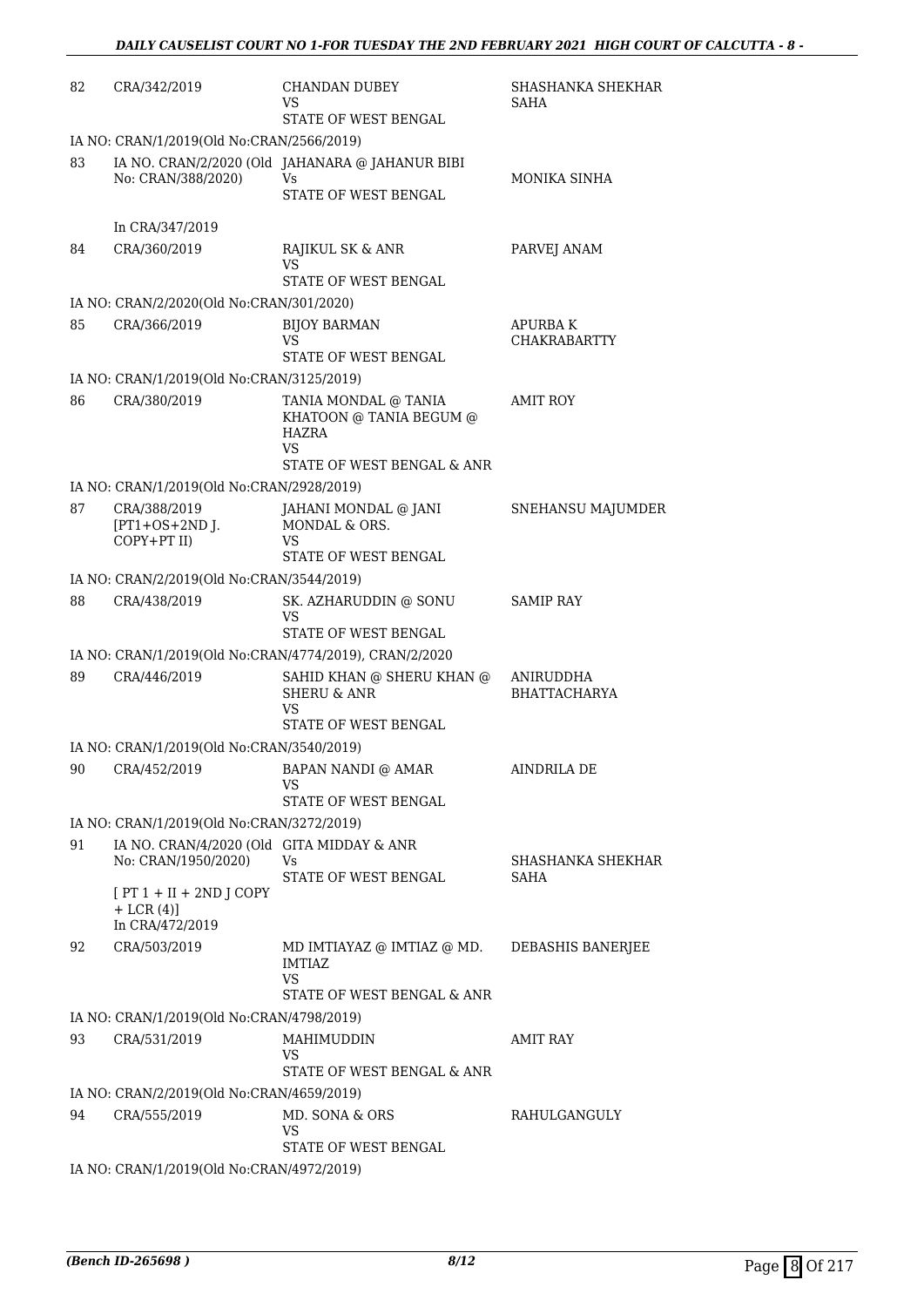| 95  | CRA/561/2019<br>(APPROPRIATE ORDER)       | JOYDEV CHAKRABORTY & ORS<br>VS<br>STATE OF WEST BENGAL                                     | SOUMYAJIT DAS<br><b>MAHAPATRA</b>       |
|-----|-------------------------------------------|--------------------------------------------------------------------------------------------|-----------------------------------------|
|     |                                           | IA NO: CRAN/1/2020(Old No:CRAN/454/2020), CRAN/2/2020(Old No:CRAN/460/2020)                |                                         |
| 96  | CRA/571/2019                              | <b>SK KETABUL &amp; ORS</b><br>VS<br>STATE OF WEST BENGAL                                  | DILIP KR SADHU                          |
|     |                                           | IA NO: CRAN/1/2019(Old No:CRAN/4333/2019), CRAN/2/2020                                     |                                         |
| 97  | IA NO. CRAN/3/2020                        | SANJOY RAJBANGSHI & ANR                                                                    | <b>SUDDHADEV ADAK</b>                   |
|     |                                           | Vs.                                                                                        | <b>SUDDHADEV ADAK</b>                   |
|     | In CRA/580/2019                           | STATE OF WEST BENGAL & ANR                                                                 |                                         |
| 98  | CRA/588/2019                              | <b>MUKUL SETH</b>                                                                          | ANIRUDDHA                               |
|     |                                           | VS                                                                                         | <b>BHATTACHARYYA</b>                    |
|     | IA NO: CRAN/1/2020(Old No:CRAN/197/2020)  | STATE OF WEST BENGAL                                                                       |                                         |
| 99  | IA NO. CRAN/2/2019 (Old SWAPAN BAYEN      |                                                                                            |                                         |
|     | No: CRAN/4642/2019)                       | Vs<br>STATE OF WEST BENGAL                                                                 | <b>DEBANGAN</b><br><b>BHATTACHARJEE</b> |
|     | In CRA/590/2019                           |                                                                                            |                                         |
| 100 | CRA/622/2019                              | SACHINDRANATH DAS                                                                          | SOUMYAJIT DAS                           |
|     |                                           | VS                                                                                         | <b>MAHAPATRA</b>                        |
|     | IA NO: CRAN/1/2020(Old No:CRAN/89/2020)   | STATE OF WEST BENGAL                                                                       |                                         |
| 101 | CRA/627/2019                              | SUBHANKAR SARKAR @ POLTU                                                                   | KOUSTAV BAGCHI                          |
|     |                                           | @ PALTU<br>VS<br>STATE OF WEST BENGAL                                                      |                                         |
|     | IA NO: CRAN/1/2020(Old No:CRAN/23/2020)   |                                                                                            |                                         |
| 102 | CRA/650/2019                              | SAHEB JAN ALI @SAHEB JAN @<br>SIAB JAN & ANR<br>VS                                         | RAHUL GANGULY                           |
|     |                                           | STATE OF WEST BENGAL                                                                       |                                         |
|     |                                           | IA NO: CRAN/1/2020(Old No:CRAN/69/2020), CRAN/2/2020(Old No:CRAN/4532/2020)                |                                         |
| 103 | CRA/666/2019                              | PABAN RAI @ PAWAN RAI<br>VS                                                                | <b>ASHOK HALDER</b>                     |
|     |                                           | STATE OF WEST BENGAL                                                                       |                                         |
|     | IA NO: CRAN/1/2019(Old No:CRAN/4879/2019) |                                                                                            |                                         |
| 104 | CRA/669/2019                              | <b>DILIP PAL</b><br>VS<br>STATE OF WEST BENGAL                                             | NAYNA CHAKRABORTY                       |
|     |                                           | IA NO: CRAN/1/2020(Old No:CRAN/4606/2020), CRAN/2/2020(Old No:CRAN/4607/2020)              |                                         |
| 105 | CRA/670/2019                              | RASHMONI DEVI@RADHIKA                                                                      | <b>NAZIR AHMED</b>                      |
|     | $[PT 1 + II + LCR]$                       | SHAW@RADHA<br><b>VS</b>                                                                    |                                         |
|     |                                           | STATE OF WEST BENGAL                                                                       |                                         |
|     | IA NO: CRAN/2/2020                        |                                                                                            |                                         |
| 106 | CRA/674/2019                              | <b>MANIK KOLEY</b><br>VS<br>STATE OF WEST BENGAL                                           | SANJIB MITRA                            |
|     |                                           | IA NO: CRAN/1/2020(Old No:CRAN/19/2020), CRAN/2/2020(Old No:CRAN/4402/2020)                |                                         |
| 107 | CRA/676/2019                              | AJIT ROY @ BUBAI<br>VS                                                                     | SHEKHAR BARMAN                          |
|     |                                           | STATE OF WEST BENGAL                                                                       |                                         |
|     |                                           | IA NO: CRAN/1/2020(Old No:CRAN/1230/2020), CRAN/2/2020(Old No:CRAN/4682/2020), CRAN/3/2021 |                                         |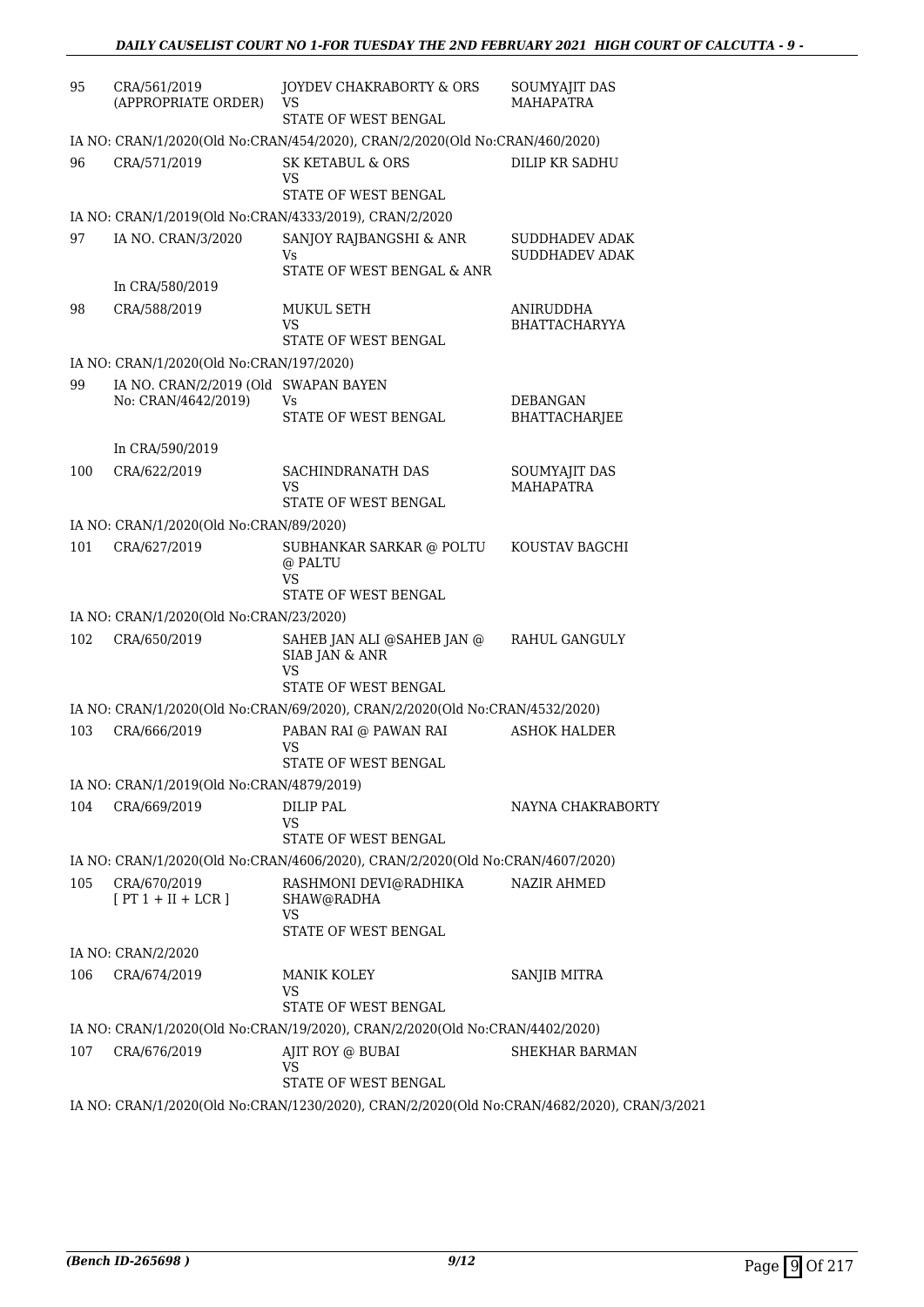| 108 | CRA/688/2019                                                    | NISHIKANTA MISHRA @<br>NISIKANTA MISHRA<br>VS                                | NAVANIL DE                                 |
|-----|-----------------------------------------------------------------|------------------------------------------------------------------------------|--------------------------------------------|
|     |                                                                 | STATE OF WEST BENGAL                                                         |                                            |
|     |                                                                 | IA NO: CRAN/2/2020(Old No:CRAN/848/2020), CRAN/3/2020                        |                                            |
| 109 | CRA/692/2019<br>[PT I+OS+2ND COPY+PT SHA & ORS<br>II)           | MINARUL ISLAM @ MINARUL<br>VS<br>STATE OF WEST BENGAL                        | ARUSHI RATHORE                             |
|     | IA NO: CRAN/1/2020(Old No:CRAN/190/2020)                        |                                                                              |                                            |
| 110 |                                                                 | IA NO. CRAN/1/2020 (Old MD ASHIKUR REJA & ANR                                |                                            |
|     | No: CRAN/347/2020)                                              | Vs<br>STATE OF WEST BENGAL                                                   | <b>BENAJIR HASNA</b>                       |
|     | In CRA/730/2019                                                 |                                                                              |                                            |
| 111 | IA NO. CRAN/1/2020 (Old MD ANIKUL ISLAM<br>No: CRAN/416/2020)   | Vs<br>STATE OF WEST BENGAL                                                   | <b>BENAJIR HASNA</b>                       |
|     | In CRA/731/2019                                                 |                                                                              |                                            |
| 112 | CRA/747/2019                                                    | <b>GOUTAM BARUI</b><br>VS                                                    | APAN SAHA                                  |
|     |                                                                 | STATE OF WEST BENGAL                                                         |                                            |
| 113 | IA NO: CRAN/1/2020(Old No:CRAN/253/2020)<br>CRA/749/2019        | AMIT DUTTA & ORS                                                             | <b>HILLOL SAHA PODDER</b>                  |
|     |                                                                 | VS<br>STATE OF WEST BENGAL                                                   |                                            |
|     | IA NO: CRAN/1/2020(Old No:CRAN/249/2020)                        |                                                                              |                                            |
| 114 | IA NO. CRAN/1/2020 (Old SK. PACHA @ DUKHA<br>No: CRAN/422/2020) | Vs.<br>STATE OF WEST BENGAL                                                  | NAVANIL DE                                 |
|     | In CRA/5/2020                                                   |                                                                              |                                            |
| 115 | CRA/9/2020                                                      | <b>MINATI HALDER &amp; ORS</b><br>VS<br>STATE OF WEST BENGAL                 | AMRITA MAJI                                |
|     |                                                                 | IA NO: CRAN/1/2020(Old No:CRAN/508/2020), CRAN/2/2020(Old No:CRAN/3107/2020) |                                            |
| 116 | CRA/16/2020                                                     | <b>SONA DHALI</b><br>VS<br>STATE OF WEST BENGAL                              | SANDIP CHAKRABARTY                         |
|     |                                                                 | IA NO: CRAN/1/2020(Old No:CRAN/450/2020), CRAN/2/2020(Old No:CRAN/2774/2020) |                                            |
| 117 | CRA/37/2020                                                     | SANDHYA RANI DAS & ANR<br>VS<br>STATE OF WEST BENGAL                         | SWAGATA DATTA                              |
|     | IA NO: CRAN/2/2020, CRAN/3/2020                                 |                                                                              |                                            |
| 118 | IA NO. CRAN/1/2020                                              | JALALUDDIN<br>Vs<br>STATE OF WEST BENGAL                                     | DEBANGAN BHATTERJEE<br>DEBANGAN BHATTERJEE |
|     | In CRA/61/2020                                                  |                                                                              |                                            |
| 119 | CRA/64/2020                                                     | BIMAL CHANDRA BARMAN @<br>AMAL & ANR<br>VS<br>STATE OF WEST BENGAL           | SAYAN MUKHERJEE                            |
|     |                                                                 | IA NO: CRAN/1/2020(Old No:CRAN/979/2020), CRAN/2/2020(Old No:CRAN/3305/2020) |                                            |
| 120 | CRA/69/2020                                                     | DIGAN MANDAL<br>VS                                                           | PARVEJ ANAM                                |
|     | IA NO: CRAN/1/2020                                              | STATE OF WEST BENGAL                                                         |                                            |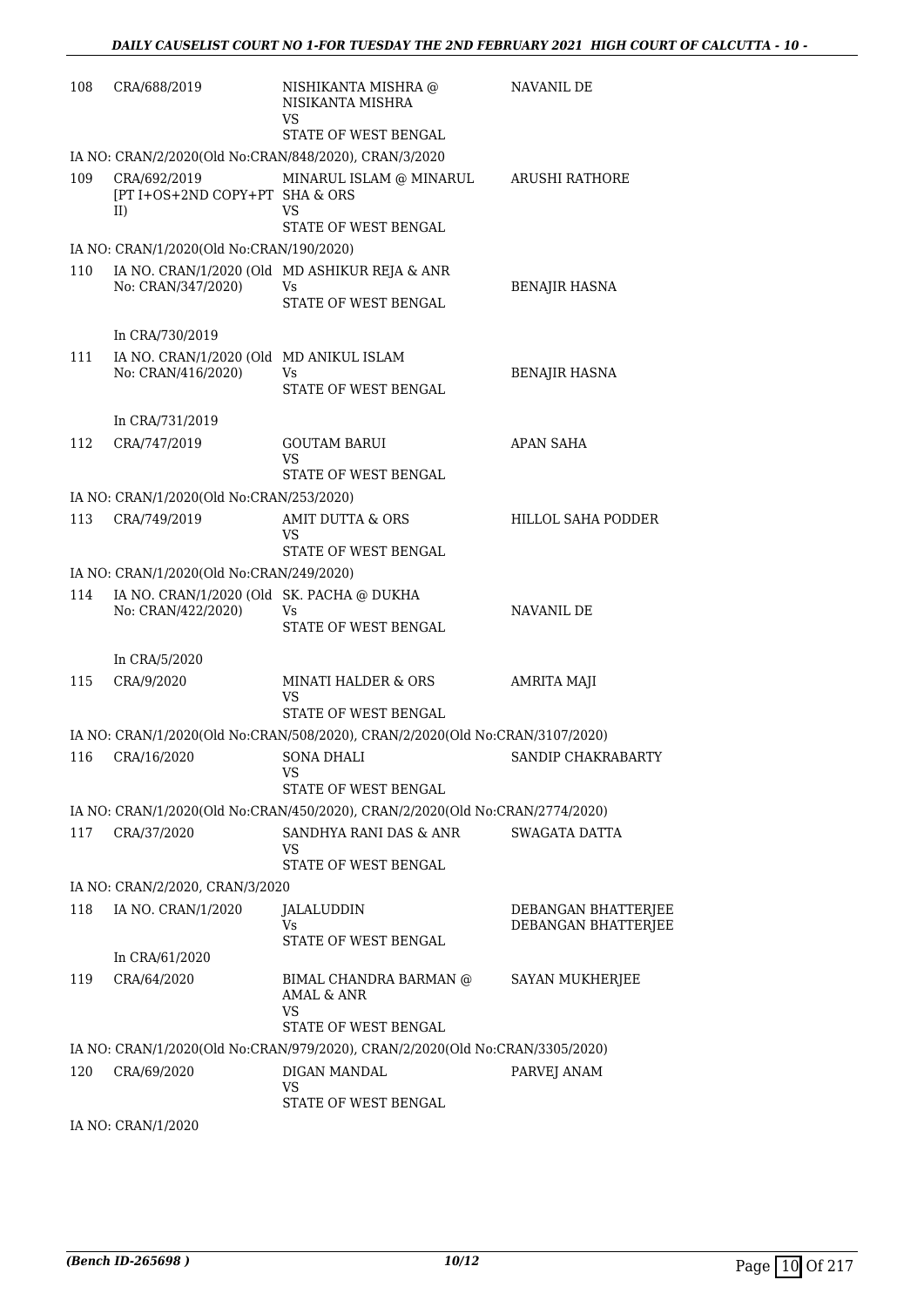| 121 | CRA/86/2020                               | <b>SUBRATA GHOSH</b><br>VS                                                        | <b>KUNAL GANGULY</b>                                |
|-----|-------------------------------------------|-----------------------------------------------------------------------------------|-----------------------------------------------------|
|     |                                           | STATE OF WEST BENGAL & ANR                                                        |                                                     |
|     | IA NO: CRAN/1/2020(Old No:CRAN/1188/2020) |                                                                                   |                                                     |
| 122 | No: CRAN/1016/2020)                       | IA NO. CRAN/1/2020 (Old CHAND SAUDAGAR @ CHAND<br><b>SWADAGAR &amp; ANR</b><br>Vs | NAVANIL DE                                          |
|     | In CRA/95/2020                            | STATE OF WEST BENGAL                                                              |                                                     |
| 123 | CRA/102/2020                              | PRITAM KARMAKAR @ DONKA<br>VS<br><b>STATE OF WEST BENGAL</b>                      | <b>JONAKI SAHA</b>                                  |
|     | IA NO: CRAN/2/2020                        |                                                                                   |                                                     |
| 124 | IA NO. CRAN/2/2020                        | MD PEYARA@RAJKUMAR<br>Vs.                                                         | KAUSHIK GHOSH<br>KAUSHIK GHOSH                      |
|     | In CRA/168/2020                           | STATE OF WEST BENGAL                                                              |                                                     |
| 125 | IA NO. CRAN/3/2020                        | SK. MD. SELIM<br>Vs<br>STATE OF WEST BENGAL                                       | SUCHISMITA DATTA<br><b>SUCHISMITA DATTA</b>         |
|     | In CRA/179/2020                           |                                                                                   |                                                     |
| 126 | IA NO. CRAN/3/2020                        | <b>GOBINDA BAYEN</b><br>Vs.                                                       | <b>AMRITA CHEL</b><br><b>AMRITA CHEL</b>            |
|     | In CRA/189/2020                           | STATE OF WEST BENGAL                                                              |                                                     |
| 127 | IA NO. CRAN/2/2020                        | <b>SAMARESH BISWAS</b><br>Vs                                                      | ARNAB CHATTERJEE<br><b>ARNAB CHATTERJEE</b>         |
|     | (Out of time)<br>In CRA/199/2020          | State of West Bengal                                                              |                                                     |
| 128 | IA NO. CRAN/2/2020                        | <b>ABANI KUMAR</b><br>Vs.<br>THE STATE OOF WEST BENGAL                            | SAIBAL KRISHNA<br><b>DASGUPTA</b><br>SAIBAL KRISHNA |
|     | In CRA/205/2020                           |                                                                                   | <b>DASGUPTA</b>                                     |
| 129 | IA NO. CRAN/3/2020                        | <b>AVIJIT BAIDYA</b><br>Vs<br>State of West Bengal                                | <b>JOY CHAKRABORTY</b><br><b>JOY CHAKRABORTY</b>    |
|     | In CRA/215/2020                           |                                                                                   |                                                     |
| 130 | CRA/217/2020                              | SANOWARA BIBI AND ANR<br>VS<br>State of West Bengal                               | <b>AMRITA CHEL</b>                                  |
|     | IA NO: CRAN/1/2020, CRAN/2/2020           |                                                                                   |                                                     |
| 131 | IA NO. CRAN/1/2020                        | SUJATA @SANKARI SANTRA<br><b>PRADHAN</b>                                          | SATYAJIT MAHATO<br>SATYAJIT MAHATO                  |
|     | In CRA/223/2020                           | Vs.<br>State of West Bengal                                                       |                                                     |
| 132 | CRA/241/2020                              | AWADHESH SINGH<br>VS                                                              | <b>BIKRAM BANERJEE</b>                              |
|     |                                           | STATE OF WEST BENGAL AND<br>ORS.                                                  |                                                     |
|     | IA NO: CRAN/1/2020                        |                                                                                   |                                                     |
| 133 | CRA/262/2020                              | RAJU JAISWAL<br>VS                                                                | DIPANJAN CHATTERJEE                                 |
|     |                                           | State of West Bengal                                                              |                                                     |
| 134 | IA NO: CRAN/1/2020, CRAN/2/2020           |                                                                                   |                                                     |
|     | IA NO. CRAN/1/2021                        | MOUSUMI ROY<br>Vs<br>THE STATE OF WEST BENGAL                                     | BISWAJIT MANNA<br><b>BISWAJIT MANNA</b>             |
|     | In CRA/284/2020                           |                                                                                   |                                                     |

#### **FIXED MATTER**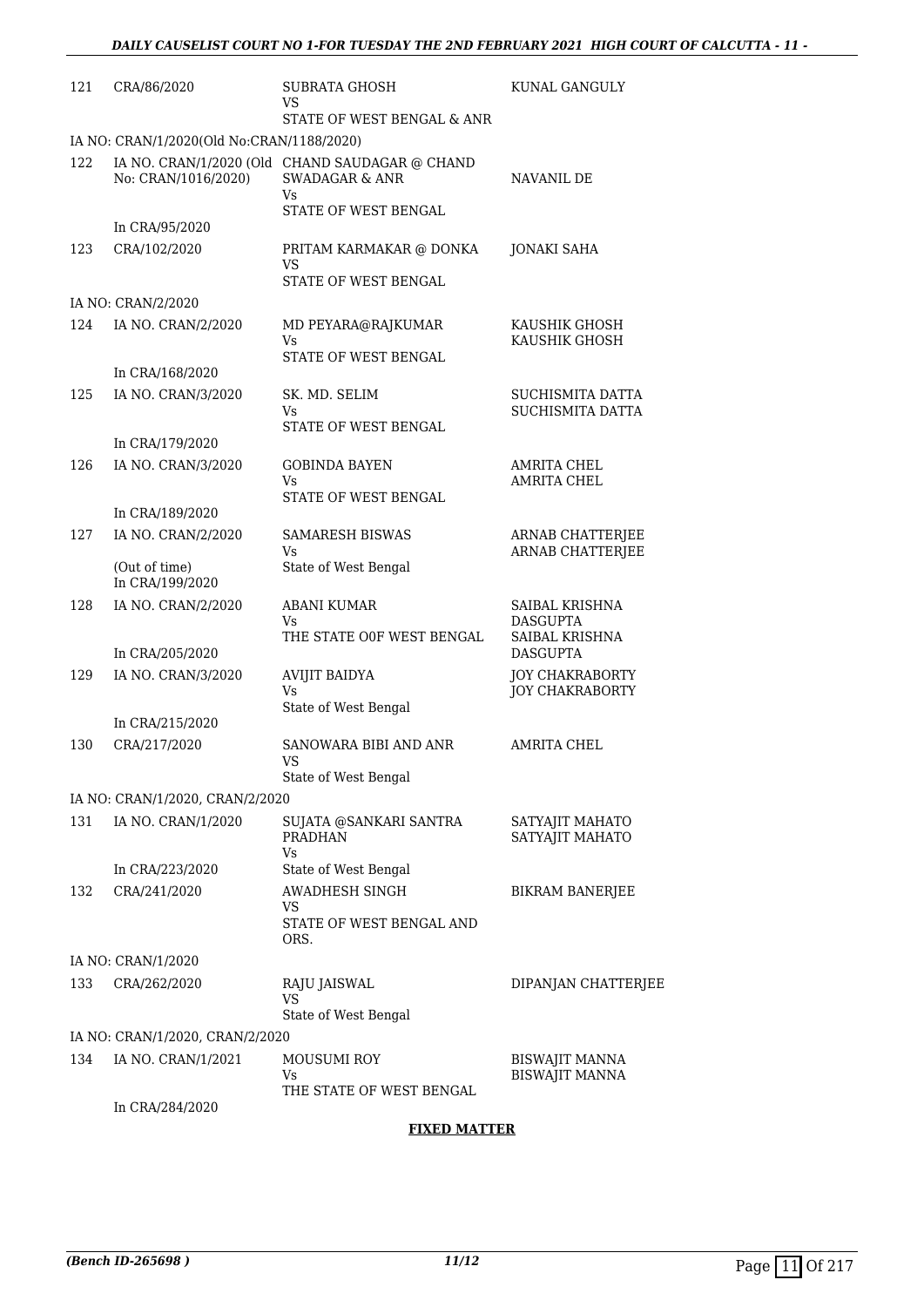| 135 | WPA/21057/2019                            | PARASH BISWAS<br>VS.<br>JT SEC TO GOVT OF INDIA MIN<br>FINI DEP OF REV CEN ECON IN<br><b>BUR</b> | SOUMYAJIT MISHRA                       |
|-----|-------------------------------------------|--------------------------------------------------------------------------------------------------|----------------------------------------|
|     | IA NO: CAN/1/2020(Old No:CAN/2329/2020)   |                                                                                                  |                                        |
| 136 | WPA(P)/3/2020                             | MD. MUSTAFA<br>VS.<br>STATE OF WEST BENGAL AND<br>ORS.                                           | RANJIT KUMAR GHOSH                     |
| 137 | WPA/2843/2020                             | BIPLAB KUMAR CHOWDHURY<br>VS<br>STATE OF WEST BENGAL & ORS                                       | <b>SURENDRA KUMAR</b><br><b>SHARMA</b> |
|     | IA NO: CAN/1/2021                         |                                                                                                  |                                        |
| 138 | MAT/71/2021                               | CHANCHAL HALDER<br>VS.<br>THE CHAIRMAN, W.B.S.E.D.C.L.<br>AND ORS                                | MD. HASANUZZAMAN                       |
|     | IA NO: CAN/1/2021                         |                                                                                                  |                                        |
| 139 | MAT/110/2021                              | ABDUL KALAM SAHAJEE AND<br>ANR<br>VS.<br>STATE OF WEST BENGAL AND<br>ORS.                        | DISHA SHUKLA                           |
|     | IA NO: CAN/1/2021, CAN/2/2021, CAN/3/2021 |                                                                                                  |                                        |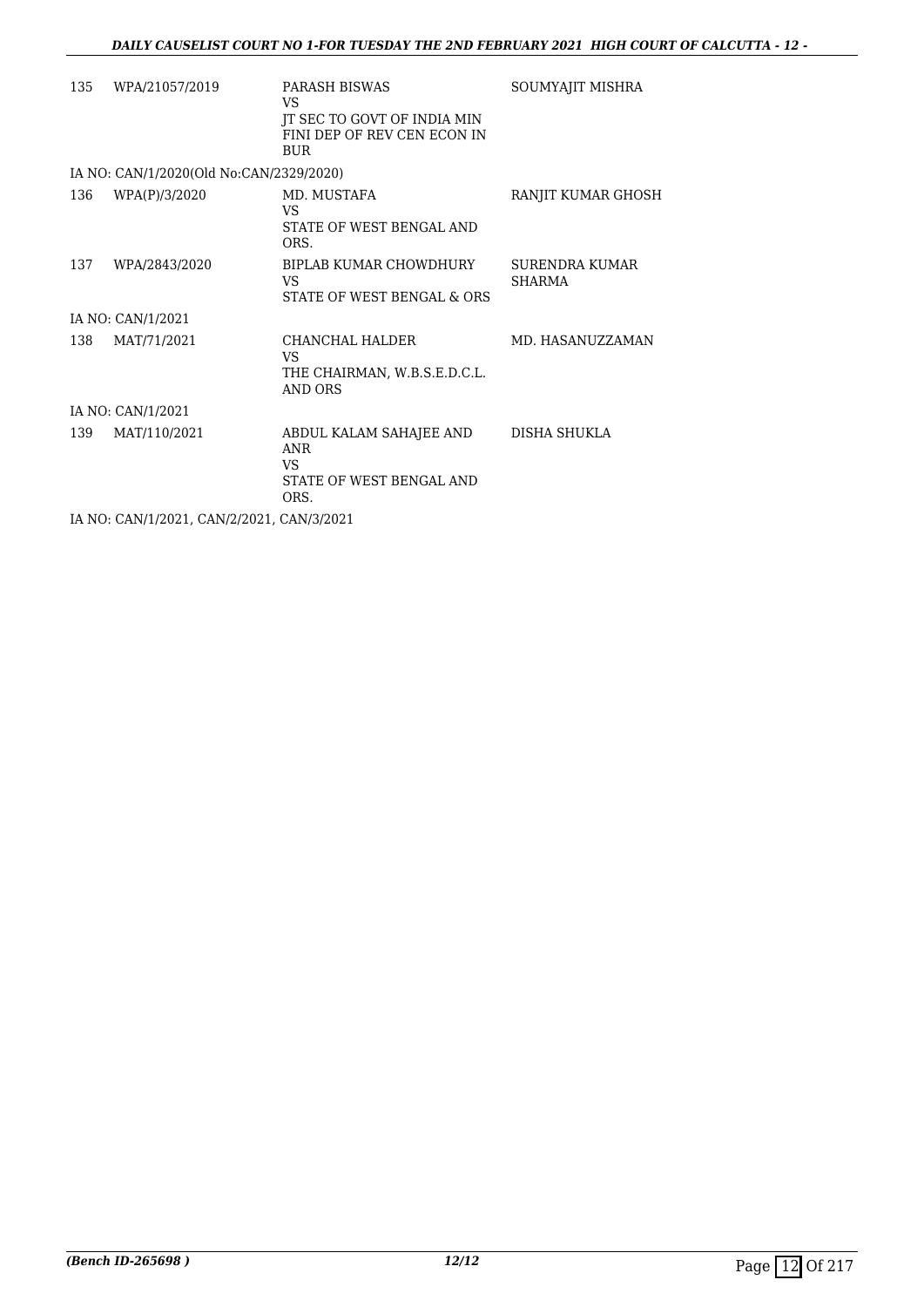

### **Appellate Side**

**DAILY CAUSELIST For Tuesday The 2nd February 2021**

**COURT NO. 16**

#### **DIVISION BENCH (DB - II)**

**AT 10:45 AM**

#### **HON'BLE JUSTICE RAJESH BINDAL HON'BLE JUSTICE ANIRUDDHA ROY (VIA VIDEO CONFERENCE)**

#### **ON AND FROM MONDAY, THE 11TH JANUARY, 2021 – APPEALS RELATING TO LABOUR UNDER GROUP III AND APPLICATION CONNECTED THERETO;**

**APPEALS FROM ORDERS RELATING TO REVENUE UNDER GROUP – IV & OTHER STATUTORY REVENUE APPEALS EXCEPT LAND REVENUE TO BE HEARD BY DIVISION BENCH;**

> **APPEALS RELATING TO CHARTERED ACCOUNTANTS ACT, COMPANY SECRETARIES ACT AND TAX TRIBUNAL MATTERS;**

**INCOME TAX REFERENCE UNDER SECTION 256 OF THE INCOME TAX ACT;**

#### **MATTERS RELATING TO TRIBUNALS UNDER ARTICLE 323A & 323B OF THE CONSTITUTION OF INDIA (OTHER THAN TAX TRIBUNAL) INCLUDING APPLICATION CONNECTED THERETO;**

**AND**

**ON AND FROM MONDAY, THE 1ST FEBRUARY, 2021 AS LONG AS THE DIVISION BENCH COMPRISING OF HON'BLE CHIEF JUSTICE THOTTATHIL B. RADHAKRISHNAN AND HON'BLE JUSTICE ARIJIT BANERJEE DOES NOT SIT - WILL TAKE, IN ADDITION TO THEIR OWN LIST AND DETERMINATION, URGENT MATTERS RELATING TO THE LIST AND DETERMINATION OF THE DIVISION BENCH COMPRISING OF HON'BLE CHEIF JUSTICE THOTTATHIL B. RADHAKRISHNAN AND HON'BLE JUSTICE ARIJIT BANERJEE.**

#### **NOTE: MATTERS WILL BE TAKEN UP THROUGH PHYSICAL HEARING ONLY WHEN BOTH THE PARTIES ARE AGREED**

|                |                                                        | PIL                                       |
|----------------|--------------------------------------------------------|-------------------------------------------|
| WPA(P)/48/2021 | SUBHAJIT SOM<br>VS<br>STATE OF WEST BENGAL<br>AND ORS. | AVIRUP CHATTERJEE                         |
|                |                                                        | WEST BENGAL STATE ADMINISTRATIVE TRIBUNAL |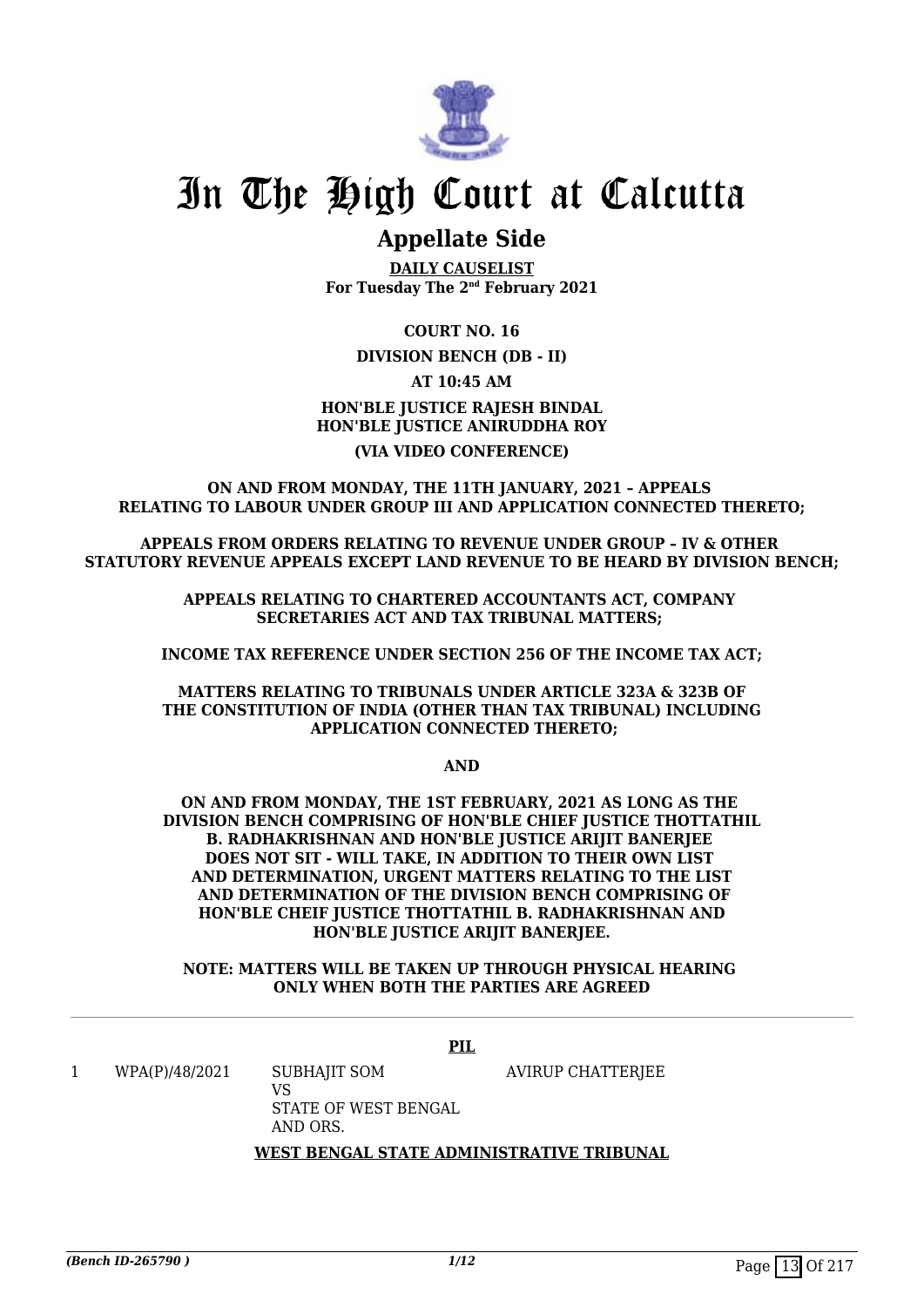| 2  | WP.ST/222/2013                          | <b>CHAITI DATTA</b><br><b>VS</b><br>PUBLIC SERVICE<br>COMMISSION, W B & ORS              | <b>KHANDEKAR</b><br>MOAZZEM HOSSAIN |
|----|-----------------------------------------|------------------------------------------------------------------------------------------|-------------------------------------|
|    | IA NO: CAN/1/2017(Old No:CAN/3567/2017) |                                                                                          |                                     |
| 3  | WP.ST/22/2014                           | TAPAN KR. GHOSH & ORS.<br><b>VS</b><br>STATE OF WEST BENGAL &<br>ORS.                    | RAJU<br><b>BHATTACHARYYA</b>        |
| 4  | WP.ST/200/2016                          | <b>DEBASIS PRADHAN &amp; ORS</b><br><b>VS</b><br>STATE OF WEST BENGAL &<br><b>ORS</b>    | RAJU<br><b>BHATTACHARYYA</b>        |
| 5  | WP.ST/39/2018                           | RATHIN MAJI & ORS.<br><b>VS</b><br><b>STATE OF WEST BENGAL &amp;</b><br>ORS.             | RAJESH KUMAR<br><b>SHAH</b>         |
| 6  | WP.ST/40/2018                           | <b>SOUMIK CHANDA</b><br><b>VS</b><br><b>STATE OF WEST BENGAL &amp;</b><br><b>ORS</b>     | RAJESH KUMAR<br><b>SHAH</b>         |
| 7  | WP.ST/41/2018                           | MADHUMITA SAHA PODDER<br>VS<br>STATE OF WEST BENGAL &<br><b>ORS</b>                      | <b>RAJESH KUMAR</b><br><b>SHAH</b>  |
|    |                                         | IA NO: CAN/2/2020(Old No:CAN/3401/2020), CAN/3/2020(Old No:CAN/3402/2020)                |                                     |
| 8  | WP.ST/42/2018                           | RAJIB KARMAKAR & ORS<br><b>VS</b><br>STATE OF WEST BENGAL &<br><b>ORS</b>                | RAJESH KUMAR<br><b>SHAH</b>         |
| 9  | WP.ST/43/2018                           | RAM PROSAD BANERJEE &<br><b>ORS</b><br><b>VS</b><br>STATE OF WEST BENGAL &<br><b>ORS</b> | RAJESH KUMAR<br><b>SHAH</b>         |
| 10 | WP.ST/44/2018                           | <b>MUKUL ROY</b><br><b>VS</b><br>STATE OF WEST BENGAL &<br><b>ORS</b>                    | RAJESH KUMAR<br><b>SHAH</b>         |
| 11 | WP.ST/46/2018                           | <b>SUBHASIS DEY</b><br><b>VS</b><br><b>STATE OF WEST BENGAL &amp;</b><br>ORS.            | <b>SOURAV HALDER</b>                |
| 12 | WP.ST/47/2018                           | SAMIP DAS & ORS.<br><b>VS</b><br>STATE OF WEST BENGAL &<br>ORS.                          | <b>SOURAV HALDAR</b>                |
| 13 | WP.ST/70/2018                           | RANA PRATAP SINGH<br><b>VS</b><br>STATE OF WEST BENGAL &<br><b>ORS</b>                   | <b>SUMOULI SARKAR</b>               |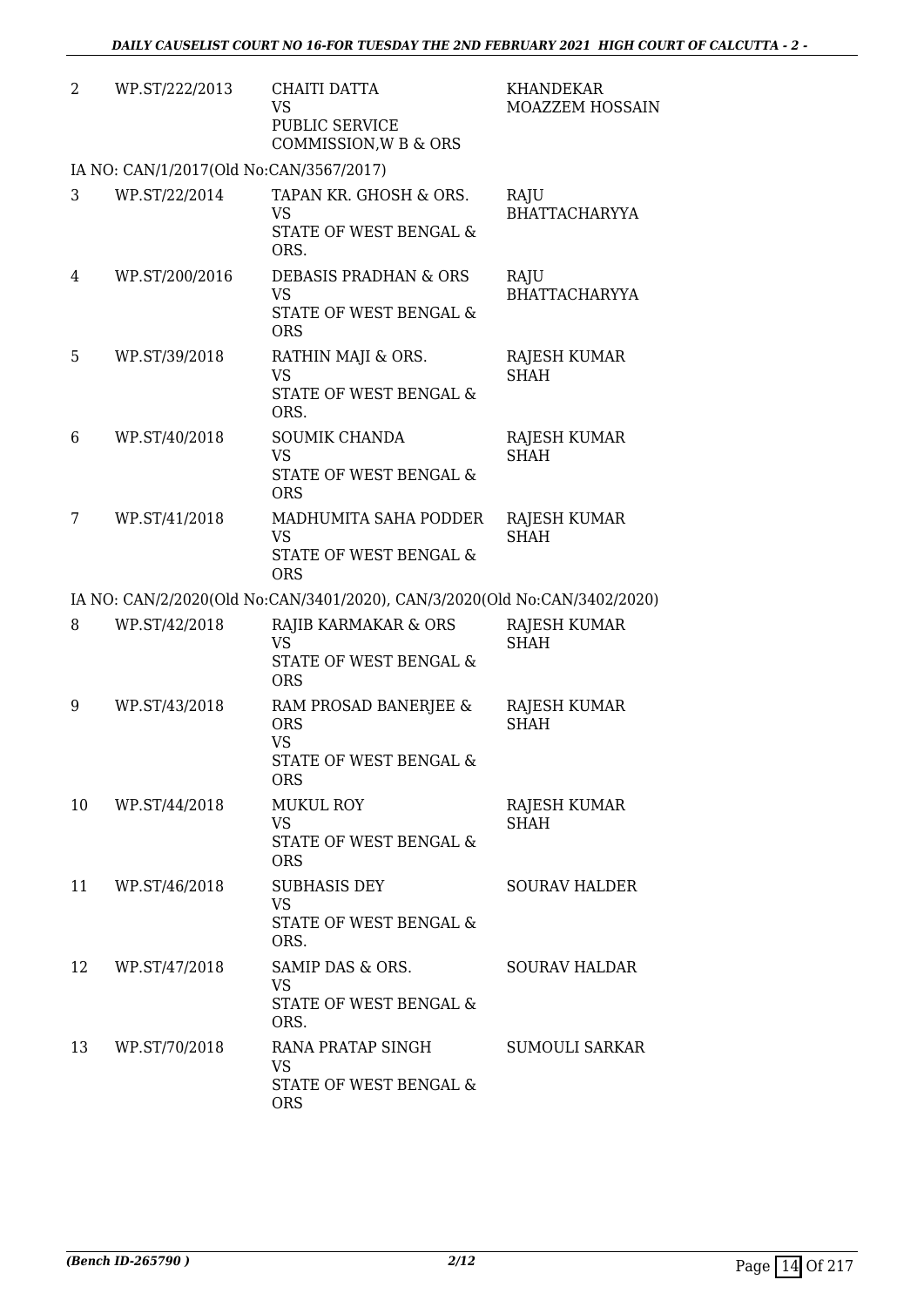| 14 | WP.ST/95/2018                           | ASIS KR. NASKAR<br><b>VS</b><br>STATE OF WEST BENGAL &<br>ORS.                                                                                   | <b>SAMRAT DEY PAUL</b>                |
|----|-----------------------------------------|--------------------------------------------------------------------------------------------------------------------------------------------------|---------------------------------------|
|    | IA NO: CAN/1/2019(Old No:CAN/9725/2019) |                                                                                                                                                  |                                       |
| 15 | WP.ST/120/2018                          | <b>AVIJIT DAS &amp; ORS</b><br><b>VS</b><br>STATE OF WEST BENGAL<br>&ORS                                                                         | <b>UDAYNARAYANA</b><br><b>BETAL</b>   |
| 16 | WP.ST/132/2018                          | <b>FIROJ SK</b><br><b>VS</b><br>STATE OF WEST BENGAL &<br><b>ANR</b>                                                                             | <b>FAZLUR RAHAMAN</b>                 |
| 17 | WP.ST/134/2018                          | DR. MANAB CHATTERJEE<br><b>VS</b><br>STATE OF WEST BENGAL &<br><b>ORS</b>                                                                        | UTSAV DUTTA                           |
| 18 | WP.ST/75/2019                           | SUPRIYA MAITI & ANR<br><b>VS</b><br>STATE OF WEST BENGAL &<br><b>ORS</b>                                                                         | <b>BISWARUP NANDY</b>                 |
|    |                                         | IA NO: CAN/1/2020(Old No:CAN/3418/2020), CAN/2/2020(Old No:CAN/3420/2020)                                                                        |                                       |
| 19 | WP.ST/91/2019                           | <b>SUDHANSU KARMAKAR &amp;</b><br><b>ORS</b><br><b>VS</b><br>STATE OF WEST BENGAL &<br><b>ORS</b>                                                | <b>ASIT BARAN</b><br><b>MUKHERJEE</b> |
|    | IA NO: CAN/1/2019(Old No:CAN/8407/2019) |                                                                                                                                                  |                                       |
| 20 | CPAN/1390/2019                          | TARAK UPADHYAY<br><b>VS</b><br>PARAMANU BHOWMICK &<br><b>ANR</b>                                                                                 | <b>SUMITA SARKAR</b>                  |
|    | wt21 WP.ST/152/2019                     | <b>TARAK UPADHYAY</b><br>VS.<br>STATE OF WEST BENGAL &<br>ORS.                                                                                   | <b>ANUP DASGUPTA</b>                  |
| 22 | WP.ST/11/2020                           | SMRITIKANA DEY<br>VS<br>STATE OF WEST BENGAL &<br><b>ORS</b>                                                                                     | <b>INDRAJIT BISWAS</b>                |
| 23 | WP.ST/13/2020                           | DEBASISH DHIBAR & ORS<br><b>VS</b><br>STATE OF WEST BENGAL &<br><b>ORS</b>                                                                       | MD ASHRAFUL HUQ                       |
| 24 | WP.ST/19/2020                           | THE PRINCIPAL<br>SECRETARY, DEPT. OF<br>FINANCE GOVT. OF W.B &<br><b>ORS</b><br><b>VS</b><br><b>AMALENDU BIKAS</b><br><b>MAHAPATRA &amp; ORS</b> | <b>SUCHARITA PAUL</b>                 |
| 25 | WP.ST/20/2020                           | KULESH CH. MONDAL<br>VS                                                                                                                          | RAJESH KR. SHAH                       |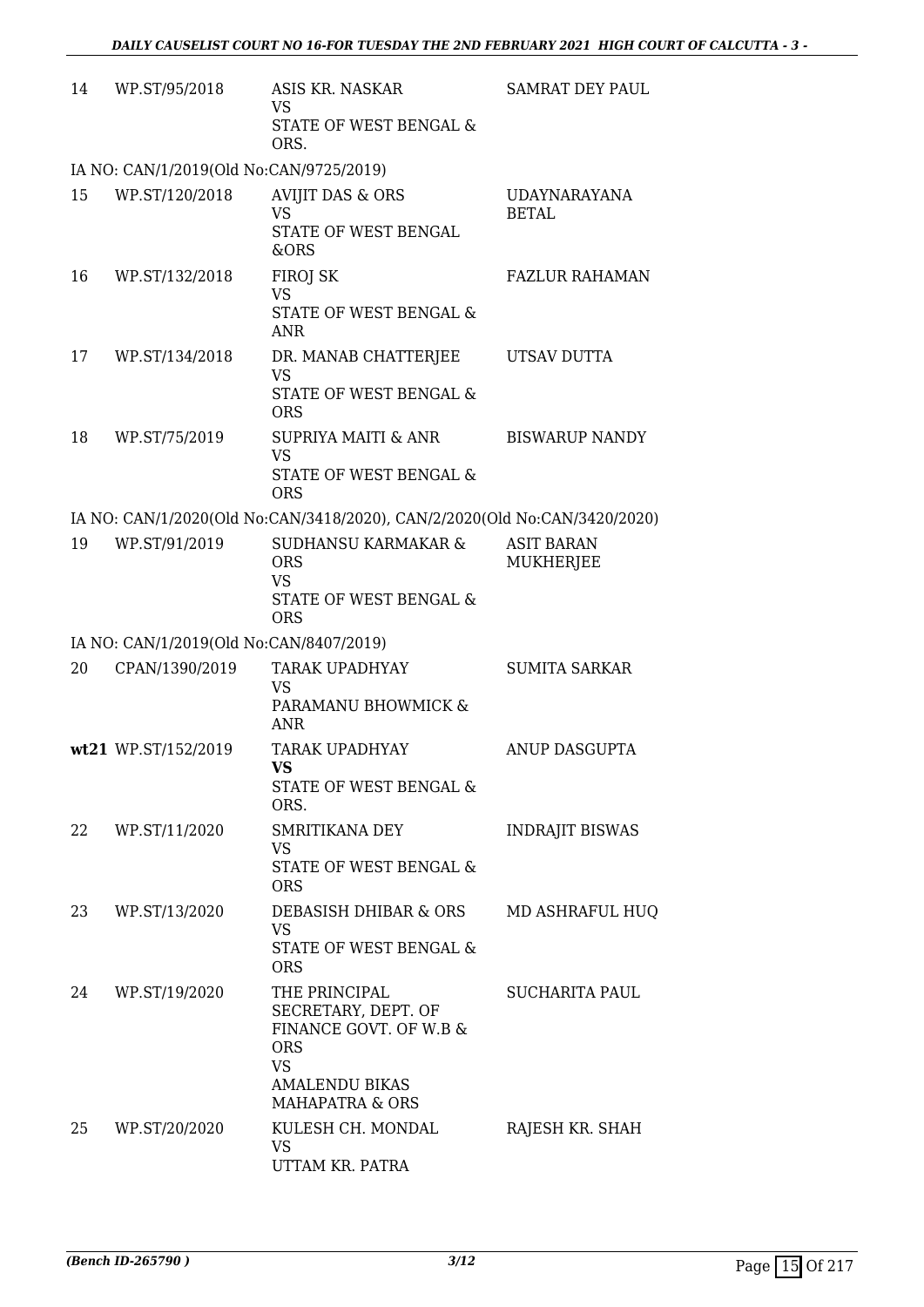| 26 | WP.ST/21/2020 | SUBHAS CH. KONAR<br><b>VS</b><br>STATE OF WEST BENGAL &<br>ORS.                                      | <b>SUMITRA</b>          |
|----|---------------|------------------------------------------------------------------------------------------------------|-------------------------|
| 27 | WP.ST/22/2020 | STATE OF WB & ANR.<br><b>VS</b><br><b>BIPLAB ROY</b>                                                 | ARKA KR. NAG            |
| 28 | WP.ST/23/2020 | THE STATE OF WB & ORS.<br><b>VS</b><br>PRIYAM UPADHYAY                                               | ARKA KR. NAG            |
| 29 | WP.ST/24/2020 | THE STATE OF WEST<br>BENGAL & ORS.<br><b>VS</b><br>TILOK CH. MONDAL & ORS.                           | ARKA KR. NAG            |
|    |               | IA NO: CAN/1/2020, CAN/2/2020, CAN/3/2020, CAN/4/2020                                                |                         |
| 30 | WP.ST/26/2020 | THE STATE OF WEST<br>BENGAL & ORS.<br><b>VS</b>                                                      | ARKA KR. NAG            |
|    |               | SANJIB DOLUI & ORS.                                                                                  |                         |
|    |               | IA NO: CAN/1/2020(Old No:CAN/4808/2020), CAN/2/2020, CAN/3/2020                                      |                         |
| 31 | WP.ST/29/2020 | STATE OF WEST BENGAL & PRANAB HALDER<br><b>ORS</b><br><b>VS</b><br>KALIPROSAD MONDAL &<br><b>ANR</b> |                         |
| 32 | WP.ST/33/2020 | THE STATE OF WEST<br><b>BENGAL</b><br><b>VS</b><br>TUTU KAPRI & ORS                                  | SOMNATH NASKAR          |
| 33 | WP.ST/36/2020 | MD SAMSUDDOZA<br><b>VS</b><br>STATE OF WEST BENGAL &<br><b>ORS</b>                                   | <b>SUBRATA GHOSH</b>    |
| 34 | WP.ST/38/2020 | BALAI CHAKRABORTY<br>VS<br>STATE OF WEST BENGAL &<br><b>ORS</b>                                      | ANANYA NEOGI            |
| 35 | WP.ST/45/2020 | GOUTAM CHOWDHURY &<br><b>ANR</b><br><b>VS</b><br>STATE OF WEST BENGAL &<br><b>ORS</b>                | <b>SOMA CHAKRABARTY</b> |
| 36 | WP.ST/49/2020 | THE STATE OF WEST<br><b>BENGAL &amp; ORS</b><br><b>VS</b><br><b>SUVASISH KUNDU &amp; ORS</b>         | KAKALI SAMAJPATY        |
| 37 | WP.ST/50/2020 | SK. ENAIT ALI<br><b>VS</b><br>STATE OF WEST BENGAL &<br><b>ORS</b>                                   | DIVYA TIWARY            |
| 38 | WP.ST/51/2020 | RAJANI KANTA JANA<br><b>VS</b><br>STATE OF WEST BENGAL &<br>ORS                                      | SANJOY KR SARKAR        |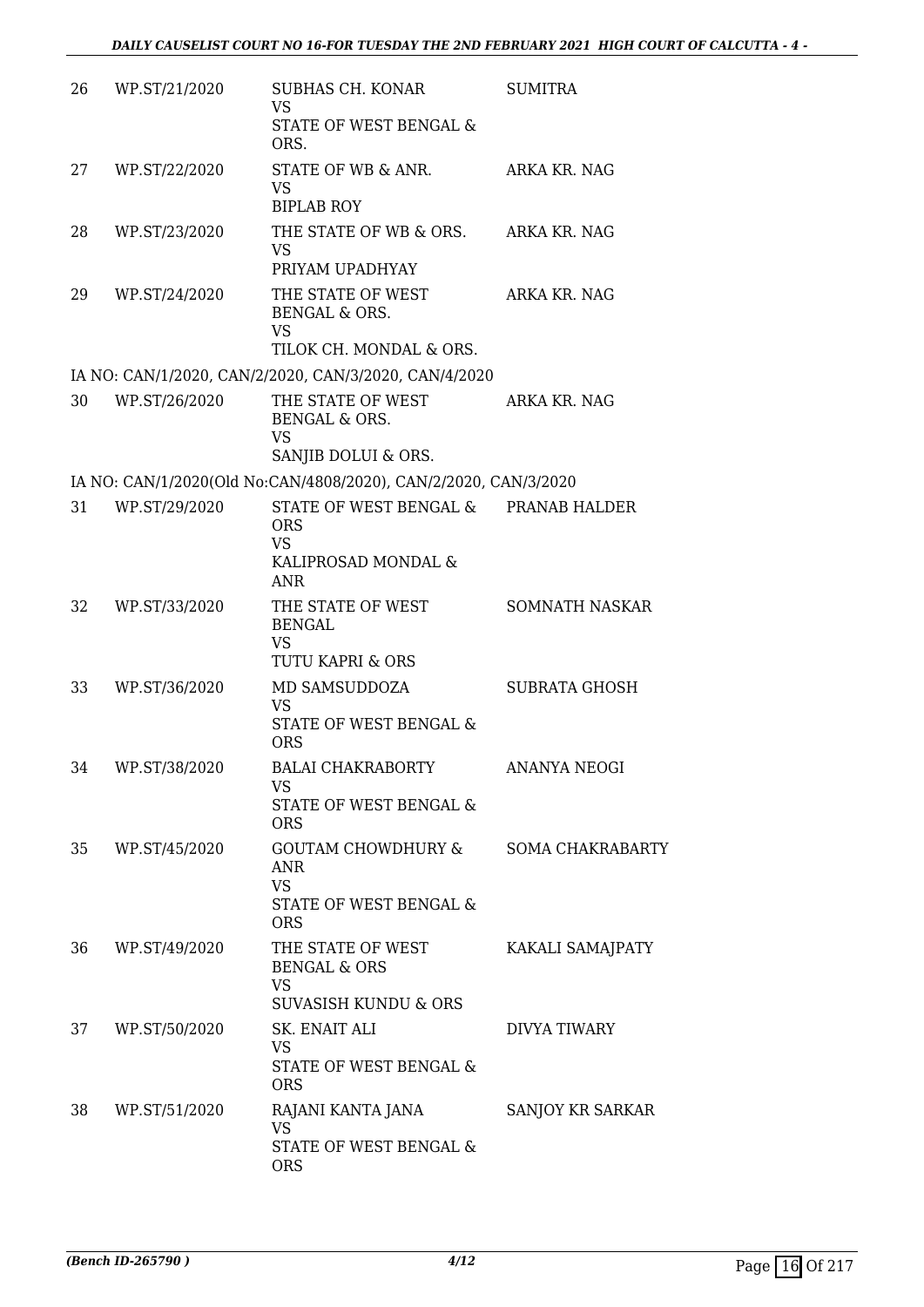| 39 | WP.ST/52/2020     | <b>SADHAN SINGH &amp; ORS</b><br><b>VS</b><br>STATE OF WEST BENGAL &<br><b>ORS</b>                                                       | <b>SIMANTIKA</b><br><b>DASGUPTA</b> |
|----|-------------------|------------------------------------------------------------------------------------------------------------------------------------------|-------------------------------------|
|    | IA NO: CAN/1/2020 |                                                                                                                                          |                                     |
| 40 | WP.ST/54/2020     | <b>BHUSAN SINGH</b><br><b>VS</b><br>STATE OF WEST BENGAL &<br><b>ORS</b>                                                                 | KAMAL KANTA KAR                     |
| 41 | WP.ST/55/2020     | STATE OF WEST BENGAL &<br><b>ORS</b><br><b>VS</b><br><b>AMALENDU BIKAS</b>                                                               | <b>LALMOHAN BASU</b>                |
|    |                   | <b>MAHAPATRA</b>                                                                                                                         |                                     |
| 42 | WP.ST/56/2020     | JAJNASENI DESHBANDHABI SUDIPTA DASGUPTA<br>VS.<br><b>STATE OF WEST BENGAL &amp;</b><br><b>ORS</b>                                        |                                     |
| 43 | WP.ST/85/2020     | ABICHAL CHATTOPADHYAY<br><b>VS</b><br>STATE OF WEST BENGAL<br>AND ORS.                                                                   | <b>SUMAN</b><br><b>CHAKRABARTY</b>  |
| 44 | WP.ST/87/2020     | DR ANIRBAN DASGUPTA<br><b>VS</b><br>STATE OF WEST BENGAL<br>AND ORS.                                                                     | <b>BISWARUP NANDY</b>               |
| 45 | WP.ST/97/2020     | PRADIP KR. CHATTERJEE<br><b>VS</b><br>STATE OF WEST BENGAL<br>AND ORS.                                                                   | MANOJIT PAL                         |
| 46 | WP.ST/102/2020    | STATE OF WEST BENGAL<br><b>AND ANOTHER</b><br><b>VS</b><br><b>CONFEDERATION OF STATE</b><br><b>GOVERNMENT EMPLOYEES</b><br>WB AND OTHERS | <b>SAYAN SINHA</b>                  |
|    | IA NO: CAN/1/2020 |                                                                                                                                          |                                     |
| 47 | WP.ST/104/2020    | <b>AMIT KUMAR</b><br>MUKHOPADHYAY AND<br><b>OTHERS</b><br><b>VS</b><br>STATE OF WEST BENGAL<br>AND ORS.                                  | <b>BHARAT BHUSAN</b>                |
| 48 | WP.ST/106/2020    | <b>SUMAN KAR AND OTHERS</b><br><b>VS</b><br>STATE OF WEST BENGAL<br>AND ORS.                                                             | <b>GOPAL DAS</b>                    |
| 49 | WP.ST/1/2021      | SUMANA SADAR (MONDAL) MRINAL KANTI MAITY<br><b>VS</b><br>STATE OF WEST BENGAL<br>AND ORS.                                                |                                     |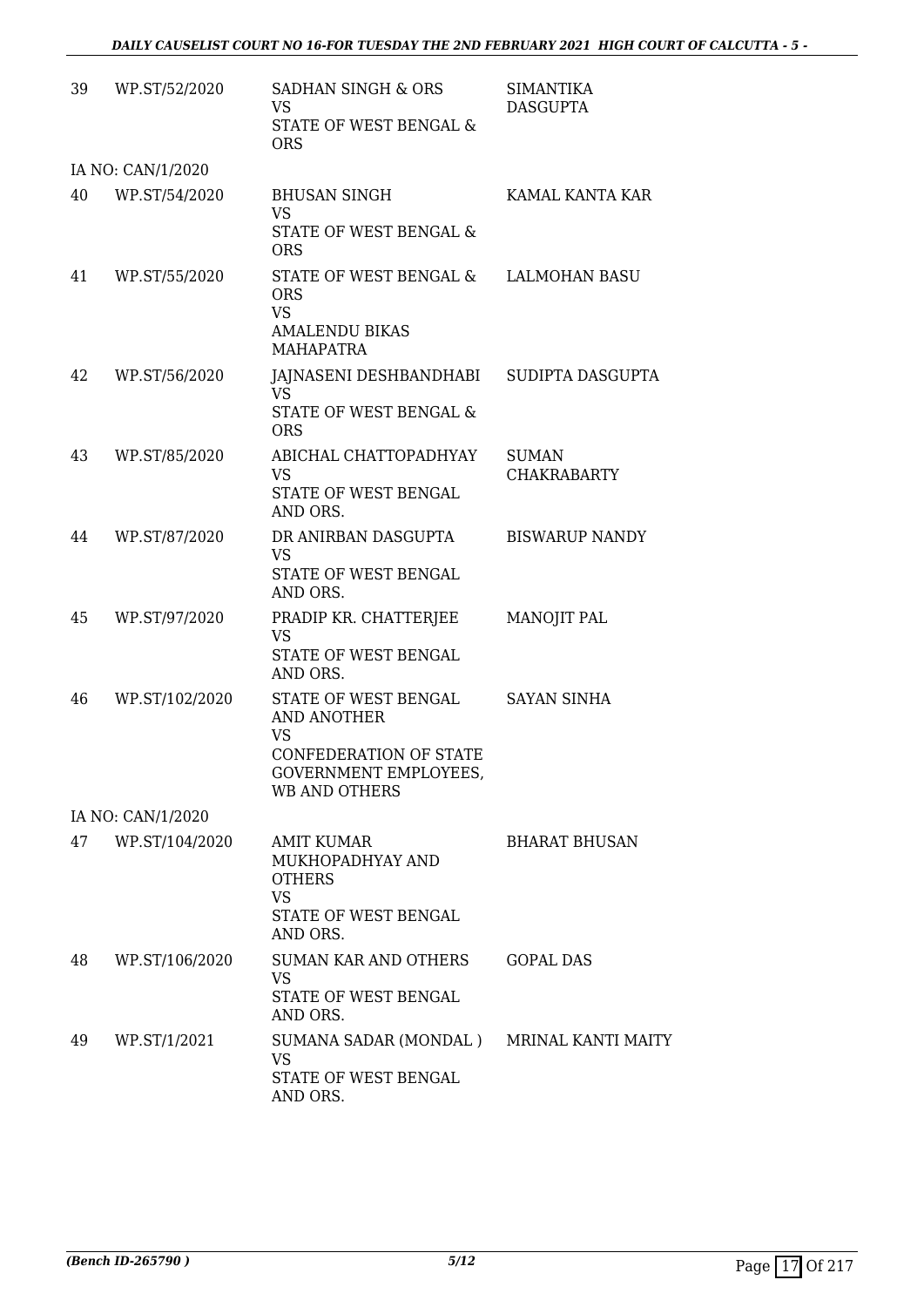| 50 | WP.ST/3/2021                            | <b>SUNITA GURUNG</b><br><b>VS</b><br>STATE OF WEST BENGAL                             | RTASAMOY MONDAL                        |
|----|-----------------------------------------|---------------------------------------------------------------------------------------|----------------------------------------|
| 51 | WP.ST/4/2021                            | AND ORS.<br>CHANDRAWATI DEVI<br><b>VS</b><br>STATE OF WEST BENGAL<br>AND ORS.         | <b>ARIJIT DEY</b>                      |
|    |                                         | <b>CENTRAL ADMN. TRIBUNAL</b>                                                         |                                        |
| 52 | WP.CT/225/2013                          | RADHESHYAM MRIDHA<br><b>VS</b><br>UNION OF INDIA & ORS.                               | <b>APRATIM</b><br><b>BHATTACHARYYA</b> |
| 53 | WP.CT/59/2014                           | <b>UNION OF INDIA</b><br><b>VS</b><br><b>SUBRATA MUKHERJEE &amp;</b><br>217 ORS       | SUBRATA DASGUPTA                       |
|    | IA NO: CAN/1/2015(Old No:CAN/9528/2015) |                                                                                       |                                        |
| 54 | WP.CT/128/2015                          | UNION OF INDIA & ORS<br><b>VS</b><br>AJITESH DAS & ORS                                | CHANDREYI ALAM<br><b>GUPTA</b>         |
| 55 | WP.CT/141/2015                          | UNION OF INDIA & ORS<br><b>VS</b><br>DR ANJAN DASGUPTA                                | <b>SWAPAN BANERJEE</b>                 |
| 56 | WP.CT/16/2018                           | UNION OF INDIA & ORS<br><b>VS</b>                                                     | ARPA CHAKRABORTY                       |
| 57 | WP.CT/38/2018                           | ANGAD MAHATO & ANR<br>DHARAM PAL<br><b>VS</b><br>UNION OF INDIA & ORS                 | A GHOSH                                |
| 58 | WP.CT/102/2018                          | MUKUL CH. MONDAL<br><b>VS</b><br>UNION OF INDIA & ORS.                                | VICTOR CHATTERJEE                      |
| 59 | WP.CT/108/2018                          | RANAJIT KUMAR PANDIT &<br><b>ORS</b><br><b>VS</b>                                     | <b>SAMIT K MONDAL</b>                  |
| 60 | WP.CT/47/2019                           | <b>MRINMOY PAL &amp; ORS</b><br>RITA VERMA & ANR<br><b>VS</b><br>UNION OF INDIA & ORS | DEBASISH KUNDU                         |
| 61 | WP.CT/80/2019                           | UNION OF INDIA & ORS<br><b>VS</b><br>JOY HIND PRASAD & ORS                            | SANAJIT KUMAR<br><b>GHOSH</b>          |
| 62 | WP.CT/21/2020                           | <b>UNION OF INDIA &amp; ORS</b><br><b>VS</b><br>MONOJIT ROY                           | SANAJIT KUMAR<br><b>GHOSH</b>          |
| 63 | WP.CT/23/2020                           | <b>UNION OF INDIA &amp; ORS</b><br><b>VS</b><br>RINKU CHAKRABORTY &<br><b>ORS</b>     | <b>SOURAV MANDAL</b>                   |
| 64 | WP.CT/27/2020                           | UNION O INDIA & ORS.<br><b>VS</b><br>BIMAL CH. PAUL & ORS.                            | <b>SUSMITA SAHA</b><br><b>DUTTA</b>    |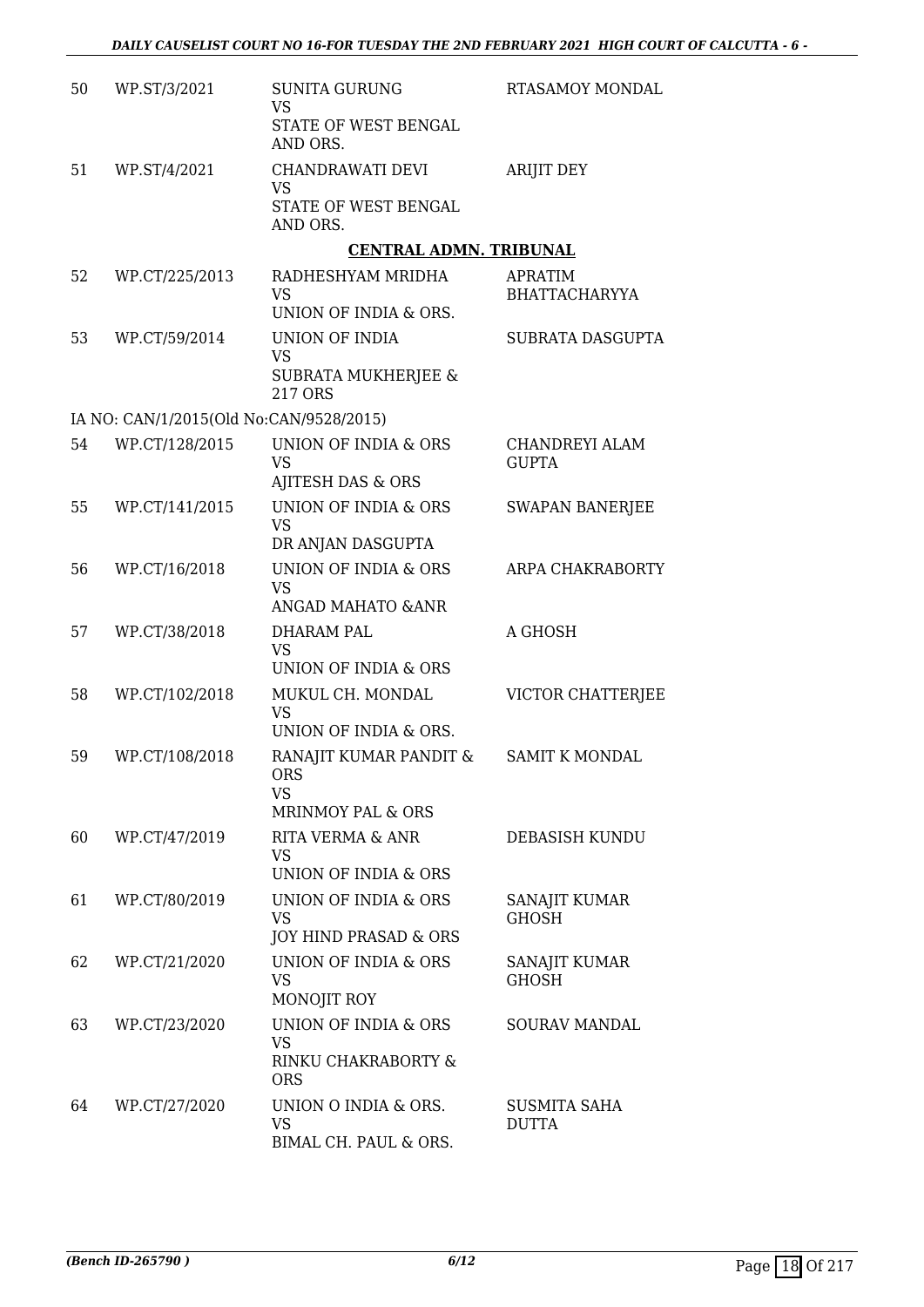| 65 | WP.CT/30/2020 | ANUP KUMAR MITRA & ORS<br><b>VS</b><br>UNION OF INDIA & ORS                     | PAPPU ADHIKARI                        |
|----|---------------|---------------------------------------------------------------------------------|---------------------------------------|
| 66 | WP.CT/31/2020 | <b>AMBIA KHATUN</b><br>VS<br><b>UNION OF INDIA &amp; ORS</b>                    | SANDIP MONDAL                         |
| 67 | WP.CT/32/2020 | AMARJIT SINGH<br>VS<br>UNION OF INDIA & ORS.                                    | <b>SOUMEN</b><br><b>BHATTACHARJEE</b> |
| 68 | WP.CT/45/2020 | <b>SUJIT KUMAR KAR</b><br><b>VS</b><br>HINDUSTHAN COPPER<br><b>LIMITED</b>      | ARGHA CHOWDHURY                       |
| 69 | WP.CT/49/2020 | UNION OF INDIA AND ORS<br><b>VS</b><br><b>MANISH KUMAR AND ORS</b>              | <b>SUMAN BASU</b>                     |
| 70 | WP.CT/60/2020 | <b>MD ELIAS KHAN</b><br><b>VS</b><br>STEEL AUTHORITY OF<br><b>INDIA AND ORS</b> | SANDIPAN BANERJEE                     |
| 71 | WP.CT/70/2020 | UNION OF INDIA AND ORS.<br><b>VS</b><br>RAJKUMAR PRASAD AND<br><b>ANR</b>       | MUKESH KUMAR<br><b>GUPTA</b>          |
| 72 | WP.CT/71/2020 | UNION OF INDIA AND<br><b>OTHERS</b><br><b>VS</b><br>DEO RAJ RAM                 | <b>SHANKAR RANJAN</b><br><b>SEN</b>   |
| 73 | WP.CT/72/2020 | UNION OF INDIA AND ORS.<br><b>VS</b><br><b>BHOLA MAHATO</b>                     | <b>SHANKAR RANJAN</b><br><b>SEN</b>   |
| 74 | WP.CT/73/2020 | UNION OF INDIA AND ORS.<br><b>VS</b><br><b>GULAM RASOOL</b>                     | <b>SHANKAR RANJAN</b><br><b>SEN</b>   |
| 75 | WP.CT/74/2020 | Union of India<br><b>VS</b><br>SANDIP MAITY @ MAITI                             | <b>SHANKAR RANJAN</b><br><b>SEN</b>   |
| 76 | WP.CT/75/2020 | UNION OF INDIA AND ORS.<br><b>VS</b><br>CHANDI DAS KHAN AND<br><b>ORS</b>       | DEEPAK KR SINGH                       |
| 77 | WP.CT/76/2020 | Union of India<br><b>VS</b><br>JAIPAL KARKETTA                                  | SHANKAR RANJAN<br><b>SEN</b>          |
| 78 | WP.CT/77/2020 | UNION OF INDIA AND ORS.<br><b>VS</b><br><b>BANWARI MISTRY</b>                   | <b>SHANKAR RANJAN</b><br><b>SEN</b>   |
| 79 | WP.CT/78/2020 | UNION OF INDIA AND<br><b>OTHERS</b><br><b>VS</b><br>SHYAM PRASAD GUPTA          | <b>SHANKAR RANJAN</b><br><b>SEN</b>   |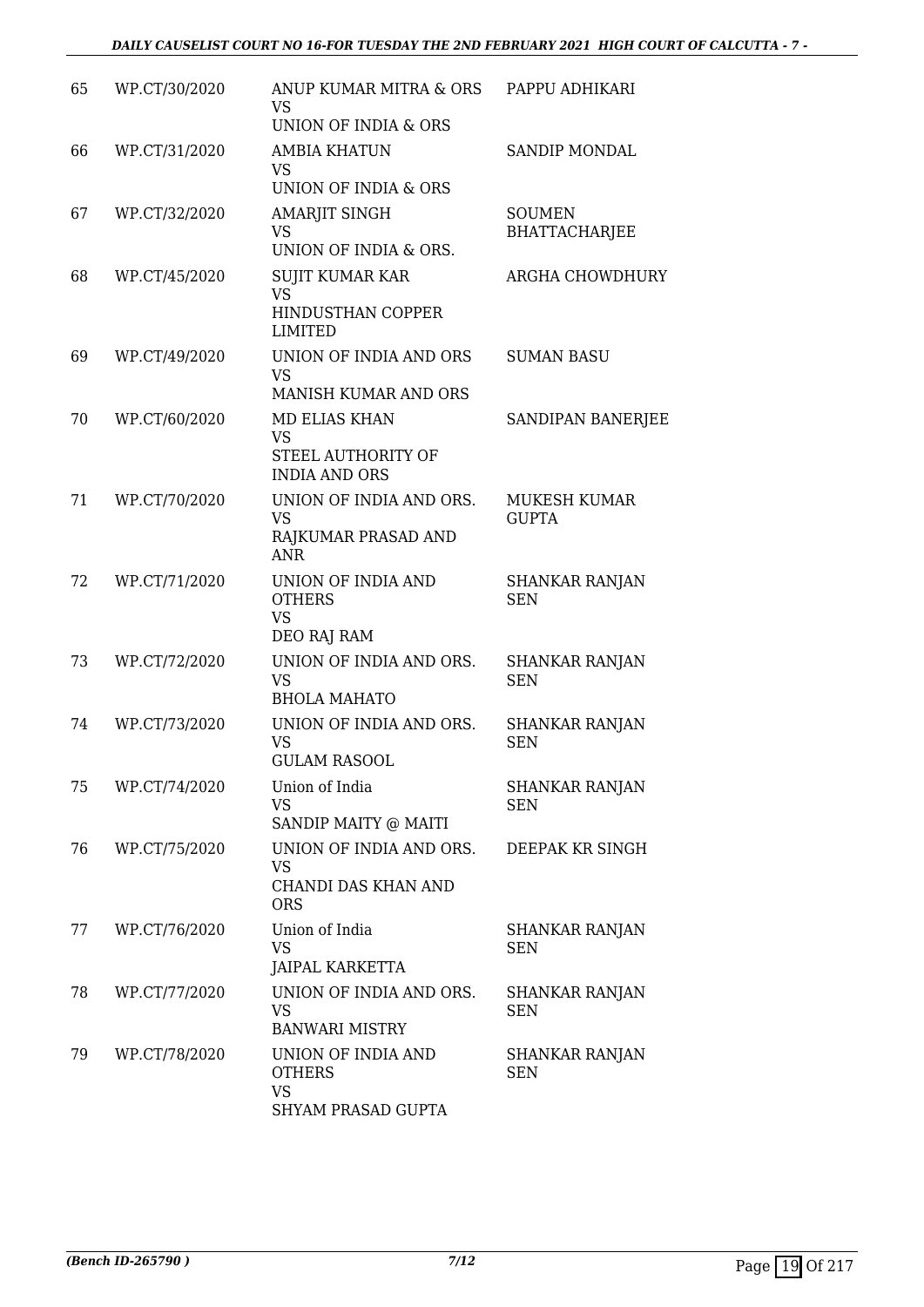| 80 | WP.CT/79/2020     | UNION OF INDIA AND<br><b>OTHERS</b><br><b>VS</b><br><b>BAL MUKUND MAHATO</b>           | <b>SHANKAR RANJAN</b><br><b>SEN</b> |
|----|-------------------|----------------------------------------------------------------------------------------|-------------------------------------|
| 81 | WP.CT/1/2021      | UNION OF INDIA AND ORS.<br>VS<br>NABA KUMAR DEY AND ANR                                | SANAJIT KUMAR<br><b>GHOSH</b>       |
| 82 | WP.CT/2/2021      | UNION OF INDIA AND ORS.<br><b>VS</b><br>SUBRATA RANJAN DAS                             | <b>SHANKAR RANJAN</b><br><b>SEN</b> |
| 83 | WP.CT/3/2021      | UNION OF INDIA AND ORS.<br><b>VS</b><br>VIJOY KUMAR GUPTA                              | APARNA BANERJEE                     |
| 84 | WP.CT/4/2021      | UNION OF INDIA AND ORS.<br><b>VS</b><br><b>SUSHIL KUMAR DEY</b>                        | S.N.DUTTA                           |
|    | IA NO: CAN/1/2021 |                                                                                        |                                     |
| 85 | WP.CT/5/2021      | ARKAPRAVA BANERJEE<br>VS                                                               | SRINJAY DAS                         |
| 86 | WP.CT/6/2021      | UNION OF INDIA AND ORS.<br><b>RAJESH KUMAR</b><br><b>VS</b><br>UNION OF INDIA AND ORS. | PHATICK CHANDRA<br><b>DAS</b>       |
| 87 | WP.CT/7/2021      | UNION OF INDIA AND ORS.<br><b>VS</b><br>MD IMRAN RAJA                                  | <b>SOMA RAY</b>                     |
| 88 | WP.CT/8/2021      | NAVODAYA VIDYALAYA<br><b>SAMITI</b><br><b>VS</b><br>MRINMOY KONAR AND ORS              | <b>PULAKESH BAJPAYEE</b>            |
| 89 | WP.CT/9/2021      | NAVODAYA VIDYALAYA<br><b>SAMITI</b><br><b>VS</b><br>SATYASIS PRADHAN AND<br><b>ORS</b> | PULAKESH BAJPAYEE                   |
| 90 | WP.CT/10/2021     | <b>BAPPA MONDAL</b><br>VS<br>UNION OF INDIA AND ORS.                                   | <b>GORA CHAND</b><br><b>SAMANTA</b> |
| 91 | WP.CT/11/2021     | PROSENJIT MONDAL<br><b>VS</b><br>UNION OF INDIA AND ORS.                               | <b>GORA CHAND</b><br><b>SAMANTA</b> |
| 92 | WP.CT/12/2021     | <b>CHIRANMAY DAS</b><br><b>VS</b><br>UNION OF INDIA AND ORS                            | <b>GORA CHAND</b><br><b>SAMANTA</b> |
| 93 | WP.CT/13/2021     | <b>GAUTAM SARDAR AND</b><br><b>ANOTHER</b><br><b>VS</b><br>UNION OF INDIA AND ORS.     | <b>BHARAT BHUSAN</b>                |
| 94 | WP.CT/14/2021     | Union of India<br><b>VS</b><br><b>DINANATH THAKUR</b>                                  | SHANKAR RANJAN<br><b>SEN</b>        |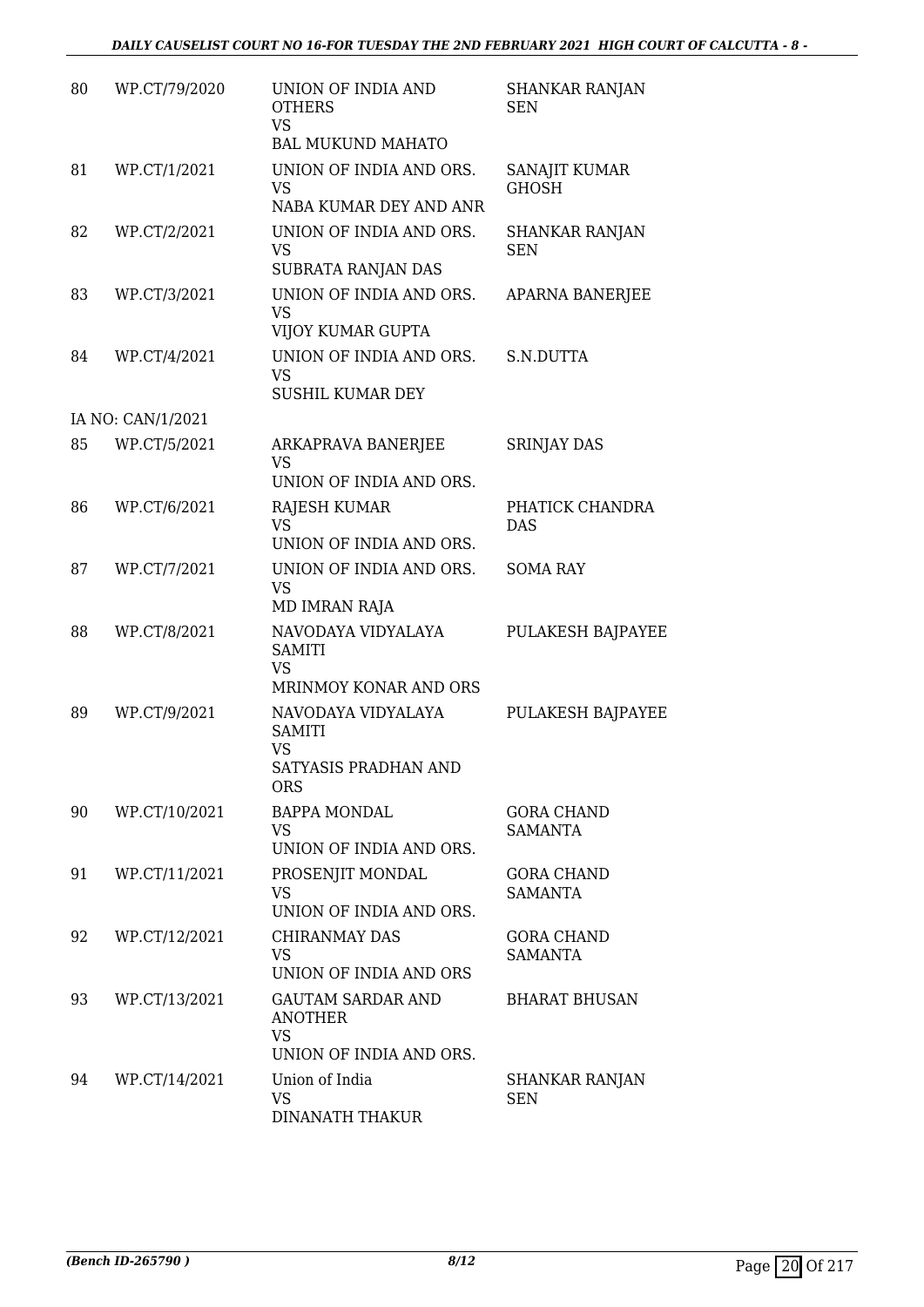| 95  | WP.CT/15/2021                           | Union of India<br><b>VS</b>                                                                | <b>SHANKAR RANJAN</b><br>SEN       |
|-----|-----------------------------------------|--------------------------------------------------------------------------------------------|------------------------------------|
| 96  | WP.CT/16/2021                           | MAIMUL BEGUM AND ANR<br><b>SMEETA PAUL</b>                                                 | <b>JOYJIT DUTTA</b>                |
|     |                                         | <b>VS</b><br>UNION OF INDIA AND ORS.                                                       |                                    |
|     |                                         | <b>LAND REFORMS TENANCY TRIBUNAL</b>                                                       |                                    |
| 97  | WPLRT/124/2015                          | SWAPAN KUMAR GHOSH<br>VS<br><b>STATE OF WEST BENGAL &amp;</b><br><b>ORS</b>                | <b>SIDDHARTHA</b><br>SANKAR MANDAL |
|     | IA NO: CAN/1/2020                       |                                                                                            |                                    |
| 98  | WPLRT/70/2018                           | NASIRAM NANDI<br>VS                                                                        | MD SHAHID                          |
|     |                                         | STATE OF WEST BENGAL &<br><b>ORS</b>                                                       |                                    |
|     | IA NO: CAN/1/2019(Old No:CAN/2460/2019) |                                                                                            |                                    |
| 99  | WPLRT/82/2018                           | KALPANA RANI DUTTA<br><b>VS</b>                                                            | ASHOK KR. JHA                      |
|     |                                         | <b>STATE OF WEST BENGAL &amp;</b><br>ORS.                                                  |                                    |
| 100 | WPLRT/87/2018                           | JAY SHREE TEA &<br><b>INDUSTRIES LTD. &amp; ANR</b><br><b>VS</b><br>STATE OF WEST BENGAL & | P. BURMAN                          |
|     |                                         | <b>ORS</b>                                                                                 |                                    |
| 101 | WPLRT/102/2018                          | M/S. CHANDMANI TEA<br>COMPANY LTD. & ANR<br><b>VS</b><br><b>STATE OF WEST BENGAL &amp;</b> | T. CHAKRAVARTY                     |
|     |                                         | <b>ORS</b>                                                                                 |                                    |
|     | IA NO: CAN/1/2020(Old No:CAN/2387/2020) |                                                                                            |                                    |
|     | 102 WPLRT/102/2019                      | <b>MAMATA DAS</b><br>VS<br>STATE OF WEST BENGAL &<br><b>ORS</b>                            | TANMOY KR DEY                      |
|     | 103 WPLRT/119/2019                      | ARJU BEGAM                                                                                 | NEMAI CHANDRA                      |
|     |                                         | VS<br>STATE OF WEST BENGAL &<br><b>ORS</b>                                                 | <b>BETAL</b>                       |
|     | 104 WPLRT/139/2019                      | KAJAL DUTTA PRAMANIK<br>VS                                                                 | MD YOUNUSH<br><b>MONDAL</b>        |
|     |                                         | STATE OF WEST BENGAL &<br><b>ORS</b>                                                       |                                    |
| 105 | WPLRT/16/2020                           | SANKAR MAHAPATRA<br><b>VS</b><br>STATE OF WEST BENGAL &<br>ORS.                            | SAILENDRA SEKHAR<br><b>BAYERD</b>  |
|     | IA NO: CAN/1/2020, CAN/2/2020           |                                                                                            |                                    |
| 106 | WPLRT/20/2020                           | HARI PADA JANA & ORS<br>VS                                                                 | RAJ DIP RAY                        |
|     |                                         | STATE OF WEST BENGAL &<br><b>ORS</b>                                                       |                                    |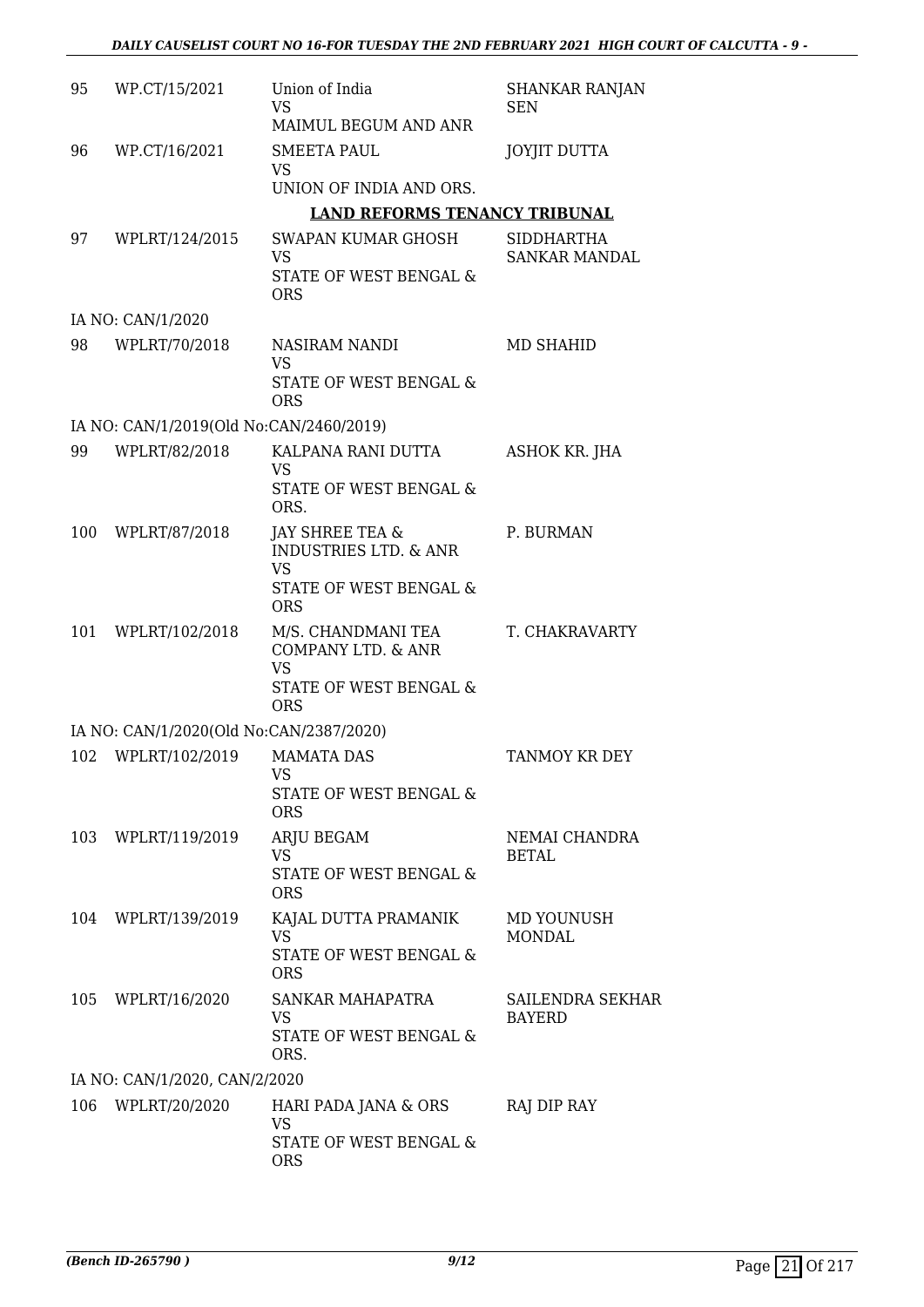|     | 107 WPLRT/22/2020 | HAREKRISHNA MONDAL &<br><b>ORS</b><br><b>VS</b><br>STATE OF WEST BENGAL &<br><b>ORS</b>  | LAKSHMINATH<br><b>VHATTACHARYA</b> |
|-----|-------------------|------------------------------------------------------------------------------------------|------------------------------------|
| 108 | WPLRT/23/2020     | <b>SMT BHABANI MAITI</b><br><b>VS</b><br>STATE OF WEST BENGAL &<br><b>ORS</b>            | <b>BISWAJIT SAU</b>                |
|     | 109 WPLRT/24/2020 | SK BARSHED ALI<br><b>VS</b><br>STATE OF WEST BENGAL &<br><b>ORS</b>                      | SK. BARSHED ALI                    |
|     | 110 WPLRT/25/2020 | JOYDEB CHAKRABORTY<br><b>VS</b><br>STATE OF WEST BENGAL &<br><b>ORS</b>                  | HIMADRI KUMAR<br>MAHATA            |
|     | 111 WPLRT/27/2020 | PHATICK CHANDRA KHAN<br><b>VS</b><br>STATE OF WEST BENGAL &<br><b>ORS</b>                | <b>MD HOSSAIN</b>                  |
|     | 112 WPLRT/28/2020 | NAMITA GHOSH<br><b>VS</b><br>STATE OF WEST BENGAL &<br><b>ORS</b>                        | <b>DEBASIS SUR</b>                 |
| 113 | WPLRT/32/2020     | AMARNATH DATTA<br><b>VS</b><br>STATE OF WEST BENGAL<br>AND ORS.                          | P K BHATTACHARYA                   |
| 114 | WPLRT/33/2020     | TARAPADA GHOSH<br><b>VS</b><br>STATE OF WEST BENGAL<br>AND ORS.                          | <b>DEBASHISH SARKAR</b>            |
|     | IA NO: CAN/1/2021 |                                                                                          |                                    |
|     | 115 WPLRT/37/2020 | SIDDESWAR DE<br><b>VS</b><br>STATE OF WEST BENGAL<br>AND ORS.                            | UTTIYA RAY                         |
|     | 116 WPLRT/38/2020 | <b>SOMA AICH</b><br><b>VS</b><br>STATE OF WEST BENGAL<br>AND ORS.                        | <b>ABDUS SALAM</b>                 |
|     | 117 WPLRT/39/2020 | RANAJIT KUMAR BERA AND<br><b>OTHERS</b><br><b>VS</b><br>STATE OF WEST BENGAL<br>AND ORS. | <b>SAKYA MAITY</b>                 |
| 118 | WPLRT/40/2020     | <b>ASIT GAYEN</b><br>VS<br>STATE OF WEST BENGAL<br>AND ORS.                              | KAPIL CHANDRA<br>SAHOO             |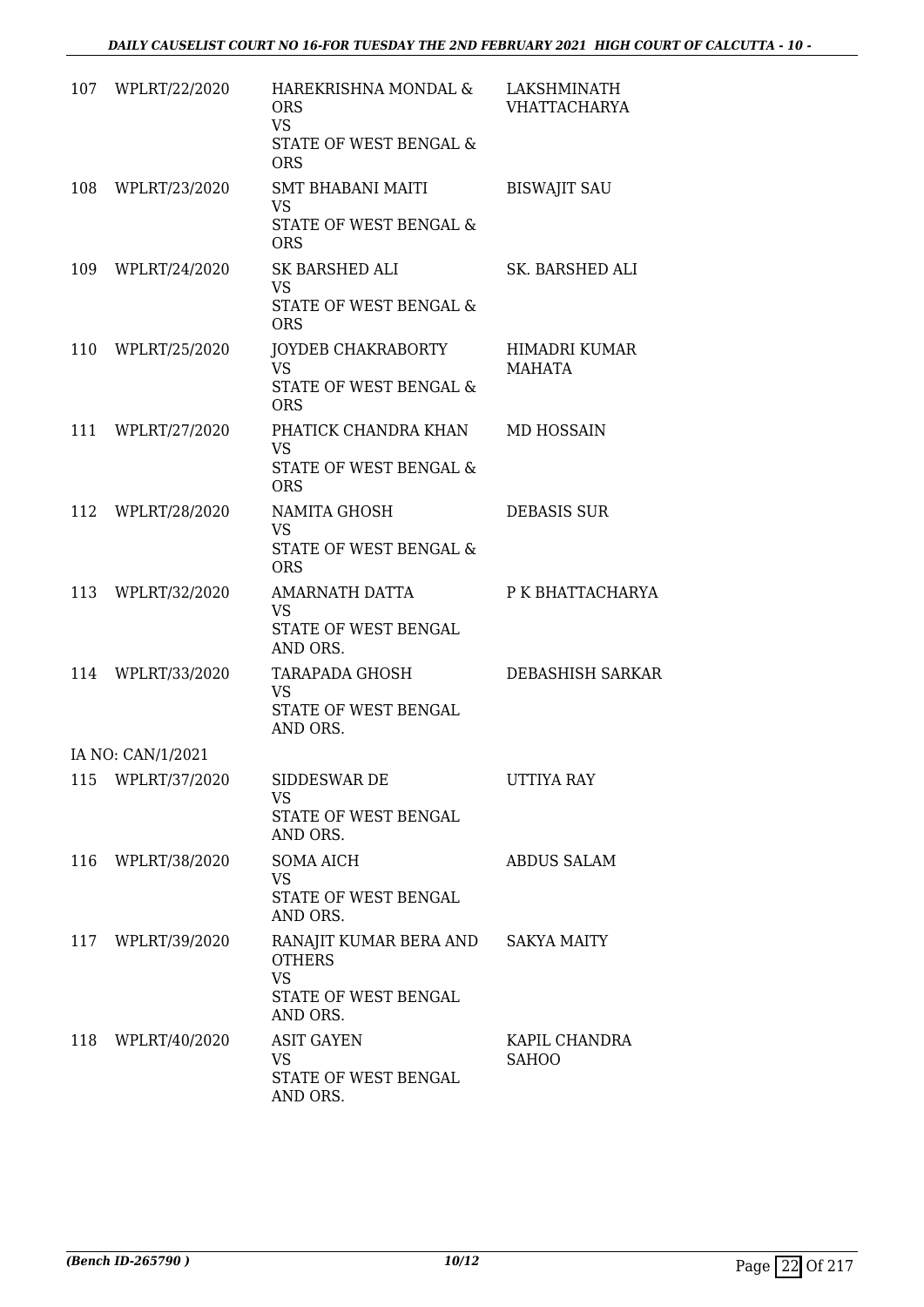| 119 | WPLRT/41/2020     | <b>BISWANTH MAJHI</b><br><b>VS</b><br>STATE OF WEST BENGAL<br>AND ORS.                        | DIPANKAR PAL                   |
|-----|-------------------|-----------------------------------------------------------------------------------------------|--------------------------------|
| 120 | WPLRT/42/2020     | STATE OF WEST BENGAL<br>AND ORS.<br><b>VS</b><br>NARAYAN CHANDRA SAHA<br><b>AND ORS</b>       | NILOTPAL<br><b>CHATTERJEE</b>  |
| 121 | WPLRT/43/2020     | <b>JADAV DAS AND OTHERS</b><br><b>VS</b><br>STATE OF WEST BENGAL<br>AND ORS.                  | KAPIL CHANDRA<br><b>SAHOO</b>  |
| 122 | WPLRT/44/2020     | JADAV DAS AND OTHERS<br><b>VS</b><br>STATE OF WEST BENGAL<br>AND ORS.                         | KAPIL CHANDRA<br><b>SAHOO</b>  |
| 123 | WPLRT/45/2020     | JADAV DAS AND OTHERS<br><b>VS</b><br><b>STATE OF WEST BENGAL</b><br>AND ORS.                  | KAPIL CHANDRA<br><b>SAHOO</b>  |
| 124 | WPLRT/46/2020     | <b>JADAV DAS AND OTHERS</b><br><b>VS</b><br>STATE OF WEST BENGAL<br>AND ORS.                  | KAPIL CHANDRA<br><b>SAHOO</b>  |
| 125 | WPLRT/47/2020     | JADAV DAS AND OTHERS<br><b>VS</b><br>STATE OF WEST BENGAL<br>AND ORS.                         | KAPIL CHGANDRA<br><b>SAHOO</b> |
| 126 | WPLRT/48/2020     | <b>JADAV DAS AND OTHERS</b><br><b>VS</b><br>STATE OF WEST BENGAL<br>AND ORS.                  | KAPIL CHANDRA<br><b>SAHOO</b>  |
| 127 | WPLRT/49/2020     | <b>JADAV DAS AND OTHERS</b><br>VS FOR THE VIOLENCE STREET<br>STATE OF WEST BENGAL<br>AND ORS. | KAPIL CHANDRA<br>SAHOO         |
| 128 | WPLRT/50/2020     | JADAV DAS AND OTHERS<br>VS.<br>STATE OF WEST BENGAL<br>AND ORS.                               | KAPIL CHANDRA<br><b>SAHOO</b>  |
|     | 129 WPLRT/51/2020 | LATIKA GHOSH AND ORS<br>VS<br>STATE OF WEST BENGAL<br><b>AND ANR</b>                          | J.L. ROY                       |
|     | 130 WPLRT/1/2021  | <b>SRIDAM BASAK</b><br>VS.<br>STATE OF WEST BENGAL<br>AND ORS.                                | DEBDEEP SINHA                  |
| 131 | WPLRT/2/2021      | GIYASUDDIN ZAMADAR<br><b>VS</b><br><b>BLOCK LAND AND LAND</b><br>REFORM OFFICER AND ORS       | <b>SANDIP DAS</b>              |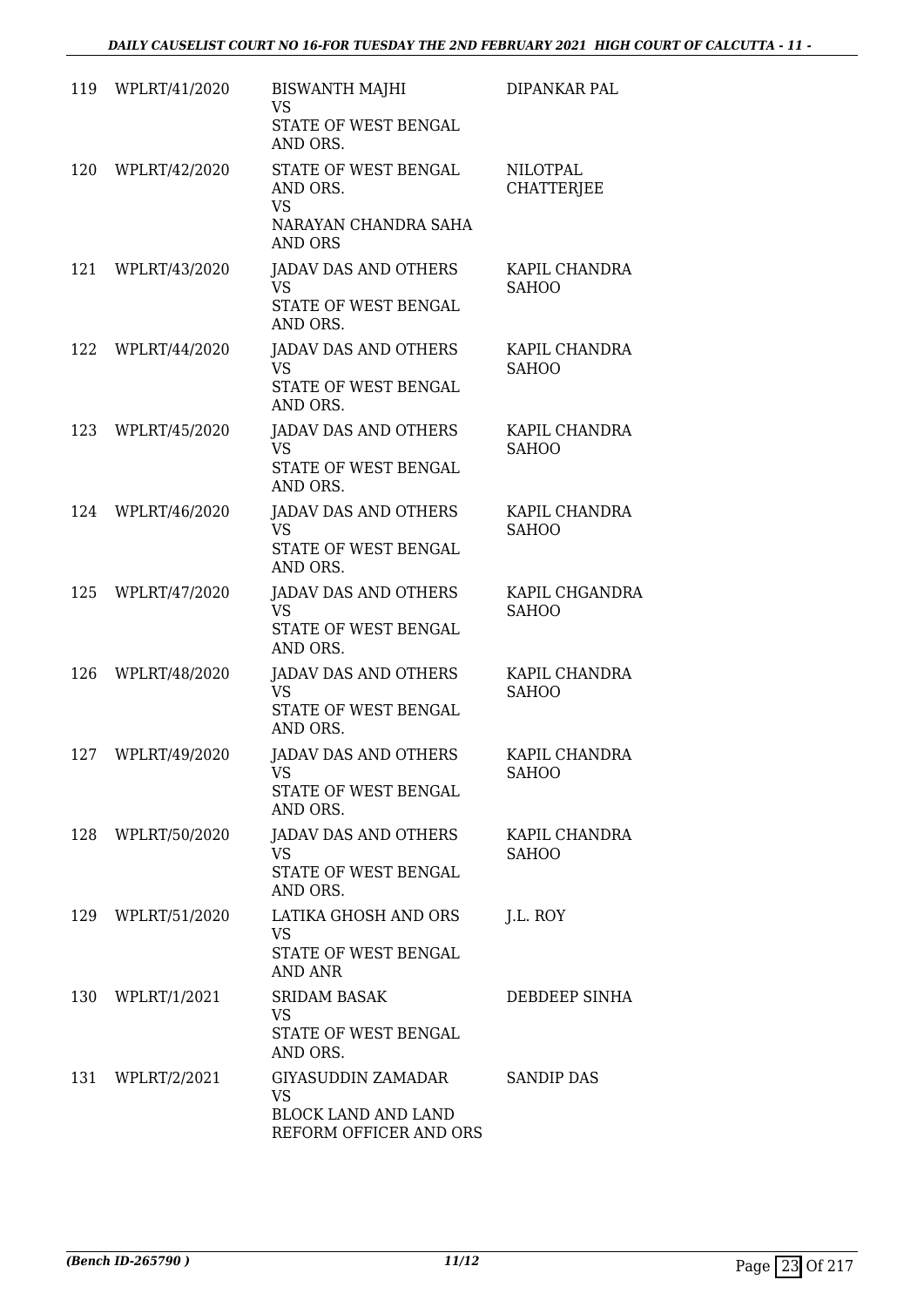| 132 | WPLRT/3/2021 | NIRMAL KUMAR<br><b>CHATTERJEE</b><br>VS<br>STATE OF WEST BENGAL<br>AND ORS. | D BANERJEE       |
|-----|--------------|-----------------------------------------------------------------------------|------------------|
| 133 | WPLRT/4/2021 | <b>SUBODH JANA</b><br>VS<br>STATE OF WEST BENGAL<br>AND ORS.                | AMITAVA DASGUPTA |
| 134 | WPLRT/6/2021 | <b>BIVAS DE</b><br>VS<br>STATE OF WEST BENGAL<br>AND ORS.                   | PRANTICK GHOSH   |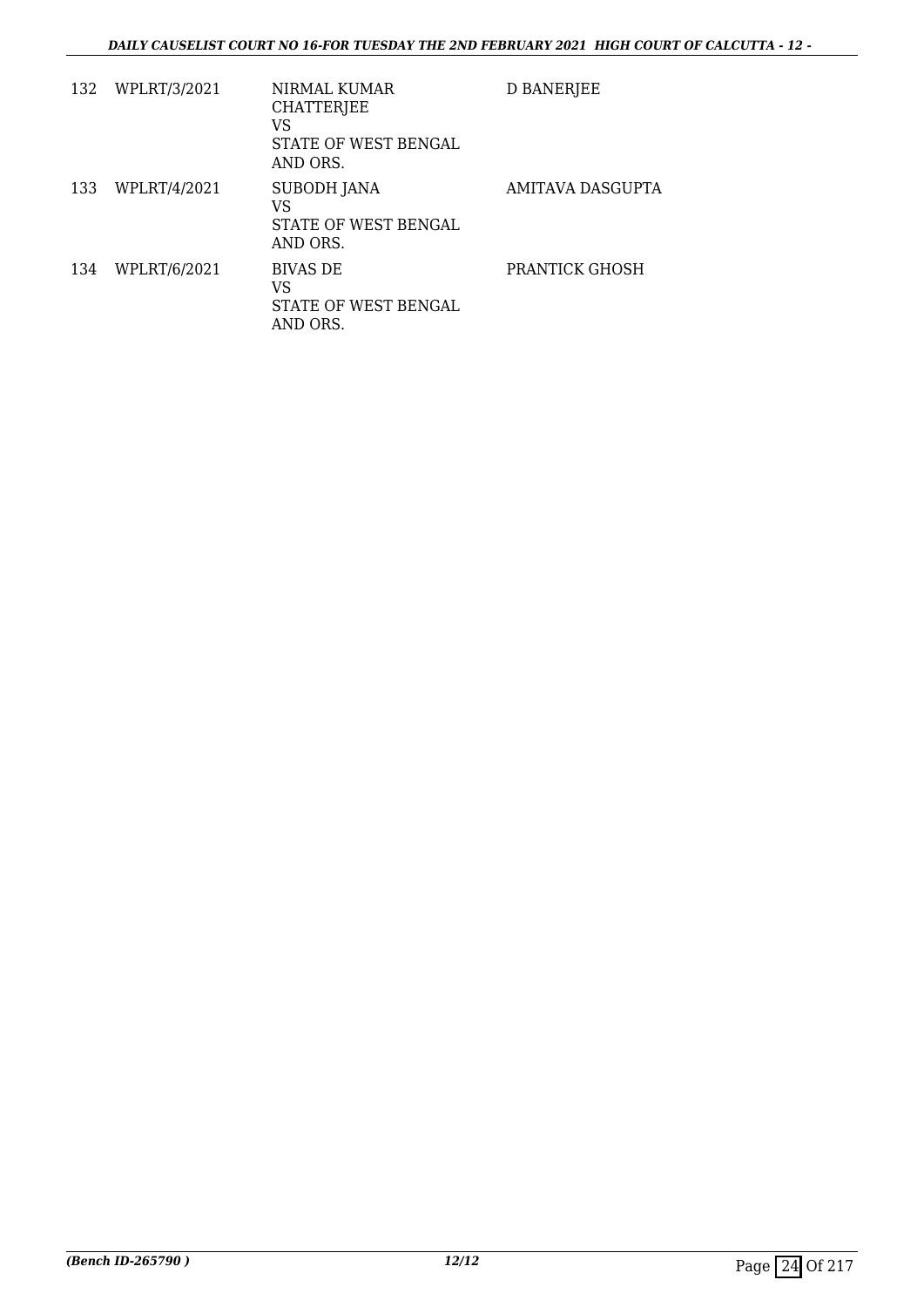

#### **Appellate Side**

**DAILY CAUSELIST For Tuesday The 2nd February 2021**

**COURT NO. 3**

**DIVISION BENCH (DB - III)**

#### **AT 10:45 AM**

**HON'BLE JUSTICE I. P. MUKERJI HON'BLE JUSTICE SUBHASIS DASGUPTA**

**ON AND FROM 1ST FEBRUARY, 2021 TO 15TH FEBRUARY, 2021**

**(VIA VIDEO CONFERENCE)**

**ON AND FROM MONDAY, THE 11TH JANUARY 2021 - AFTER COMPLETION OF COMMERCIAL APPELLATE DIVISION BENCH – WILL TAKE UP APPEALS UNDER ARBITRATION ACT, 1940 AND ARBITRATION & CONCILIATION ACT, 1996, INCLUDING APPLICATIONS CONNECTED THERETO;**

**HEARING OF WRIT APPEALS IRRESPECTIVE OF CLASSIFICATION INCLUDING APPLICATIONS CONNECTED THERETO.**

**AND** 

**ON AND FROM MONDAY, 1ST FEBRUARY, 2021 TO MONDAY, 15TH FEBRUARY, 2021 – WILL SIT TOGETHER AND TAKE UP THE LIST AND DETERMINATION OF HON'BLE JUSTICE I.P.MUKERJI AND HON'BLE JUSTICE MD. NIZAMUDDIN.** 

**NOTE: TODAY i.e. ON 02.02.2021 APPELLATE SIDE MATTERS WILL BE TAKEN UP AT 2:00 P.M. OR IMMEDIATELY AFTER EXHAUSTION OF ORIGINAL SIDE LIST.**

**SPECIAL NOTE: (1) IF THERE IS NO COMMERCIAL COURT MATTER THEN MENTIONING OF COMMERCIAL COURT MATTERS WILL BE ENTERTAINED AT COURT NO. 3 ON REGULAR BASIS.**

**(2) COMMERCIAL COURT SHALL NOT SIT AT COURT NO. 37 IF THERE IS NO COMMERCIAL COURT MATTER IN THE LIST.** 

#### **(3) MENTIONING WILL BE ENTERTAINED ONLY ON MONDAYS.**

#### **NOTE: MATTERS WILL BE TAKEN UP THROUGH PHYSICAL HEARING ONLY WHEN BOTH THE PARTIES ARE AGREED.**

|                |                                         | <b>TO BE MENTIONED</b>                                                                |                     |
|----------------|-----------------------------------------|---------------------------------------------------------------------------------------|---------------------|
| 1              | MAT/1766/2016<br>(Non-Prosecution)      | SUNIT KUMAR DALAL & ORS<br>VS                                                         | SOMA GHOSH          |
|                |                                         | STATE OF WEST BENGAL & ORS                                                            |                     |
| $\mathfrak{D}$ | MAT/1918/2019                           | <b>SUMON ROY</b><br><b>VS</b>                                                         | ANINDA BHATTACHARYA |
|                |                                         | STATE OF WEST BENGAL & ORS                                                            |                     |
|                | IA NO: CAN/1/2020                       |                                                                                       |                     |
|                |                                         | <b>APPLICATION</b>                                                                    |                     |
| 3              | FMA/4415/2016<br>(Assigned)             | PRANAB KUMAR LAYEK<br>VS.<br>EASTERN COALFIELDS LIMITED &<br>ORS                      | A GANGULY           |
|                | IA NO: CAN/1/2016(Old No:CAN/4319/2016) |                                                                                       |                     |
| 4              | FMAT/376/2019                           | PAM DEVELOMENTS PVT. LTD.<br>VS.<br>STATE OF WEST BENGAL & ANR                        | AMRITAM MANDAL      |
|                |                                         | IA NO: CAN/4/2020(Old No:CAN/5410/2020), CAN/5/2020(Old No:CAN/5411/2020), CAN/6/2021 |                     |
| wt:5           | COT/54/2019                             | STATE OF W B & ANR<br>VS<br>PAM DEVELOPMENTS PVT LTD                                  | <b>MANALI ALI</b>   |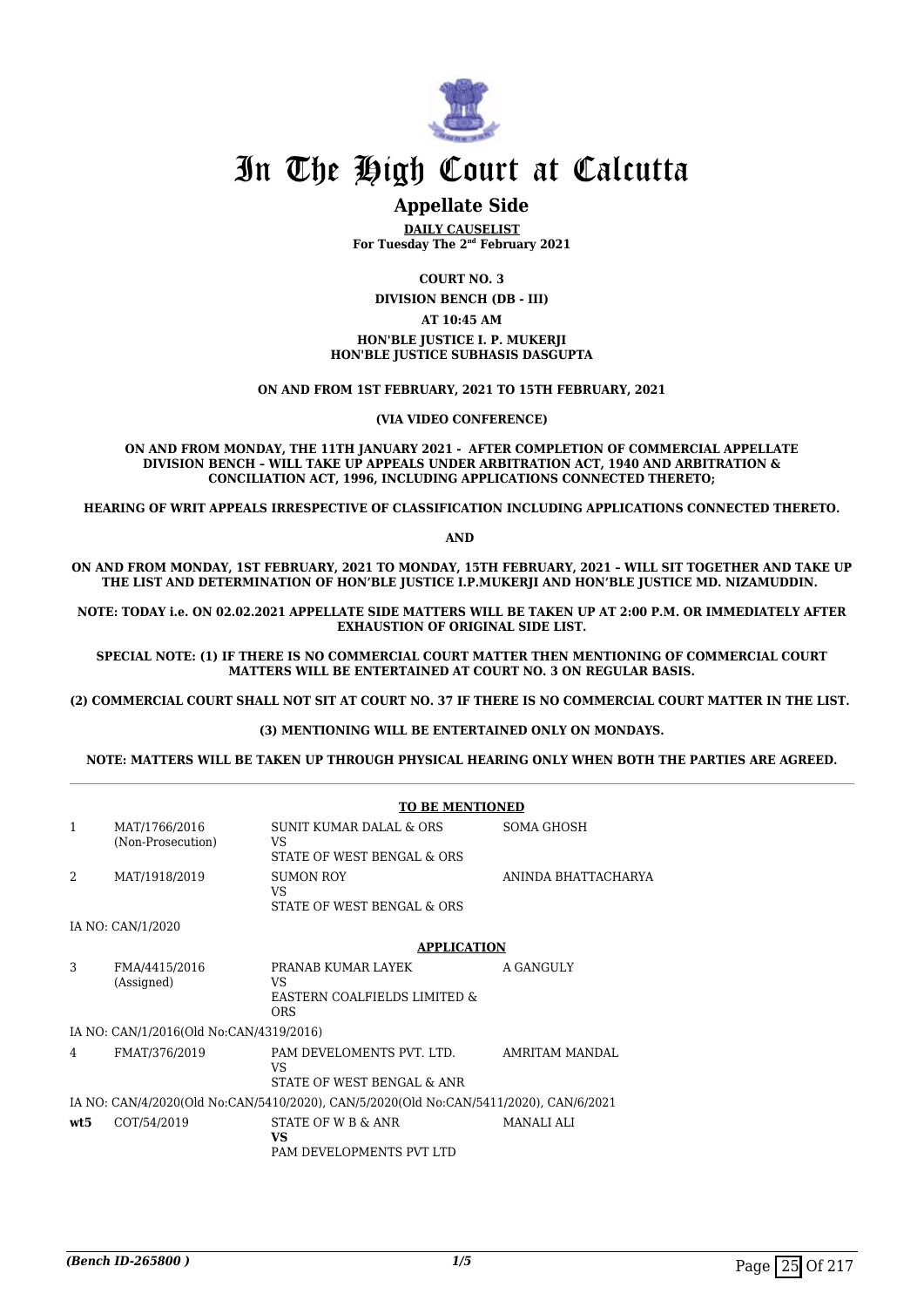#### *DAILY CAUSELIST COURT NO 3-FOR TUESDAY THE 2ND FEBRUARY 2021 HIGH COURT OF CALCUTTA - 2 -*

| 6    | MAT/1034/2019                                       | <b>SALEHA KHATOON</b><br>VS                                                                      | ARUSHI RATHORE                                                                                               |
|------|-----------------------------------------------------|--------------------------------------------------------------------------------------------------|--------------------------------------------------------------------------------------------------------------|
| 7    | MAT/139/2020                                        | STATE OF WEST BENGAL & ORS<br>MANOJ KUMAR CHOWDHURY<br>VS<br>STATE OF WEST BENGAL & ORS          | KARUNAMOYEE SAMANTA                                                                                          |
|      | IA NO: CAN/2/2021                                   |                                                                                                  |                                                                                                              |
| 8    | MAT/759/2020<br>(Assign Matter)                     | RASHMI METALIKS LIMITED AND<br>ANOTHER<br>VS.<br>UNION OF INDIA AND ORS.                         | SHIVANGI THARD                                                                                               |
|      | IA NO: CAN/1/2020                                   |                                                                                                  |                                                                                                              |
|      |                                                     | <b>FOR HEARING I</b>                                                                             |                                                                                                              |
| 9    | MAT/759/2014<br>$(P-I+OS+2PBs.)$ (Top)              | MATIUR RAHAMAN<br><b>VS</b><br>MD. ABDUL KHAYAR & ORS                                            | GOLAM MASTAFA                                                                                                |
|      | IA NO: CAN/1/2014(Old No:CAN/5901/2014)             |                                                                                                  |                                                                                                              |
| 10   | FMA/1201/2009                                       | SWAPNA ATTA & ORS.<br>VS                                                                         | PRASUN GHOSH                                                                                                 |
|      |                                                     | STATE OF WB & ORS.                                                                               |                                                                                                              |
|      |                                                     | <b>FOR HEARING</b>                                                                               |                                                                                                              |
| 11   | FMA/1301/2011                                       | SATYENDRA TIWARY & ORS<br><b>VS</b>                                                              | ABHA SINGH                                                                                                   |
|      |                                                     | SARVESHWAR TIWARY & ORS                                                                          |                                                                                                              |
|      |                                                     |                                                                                                  | IA NO: CAN/3/2019(Old No:CAN/8963/2019), CAN/4/2019(Old No:CAN/8965/2019), CAN/5/2019(Old No:CAN/12734/2019) |
| 12   | FMA/231/2012                                        | <b>STATE &amp; ORS</b><br>VS                                                                     | KANAILAL SAMANTA                                                                                             |
|      |                                                     | ASGAR ALI & ORS                                                                                  |                                                                                                              |
|      | IA NO: CAN/4/2020(Old No:CAN/967/2020)              |                                                                                                  |                                                                                                              |
| wt13 | FMA/902/2007                                        | UTTAM KR. SAHA & ORS<br><b>VS</b><br>ASGAR ALI                                                   | <b>ABHIJIT BASU</b>                                                                                          |
|      | IA NO: CAN/4/2008(Old No:CAN/10346/2008)            |                                                                                                  |                                                                                                              |
| 14   | FMA/916/2012<br>$(P-I+OB+2nd$ J.                    | SAFINNESSSA BEGUM ALIAS<br>KHATUN                                                                | SHAMIN UL BARI                                                                                               |
|      | Copy+2PBs.)                                         | <b>VS</b><br><b>FARHANA BEGUM &amp; ORS</b>                                                      |                                                                                                              |
| 15   | MAT/1333/2013                                       | STATE OF WEST BENGAL & ANR<br>VS                                                                 | NILOTPAL CHATTERJEE                                                                                          |
|      |                                                     | NARAYAN CH. MONDAL & ORS                                                                         |                                                                                                              |
|      | IA NO: CAN/1/2013(Old No:CAN/8955/2013)             |                                                                                                  |                                                                                                              |
| wt16 | FMA/792/2015                                        | STATE OF W.B. & ANR<br><b>VS</b><br>NARAYAN CH. MONDAL & ORS                                     | MD. HASANUZ ZAMAN                                                                                            |
| 17   | FMA/803/2019                                        | AJIJUL ISLAM & ANR<br>VS                                                                         | ANINDA BHATTACHARYA                                                                                          |
|      |                                                     | STATE OF WEST BENGAL & ORS                                                                       |                                                                                                              |
|      | IA NO: CAN/1/2019(Old No:CAN/7589/2019), CAN/2/2020 |                                                                                                  |                                                                                                              |
| 18   | MAT/1820/2013<br>$(P-I+OB+2nd J. Copy)$             | ARUN KR. MANNA & ORS<br>VS<br>STATE OF WEST BENGAL & ORS                                         | SYED ZULFIKAR ALI                                                                                            |
|      | IA NO: CAN/1/2013(Old No:CAN/12485/2013)            |                                                                                                  |                                                                                                              |
| 19   | MAT/1673/2014                                       | CHITTARANJAN DEBNATH                                                                             | DEBASISH                                                                                                     |
|      |                                                     | VS<br>STATE OF WEST BENGAL & ANR                                                                 | CHATTOPADHYAY                                                                                                |
| 20   | FMA/3534/2014<br>$(P-I+OB+2nd$ J.                   | CHITTARANJAN BAIDYA<br>VS                                                                        | <b>SOURAV MITRA</b>                                                                                          |
|      | Copy+2PBs.)                                         | DIPANKAR MANDAL & ORS                                                                            |                                                                                                              |
|      |                                                     |                                                                                                  |                                                                                                              |
| 21   | FMA/834/2015                                        | IA NO: CAN/1/2014(Old No:CAN/2703/2014), CAN/3/2014(Old No:CAN/2711/2014)<br>SUBHRA KETAN HALDER | <b>GAZI FARUQUE HOSSSAIN</b>                                                                                 |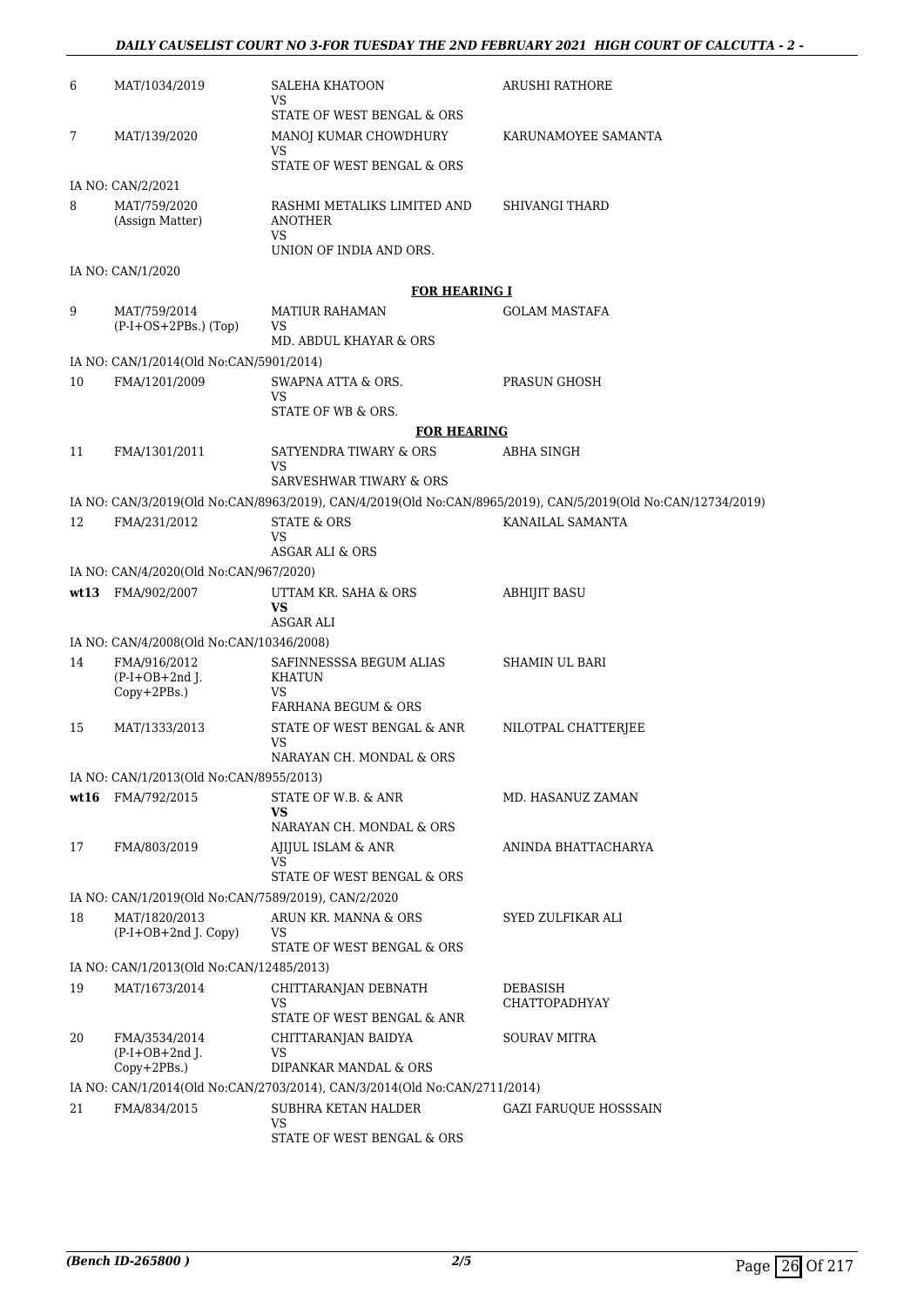| 22   | FMA/1281/2016                                       | ASHOK KR. MAHANTA                                                                                 | SUPRIYO CHATTOPADHYAY        |
|------|-----------------------------------------------------|---------------------------------------------------------------------------------------------------|------------------------------|
|      | $(P-I+OB+2nd J.$<br>$Copy+2PBs.$ )                  | VS<br>THE CENTRAL BANK OF INDIA &<br>ORS.                                                         |                              |
| 23   | FMA/2274/2016<br>$(P-I+OB+2nd)$ .                   | UNION OF INDIA & ORS<br>VS                                                                        | <b>APARNA BANERJEE</b>       |
|      | Copy+2PBs.)                                         | <b>GOUTAM RAM</b>                                                                                 |                              |
|      | IA NO: CAN/2/2016(Old No:CAN/1905/2016)             |                                                                                                   |                              |
| 24   | FMA/4416/2016                                       | THE STATE OF W.B. & ORS<br>VS<br>KHABIRUDDIN AHMED & ORS                                          | SOMNATH NASKAR               |
|      |                                                     | IA NO: CAN/2/2016(Old No:CAN/602/2016), CAN/3/2018(Old No:CAN/10249/2018)                         |                              |
| 25   | FAT/181/2018                                        | DIPANWITA DAS(SARKAR)                                                                             | <b>BHABANI PRASAD MONDAL</b> |
|      |                                                     | VS.                                                                                               |                              |
|      |                                                     | <b>MOLOY DAS</b>                                                                                  |                              |
|      | IA NO: CAN/4/2018(Old No:CAN/7774/2018)             |                                                                                                   |                              |
| wt26 | FAT/182/2018                                        | DIPANWITA DAS (SARKAR)<br>VS<br><b>MOLOY DAS</b>                                                  | <b>BHABANI PRASAD MONDAL</b> |
|      | IA NO: CAN/1/2018(Old No:CAN/7776/2018)             |                                                                                                   |                              |
| 27   | FAT/378/2018                                        | JHARNA ROY                                                                                        | SONI OJHA                    |
|      |                                                     | VS                                                                                                |                              |
|      |                                                     | SUDIPTA ROY & ANR                                                                                 |                              |
|      | IA NO: CAN/5/2020(Old No:CAN/2853/2020)             |                                                                                                   |                              |
| 28   | FMA/559/2018                                        | BONGAON CENTRAL COOPERATIVE<br>MARKETING SOCIETY LTD.<br>VS                                       | RAMESH DHARA                 |
|      |                                                     | STATE OF WEST BENGAL & ORS.                                                                       |                              |
|      | IA NO: CAN/1/2017(Old No:CAN/11180/2017)            |                                                                                                   |                              |
| 29   | MAT/663/2018                                        | DR BASUDEB DASGUPTA & ORS<br><b>VS</b>                                                            | RANAJIT CHATTERJEE           |
|      |                                                     | STATE OF WEST BENGAL & ORS                                                                        |                              |
| wt30 | MAT/867/2018                                        | STATE OF W B & ANR<br>VS<br>DR BASUDEB DASGUPTA & ORS                                             | <b>LAL MOHAN BASU</b>        |
| 31   | MAT/930/2018                                        | ALI MAHAMMAD<br>VS                                                                                | ANUSUYA BANERJEE             |
|      |                                                     | STATE OF WEST BENGAL & ORS                                                                        |                              |
|      |                                                     | IA NO: CAN/6/2020(Old No:CAN/4829/2020), CAN/7/2020(Old No:CAN/4831/2020), CAN/8/2020             |                              |
| 32   | MAT/1355/2018<br>(P-I+OS+2nd J. Copy)               | ARINDAM SAHA<br>VS<br>INDIAN OIL CORP LTD & ORS                                                   | MAHABOOB AHMED               |
| 33   | MAT/1375/2018                                       | EASTERN COALFIELDS LTD                                                                            | SANCHITA BARMAN RAY          |
|      | $(P-I+OS+2nd J.Copy) + 2$<br>PBs.                   | VS<br>GOURINATH BANERJEE & ORS                                                                    |                              |
| 34   | MAT/1529/2018                                       | PRABAR GANGULY                                                                                    | TAPAN ROY                    |
|      |                                                     | VS                                                                                                |                              |
|      |                                                     | STATE OF WEST BENGAL & ORS                                                                        |                              |
|      |                                                     | IA NO: CAN/5/2020(Old No:CAN/5789/2020), CAN/6/2020(Old No:CAN/5834/2020)<br>UNION OF INDIA & ORS | <b>SALIL KR MAITY</b>        |
| 35   | FMA/1798/2018                                       | VS<br>MINTU MONDAL                                                                                |                              |
|      | IA NO: CAN/1/2017(Old No:CAN/9805/2017)             |                                                                                                   |                              |
| 36   | FMA/2045/2018                                       | PROVAT RANJAN BISWAS                                                                              | R. DHARA                     |
|      | $(P-I+OB+2nd$ J.                                    | VS                                                                                                |                              |
|      | $Copy+4PBs.$ )                                      | RANJIT KUMAR RISHI & ORS<br>RAM CHANDRA PRASAD                                                    |                              |
| 37   | FA/154/2019                                         | VS<br>STATE OF BIHAR & ORS                                                                        | S C PRASAD                   |
|      | IA NO: CAN/2/2019(Old No:CAN/4529/2019)             |                                                                                                   |                              |
| 38   | FMA/178/2019                                        | UNION OF INDIA & ORS<br><b>VS</b>                                                                 | DEBJANI GHOSAL               |
|      |                                                     | <b>SMT PRAMILA DEVI</b>                                                                           |                              |
|      | IA NO: CAN/2/2018(Old No:CAN/2088/2018), CAN/4/2020 |                                                                                                   |                              |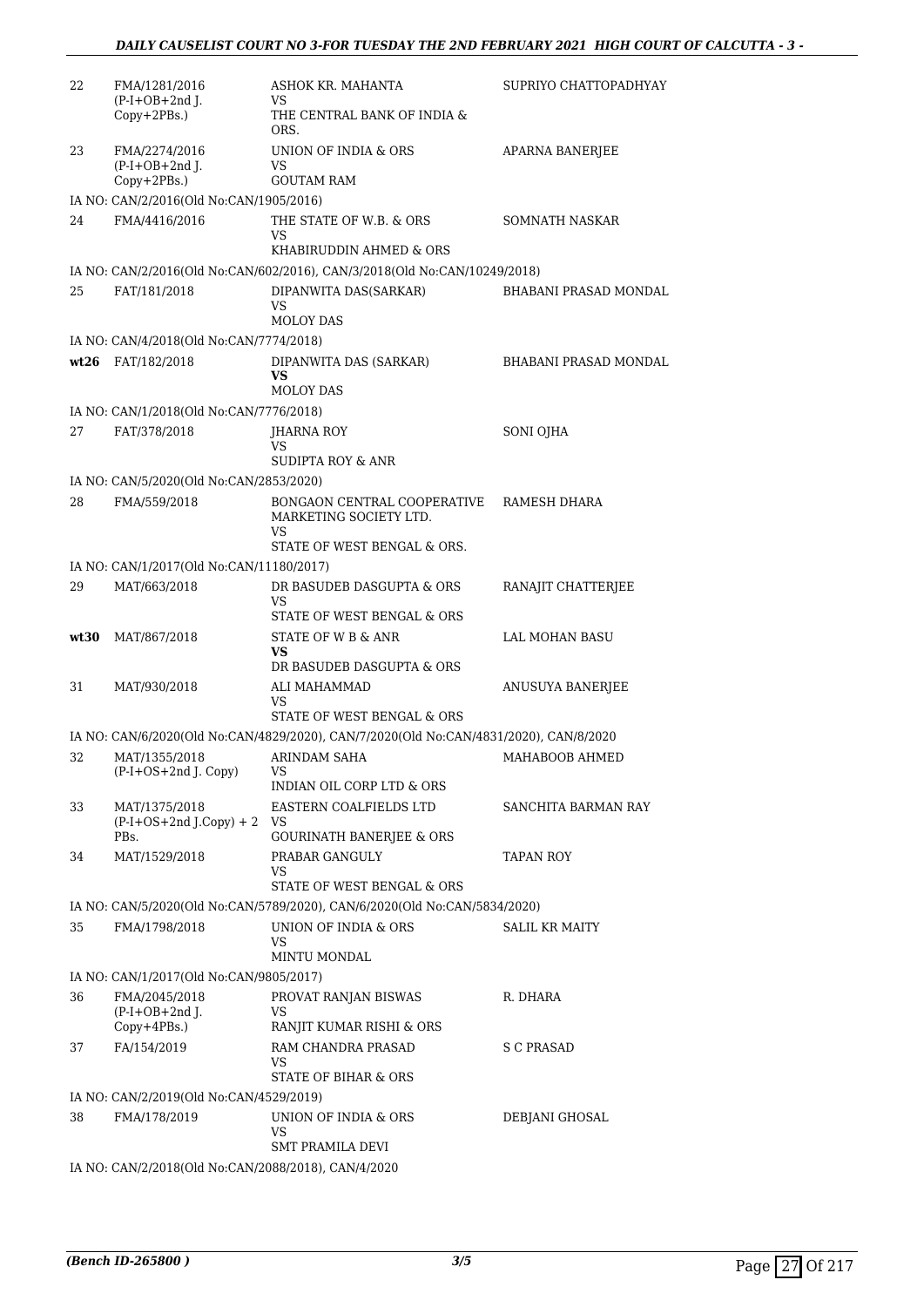| 39 | MAT/508/2019                                      | THE STATE OF WEST BENGAL &<br><b>ORS</b><br>VS                                                            | TAPATI SAMANTA           |
|----|---------------------------------------------------|-----------------------------------------------------------------------------------------------------------|--------------------------|
|    |                                                   | SMT RAJ KISHORI RAO & ORS                                                                                 |                          |
| 40 | FMA/686/2019<br>$(P-I+OB+2nd$ J.                  | <b>BINAY KUMAR</b><br>VS.                                                                                 | ARUNAVA GANGULY          |
|    | Copy+2PBs.)                                       | EASTERN COAL FIELDS LIMITED &<br><b>ORS</b>                                                               |                          |
| 41 | MAT/715/2019<br>$P-I+OS+2P.B.)$                   | THE MANAGING COMMITTEE,<br><b>BASUDEBPUR HIGH SCHOOL &amp;</b><br>ANR<br>VS<br>STATE OF WEST BENGAL & ORS | <b>SUBHAS JANA</b>       |
|    | IA NO: CAN/2/2020, CAN/3/2020                     |                                                                                                           |                          |
| 42 | FMA/718/2019<br>$+2$ PBs.                         | KUMAR MUKHOPADHYAY<br>VS.<br>STATE OF WEST BENGAL & ORS                                                   | K.P. MUHURI              |
|    | IA NO: CAN/1/2019(Old No:CAN/331/2019)            |                                                                                                           |                          |
|    | wt43 FMA/719/2019                                 | KUMAR MUKHOPADHYAY<br><b>VS</b><br>STATE OF WEST BENGAL & ORS                                             | K.P. MUHURI              |
|    | IA NO: CAN/1/2019(Old No:CAN/332/2019)            |                                                                                                           |                          |
| 44 | FMA/845/2019                                      | KARTICK CHANDRA GHOSH                                                                                     | ASOK KUMAR JANA          |
|    | $(P-I+OS+2nd$ J.<br>Copy+2PBs.)                   | VS.<br>UNION OF INDIA & ORS                                                                               |                          |
| 45 | FMA/896/2019                                      | <b>MAHENDRA MISHRA</b>                                                                                    | MRINAL KANTI KUNDU       |
|    | $(Pt-I+OB+2nd$<br>J.Copy+2PBs.)                   | VS<br>THE MANAGING DIRECTOR, M/S<br><b>GLUCONATE HEALTH LIMITED &amp;</b><br><b>ORS</b>                   |                          |
| 46 | FMA/985/2019<br>$(P-I+OS+2nd$ J.<br>Copy+2PBs.)   | SIPRA KHAN<br>VS.<br>HPCL & ORS.                                                                          | <b>GOUTAM DEY</b>        |
| 47 | FMA/1154/2019<br>$(P-I+OB+2nd J. Copy)$           | JATINDRA NATH DAS<br>VS                                                                                   | KRISHNENDU BERA          |
| 48 | MAT/1185/2019<br>$(P-I+OS+4PBs.)$                 | STATE OF WEST BENGAL & ORS<br>S.B MODERN HIGH SCHOOL &<br>ANR.<br>VS.                                     | <b>BISWAJIT DAS</b>      |
|    |                                                   | KAMALA KANT SINGH & ORS.                                                                                  |                          |
| 49 | MAT/1213/2019                                     | <b>AVIJIT DAS</b><br><b>VS</b>                                                                            | PAPPU ADHIKARI           |
|    |                                                   | W.B. SURFACE TRANSPORT<br>CORPORATION LTD. & ORS                                                          |                          |
| 50 | MAT/1427/2019<br>$Pt-I+O.S.+2nd$ J.               | KHIZIR HAYAT<br>VS                                                                                        | SK SAMIM AKHTER          |
| 51 | $Copy+4PBs.$ )<br>FMA/1657/2019                   | STATE OF WEST BENGAL & ORS<br>SRIJIB KUMAR PATRA                                                          | SUBHAS JANA              |
|    |                                                   | VS<br>UNION OF INDIA & ORS                                                                                |                          |
| 52 | FMA/73/2020<br>$(P-I+OB+2nd J.$<br>$Copy+2PBs.$ ) | INDIAN OIL CORPORATIONN<br>LIMITED & ORS<br>VS                                                            | MANWENDRA SINGH<br>YADAV |
|    |                                                   | M/S ROY & COMPANY & ORS                                                                                   |                          |
| 53 | FMA/79/2020                                       | SREE SREE BANESWAR SHIB<br>THAKUR SHEBAIT ESTATE<br>VS<br>KMC & ORS.                                      | PARTHA CHAKRABORTY       |
|    | IA NO: CAN/3/2020(Old No:CAN/4137/2020)           |                                                                                                           |                          |
| 54 | MAT/190/2020                                      | RAMANUJ MUKHOPADHYAY<br>VS                                                                                | ANINDA BHATTACHARYA      |
|    |                                                   | STATE OF WEST BENGAL                                                                                      |                          |
| 55 | FMA/339/2020<br>$(P-I+OB+2nd$ J.<br>Copy+2PBs.)   | RAJU MISHRA & ORS.<br>VS<br>UNION OF INDIA & ORS.                                                         | DURGA SANKAR MULLICK     |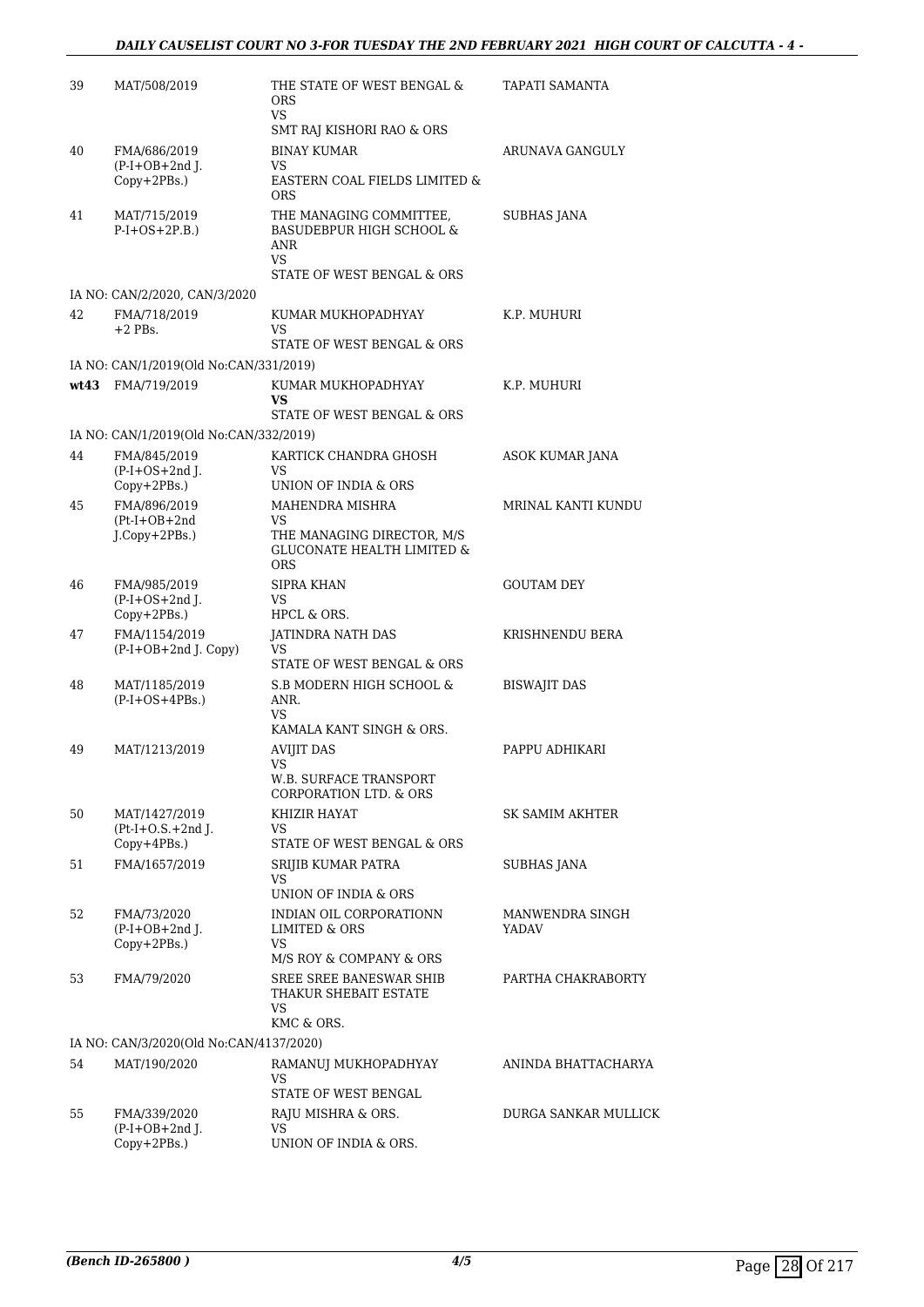56 MAT/668/2020 BHARAT COKING COAL LTD VS DHANESWAR PANDEY ANDORS PRODYOT KR DAS

IA NO: CAN/1/2020, CAN/2/2020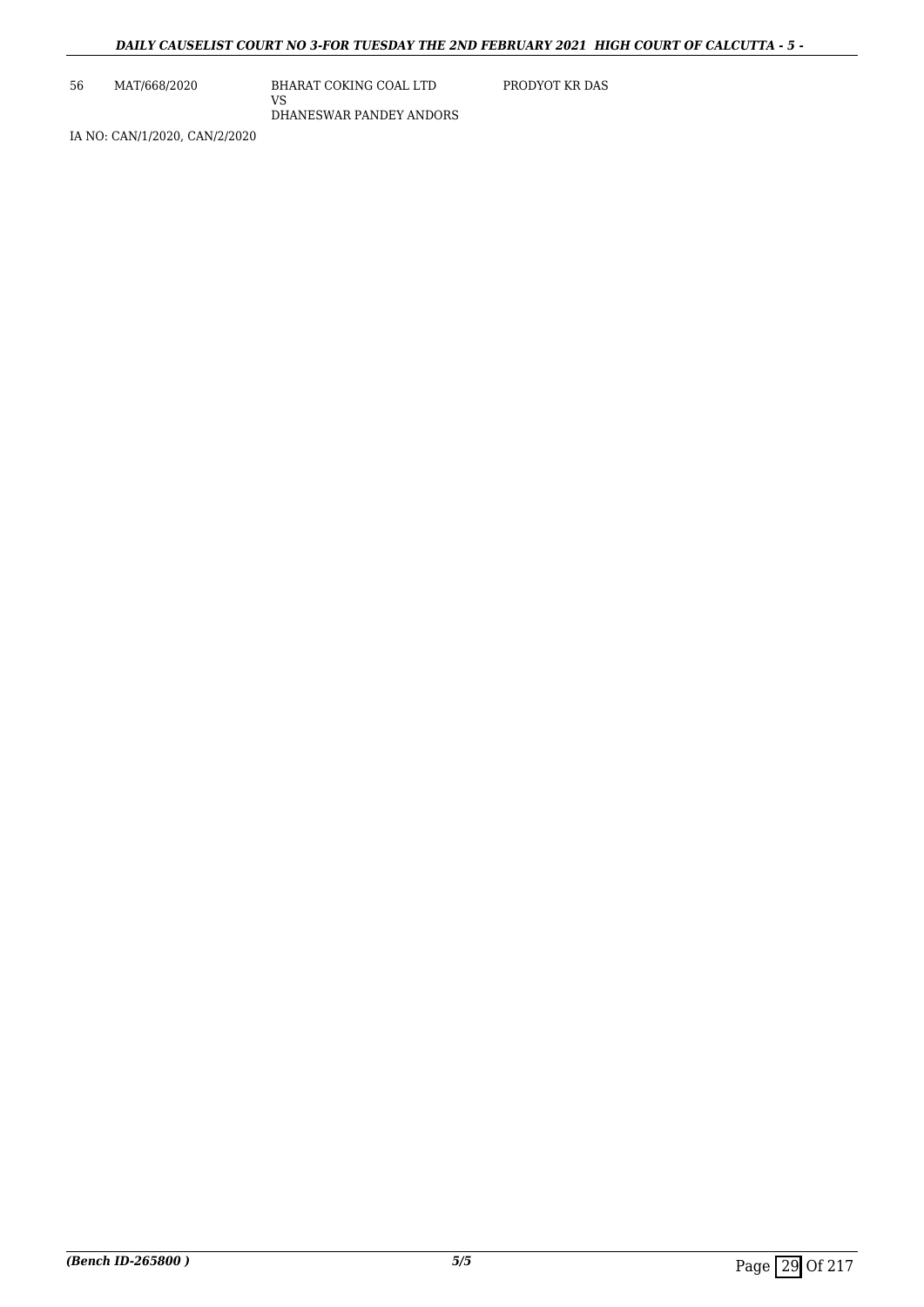

#### **Appellate Side**

**DAILY CAUSELIST For Tuesday The 2nd February 2021**

**COURT NO. 37**

**DIVISION BENCH (DB - III)**

#### **AT 10:45 AM**

#### **HON'BLE JUSTICE I. P. MUKERJI HON'BLE JUSTICE SUBHASIS DASGUPTA**

**ON AND FROM 1ST FEBRUARY, 2021 TO 15TH FEBRUARY, 2021**

**(VIA VIDEO CONFERENCE)**

**ON AND FROM MONDAY, THE 11TH JANUARY, 2021 - WILL SIT TOGETHER TO TAKE UP ALL APPEALS UNDER COMMERCIAL COURTS, COMMERCIAL DIVISION AND COMMERCIAL APPELLATE DIVISION OF THE HIGH COURT'S ACT, 2015**

**NOTE: IMMEDIATELY AFTER EXHAUSTION OF ORIGINAL SIDE, APPELLATE SIDE MATTERS WILL BE TAKEN UP.**

**SPECIAL NOTE: (1) IF THERE IS NO COMMERCIAL COURT MATTER THEN MENTIONING OF COMMERCIAL COURT MATTERS WILL BE ENTERTAINED AT COURT NO. 3 ON REGULAR BASIS.**

**(2) COMMERCIAL COURT SHALL NOT SIT AT COURT NO. 37 IF THERE IS NO COMMERCIAL COURT MATTER IN THE LIST.** 

**COMMERCIAL COURT MATTER OF APPELLATE SIDE WILL BE TAKEN UP AFTER COMMERCIAL COURT MATTERS OF ORIGINAL SIDE**

**NOTE: MATTERS WILL BE TAKEN UP THROUGH PHYSICAL HEARING ONLY WHEN BOTH THE PARTIES ARE AGREED.**

|   |               | <b>APPLICATION</b>                                                                                      |                          |
|---|---------------|---------------------------------------------------------------------------------------------------------|--------------------------|
|   | FMAT/289/2020 | VASUDEVAY VANIJYA LLP REPD. BY<br>ARUN BISWAS (A.S)<br>VS<br>CHANDRALI BUILDERS &<br>DEVELOPERS P. LTD. | <b>SUBHASIS BANERIEE</b> |
| 2 | FMAT/57/2021  | STAR TRACK AGENCY PRIVATE<br>LIMITED<br>VS<br>EFCALON TIE UP PRIVATE LIMITED                            | SANDIP AGARWAL           |

IA NO: CAN/1/2021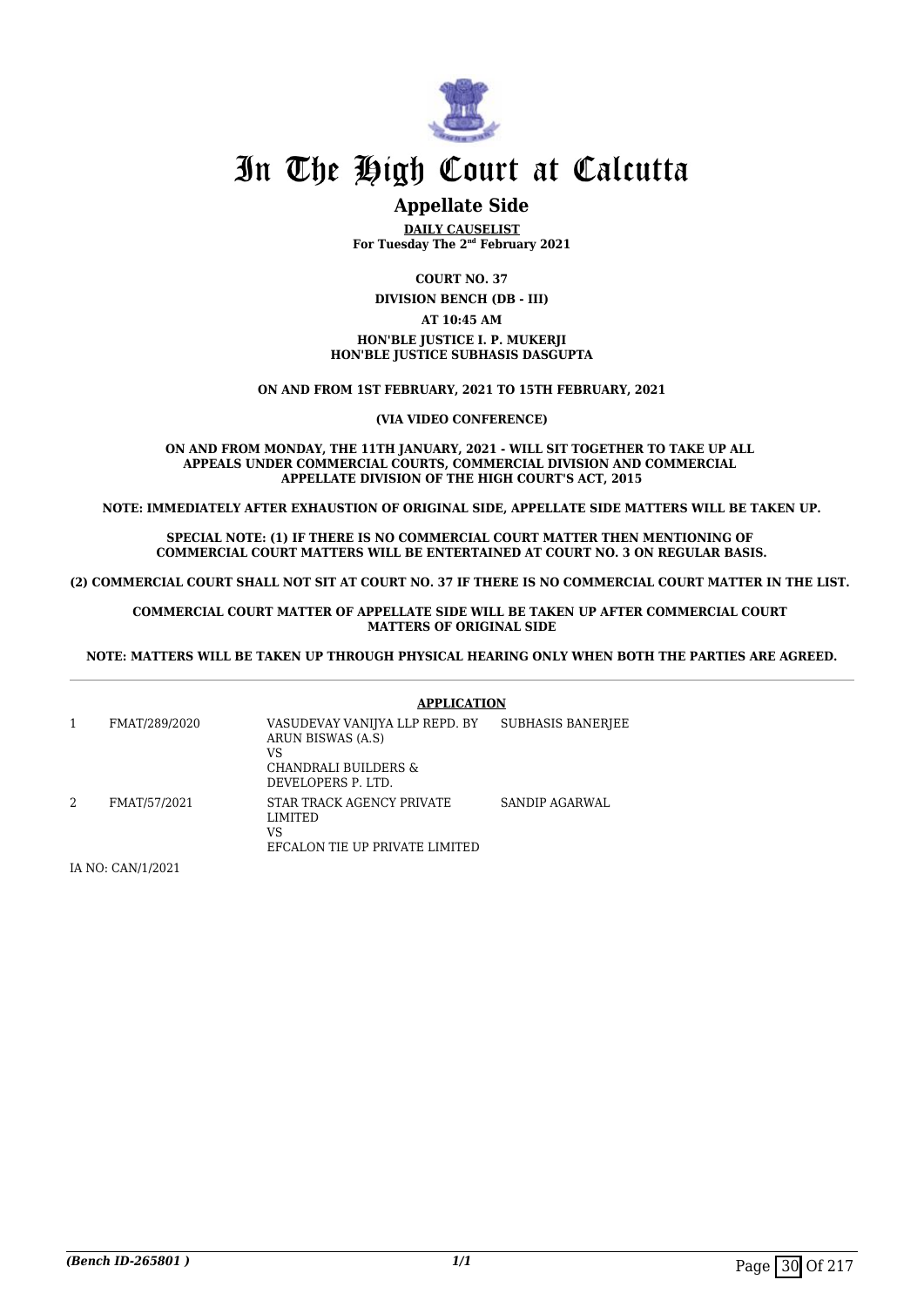

### **Appellate Side**

**DAILY CAUSELIST For Tuesday The 2nd February 2021**

**COURT NO. 2**

**DIVISION BENCH (DB- IV)**

**AT 10:45 AM**

#### **HON'BLE JUSTICE HARISH TANDON HON'BLE JUSTICE KAUSIK CHANDA (VIA VIDEO CONFERENCE)**

#### **ON AND FROM MONDAY, THE 11TH JANUARY, 2021 - ADMISSION OF APPEALS UNDER ORDER XLI OF THE CODE OF CIVIL PROCEDURE INCLUDING APPLICATIONS CONNECTED THERETO;**

#### **ANY OTHER FIRST APPEALS & FIRST MISCELLANEOUS APPEALS NOT ASSIGNED TO ANY OTHER BENCH & APPLICATIONS CONNECTED THERETO,**

**LAWAZIMA;**

#### **APPEALS RELATING TO LAND UNDER GROUP I AND APPLICATIONS CONNECTED THERETO;**

#### **APPEALS RELATING TO TRANSPORT & TELECOMMUNICATION UNDER GROUP VII AND REGULATION OF INDUSTRIES & ESSENTIAL COMMODITIES & VARIOUS CENTRAL ORDERS UNDER GROUP VIII AND APPLICATIONS CONNECTED THERETO;**

#### **ON WEDNESDAY: ALL APPLICATIONS WILL BE TAKEN UP FROM 2 P.M. ONWARD.**

#### **NOTE: MATTERS WILL BE TAKEN UP THROUGH PHYSICAL HEARING ONLY WHEN BOTH THE PARTIES ARE AGREED**

#### **TO BE MENTIONED**

| MAT/70/2020<br>(ASSIGNED) | NEMAI CH. KUNDU & ORS.<br>VS<br>STATE OF WEST BENGAL &<br>ORS. | UTTAM KR. DE |
|---------------------------|----------------------------------------------------------------|--------------|
| FAT/317/2020              | <b>ICICI BANK LTD</b><br>VS<br>AGASTYA AGARWAL AND<br>ORS      | AVISHEK GUHA |

IA NO: CAN/1/2020, CAN/2/2020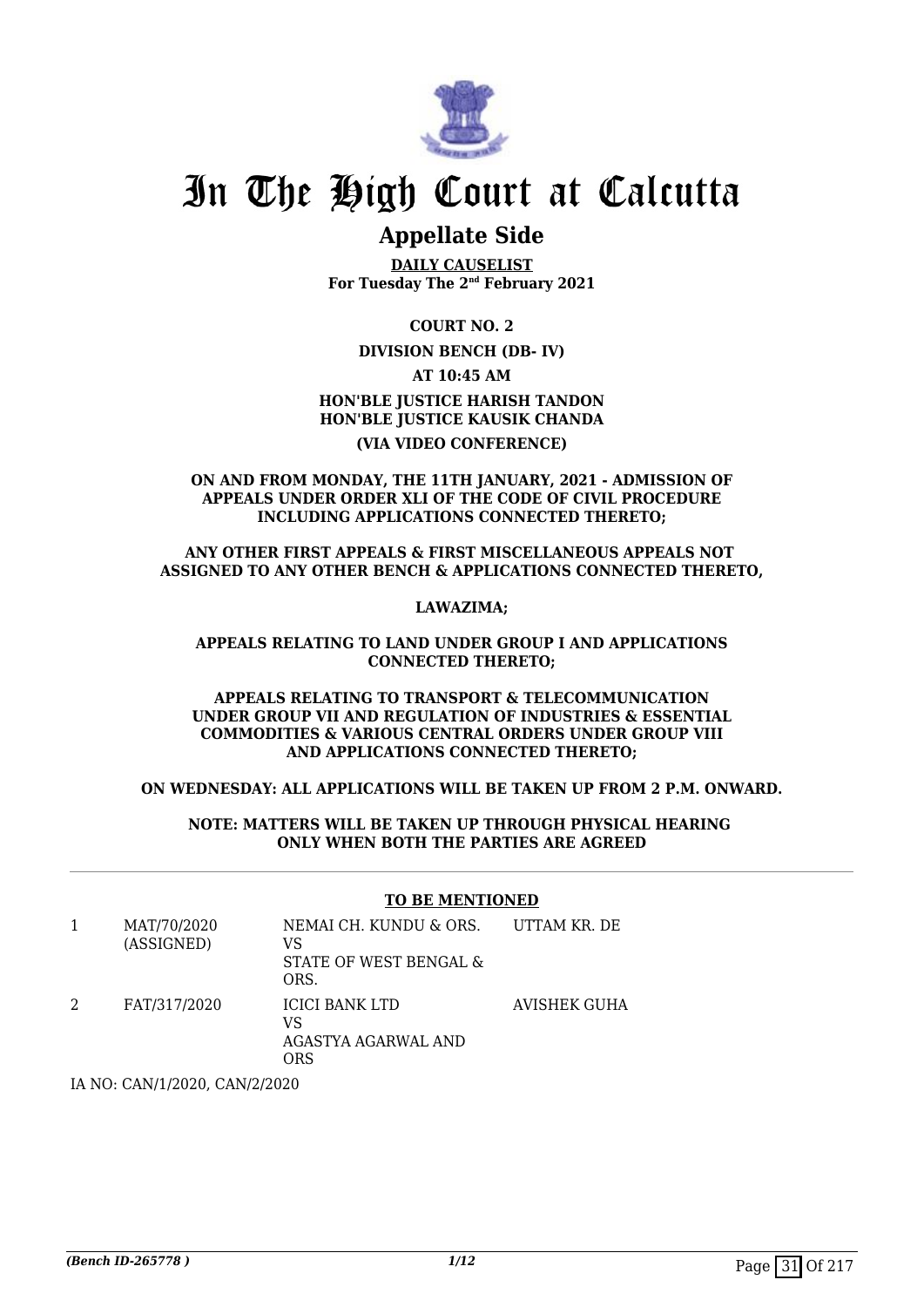| CRM/10936/2020 | RHYTHM DAS RAY       |  |
|----------------|----------------------|--|
| (ASSIGNED)     | @RHYTHM DAS ROY      |  |
|                | VS                   |  |
|                | INTELLIGENCE OFFICER |  |

NCB

SEKHAR MUKHERJEE

#### **FOR ORDERS**

| 4 | FA/281/2016    | BISWANATH PAUL         | HARE KRISHNA |
|---|----------------|------------------------|--------------|
|   | [3.02.2021][C] | VS.                    | HALDER       |
|   |                | PARESH NATH PAUL & ORS |              |

IA NO: CAN/1/2011(Old No:CAN/8150/2011), CAN/7/2015(Old No:CAN/2345/2015), CAN/8/2019(Old No:CAN/4163/2019), CAN/9/2020(Old No:CAN/396/2020)

5 FMAT/64/2020 RAGHUNATH SIKDER & ANR VS TAPAS SAHA

DILIP KUMAT SAILA

IA NO: CAN/1/2020(Old No:CAN/716/2020)

#### **ASSIGNED MATTERS**

6 MAT/429/2018 (Assigned)[3.02.2021] SCHOOL EDU DEPT, BIKASH [AT 2 P.M.] [C] THE ASSISTANT SECY., THE BHAWAN &ORS VS SUDHIR KUMAR MALLICK & ANR SUMAN DEY

IA NO: CAN/1/2018(Old No:CAN/3857/2018), CAN/2/2018(Old No:CAN/3858/2018)

#### **ORDER XLI RULE II**

7 SA/273/2010 ARABINDA CHATTERJEE & ORS VS DR.MANABENDRA SUNDAR CHATTERJEE & ORS AYAN BANERJEE

IA NO: CAN/1/2010(Old No:CAN/4408/2010), CAN/2/2020, CAN/3/2021

8 SAT/280/2016 [01.02.2021] [C-I & C-II] SANJIT KR. DAS & ORS VS KASHINATH GHOSH & ORS S. BANERJEE

IA NO: CAN/1/2018(Old No:CAN/5485/2018)

9 SAT/311/2016 (Inj) RAMPADA SENAPATI & ANR VS AMIT DUTTA & ANR C. GANGULY

IA NO: CAN/1/2016(Old No:CAN/10796/2016)

10 FMAT/689/2017 MIR HASEM ALI & ORS VS SAIYAD MAKSHED ALI & ORS D K ADHIKARI

IA NO: CAN/1/2017(Old No:CAN/6732/2017), CAN/2/2017(Old No:CAN/6929/2017)

| 11 | SAT/134/2018 | MAJEDUR RAHAMAN DEAD   | ASIF DEWAN |
|----|--------------|------------------------|------------|
|    | (Defective)  | R/P BY FARUK HOSSAIN & |            |
|    |              | ORS                    |            |
|    |              | VS                     |            |
|    |              | SUNIRMAL SOREN & ORS   |            |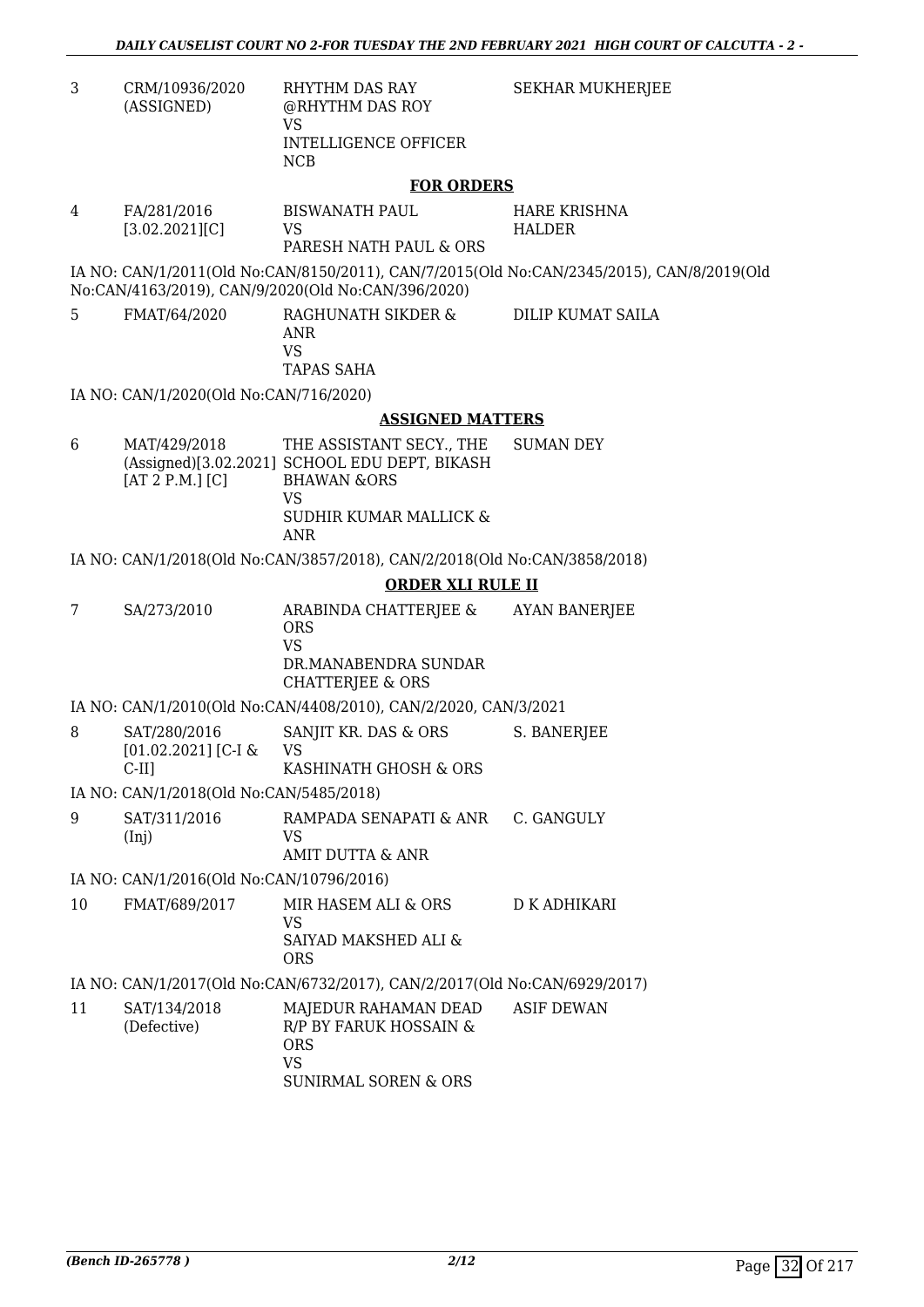| 12 | SAT/179/2018                             | SK GOLAM LALCHAND<br>VS<br>NANDU LAL SHAW @<br>NANDU LAL KESHRI @<br>NANDU LAL BAYES & ORS         | <b>SURENDRA KUMAR</b><br><b>SHARMA</b>                                                      |  |  |
|----|------------------------------------------|----------------------------------------------------------------------------------------------------|---------------------------------------------------------------------------------------------|--|--|
|    | IA NO: CAN/1/2018(Old No:CAN/3122/2018)  |                                                                                                    |                                                                                             |  |  |
| 13 | SAT/261/2018<br>(Defective)              | <b>GURUDAS</b><br><b>CHATTOPADHYAY</b><br>VS<br><b>JAGANNATH</b><br><b>CHATTOPADHYAY &amp; ORS</b> | SHEBATEE DATTA                                                                              |  |  |
|    | IA NO: CAN/1/2018(Old No:CAN/4635/2018)  |                                                                                                    |                                                                                             |  |  |
| 14 | SAT/501/2018                             | ANIL KUMAR JANA<br><b>VS</b><br>ANIL KUMAR PATRA & ORS                                             | PRIYABRATA GHOSH                                                                            |  |  |
| 15 | SAT/270/2019                             | AJOY MONDAL & ANR<br><b>VS</b><br>UTTAM MONDAL & ORS                                               | <b>AMAL KUMAR</b><br><b>BANERJEE</b>                                                        |  |  |
|    | No:CAN/946/2020)                         |                                                                                                    | IA NO: CAN/1/2019(Old No:CAN/11380/2019), CAN/2/2019(Old No:CAN/12395/2019), CAN/3/2020(Old |  |  |
| 16 | SAT/294/2019<br>Inj.                     | <b>SANTOSH KAR</b><br>VS<br>MAHIMA RANJAN KAR                                                      | DYUTIMAN BANERJEE                                                                           |  |  |
|    | IA NO: CAN/1/2019(Old No:CAN/10366/2019) |                                                                                                    |                                                                                             |  |  |
| 17 | SAT/319/2019<br>(Defective)              | MUKUL CHATTERJEE<br><b>VS</b><br><b>ANIUP KUMAR DEY</b>                                            | <b>ASIT KUMAR</b><br><b>BHATTACHARYA</b>                                                    |  |  |
|    | IA NO: CAN/1/2019(Old No:CAN/11304/2019) |                                                                                                    |                                                                                             |  |  |
| 18 | SAT/321/2019                             | APURBA GHOSH ROY<br>VS<br>SAMBHU ROY CHOWDHURY                                                     | <b>SAUNAK</b><br><b>BHATTACHARYA</b>                                                        |  |  |
|    | IA NO: CAN/1/2019(Old No:CAN/9584/2019)  |                                                                                                    |                                                                                             |  |  |
| 19 | SAT/341/2019<br>(Defective)              | HRISHIKESH<br>CHATTOPADHYAY<br>VS<br>DHANANJOY BAUL DAS &<br>ANR.                                  | HIMADRI KR.<br><b>MAHATA</b>                                                                |  |  |
|    | IA NO: CAN/1/2019(Old No:CAN/10316/2019) |                                                                                                    |                                                                                             |  |  |
| 20 | SAT/344/2019                             | MOULANA ABDUL KASHEM<br><b>CHOWDHURY</b><br><b>VS</b><br>FIROZ ALI KHAN @ BOBI &                   | SANATAN MONDAL                                                                              |  |  |
|    | IA NO: CAN/1/2020(Old No:CAN/497/2020)   | ORS.                                                                                               |                                                                                             |  |  |
| 21 | SAT/355/2019                             | SUBIR KUMAR GHOSH                                                                                  | <b>SK ABU ABBASUDDIN</b>                                                                    |  |  |
|    |                                          | VS<br>SITANGSHU MALLICK &<br><b>ORS</b>                                                            |                                                                                             |  |  |
|    | $CAN1/1/2010/014N_2CAN1/1005/12010$      |                                                                                                    |                                                                                             |  |  |

IA NO: CAN/1/2019(Old No:CAN/10954/2019)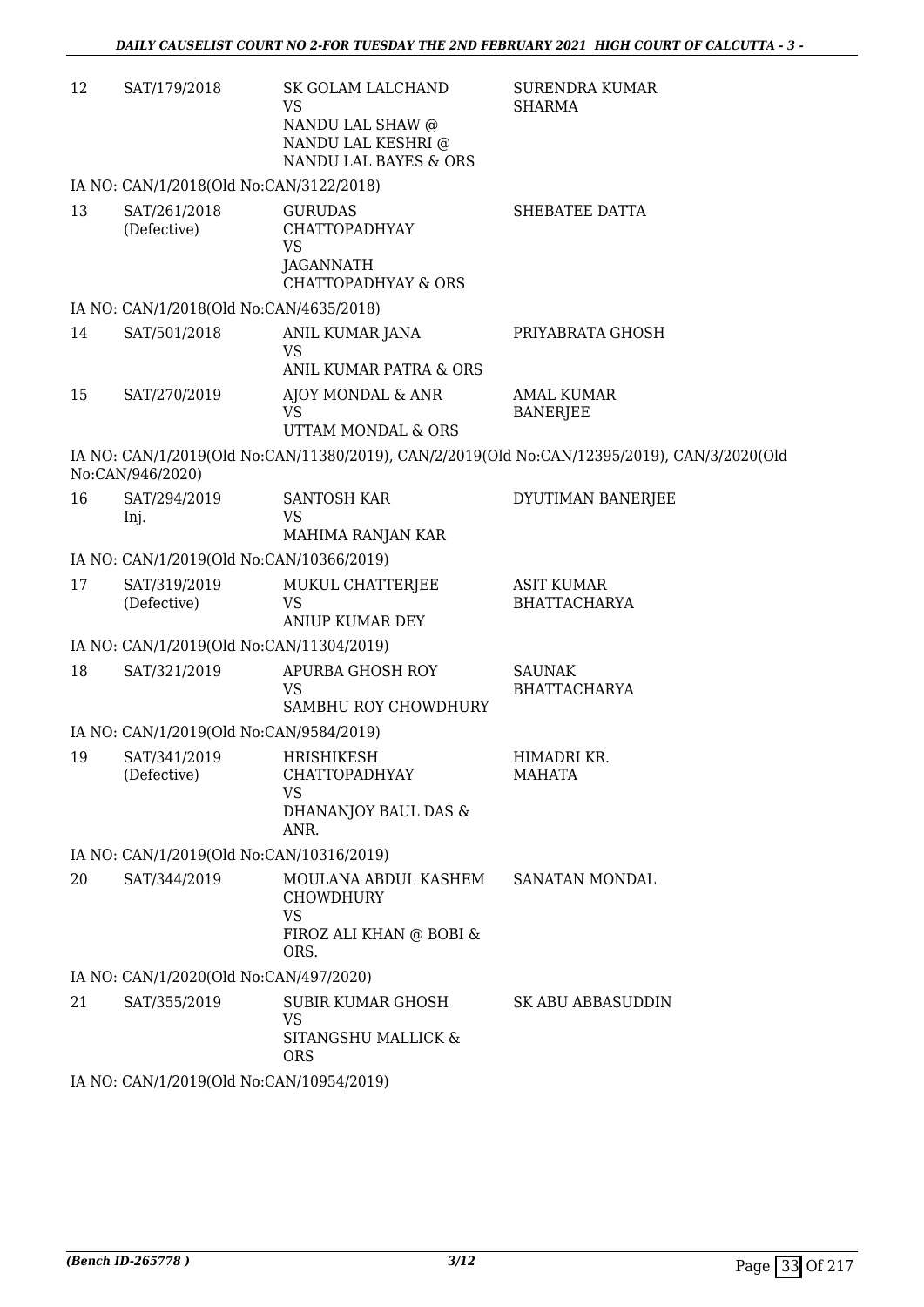| 22 | SAT/378/2019                             | SWADHIN CHANDRA ROY &<br><b>ORS</b><br><b>VS</b><br>MUKUL CHANDRA ROY &<br><b>ORS</b>          | DHANANJAY NAYAK                        |
|----|------------------------------------------|------------------------------------------------------------------------------------------------|----------------------------------------|
|    | IA NO: CAN/1/2019(Old No:CAN/10624/2019) |                                                                                                |                                        |
| 23 | SAT/380/2019<br>(inj.)                   | BAIDYANATH @ BAIJNATH<br><b>SINGH</b><br><b>VS</b><br><b>EASTERN COALFIELD'S</b><br>LTD. & ANR | <b>DEBASIS SUR</b>                     |
|    | IA NO: CAN/1/2019(Old No:CAN/10843/2019) |                                                                                                |                                        |
| 24 | SAT/402/2019                             | <b>ASHOKA DUBEY</b><br><b>VS</b><br>ARJUN DEY & ORS                                            | SOUMYA MAJUMDER                        |
|    |                                          | IA NO: CAN/1/2019(Old No:CAN/10983/2019), CAN/2/2019(Old No:CAN/10985/2019)                    |                                        |
| 25 | FMAT/797/2019                            | ANUP KUMAR SHARMA &<br><b>ORS</b><br><b>VS</b><br>RAJENDRA NATH SHARMA<br>$&$ ORS              | <b>FALGUNI MAJHI</b>                   |
|    |                                          | IA NO: CAN/1/2019(Old No:CAN/8065/2019), CAN/2/2019(Old No:CAN/10290/2019)                     |                                        |
| 26 | FMAT/1007/2019                           | ABDUL MONDAL & ORS.<br>VS<br>SATTAR ALI MONDAL &<br>ORS.                                       | <b>ANIRBAN DAS</b>                     |
|    | IA NO: CAN/1/2019(Old No:CAN/10504/2019) |                                                                                                |                                        |
| 27 | FMAT/1010/2019                           | HIRAK NATH SOUNTH<br>VS<br><b>GOURHARI KAMILA</b>                                              | REAZUL ISLAAM                          |
| 28 | FMAT/1320/2019                           | TORQUE PHARMACEUTICAL<br><b>PVT LTD</b><br><b>VS</b><br><b>EMAMI LTD</b>                       | <b>SUBHASISH</b><br><b>CHAKRABORTY</b> |
|    | IA NO: CAN/1/2019(Old No:CAN/12246/2019) |                                                                                                |                                        |
| 29 | FMAT/1321/2019                           | <b>KABRA MARBLE</b><br><b>CORPORATION &amp; ANR</b><br>VS<br>SUDIPTO MUKERJEE & ANR            | <b>SUBHASIS</b><br><b>CHAKRABORTY</b>  |
|    | IA NO: CAN/1/2019(Old No:CAN/12354/2019) |                                                                                                |                                        |
| 30 | FMAT/1390/2019<br>(Inj.)                 | <b>SWETA SARKAR</b><br>VS<br><b>SWAPAN BASU &amp; ORS</b>                                      | PRADIP KUMAR<br><b>KUNDU</b>           |
|    | IA NO: CAN/1/2020(Old No:CAN/6/2020)     |                                                                                                |                                        |
| 31 | SAT/6/2020<br>(Defective)                | SANTA BARMAN & ANR<br>VS<br>KITIN BARMAN & ORS                                                 | MD. HABIBUR<br><b>RAHMAN</b>           |
|    |                                          | IA NO: CAN/1/2020(Old No:CAN/796/2020), CAN/2/2020(Old No:CAN/800/2020)                        |                                        |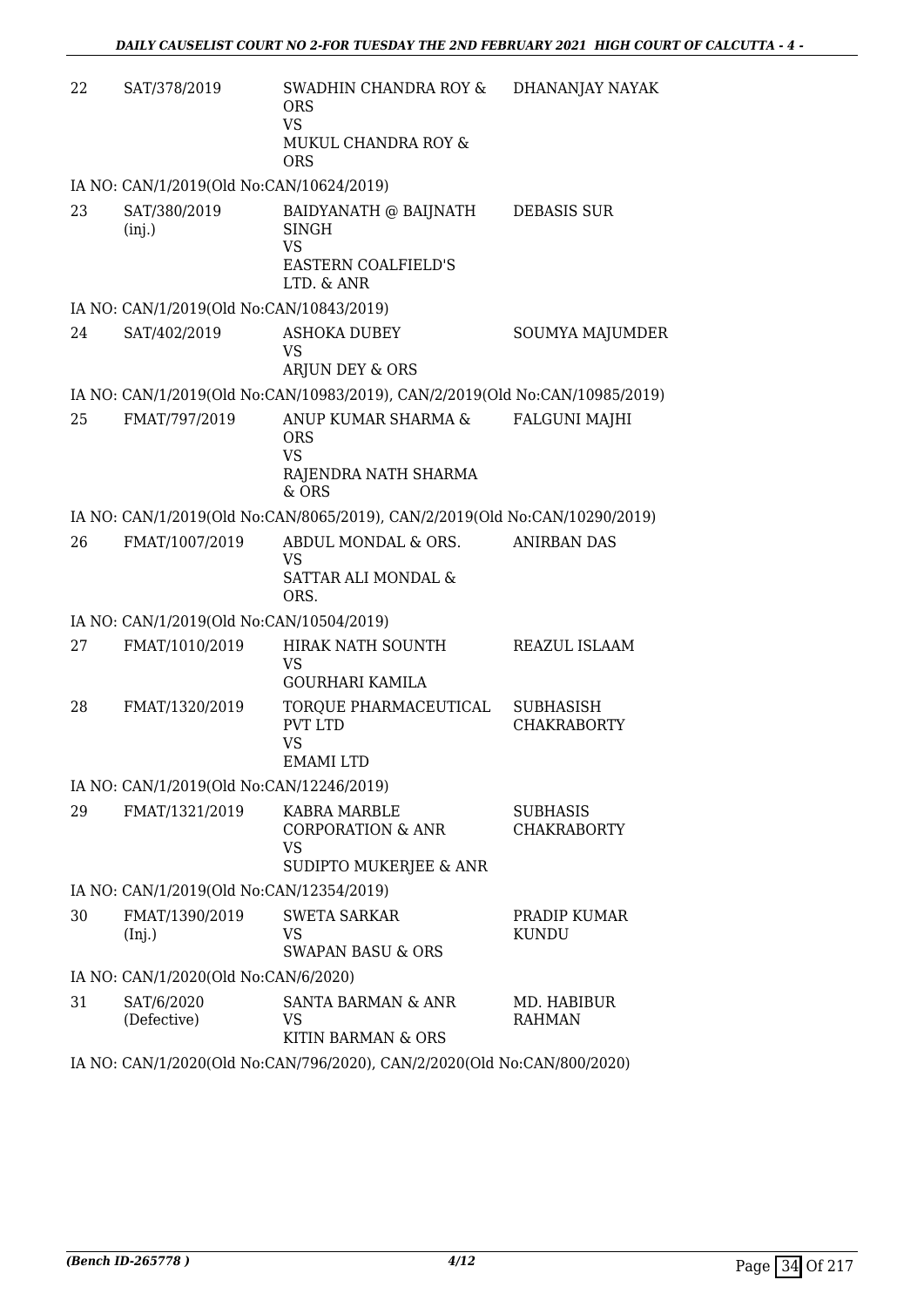| 32 | SAT/21/2020                   | MD JUMMAN ALI MONDAL<br>& ORS<br><b>VS</b>                                    | <b>HARE KRISHNA</b><br><b>HALDER</b>                                                     |
|----|-------------------------------|-------------------------------------------------------------------------------|------------------------------------------------------------------------------------------|
|    |                               | <b>ALTAB MONDAL &amp; ORS</b>                                                 |                                                                                          |
|    | No:CAN/3868/2020), CAN/4/2021 |                                                                               | IA NO: CAN/1/2020(Old No:CAN/712/2020), CAN/2/2020(Old No:CAN/3867/2020), CAN/3/2020(Old |
| 33 | SAT/65/2020                   | PURNA CHANDRA BISWAS<br><b>VS</b><br>RANJIT BHATTACHARYA &<br><b>ORS</b>      | <b>SOUMEN</b><br><b>BHATTACHARJEE</b>                                                    |
|    |                               | IA NO: CAN/1/2020(Old No:CAN/2993/2020), CAN/2/2021                           |                                                                                          |
| 34 | SAT/103/2020<br>(DEFECTIVE)   | ADHIR KUMAR BISWAS<br><b>VS</b><br><b>ARUNMAY BISWAS</b>                      | DEBOPRIYO KARAN                                                                          |
|    | IA NO: CAN/1/2020, CAN/2/2020 |                                                                               |                                                                                          |
| 35 | SAT/104/2020<br>(DEFECTIVE)   | ADHIR KUMAR BISWAS AND<br><b>ORS</b><br><b>VS</b><br><b>BHOMBAL BISWAS</b>    | DEBOPRIYO KARAN                                                                          |
|    | IA NO: CAN/1/2020, CAN/2/2020 |                                                                               |                                                                                          |
| 36 | SAT/119/2020<br>(DEFECTIVE)   | BISWANTH CHANDRA AND<br><b>ORS</b><br><b>VS</b><br>SANKARNATH SHAW            | <b>SUSMITA DEY BASU</b>                                                                  |
|    | IA NO: CAN/1/2020             |                                                                               |                                                                                          |
| 37 | FMAT/177/2020                 | SAHIDUL ISLAM<br><b>VS</b><br>PAWANPUTRA SALES PVT.                           | <b>DEBAPRATIM</b><br><b>BANERJEE</b>                                                     |
|    |                               | LTD. & ORS                                                                    |                                                                                          |
|    | IA NO: CAN/1/2020             |                                                                               |                                                                                          |
| 38 | FMAT/550/2020                 | LUFTA BEGUUM @<br>LUTFUNNESHA BIBI<br><b>VS</b><br>AFJAL HOSSAIN AND ORS      | <b>SHYAMAL</b><br>MUKHOPADHYAY                                                           |
|    | IA NO: CAN/1/2020             |                                                                               |                                                                                          |
| 39 | SAT/6/2021<br>[Defective]     | PRABAL BASU<br>VS.<br>CHANDA PAL                                              | AHANA GHOSH                                                                              |
|    | IA NO: CAN/1/2021             |                                                                               |                                                                                          |
| 40 | FMAT/77/2021                  | REGENT HIRISE PRIVATE<br><b>LIMITED AND ORS</b><br>VS<br>SANCHITA CHATTERJEE  | JASOJEET<br>MUKHERJEE                                                                    |
|    | IA NO: CAN/1/2021             | AND ORS                                                                       |                                                                                          |
|    |                               | <b>GROUP I - APPLICATION</b>                                                  |                                                                                          |
| 41 | MAT/296/2019                  | <b>BANIBRATA KHAN &amp; ORS</b><br>VS<br>STATE OF WEST BENGAL &<br><b>ORS</b> | CHHANDAK DUTTA                                                                           |
|    |                               | IA NO: CAN/1/2019(Old No:CAN/2277/2019), CAN/2/2019(Old No:CAN/2278/2019)     |                                                                                          |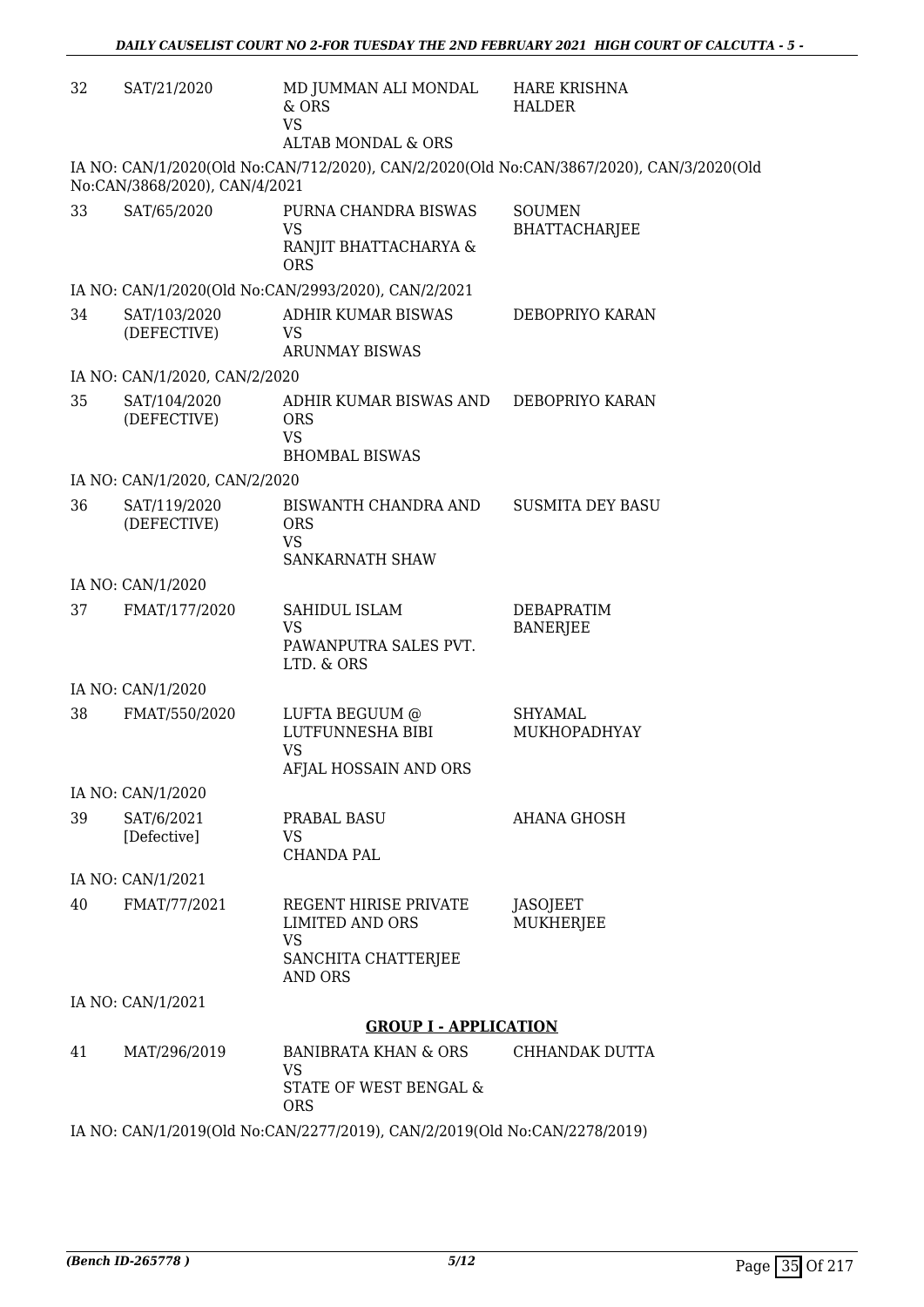| 42                                                                                                                                                                                                                                                                                                                                 | MAT/1363/2019                           | MOTHABARI DHIBAR<br>SAMABAY SAMITY LTD                                                     | ASHOK KUMAR JHA                     |                        |  |
|------------------------------------------------------------------------------------------------------------------------------------------------------------------------------------------------------------------------------------------------------------------------------------------------------------------------------------|-----------------------------------------|--------------------------------------------------------------------------------------------|-------------------------------------|------------------------|--|
|                                                                                                                                                                                                                                                                                                                                    |                                         | <b>VS</b><br><b>UMA KANTI HALDER &amp; ORS</b>                                             |                                     |                        |  |
|                                                                                                                                                                                                                                                                                                                                    | IA NO: CAN/1/2019(Old No:CAN/9590/2019) |                                                                                            |                                     |                        |  |
|                                                                                                                                                                                                                                                                                                                                    |                                         | <b>APPLICATION (GROUP - VII)</b>                                                           |                                     |                        |  |
| 43                                                                                                                                                                                                                                                                                                                                 | MAT/820/2020                            | ARUP KUMAR MAJI<br><b>VS</b><br>STATE OF WEST BENGAL<br>AND ORS.                           | <b>SUMANTA GANGULY</b>              |                        |  |
|                                                                                                                                                                                                                                                                                                                                    | IA NO: CAN/1/2021                       |                                                                                            |                                     |                        |  |
|                                                                                                                                                                                                                                                                                                                                    |                                         | <b>APPLICATION (FA AND FMA)</b>                                                            |                                     |                        |  |
| 44                                                                                                                                                                                                                                                                                                                                 | SA/696/1988                             | ABDUL KARIM AND ORS<br><b>VS</b><br>DR. A.K.M. BASIRUDDIN                                  | MR. ARUN KISHORE<br><b>DASGUPTA</b> | MR. AMIT KUMAR<br>PAIN |  |
|                                                                                                                                                                                                                                                                                                                                    |                                         | IA NO: CAN/2/2018(Old No:CAN/612/2018), CAN/3/2018(Old No:CAN/614/2018), CAN/5/2020        |                                     |                        |  |
| 45                                                                                                                                                                                                                                                                                                                                 | FA/340/1991                             | ABDUL SOVAN MONDAL &<br>ORS.<br><b>VS</b><br><b>JOYNOB BIBI</b>                            | J.BHATTACHARYA                      | N.Y.A.                 |  |
| IA NO: CAN/1/2002(Old No:CAN/745/2002), CAN/2/2002(Old No:CAN/746/2002), CAN/3/2002(Old<br>No:CAN/747/2002), CAN/4/2014(Old No:CAN/10170/2014), CAN/5/2014(Old No:CAN/10171/2014),<br>CAN/6/2015(Old No:CAN/3182/2015), CAN/7/2019(Old No:CAN/10806/2019), CAN/8/2019(Old<br>No:CAN/10807/2019), CAN/9/2019(Old No:CAN/10808/2019) |                                         |                                                                                            |                                     |                        |  |
| 46                                                                                                                                                                                                                                                                                                                                 | FA/112/1992                             | SMT BENIA BEWA & ORS.<br>VS<br>ANODA BEWA                                                  | MR T.DUTTA GUPTA                    | N.Y.A.                 |  |
|                                                                                                                                                                                                                                                                                                                                    | No:CAN/12427/2019)                      | IA NO: CAN/1/1999(Old No:CAN/4390/1999), CAN/2/2019(Old No:CAN/12426/2019), CAN/3/2019(Old |                                     |                        |  |
| 47                                                                                                                                                                                                                                                                                                                                 | FAT/1537/2004                           | JAYANTI BANERJEE<br><b>VS</b><br>SANDHYA CHAKRABORTY                                       | PRASANTA KR.<br>PAKRASHI            |                        |  |
|                                                                                                                                                                                                                                                                                                                                    |                                         | IA NO: CAN/2/2019(Old No:CAN/6733/2019), CAN/3/2019(Old No:CAN/10092/2019)                 |                                     |                        |  |
| 48                                                                                                                                                                                                                                                                                                                                 | FAT/2520/2006                           | INDIAN OIL CORPORATION<br>LTD.<br><b>VS</b><br><b>JOYDEB DAS</b>                           | ARINDAM GUHA                        |                        |  |
| 49                                                                                                                                                                                                                                                                                                                                 | FA/113/2009                             | <b>GAYATRI PAL</b><br><b>VS</b><br>NETAI NANDI @ NETISH<br>NANDI & ORS.                    | PARTHA PRATIM ROY                   |                        |  |
|                                                                                                                                                                                                                                                                                                                                    | No:CAN/2202/2017)                       | IA NO: CAN/2/2012(Old No:CAN/3351/2012), CAN/4/2016(Old No:CAN/1864/2016), CAN/5/2017(Old  |                                     |                        |  |
| 50                                                                                                                                                                                                                                                                                                                                 | FMA/322/2009                            | BAIDYANATH MANDAL<br>VS<br>KAMINI MANDAL & ANR                                             | <b>AMIT BANERJEE</b>                |                        |  |
|                                                                                                                                                                                                                                                                                                                                    | IA NO: CAN/3/2020                       |                                                                                            |                                     |                        |  |
| 51                                                                                                                                                                                                                                                                                                                                 | FA/61/2014                              | PRAMILA BHATTACHARYA<br>& ORS<br><b>VS</b><br>REBA BHATTACHARYA &<br><b>ORS</b>            | KARUNAMOYEE<br>SAMANTA (SAHA)       |                        |  |
|                                                                                                                                                                                                                                                                                                                                    | IA NO: CAN/3/2020                       |                                                                                            |                                     |                        |  |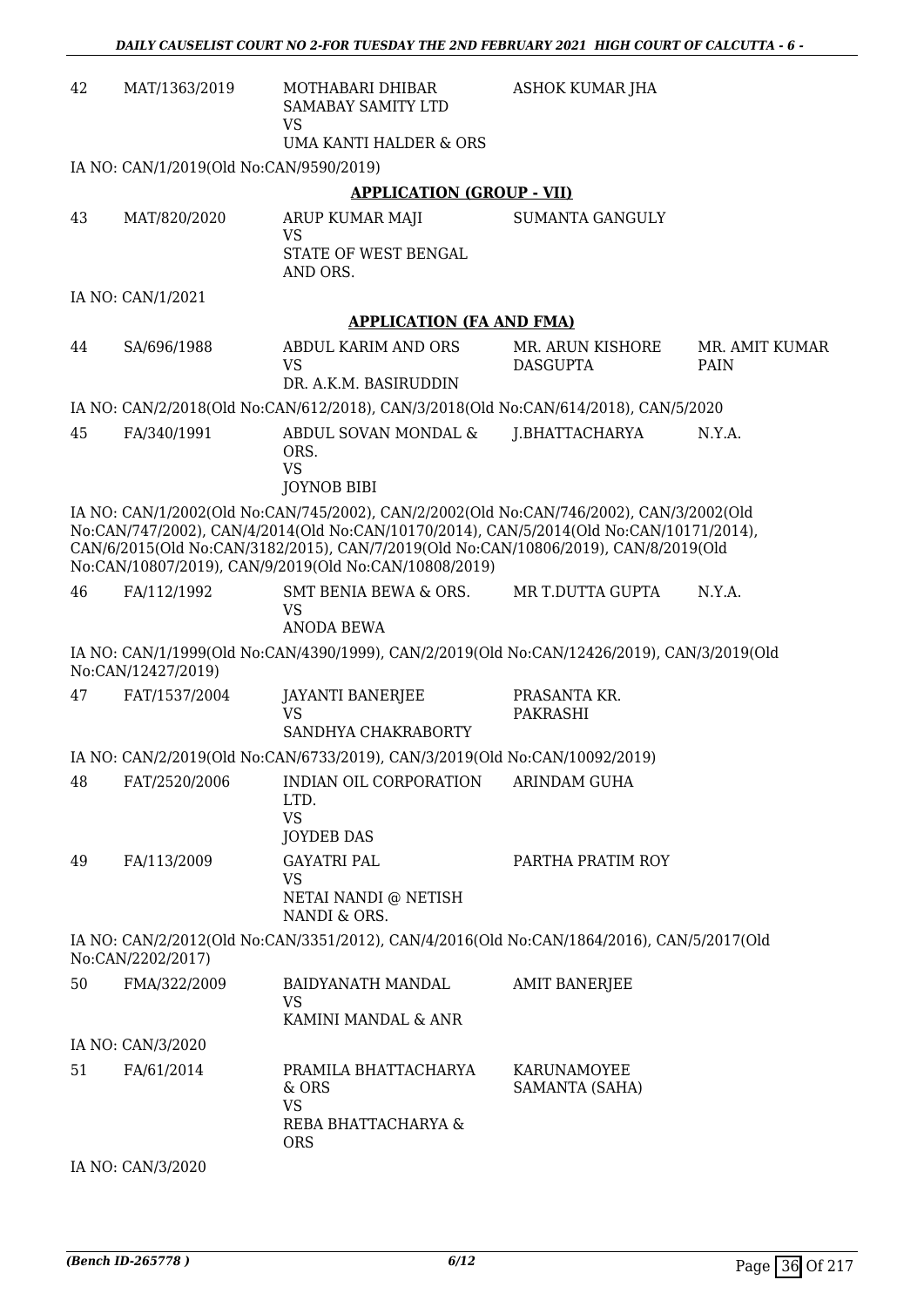| 52   | FAT/258/2015                                                               | ABDUL RAUF & ORS<br>VS                                                                         | ANAJLI AGARWAL                                                                            |  |  |  |  |
|------|----------------------------------------------------------------------------|------------------------------------------------------------------------------------------------|-------------------------------------------------------------------------------------------|--|--|--|--|
|      |                                                                            | MD. ILLIAS & ORS                                                                               |                                                                                           |  |  |  |  |
|      | IA NO: CAN/1/2015(Old No:CAN/10357/2015), CAN/2/2016(Old No:CAN/2526/2016) |                                                                                                |                                                                                           |  |  |  |  |
| 53   | FAT/286/2015                                                               | <b>BIKASH CHANDRA BERA &amp;</b><br><b>ORS</b><br><b>VS</b><br><b>MADHUSUDAN DAS &amp; ORS</b> | <b>SOUNAK</b><br><b>BHATTACHARYYA</b>                                                     |  |  |  |  |
|      | No:CAN/7673/2017)                                                          |                                                                                                | IA NO: CAN/1/2017(Old No:CAN/1280/2017), CAN/2/2017(Old No:CAN/7672/2017), CAN/3/2017(Old |  |  |  |  |
| 54   | FA/62/2016                                                                 | PIJUSH DEB<br>VS<br>PRANAB RANJAN DEB &<br><b>ORS</b>                                          | SARMISTHA GHOSH<br><b>SARMA</b>                                                           |  |  |  |  |
|      |                                                                            | IA NO: CAN/1/2019(Old No:CAN/6331/2019), CAN/2/2020(Old No:CAN/1234/2020)                      |                                                                                           |  |  |  |  |
| 55   | FA/273/2016                                                                | HALDIRAM LTD.<br><b>VS</b>                                                                     | <b>BAJRANG MANOT</b>                                                                      |  |  |  |  |
|      |                                                                            | KOLKATA METROPOLITAN<br>DEVELOPMENT AUTHORITY<br>& ORS                                         |                                                                                           |  |  |  |  |
|      |                                                                            | IA NO: CAN/1/2015(Old No:CAN/1257/2015), CAN/2/2021                                            |                                                                                           |  |  |  |  |
| 56   | FA/64/2017                                                                 | NEJAMUDDIN & ORS<br><b>VS</b><br>MD AFYAD (MINOR) & ORS                                        | DYUTIMAN BANERJEE                                                                         |  |  |  |  |
| 57   | FA/163/2017                                                                | AJAHARUL HAQUE @ TULU<br>& ANR<br><b>VS</b>                                                    | ANIL KUAMR BHUNIA                                                                         |  |  |  |  |
|      |                                                                            | MD. HOSENUR ISLAM &<br><b>ORS</b>                                                              |                                                                                           |  |  |  |  |
|      | IA NO: CAN/1/2016(Old No:CAN/4264/2016)                                    |                                                                                                |                                                                                           |  |  |  |  |
| 58   | FA/167/2017                                                                | <b>BAL KRISHNA KEJRIWAL</b><br><b>VS</b><br>OM PRAKASH KEJRIWAL &<br><b>ORS</b>                | NITAI CHANDRA<br><b>MANNA</b>                                                             |  |  |  |  |
|      | IA NO: CAN/1/2017(Old No:CAN/4639/2017)                                    |                                                                                                |                                                                                           |  |  |  |  |
| 59   | FAT/433/2017                                                               | <b>ARUP KUMAR</b><br><b>CHAKRABORTY &amp; ANR</b><br>VS<br>ALOKA CHAKRABORTY &<br><b>ANR</b>   | <b>GAURAV</b><br>PURKAYASTHA                                                              |  |  |  |  |
| wt60 | FAT/435/2017                                                               | <b>ARUP KUMAR</b><br><b>CHAKRABORTY</b><br><b>VS</b>                                           | <b>G PURKAYASTHA</b>                                                                      |  |  |  |  |
|      |                                                                            | ALOKA CHAKRABORTY &<br><b>ORS</b>                                                              |                                                                                           |  |  |  |  |
|      | No:CAN/4835/2019)                                                          |                                                                                                | IA NO: CAN/1/2018(Old No:CAN/4464/2018), CAN/2/2018(Old No:CAN/4465/2018), CAN/3/2019(Old |  |  |  |  |
| 61   | FAT/40/2018                                                                | ASHIM KUMAR HAZRA<br><b>VS</b><br>NANDA KISHOR HAZRA &<br>ANR                                  | <b>SUHRID SUR</b>                                                                         |  |  |  |  |

IA NO: CAN/1/2018(Old No:CAN/1097/2018)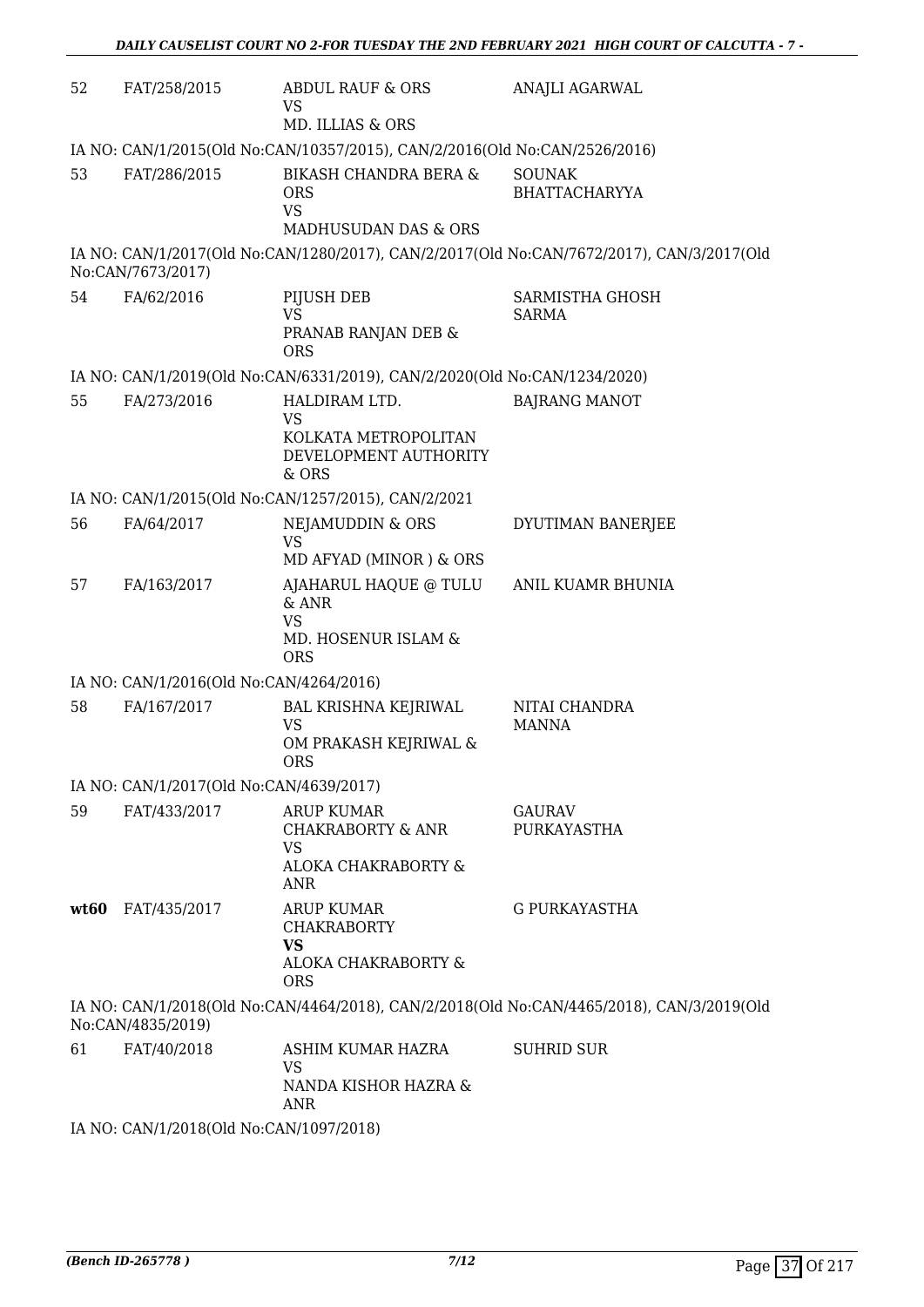| 62 | FAT/69/2018                             | THE STATE OF WB<br><b>VS</b><br>SUSAMA DAS & ORS.                                                  | RAM CH. GUCHAIIT                          |
|----|-----------------------------------------|----------------------------------------------------------------------------------------------------|-------------------------------------------|
|    | IA NO: CAN/2/2018(Old No:CAN/2745/2018) |                                                                                                    |                                           |
| 63 | FMAT/275/2018                           | PETRA STARKE<br><b>VS</b><br>BIKRAM YOGA COLLEGE OF<br><b>INDIA LP &amp; ORS</b>                   | <b>V WADEHRA</b>                          |
|    |                                         | IA NO: CAN/1/2018(Old No:CAN/3615/2018), CAN/3/2019(Old No:CAN/7223/2019)                          |                                           |
| 64 | FAT/308/2018                            | NIRMALENDU KARMAKAR<br><b>VS</b><br>RATHINDRA NATH<br>KARMAKAR & ANR                               | PINTU KARAR                               |
|    | IA NO: CAN/1/2019(Old No:CAN/9471/2019) |                                                                                                    |                                           |
| 65 | FAT/316/2018                            | LEGAL HEIRS OF LATE<br>KANU SHARMA ,ASHA<br><b>SHARMA &amp; ANR</b><br><b>VS</b><br>NAKUL SHARMA   | <b>SUBRATA GHOSH</b>                      |
|    | IA NO: CAN/1/2019(Old No:CAN/9789/2019) |                                                                                                    |                                           |
| 66 | FAT/523/2018<br>(Defective)             | PINTU GIRI<br>VS<br><b>SUNIL ADAK &amp; ORS</b>                                                    | UTTIYA RAY                                |
|    |                                         | IA NO: CAN/1/2018(Old No:CAN/7536/2018), CAN/2/2021                                                |                                           |
| 67 | FMAT/840/2018                           | <b>JYOTIRINDRA</b><br><b>CHATTOPADHYAY</b><br><b>VS</b><br>GYANENDRA CHANDRA<br>CHATTOPADHYAY& ORS | <b>AVIROOP</b><br><b>BHATTACHARYA</b>     |
|    | IA NO: CAN/1/2018(Old No:CAN/6829/2018) |                                                                                                    |                                           |
| 68 | FAT/66/2019                             | EXE OFFICER, BDA<br><b>VS</b><br>ABDUL ALIM & ORS                                                  | <b>SANCHARI</b><br><b>CHAKRABORTY</b>     |
|    |                                         | IA NO: CAN/1/2019(Old No:CAN/1640/2019), CAN/2/2019(Old No:CAN/1641/2019)                          |                                           |
| 69 | FAT/67/2019                             | EXE OFFICER , BDA<br><b>VS</b><br><b>SAKERA KHATUN &amp; ANR</b>                                   | <b>SANCHARI</b><br><b>CHAKRABORTY</b>     |
|    |                                         | IA NO: CAN/1/2019(Old No:CAN/1642/2019), CAN/2/2019(Old No:CAN/1643/2019)                          |                                           |
| 70 | FAT/79/2019                             | KALABARAN SHIT & ORS<br>VS.<br>NILANJAN KUNDU & ORS                                                | <b>SOUNAK</b><br><b>BHATTACHARYA</b>      |
|    | IA NO: CAN/1/2019(Old No:CAN/1942/2019) |                                                                                                    |                                           |
| 71 | FA/84/2019                              | <b>STATE OF WB</b><br><b>VS</b><br>RUBBER PRODUCTS AND<br>MOULDING COMPANY                         | CHANDI CHARAN DE                          |
|    | IA NO: CAN/3/2020                       |                                                                                                    |                                           |
| 72 | FA/133/2019                             | MITA RANI BASAK @ MITA<br>RANI BASAK & ORS<br><b>VS</b><br>PRABHAT KUMAR BASAK                     | <b>BIBHASADITYA</b><br><b>CHAKRABARTY</b> |
|    | IA NO: CAN/1/2019(Old No:CAN/3961/2019) |                                                                                                    |                                           |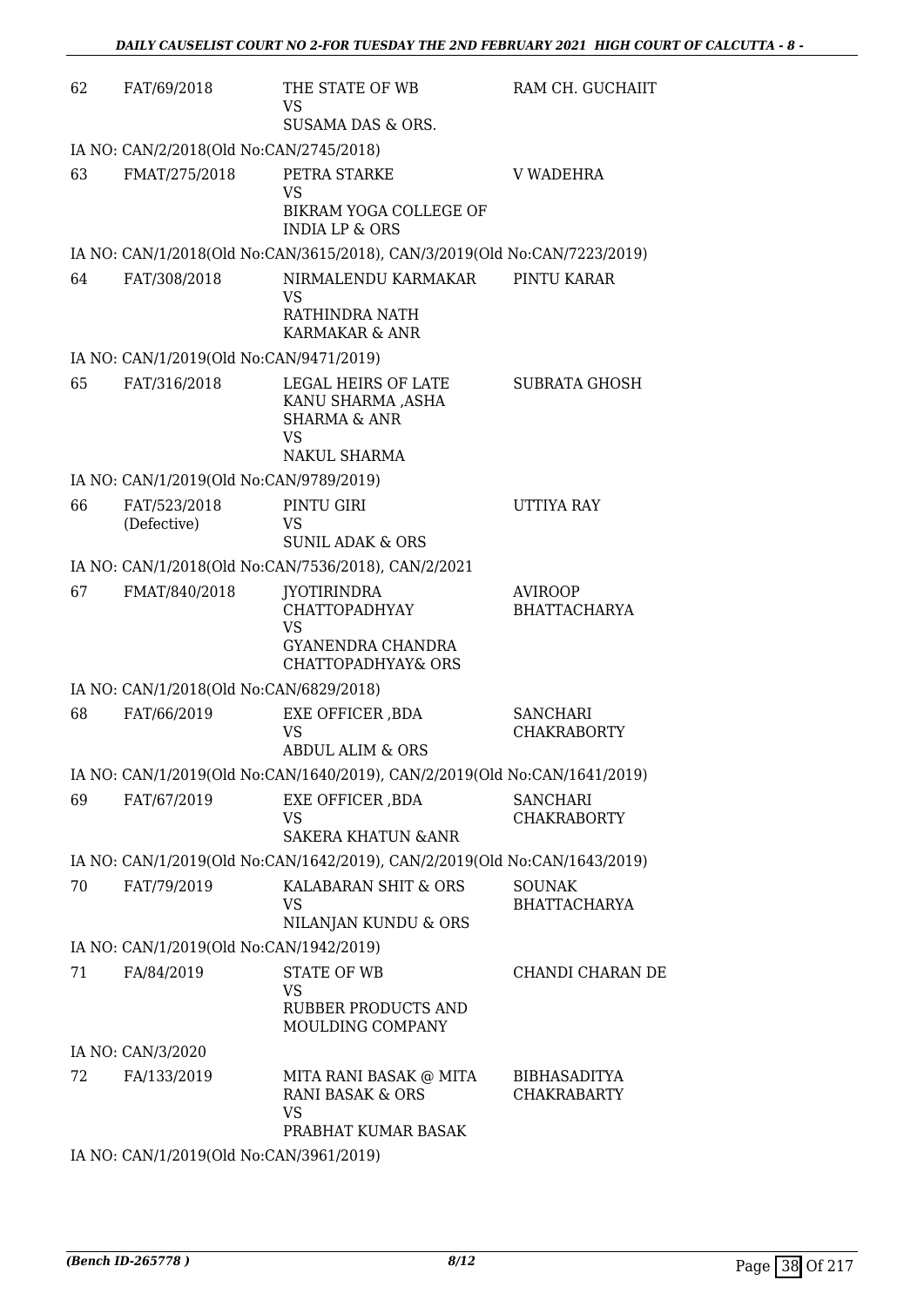| 73 | FA/144/2019                              | M/S. INFANCY<br>HEALTHCARE<br><b>VS</b>                                     | PRIYARTHI ROY                         |
|----|------------------------------------------|-----------------------------------------------------------------------------|---------------------------------------|
|    | IA NO: CAN/1/2019(Old No:CAN/12535/2019) | AJAY KR. ROY & ORS.                                                         |                                       |
| 74 | FAT/272/2019                             | PROTAP CHANDRA NATH @<br>PRATAP NATH & ORS<br><b>VS</b>                     | CHITTAPRIYA GHOSH                     |
|    |                                          | SAMBHU CHOWDHURY&<br><b>ORS</b>                                             |                                       |
|    |                                          | IA NO: CAN/1/2019(Old No:CAN/6388/2019), CAN/2/2019(Old No:CAN/6411/2019)   |                                       |
| 75 | FAT/294/2019                             | <b>EXECUTIVE</b><br><b>OFFICERBURDWAN</b><br>DEVELOPMENT ATHORITY<br>VS.    | <b>SANCHARI</b><br><b>CHAKRABORTY</b> |
|    |                                          | SK. KORBAN & ORS                                                            |                                       |
|    |                                          | IA NO: CAN/1/2019(Old No:CAN/5852/2019), CAN/2/2019(Old No:CAN/5854/2019)   |                                       |
| 76 | FAT/346/2019                             | <b>IBRAHIM &amp; ORS</b><br><b>VS</b><br>ABID & ORS                         | MD. M. NAZAR<br><b>CHOWDHURY</b>      |
|    |                                          | IA NO: CAN/1/2019(Old No:CAN/9707/2019), CAN/2/2019(Old No:CAN/9788/2019)   |                                       |
| 77 | FAT/412/2019                             | RAMESH KUMAR SINGH &<br><b>ORS</b><br><b>VS</b>                             | <b>SOURAV ROY</b>                     |
|    |                                          | KASHI NATH SINGH & ORS                                                      |                                       |
|    |                                          | IA NO: CAN/1/2019(Old No:CAN/9236/2019), CAN/2/2021                         |                                       |
| 78 | FAT/448/2019                             | MADHAB KUMAR SAHA<br><b>VS</b><br>TARUN KUMAR SAHA &<br>ANR                 | SAPTARSHI DATT                        |
|    | IA NO: CAN/1/2019(Old No:CAN/10788/2019) |                                                                             |                                       |
| 79 | FAT/511/2019                             | THE ESTATE OFFICER<br><b>VS</b><br>DIPANKAR CHAKRABORTY                     | MUKESH KUMAR<br><b>GUPTA</b>          |
|    | IA NO: CAN/1/2020, CAN/2/2020            |                                                                             |                                       |
| 80 | FAT/516/2019<br>(Defective)              | THE STATE OF WEST<br><b>BENGAL</b><br>VS<br><b>SRADDHANANDA BASU</b>        | ANIRUDDHA SEN                         |
|    |                                          | IA NO: CAN/1/2020(Old No:CAN/1434/2020), CAN/2/2020(Old No:CAN/1435/2020)   |                                       |
| 81 | FAT/597/2019                             | <b>SUJIT GHOSH</b><br><b>VS</b><br>PIJUSH KANTI GHOSH                       | <b>SOMESH KUMAR</b><br><b>GHOSH</b>   |
|    |                                          | IA NO: CAN/1/2019(Old No:CAN/12620/2019), CAN/2/2019(Old No:CAN/12621/2019) |                                       |
| 82 | FAT/604/2019                             | ALOK KUMAR DUTT<br>VS                                                       | <b>ARNAB DUTT</b>                     |
|    | IA NO: CAN/1/2020(Old No:CAN/2518/2020)  | <b>SUSANTA KUMAR DE</b>                                                     |                                       |
| 83 | FAT/607/2019                             | <b>BIJON KUMAR SAHA</b><br><b>VS</b><br><b>BISHUPRIYA TALUKDAR</b>          | <b>ANIRBAN PAL</b>                    |
|    | IA NO: CAN/1/2020(Old No:CAN/1359/2020)  |                                                                             |                                       |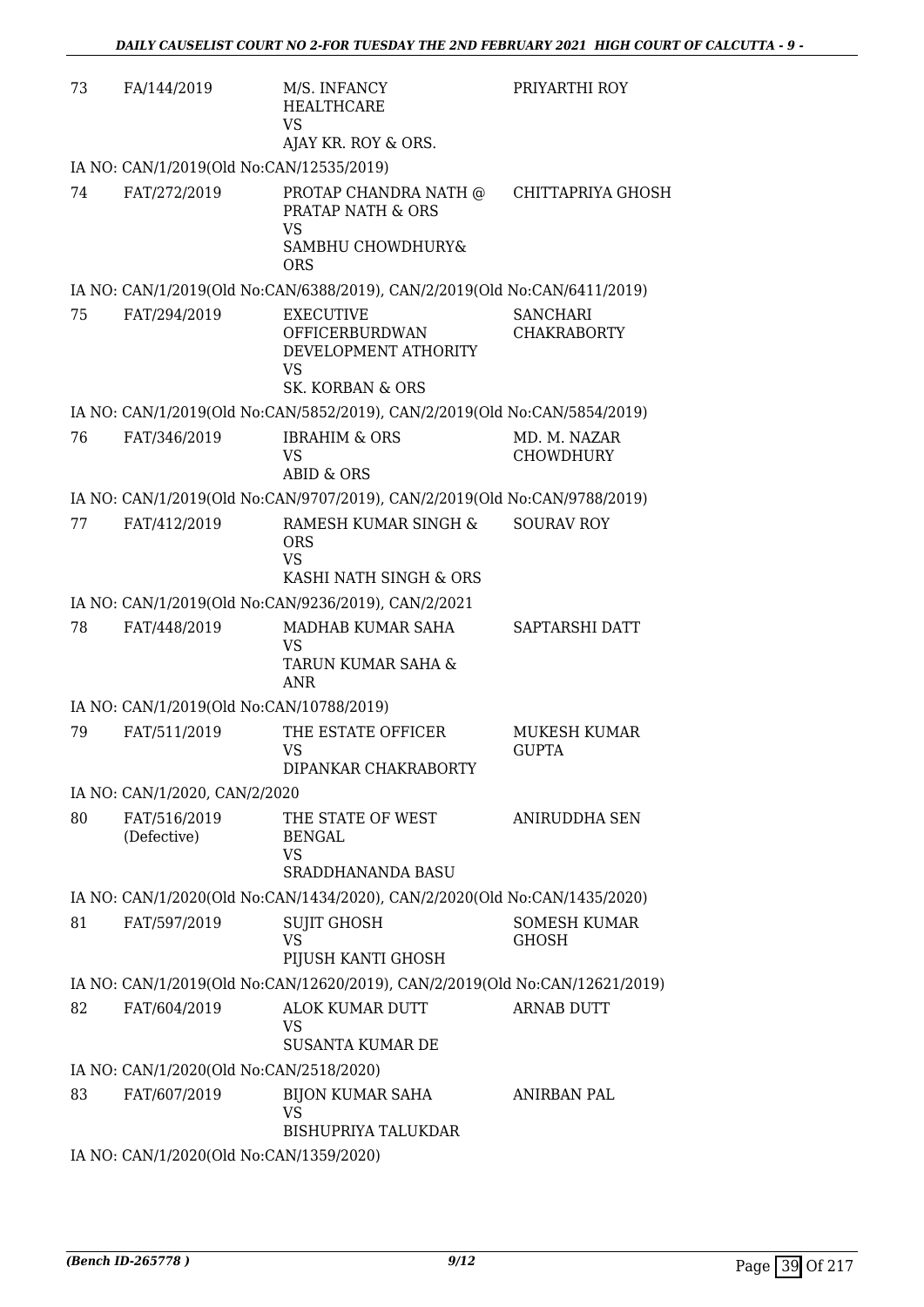| 84 | FAT/621/2019                                                                                                                                                                                                                                                                                                                                                                                                                      | BIDIT KUMAR CHATTERJEE<br>VS<br>AMRIT MUKHOPADHYAY &                                               | <b>JAYANTA BANERJEE</b>                 |
|----|-----------------------------------------------------------------------------------------------------------------------------------------------------------------------------------------------------------------------------------------------------------------------------------------------------------------------------------------------------------------------------------------------------------------------------------|----------------------------------------------------------------------------------------------------|-----------------------------------------|
|    |                                                                                                                                                                                                                                                                                                                                                                                                                                   | <b>ANR</b>                                                                                         |                                         |
|    | IA NO: CAN/1/2020, CAN/2/2020                                                                                                                                                                                                                                                                                                                                                                                                     |                                                                                                    |                                         |
| 85 | FMAT/1139/2019                                                                                                                                                                                                                                                                                                                                                                                                                    | SHYAM SUNDAR KEDIA<br>VS<br><b>SANDIP KEDIA &amp; ORS</b>                                          | <b>MUNMUN TEWARY</b>                    |
|    | IA NO: CAN/1/2019(Old No:CAN/11154/2019)                                                                                                                                                                                                                                                                                                                                                                                          |                                                                                                    |                                         |
| 86 | FA/7/2020                                                                                                                                                                                                                                                                                                                                                                                                                         | LA COLLECTOR, HOOGHLY<br>VS<br><b>SUJIT KUMAR MANNA</b>                                            | R.N. DUTTA                              |
|    |                                                                                                                                                                                                                                                                                                                                                                                                                                   | IA NO: CAN/1/2018(Old No:CAN/7607/2018), CAN/2/2018(Old No:CAN/7621/2018)                          |                                         |
| 87 | FAT/62/2020                                                                                                                                                                                                                                                                                                                                                                                                                       | KANIZ FATIMA & ORS<br>VS<br><b>HAROON RASHID &amp; ORS</b>                                         | <b>ATREYEE DE</b><br><b>GANGULY</b>     |
|    |                                                                                                                                                                                                                                                                                                                                                                                                                                   | IA NO: CAN/1/2020(Old No:CAN/1438/2020), CAN/2/2021                                                |                                         |
| 88 | FA/62/2020                                                                                                                                                                                                                                                                                                                                                                                                                        | <b>SANAT KUMAR DEY</b><br>VS<br>SANTANU KUMAR DEY &<br>ANR                                         | RAJDEEP<br><b>BHATTACHARYA</b>          |
|    |                                                                                                                                                                                                                                                                                                                                                                                                                                   | IA NO: CAN/2/2019(Old No:CAN/7352/2019), CAN/3/2020, CAN/4/2021                                    |                                         |
| 89 | FAT/64/2020                                                                                                                                                                                                                                                                                                                                                                                                                       | KIRTI BHUSAN MUKHERJEE<br>VS<br>TUPURANI MUKHERJEE &<br>ORS.                                       | PRAJAAINI DAS                           |
|    | IA NO: CAN/1/2020(Old No:CAN/1457/2020)                                                                                                                                                                                                                                                                                                                                                                                           |                                                                                                    |                                         |
| 90 | FMAT/113/2020                                                                                                                                                                                                                                                                                                                                                                                                                     | <b>GOPAL MUKHERJEE</b><br>VS<br>SITARAM MUKHERJEE &<br>ORS.                                        | <b>SANTIMAY</b><br><b>BHATTACHARYYA</b> |
|    | IA NO: CAN/1/2020(Old No:CAN/1091/2020)                                                                                                                                                                                                                                                                                                                                                                                           |                                                                                                    |                                         |
| 91 | FAT/132/2020<br>(DEFECTIVE)                                                                                                                                                                                                                                                                                                                                                                                                       | MANJU BANDOPADHYAY &<br>ORS.<br>VS                                                                 | SUPRATIK SYAMAL                         |
|    |                                                                                                                                                                                                                                                                                                                                                                                                                                   | PARUL CHAKRABORTY                                                                                  |                                         |
|    |                                                                                                                                                                                                                                                                                                                                                                                                                                   | IA NO: CAN/1/2020(Old No:CAN/2827/2020), CAN/2/2020(Old No:CAN/2828/2020)                          |                                         |
| 92 | FAT/140/2020<br>(Defective)                                                                                                                                                                                                                                                                                                                                                                                                       | THE STATE OF WEST<br>BENGAL REP BY LAND<br><b>ACQUISTION COLLECTOR</b><br>VS<br>ANIRUDDHA BANERJEE | ANIRUDDHA SEN                           |
|    |                                                                                                                                                                                                                                                                                                                                                                                                                                   | IA NO: CAN/1/2020(Old No:CAN/2944/2020), CAN/2/2020(Old No:CAN/2946/2020)                          |                                         |
| 93 | FMAT/184/2020                                                                                                                                                                                                                                                                                                                                                                                                                     | HETIA ANCHALIK<br>HASPATALER SANGATHAN<br>SAMIT. REP BY S K NANDI<br>VS<br>THE OFFICER IN CHARGE&  | ARITRA SHANKAR<br>ROY.                  |
|    | $\overline{N}$ $\overline{N}$ $\overline{N}$ $\overline{N}$ $\overline{N}$ $\overline{N}$ $\overline{N}$ $\overline{N}$ $\overline{N}$ $\overline{N}$ $\overline{N}$ $\overline{N}$ $\overline{N}$ $\overline{N}$ $\overline{N}$ $\overline{N}$ $\overline{N}$ $\overline{N}$ $\overline{N}$ $\overline{N}$ $\overline{N}$ $\overline{N}$ $\overline{N}$ $\overline{N}$ $\overline{N}$ $\overline{N}$ $\overline{N}$ $\overline{$ | ORS                                                                                                |                                         |

IA NO: CAN/1/2020(Old No:CAN/1792/2020)

# **CONTEMPT**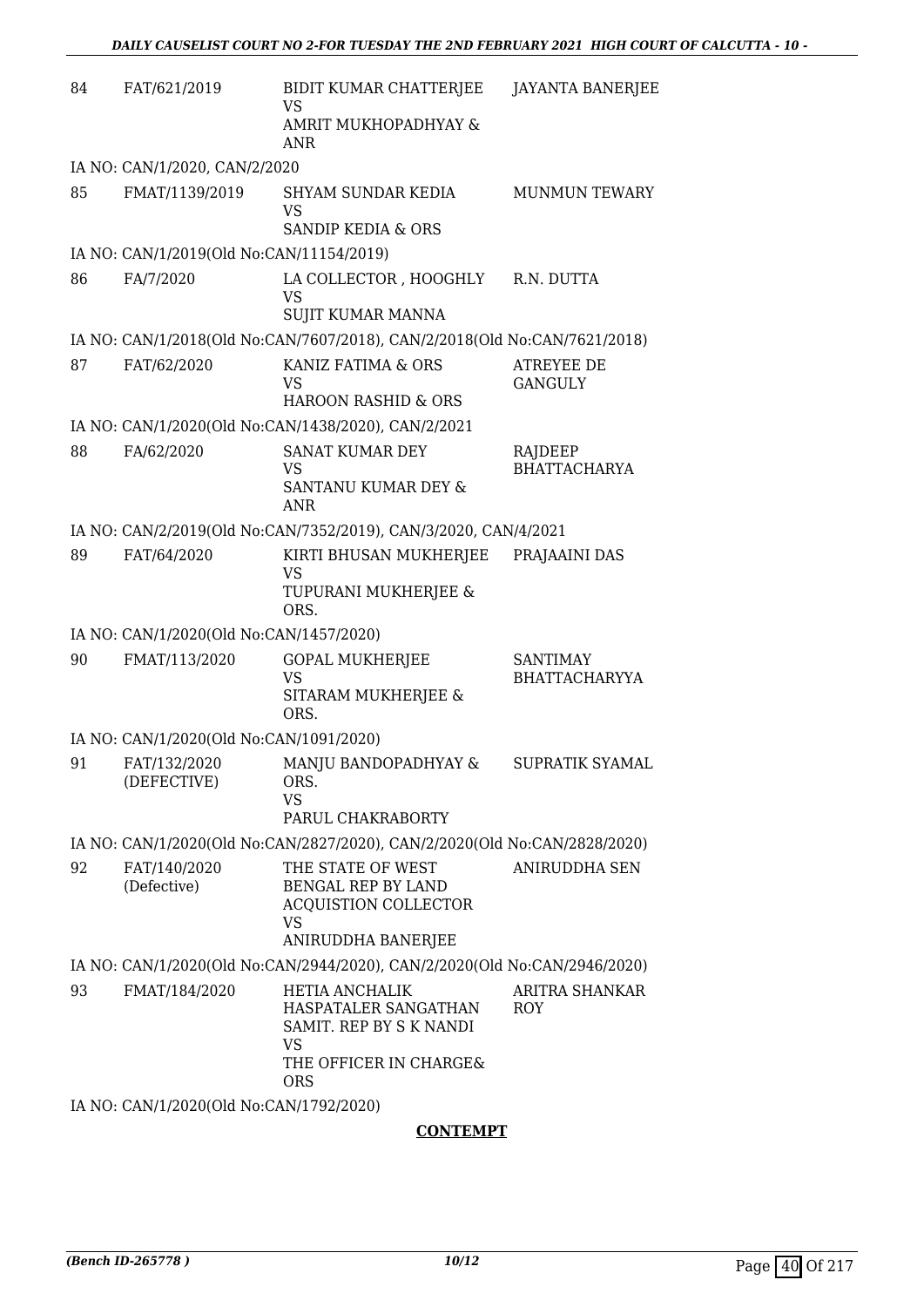| 94   | CPAN/1493/2016                              | MIRA BHATTACHARYYA &<br>ORS.<br><b>VS</b><br>SUBHAS BHATTACHARYYA                                                                                                                    | <b>BRATINDRA</b><br><b>NARAYAN RAY</b>                                                                                                                                               |
|------|---------------------------------------------|--------------------------------------------------------------------------------------------------------------------------------------------------------------------------------------|--------------------------------------------------------------------------------------------------------------------------------------------------------------------------------------|
|      | wt95 SAT/4354/2005                          | <b>BISWARUP</b><br><b>BHATTACHARYYA</b><br>VS<br>SUBHAS BHATTACHARYYA                                                                                                                | <b>BRATINDRA</b><br><b>NARAYAN RAY</b>                                                                                                                                               |
|      | No:CAN/5235/2015)                           |                                                                                                                                                                                      | IA NO: CAN/1/2005(Old No:CAN/15611/2005), CAN/2/2008(Old No:CAN/1407/2008), CAN/3/2015(Old                                                                                           |
| 96   | CPAN/312/2020                               | <b>AVIJIT GHOSH</b><br><b>VS</b><br><b>AMITABHA SENGUPTA</b>                                                                                                                         | <b>ARKADIPTA</b><br><b>SENGUPTA</b>                                                                                                                                                  |
| wt97 | MAT/1620/2017                               | THE STATE OF W B & ORS<br><b>VS</b><br><b>AVIJIT GHOSH &amp; ORS</b>                                                                                                                 | <b>LAL MOHAN BASU</b>                                                                                                                                                                |
|      |                                             | <b>FOR HEARING</b>                                                                                                                                                                   |                                                                                                                                                                                      |
| 98   | FA/344/2014                                 | <b>SONA MAJUMDER</b>                                                                                                                                                                 | <b>ARNAB</b>                                                                                                                                                                         |
|      | $[Pt I+II+4LCR+6 PB]$ VS                    | KISHORI LAL AGARWAL &<br><b>ANR</b>                                                                                                                                                  | <b>CHAKRABORTY</b>                                                                                                                                                                   |
|      | IA NO: CAN/5/2020                           |                                                                                                                                                                                      |                                                                                                                                                                                      |
| 99   | FA/10/2015<br>$[Pt I+4+LCR+2 PB]$           | SMT PRANATI GHOSH &<br><b>ORS</b><br><b>VS</b><br>ANIL KUMAR GHOSH                                                                                                                   | ASHIS KUMAR DUTTA                                                                                                                                                                    |
| 100  | FAT/287/2015<br>$(6$ PB + 2 files of<br>LCR | THE EXECUTIVE OFFICER,<br>BURDWAN DEV.<br><b>AUTHORITY</b><br><b>VS</b><br>KHONDEKAR HEFAZUL                                                                                         | <b>SANCHARI</b><br><b>CHAKRABORTY</b>                                                                                                                                                |
|      |                                             | <b>KARIM &amp; ANR</b>                                                                                                                                                               |                                                                                                                                                                                      |
|      | wt101 FAT/190/2015                          | IA NO: CAN/2/2015(Old No:CAN/6062/2015), CAN/3/2019(Old No:CAN/5106/2019)<br>THE EXECUTIVE OFFICER,<br>BURDWAN DEVELOPMENT<br><b>AUTHORITY</b><br><b>VS</b><br>UDAY KUMAR SAIN & ANR | <b>SANCHARI</b><br><b>CHAKRABORTY</b>                                                                                                                                                |
|      | No:CAN/8772/2019)                           |                                                                                                                                                                                      | IA NO: CAN/2/2015(Old No:CAN/4291/2015), CAN/6/2019(Old No:CAN/5110/2019), CAN/7/2019(Old                                                                                            |
|      | wt102 FAT/524/2012                          | THE EX. OFFICER,<br>BURDWAN DEVP.<br><b>AUTHORITY</b><br><b>VS</b><br><b>ABDUL ALIM</b>                                                                                              | <b>KBS MAHAPATRA</b>                                                                                                                                                                 |
|      | No:CAN/8306/2019)                           |                                                                                                                                                                                      | IA NO: CAN/1/2017(Old No:CAN/3193/2017), CAN/2/2019(Old No:CAN/4725/2019), CAN/3/2019(Old                                                                                            |
|      | wt103 FAT/587/2014                          | BURDWAN DEVELOPMENT<br><b>AUTHORITY</b><br><b>VS</b><br><b>ANOWAR ALI &amp; ORS</b>                                                                                                  | <b>SANCHARI</b><br><b>CHAKRABORTY</b>                                                                                                                                                |
|      |                                             |                                                                                                                                                                                      | IA NO: CAN/2/2014(Old No:CAN/12051/2014), CAN/3/2014(Old No:CAN/12476/2014), CAN/4/2015(Old<br>No:CAN/41/2015), CAN/5/2015(Old No:CAN/10469/2015), CAN/7/2019(Old No:CAN/4726/2019), |

CAN/8/2019(Old No:CAN/8307/2019)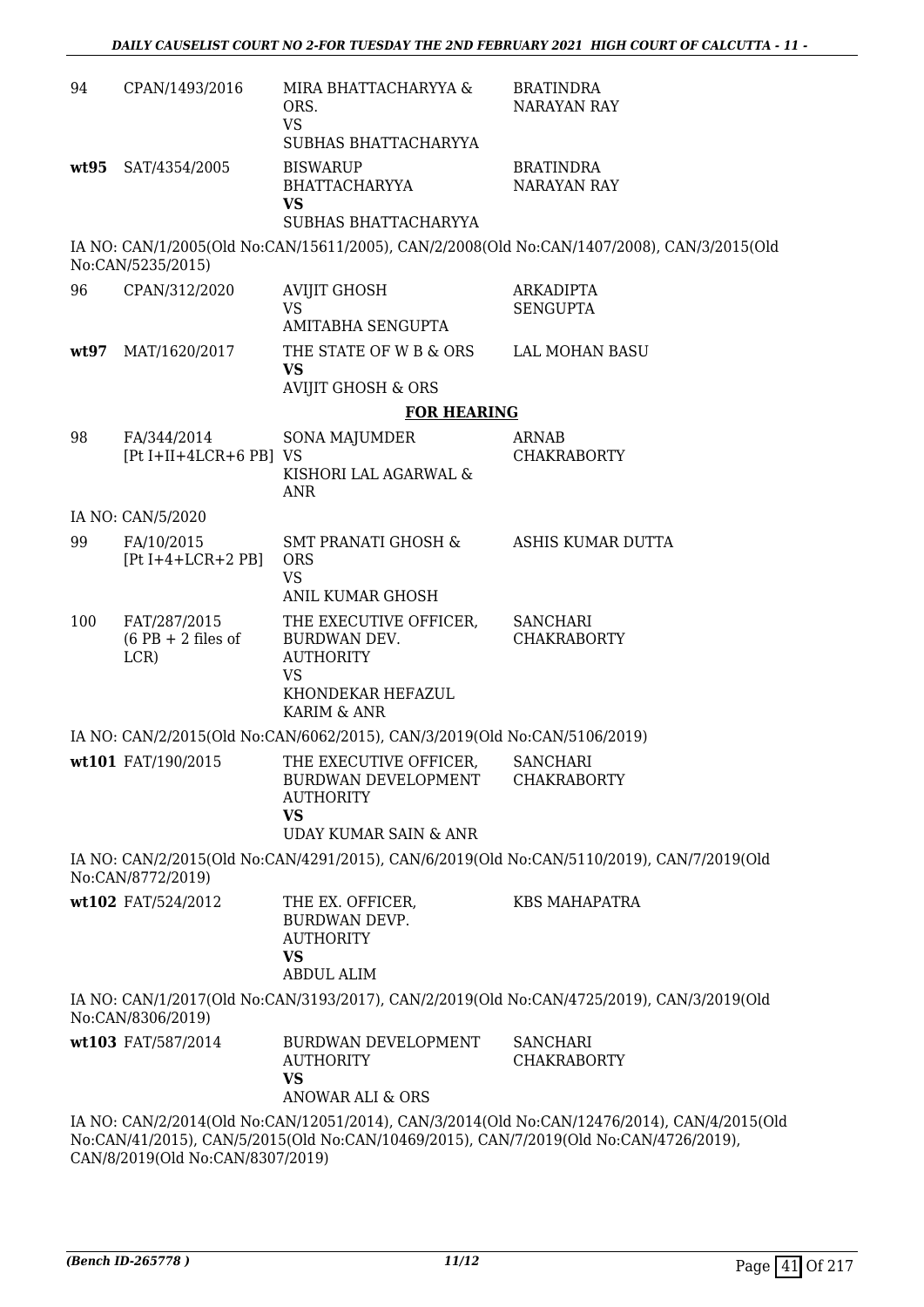| 104 | FAT/170/2019<br>$(4$ PBs + 4LCR+ One ORS.<br>Blue Cover File) | <b>BIJOYA LAXMI PARUI &amp;</b><br>VS<br>DR.RAJENDRANATH PARUI<br>$&$ ORS.                                      | SUKANTA DAS              |
|-----|---------------------------------------------------------------|-----------------------------------------------------------------------------------------------------------------|--------------------------|
|     |                                                               | IA NO: CAN/3/2020(Old No:CAN/5267/2020), CAN/4/2020(Old No:CAN/5268/2020)                                       |                          |
|     | wt105 FAT/44/2018                                             | A. NATH PARUI SINCE<br>DECEASD REP. BY BIJOYA<br>LAXMI PARUI & ORS<br>VS.<br>DE. RAJENDRA NATH PARUI<br>$&$ ORS | ARUP KUMAR<br>CHATTERJEE |

IA NO: CAN/1/2018(Old No:CAN/1227/2018)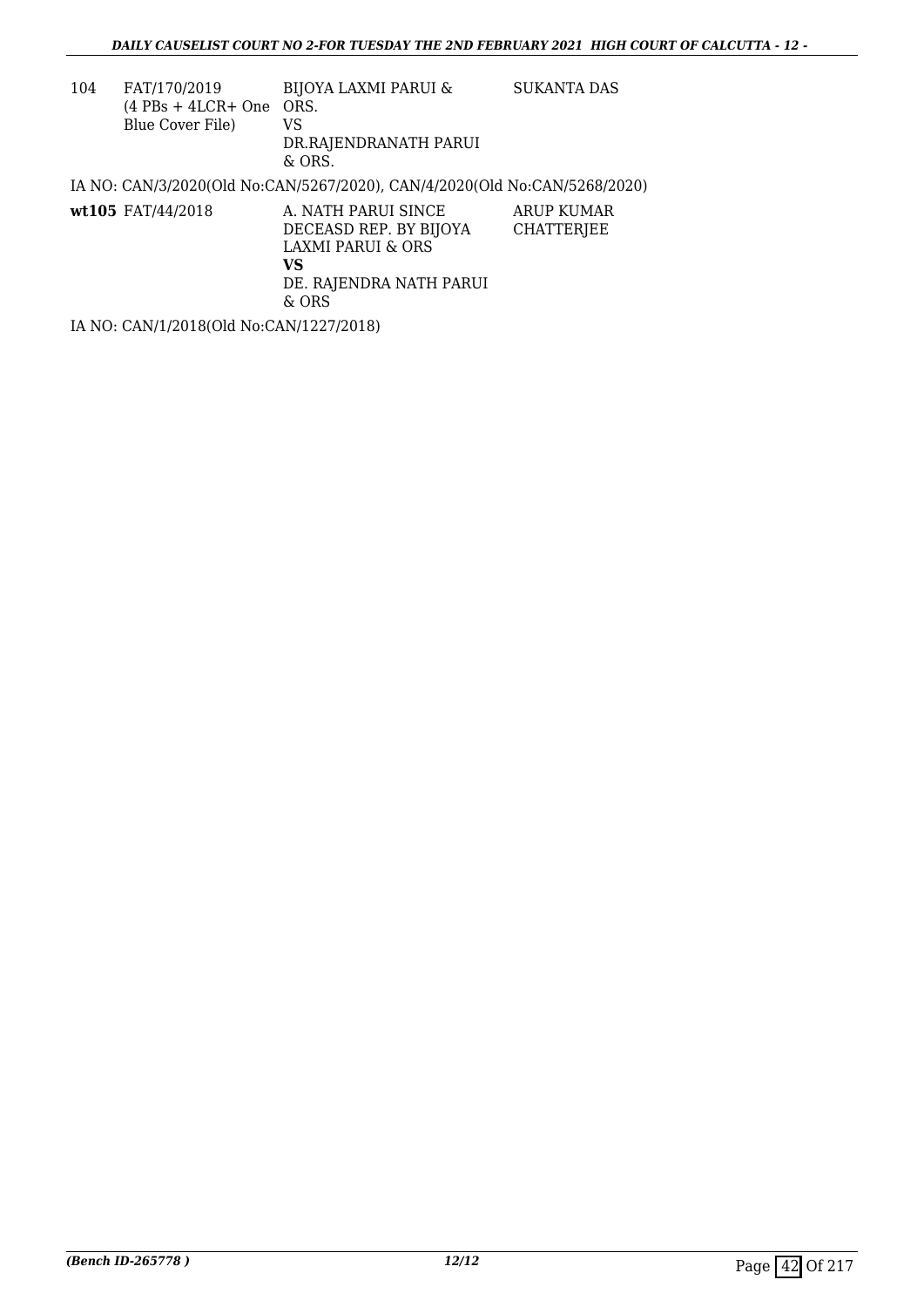

# In The High Court at Calcutta

# **Appellate Side**

**DAILY CAUSELIST For Tuesday The 2nd February 2021**

**COURT NO. 12**

**DIVISION BENCH (DB-V)**

**AT 10:45 AM**

**HON'BLE JUSTICE SOUMEN SEN HON'BLE JUSTICE SAUGATA BHATTACHARYYA**

**( VIA VIDEO CONFERENCE )**

**ON AND FROM MONDAY, THE 11TH JANUARY, 2021 - APPEALS RELATING TO EDUCATION UNDER GROUP - II AND APPLICATIONS CONNECTED THERETO; HEARING OF CIVIL APPEALS, IRRESPECTIVE OF CLASSIFICATION, FILED TILL 2018. ADMISSION OF APPEALS UNDER ORDER XLI RULE 11 OF CODE OF CIVIL PROCEDURE INCLUDING APPLICATIONS CONNECTED THERETO; FIRST APPEALS RELATING TO EJECTMENT SUITS AND DECREES AND APPLICATIONS CONNECTED THERETO. LAWAZIMA; HEARING OF WRIT APPEALS IRRESPECTIVE OF CLASSIFICATION INCLUDING APPLICATIONS CONNECTED THERETO.**

**NOTE : ON 02/02/2021, FAT 194/2020 WILL BE TAKEN UP IMMEDIATELY AFTER COMPLETION OF ORIGINAL SIDE MATTERS.**

**NOTE : NO MENTIONING WILL BE ALLOWED WITHOUT PRIOR NOTICE TO THE OTHER SIDE.**

**NOTE: MATTERS WILL BE TAKEN UP THROUGH PHYSICAL HEARING ONLY WHEN BOTH THE PARTIES ARE AGREED.**

|                | <b>TO BE MENTIONED</b>                         |                                                                                                 |                                                                                                                                                                                                                           |  |  |  |
|----------------|------------------------------------------------|-------------------------------------------------------------------------------------------------|---------------------------------------------------------------------------------------------------------------------------------------------------------------------------------------------------------------------------|--|--|--|
| 1              | WP.ST/212/2012<br><b>FOR CORRECTION 1</b>      | SARMISTHA SAHA & ORS.<br><b>VS</b><br>STATE & ORS.                                              | SUBRATA DUTT                                                                                                                                                                                                              |  |  |  |
| $\mathfrak{D}$ | FAT/415/2019<br>[ASSIGNED]                     | GOOD WORK HOLDINGS P. LTD.<br>& ORS.<br><b>VS</b><br>KUSUM AGARWAL & ANR.                       | SACHIN SHUKLA                                                                                                                                                                                                             |  |  |  |
|                | IA NO: CAN/1/2020, CAN/2/2020                  |                                                                                                 |                                                                                                                                                                                                                           |  |  |  |
| 3              | FA/142/2012<br>[ASSIGNED]                      | RUDENDRA NARAYAN PODDAR & LUTFUL HAOUE<br><b>ORS</b><br><b>VS</b><br>HIRENDRA NATH PODDAR & ORS |                                                                                                                                                                                                                           |  |  |  |
|                |                                                | CAN/16/2020(Old No:CAN/2973/2020), CAN/17/2020, CAN/18/2020                                     | IA NO: CAN/3/2014(Old No:CAN/4948/2014), CAN/11/2017(Old No:CAN/7327/2017), CAN/12/2018(Old No:CAN/7292/2018),<br>CAN/13/2019(Old No:CAN/440/2019), CAN/14/2020(Old No:CAN/2971/2020), CAN/15/2020(Old No:CAN/2972/2020), |  |  |  |
| 4              | CRM/9605/2020<br>[ASSIGNED]                    | MD. KADIR KHAN @ MD. KADER<br><b>KHAN</b><br><b>VS</b><br>State of West Bengal                  | PINAK MITRA                                                                                                                                                                                                               |  |  |  |
| 5              | FA/174/2016<br><b>FOR NON-</b><br>PROSECUTION] | <b>SHYAM SEL LIMITED</b><br><b>VS</b><br><b>BAHUBALI PROMOTERS PRIVATE</b><br><b>LIMITED</b>    | PANKAJ LADIA                                                                                                                                                                                                              |  |  |  |
|                | IA NO: CAN/3/2019 (Old No:CAN/3848/2019)       |                                                                                                 |                                                                                                                                                                                                                           |  |  |  |
|                | <b>TITLET A LA CONTINUE</b>                    |                                                                                                 |                                                                                                                                                                                                                           |  |  |  |

#### **FIXED MATTER**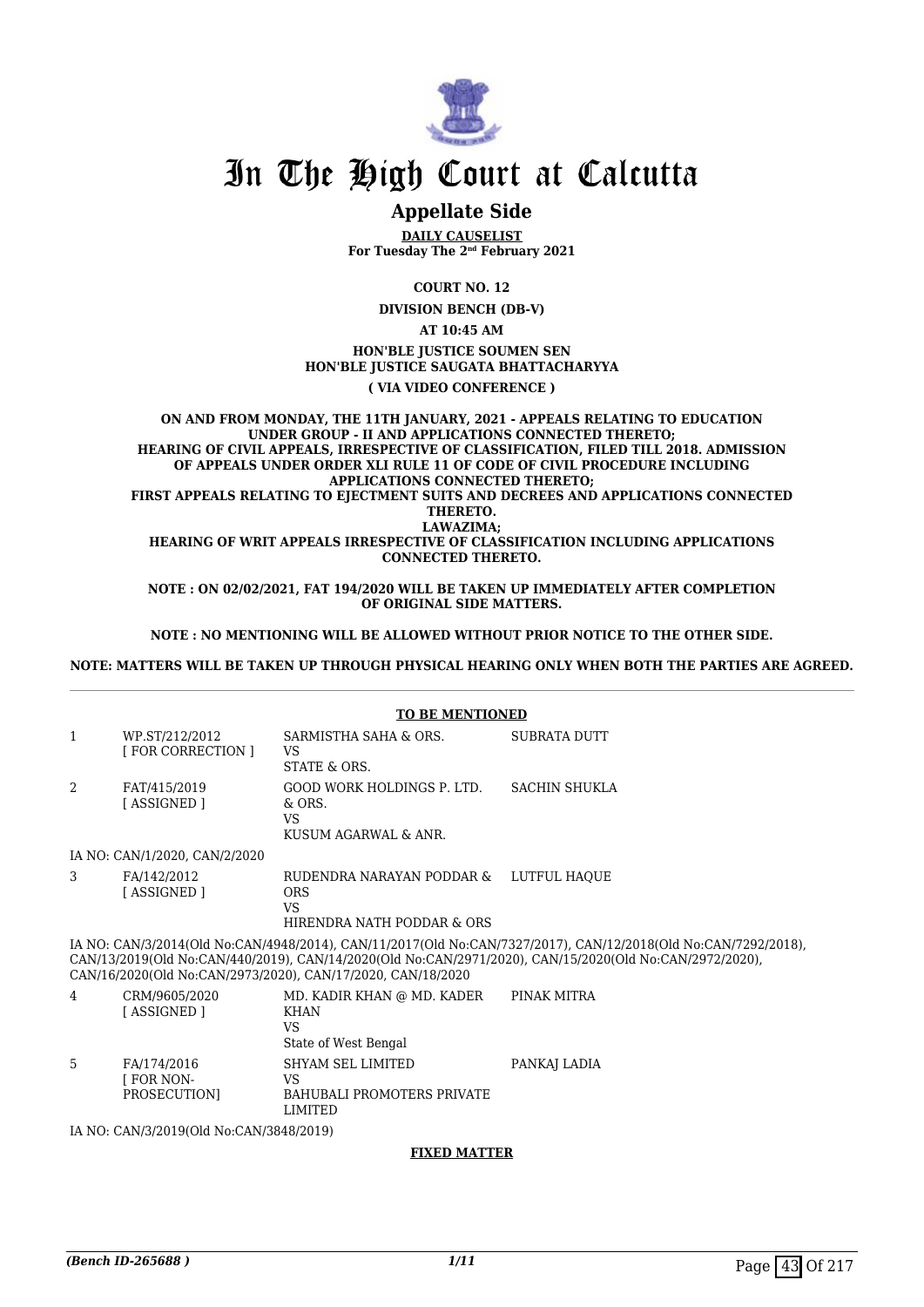| 6    | MAT/123/2021                              | WEST BENGAL BOARD OF<br>PRIMARY EDUCATION<br>VS                                             | <b>RATUL BISWAS</b>    |             |
|------|-------------------------------------------|---------------------------------------------------------------------------------------------|------------------------|-------------|
|      |                                           | IMANA CHOWDHURY AND ORS                                                                     |                        |             |
|      | IA NO: CAN/1/2021                         |                                                                                             |                        |             |
| wt7  | MAT/124/2021                              | WEST BENGAL BOARD OF<br>PRIMARY EDUCATION AND<br>ANOTHE<br>VS.<br>SWETA MAHANTA AND OTHERS  | <b>RATUL BISWAS</b>    |             |
|      | IA NO: CAN/1/2021                         |                                                                                             |                        |             |
| 8    | FAT/194/2020<br>[ Pt. hd. ]               | M/S NAUTICA HOSPITALITY<br>CONSULTING PVT. LTD<br><b>VS</b><br>M/S SIGNOTRON INDIA PVT. LTD | SOUNAK BHATTACHARYA    |             |
|      | IA NO: CAN/1/2020(Old No:CAN/4602/2020)   |                                                                                             |                        |             |
|      |                                           | <b>CONTEMPT APPLICATION</b>                                                                 |                        |             |
| 9    | WPCRC/267/2019                            | ALOK RANJAN ROY & ORS<br>VS                                                                 | SUDARSHAN GHOSH        |             |
|      |                                           | PROBHAS DANSANA                                                                             |                        |             |
| wt10 | WP.CT/10/2019                             | UNION OF INDIAN & ORS<br><b>VS</b>                                                          | <b>SWAPAN BANERJEE</b> |             |
|      |                                           | ALOK RANJAN ROY & ORS                                                                       |                        |             |
| 11   | MAT/700/2020                              | <b>APPLICATION</b><br>Union of India                                                        | rajesh shah            |             |
|      | (Pt.Hd.)                                  | <b>VS</b><br>md garib nawaz and ors                                                         |                        |             |
|      | IA NO: CAN/1/2020, CAN/2/2020             |                                                                                             |                        |             |
| wt12 | MAT/701/2020                              | UNION OF INDIA<br>VS                                                                        | RAJESH GHOSH           | RAJESH SHAH |
|      |                                           | EBTESHAM KHATOON AND ORS.                                                                   |                        |             |
|      | IA NO: CAN/1/2020, CAN/2/2020             |                                                                                             |                        |             |
| 13   | MAT/396/2020                              | VIJAYA NAND SINGH<br>VS<br>STATE OF WEST BENGAL & ORS.                                      | TANUJA BASAK           |             |
|      | IA NO: CAN/1/2020(Old No:CAN/2736/2020)   |                                                                                             |                        |             |
| 14   | MAT/557/2020                              | STATE OF WEST BENGAL AND<br>ORS.                                                            | <b>SUCHARITA PAUL</b>  |             |
|      |                                           | <b>VS</b><br><b>SUSHIL KHAN</b>                                                             |                        |             |
|      | IA NO: CAN/1/2020, CAN/3/2020             |                                                                                             |                        |             |
| 15   | MAT/584/2020                              | TEH DIRECTOR OF PENSION                                                                     | SUMAN DEY              |             |
|      |                                           | FUND AND GRP INS.<br>VS                                                                     |                        |             |
|      |                                           | ANJALI LCHAKRABORTY AND<br>ANR                                                              |                        |             |
|      | IA NO: CAN/1/2020, CAN/2/2020             |                                                                                             |                        |             |
| 16   | MAT/585/2020                              | THE DIRECTOR OF PENSION<br>AND FUND INS. AND ORS<br>VS                                      | SUMAN DEY              |             |
|      |                                           | INDRANI CHOWDHURYAND ORS.                                                                   |                        |             |
|      | IA NO: CAN/1/2020, CAN/2/2020             |                                                                                             |                        |             |
| 17   | MAT/32/2020                               | THE STATE OF WEST BENGAL &<br>ORS<br><b>VS</b>                                              | SUMAN DEY              |             |
|      |                                           | <b>BASANT KUMAR SINGH &amp; ORS</b>                                                         |                        |             |
| 18   | MAT/570/2020                              | state of west bengal<br>VS                                                                  | sucharita paul         |             |
|      | IA NO: CAN/1/2020, CAN/2/2020, CAN/3/2020 | arun kumar sen                                                                              |                        |             |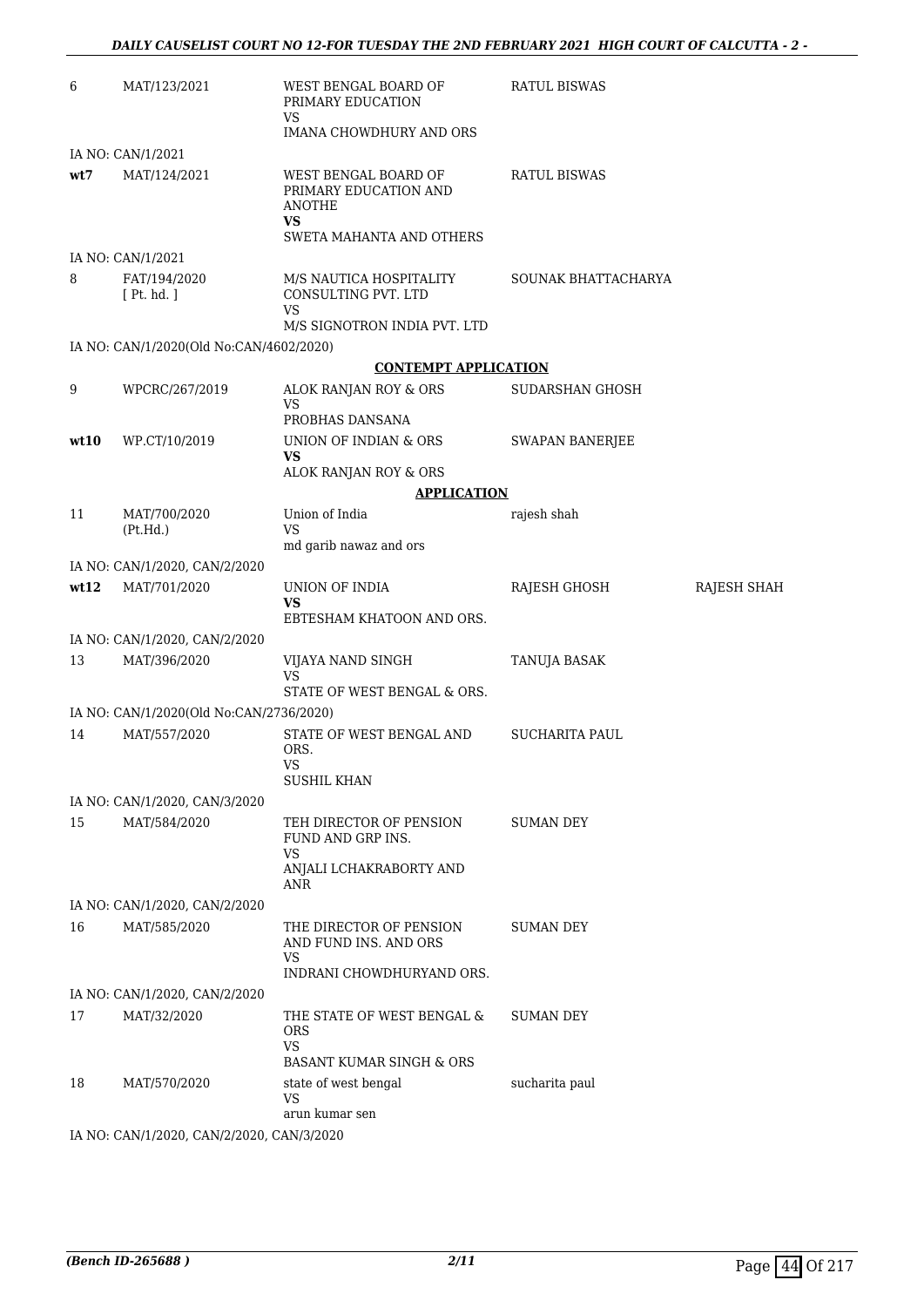| 19 | MAT/658/2020                                  | DONA SAMADDAR AND ORS<br>VS<br>Union of India AND ORS                                                     | SAMRAT DEY PAUL                 |
|----|-----------------------------------------------|-----------------------------------------------------------------------------------------------------------|---------------------------------|
|    | IA NO: CAN/1/2020                             |                                                                                                           |                                 |
| 20 | MAT/714/2020                                  | THE DISTRICT PRIMARY SCHOOL<br><b>COUNCIL AND ANR</b><br>VS.<br>BHRIGURAM KARMAKAR AND<br><b>ORS</b>      | SK NAYEEMUL HAQUE               |
|    | IA NO: CAN/1/2021, CAN/2/2021                 |                                                                                                           |                                 |
| 21 | MAT/715/2020                                  | THE DISTRICT ANND ANR<br>PRIMARY SCHOOL COUNCIL<br>MURHHIDABAD<br>VS.<br>PARTHASARATHI CHOUDHURY          | SK NAYEEMul HAQUE               |
|    |                                               | AND ORS                                                                                                   |                                 |
|    | IA NO: CAN/1/2021, CAN/2/2021                 |                                                                                                           |                                 |
| 22 | MAT/716/2020                                  | THE DISTRICT PRIMARY SCHOOL<br>COUNCIL<br>VS.                                                             | NAYEEMUL HAQUE                  |
|    |                                               | MATHURA KUMAR GHOSH                                                                                       |                                 |
| 23 | IA NO: CAN/1/2021, CAN/2/2021<br>MAT/749/2020 | THE SECRETARY, ABDUL<br>MANNAN HIGH MADRASAH,<br><b>BHAGABANGOLA</b><br>VS<br>THE STATE OF WEST BENGAL    | <b>ANJAN DUTTA</b>              |
|    |                                               | AND ORS                                                                                                   |                                 |
|    | IA NO: CAN/1/2020                             |                                                                                                           |                                 |
| 24 | MAT/825/2020                                  | MD ADEEL UZ ZAMAN<br>VS<br>STATE OF WEST BENGAL AND<br>ORS.                                               | SAKTIPADA JANA                  |
|    | IA NO: CAN/1/2021                             |                                                                                                           |                                 |
| 25 | MAT/828/2020                                  | SAJAL KUMAR KHANRA<br>VS<br>STATE OF WEST BENGAL AND<br>ORS.                                              | <b>SP PAHARI</b>                |
|    | IA NO: CAN/1/2021                             |                                                                                                           |                                 |
|    | 26 MAT/841/2020                               | SHIBNAGAR HIGH SCHOOL AND<br>ANR<br>VS.<br>STATE OF WEST BENGAL AND<br>ORS.                               | HASIBUL ISLAm                   |
|    | IA NO: CAN/1/2020                             |                                                                                                           |                                 |
| 27 | FMA/54/2021                                   | NABAKUMAR BASAK<br>VS.<br>STATE OF WEST BENGAL & ORS                                                      | DEBASHIS BANERJEE               |
|    | IA NO: CAN/1/2020(Old No:CAN/1819/2020)       |                                                                                                           |                                 |
| 28 | MAT/10/2021                                   | MD. AZAHAR HOSSAIN                                                                                        | <b>KESHAB CHANDRA DAS</b>       |
|    |                                               | VS<br>STATE OF WEST BENGAL AND<br>ORS.                                                                    |                                 |
|    | IA NO: CAN/1/2021                             |                                                                                                           |                                 |
| 29 | MAT/1530/2019                                 | THE DIRECTOR OF PENSION &<br>ANR<br>VS                                                                    | ARINDAM<br><b>CHATTOPADHYAY</b> |
|    |                                               | LAKSHMI RANI SAMANTA & ORS<br>IA NO: CAN/1/2019(Old No:CAN/12406/2019), CAN/2/2019(Old No:CAN/12407/2019) |                                 |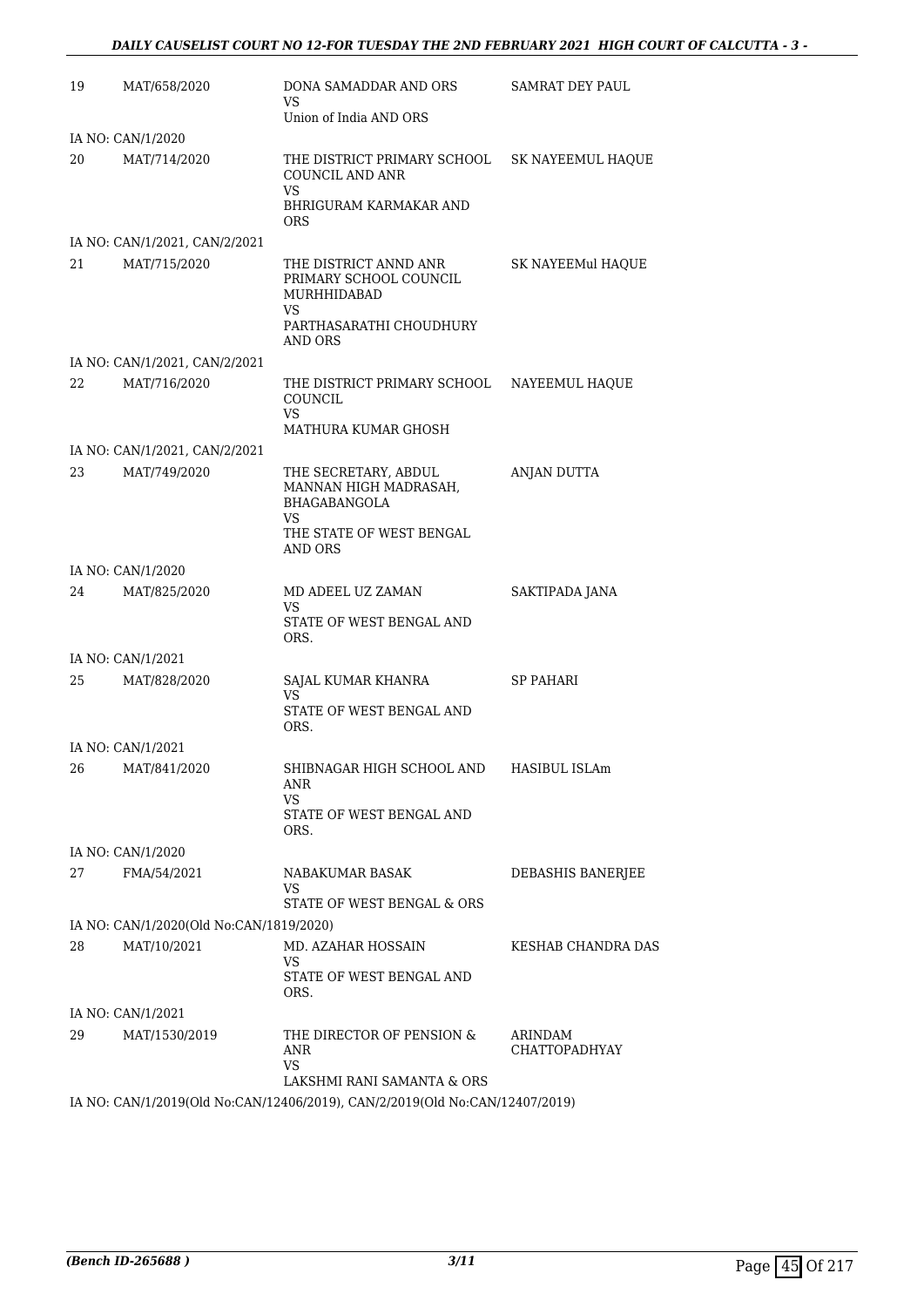| 30 | MAT/1529/2019                                            | THE DIRECTOR OF PENSION &<br>ANR<br>VS.                                                                                 | ARINDAM<br><b>CHATTOPADHYAY</b> |
|----|----------------------------------------------------------|-------------------------------------------------------------------------------------------------------------------------|---------------------------------|
|    |                                                          | AMALABALA DAS & ORS                                                                                                     |                                 |
|    |                                                          | IA NO: CAN/2/2019(Old No:CAN/12414/2019), CAN/3/2019(Old No:CAN/12415/2019)                                             |                                 |
| 31 | MAT/1528/2019                                            | THE DIRECTOR OF PENSION &<br>ANR<br>VS.                                                                                 | ARINDAM<br><b>CHATTOPADHYAY</b> |
|    |                                                          | ANJANA MAITY & ORS<br>IA NO: CAN/1/2019(Old No:CAN/12410/2019), CAN/2/2019(Old No:CAN/12411/2019)                       |                                 |
|    |                                                          |                                                                                                                         |                                 |
| 32 | MAT/1527/2019                                            | THE DIRECTOR OF PENSION &<br>ANR<br><b>VS</b>                                                                           | ARINDAM CHAKRABORTY             |
|    |                                                          | <b>GITA RANI MAITY &amp; ORS</b><br>IA NO: CAN/1/2019(Old No:CAN/12408/2019), CAN/2/2019(Old No:CAN/12409/2019)         |                                 |
| 33 | MAT/1526/2019                                            | THE DIRECTOR OF PENSION &                                                                                               | ARINDAM                         |
|    |                                                          | ANR<br>VS.<br><b>SUBHADRA PRADHAN &amp; ORS</b>                                                                         | <b>CHATTOPADHYAY</b>            |
|    |                                                          | IA NO: CAN/1/2019(Old No:CAN/12401/2019), CAN/2/2019(Old No:CAN/12403/2019)                                             |                                 |
| 34 | MAT/205/2020                                             | NANDA DULAL DAS ADHIKARI<br>VS<br>WBSEDCL & ORS                                                                         | KARTIK KUMAR RAY                |
|    | IA NO: CAN/1/2020(Old No:CAN/2659/2020)                  |                                                                                                                         |                                 |
|    |                                                          | <b>APPLICATION 1</b>                                                                                                    |                                 |
| 35 | MAT/1250/2019                                            | SOUMYA BHATTACHARYA                                                                                                     | SUNIL KUMAR                     |
|    |                                                          | VS                                                                                                                      | <b>CHAKRABORTY</b>              |
|    |                                                          | STATE OF WEST BENGAL & ORS                                                                                              |                                 |
|    |                                                          | IA NO: CAN/1/2020(Old No:CAN/2026/2020), CAN/2/2020(Old No:CAN/2027/2020)                                               |                                 |
| 36 | FMA/1661/2019                                            | THE STATE OF WEST BENGAL<br>VS<br>PROFESSOR PARIMAL DEBNATH                                                             | JOYAK KUMAR GUPTA               |
|    |                                                          | $&$ ORS                                                                                                                 |                                 |
| 37 | IA NO: CAN/2/2018(Old No:CAN/1429/2018)<br>FMA/1080/2019 |                                                                                                                         | <b>SANDIP KUMAR</b>             |
|    |                                                          | ANJALI MEMORIAL COLLEGE OF<br>EDUCATION & TRAINING & ANR<br><b>VS</b><br>NATIONAL COUNCIL FOR<br>TEACHER EDUCATIN & ORS |                                 |
|    | IA NO: CAN/1/2019(Old No:CAN/8934/2019)                  |                                                                                                                         |                                 |
| 38 | MAT/1459/2019                                            | ABDUL HALIM<br>VS<br>STATE OF WEST BENGAL & ORS                                                                         | MD ASHRAFUL HUO                 |
|    | IA NO: CAN/1/2019(Old No:CAN/10512/2019), CAN/2/2020     |                                                                                                                         |                                 |
|    |                                                          | <b>APPLICATIONS</b>                                                                                                     |                                 |
| 39 | MAT/2000/2019                                            | SUBRATA PRAMANIK                                                                                                        | MANORANJAN JANA                 |
|    |                                                          | VS<br>STATE OF WEST BENGAL & ORS                                                                                        |                                 |
|    | IA NO: CAN/1/2020(Old No:CAN/204/2020)                   |                                                                                                                         |                                 |
| 40 | MAT/1996/2019                                            | SANJOY KUMAR MALIK<br><b>VS</b><br>STATE OF WEST BENGAL & ORS                                                           | SANTANU MAJI                    |
|    | IA NO: CAN/1/2020(Old No:CAN/578/2020)                   |                                                                                                                         |                                 |
| 41 | MAT/1987/2019                                            | BIKASH KLUMAR BAG<br>VS                                                                                                 | K.M. HOSSAIN                    |
|    |                                                          | STATE OF WEST BENGAL& ORS                                                                                               |                                 |
|    | IA NO: CAN/1/2020(Old No:CAN/991/2020)                   |                                                                                                                         |                                 |
| 42 | MAT/1932/2019                                            | ASIT RANJAN GAYEN & ORS<br>VS<br>STATE OF WEST BENGAL& ORS                                                              | KAML KRISHNA<br>CHAKRABORTI     |
|    | IA NO: CAN/1/2020(Old No:CAN/773/2020)                   |                                                                                                                         |                                 |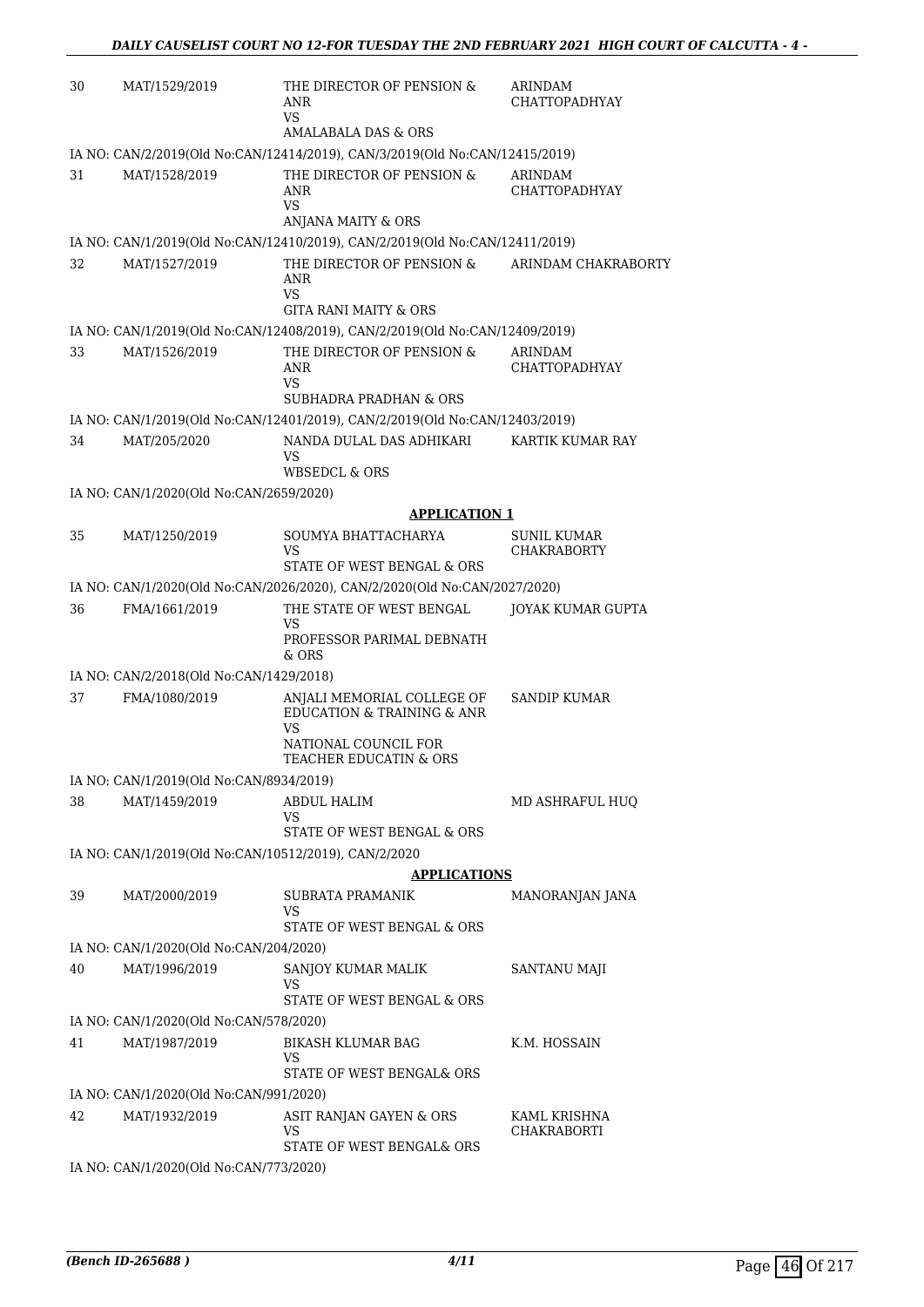| 43 | MAT/1862/2019                                             | THE DIR. OF PEN. P.F & GR. INS.<br>& ANR.<br><b>VS</b>                        | ARINDAM<br><b>CHATTOPADHYAY</b>                                                                             |
|----|-----------------------------------------------------------|-------------------------------------------------------------------------------|-------------------------------------------------------------------------------------------------------------|
|    |                                                           | AJANTA MAITY & ORS.                                                           |                                                                                                             |
|    | IA NO: CAN/1/2020(Old No:CAN/1082/2020)                   |                                                                               |                                                                                                             |
| 44 | MAT/1861/2019                                             | THE DIR. OF PENSION, PF & GR.<br>INS. & ANR.<br>VS                            | ARINDAM<br>CHATTOPADHYAY                                                                                    |
|    | IA NO: CAN/1/2020(Old No:CAN/1081/2020)                   | AMALABALA DAS & ORS.                                                          |                                                                                                             |
| 45 | MAT/1860/2019                                             | THE DIR. OF PEN. PF & GR. INS.                                                | ARINDAM                                                                                                     |
|    |                                                           | & ANR.<br><b>VS</b><br>GITA RANI MAITY & ORS.                                 | <b>CHATTOPADHYAY</b>                                                                                        |
|    | IA NO: CAN/1/2020(Old No:CAN/1079/2020)                   |                                                                               |                                                                                                             |
| 46 | MAT/1859/2019                                             | THE DIR. OF PEN. PF & GR. INS.<br>& ANR.<br>VS<br>LAKSHMI RANI SAMANTA & ORS. | ARINDAM<br><b>CHATTOPADHYAY</b>                                                                             |
|    | IA NO: CAN/1/2020(Old No:CAN/1078/2020)                   |                                                                               |                                                                                                             |
| 47 | MAT/1858/2019                                             | THE DIR. OF PENSION PF & GR.<br>INS. & ANR.<br>VS<br>SUBHADRA PRADHAN & ORS.  | ARINDAM<br>CHATTOPADHYAY                                                                                    |
|    | IA NO: CAN/1/2020(Old No:CAN/1077/2020)                   |                                                                               |                                                                                                             |
| 48 | MAT/1604/2019                                             | SUDHIR CHANDRA DAS<br>VS                                                      | DYUTIMAN BANERJEE                                                                                           |
|    | IA NO: CAN/1/2020(Old No:CAN/2326/2020)                   | STATE OF WEST BENGAL & ORS                                                    |                                                                                                             |
|    |                                                           |                                                                               |                                                                                                             |
| 49 | MAT/1582/2019                                             | DR. ANIL KUMAR PUSHKAR<br>VS<br>STATE OF WEST BENGAL & ORS                    | AMARENDRA<br><b>CHAKRABORTY</b>                                                                             |
|    |                                                           | IA NO: CAN/1/2020(Old No:CAN/1381/2020), CAN/2/2020(Old No:CAN/1382/2020)     |                                                                                                             |
| 50 | MAT/1518/2019<br>(CAN 10436/2019)                         | THE STATE OF WB & ORS<br>VS                                                   | KAKALLI SAMAJPATY                                                                                           |
|    |                                                           | <b>SABITA ROY</b>                                                             |                                                                                                             |
| 51 | IA NO: CAN/2/2019(Old No:CAN/10437/2019)<br>MAT/1153/2019 | THE STATE OF W B & ANR                                                        | <b>SUCHARITA PAUL</b>                                                                                       |
|    |                                                           | <b>VS</b><br>RITUPARNA GARAI & ORS                                            |                                                                                                             |
|    |                                                           | IA NO: CAN/1/2019(Old No:CAN/8902/2019), CAN/2/2019(Old No:CAN/8903/2019)     |                                                                                                             |
| 52 | MAT/955/2019                                              | THE UNIV. OF KALYANI & ORS.<br>VS                                             | <b>DIPIKA BANU</b>                                                                                          |
|    |                                                           | DR. SUSHANTA BISWAS & ORS.                                                    |                                                                                                             |
|    |                                                           | IA NO: CAN/1/2019(Old No:CAN/6484/2019), CAN/3/2019(Old No:CAN/10497/2019)    |                                                                                                             |
| 53 | FMA/812/2019                                              | <b>BADRUL HASAN &amp; ORS</b><br>VS<br>STATE OF WEST BENGAL & ORS             | PROSENJIT MUKHERJEE                                                                                         |
|    | IA NO: CAN/2/2020                                         |                                                                               |                                                                                                             |
| 54 | FMA/809/2019                                              | <b>SHANTANU DAS &amp; ORS</b><br><b>VS</b>                                    | SUDIPTA DASGUPTA                                                                                            |
|    |                                                           | STATE OF WEST BENGAL & ORS                                                    |                                                                                                             |
|    | IA NO: CAN/1/2019(Old No:CAN/8491/2019)                   |                                                                               |                                                                                                             |
| 55 | MAT/808/2019                                              | THE WEST BENGAL BOARD OF<br>PRIMARY EDUCATION & ANR<br>VS                     | RATUL BISWAS                                                                                                |
|    |                                                           | <b>BINOY KOLE &amp; ORS</b>                                                   |                                                                                                             |
|    |                                                           |                                                                               | IA NO: CAN/1/2019(Old No:CAN/11772/2019), CAN/2/2020(Old No:CAN/960/2020), CAN/3/2020(Old No:CAN/2013/2020) |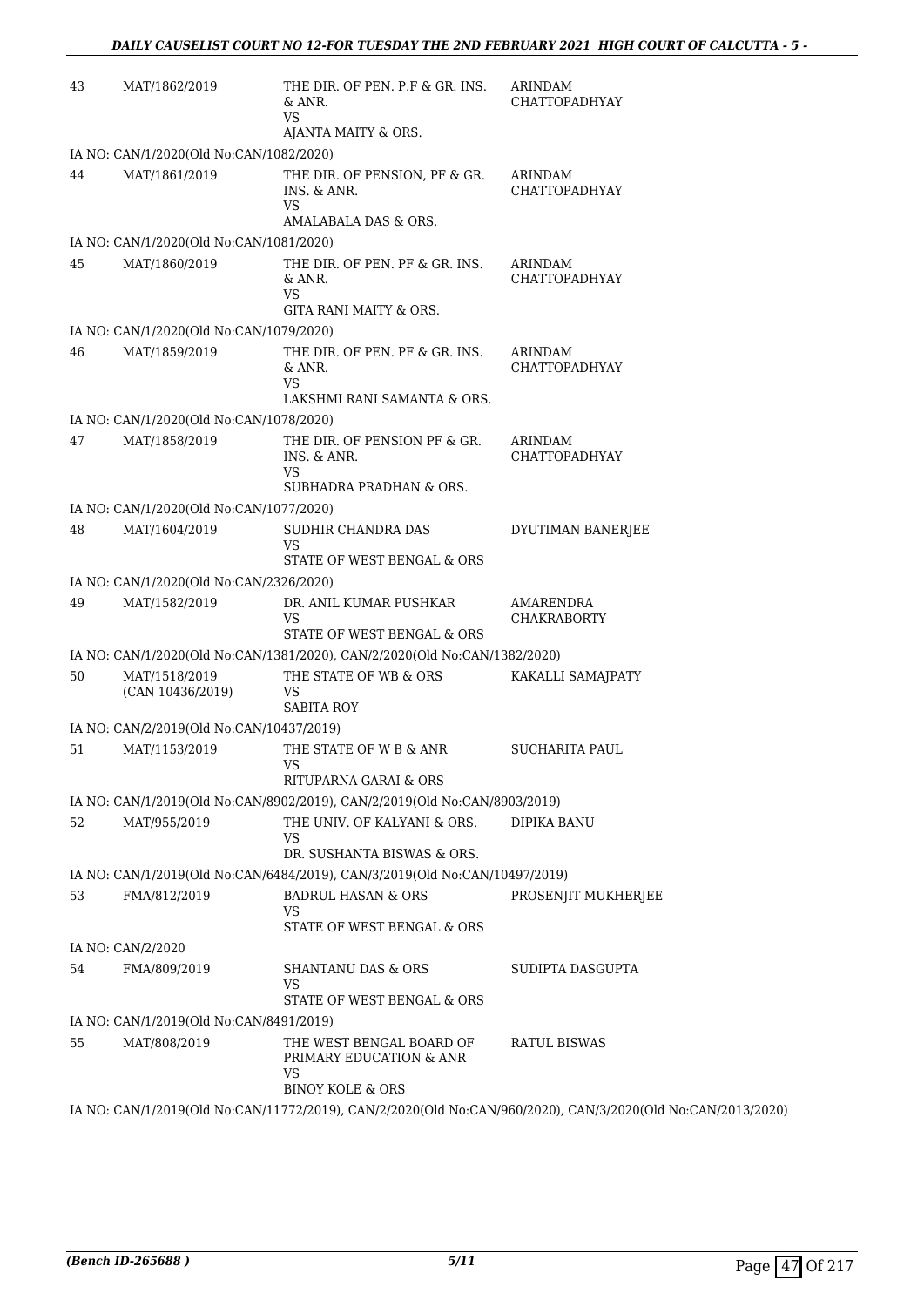| 56   | FMA/807/2019                                        | ASIT KUMAR MONDAL & ORS<br>VS                                           | SUDIPTA DASGUPTA                 |
|------|-----------------------------------------------------|-------------------------------------------------------------------------|----------------------------------|
|      |                                                     | STATE OF WEST BENGAL & ORS                                              |                                  |
|      | IA NO: CAN/1/2019(Old No:CAN/8490/2019)             |                                                                         |                                  |
| wt57 | WPA/24231/2018                                      | ASIT KUMAR MONDAL & ORS<br>VS.<br>STATE OF WEST BENGAL & ORS            | <b>CHANDRACHUR</b><br>CHATTERJEE |
| 58   | MAT/148/2019                                        | KAMAL KUMAR BHOUMIK<br>VS                                               | <b>ASOK KR GANGULY</b>           |
|      |                                                     | STATE OF WEST BENGAL & ORS                                              |                                  |
|      | IA NO: CAN/1/2019(Old No:CAN/2839/2019)             |                                                                         |                                  |
| 59   | MAT/147/2019                                        | KAMAL KUMAR BHOUMIK<br>VS<br>STATE OF WEST BENGAL & ORS                 | ASOK KR GANGULY                  |
|      | IA NO: CAN/1/2019(Old No:CAN/2837/2019), CAN/3/2020 |                                                                         |                                  |
|      |                                                     | <b>ORDER XLI RULE II</b>                                                |                                  |
| 60   | SMAT/3/2020                                         | <b>TARANI DAS</b><br>VS<br>LAKSHMI PRASAD SAW & ANR                     | AMEENA KABIR                     |
| 61   | SAT/48/2020                                         | TARA SINHA & ORS                                                        | DEBNATH NAHATA                   |
|      |                                                     | VS<br>AVA RANI PAUL                                                     |                                  |
| 62   | SAT/42/2020                                         | SANTI MANNA & ANR                                                       | SUPRIYO KUMAR RAY                |
|      |                                                     | VS<br>ANIL PAL & ANR                                                    |                                  |
| 63   | SAT/14/2020                                         | SALIL CHATTERJE<br>VS                                                   | SAPTARSHI KUMAR MAL              |
|      |                                                     | UPALI MAJUMDER & ORS                                                    |                                  |
|      | IA NO: CAN/1/2020(Old No:CAN/515/2020)              |                                                                         |                                  |
| 64   | SAT/134/2020                                        | MONIRUDDIN<br>KHA@MANURUDDIN KHA<br>VS                                  | SUKUMAR GHOSH                    |
|      |                                                     | PIYAR ALI KHA AND ORS                                                   |                                  |
|      | IA NO: CAN/1/2020                                   |                                                                         |                                  |
| 65   | SAT/130/2020                                        | JUDHISTHIR GHOSH AND ANR<br>VS<br>SANKAR PRASAD GHOSH AND               | <b>ABHISHEK BANERJEE</b>         |
|      |                                                     | ANR                                                                     |                                  |
|      | IA NO: CAN/1/2021                                   |                                                                         |                                  |
| 66   | SAT/111/2020                                        | STATE OF WEST BENGAL AND<br>ORS.<br>VS                                  | PANNALAL<br>BANDYOPADHYAY        |
|      |                                                     | ACHINTA ROY @ ACHINTA<br>KUMAR ROY GHATAK<br><b>CHOUDHURY</b>           |                                  |
| 67   | SAT/11/2020                                         | SALIL CHATTERJEE<br>VS<br>SUBRATA CHOWDHURY & ORS                       | SAPTARSHI KUMAR MAL              |
|      | IA NO: CAN/1/2020(Old No:CAN/516/2020)              |                                                                         |                                  |
| 68   | FMAT/79/2020                                        | RATAN CHAKRABORTY                                                       | KRISHNENDU BERA                  |
|      |                                                     | VS<br>NIRANJAN DAS                                                      |                                  |
|      |                                                     | IA NO: CAN/1/2020(Old No:CAN/832/2020), CAN/2/2020(Old No:CAN/833/2020) |                                  |
| 69   | FMAT/433/2020                                       | <b>BASUDEV BHATTACHARYA</b><br>VS                                       | ASIT KUMAR<br>CHOWDHURY          |
|      |                                                     | AMAL KUMAR CHATTERJEE @<br>AML CHATTERJEE AND ORS                       |                                  |
| 70   | FMAT/192/2020                                       | NIRANJAN CHOWBEY<br>VS                                                  | DILIP KUMAR SAILA                |
|      |                                                     | ASHIM KUMAR CHATTERJEE &<br><b>ORS</b>                                  |                                  |

IA NO: CAN/1/2021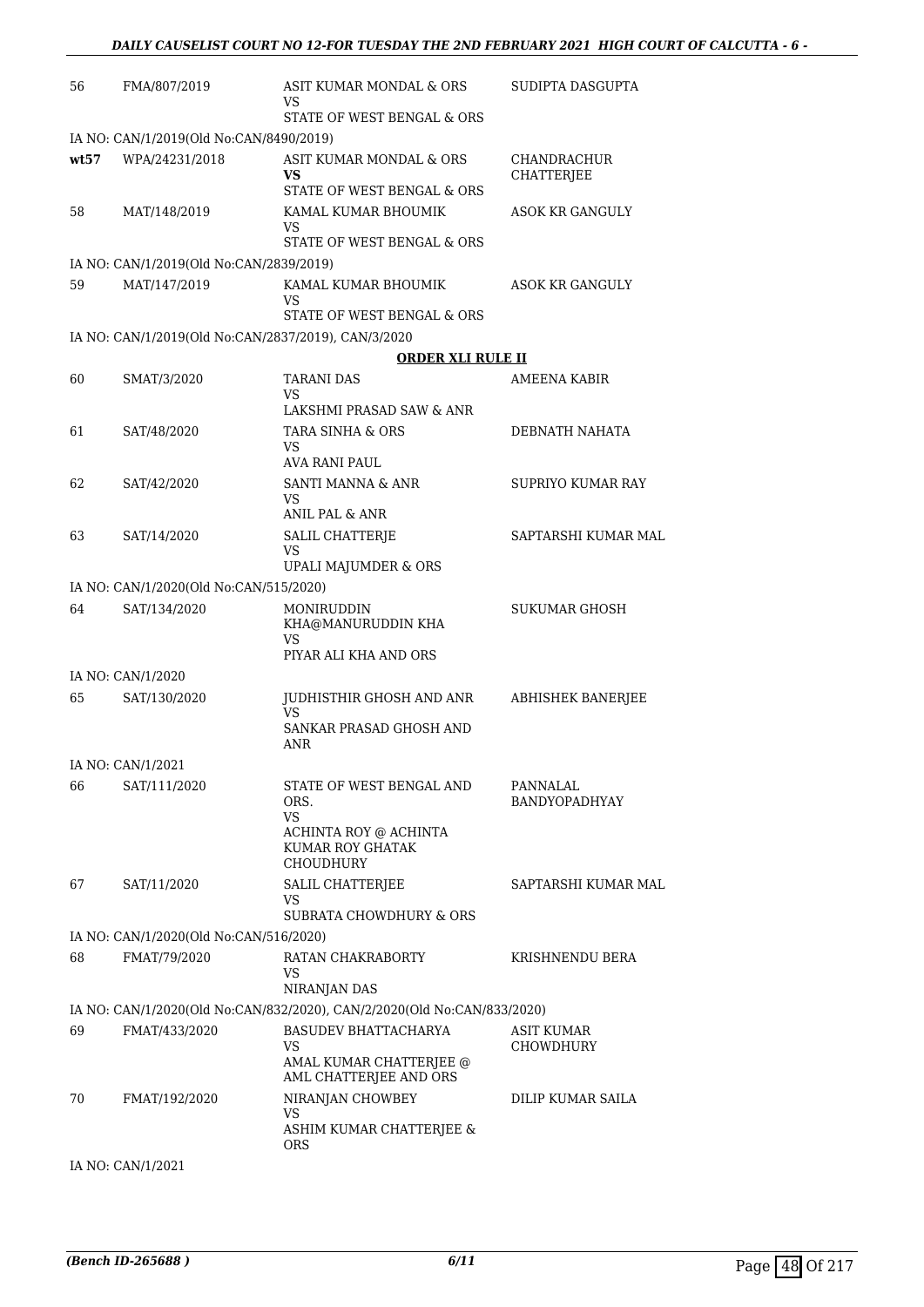| 71 | FMAT/190/2020                            | AMZAD ALI & ORS<br>VS<br>RABIA AHMED & ANR                                           | <b>ABDUL ZAHID</b>                   |
|----|------------------------------------------|--------------------------------------------------------------------------------------|--------------------------------------|
|    | IA NO: CAN/1/2020(Old No:CAN/1745/2020)  |                                                                                      |                                      |
| 72 | FMAT/188/2020                            | SOUTH EASTERN COALFIELDS<br>LTD.<br>VS<br>ROADWINGS INTERNATIONAL<br>PVT. LTD. & ORS | SHIV SHANKAR BANERJEE                |
|    | IA NO: CAN/1/2020(Old No:CAN/1750/2020)  |                                                                                      |                                      |
| 73 | FMAT/171/2020                            | <b>ASTASESH CO-OPERATIVE</b><br>HOUSING SOCIETY LTD.<br>VS                           | KRISHNENDU BERA                      |
|    |                                          | JSR INFRASTRUCTURE PVT. LTD.                                                         |                                      |
|    | IA NO: CAN/1/2020(Old No:CAN/1981/2020)  |                                                                                      |                                      |
| 74 | FMAT/167/2020                            | ARUP DOLUI<br>VS<br>KANAI DOLUI & ORS                                                | PRATIP KUMAR<br><b>CHATTOPADHYAY</b> |
|    | IA NO: CAN/1/2020(Old No:CAN/1643/2020)  |                                                                                      |                                      |
| 75 | FMAT/133/2020                            | SUSHIM BARAN BANERJEE<br>VS<br>SUBRATA BANERJEE @<br><b>BANDOPADHYAY &amp; ORS</b>   | MANIKA ROY                           |
|    | IA NO: CAN/1/2020(Old No:CAN/1511/2020)  |                                                                                      |                                      |
| 76 | SAT/71/2019                              | PALASH MONDAL<br>VS.<br><b>PRATAP DAS &amp; ORS</b>                                  | SOUNAK BHATTACHARYA                  |
|    | IA NO: CAN/3/2020                        |                                                                                      |                                      |
| 77 | SAT/360/2019                             | MIHIR MANDAL & ANR<br><b>VS</b>                                                      | <b>RAKESH ROY</b>                    |
|    |                                          | KAMALAKANTA MONDAL                                                                   |                                      |
| 78 | SAT/354/2019                             | <b>SUJOY SAMADDAR &amp; ANR</b><br><b>VS</b><br><b>SMT RINA ROY</b>                  | TAPAS SAHA                           |
| 79 | SAT/353/2019                             | SURENDRA KUMAR SHARMA<br>VS<br>LALCHAND BIHANI                                       | <b>SUMAN SEAHNABIS (</b><br>MANDAL)  |
| 80 | SAT/352/2019                             | AMAL MONDAL<br>VS<br>PROTIMA MUKHERJEE                                               | KAJAL ROY                            |
| 81 | SAT/347/2019                             | AJIT PRADHAN & ANR<br>VS.<br>THE GRAM SILPO "O" PRAGATI &<br><b>ROS</b>              | RATUL GHOSH                          |
| 82 | SAT/339/2019                             | ABHIJIT KAR<br>VS<br>TAPAN KUMAR SINGHA                                              | SANTU NANDY                          |
| 83 | SAT/336/2019                             | <b>SUNIL MONDAL</b><br>VS.<br><b>BABLU MONDAL</b>                                    | <b>MANALI BISWAS</b>                 |
| 84 | SAT/335/2019                             | SWAPAN BAG & ORS.<br>VS<br>STATE OF WEST BENGAL & ORS.                               | HARE KRISHNA HALDER                  |
|    | IA NO: CAN/1/2019(Old No:CAN/10844/2019) |                                                                                      |                                      |
| 85 | SAT/333/2019                             | RATHINDRANATH LAHA<br>VS<br>SANNYASI CHARAN LAHA                                     | SAIFUL ALAM                          |
| 86 | SAT/325/2019                             | <b>ILA PAUL</b><br>VS.<br>TAPATI GHOSH                                               | BIDHAYK LAHIRI                       |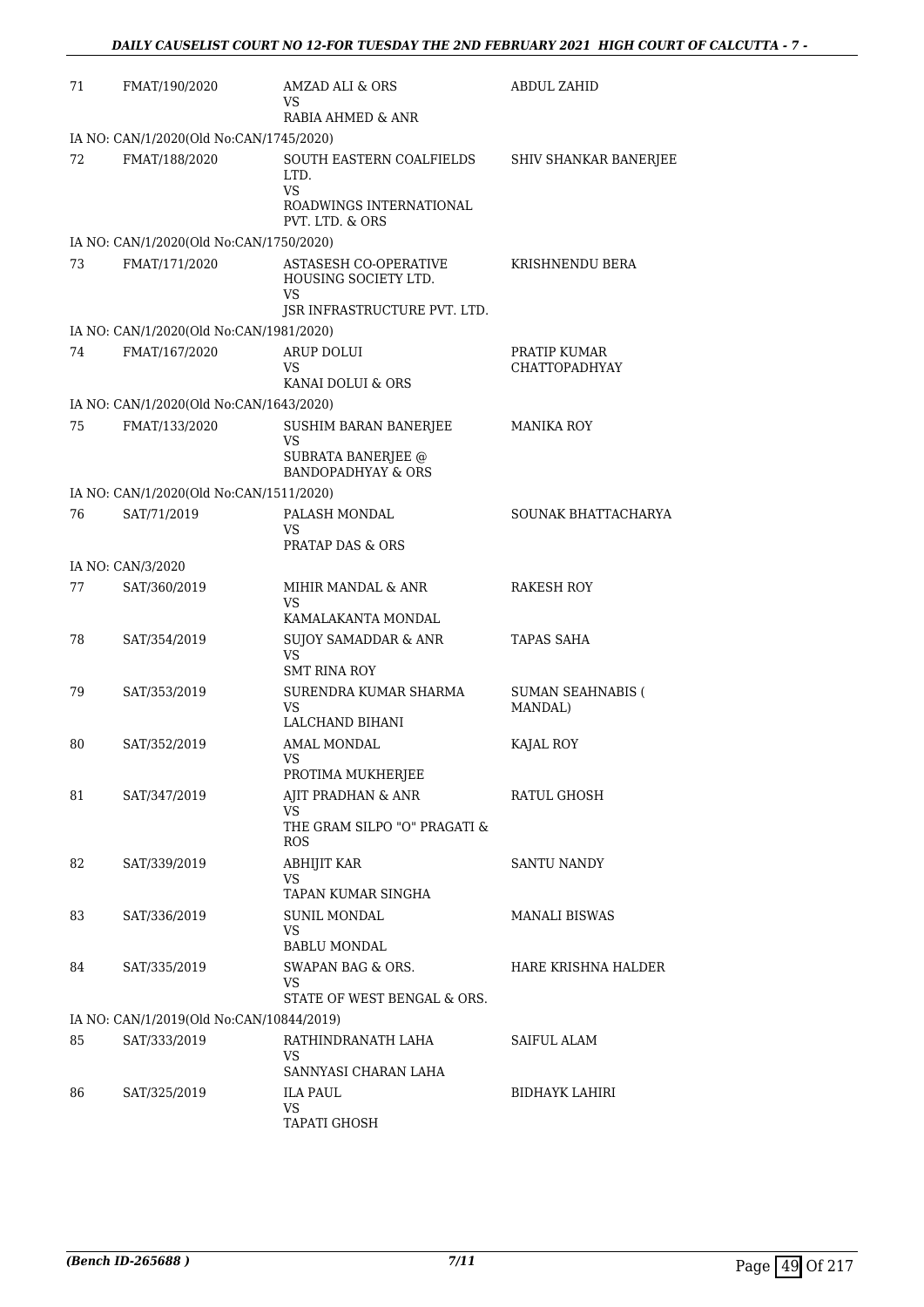| 87  | FMAT/95/2018                            | PRANAB MUKHERJEE<br>VS                                                    | S BHATTACHARYA                                                                                            |
|-----|-----------------------------------------|---------------------------------------------------------------------------|-----------------------------------------------------------------------------------------------------------|
|     |                                         | SARMILA MUKHERJEE & ORS                                                   |                                                                                                           |
|     |                                         |                                                                           | IA NO: CAN/1/2018(Old No:CAN/965/2018), CAN/2/2019(Old No:CAN/439/2019), CAN/3/2020(Old No:CAN/2185/2020) |
| 88  | FMAT/85/2018                            | MIR ABDUL WOHID & ORS<br>VS                                               | SANTOSH MAHATO                                                                                            |
|     |                                         | MIR ABDUL WAHED                                                           |                                                                                                           |
| 89  | FMAT/631/2018                           | MINATI BHATTACHARYA & ORS<br>VS                                           | <b>MANASI ROY</b>                                                                                         |
|     |                                         | SHIBANI RAKSHIT                                                           |                                                                                                           |
|     | IA NO: CAN/1/2018(Old No:CAN/4363/2018) |                                                                           |                                                                                                           |
| 90  | FMAT/512/2018                           | MAHADEB SAMNANTA & ORS.<br><b>VS</b>                                      | ARITRA SHANKAR RAY                                                                                        |
|     |                                         | DUKHIRAM SAMANTA<br>(DECEASED SUBTD. BY) KAMALA<br>SAMANTA & ORS.         |                                                                                                           |
| 91  | FMAT/500/2018                           | MRINAL SIRKAR @ MRINAL<br>KANTI SIRKAR<br><b>VS</b>                       | MRINAL KANTI<br>MUKHERJEE                                                                                 |
|     |                                         | MADHUCHANDA SIRKAR & ORS                                                  |                                                                                                           |
| 92  | FMAT/471/2018                           | MAHUA BHATTACHARYA<br><b>VS</b>                                           | <b>BINAY KUMAR PANDA</b>                                                                                  |
|     |                                         | KAUSHIK KUMAR<br><b>BHATTACHARYA</b>                                      |                                                                                                           |
| 93  | FMAT/435/2018                           | <b>SRINATH COOMAR &amp; ANR</b><br>VS                                     | J. SANWARWALA                                                                                             |
|     |                                         | <b>SUBIR COOMAR</b>                                                       |                                                                                                           |
|     |                                         | IA NO: CAN/1/2018(Old No:CAN/2851/2018), CAN/2/2018(Old No:CAN/2856/2018) |                                                                                                           |
| 94  | FMAT/423/2018                           | RITUPARNA BASU MITRA<br>VS<br>ARIJIT MITRA                                | <b>SOUNAK</b><br>BHATTTACHARYA                                                                            |
|     |                                         |                                                                           |                                                                                                           |
| 95  | FMAT/349/2018                           | <b>MANDIRA CONSTRUCTION</b><br>CO.PVT.LTD& ANR<br><b>VS</b>               | RAM PROSAD BHADRA (IN<br>PERSON)                                                                          |
|     |                                         | <b>GOUTAM CHAKRABORTY</b>                                                 |                                                                                                           |
| 96  | FMAT/348/2018                           | NEELANJAN DE<br>VS                                                        | NEELANJAN DE                                                                                              |
|     |                                         | <b>SMT ARUNDHATI DEY</b>                                                  |                                                                                                           |
| 97  | FMAT/331/2018                           | ADHIR CHANDRA CHUAN (DEAD)<br>REPD BY SANDHYA RANI CHUAN<br>&ORS<br>VS    | KAPIL CHANDRA SAHOO                                                                                       |
|     |                                         | INDU BHUSAN CHUAN & ORS                                                   |                                                                                                           |
| 98  | FMAT/304/2018                           | DR URMILA RAY<br>VS                                                       | RAJNIKANT SRIVASTAVA                                                                                      |
|     |                                         | DR RAJASHREE RAY<br><b>BANDYOPADHYAY &amp; ANR</b>                        |                                                                                                           |
| 99  | FMAT/223/2018                           | AJIT KUMAR SURANA<br>VS                                                   | <b>JYOTI SINGH</b>                                                                                        |
|     |                                         | MILKFOOD LTD & ORS                                                        |                                                                                                           |
|     | IA NO: CAN/1/2018(Old No:CAN/2078/2018) |                                                                           |                                                                                                           |
| 100 | FMAT/22/2018                            | DHIMAN SAU<br>VS                                                          | RAJDEEP BHATTACHARYA                                                                                      |
|     |                                         | PURBITA SAU                                                               |                                                                                                           |
|     | IA NO: CAN/2/2018(Old No:CAN/5336/2018) |                                                                           |                                                                                                           |
| 101 | FMAT/186/2018                           | MARTINIAN EDUCATIONAL<br><b>INSTITUTES LLP</b><br><b>VS</b>               | C. DUTTA                                                                                                  |
|     |                                         | UJJAL KUMAR ROYCHOWDHURY<br>& ORS                                         |                                                                                                           |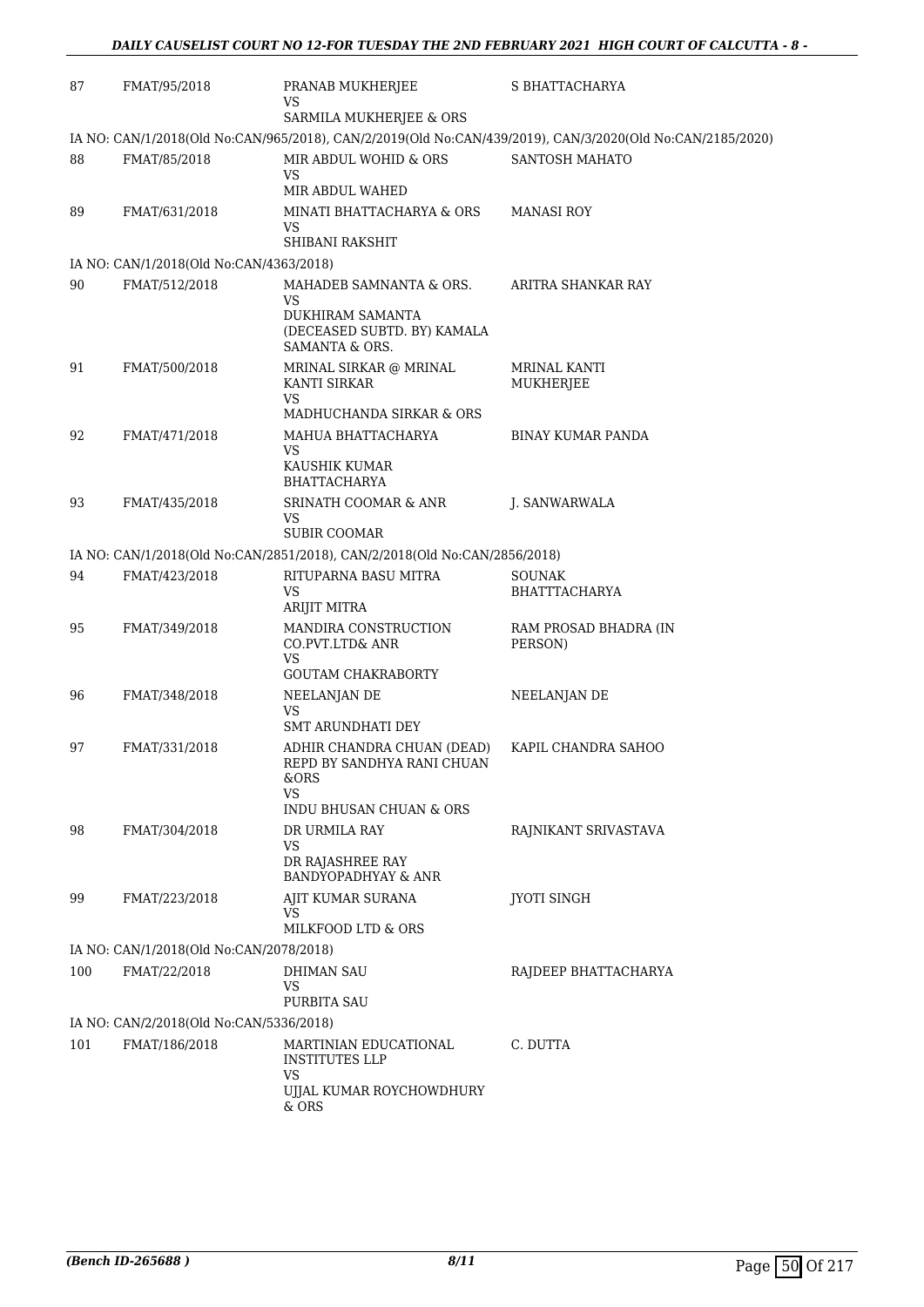| 102   | FMAT/1052/2018                           | NIRMALA CHOWDHURY<br>VS                                  | RAJDEEP BHATTACHARYA |
|-------|------------------------------------------|----------------------------------------------------------|----------------------|
|       |                                          | JITENDRA NATH ROY & ORS                                  |                      |
|       | IA NO: CAN/1/2018(Old No:CAN/8852/2018)  |                                                          |                      |
| 103   | FMAT/1047/2018                           | <b>SUBHASH SINGH &amp; ANR</b><br>VS                     | RAJDEE BHATTACHARYA  |
|       |                                          | JITENDRA NATH ROY & ORS                                  |                      |
| 104   | IA NO: CAN/1/2018(Old No:CAN/8851/2018)  |                                                          |                      |
|       | FMAT/1046/2018                           | CHANDRA SEKHAR SINGH<br>VS                               | RAJDEEP BHATTACHARYA |
|       |                                          | JITENDRA NATH ROY & ORS                                  |                      |
|       | IA NO: CAN/1/2018(Old No:CAN/8848/2018)  |                                                          |                      |
|       |                                          | <b>APPEAL HEARING</b>                                    |                      |
| 105   | MAT/417/2018<br>(Pt. hd.)                | THE STATE OF W B & ORS<br>VS                             | ITI DUTTA            |
|       |                                          | KALYAN KISHORE PRADHAN &<br><b>ORS</b>                   |                      |
| wt106 | MAT/419/2018                             | THE STATE OF W B & ORS<br>VS                             | ITI DUTTA            |
|       |                                          | MANIKA DHARA PAL & ORS                                   |                      |
|       |                                          | <b>FOR HEARING</b>                                       |                      |
| 107   | FMA/21/2013                              | DR. SADANAND SAH<br>VS                                   | SUKANTA DAS          |
|       |                                          | <b>BHAGAWAT PRASAD SHAW &amp;</b><br>ORS                 |                      |
|       | IA NO: CAN/5/2017(Old No:CAN/4095/2017)  |                                                          |                      |
| 108   | FA/82/2014                               | MUKUL RANJAN GHOSH & ANR<br>VS                           | <b>BASUDEB GHOSH</b> |
|       |                                          | TAPAN KUMAR BASU & ORS                                   |                      |
|       | IA NO: CAN/2/2016(Old No:CAN/3012/2016)  |                                                          |                      |
|       | wt109 FA/83/2014                         | MUKUL RANJAN GHOSH & ANR<br>VS<br>TAPAN KUMAR BASU & ORS | <b>BASUDEB GHOSH</b> |
|       | IA NO: CAN/2/2016(Old No:CAN/3014/2016)  |                                                          |                      |
| 110   | FMA/22/2017                              | DR. TAPAS RANJAN                                         | B.N. RAY             |
|       |                                          | BANDYOPADHYAY<br>VS                                      |                      |
|       |                                          | NATIONAL INSTITUTE OF<br>TECHNOLOGY & ORS                |                      |
|       | IA NO: CAN/2/2021                        |                                                          |                      |
| 111   | MAT/1720/2017                            | THE STATE OF WEST BENGAL &<br>ANR                        | P. DHOLE             |
|       |                                          | <b>VS</b><br>ALL BENGAL SPECIAL                          |                      |
|       |                                          | <b>EDUCATORS ASSOCIATION &amp;</b><br>ORS                |                      |
|       | IA NO: CAN/2/2018(Old No:CAN/4030/2018)  |                                                          |                      |
|       | wt112 MAT/922/2017                       | ALL BENGAL SPECIAL                                       | A. K. SAMANTA        |
|       |                                          | <b>EDUCATORS &amp; ORS</b><br>VS.                        |                      |
|       |                                          | STATE OF WEST BENGAL & ORS                               |                      |
| 113   | MAT/1803/2017                            | THE STATE OF WEST BENGAL &<br><b>ORS</b><br>VS.          | P. DUDHORIA          |
|       |                                          | LIPI BANERJEE & ORS                                      |                      |
|       | IA NO: CAN/1/2017(Old No:CAN/11190/2017) |                                                          |                      |
|       | wt114 MAT/1756/2017                      | NEW ALIPORE COLLEGE & ORS<br>VS                          | TAPASI SINHA         |
|       |                                          | LIPI BANERJEE & ORS                                      |                      |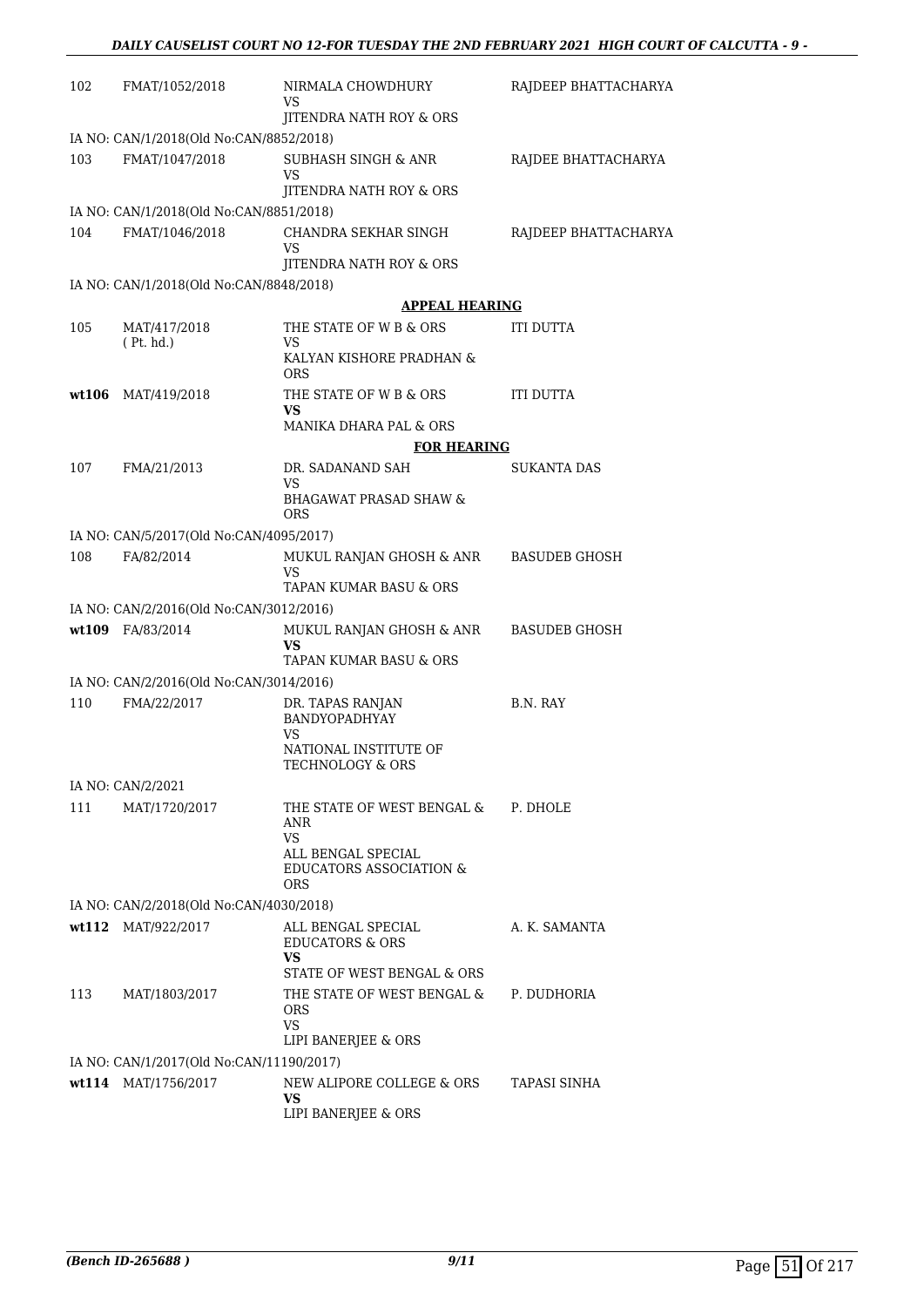| 115        | MAT/1998/2017                           | THE CHAIRMAN, MALDA DIST.<br>PR. SCHOOL COUNCIL & ANR.<br><b>VS</b>                                    | <b>SHAMIM UL BARI</b>                                                                                                                                                                                                             |
|------------|-----------------------------------------|--------------------------------------------------------------------------------------------------------|-----------------------------------------------------------------------------------------------------------------------------------------------------------------------------------------------------------------------------------|
|            |                                         | MD. RAHAMATUL ALAM & ORS.                                                                              |                                                                                                                                                                                                                                   |
| 116        | FMA/684/2018                            | ASHA FATIMA@ASHA FATIMA<br>DAS<br><b>VS</b>                                                            | ARUP KRISHNA DAS                                                                                                                                                                                                                  |
|            |                                         | STATE OF WEST BENGAL & ORS                                                                             |                                                                                                                                                                                                                                   |
|            | IA NO: CAN/1/2017(Old No:CAN/4711/2017) |                                                                                                        |                                                                                                                                                                                                                                   |
| 117        | FMA/2142/2018                           | DR AJOY MANDAL & ORS<br>VS                                                                             | SNIGDHA SAHA                                                                                                                                                                                                                      |
|            |                                         | STATE OF WEST BENGAL & ORS                                                                             |                                                                                                                                                                                                                                   |
| 118        | FMA/2145/2018                           | SIMA PRADHAN<br>VS                                                                                     | ANIL KR<br><b>CHATTOPADHYAY</b>                                                                                                                                                                                                   |
|            |                                         | STATE OF WEST BENGAL & ORS                                                                             |                                                                                                                                                                                                                                   |
|            | IA NO: CAN/1/2018(Old No:CAN/3556/2018) |                                                                                                        |                                                                                                                                                                                                                                   |
| 119        | MAT/462/2020                            | UNITED STUDENTS AND<br>RESEARCH SCHOLARS ASSO.<br>REP BY SECY & AN<br>VS<br>STATE OF WEST BENGAL & ORS | <b>CHANDRACHUR</b><br><b>CHATTERJE</b>                                                                                                                                                                                            |
| CAN/8/2020 |                                         |                                                                                                        | IA NO: CAN/1/2020(Old No:CAN/3578/2020), CAN/2/2020(Old No:CAN/3580/2020), CAN/3/2020(Old No:CAN/3581/2020),<br>CAN/4/2020(Old No:CAN/3583/2020), CAN/5/2020(Old No:CAN/3584/2020), CAN/6/2020(Old No:CAN/4168/2020), CAN/7/2020, |
|            |                                         | <b>APPLICATION (ASSIGNED)</b>                                                                          |                                                                                                                                                                                                                                   |
| 120        | FA/245/2008                             | MADHUSUDHAN GHOSH<br>VS                                                                                | <b>SASWATA GOPAL</b><br>MUKHERJI                                                                                                                                                                                                  |
|            |                                         | SUBIR KR. BANERJEE & ANR                                                                               |                                                                                                                                                                                                                                   |
|            |                                         | IA NO: CAN/2/2010(Old No:CAN/3104/2010), CAN/3/2014(Old No:CAN/5336/2014)                              |                                                                                                                                                                                                                                   |
|            | wt121 FA/246/2008                       | SUBIR KUMAR BANERJEE & ANR.<br>VS                                                                      | <b>SOURAV SEN</b>                                                                                                                                                                                                                 |
|            |                                         | MADHUSUDAN GHOSH                                                                                       |                                                                                                                                                                                                                                   |
|            |                                         | IA NO: CAN/2/2010(Old No:CAN/8067/2010), CAN/3/2014(Old No:CAN/5335/2014)                              |                                                                                                                                                                                                                                   |
| 122        | FA/139/2009                             | MEWALAL SONKAR (KHATICK)<br>VS<br>SURAJ PRASAD SONKAR & ORS.                                           | PRADIP KUMAR DAS                                                                                                                                                                                                                  |
|            |                                         |                                                                                                        | IA NO: CAN/4/2016(Old No:CAN/11869/2016), CAN/5/2016(Old No:CAN/11871/2016), CAN/6/2019(Old No:CAN/12145/2019)                                                                                                                    |
|            | wt123 FA/379/2009                       | MEWALAL SONKAR (KHATICK)<br><b>VS</b>                                                                  | PRADIP KUMAR DAS                                                                                                                                                                                                                  |
|            |                                         | SURAJ PRASAD SONKAR                                                                                    |                                                                                                                                                                                                                                   |
|            | CAN/9/2019(Old No:CAN/12142/2019)       |                                                                                                        | IA NO: CAN/1/2008(Old No:CAN/8025/2008), CAN/2/2008(Old No:CAN/9553/2008), CAN/3/2008(Old No:CAN/10867/2008),<br>CAN/4/2009(Old No:CAN/7213/2009), CAN/7/2016(Old No:CAN/11870/2016), CAN/8/2016(Old No:CAN/11872/2016),          |
| 124        | FMAT/921/2013                           | STANDARD CHARTERED<br>GRINDLAYS BANK RETIRED EMP.<br>ASSO. & ORS<br>VS                                 | <b>ARIJIT DEY</b>                                                                                                                                                                                                                 |
|            |                                         | STANDARD CHARTERED BANK &<br><b>ORS</b>                                                                |                                                                                                                                                                                                                                   |
|            | IA NO: CAN/2/2020                       |                                                                                                        |                                                                                                                                                                                                                                   |
| 125        | FAT/291/2019<br>[Pt. hd. ]              | <b>GOURI CHAKRABOPORTY @</b><br><b>MALAKAR</b><br>VS                                                   | JAYDIP BASU                                                                                                                                                                                                                       |
|            |                                         | JYOTSNA MAZUMDAR                                                                                       |                                                                                                                                                                                                                                   |
|            | IA NO: CAN/1/2019(Old No:CAN/5991/2019) |                                                                                                        |                                                                                                                                                                                                                                   |
| 126        | FA/71/2020                              | MANAS DUTTA & ANR<br>VS                                                                                | PRAN GOPAL DAS                                                                                                                                                                                                                    |
|            |                                         | SMT. GITA DUTTA & ANR                                                                                  |                                                                                                                                                                                                                                   |
|            |                                         | IA NO: CAN/2/2019(Old No:CAN/9678/2019), CAN/3/2019(Old No:CAN/9738/2019)                              |                                                                                                                                                                                                                                   |
|            |                                         | <b>ASSIGNED HEARING</b>                                                                                |                                                                                                                                                                                                                                   |
|            |                                         |                                                                                                        |                                                                                                                                                                                                                                   |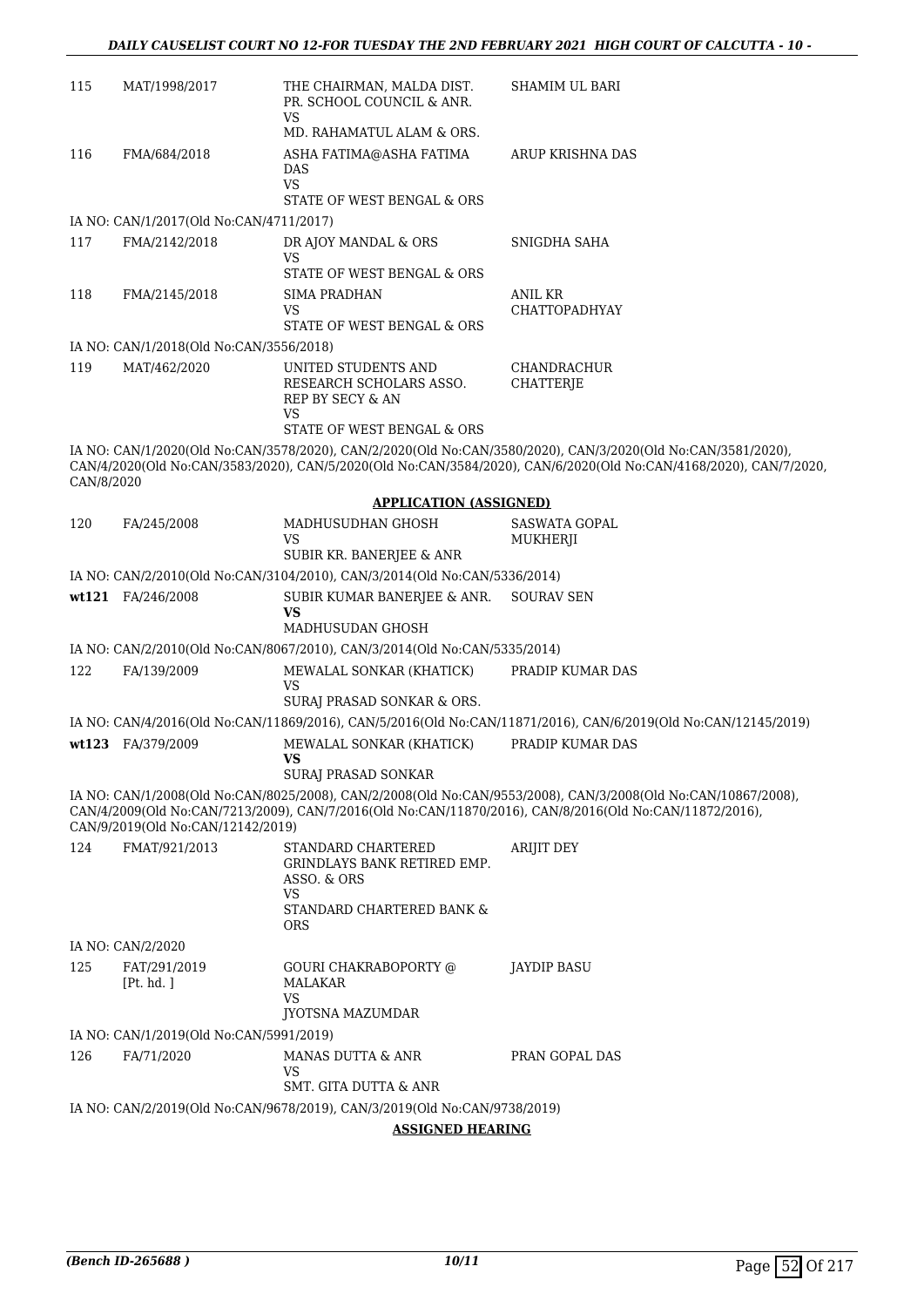| 127 | FMA/1588/2016                     | LABANYA KOLAY & ORS<br>VS                                                              | AMIYA NARAYAN<br>MUKHERJEE                                                                                   |
|-----|-----------------------------------|----------------------------------------------------------------------------------------|--------------------------------------------------------------------------------------------------------------|
|     |                                   | RANI BIRLA GIRL'S COLLEGE &<br><b>ORS</b>                                              |                                                                                                              |
|     | CAN/6/2017(Old No:CAN/11942/2017) |                                                                                        | IA NO: CAN/3/2015(Old No:CAN/5848/2015), CAN/4/2015(Old No:CAN/5849/2015), CAN/5/2017(Old No:CAN/1232/2017), |
| 128 | WP.ST/360/2011                    | ABHIJIT ROY<br>VS                                                                      | SATYABRATA<br><b>CHAKRABORTY</b>                                                                             |
|     |                                   | STATE OF WEST BENGAL & ORS.                                                            |                                                                                                              |
| 129 | FA/297/2012                       | THE FEDERAL BANK LTD.<br>VS                                                            | DILIP KUMAR KUNDU                                                                                            |
| 130 |                                   | PREMENDRA BOSE & ANR.<br>ASHOK KUMAR SHAW & ORS                                        | AMARNATH AGARWAL                                                                                             |
|     | FAT/636/2017                      | VS                                                                                     |                                                                                                              |
|     |                                   | NIHAR LAW & ANR                                                                        |                                                                                                              |
| 131 | FMA/1685/2019                     | THE STATE OF WB & ORS.<br>VS                                                           | DIANA GHOSH DASTIDAR                                                                                         |
|     |                                   | REENA DASGUPTA & ORS.                                                                  |                                                                                                              |
|     |                                   | <b>CIVIL APPLICATION</b>                                                               |                                                                                                              |
| 132 | FMA/3278/2015                     | TARAK CHANDRA DAS<br>VS                                                                | K.P. MUKHOPADHYAY                                                                                            |
|     |                                   | STATE OF WEST BENGAL & ORS                                                             |                                                                                                              |
|     |                                   | IA NO: CAN/1/2015(Old No:CAN/6553/2015), CAN/2/2015(Old No:CAN/12094/2015), CAN/3/2020 |                                                                                                              |
| 133 | FAT/300/2020                      | PRANAB KUMAR NAYAK<br>VS                                                               | <b>GOUTAM DAS</b>                                                                                            |
|     |                                   | MANJULA @ MANJU NAYAK AND<br>ORS                                                       |                                                                                                              |
|     | IA NO: CAN/1/2020                 |                                                                                        |                                                                                                              |
| 134 | FAT/302/2020                      | SANTOSH KUMAR SIL<br>VS                                                                | RAJDEEP BHATTACHARYA                                                                                         |
|     |                                   | SARAT CHANDRA SIL                                                                      |                                                                                                              |
|     | IA NO: CAN/1/2020, CAN/2/2020     |                                                                                        |                                                                                                              |
|     | wt135 COT/1/2021                  | SARAT CHANDRA SIL<br>VS                                                                | AMAL KUMAR SAHA                                                                                              |
|     |                                   | SANTOSH KUMAR SIL                                                                      |                                                                                                              |
| 136 | FAT/303/2020                      | SANTOSH KUMAR SIL<br>VS                                                                | RAJDEEP BHATTACHARYA                                                                                         |
|     |                                   | SARAT CHANDRA SIL                                                                      |                                                                                                              |
|     | IA NO: CAN/1/2020, CAN/2/2020     |                                                                                        |                                                                                                              |
| 137 | FAT/306/2020                      | NARAYAN SAHA @ NARAYAN CH.<br>SAHA AND ORS.<br>VS                                      | MD. NAUROZ RAHBER                                                                                            |
|     | IA NO: CAN/1/2020, CAN/2/2020     | LILA SAHA AND ORS.                                                                     |                                                                                                              |
|     |                                   |                                                                                        |                                                                                                              |
| 138 | FAT/307/2020                      | swapan kumar datta and ors.<br>VS                                                      | <b>SIB SANKAR DAS</b>                                                                                        |
|     |                                   | M/S., P.N. MUKHERJEE AND<br>SONS                                                       |                                                                                                              |

IA NO: CAN/1/2020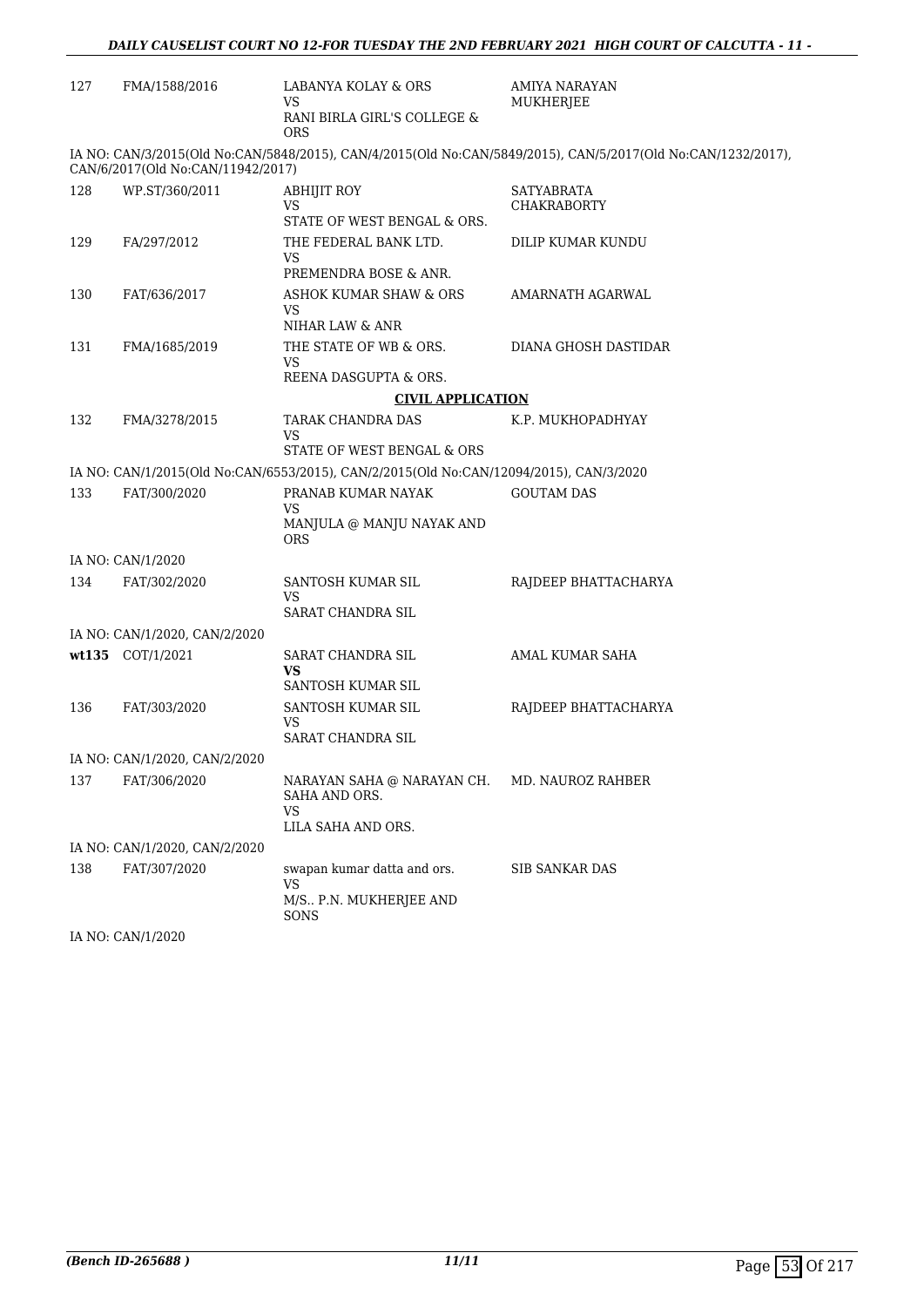

# In The High Court at Calcutta

# **Appellate Side**

**DAILY CAUSELIST For Tuesday The 2nd February 2021**

**COURT NO. 11 DIVISION BENCH (DB - VI) AT 10:45 AM HON'BLE JUSTICE SUBRATA TALUKDAR HON'BLE JUSTICE HIRANMAY BHATTACHARYYA (VIA VIDEO CONFERENCE)**

**ON AND FROM MONDAY, THE 11TH JANUARY 2021 - APPEALS FROM ORDERS RELATING TO MUNICIPALITIES, CO-OPERATIVES & PANCHAYATS UNDER GROUP-V INCLUDING APPLICATIONS CONNECTED THERETO;**

**HEARING OF WRIT APPEALS IRRESPECTIVE OF CLASSIFICATION INCLUDING APPLICATIONS CONNECTED THERETO;**

**AND**

**TILL THE CIRCUIT BENCH AT PORT BLAIR RESUMES ON 15TH FEBRUARY, 2021, THE FOLLOWING BENCHES SHALL TAKE UP THE URGENT MATTERS RELATED TO THE ISLANDS FROM THE PRINCIPAL SEAT OF THE HIGH COURT AT CALCUTTA ON EVERY WEDNESDAYS (27TH JANUARY, 2021, 3RD FEBRUARY, 2021 & 10TH FEBRUARY, 2021 – WILL SIT TOGETHER AND TAKE UP, IN ADDITION TO THEIR OWN LIST AND DETERMINATION, THE URGENT MATTERS RELATED TO THE CIRCUIT BENCH AT PORT BLAIR REQUIRED TO BE TAKEN UP BY A DIVISION BENCH.** 

**SPECIAL NOTE: 1.(A) MENTIONING OF REALLY URGENT MATTERS WILL BE ALLOWED ON EVERY MONDAY AND WEDNESDAY AT THE FIRST SITTING OF THE COURT.**

 **(B) MENTIONING SLIPS MUST BE FILED STATING THE GROUNDS OF URGENCY WITH SERVICE OF NOTICE ON THE OPPOSITE SIDE(S).**

**(C) FIXED MATTERS MARKED IN EACH GROUP WILL BE CALLED ON FIRST FROM THE GROUP.** 

 **2. APPELLATE SIDE MATTERS WILL BE TAKEN UP UPTO RECESS ON EVERY TUESDAY AND THURSDAY.** 

**NOTE: MATTERS WILL BE TAKEN UP THROUGH PHYSICAL HEARING ONLY WHEN BOTH THE PARTIES ARE AGREED.**

|                   |                                    | <b>ASSIGNED MATTER</b>                                                                |                         |  |
|-------------------|------------------------------------|---------------------------------------------------------------------------------------|-------------------------|--|
| $\mathbf{1}$      | FMA/569/2020<br>(ORDER 41 RULE 11) | VIJAY SPORTS CLUB & ORS<br>VS                                                         | <b>MAINAK SWARNOKAR</b> |  |
|                   |                                    | VIJAY SPORTS CLUB & ANR                                                               |                         |  |
|                   |                                    | IA NO: CAN/1/2020(Old No:CAN/1328/2020), CAN/2/2020(Old No:CAN/2446/2020), CAN/3/2020 |                         |  |
|                   |                                    | <b>APPLICATION(S)</b>                                                                 |                         |  |
| 2                 | MAT/16/2021                        | JAIDEO DHANANIA AND ORS<br>VS<br>HOWRAH MUNICIPAL<br><b>CORPORATION AND ORS</b>       | ANIMESH PAUL            |  |
|                   | IA NO: CAN/1/2021                  |                                                                                       |                         |  |
| wt3               | MAT/102/2021                       | <b>SACHIN GUPTA</b><br>VS.<br>HOWRAH MUNICIPAL<br><b>CORPORATION AND ORS</b>          | RAJESH UPADHYAY         |  |
| IA NO: CAN/1/2021 |                                    |                                                                                       |                         |  |
|                   |                                    |                                                                                       |                         |  |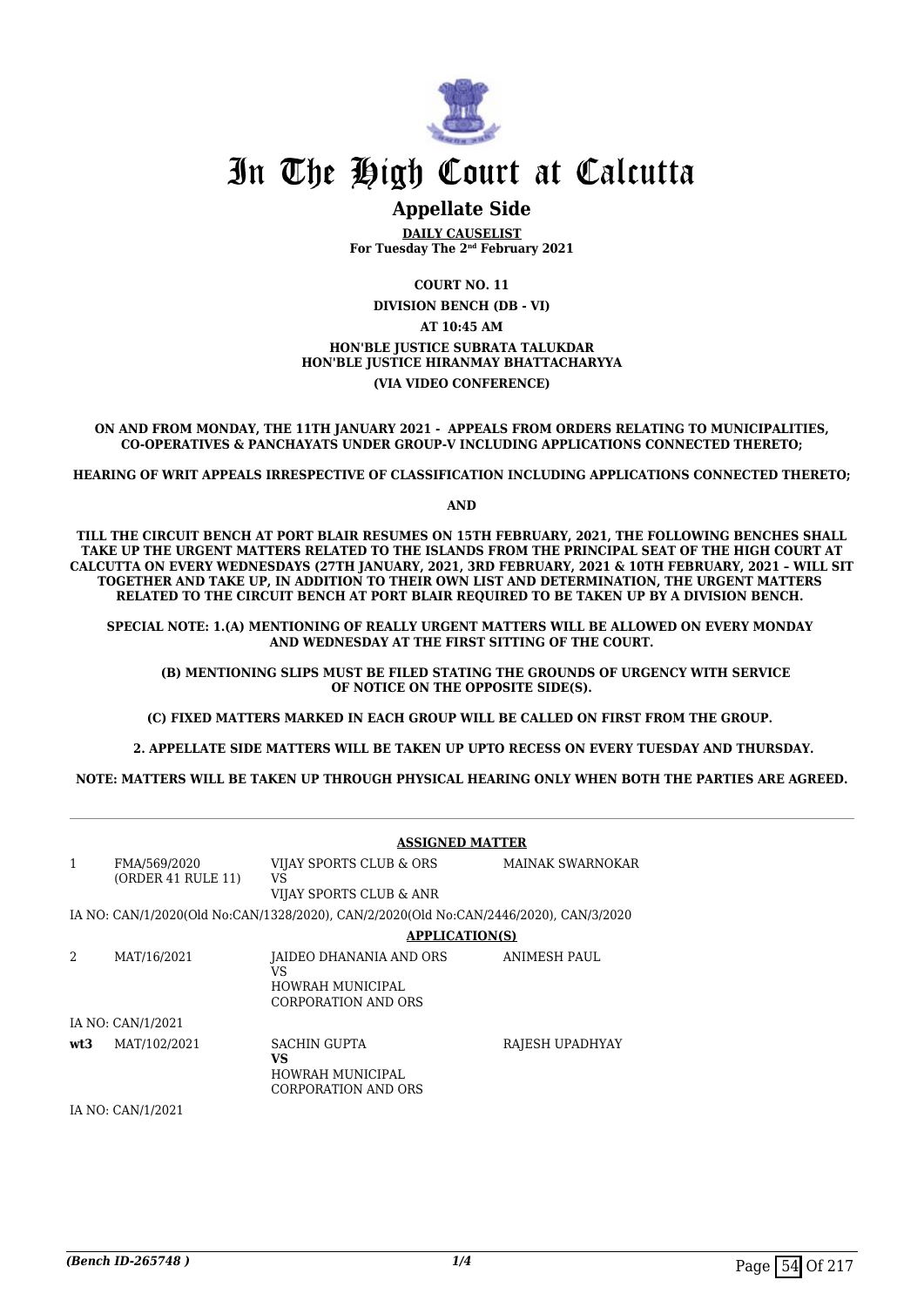| 4  | MAT/801/2020<br>(DEFECTIVE) (2ND                        | Rabiul Isalm Molla and ors<br>VS                                          | BANDHU BRATA BHULA         |
|----|---------------------------------------------------------|---------------------------------------------------------------------------|----------------------------|
|    | TIME)                                                   | STATE OF WEST BENGAL AND<br>ORS.                                          |                            |
|    | IA NO: CAN/1/2020                                       |                                                                           |                            |
| 5  | MAT/540/2020<br>$(2ND$ TIME)                            | BIDDHAN CHANDRA ROY MAHILA<br>HELP GROUP CO OP SOCIETY LTD<br>&ORS<br>VS  | SWETA GANDHI MURGAI        |
|    |                                                         | STATE OF WEST BENGAL & ORS                                                |                            |
|    |                                                         | IA NO: CAN/1/2020(Old No:CAN/5958/2020), CAN/2/2020(Old No:CAN/5961/2020) |                            |
| 6  | MAT/769/2020<br>(Defective) (2ND TIME)                  | STATE OF WEST BENGAL AND<br>ORS.<br>VS.<br><b>RUMA BASU</b>               | <b>BIPLOB DAS</b>          |
|    | IA NO: CAN/1/2020                                       |                                                                           |                            |
| 7  | MAT/1330/2018<br>(3RD TIME)                             | SUDHINDRA NATH GHOSH & ANR<br>VS                                          | BRATIN KUMAR DEY           |
|    |                                                         | KMC & ORS                                                                 |                            |
|    |                                                         | IA NO: CAN/1/2019(Old No:CAN/8364/2019), CAN/2/2021, CAN/3/2021           |                            |
| 8  | FMA/2168/2014<br>$(2ND$ TIME)                           | ABDUR RAHIM GAZI<br>VS<br>STATE OF WEST BENGAL & ORS                      | SUMANTA CHAKRABORTY        |
|    | IA NO: CAN/2/2014(Old No:CAN/3776/2014)                 |                                                                           |                            |
| 9  | FMA/3477/2015<br>$(2ND$ TIME)                           | MD. ROWNAT ALI BAIDRA,<br>COLLECTING SARKAR<br>VS                         | SUMANTA CHAKRABORTY        |
|    | IA NO: CAN/2/2014(Old No:CAN/2243/2014)                 | STATE OF WEST BENGAL & ORS                                                |                            |
| 10 | FMA/2171/2014                                           | RADHANATH GHOSH                                                           | <b>SUMANTA CHAKRABORTY</b> |
|    | (2ND TIME)                                              | VS<br>STATE OF WEST BENGAL & ORS                                          |                            |
|    | IA NO: CAN/2/2014(Old No:CAN/3772/2014)                 |                                                                           |                            |
| 11 | FMA/2166/2014<br>(2ND TIME)                             | CHOWDHURY MOIDUL HAQUE<br><b>VS</b><br>STATE OF WEST BENGAL & ORS         | DARSHONA DAS               |
| 12 | MAT/364/2020                                            | THE WEST BENGAL STATE<br>ELECTION COMMISSION<br>VS                        | PAPIYA BIHANI              |
|    |                                                         | ARUP DEY & ORS                                                            |                            |
| 13 | IA NO: CAN/1/2020(Old No:CAN/2425/2020)<br>MAT/770/2020 | STATE OF WEST BENGAL AND                                                  | <b>BIPLOB DAS</b>          |
|    |                                                         | ORS.<br>VS<br>THE BANTRA COOP. BANK LTD.<br>AND ORS.                      |                            |
|    | IA NO: CAN/1/2020                                       |                                                                           |                            |
| 14 | MAT/48/2021                                             | NARAYAN SARDAR                                                            | MD. YAMIN ALI              |
|    |                                                         | VS<br>STATE OF WEST BENGAL AND<br>ORS.                                    |                            |
|    | IA NO: CAN/1/2021                                       |                                                                           |                            |
| 15 | MAT/135/2020                                            | HIMANGSHU SARKAR & ORS                                                    | <b>NEIL BASU</b>           |
|    | CAN/812/2020                                            | VS<br>SOHAN PRASAD CHOUDHARY &<br><b>ORS</b>                              |                            |
| 16 | CPAN/41/2021                                            | SAYO SAN CONSTRUCTION AND<br><b>ORS</b><br>VS                             | SANGHAMITRA NANDY          |
|    |                                                         | DEBASIS GHOSH                                                             |                            |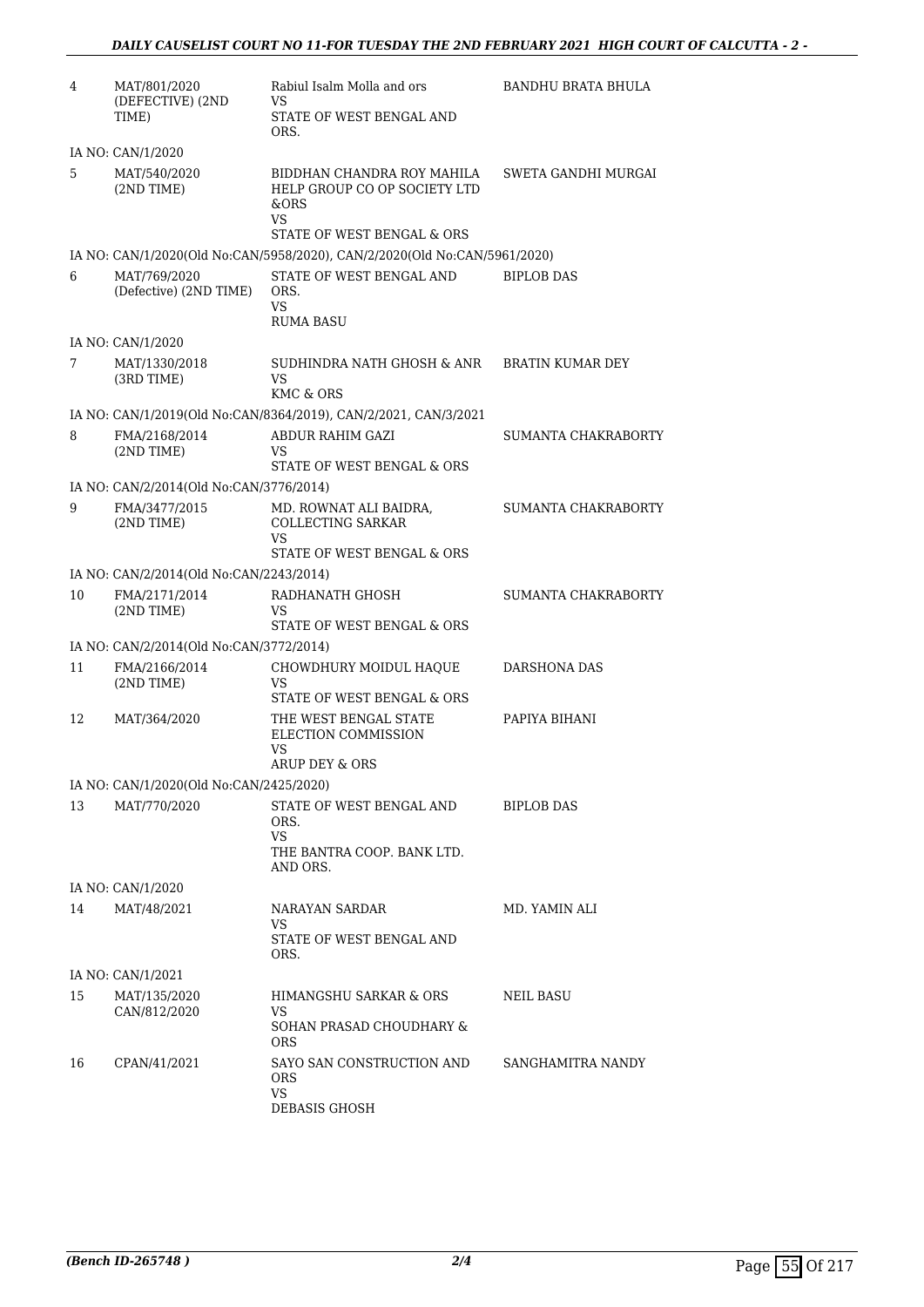| wt17 | MAT/1345/2019                           | THE BIDHANNAGAE MUNICIPAL<br><b>CORPORATION &amp; ORS</b><br>VS                                                      | BILLWADAL<br><b>BHATTACHARYYA</b> |
|------|-----------------------------------------|----------------------------------------------------------------------------------------------------------------------|-----------------------------------|
|      |                                         | SAYO SAN CONSTRUCTION & ORS                                                                                          |                                   |
|      | IA NO: CAN/1/2019(Old No:CAN/9329/2019) |                                                                                                                      |                                   |
|      |                                         | <b>APPEALS FOR HEARING (SENT FROM DEPARTMENTS)</b>                                                                   |                                   |
| 18   | FMA/2226/2014                           | UDAY SANKAR PAL<br>VS<br>STATE OF WEST BENGAL & ORS                                                                  | SHYAMA PRASAD PURKAIT             |
|      | IA NO: CAN/1/2014(Old No:CAN/3939/2014) |                                                                                                                      |                                   |
| 19   | FMA/2223/2014<br>$(2$ PBS $)$           | <b>AHASANUL HOOUE</b><br>VS                                                                                          | ARNAB RAY                         |
|      |                                         | STATE OF WEST BENGAL & ORS                                                                                           |                                   |
|      | IA NO: CAN/1/2012(Old No:CAN/5558/2012) |                                                                                                                      |                                   |
| 20   | FMA/2239/2014                           | MD. ABDUL ALIM SARKAR<br>VS<br>STATE OF WEST BENGAL & ORS                                                            | MD. SABIR AHMED                   |
| 21   | FMA/1015/2016                           | CEMIN CONSULTANTS PRIVATE<br><b>LIMITED &amp; ORS</b><br>VS<br>THE KOLKATA MUNICIPAL<br><b>CORPORATION &amp; ORS</b> | SUTAPA DUTTA                      |
| wt22 | FMA/2008/2014                           | COMPANY CONSULTANTS P. LTD.<br>& ORS.<br>VS                                                                          | SANJUKTA RAY                      |
|      |                                         | KMC & ORS.                                                                                                           |                                   |
|      | IA NO: CAN/1/2014(Old No:CAN/2342/2014) |                                                                                                                      |                                   |
|      | wt23 WPA/37642/2013                     | CEMIN CONSULTANTS PVT. LTD.<br>& ORS.<br>VS                                                                          | SUTAPA DUTTA                      |
|      |                                         | KOLKATA MUNICIPAL CORP. &<br>ORS.                                                                                    |                                   |
|      | $wt24$ WPA/744/2014                     | .COMPANY CONSULTANTS PVT.<br>LTD & ORS<br>VS<br>KOLKATA MUNICIPAL CORP. &<br><b>ORS</b>                              | SANJUKTA RAY                      |
| 25   | FMA/846/2011                            | <b>GOLAM SADIQUE</b><br>VS                                                                                           | MD. ABDUL ALIM                    |
|      |                                         | STATE OF WEST BENGAL & ORS                                                                                           |                                   |
|      | wt26 WPA/7488/2010                      | <b>GOLAM SADEQUE</b><br>vs<br>STATE OF WEST BENGAL & ORS                                                             | MD. ABDUL ALIM                    |
|      | IA NO: CAN/1/2013(Old No:CAN/3016/2013) |                                                                                                                      |                                   |
| 27   | FMA/275/2011                            | SUKUMAR KHATUA                                                                                                       | RINA BANERJEE                     |
|      |                                         | VS<br>STATE OF WEST BENGAL & ORS                                                                                     |                                   |
| 28   | FMA/1209/2009                           | SK. ROJMAN ALI<br>VS<br>STATE OF WB & ORS.                                                                           | RAUSHAN ARA BEGUM                 |
|      | IA NO: CAN/1/2009(Old No:CAN/6162/2009) |                                                                                                                      |                                   |
|      | wt29 WPA/9841/2009                      | ANUPAM MUKHERJEE                                                                                                     | RAJARSHI CHATTERJEE               |
|      |                                         | VS<br>STATE OF WEST BENGAL & ORS                                                                                     |                                   |
| 30   | FMA/464/2010                            | MAINUDDIN AHAMED & ORS                                                                                               | SYED MANSUR ALI                   |
|      |                                         | VS<br>SUBHASISH PAUL & ORS                                                                                           |                                   |
|      | IA NO: ASTA/2/2010(Old No:ASTA/50/2010) |                                                                                                                      |                                   |
|      | wt31 WPA/1497/2010                      | SUBHASISH PAUL<br>VS                                                                                                 | <b>GOUTAM DEBNATH</b>             |
|      |                                         | STATE OF WEST BENGAL & ORS                                                                                           |                                   |
|      |                                         | <b>APPEALS FOR HEARING</b>                                                                                           |                                   |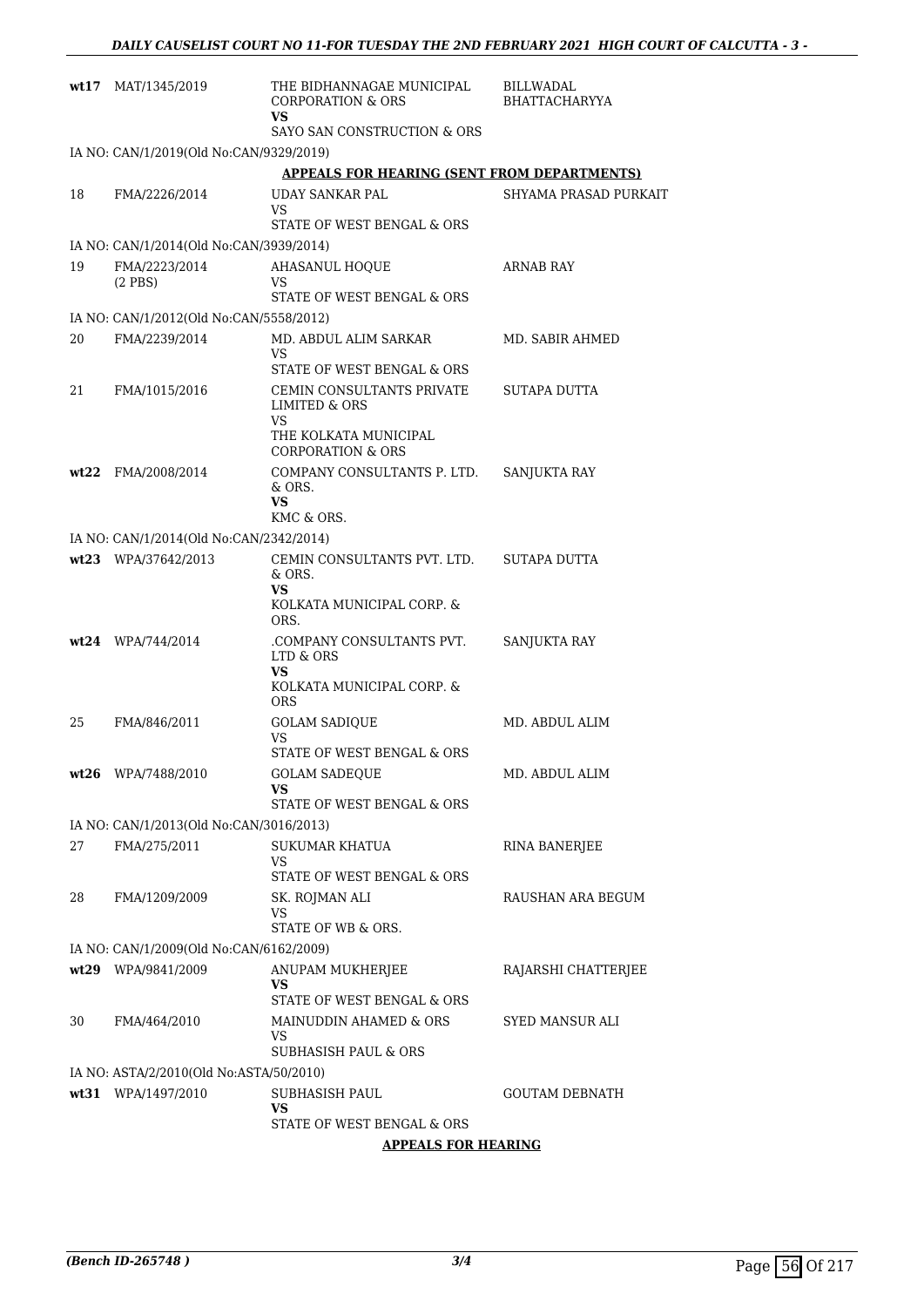| 32    | FMA/1251/2019<br>(2 P.B.S.) (2ND TIME)   | RELIANCE JIO INFOCOM LTD &<br>ANR<br>VS<br>REJAUL LASKAR & ORS                                                                         | DEB KUMAR SEN     |
|-------|------------------------------------------|----------------------------------------------------------------------------------------------------------------------------------------|-------------------|
| wt33  | FMA/1228/2019                            | RELIANCE JIO INFOCOM LTD &<br><b>ANR</b><br><b>VS</b><br>REJAUL LASKAR & ORS                                                           | DEB KUMAR SEN     |
| 34    | MAT/736/2020<br>$(2$ PBS $)$             | <b>GOBINDA MAITI</b><br>VS<br>MIDNAPORE MUNICIPALITY AND<br><b>ORS</b>                                                                 | RAVI RANJAN KUMAR |
|       | IA NO: CAN/1/2020                        |                                                                                                                                        |                   |
| 35    | FMA/252/2014<br>(2 P.B.)                 | AMAL KR SARKAR<br>VS<br>STATE OF WEST BENGAL & ORS                                                                                     | DEBABRATA GANGULY |
|       | IA NO: CAN/1/2014(Old No:CAN/4739/2014)  |                                                                                                                                        |                   |
| 36    | FMA/3538/2014<br>(2 P.B.)                | SURENDRA KUMAR GOENKA &<br><b>ORS</b><br>VS<br><b>BANGUR AVENUE RESIDENTS</b><br><b>ASSOCIATION &amp; ORS</b>                          | RAJSHREE KAJARIA  |
| wt:37 | FMA/278/2015                             | KRISHNA MURARI GOENKA(K.M.<br><b>GOENKA) &amp; ORS</b><br><b>VS</b><br><b>BANGUR AVENUE RESIDENTS'</b><br><b>ASSOCIATION &amp; ORS</b> | RAJESH UPADHYAY   |
| wt.38 | FMA/3520/2014                            | SURENDRA KUMAR GOENKA &<br><b>ORS</b><br><b>VS</b><br><b>BANGUR AVENUE RESIDENTS'</b><br><b>ASSOCIATION &amp; ORS</b>                  | RAJSHREE KAJARIA  |
|       | IA NO: ASTA/1/2014(Old No:ASTA/101/2014) |                                                                                                                                        |                   |
| wt39  | FMA/3536/2014                            | SURENDRA KUMAR GOENKA &<br><b>ORS</b><br>VS<br>SOUTH DUM DUM MUNICIPAITY                                                               | RAJSHREE KAJARIA  |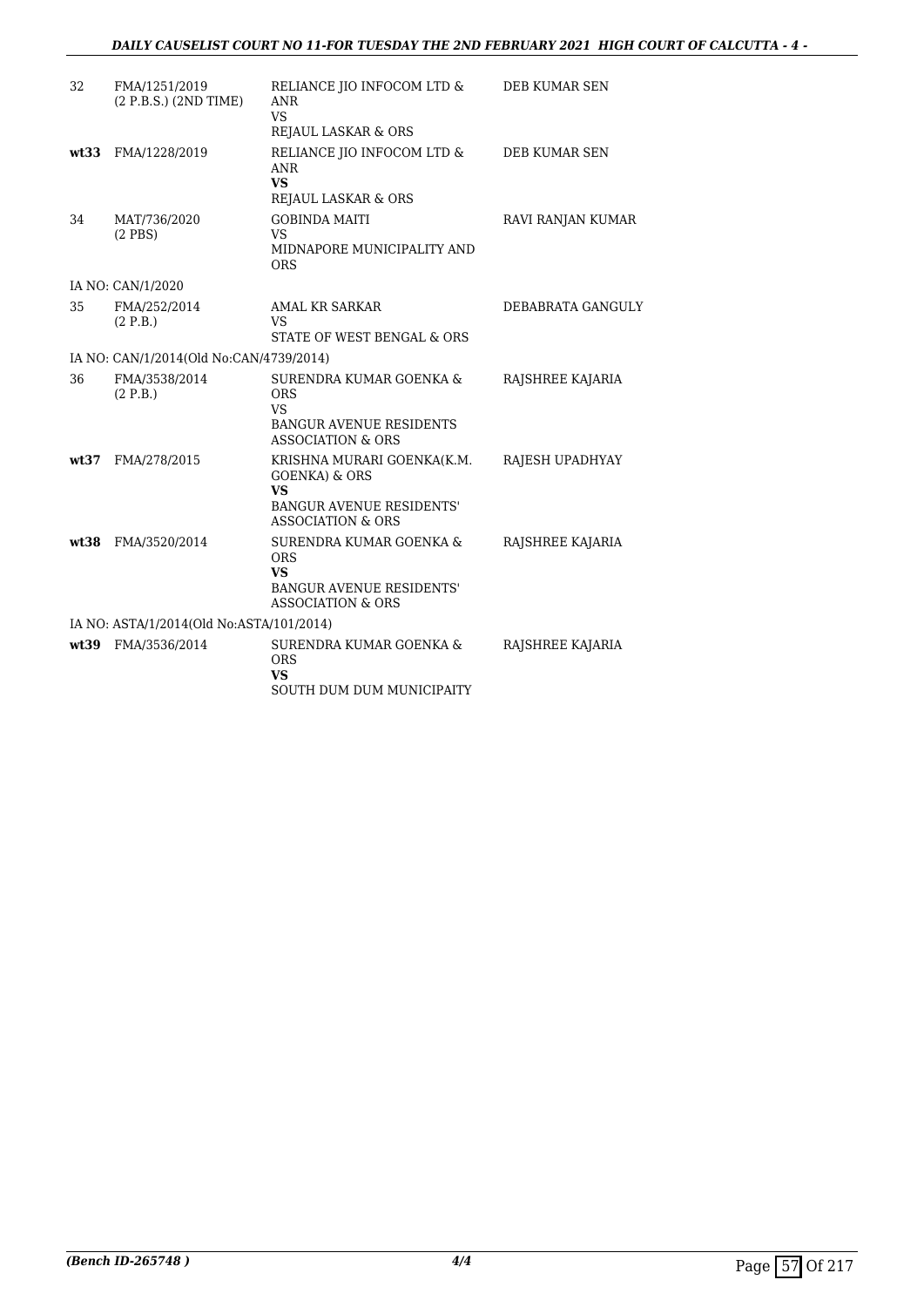

# In The High Court at Calcutta

# **Appellate Side**

**DAILY CAUSELIST For Tuesday The 2nd February 2021**

**COURT NO. 28**

**DIVISION BENCH (DB - VII)**

**AT 10:45 AM**

#### **HON'BLE JUSTICE TAPABRATA CHAKRABORTY HON'BLE JUSTICE TIRTHANKAR GHOSH**

**(VIA VIDEO CONFERENCE)**

**ON AND FROM WEDNESDAY, THE 13TH JANUARY, 2021 - ANTICIPATORY BAIL UNDER SECTION 438 OF THE CODE OF CRIMINAL PROCEDURE INCLUDING MODIFICATION/CANCELLATION AND RELAXATION OF THE SAME;**

**BAIL UNDER SECTION 439 OF THE CODE OF CRIMINAL PROCEDURE (PUNISHMENT ABOVE 7 YEARS) INCLUDING MODIFICATION/CANCELLATION AND RELAXATION OF THE SAME;**

#### **SPL NOTE:**

**I. FIXED MATTERS AND APPLICATIONS FILED IN THE YEAR 2021 WOULD BE TAKEN UP ON MONDAY, WEDNESDAY AND FRIDAY. II. FIXED MATTERS AND APPLICATIONS FILED IN THE YEAR 2020 WOULD BE TAKEN UP ON TUESDAY AND THURSDAY.**

**SPL. NOTE:** 

 **BAIL APPLICATIONS WILL BE TAKEN UP SERIALLY FROM THE FIRST SITTING OF THE COURT TILL RECESS.**

**FROM 2 P.M. ANTICIPARTORY BAIL APPLICATIONS WILL BE TAKEN UP SERIALLY.**

**ON WEDNESDAY & THURSDAY, APPLICATIONS, RELAXATIONS AND CANCELLATIOS OF BAILS WOULD BE TAKEN UP FROM 3.45 P.M.**

**NOTE: MENTIONING WILL BE ALLOWED ONLY ON MONDAY & THURSDAY AT THE FIRST SITTING OF THE COURT.**

**NOTE: MATTERS WILL BE TAKEN UP THROUGH PHYSICAL HEARING ONLY WHEN BOTH THE PARTIES ARE AGREED**

#### **PERSONAL APPEARANCE** 1 CRM/10684/2020 SWAPAN KUMAR PAYRA @ SWAPAN PAYRA AND ORS VS THE STATE OF WEST BENGAL SOUMYA NAG **wt2** CRM/9901/2020 SATYARANJAN GIRI AND ORS **VS** STATE OF WEST BENGAL DATTATREYA DUTTA 3 CRM/10943/2020 SUJAN BARMAN VS STATE OF WEST BENGAL AND ORS. BUSRA KAHTOON **TO BE MENTIONED** 4 CRM/8917/2020 RAJIV SINGH VS State of West Bengal KOUSTAV BAGCHI

IA NO: CRAN/1/2021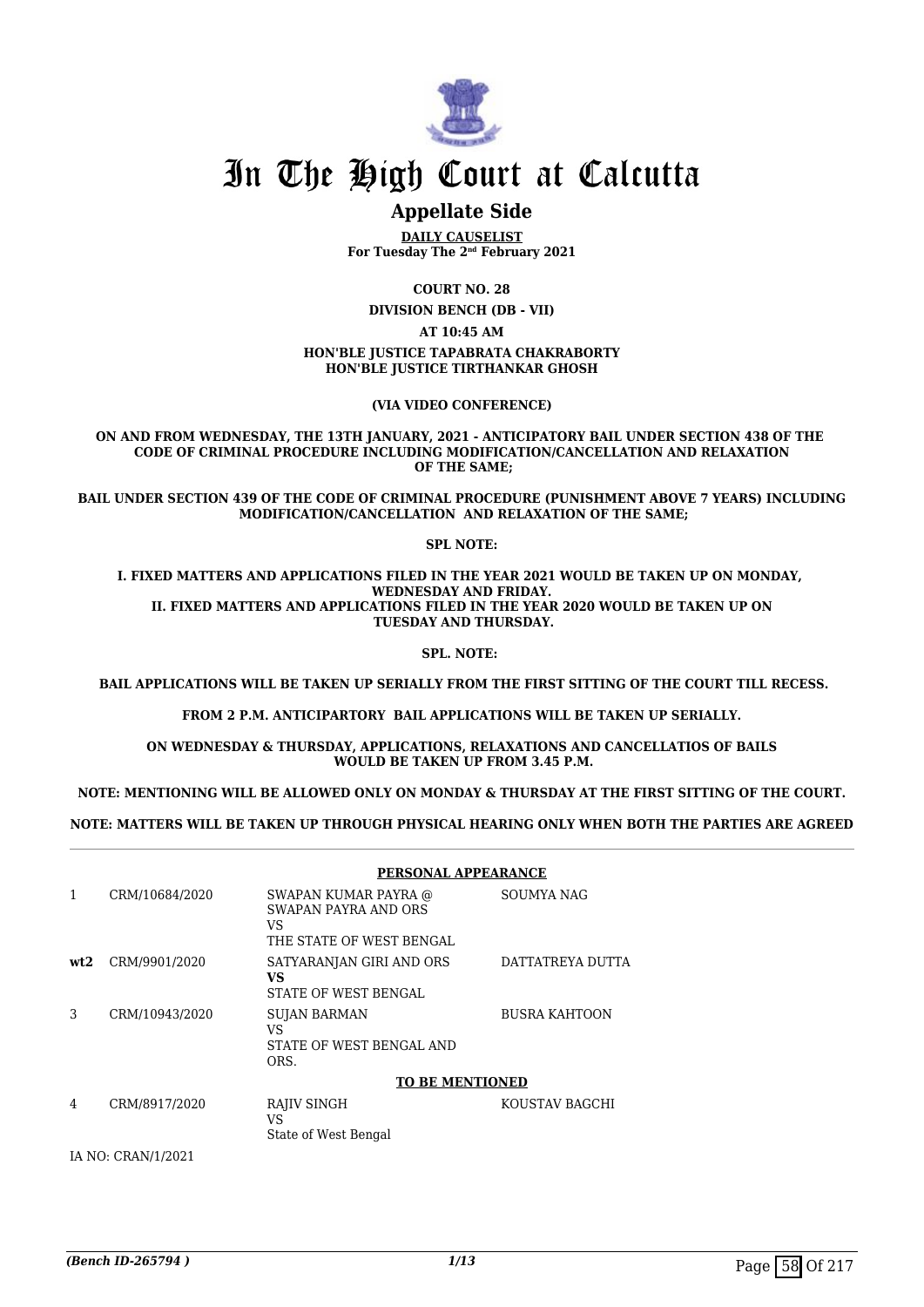| 5  | CRM/10810/2020                            | MANEFA KHATUN @ MANU BIBI@<br>MANO @MANO BIBI AND<br><b>ANOTHER</b><br>VS. | <b>SUJOY SARKAR</b>             |
|----|-------------------------------------------|----------------------------------------------------------------------------|---------------------------------|
|    |                                           | State of West Bengal<br><b>FOR ORDERS</b>                                  |                                 |
| 6  | CRM/49/2021                               | MD LITON@LITON SK<br><b>VS</b>                                             | <b>ARUSHI RATHORE</b>           |
| 7  | CRM/321/2021                              | State of West Bengal<br><b>ANARUL HOQUE</b><br>VS                          | <b>ARUSHI RATHORE</b>           |
|    |                                           | State of West Bengal                                                       |                                 |
|    |                                           | <b>BAIL APPLICATION</b>                                                    |                                 |
| 8  | CRM/3124/2020                             | SAMAR KR SWARNAKAR<br>VS<br>STATE OF WEST BENGAL                           | SANDIP CHAKRABORTY              |
|    | IA NO: CRAN/1/2020(Old No:CRAN/1511/2020) |                                                                            |                                 |
| 9  | CRM/9311/2020                             | <b>CHAITANYA SARKAR</b>                                                    | KAMALESH SHARMA                 |
|    |                                           | VS                                                                         |                                 |
|    |                                           | State of West Bengal                                                       |                                 |
| 10 | CRM/9537/2020                             | <b>SUNIL YADAV</b><br><b>VS</b><br>State of West Bengal                    | PARTHA SARATHI DAS              |
| 11 | CRM/10765/2020                            | <b>SAMIR DEY</b><br><b>VS</b>                                              | KARAN DUDHWEWALA                |
|    |                                           | UNION OF INDIA                                                             |                                 |
| 12 | CRM/10806/2020                            | <b>SULTANA BEGAM</b><br>VS                                                 | Srimoyee Mukherjee              |
|    |                                           | State of West Bengal                                                       |                                 |
| 13 | CRM/10808/2020                            | <b>BIJAY DEY</b><br>VS.<br>State of West Bengal                            | SHASHNKA SHEKHAR<br><b>SAHA</b> |
| 14 | CRM/10809/2020                            | SUBHAM SHAW @ SAGAR<br>VS.                                                 | <b>SUBRATA GHOSH</b>            |
|    |                                           | State of West Bengal                                                       |                                 |
| 15 | CRM/10818/2020                            | <b>SANTU SAHA</b><br>VS<br>UNION OF INDIA AND ORS.                         | <b>ANKITA BOSE</b>              |
| 16 | CRM/10823/2020                            | SANDIP ROY @ CHOTU<br>VS<br>State of West Bengal                           | <b>SONALI DAS</b>               |
| 17 | CRM/10832/2020                            | <b>SAMAD SK</b><br>VS                                                      | SANTANU MAJI                    |
|    |                                           | State of West Bengal                                                       |                                 |
| 18 | CRM/10837/2020                            | SAMAD SK<br>VS<br>State of West Bengal                                     | <b>SANTANU MAJI</b>             |
| 19 | CRM/10838/2020                            | SAIDUL ALI @ SAYED ALI AND<br><b>ANR</b>                                   | MUSHARRAF ALAM SK               |
|    |                                           | VS<br>State of West Bengal                                                 |                                 |
| 20 | CRM/10861/2020                            | SARIYAT SK @ KALAM SK<br>VS                                                | PRABIR MAJUMDER                 |
|    |                                           | State of West Bengal<br><b>NASIR SARDAR</b>                                |                                 |
| 21 | CRM/10973/2020                            | VS<br>State of West Bengal                                                 | PRABIR BANERJEE                 |
| 22 | CRM/11273/2020                            | <b>BISWAJIT ROY</b><br><b>VS</b>                                           | RESHMI REHMAN                   |
|    |                                           | State of West Bengal                                                       |                                 |
|    |                                           | <b>APPLICATION FOR BAIL</b>                                                |                                 |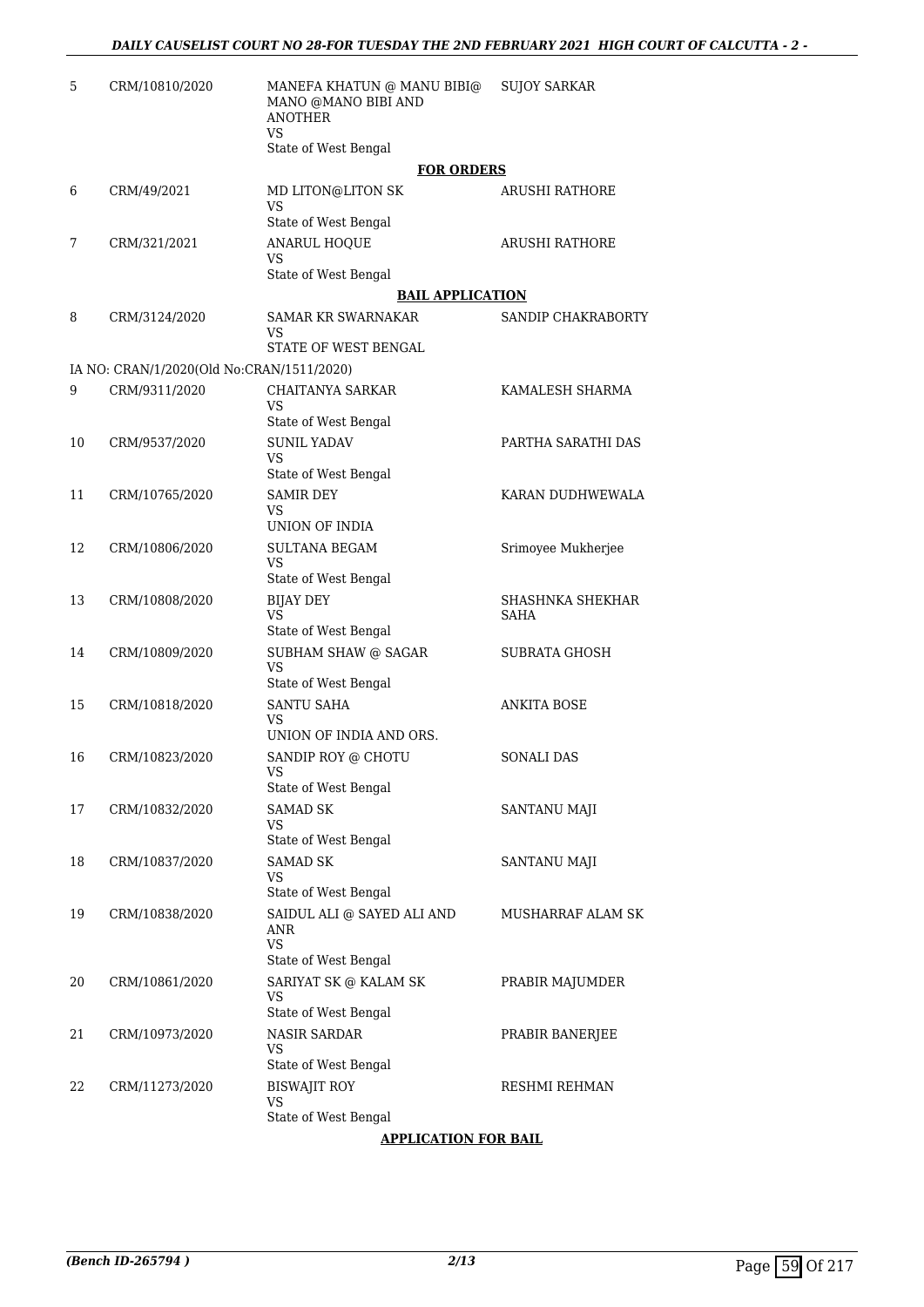| 23 | CRM/507/2020                              | PURNA KRISHNA REDDY@PUN<br>AREDDY KRISHNAREDDI@PUNA<br><b>REDDY</b><br><b>VS</b><br>STATE OF WEST BENGAL | DEBAPRIYA SAMANTA                |
|----|-------------------------------------------|----------------------------------------------------------------------------------------------------------|----------------------------------|
|    | IA NO: CRAN/1/2020                        |                                                                                                          |                                  |
| 24 | CRM/2810/2020                             | ENAJ MD@ANAJ MD. & ANR<br>VS.                                                                            | PRIYANJIT KUNDU                  |
|    |                                           | STATE OF WEST BENGAL                                                                                     |                                  |
| 25 | CRM/4879/2020                             | PANKAJ DAS<br>VS<br>STATE OF WEST BENGAL                                                                 | <b>SUBIR DEBNATH</b>             |
|    | IA NO: CRAN/1/2020(Old No:CRAN/3088/2020) |                                                                                                          |                                  |
| 26 | CRM/8400/2020                             | SAMPA HYDE GOMES<br>VS.<br>State of West Bengal                                                          | DEEEPAK KUMAR<br>PRAHLADKA       |
| 27 | CRM/8503/2020                             | <b>BHIM SHANKAR DUBEY</b><br><b>VS</b>                                                                   | DIBYA DUBE                       |
| 28 | CRM/8715/2020                             | State of West Bengal<br>GOUR SARKAR @GOUR CHANDRA<br><b>SARKAR</b><br>VS                                 | <b>SATADRU LAHIRI</b>            |
|    |                                           | State of West Bengal                                                                                     |                                  |
| 29 | CRM/9000/2020                             | <b>MANIK RUIDAS</b><br>VS<br>State of West Bengal                                                        | ARUN KUMAR DAS                   |
| 30 | CRM/9550/2020                             | <b>ACHINTYA DAS</b><br>VS.                                                                               | <b>SOUMIK GANGULI</b>            |
|    |                                           | STATE OF WEST BENGAL AND<br>ORS.                                                                         |                                  |
| 31 | CRM/10959/2020                            | OSMAN SK @ RAMJAN SK<br><b>VS</b>                                                                        | PRABIR MAJUMDER                  |
| 32 | CRM/10999/2020                            | State of West Bengal<br>SANTU KUMAR SINGH<br><b>VS</b><br>THE STATE OF WEST BENGAL                       | ARINDAM DAS                      |
| 33 | CRM/11015/2020                            | SANJIT ROY @ SONAI<br>VS<br>State of West Bengal                                                         | <b>JONAKI SAHA</b>               |
| 34 | CRM/11024/2020                            | ROHIT MITRA<br><b>VS</b>                                                                                 | <b>JONAKI SAHA</b>               |
| 35 | CRM/11028/2020                            | State of West Bengal<br><b>BIPLAB HALDER</b><br>VS                                                       | <b>DEBANGAN</b><br>BHATTACHARJEE |
| 36 | CRM/11029/2020                            | State of West Bengal<br><b>ARUN ARI</b><br>VS                                                            | PARTHA SARATHI<br>MONDAL         |
| 37 | CRM/11040/2020                            | State of West Bengal<br>BIDDUR MIDDAY AND ANOTHER<br>VS                                                  | DEBABRATA ACHARYA                |
| 38 | CRM/11044/2020                            | State of West Bengal<br>SANTANU BISWAS @ TUKAI<br>VS<br>State of West Bengal                             | PRABIR MAJUMDER                  |
| 39 | CRM/11046/2020                            | BIMALA DEVI @ BIMLA DEVI<br>JAISWAL @ KAMALA JAISWAL<br>VS                                               | <b>SUMAN CHAKRABORTY</b>         |
|    |                                           | State of West Bengal                                                                                     |                                  |
| 40 | CRM/11058/2020                            | SOLEMAN MOLLA<br>VS<br>State of West Bengal                                                              | MD ZEESHAN UDDIN                 |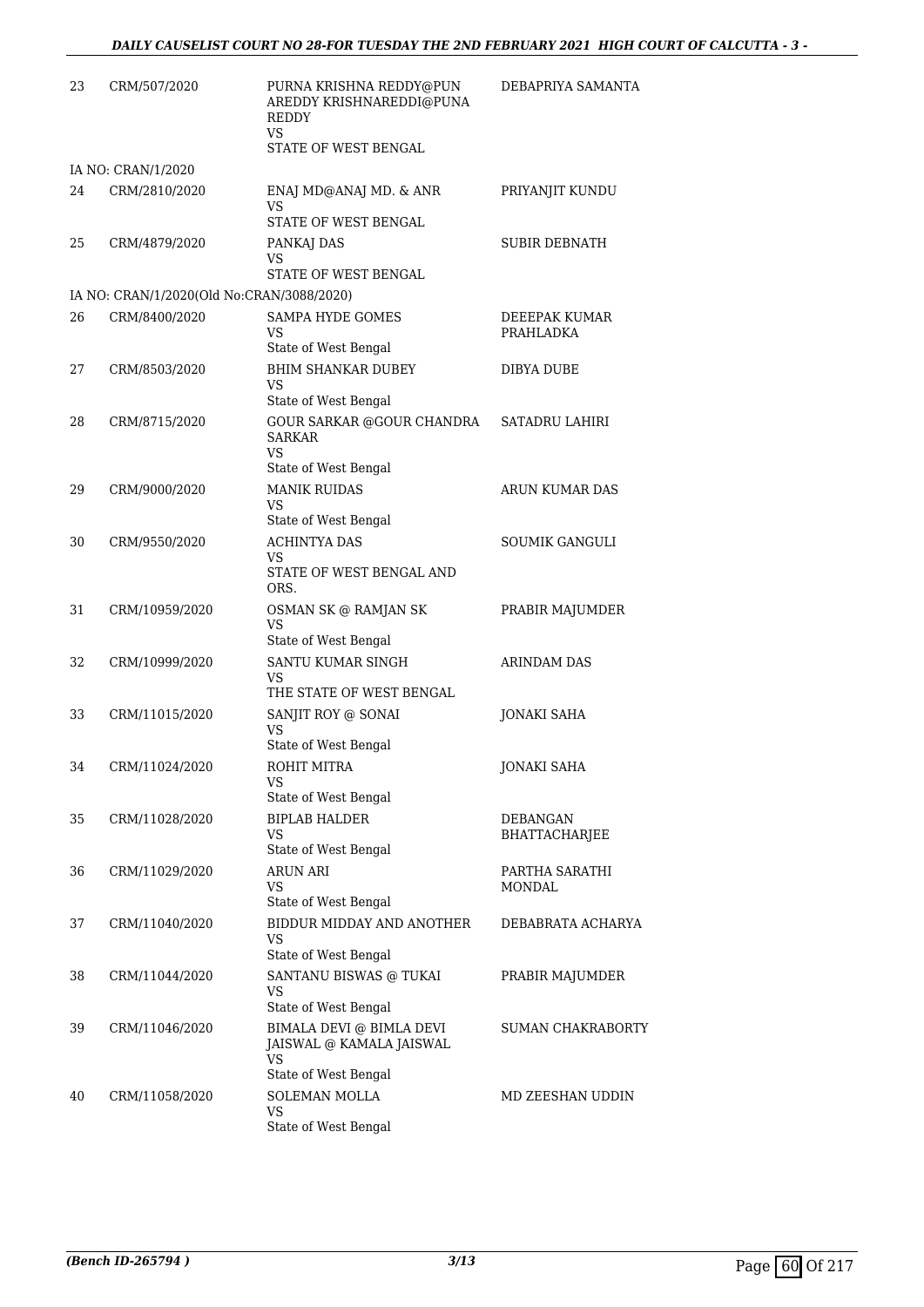| 41 | CRM/11059/2020 | RAVI KANT @ RAVI KANT CHADDA<br><b>VS</b><br>State of West Bengal                  | S. G. CHOWDHURY                 |
|----|----------------|------------------------------------------------------------------------------------|---------------------------------|
| 42 | CRM/11068/2020 | FARAJ ALI MALLICK @ FIROJ ALI<br><b>MALLICK</b><br><b>VS</b>                       | DIPTENDU BANERJEE               |
| 43 | CRM/11069/2020 | State of West Bengal<br><b>BISWANTH GHOSH</b><br>VS<br>State of West Bengal        | <b>BHASKAR CHATTERJEE</b>       |
| 44 | CRM/11074/2020 | SK ILLIUS @ MD ILLIYAS<br><b>VS</b><br>State of West Bengal                        | ASHOK KUMAR<br><b>CHOWDHURY</b> |
| 45 | CRM/11076/2020 | SALIM SHEIKH @ SALIM<br>MANNAN SHAIKH<br><b>VS</b>                                 | JANNAT UL FIRDOUS               |
| 46 | CRM/11089/2020 | State of West Bengal<br>SUBHENDU MODAK<br><b>VS</b>                                | <b>MANAS KUMAR DAS</b>          |
| 47 | CRM/11095/2020 | State of West Bengal<br>SANTOSH BARMAN<br>VS                                       | <b>BUSRA KHATOON</b>            |
| 48 | CRM/11099/2020 | State of West Bengal<br><b>RAJU BISWAS</b><br><b>VS</b><br>State of West Bengal    | MINOTI GOMES                    |
| 49 | CRM/11100/2020 | ABDUL CHHALAM MIA<br><b>VS</b><br>State of West Bengal                             | <b>BISWAJIT MITRA</b>           |
| 50 | CRM/11104/2020 | MAJEDUR RAHAMAN @ PINTU<br><b>SARKAR</b><br><b>VS</b>                              | <b>ABDUS SALAM</b>              |
| 51 | CRM/11109/2020 | State of West Bengal<br>KALYAN MURMU<br><b>VS</b>                                  | <b>BITASOK BANERJEE</b>         |
| 52 | CRM/11110/2020 | State of West Bengal<br>HILON SK @ HELON SK<br>VS<br>State of West Bengal          | DEBAPRIYA SAMANTA               |
| 53 | CRM/11114/2020 | KRISHNA MANDAL<br>VS<br>State of West Bengal                                       | ARUP KUMAR BHOWMICK             |
| 54 | CRM/11117/2020 | <b>GOBINDA DUTTA</b><br>VS<br>State of West Bengal                                 | <b>BISWAJIT MITRA</b>           |
| 55 | CRM/11122/2020 | PALASH CHANDRA DEY @ PALAS<br>CH. DEY @ APPU DEY @ BAPI DEY<br><b>VS</b>           | SUMANTA GANGULY                 |
| 56 | CRM/11128/2020 | State of West Bengal<br>SANDEEP LAKRA<br><b>VS</b><br>State of West Bengal         | BISWAJIT MITRA                  |
| 57 | CRM/11129/2020 | SK JAMIR HOSSAIN @ RAJ<br>VS<br>State of West Bengal                               | RAJU MONDAL                     |
| 58 | CRM/11145/2020 | TAJ MAHAL MALLICK<br>VS<br>State of West Bengal                                    | DIPTENDU BANERJEE               |
| 59 | CRM/11149/2020 | RAJA @ GOLAM MUSTAFA MOLLA<br>@ GOLAM MUSTAFA<br><b>VS</b><br>State of West Bengal | SAFDAR AZAM                     |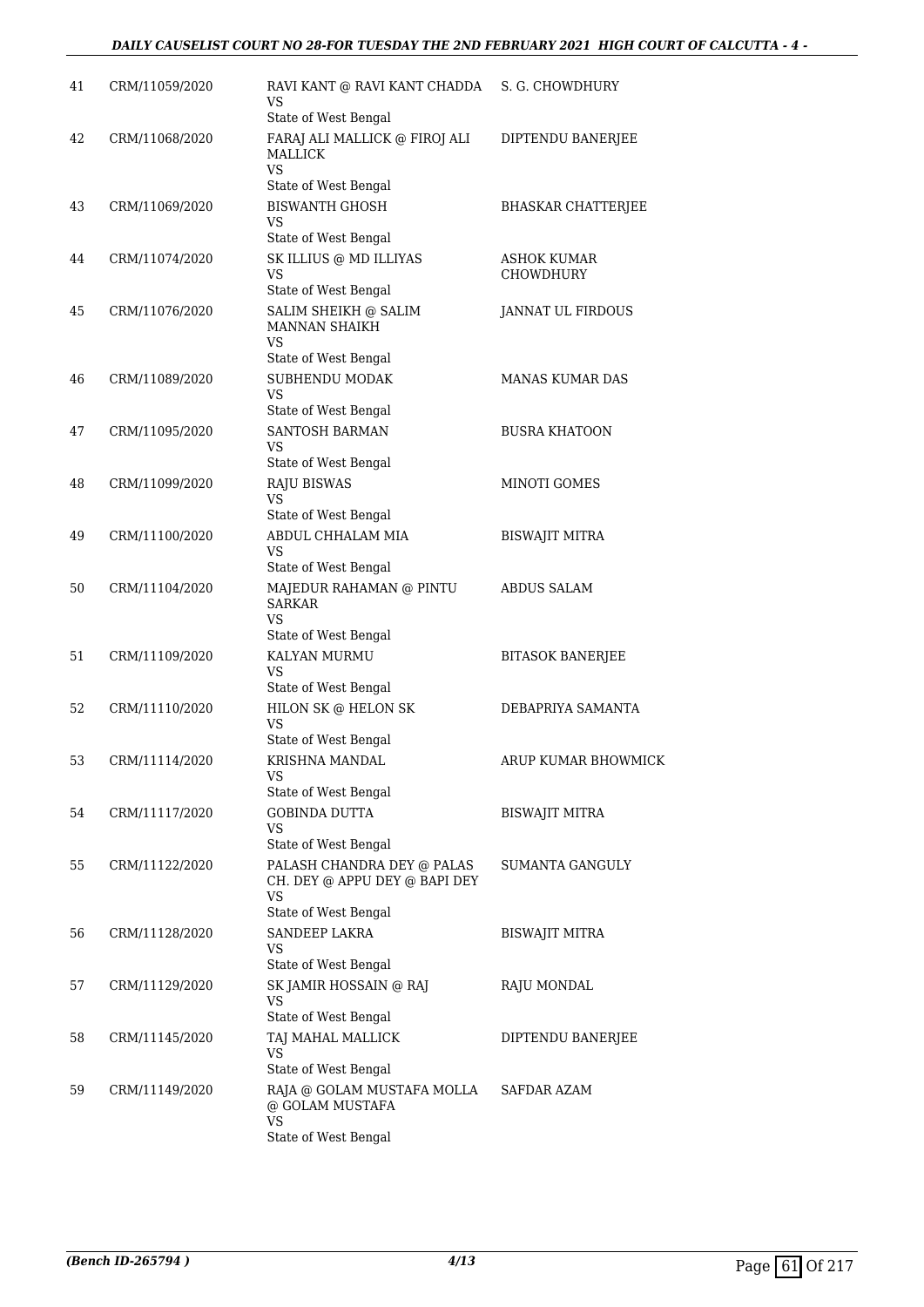| 60 | CRM/11151/2020 | MD. ISRAIL KHAN @ MD.ISREAL<br>KHAN<br><b>VS</b><br>STATE OF WEST BENGAL AND     | Sandip Kundu                    |
|----|----------------|----------------------------------------------------------------------------------|---------------------------------|
| 61 | CRM/11153/2020 | ORS.<br><b>SUJOY MONDAL</b><br>VS<br>State of West Bengal                        | SHAMIK BAGCHI                   |
| 62 | CRM/11155/2020 | DEEP BHANDARI<br><b>VS</b><br>State of West Bengal                               | KOUSTAV BAGCHI                  |
| 63 | CRM/11156/2020 | SAYAB SK @ NAJBUL ALI SK @<br><b>SOURAV</b><br><b>VS</b><br>State of West Bengal | <b>SUMANTA DAS</b>              |
| 64 | CRM/11159/2020 | GOUR HARI JANA AND ANR.<br><b>VS</b><br>State of West Bengal                     | SHIBAJI KUMAR DAS               |
| 65 | CRM/11163/2020 | <b>NARESH DAS</b><br>VS<br>State of West Bengal                                  | KAZI M RAHAMAN                  |
| 66 | CRM/11172/2020 | <b>AVIJIT SEN @BULTA</b><br>VS<br>State of West Bengal                           | KUSALKUMAR<br>MUKHERJEE         |
| 67 | CRM/11186/2020 | <b>SOURIS BISWAS AND ANR</b><br><b>VS</b><br>State of West Bengal                | SUMANTA DAS                     |
| 68 | CRM/11195/2020 | MAHADEB CHOWDHURY AND<br><b>OTHERS</b><br><b>VS</b><br>State of West Bengal      | ARUP KUMAR BHOWMICK             |
| 69 | CRM/11200/2020 | NANTU JASH @ BABAN JASH<br>VS<br>State of West Bengal                            | Sujoy Sarkar                    |
| 70 | CRM/11204/2020 | SOHAGI BIBI AND ANOTHER<br><b>VS</b><br>State of West Bengal                     | MRITUNJAY CHATTERJEE            |
| 71 | CRM/11214/2020 | DR. DILIP GHOSH @ DILIP KUMAR<br><b>GHOSH</b><br>VS<br>State of West Bengal      | <b>MINAL PALANA</b>             |
| 72 | CRM/11221/2020 | SAMAD @ ABDUL SAMAD @<br><b>ABDUS SAMAD</b><br><b>VS</b><br>State of West Bengal | Kalidas Saha                    |
| 73 | CRM/11227/2020 | TAHIJUDDIN SHAIKH@RAJU<br>VS<br>State of West Bengal                             | ANGSHUMAN<br><b>CHAKRABORTY</b> |
| 74 | CRM/11228/2020 | DALIM SK AND ANR<br><b>VS</b><br>State of West Bengal                            | Sujoy Sarkar                    |
| 75 | CRM/11236/2020 | <b>BISWAJIT HALDER</b><br><b>VS</b><br>State of West Bengal                      | NILENDRA NARAYAN RAY            |
| 76 | CRM/11237/2020 | BABAI MANDAL@BAPPADITTYA<br>MANDAL<br><b>VS</b><br>State of West Bengal          | PRIYANJIT KUNDU                 |
| 77 | CRM/11238/2020 | SAFI SK @ SAFIUDDIN SK<br><b>VS</b><br>State of West Bengal                      | PRABIR MAJUMDER                 |
| 78 | CRM/11243/2020 | KUMKUM DEVI<br><b>VS</b><br>State of West Bengal                                 | Deepak Prahladka                |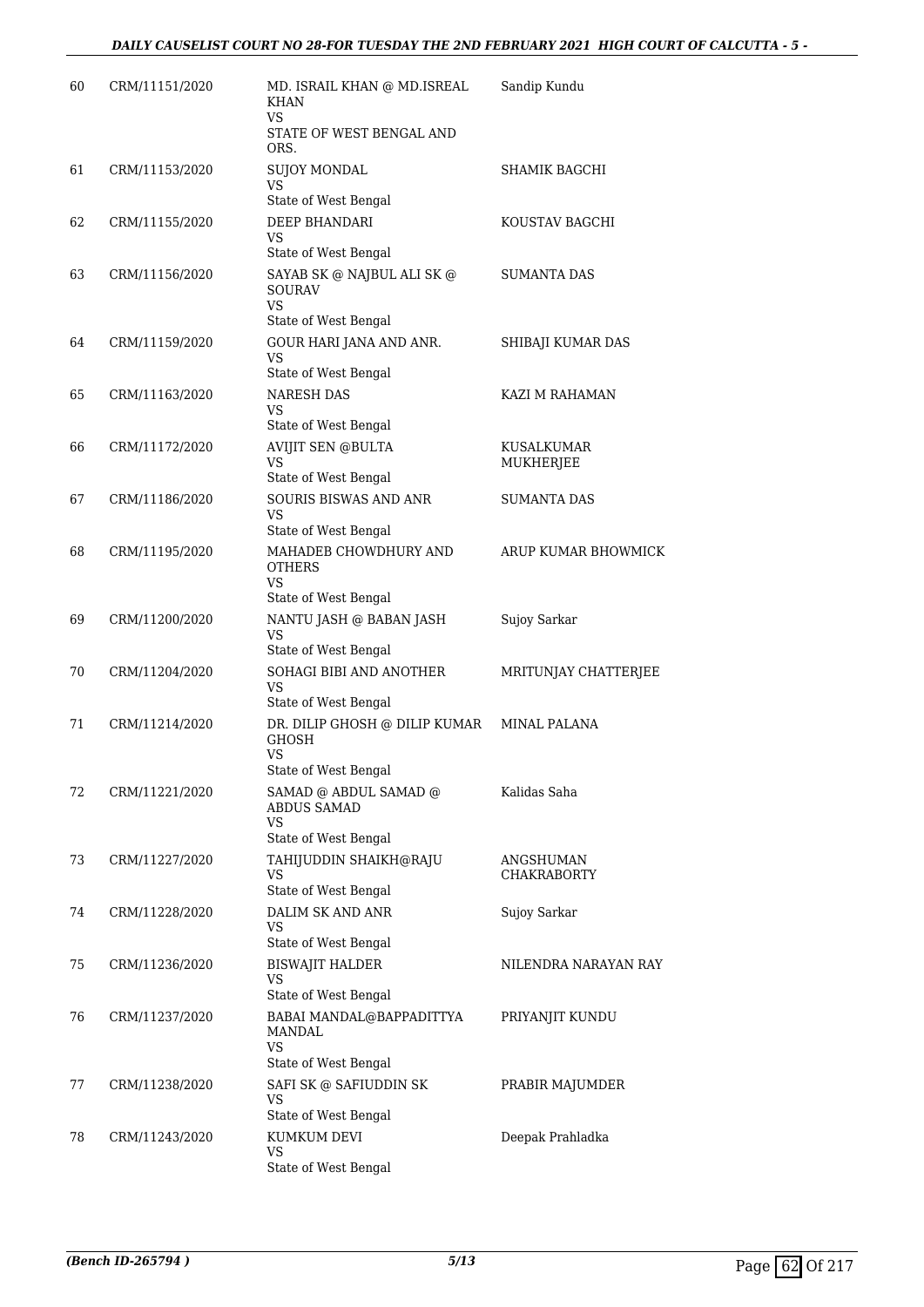## *DAILY CAUSELIST COURT NO 28-FOR TUESDAY THE 2ND FEBRUARY 2021 HIGH COURT OF CALCUTTA - 6 -*

| 79 | CRM/11244/2020     | AJIJ MAJUMDER@AZIZ<br><b>MAHAPATRA</b><br><b>VS</b>                           | PRABIR MAJUMDER                   |
|----|--------------------|-------------------------------------------------------------------------------|-----------------------------------|
|    |                    | State of West Bengal                                                          |                                   |
| 80 | CRM/11252/2020     | MUSTAKIM SK<br>VS                                                             | Anisur Rahaman                    |
|    |                    | State of West Bengal                                                          |                                   |
| 81 | CRM/11253/2020     | <b>JOY PROKASH SARKAR</b><br>VS                                               | KOUSTAV BAGCHI                    |
|    |                    | State of West Bengal                                                          |                                   |
| 82 | CRM/11254/2020     | <b>JOY PROKASH SARKAR</b><br><b>VS</b><br>State of West Bengal                | KOUSTAV BAGCHI                    |
| 83 | CRM/11255/2020     | SANJIB DALUI                                                                  | Supratick Syamal                  |
|    |                    | VS<br>STATE OF WEST BENGAL AND<br>ORS.                                        |                                   |
| 84 | CRM/11259/2020     | ANJANA DEY                                                                    | SOUMYA BASU ROY                   |
|    |                    | VS<br>STATE OF WEST BENGAL AND<br>ORS.                                        | <b>CHOWDHURY</b>                  |
| 85 | CRM/11261/2020     | NASIR MALLICK                                                                 | <b>SUMAN DE</b>                   |
|    |                    | VS                                                                            |                                   |
|    |                    | State of West Bengal                                                          |                                   |
| 86 | CRM/11275/2020     | JAHANGIR MOLLA @ SK<br>JAHANGIR<br>VS.                                        | ATAUR RAHMAN                      |
|    |                    | State of West Bengal and Anr                                                  |                                   |
| 87 | CRM/11281/2020     | <b>TAPAS GHOSH</b><br>VS<br>State of West Bengal                              | SHASHANKA SEKHAR<br>SAHA          |
| 88 | CRM/11283/2020     | KALYAN MONDAL<br>VS                                                           | PRIYANKA BHOWMIK                  |
|    |                    | State of West Bengal                                                          |                                   |
| 89 | CRM/11284/2020     | PRAKASH GHOSH<br>VS<br>State of West Bengal                                   | SHASHANKA SHEKHAR<br>SAHA         |
| 90 | CRM/11286/2020     | <b>BAPPA SUTRADHAR</b><br><b>VS</b>                                           | SHASHANKA SEKHAR<br><b>SAHA</b>   |
|    |                    | State of West Bengal                                                          |                                   |
|    |                    | <b>APPLICATION FOR ANTICIPATORY BAIL</b>                                      |                                   |
| 91 | CRM/209/2021       | RAKESH MONDAL@APURBA<br>MONDAL AND ANR<br><b>VS</b>                           | <b>SOURAV MUKHERJEE</b>           |
|    |                    | State of West Bengal                                                          |                                   |
| 92 | CRM/12355/2019     | DUKHIRAM MURMU & ORS<br>VS                                                    | APURBA K DATTA                    |
|    |                    | STATE OF WEST BENGAL                                                          |                                   |
| 93 | CRM/779/2020       | <b>BIMAN SAHA &amp; ANR</b><br>VS                                             | SAIBAL KRISHNA<br><b>DASGUPTA</b> |
|    | IA NO: CRAN/1/2020 | STATE OF WEST BENGAL                                                          |                                   |
| 94 | CRM/1023/2020      | SANDHYA MAJUMDER                                                              | AYAN CHAKRABORTY                  |
|    |                    | VS<br>STATE OF WEST BENGAL                                                    |                                   |
|    |                    | IA NO: CRAN/1/2020(Old No:CRAN/2895/2020), CRAN/2/2020(Old No:CRAN/2897/2020) |                                   |
| 95 | CRM/1160/2020      | PARIMAL MAJUMDER<br>VS                                                        | SHALINI MUKHERJEE                 |
|    |                    | STATE OF WEST BENGAL                                                          |                                   |
|    |                    | IA NO: CRAN/1/2020(Old No:CRAN/2898/2020), CRAN/2/2020(Old No:CRAN/2899/2020) |                                   |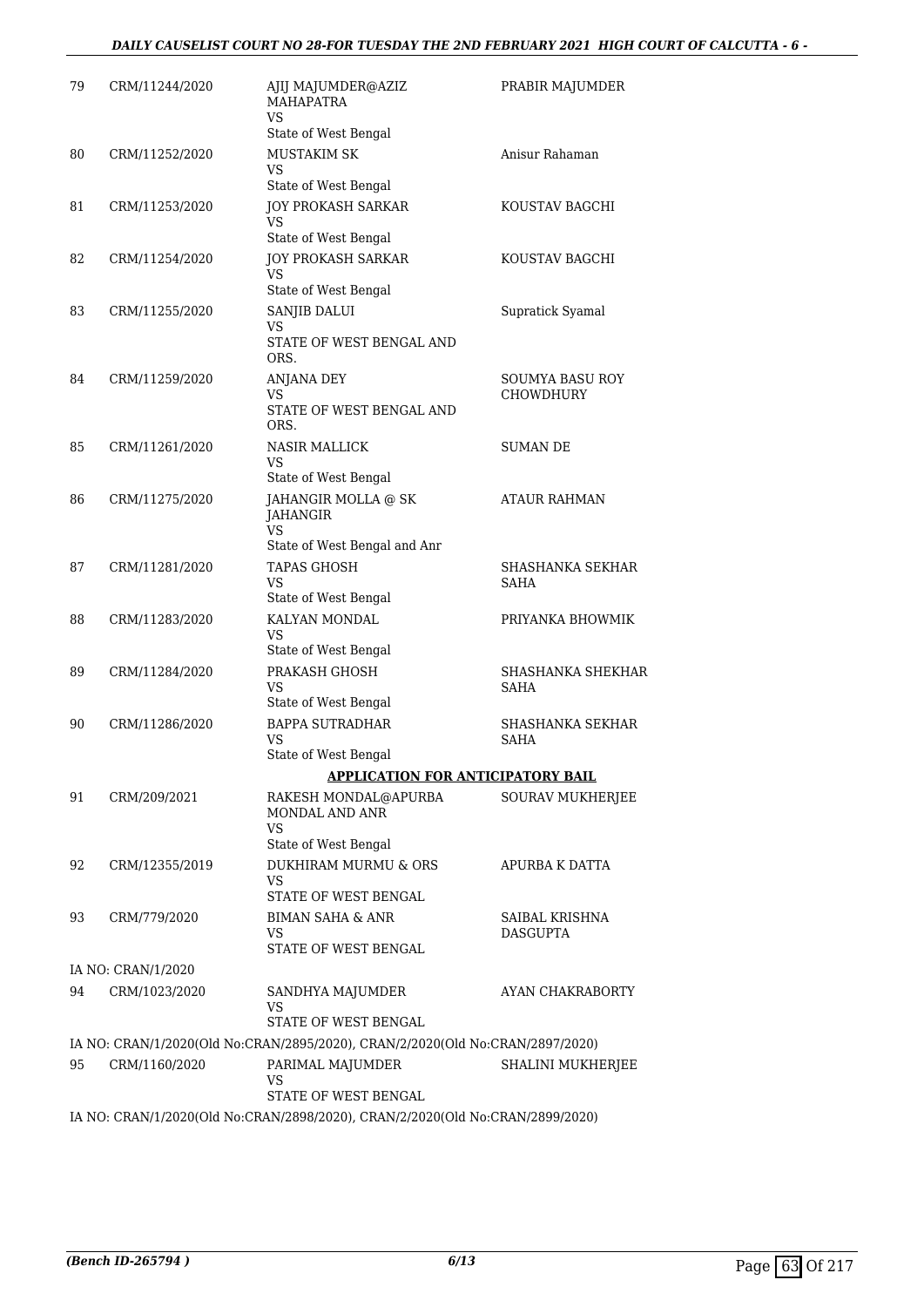# *DAILY CAUSELIST COURT NO 28-FOR TUESDAY THE 2ND FEBRUARY 2021 HIGH COURT OF CALCUTTA - 7 -*

| 96  |                                 |                                                            |                          |
|-----|---------------------------------|------------------------------------------------------------|--------------------------|
|     | CRM/1903/2020                   | DEBJANI MUKHERJEE<br>VS<br><b>CENTRAL BUREAU OF</b>        | HARERAM SINGH            |
|     |                                 | <b>INVESTIGATION</b>                                       |                          |
| 97  | CRM/2765/2020                   | ASADULLA SK @ RAJU @ RAJU SK<br>VS<br>STATE OF WEST BENGAL | SYED N HOSSAIN           |
|     | IA NO: CRAN/1/2020              |                                                            |                          |
| 98  | CRM/6156/2020                   | <b>BAPI SARKAR</b><br>VS                                   | YOUNUS MONDAL            |
|     |                                 | STATE OF WEST BENGAL                                       |                          |
|     | IA NO: CRAN/1/2020, CRAN/2/2021 |                                                            |                          |
| 99  | CRM/8277/2020                   | JOYDEB MONDAL AND ORS<br>VS                                | A CHAKRABORTY            |
|     |                                 | State of West Bengal                                       |                          |
| 100 | CRM/8555/2020                   | SK. SIDDIK<br>VS                                           | SK. SAHJAHAN ALI         |
|     |                                 | State of West Bengal                                       |                          |
| 101 | CRM/8870/2020                   | SURESH KUMAR PATNI<br>VS<br>State of West Bengal           | <b>APURBA KR DAS</b>     |
|     | IA NO: CRAN/1/2021              |                                                            |                          |
| 102 | CRM/8993/2020                   | NURE ALAM @NUR ALAM<br>VS                                  | ARUN KUMAR DAS           |
|     |                                 | State of West Bengal                                       |                          |
| 103 | CRM/8997/2020                   | <b>MANIK RUIDAS</b><br>VS                                  | ARUN KUMAR DAS           |
|     |                                 | State of West Bengal                                       |                          |
| 104 | CRM/9004/2020                   | PALASH SK @ PALASH SEIKH @<br>PALASH SHEIKH<br>VS          | ARKA CHAKRABORTY         |
|     |                                 | STATE OF WEST BENGAL AND<br>ORS.                           |                          |
| 105 | CRM/9288/2020                   | BISWAJIT DAS @ MITHUN<br>VS                                | Surajit Basu             |
|     |                                 | State of West Bengal                                       |                          |
| 106 | CRM/9318/2020                   | ANIOL AGARWAL MENTION AS<br>ANIL KUMAR AGARWAL<br>VS       | RAJNANDINI DAS           |
|     |                                 | STATE OF WEST BENGAL AND<br>ORS.                           |                          |
| 107 | CRM/9369/2020                   | <b>ANARUL SK</b><br>VS                                     | <b>ARINDAM ROY</b>       |
|     |                                 | State of West Bengal                                       |                          |
| 108 | CRM/9504/2020                   | AKASH MALLICK @ SABIR AND<br><b>OTHERS</b><br>VS           | <b>SOUMYA BANERJEE</b>   |
|     |                                 | State of West Bengal                                       |                          |
| 109 | CRM/10070/2020                  | SURESH CHANDRA NADNA<br><b>VS</b><br>State of West Bengal  | KAUSHIK GHOSH            |
| 110 | CRM/10426/2020                  | HAIDER SHAIKH@HAIDER ALI                                   | <b>GOLAM NURE IMROHI</b> |
|     |                                 | VS<br>State of West Bengal                                 |                          |
| 111 | CRM/10493/2020                  | DINESH GORAIN AND ORS<br>VS<br>THE STATE OF WEST BENGAL    | DILIP KUMAR SADHU        |
|     |                                 |                                                            |                          |
| 112 | CRM/10645/2020                  | <b>SUBHENDU ROY</b><br>VS<br>State of West Bengal          | NEIL BASU                |
| 113 | CRM/10646/2020                  | GAYATRI SAHA AND ANR                                       | SOUMA SUBHRA RAY         |
|     |                                 | <b>VS</b><br>State of West Bengal                          |                          |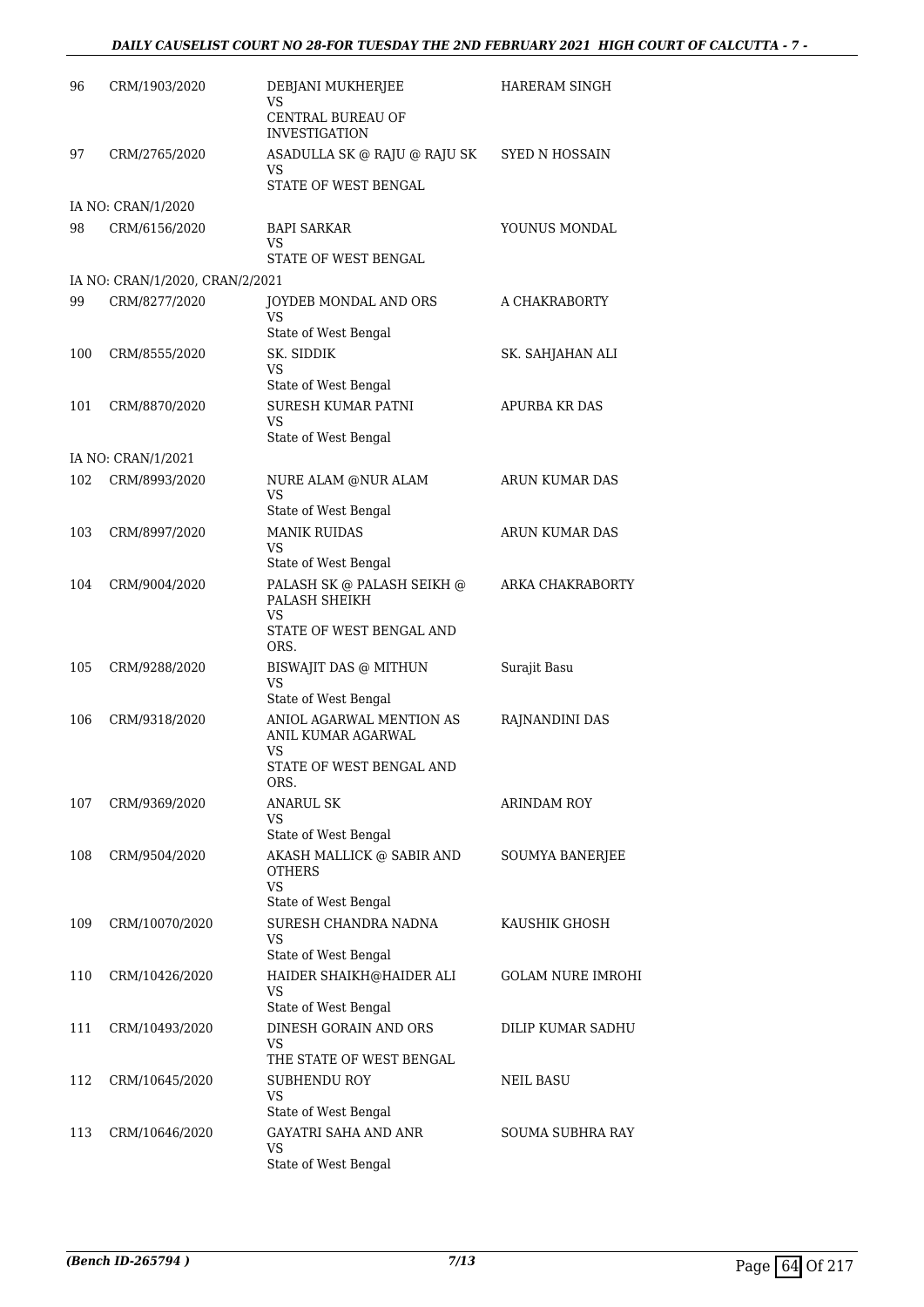## *DAILY CAUSELIST COURT NO 28-FOR TUESDAY THE 2ND FEBRUARY 2021 HIGH COURT OF CALCUTTA - 8 -*

| 114 | CRM/10647/2020 | <b>ASIM JHULKI</b><br>VS<br>State of West Bengal                                                      | SUMAN DE                                |
|-----|----------------|-------------------------------------------------------------------------------------------------------|-----------------------------------------|
| 115 | CRM/10653/2020 | HANIF MONDAL AND ORS<br>VS<br>State of West Bengal                                                    | PRONOJIT ROY                            |
| 116 | CRM/10659/2020 | NOJRUL ISLAM @ NAJRUL ISLAM<br><b>AND ORS</b><br>VS                                                   | MUSHARRAF ALAM SK                       |
| 117 | CRM/10662/2020 | State of West Bengal<br>BASUDEV DEY AND ORS<br>VS<br>State of West Bengal                             | BANIBRATA DUTTA                         |
| 118 | CRM/10663/2020 | UTTAM KUMAR DEY<br>VS<br>State of West Bengal                                                         | <b>BANIBRATA DUTTA</b>                  |
| 119 | CRM/10666/2020 | ABDUL REKIB @ ABDUR REKIB<br>VS<br>State of West Bengal                                               | PRASENJIT MUKHERJEE                     |
| 120 | CRM/10669/2020 | PRASANTA BERA<br>VS<br>State of West Bengal                                                           | <b>SANTIMAY</b><br><b>BHATTACHARYYA</b> |
| 121 | CRM/10670/2020 | SK. AZHAR ALI @ SK AZHAR<br><b>VS</b><br>State of West Bengal                                         | UTTAM KUMAR<br><b>BHATTACHARYYA</b>     |
| 122 | CRM/10673/2020 | ASISH SANPUI @ ASISH SANFUI<br>VS<br>THE STATE OF WEST BENGAL                                         | SUMANTA CHAKRABORTY                     |
| 123 | CRM/10706/2020 | PIYARUL SK<br>VS<br>State of West Bengal                                                              | JISAN IQUBAL HOSSAIN                    |
| 124 | CRM/10710/2020 | NASER MOLLICK@NASIR<br><b>HOSSAIN MOLLICK AND ORS</b><br><b>VS</b><br>State of West Bengal            | NILADRI SEKHAR GHOSH                    |
| 125 | CRM/10711/2020 | MAITREYEE SINHA ROY<br>VS<br>State of West Bengal                                                     | L VISHAL KUAMR                          |
| 126 | CRM/10712/2020 | SWAPAN KUMAR SAHOO @<br>SWAPAN SAHOO @ SWAPAN<br>KUMAR SHAW AND ORS<br>VS<br>THE STATE OF WEST BENGAL | RAVI RANJAN KUMAR                       |
| 127 | CRM/10713/2020 | CHANDAN PASWAN<br>VS.<br>THE STATE OF WEST BENGAL                                                     | ASRAF MANDAL                            |
| 128 | CRM/10714/2020 | SANKAR SAHA<br>VS<br>State of West Bengal                                                             | AJIT KUMAR MISHRA                       |
| 129 | CRM/10716/2020 | <b>ASHOK PAUL</b><br>VS<br>THE STATE OF WEST BENGAL                                                   | <b>SUBIR DEBNATH</b>                    |
| 130 | CRM/10717/2020 | NEPAL SARDAR<br>VS<br>State of West Bengal                                                            | SOHAM BANERJEE                          |
| 131 | CRM/10720/2020 | MADHOBI DAS AND ANR<br>VS<br>THE STATE OF WEST BENGAL                                                 | JISAN IQUBAL HOSSAIN                    |
| 132 | CRM/10722/2020 | MUNNA SK. @ JASIMUDDIN<br><b>RAHAMAN</b><br>VS<br>THE STATE OF WEST BENGAL                            | JISAN IQUBAL HOSSAIN                    |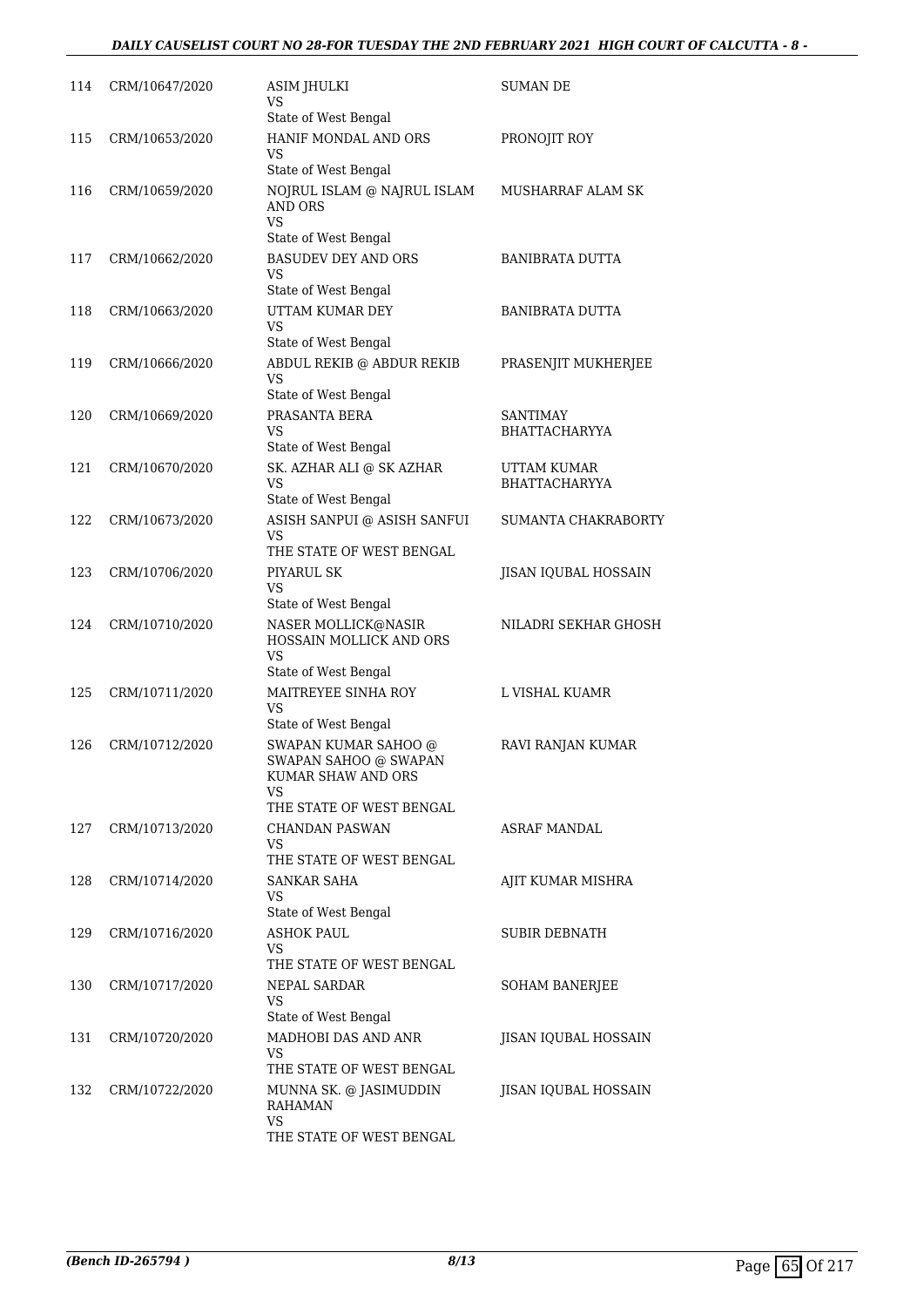## *DAILY CAUSELIST COURT NO 28-FOR TUESDAY THE 2ND FEBRUARY 2021 HIGH COURT OF CALCUTTA - 9 -*

| 133 | CRM/10723/2020 | RABI MANDAL AND ORS<br>VS<br>State of West Bengal                               | JEENIA RUDRA                       |
|-----|----------------|---------------------------------------------------------------------------------|------------------------------------|
| 134 | CRM/10727/2020 | NAJRUL SK AND ANR<br><b>VS</b>                                                  | SK ABU JAFAR                       |
| 135 | CRM/10728/2020 | State of West Bengal<br>PASHAN HALDAR @ PRASENJIT<br>VS.                        | ARUP KUMAR BHOWMICK                |
| 136 | CRM/10730/2020 | THE STATE OF WESWT BENGAL<br>TURAN ALI @MANO AND ORS<br><b>VS</b>               | SOUPAL CHATTERJEE                  |
| 137 | CRM/10731/2020 | State of West Bengal<br>DANISH SHAH AND ANR<br>VS                               | SOMNATH CHAKRABORTY                |
| 138 | CRM/10732/2020 | THE STATE OF WEST BENGAL<br>CHANDANA DAS AND ORS<br>VS.<br>State of West Bengal | SOUPAL CHATTERJEE                  |
| 139 | CRM/10733/2020 | SMT PUSPA RANI DEY AND ORS<br>VS<br>State of West Bengal                        | ASIM KUMAR BARMAN                  |
| 140 | CRM/10735/2020 | <b>RUP KUMAR BISWAS</b><br><b>VS</b><br>THE STATE OF WEST BENGAL                | RUDRAKSHA<br><b>CHATTOPADHYAY</b>  |
| 141 | CRM/10737/2020 | RAKESH DAFADAR AND ORS<br><b>VS</b><br>State of West Bengal                     | Asraf Mandal                       |
| 142 | CRM/10740/2020 | BOTO BARMAN @ MOHAN<br><b>BARMAN AND ANR</b><br>VS.                             | <b>BUSRA KHATOON</b>               |
| 143 | CRM/10741/2020 | THE STATE OF WEST BENGAL<br>AMAR SARKAR<br>VS.                                  | KALIDAS SAHA                       |
| 144 | CRM/10744/2020 | State of West Bengal<br>ZINNAR ALI@ZINNAR ALI<br>VS<br>State of West Bengal     | <b>MANAS KUMAR DAS</b>             |
| 145 | CRM/10745/2020 | SAHADEB KARMAKAR<br><b>VS</b><br>State of West Bengal                           | MUSHSARRAF ALAM SK                 |
| 146 | CRM/10748/2020 | SAIFUL GAZI@MD SAIFUL GAZI<br><b>AND ORS</b><br><b>VS</b>                       | <b>MAZHAR HOSSAIN</b><br>CHOWDHURY |
| 147 | CRM/10750/2020 | State of West Bengal<br>ASHIS HALDAR AND ORS<br>VS<br>State of West Bengal      | <b>MAZHAR HOSSAIN</b><br>CHOWDHURY |
| 148 | CRM/10752/2020 | SK. JAYNUL @ SK JAINUL<br>VS<br>THE STATE OF WEST BENGAL                        | MUSHARRAF ALAM SK.                 |
| 149 | CRM/10753/2020 | <b>BADSHA SK</b><br>VS<br>State of West Bengal                                  | <b>ASIF DEWAN</b>                  |
| 150 | CRM/10756/2020 | MADHAB CHANDRA DAS<br>VS<br>State of West Bengal                                | ARINDAM JANA                       |
| 151 | CRM/10759/2020 | MUNNA CHOWDHURY<br><b>VS</b><br>State of West Bengal                            | PRABIR MAJUMDER                    |
| 152 | CRM/10764/2020 | RAJU MONDAL AND ORS<br><b>VS</b><br>State of West Bengal                        | Diptendu Bandyopadhyay             |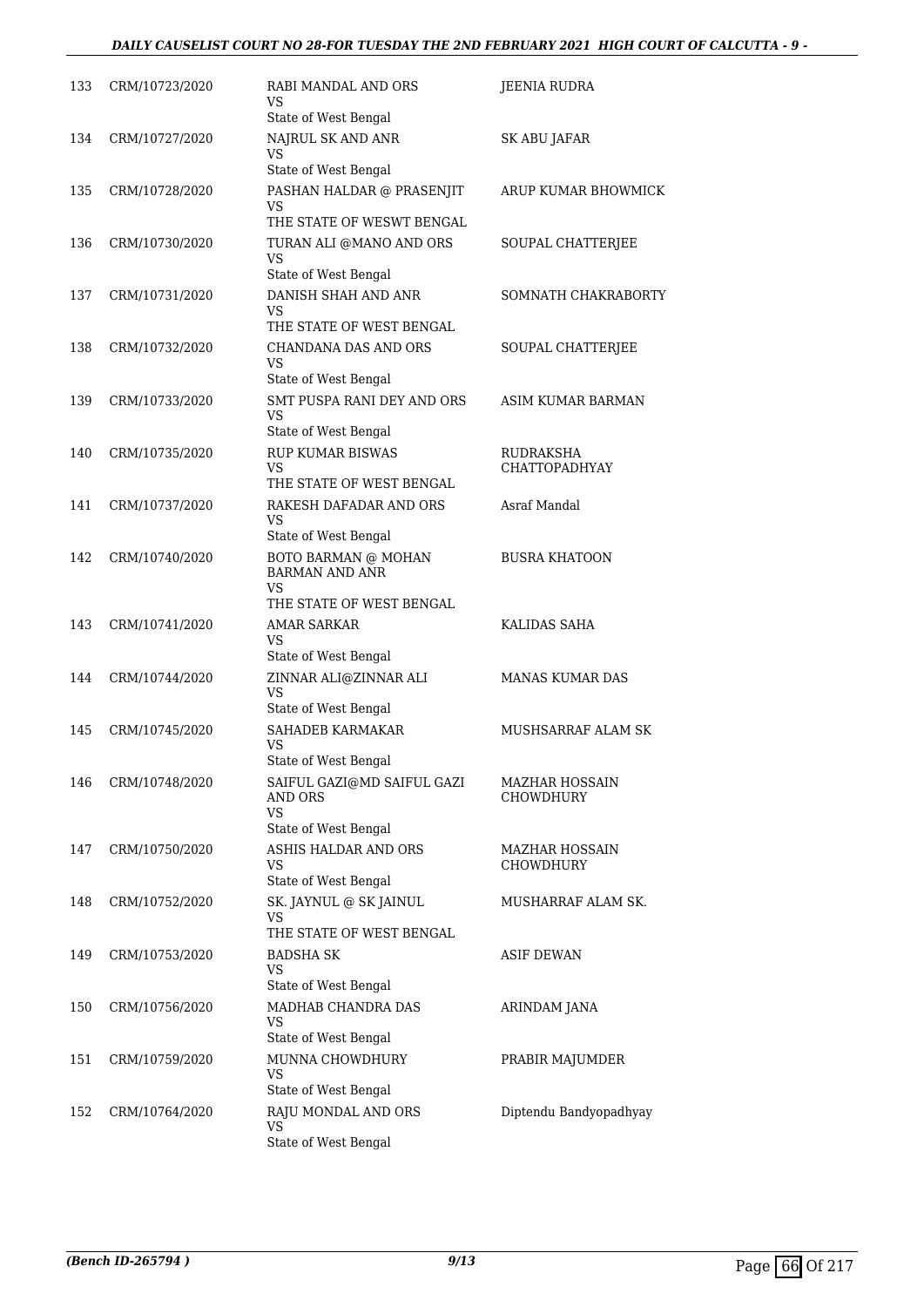| 153 | CRM/10767/2020     | ABDUL RAHIM @MD ABDUL<br>RAHIM<br>VS                                                                          | SHASANKA SEKHAR SAHA            |
|-----|--------------------|---------------------------------------------------------------------------------------------------------------|---------------------------------|
| 154 | CRM/10768/2020     | State of West Bengal<br>HAPPY SK @OASIM HOSEN AND<br><b>ORS</b><br><b>VS</b><br>State of West Bengal          | SHASANKA SEKHAR SAHA            |
| 155 | CRM/10769/2020     | SANDIP KUNDU AND ORS<br>VS<br>State of West Bengal                                                            | TIRTHANKAR DEY                  |
| 156 | CRM/10771/2020     | NAREN BAG @ NOREN BAG<br>VS<br>State of West Bengal                                                           | RAJESHWAR<br><b>CHAKRABORTY</b> |
| 157 | CRM/10772/2020     | TAFIJUL RAHAMAN MALLIK @<br>TOFIJUL MALLICK @ TOFIJUL<br><b>MOLLICK AND ANR</b><br>VS<br>State of West Bengal | RAJESHWAR<br><b>CHAKRABORTY</b> |
| 158 | CRM/10773/2020     | SMT PARBATI DAS@PRAVATI DAS<br>AND ANR<br><b>VS</b><br>State of West Bengal                                   | PRITAM MAJUMDER                 |
| 159 | CRM/10774/2020     | KANKAN MAJUDMAR<br><b>VS</b><br>State of West Bengal                                                          | PRITAM MAJUMDAR                 |
| 160 | CRM/10776/2020     | JAHIR SK@JAHIR SEIKH<br><b>VS</b><br>State of West Bengal                                                     | NAVANIL DE                      |
| 161 | CRM/10777/2020     | SOKALMONI MANDI@SHOKAL<br><b>BREJA</b><br>VS<br>State of West Bengal                                          | NAVANIL DE                      |
| 162 | CRM/10778/2020     | SANJAY DAS<br>VS<br>State of West Bengal                                                                      | DEVI PRIYA MITRA                |
| 163 | CRM/10779/2020     | <b>ALFARUQUE</b><br>HOSSAIN@ALFARUQUE HUSSAIN<br>VS<br>State of West Bengal                                   | SURESH CHANDRA<br>MANNA         |
|     | 164 CRM/10781/2020 | SAMIR DEBNATH<br>VS<br>State of West Bengal                                                                   | SUPRATIK SYMAL                  |
| 165 | CRM/10785/2020     | PRATIM KUMAR LAHA@PRATIM<br>LAHA<br>VS.<br>State of West Bengal                                               | NARAYAN CHANDRA DAS             |
| 166 | CRM/10788/2020     | RAJEN SK AND ORS<br><b>VS</b><br>State of West Bengal                                                         | <b>MANAS KUMAR DAS</b>          |
| 167 | CRM/10798/2020     | MARJEM SHAIKH AND ANR<br>VS<br>STATE OF WEST BENGAL AND<br>ORS.                                               | AMANULISLAM                     |
| 168 | CRM/10807/2020     | SHREEMATI DHAR AND OTHERS<br>VS<br>State of West Bengal                                                       | PRIYA CHAKRABORTY               |
| 169 | CRM/10811/2020     | MITHUN GHOSH@MITHU GHOSH<br>AND ANR<br>VS<br>State of West Bengal                                             | ARUP SARKAR                     |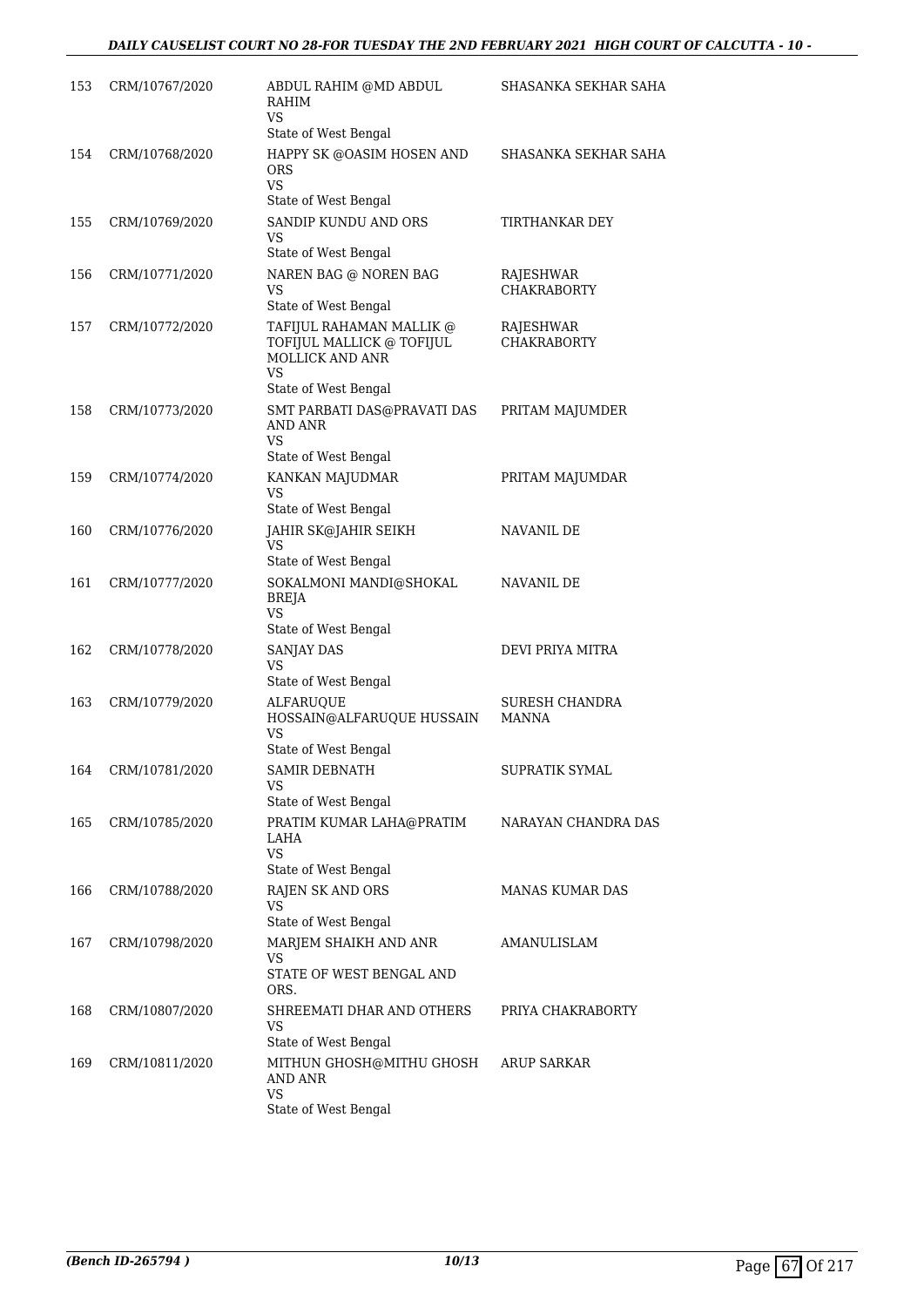## *DAILY CAUSELIST COURT NO 28-FOR TUESDAY THE 2ND FEBRUARY 2021 HIGH COURT OF CALCUTTA - 11 -*

| 170 | CRM/10812/2020     | TALEB ALI @ ABU TALEB AND<br>ORS<br>VS.<br>State of West Bengal                              | Sujoy Sarkar                            |
|-----|--------------------|----------------------------------------------------------------------------------------------|-----------------------------------------|
| 171 | CRM/10816/2020     | SUSANTA SAMANTA AND ANR<br>VS<br>State of West Bengal                                        | ARUNAVA GANGULY                         |
| 172 | CRM/10817/2020     | CHAMPAK MUKHERJEE @ ATANU<br>MUKHERJEE<br>VS.<br>State of West Bengal                        | MD HAFIZ ALI                            |
| 173 | CRM/10819/2020     | G. JAI RAM RAO<br>VS.                                                                        | KUSAL KUMAR<br>MUKHERJEE                |
| 174 | CRM/10821/2020     | State of West Bengal<br>PARTHA SARATHI DAS AND<br><b>ANOTHER</b><br><b>VS</b>                | MD HAFIZ ALI                            |
| 175 | CRM/10822/2020     | State of West Bengal<br>KOUSIK SAW@SHOW<br>VS<br>STATE OF WEST BENGAL AND<br>ORS.            | PRAVAS BHATTACHARYA                     |
| 176 | CRM/10825/2020     | MOMAN BEWA AND ORS<br>VS<br>State of West Bengal                                             | JUIN DUTTA<br><b>CHAKRABORTY</b>        |
| 177 | CRM/10826/2020     | <b>INDRAJIT BOSE</b><br><b>VS</b><br>State of West Bengal                                    | RUXMINI BASU RAY                        |
| 178 | CRM/10829/2020     | NOTON KARMAKAR<br>VS<br>STATE OF WEST BENGAL AND<br>ORS.                                     | <b>MANAS KUMAR DAS</b>                  |
| 179 | CRM/10830/2020     | MOUMITA MANDAL @ MOUMITA<br>MANDAL(GURIA)<br>VS<br>State of West Bengal                      | Kausik Biswas                           |
| 180 | CRM/10831/2020     | MAHIDUL NADAP@ BACHHU<br><b>NADAP</b><br>VS<br>State of West Bengal                          | KALIDAS SAHA                            |
|     | 181 CRM/10833/2020 | CHITTARANJAN DEBNATH AND<br>ORS.<br>VS.<br>State of West Bengal                              | ABHISHEK CHAKRABORTY                    |
| 182 | CRM/10834/2020     | DIBYENDU MONDAL @ DIBYENDU<br><b>MONDAL</b><br><b>VS</b><br>STATE OF WEST BENGAL AND<br>ORS. | <b>ASRAF MONDAL</b>                     |
| 183 | CRM/10839/2020     | ABDUL RAHIM<br>SARKAR@RAHIMUDDIN SARKAR<br>VS<br>State of West Bengal                        | Jeenia Rudra                            |
| 184 | CRM/10841/2020     | PRAVAT SAHA<br>VS<br>State of West Bengal                                                    | KAZI M RAHAMAN                          |
| 185 | CRM/10842/2020     | ANWARUL @ EKRAMUL AND ORS<br><b>VS</b><br>State of West Bengal                               | KAZI M RAHMAN                           |
| 186 | CRM/10843/2020     | MD RENTU SK<br><b>VS</b><br>State of West Bengal                                             | <b>ALAMGIR AHASAN</b><br><b>ALAMGIR</b> |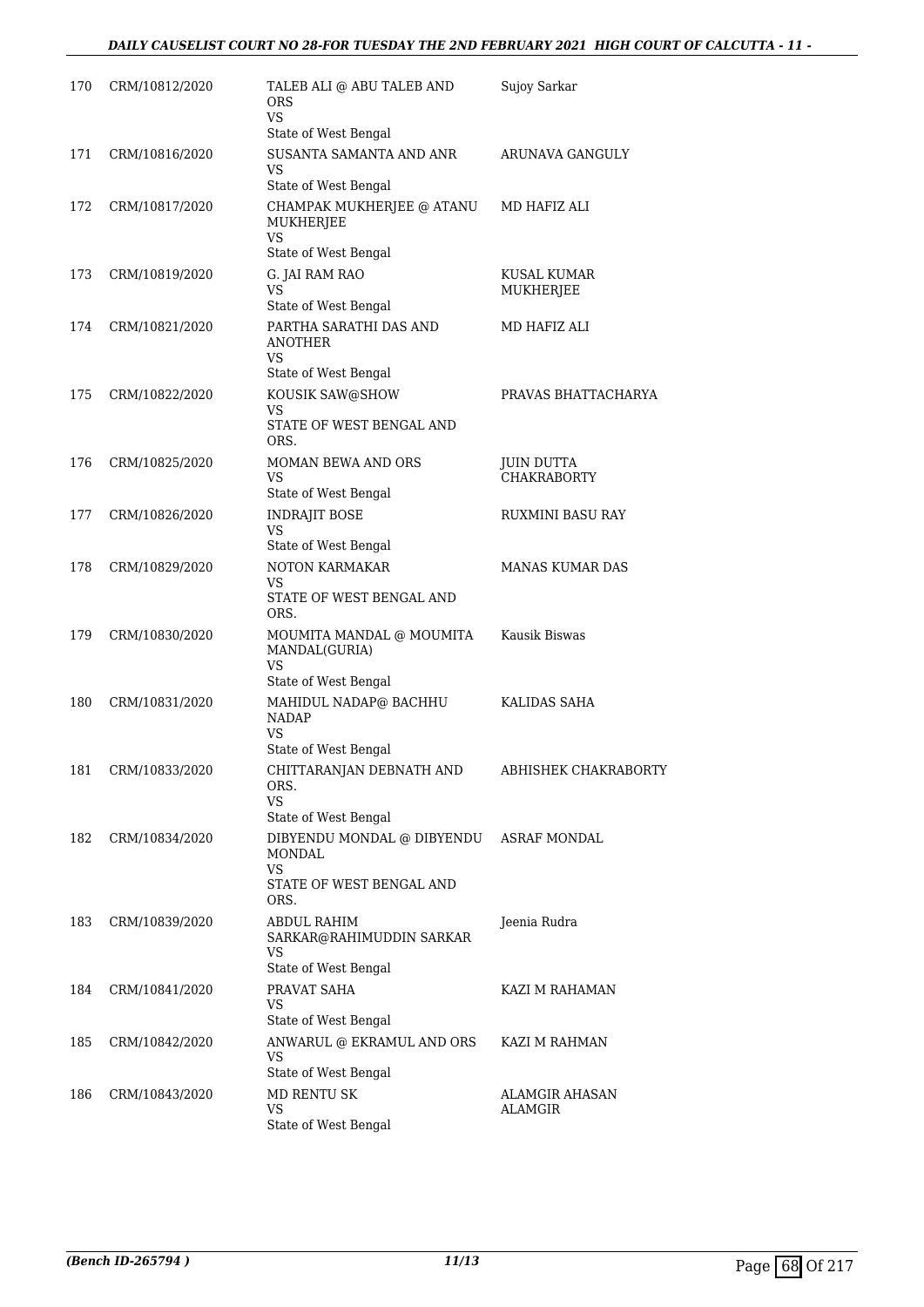## *DAILY CAUSELIST COURT NO 28-FOR TUESDAY THE 2ND FEBRUARY 2021 HIGH COURT OF CALCUTTA - 12 -*

| 187 | CRM/10844/2020 | MUKULDEEP MAITI<br>VS.                                               | MAZHAR HOSSAIN<br><b>CHOWDHURY</b> |
|-----|----------------|----------------------------------------------------------------------|------------------------------------|
| 188 | CRM/10870/2020 | State of West Bengal<br>SK ANISUDDIN AND ANR<br>VS                   | MAHABOOB AHMED                     |
|     |                | State of West Bengal                                                 |                                    |
| 189 | CRM/10891/2020 | <b>BIPLAB MANDAL</b><br>VS<br>State of West Bengal                   | SWARANU SAHA                       |
| 190 | CRM/10984/2020 | SK ABU TAHER @ SK MATAB<br><b>FARIYAR</b>                            | <b>SAFDAR AZAM</b>                 |
|     |                | <b>VS</b><br>State of West Bengal                                    |                                    |
| 191 | CRM/10989/2020 | PANCHU GHOSH AND ORS<br><b>VS</b><br>State of West Bengal            | PARTHA SARATHI DAS                 |
| 192 | CRM/11091/2020 | <b>MONIRUDDIN SK</b><br><b>VS</b>                                    | <b>MANAS KUMAR DAS</b>             |
| 193 | CRM/11094/2020 | State of West Bengal<br>JIBON DAS @JIBAN KUMAR DAS<br><b>VS</b>      | <b>MANAS KUMAR DAS</b>             |
|     |                | State of West Bengal                                                 |                                    |
| 194 | CRM/11096/2020 | ROHON SHIL<br>VS<br>State of West Bengal                             | <b>S GHOSH CHOWDHURY</b>           |
| 195 | CRM/11097/2020 | <b>BHOLA SK AND ANOTHER</b><br>VS                                    | KARABI ROY                         |
| 196 | CRM/11102/2020 | State of West Bengal<br>MIR SIRAJ AND ORS<br>VS                      | <b>SUJATA DAS</b>                  |
| 197 | CRM/11103/2020 | State of West Bengal<br>RAFIKUL MIA@MUNNA AND ANR<br><b>VS</b>       | Hillol Saha Podder                 |
| 198 | CRM/11106/2020 | State of West Bengal<br><b>SK NABIUL</b><br>VS                       | <b>SUJATA DAS</b>                  |
| 199 | CRM/11107/2020 | State of West Bengal<br>TARIKUL ISLAM<br>VS                          | Ali Ahsan Alamgir                  |
| 200 | CRM/11111/2020 | State of West Bengal<br>TAISURUDDION@ MD<br>TAISIRUDDIN<br><b>VS</b> | MUSHARRAF ALAM SK                  |
|     |                | State of West Bengal                                                 |                                    |
| 201 | CRM/11113/2020 | <b>BIKASH BARMAN</b><br>VS<br>State of West Bengal                   | SUBRATA SAHA                       |
| 202 | CRM/11115/2020 | <b>FULTUSI SINGHA HUI</b><br>VS<br>State of West Bengal              | SOMNATH CHAKRABORTY                |
| 203 | CRM/11143/2020 | PRABIN@PRABIR BERA<br>VS                                             | DEVIPRIYA MITRA                    |
| 204 | CRM/11235/2020 | State of West Bengal<br>ANUPAM MANDAL@PACHA AND<br>ANR               | PRIYANJIT KUNDU                    |
|     |                | <b>VS</b><br>State of West Bengal                                    |                                    |
| 205 | CRM/10783/2020 | SAMIRUL HOQUE @ MD. SAMIR<br>SK. @ SAMIR<br>VS                       | Kausik Biswas                      |
|     |                | State of West Bengal                                                 |                                    |
|     |                | <b>APPLICATIONS / CANCELLATION / RELAXATION OF BAIL</b>              |                                    |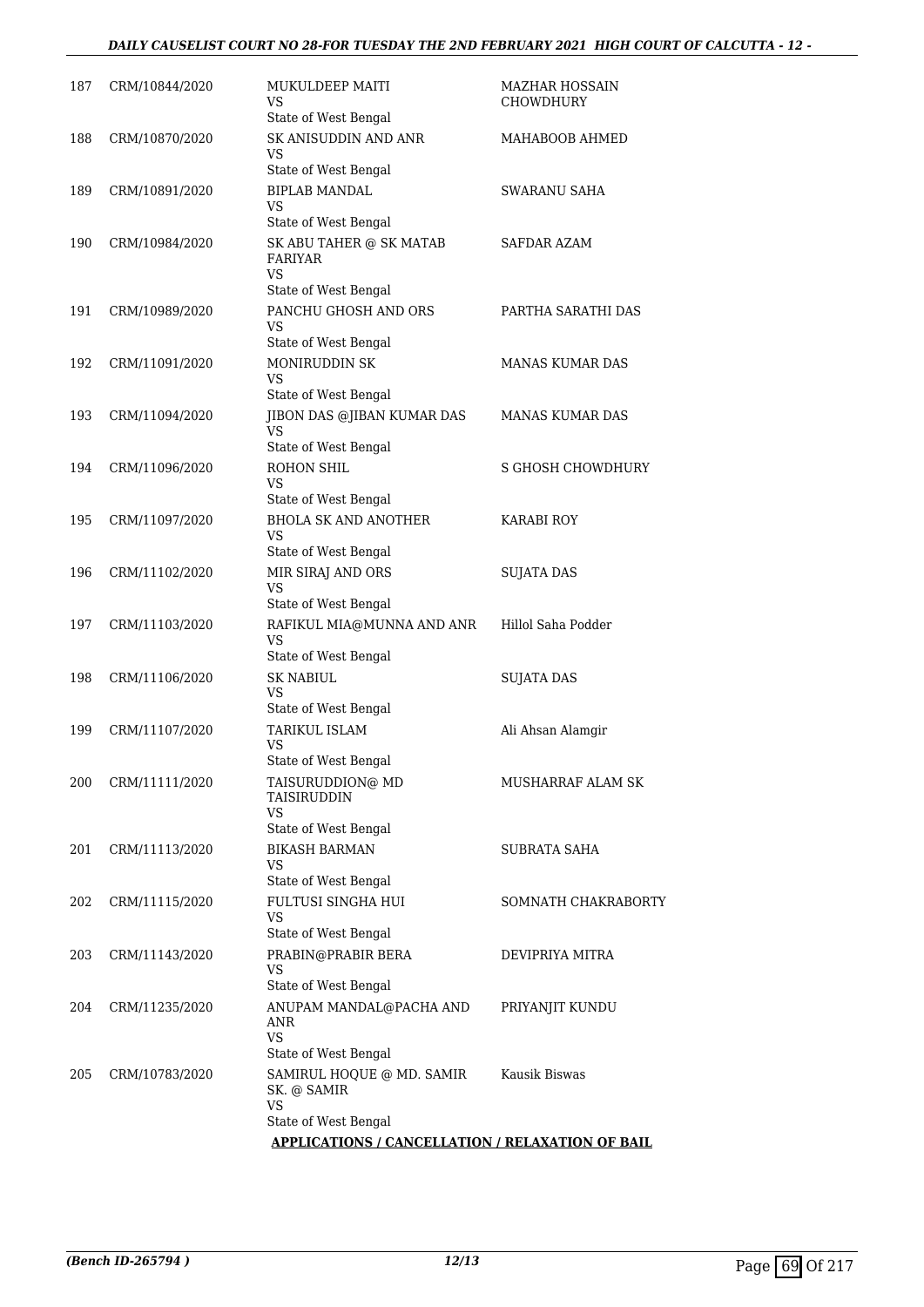| 206 | CRR/1065/2017      | <b>ASHADULLAH</b><br>BISWAS@ASADULLAH BISWAS<br>VS<br>STATE OF WEST BENGAL | M MUKHERJEE                      |
|-----|--------------------|----------------------------------------------------------------------------|----------------------------------|
|     |                    | IA NO: CRAN/1/2018(Old No:CRAN/1080/2018), CRAN/2/2020                     |                                  |
| 207 | CRM/234/2020       | SK. SABDAR<br>VS<br>STATE OF WEST BENGAL                                   | <b>HOSSAIN MUSTAFI</b>           |
|     | IA NO: CRAN/1/2021 |                                                                            |                                  |
| 208 | CRM/2819/2020      | NIRAJ GOEL<br><b>VS</b><br>STATE OF WEST BENGAL                            | <b>SOUMYA NAG</b>                |
|     |                    | IA NO: CRAN/1/2020(Old No:CRAN/3332/2020), CRAN/2/2020                     |                                  |
| 209 | CRM/10500/2020     | JUMMAN MALLIK @ JUMMAN SK<br>VS<br>State of West Bengal                    | <b>SYED ALI AZAD</b>             |
|     | IA NO: CRAN/1/2021 |                                                                            |                                  |
| 210 | CRM/11241/2020     | <b>SABITA GAYEN</b><br><b>VS</b><br>State of West Bengal AND ANR           | <b>INDRAJEET DEY</b>             |
| 211 | CRM/22/2021        | MD. IMTIYAZ MOOLA<br>VS<br>STATE OF WEST BENGAL AND<br>ORS.                | <b>SANJIB MITRA</b>              |
| 212 | CRM/929/2021       | ABHILASHA RAJGARHIA<br><b>VS</b><br>State of West Bengal AND ANR           | SHRESTHA<br><b>BHATTACHARJEE</b> |
| 213 | CRM/1043/2021      | HAJRAT MOLLA ALIAS HAZRAT<br><b>MOLLA</b><br><b>VS</b><br>AMINA JAMADAR    | TRIPTI PANDEY                    |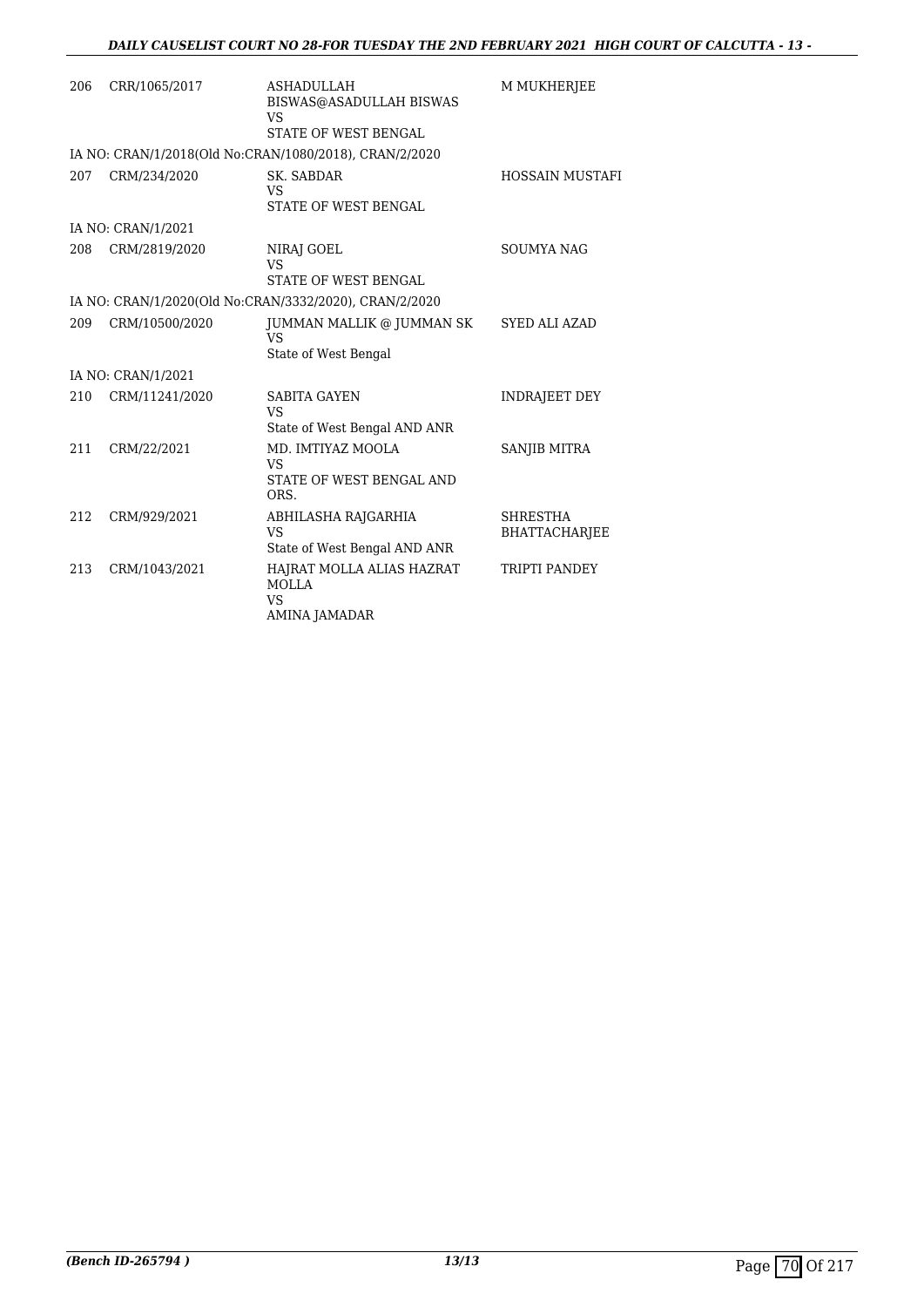

## **Appellate Side**

**DAILY CAUSELIST For Tuesday The 2nd February 2021**

#### **COURT NO. 4**

**DIVISION BENCH (DB - VIII)**

#### **AT 10:45 AM**

### **HON'BLE JUSTICE ARINDAM SINHA HON'BLE JUSTICE SUVRA GHOSH**

#### **(VIA VIDEO CONFERENCE)**

#### **ON AND FROM MONDAY, THE 11TH JANUARY , 2021 – APPEALS RELATING TO SERVICE UNDER GROUP VI AND APPLICATIONS CONNECTED THERETO;**

**MATRIMONIAL & FAMILY COURT APPEALS & MATTERS RELATING TO GUARDIANSHIP INCLUDING APPLICATIONS CONNECTED THERETO;**

**ADMISSION OF APPEALS UNDER SECTION 30 OF THE EMPLOYEES' COMPENSATION ACT, 1923;**

**HEARING OF WRIT APPEALS IRRESPECTIVE OF CLASSIFICATION INCLUDING APPLICATIONS CONNECTED THERETO.**

**NOTE: MATTERS WILL BE TAKEN UP THROUGH PHYSICAL HEARING ONLY WHEN BOTH THE PARTIES ARE AGREED.**

#### **TO BE MENTIONED**

|   | FA/170/2014                 | PARTHA SAKHA MONDAL<br>VS<br>SHAMPA MONDAL                                     | <b>SUSMITA</b><br>CHATTERJEE    |
|---|-----------------------------|--------------------------------------------------------------------------------|---------------------------------|
| 2 | FMA/2797/2016<br>(Assigned) | PUNJAB & SIND BANK AND<br><b>ORS</b><br>VS<br>KASHMIR SING KANG @ K.S.<br>KANG | SANAJIT KUMAR<br><b>GHOSH</b>   |
|   |                             | <b>APPLICATION</b>                                                             |                                 |
| 3 | MAT/367/2018                | THE STATE OF WEST<br>BENGAL & ORS<br>VS<br>DR. NAMITA DE & ANR                 | DILIP KUMAR<br>MONDAL IN PERSON |

IA NO: CAN/1/2018(Old No:CAN/2291/2018), CAN/2/2018(Old No:CAN/2293/2018), CAN/3/2020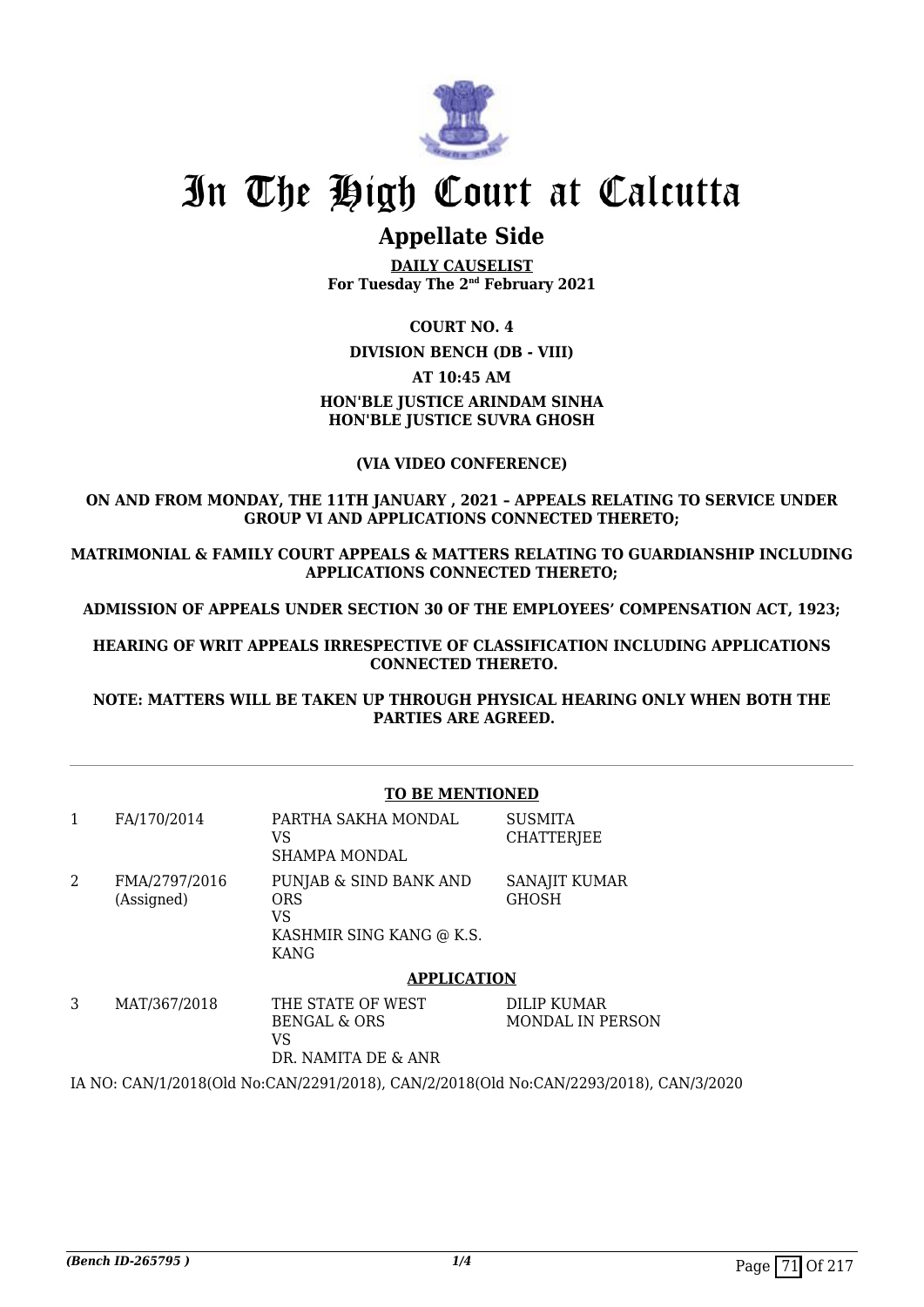| 4  | MAT/368/2018                              | THE STATE OF WEST<br><b>BENGAL &amp; ORS</b><br><b>VS</b>                                                        | <b>DILIP KUMAR</b><br>MONDAL IN PERSON                                                |
|----|-------------------------------------------|------------------------------------------------------------------------------------------------------------------|---------------------------------------------------------------------------------------|
|    |                                           | ASHISH GANGOPADHYAY<br><b>GANGULY &amp;ANR</b>                                                                   |                                                                                       |
|    |                                           |                                                                                                                  | IA NO: CAN/1/2018(Old No:CAN/2285/2018), CAN/2/2018(Old No:CAN/2294/2018), CAN/3/2020 |
| 5  | FAT/345/2019                              | <b>BAISAKHI DUTTA</b><br><b>VS</b><br>CHANDAN DUTTA                                                              | <b>SURANJIT GHOSH</b>                                                                 |
|    | IA NO: CAN/1/2020(Old No:CAN/1966/2020)   |                                                                                                                  |                                                                                       |
| 6  | FMAT/1088/2019                            | <b>SMT TINKU ROY</b><br><b>VS</b><br><b>ARUP ROY</b>                                                             | <b>CPC 1908</b>                                                                       |
|    |                                           | IA NO: CAN/1/2019(Old No:CAN/11232/2019), CAN/2/2019(Old No:CAN/11237/2019)                                      |                                                                                       |
| 7  | FAT/138/2020                              | JHUMPA BANERJEE<br>VS                                                                                            | PARTHA PRATIM<br>MUKHOPADHYAY                                                         |
|    |                                           | SUDIPTA BANERJEE<br>IA NO: CAN/1/2020(Old No:CAN/2778/2020), CAN/2/2020(Old No:CAN/2780/2020)                    |                                                                                       |
| 8  | MAT/408/2020                              | STATE BANK OF INDIA &                                                                                            | <b>SUDEEP PAL</b>                                                                     |
|    |                                           | <b>ORS</b><br><b>VS</b>                                                                                          | <b>CHOUDHURI</b>                                                                      |
|    |                                           | <b>DEB KUMAR</b><br><b>BHATTACHARJEE</b>                                                                         |                                                                                       |
|    | IA NO: CAN/1/2020, CAN/2/2020             |                                                                                                                  |                                                                                       |
| 9  | MAT/602/2020                              | AJIT KUMAR SINGH<br><b>VS</b><br>Union of India AND ORS                                                          | PRATIK MAJUMDER                                                                       |
|    | IA NO: CAN/1/2020, CAN/2/2020             |                                                                                                                  |                                                                                       |
| 10 | MAT/603/2020                              | Union of India AND ORS                                                                                           | ARITRI MAJUMDER                                                                       |
|    |                                           | <b>VS</b>                                                                                                        |                                                                                       |
|    |                                           | VIRENDRA SINGH                                                                                                   |                                                                                       |
|    | IA NO: CAN/1/2020, CAN/2/2020, CAN/3/2020 |                                                                                                                  |                                                                                       |
|    | 11 FAT/19/2021                            | SOUMYA CHATTERJEE<br>VS.                                                                                         | JAYASHREE PATRA                                                                       |
|    |                                           | PRIYANKA DAS CHATTERJEE                                                                                          |                                                                                       |
|    | IA NO: CAN/1/2021                         |                                                                                                                  |                                                                                       |
| 12 | FAT/20/2021                               | SMT SHIULI SHARMA(NEE MANIDEEPA PAUL<br>PANJA)<br><b>VS</b>                                                      |                                                                                       |
|    |                                           | <b>VIVEK SHARMA</b>                                                                                              |                                                                                       |
|    | IA NO: CAN/1/2021                         |                                                                                                                  |                                                                                       |
|    |                                           | <b>APPEAL FOR HEARING</b>                                                                                        |                                                                                       |
| 13 | FMA/2699/2015                             | <b>GENERAL MANAGER</b><br>(2 PBS) (04-02-2021) (PROJECT) EASTERN<br><b>COALFIELDS LTD &amp; ANR</b><br><b>VS</b> | <b>BIJAY KUMAR</b>                                                                    |
|    |                                           | <b>GOPAL CHANDRA</b><br>MUKHOPADHYAY & ORS                                                                       |                                                                                       |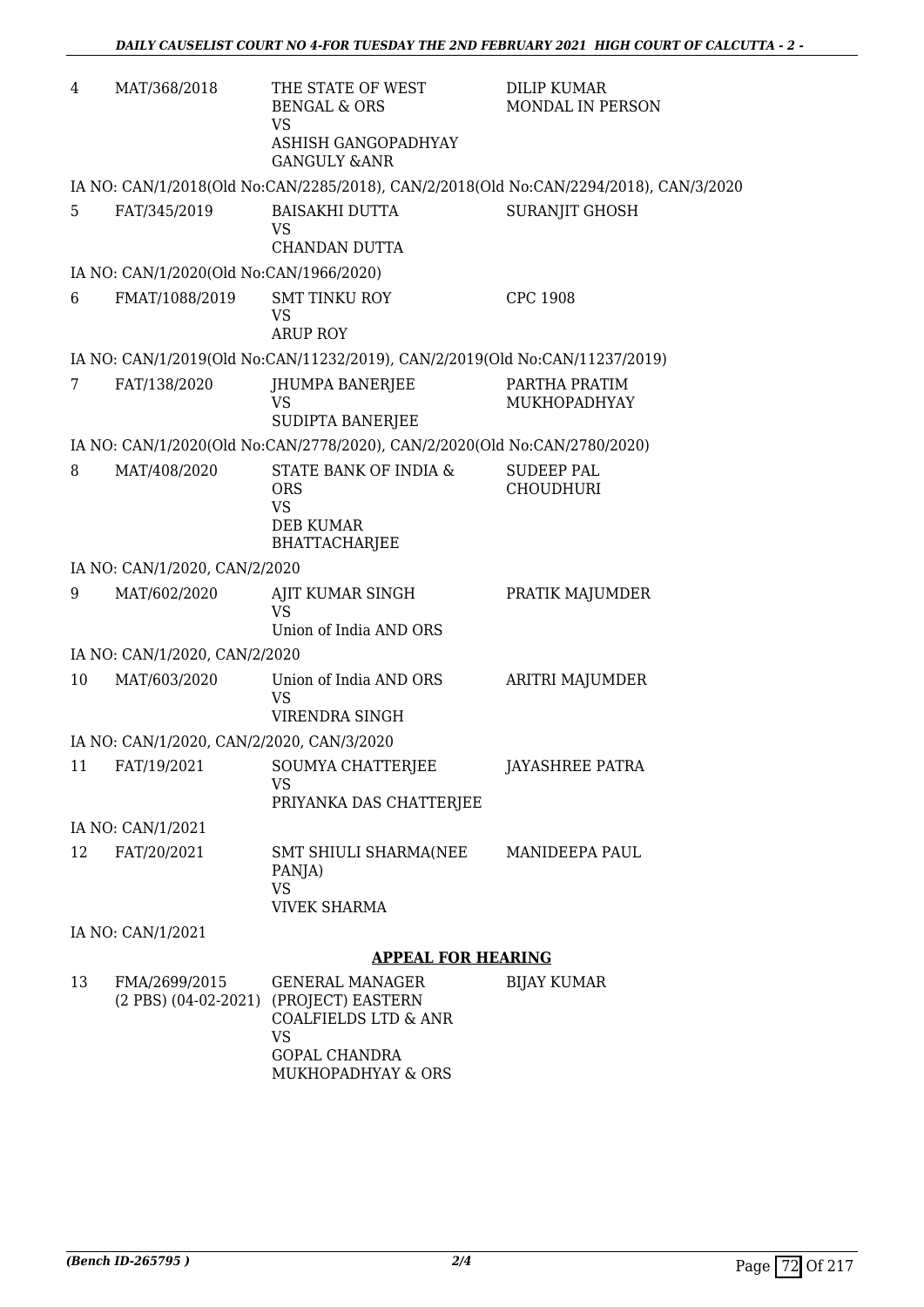| 14 | FMA/3517/2015                                       | THE CHAIRMAN,<br><b>SELTCTION COMMITTEE &amp;</b><br>CHIF EXECU, OFFICER & AN<br><b>VS</b><br><b>GAYATRI DALAI</b> | <b>SALIL KUMAR MAITI</b>              |
|----|-----------------------------------------------------|--------------------------------------------------------------------------------------------------------------------|---------------------------------------|
| 15 | FMA/3351/2016<br>(CAN 5972/2015)<br>(CAN 4164/2018) | <b>UJJWAL KANTI</b><br><b>BANDYOPADHYAY &amp; ORS</b><br>VS<br>STATE OF WEST BENGAL &<br><b>ORS</b>                | <b>TAPAS KUMAR</b><br><b>MONDAL</b>   |
| 16 | FMA/868/2017                                        | JNAN RANAJAN DAS & ORS<br><b>VS</b><br><b>SBSTC &amp; ORS</b>                                                      | MRINAL RANJAN<br><b>PRAMANIK</b>      |
|    | IA NO: CAN/3/2019(Old No:CAN/6479/2019)             |                                                                                                                    |                                       |
| 17 | MAT/1016/2017                                       | THE EXECUTIVE DIRECTOR<br>& APPE. AUTHO., BANK OF<br><b>BARODA &amp; ORS</b><br>VS<br>CHANDRA SHEKHAR              | MOUMITA GHOSH                         |
| 18 | FMA/505/2019<br>$(02-02-2021)$                      | <b>JOYTISH CHANDRA</b><br><b>KARMAKAR</b><br><b>VS</b><br>UNION OF INDIA & ORS                                     | <b>SOUMI KUNDU</b>                    |
|    | IA NO: CAN/1/2019(Old No:CAN/12792/2019)            |                                                                                                                    |                                       |
| 19 | MAT/577/2020                                        | <b>JAYANTA SARKAR</b>                                                                                              | VICTOR CHATTERJEE                     |
|    |                                                     | <b>VS</b>                                                                                                          |                                       |
|    |                                                     | NATIONAL JUTE BOARD                                                                                                |                                       |
|    | IA NO: CAN/1/2020                                   |                                                                                                                    |                                       |
| 20 | FMA/605/2020<br>$(2$ PBS $)$                        | KALIKA PATHAK<br><b>VS</b><br>UNION OF INDIA & ORS                                                                 | <b>ACHIN KUMAR</b><br><b>MAJUMDER</b> |
| 21 | FMA/657/2020<br>$(2$ PBS $)$                        | PASCHIM BANGA GRAMIN<br><b>BANK</b><br><b>VS</b><br>CHINMAY MAJUMDAR                                               | SURASRI BAIDYA                        |
| 22 | MAT/748/2020                                        | ARUP CHAKRABORTY<br>VS<br>STATE OF WEST BENGAL<br>AND ORS.                                                         | FALGUNI<br>BANDYOPADHYAY              |
|    | IA NO: CAN/1/2020, CAN/2/2020                       |                                                                                                                    |                                       |
| 23 | MAT/773/2020<br>(2 PBS) (02-02-2021) CHATTOPADHYAY  | DR. SOURAV<br>VS<br>STATE OF WEST BENGAL                                                                           | SWADESH PRIYA<br><b>GHOSH</b>         |
|    |                                                     | AND ORS.                                                                                                           |                                       |
|    | IA NO: CAN/1/2020                                   |                                                                                                                    |                                       |
|    | wt24 MAT/774/2020                                   | DR. MOITREYEE<br><b>CHOWDHURY AND ORS</b><br><b>VS</b><br>STATE OF WEST BENGAL<br>AND ORS.                         | SWADESH PRIYA<br><b>GHOSH</b>         |

IA NO: CAN/1/2020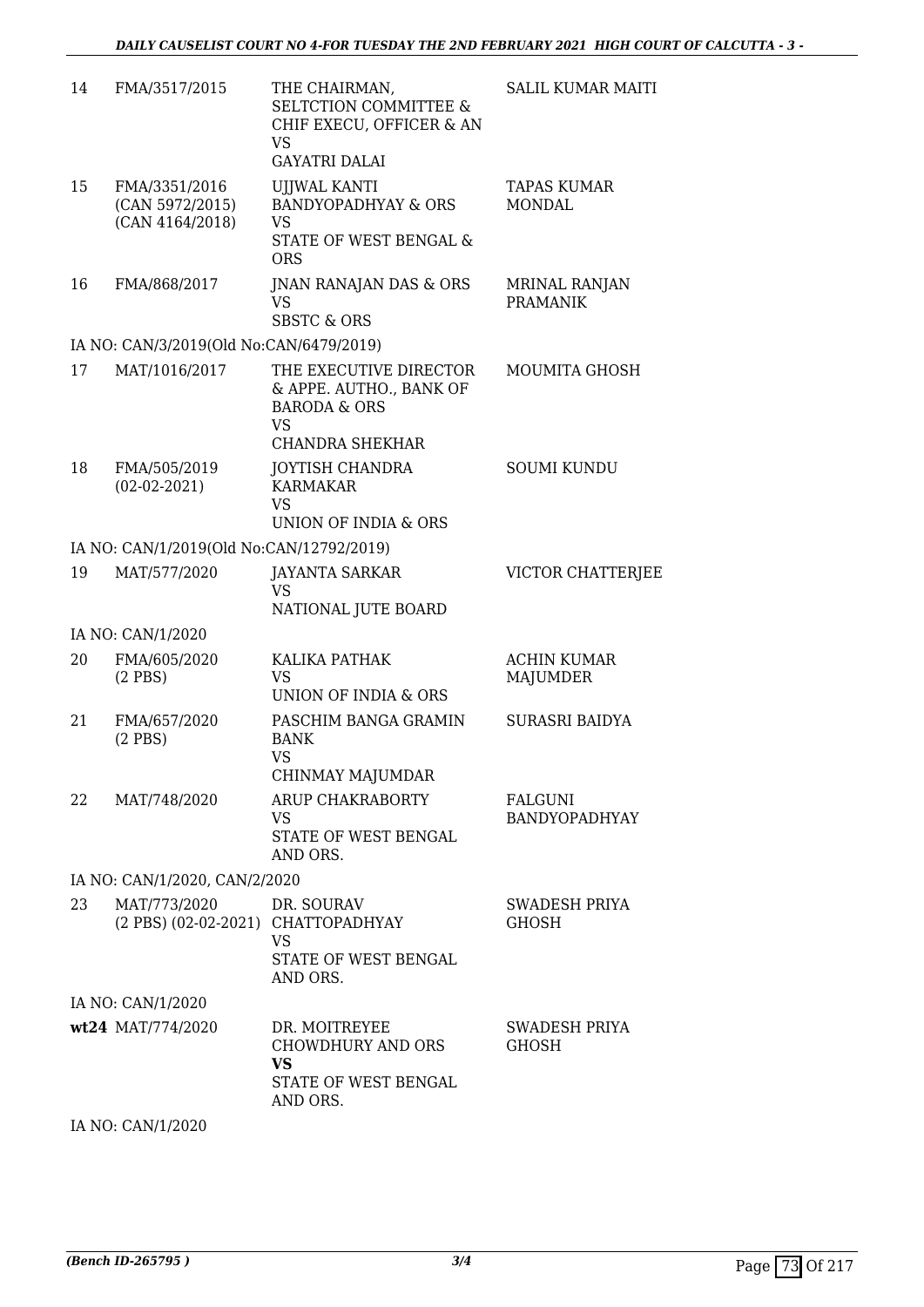| 25 | MAT/827/2020<br>(Defective)   | SWAPAN KUMAR SAHA<br>VS<br>BANGIYA GRAMIN BIKASH<br><b>BANK AND ORS</b> | NEIL BASU         |
|----|-------------------------------|-------------------------------------------------------------------------|-------------------|
|    | IA NO: CAN/1/2020, CAN/2/2020 |                                                                         |                   |
| 26 | MAT/79/2021                   | ANKUR BHATTACHARYA<br>AND ANR<br>VS<br>STATE OF WEST BENGAL<br>AND ORS. | UDAYNARAYAN BETAL |
|    | IA NO: CAN/1/2021             |                                                                         |                   |
| 27 | MAT/83/2021                   | KOUSHIK PAUL<br>VS<br>UNION OF INDIA AND ORS.                           | VICTOR CHATTERJEE |
|    | IA NO: CAN/1/2021             |                                                                         |                   |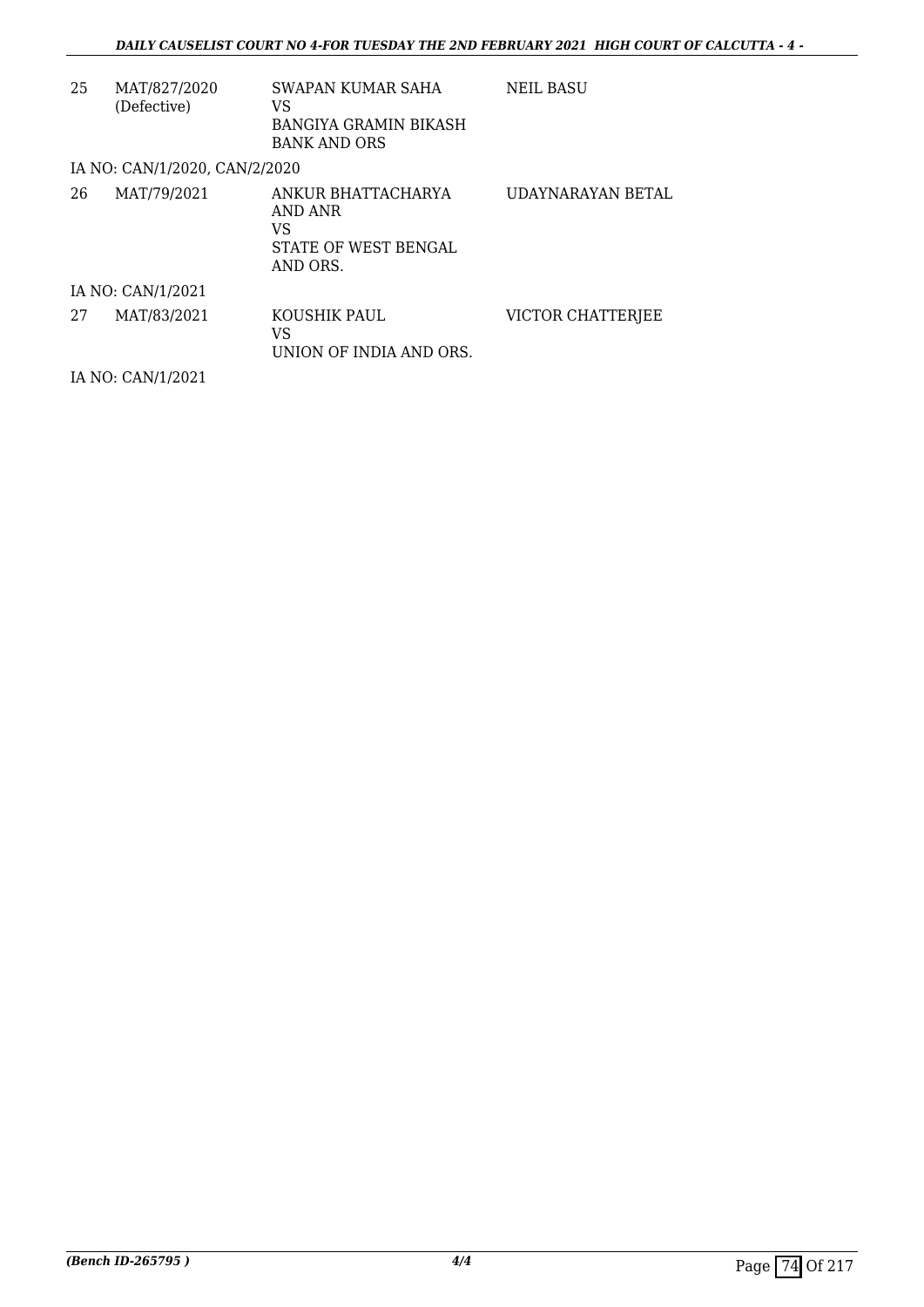

# **Appellate Side**

**DAILY CAUSELIST For Tuesday The 2nd February 2021**

### **COURT NO. 38**

### **SINGLE BENCH (SB) AT 10:45 AM HON'BLE JUSTICE ARIJIT BANERJEE (VIA VIDEO CONFERENCE)**

#### **APPELLATE SIDE MATTERS WILL BE TAKEN UP AFTER RECESS.**

#### **ON AND FROM MONDAY, THE 11TH JANUARY 2021 - MATTERS (MOTION & HEARING) UNDER ARTICLE 226 OF THE CONSTITUTION OF INDIA RELATING TO LAND UNDER GROUP I INCLUDING APPLICATIONS CONNECTED THERETO.**

 **AND**

#### **ON AND FROM MONDAY, 1ST FEBRUARY, 2021, AS LONG AS THE DIVISION BENCH COMPRISING HON'BLE THE CHIEF JUSTICE THOTTATHIL B. RADHAKRISHNAN AND HON'BLE JUSTICE ARIJIT BANERJEE DOES NOT SIT WILL SIT SINGLY AND TAKE UP THE LIST AND DETERMINATION OF HON'BLE JUSTICE ASHIS KUMAR CHAKRABORTY.**

**ON AND FROM TUESDAY, 2ND FEBRUARY, 2021 AS LONG AS THE DIVISION BENCH COMPRISING OF HON'BLE THE CHIEF JUSTICE T. B. RADHAKRISHNAN AND HON'BLE JUSTICE ARIJIT BANERJEE DOES NOT SIT - IN ADDITION TO HIS OWN LIST, WILL SIT SINGLY AND TAKE UP SOME PART-HEARD, CONTEMPT, ASSIGNED, REVIEW, MODIFICATION/ CLARIFICATION MATTERS.**

#### **NOTE : MATTERS WILL BE TAKEN UP THROUGH PHYSICAL HEARING ONLY WHEN BOTH THE PARTIES ARE AGREED.**

**MENTIONING WILL BE PERMITTED ONLY ON THE VIRTUAL MODE INDICATING GROUP(S) OR SECTION(S) ALONG WITH GROUND OF URGENCY.**

#### **FIXED MATTER**

1 WPA/1811/2021 [ 2.00 P.M. ] SUBARNA DUTTA VS UNIVERSITY OF CALCUTTA AND OTHERS DEBLINA CHATTARAJ

#### **MOTION**

2 WPA/12347/2017 ASHOKE DAS & ORS VS STATE OF WEST BENGAL & ORS KRISHANU BANIK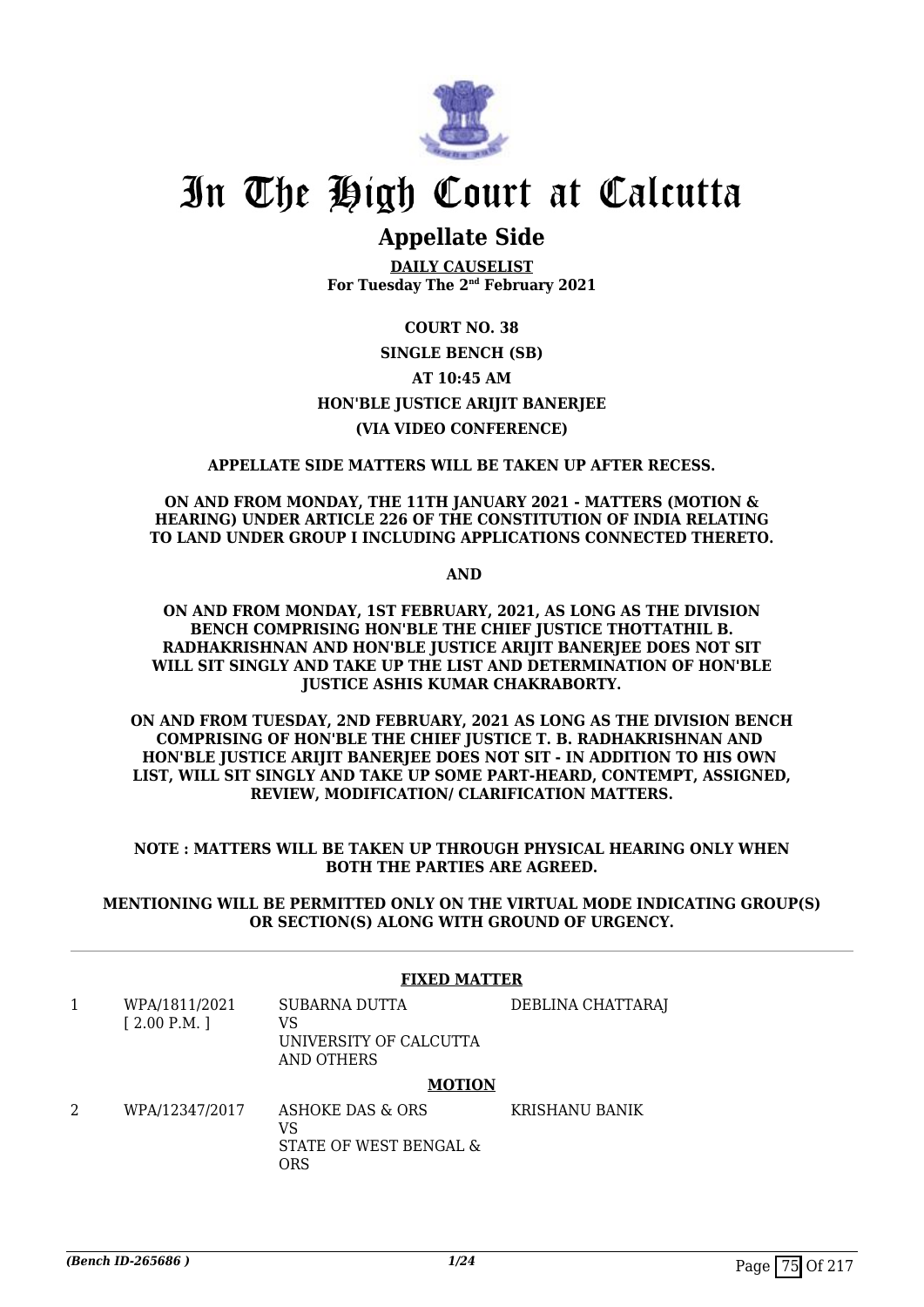| 3   | WPA/2556/2019<br>[DEF]                  | KALYAN GHOSH<br>VS<br>HOWRAH ZILLA PARISHAD<br>& ORS                                                                                | SANKHA SUBHRA RAY            |
|-----|-----------------------------------------|-------------------------------------------------------------------------------------------------------------------------------------|------------------------------|
|     | IA NO: CAN/1/2020(Old No:CAN/5485/2020) |                                                                                                                                     |                              |
| wt4 | WPA/1688/2019                           | <b>TAPAS PAUL</b><br><b>VS</b><br><b>HOWRAH ZILLA PARISHAD</b><br>$&$ ORS                                                           | APURBA KUMAR<br><b>GHOSH</b> |
| 5   | WPA/5570/2019                           | MD. ENAYUTULLAH<br>VS<br>THE DIRECTOR OF BENGAL<br>LAND REFORMS &<br><b>REVENUE DEPT &amp; ORS</b>                                  | <b>UJJAL RAY</b>             |
|     | IA NO: CAN/1/2020(Old No:CAN/693/2020)  |                                                                                                                                     |                              |
| 6   | WPA/5590/2019                           | SEIKH ABUL KASHEM<br><b>VS</b><br>THE DIRECTOR OF BENGAL<br>LAND & LAND REFORMS &<br><b>ORS</b>                                     | <b>UJJAL RAY</b>             |
|     | IA NO: CAN/1/2020(Old No:CAN/689/2020)  |                                                                                                                                     |                              |
| 7   | WPA/5593/2019                           | <b>MANOYAR HOSSAIN</b><br><b>CHOWDHURY</b><br><b>VS</b><br>THE DIRECTOR OF BENGAL<br>LAND & LAND<br>REFORMS&REVENUE DEPT,<br>$\&$ O | <b>UJJAL RAY</b>             |
|     | IA NO: CAN/1/2020(Old No:CAN/688/2020)  |                                                                                                                                     |                              |
| 8   | WPA/5596/2019                           | UNUSH SK<br>VS<br>THE DIRECTOR OF BENGAL<br>LAND & LAND REFORMS &<br>REVENUE DET, & OR                                              | <b>UJJAL RAY</b>             |
|     | IA NO: CAN/1/2020(Old No:CAN/686/2020)  |                                                                                                                                     |                              |
| 9   | WPA/5598/2019                           | MD. SHERFUL HAQUE<br>VS<br>THE DIRECTOR OF BENGAL<br><b>LAND &amp; LAND</b><br>REFORMS&REVENUE<br>DEPT, & ORS                       | UJJAL RAY                    |
|     | IA NO: CAN/1/2020(Old No:CAN/691/2020)  |                                                                                                                                     |                              |
| 10  | WPA/5604/2019                           | SEIKH YAQUB ALI<br><b>VS</b><br>THE DIRECTOR OF BENGAL<br>LAND & LAND<br>REFORMS&REVENUE<br>DEPT, & ORS                             | <b>UJJAL RAY</b>             |

IA NO: CAN/1/2020(Old No:CAN/690/2020)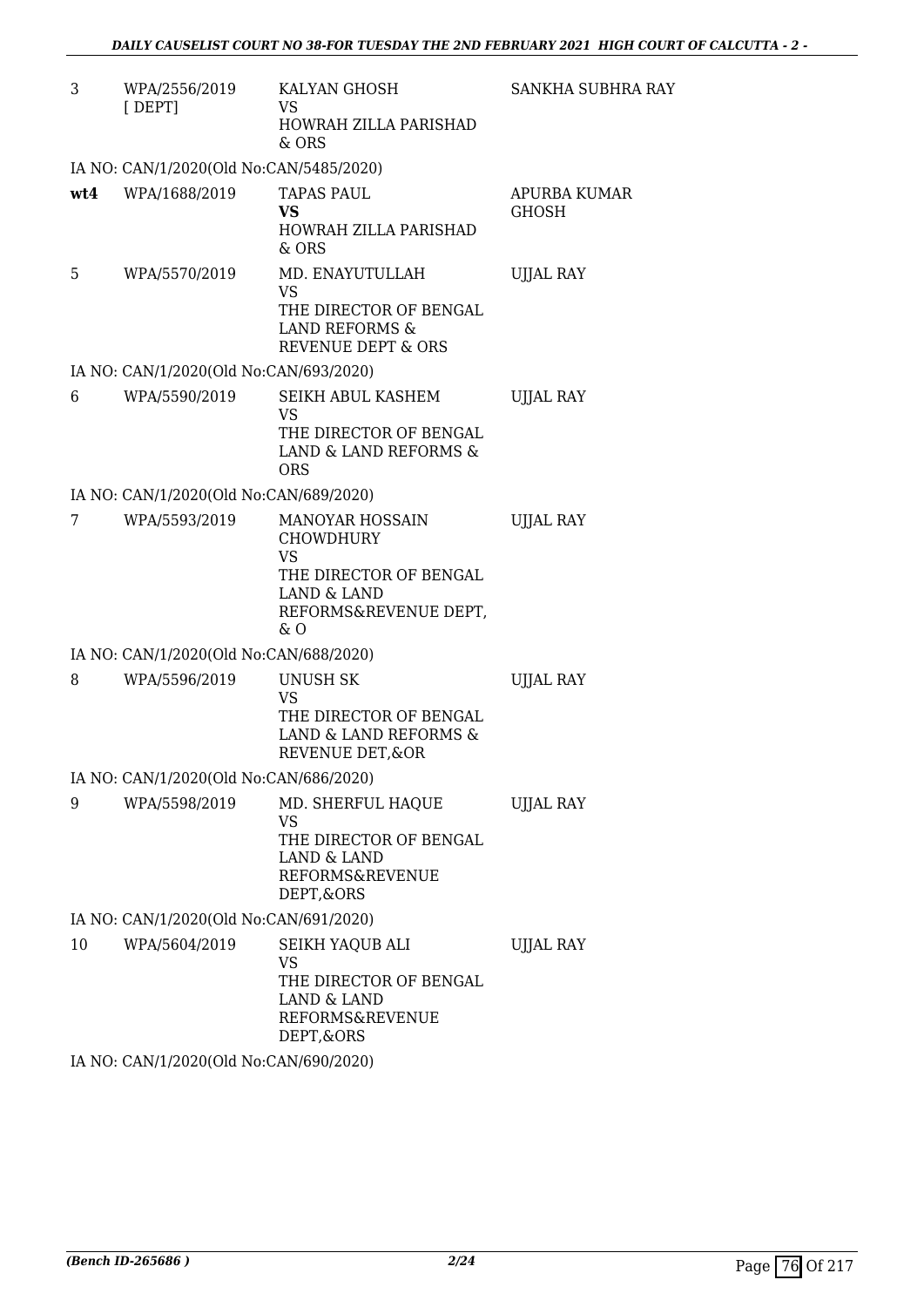| 11 | WPA/5606/2019                          | MD. MAINUL HAQUE<br><b>VS</b><br>THE DIRECTOR OF BENGAL<br>LAND & LAND<br><b>REFORMS&amp;REVENUE</b><br>DEPT, & ORS | <b>UJJAL RAY</b>            |
|----|----------------------------------------|---------------------------------------------------------------------------------------------------------------------|-----------------------------|
|    | IA NO: CAN/1/2020(Old No:CAN/687/2020) |                                                                                                                     |                             |
| 12 | WPA/5608/2019                          | MD YEONNUS ALI<br>VS<br>THE DIRECTOR OF BENGAL<br>L&LR AND REV DEPT. &<br><b>ORS</b>                                | <b>UJJAL RAY</b>            |
|    | IA NO: CAN/1/2020(Old No:CAN/692/2020) |                                                                                                                     |                             |
| 13 | WPA/19050/2019                         | ALOKA MUKHERJEE & ORS<br><b>VS</b><br>STATE OF WEST BENGAL &<br><b>ORS</b>                                          | MADAN MOHAN ROY             |
| 14 | WPA/22242/2019                         | <b>SUKDEV BERA</b><br><b>VS</b><br>STATE OF WEST BENGAL &<br><b>ORS</b>                                             | DURBA BANERJEE              |
| 15 | WPA/939/2020                           | <b>BISWANATH GHARAMI &amp;</b><br><b>ORS</b><br><b>VS</b><br>STATE OF WEST BENGAL &<br><b>ORS</b>                   | PRABIR MAJI                 |
| 16 | WPA/2499/2020                          | NEPAL JOARDAR<br><b>VS</b><br>STATE OF WEST BENGAL &<br><b>ORS</b>                                                  | <b>SARBANANDA</b><br>SANYAL |
| 17 | WPA/3929/2020                          | <b>FAZLUR RAHAMAN</b><br><b>MONDAL &amp; ORS</b><br>VS<br>STATE OF WEST BENGAL &<br><b>ORS</b>                      | <b>AVISHEK PRASAD</b>       |
| 18 | WPA/3966/2020                          | SANTOSH KUMAR JANA<br>VS.<br>STATE OF WEST BENGAL &<br><b>ORS</b>                                                   | ARIJIT BERA                 |
| 19 | WPA/4810/2020                          | <b>SUKLA BHOWMICK</b><br><b>VS</b><br>STATE OF WEST BENGAL &<br><b>ORS</b>                                          | <b>MARY DATTA</b>           |
| 20 | WPA/4907/2020                          | KESHAB CHANDRA GIRI<br>VS<br>STATE OF WEST BENGAL &<br><b>ORS</b>                                                   | BHASKAR CHANDRA<br>MANNA    |
| 21 | WPA/4936/2020                          | TUSHAR KANTI BISWAS<br>VS<br>STATE OF WEST BENGAL &<br><b>ORS</b>                                                   | PANCHANAN HAJRA             |
| 22 | WPA/4937/2020                          | NIMAI CHANDRA BERA<br>VS<br>STATE OF WEST BENGAL &<br>ORS10                                                         | PANCHANAN HAJRA             |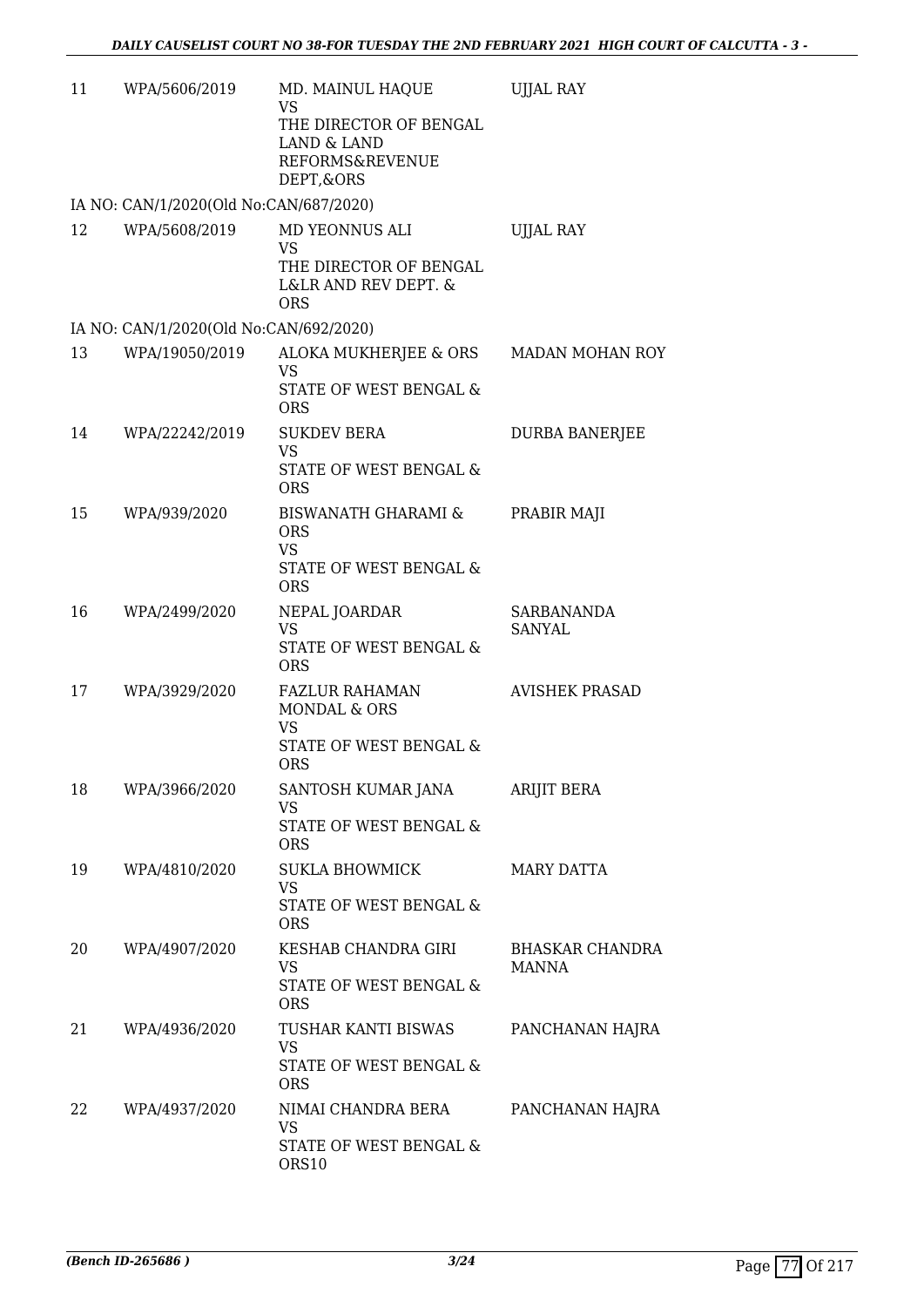| 23 | WPA/4938/2020 | NIRUP KR GHOSH<br>VS<br>STATE OF WEST BENGAL &<br><b>ORS</b>                                                                 | PANCHANAN HAJRA                     |
|----|---------------|------------------------------------------------------------------------------------------------------------------------------|-------------------------------------|
| 24 | WPA/4939/2020 | SHUBHAJIT MANDAL & ANR DYUTIMAN BANERJEE<br><b>VS</b><br>STATE OF WEST BENGAL &<br><b>ORS</b>                                |                                     |
| 25 | WPA/4943/2020 | PRATAP GHOSH<br><b>VS</b><br>STATE OF WEST BENGAL &<br><b>ORS</b>                                                            | KAMAL KANTA KAR                     |
| 26 | WPA/4970/2020 | DHANANJAY TAPADAR<br><b>VS</b><br>STATE OF WEST BENGAL &<br><b>ORS</b>                                                       | HEMANTA COOMER<br><b>MITTER</b>     |
| 27 | WPA/4990/2020 | PATELNAGAR MINERALS &<br><b>INDUSTRIES PRIVATE</b><br><b>LIMITED &amp; ANR</b><br>VS<br>STATE OF WEST BENGAL &<br><b>ORS</b> | PINAKI RANJAN<br><b>CHAKRABARTI</b> |
| 28 | WPA/5027/2020 | <b>RATNA GUHA</b><br><b>VS</b><br>STATE OF WEST BENGAL &<br><b>ORS</b>                                                       | PARTHA PRATIM<br>KANJILAL           |
| 29 | WPA/5049/2020 | AMIYA KR. MONDAL & ANR.<br><b>VS</b><br>STATE OF WEST BENGAL &<br>ORS.                                                       | KAMAL KANTA KAR                     |
| 30 | WPA/5051/2020 | KANU PAUL CHOWDHURY<br><b>VS</b><br><b>UNION OF INDIA &amp; ORS</b>                                                          | <b>MAYUKH MAITRA</b>                |
| 31 | WPA/5052/2020 | JHUNU PAUL CHOWDHURY<br>$&$ ORS<br>VS<br>UNION OF INDIA & ORS                                                                | <b>MAYUKH MAITRA</b>                |
| 32 | WPA/5059/2020 | ADARSHA PRATIBANDHI<br><b>SAMITY &amp; ANR</b><br>VS<br>STATE OF WEST BENGAL &<br><b>ORS</b>                                 | <b>SUBRATA SAHA</b>                 |
| 33 | WPA/5103/2020 | SHYAMAPRASAD HAZRA &<br>ANR<br><b>VS</b><br>STATE OF WEST BENGAL &<br><b>ORS</b>                                             | MALAY<br><b>BHATTACHARYYA</b>       |
| 34 | WPA/5140/2020 | MD. ABDUR RAJJAK<br><b>VS</b><br>UNION OF INDIA & ORS                                                                        | DONA GHOSH                          |
| 35 | WPA/5198/2020 | NIJAM ALI MONDAL<br>VS<br>STATE OF WEST BENGAL &<br><b>ORS</b>                                                               | ABDUR RAHAMAN                       |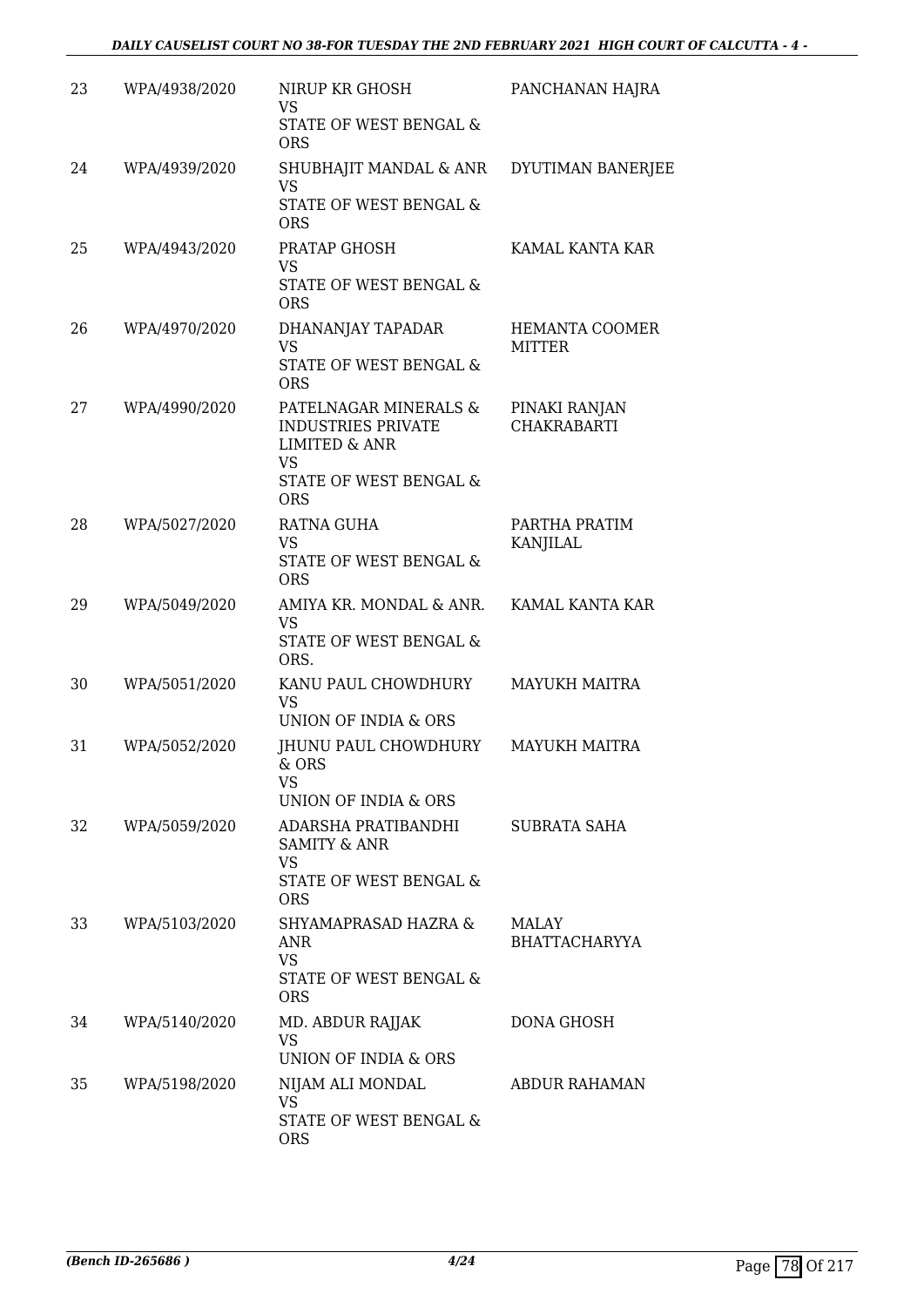#### *DAILY CAUSELIST COURT NO 38-FOR TUESDAY THE 2ND FEBRUARY 2021 HIGH COURT OF CALCUTTA - 5 -*

| 36 | WPA/5258/2020     | HIMANGSHU SEKHAR TAH<br>VS                                                                     | <b>GOURAV BANERJI</b>               |
|----|-------------------|------------------------------------------------------------------------------------------------|-------------------------------------|
|    |                   | STATE OF WEST BENGAL &<br><b>ORS</b>                                                           |                                     |
| 37 | WPA/5542/2020     | RAMANUJ SINGH<br><b>VS</b>                                                                     | <b>AMRITO GOURAV KAR</b>            |
|    |                   | STATE OF WEST BENGAL&<br><b>ORS</b>                                                            |                                     |
| 38 | WPA/7277/2020     | HARIPADA MONDAL AND<br><b>OTHERS</b><br><b>VS</b>                                              | <b>MUKTESWAR MAITY</b>              |
|    |                   | STATE OF WEST BENGAL<br>AND ORS.                                                               |                                     |
|    | IA NO: CAN/1/2020 |                                                                                                |                                     |
| 39 | WPA/7471/2020     | <b>SMT SATWANTI DEVI</b><br>VS                                                                 | <b>ANJALI NAG</b>                   |
|    |                   | THE CHAIRMAN, SUB DIV<br>MAGISTRATE, SR CITIZEN<br><b>WELFARE AND MAIN</b><br>TRIBUNAL AND ANR |                                     |
|    | IA NO: CAN/1/2020 |                                                                                                |                                     |
| 40 | WPA/7492/2020     | M/S DHANWANTARI TIE UP<br>P. LTD<br><b>VS</b><br>State of West Bengal                          | SIDDHARTHA PAUL                     |
|    | IA NO: CAN/1/2020 |                                                                                                |                                     |
| 41 | WPA/7505/2020     | <b>SUDHIR KUMAR</b>                                                                            | ANAND JHA                           |
|    |                   | <b>UDGIRKKAR</b><br><b>VS</b><br>State of West Bengal                                          |                                     |
|    | IA NO: CAN/1/2020 |                                                                                                |                                     |
| 42 | WPA/7569/2020     | <b>ABANI ROY</b><br><b>VS</b><br>State of West Bengal                                          | TARUN DAS SARMA                     |
|    | IA NO: CAN/1/2020 |                                                                                                |                                     |
| 43 | WPA/7924/2020     | PRADIP MAITY<br><b>VS</b>                                                                      | SANTI PADA PAHARI                   |
|    |                   | STATE OF WEST BENGAL<br>AND ORS.                                                               |                                     |
| 44 | WPA/8254/2020     | <b>BHOLANATH HALDEWR</b><br>AND ORS<br><b>VS</b><br>STATE OF WEST BENGAL<br>AND ORS.           | LAKSHMINATH<br><b>BHATTACHARYYA</b> |
| 45 | WPA/8369/2020     | SUDIPTO ADHIKARI                                                                               | DEBASIS SUR                         |
|    |                   | VS<br>UNION OF INDIA AND<br><b>OTHERS</b>                                                      |                                     |
| 46 | WPA/8473/2020     | MD ANAMUL SHEK<br><b>VS</b><br>STATE OF WEST BENGAL                                            | <b>MANIKA SARKAR</b>                |
|    |                   | AND ORS.                                                                                       |                                     |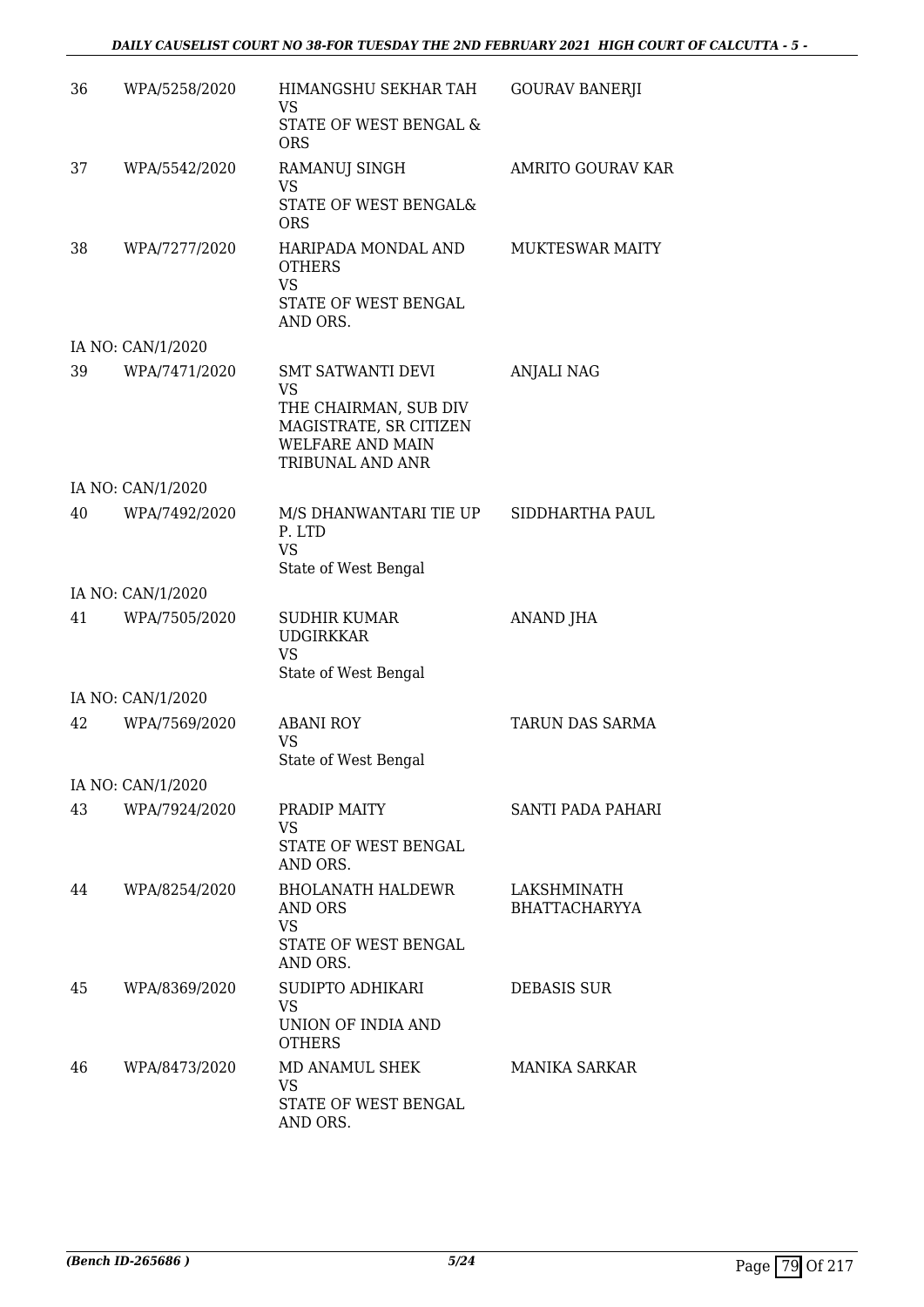| 47 | WPA/8613/2020 | JITENDRANATH MAHANTY<br>AND ORS<br><b>VS</b><br>STATE OF WEST BENGAL<br>AND ORS.                         | FALGUNI<br>BANDYOPADHYAY               |
|----|---------------|----------------------------------------------------------------------------------------------------------|----------------------------------------|
| 48 | WPA/8617/2020 | PREMI ARORA<br>VS<br>STATE OF WEST BENGAL<br>AND ORS.                                                    | SOMNATH ROY<br><b>CHOWDHURY</b>        |
| 49 | WPA/8628/2020 | RAJESH DUTTA<br><b>VS</b><br>UNION OF INDIA AND ORS                                                      | SOUMYAJIT DAS<br><b>MAHAPATRA</b>      |
| 50 | WPA/8629/2020 | ORTHO PHARMA PVT LTD<br>AND ANR<br><b>VS</b><br>WEST BENGAL SMALL<br>INDUSTRIES DEV. CORP<br>LTD AND ORS | <b>SREETAMA BISWAS</b>                 |
| 51 | WPA/8719/2020 | MEGHNAD RANA @<br>MEGNAD RANA<br><b>VS</b><br>STATE OF WEST BENGAL<br>AND ORS.                           | SHAMIK CHATTERJEE                      |
| 52 | WPA/8812/2020 | PRADIP KUMAR ADHIKARI<br>@ ADHIKARY AND ANR<br><b>VS</b><br>THE STATE OF WEST<br><b>BENGAL AND ORS</b>   | PINAKI RANJAN<br><b>CHAKRABORTI</b>    |
| 53 | WPA/8837/2020 | PALCON ABASAN PRIVATE<br><b>LIMITED</b><br><b>VS</b><br>THE STATE OF WEST<br><b>BENGAL AND ORS</b>       | <b>SOMNATH ROY</b><br><b>CHOWDHURY</b> |
| 54 | WPA/8905/2020 | SUPENDRA NATH BASAK<br>AND ORS<br>vs<br>STATE OF WEST BENGAL<br>AND ORS                                  | SARBANANDA<br>SANYAL                   |
| 55 | WPA/8906/2020 | SUSHIL CHANDRA BISWAS<br>AND ORS<br><b>VS</b><br>STATE OF WEST BENGAL<br>AND ORS                         | SARBANANDA<br>SANYAL                   |
| 56 | WPA/8932/2020 | SIKIMUDDIN SK AND<br><b>ANOTHER</b><br><b>VS</b><br>STATE OF WEST BENGAL<br>AND ORS.                     | <b>SUFI KAMAL</b>                      |
| 57 | WPA/9202/2020 | <b>JHARNA DAS</b><br>VS<br>State of West Bengal                                                          | <b>MONIKA SARKAR</b>                   |
| 58 | WPA/9459/2020 | KRISHNA KINKAR GHOSH<br>VS<br>STATE OF WEST BENGAL<br>AND ORS.                                           | <b>SUMAN BASU</b>                      |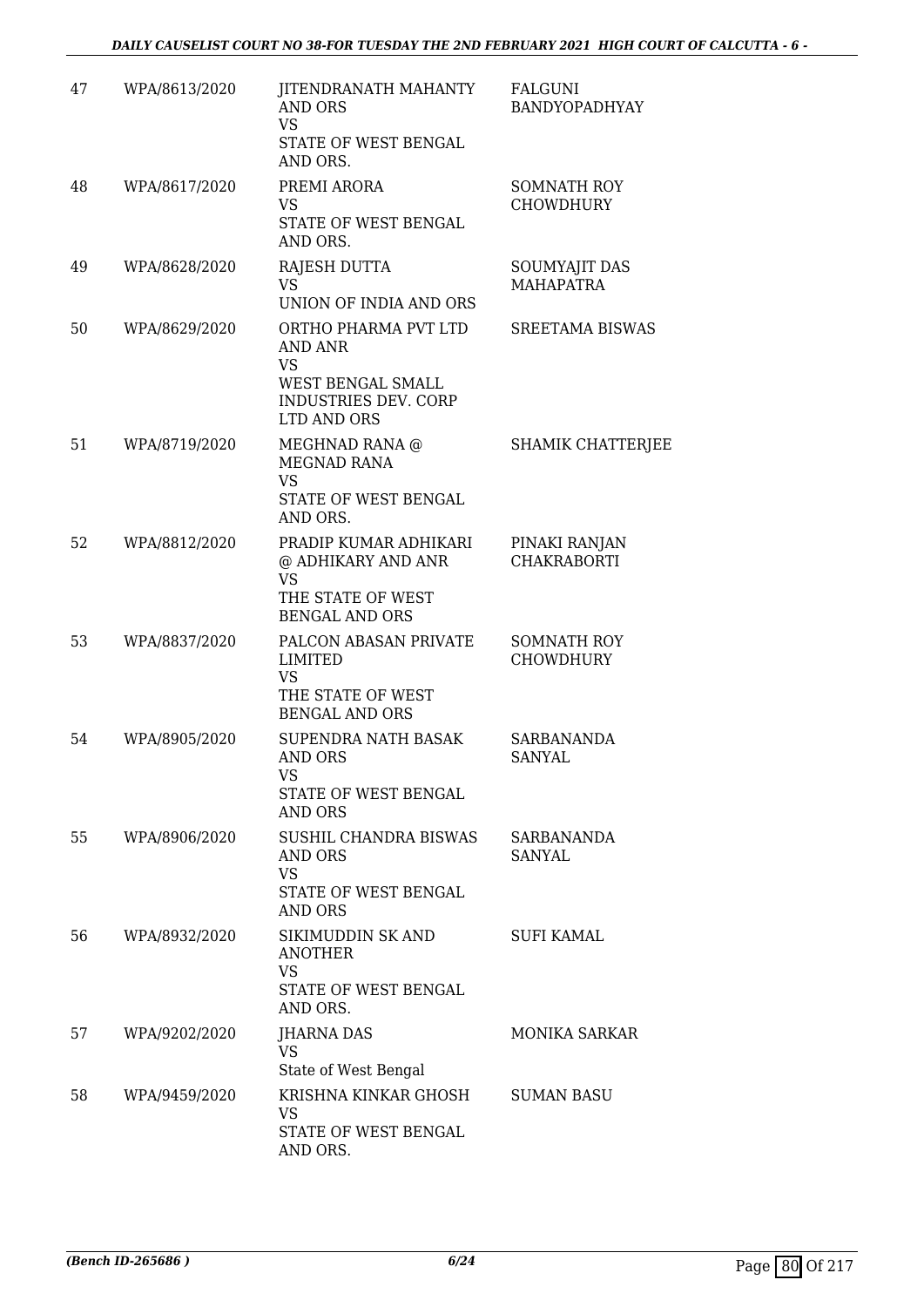| 59 | WPA/9478/2020 | MANJU RANI MONDAL<br>VS.<br>STATE OF WEST BENGAL<br>AND ORS.                                                           | <b>MANIKA SARKAR</b>                 |
|----|---------------|------------------------------------------------------------------------------------------------------------------------|--------------------------------------|
| 60 | WPA/9520/2020 | PRAMITA GAYEN<br>VS<br>STATE OF WEST BENGAL<br>AND ORS.                                                                | <b>DILIP KUMAR</b><br>SHYAMAL        |
| 61 | WPA/9521/2020 | <b>GANESH CHAKRABORTY</b><br><b>VS</b><br>STATE OF WEST BENGAL<br>AND ORS.                                             | <b>DILIP KUMAR</b><br>SHYAMAL        |
| 62 | WPA/9523/2020 | MAA SHITALA BISHALAXMI<br>SANGHA REPD BY SUKHEN<br><b>MITRA</b><br><b>VS</b><br>STATE OF WEST BENGAL<br>AND ORS.       | <b>DILIP KUMAR</b><br><b>SHYAMAL</b> |
| 63 | WPA/9524/2020 | <b>SWAPAN KUMAR PAG</b><br><b>VS</b><br>STATE OF WEST BENGAL<br>AND ORS.                                               | DILIP KUMAR<br><b>SHYAMAL</b>        |
| 64 | WPA/9525/2020 | DEBABRATA GURIA<br><b>VS</b><br>STATE OF WEST BENGAL<br>AND ORS.                                                       | <b>DILIP KUMAR</b><br>SHYAMAL        |
| 65 | WPA/9528/2020 | UTTAM ROUTH<br><b>VS</b><br>STATE OF WEST BENGAL<br>AND ORS.                                                           | DILIP KUMAR<br>SHYAMAL               |
| 66 | WPA/9529/2020 | NAMKHANA GRAMBARI<br>REPRESENTED BY AJOY<br>KHATUA<br><b>VS</b><br>STATE OF WEST BENGAL<br>AND ORS.                    | <b>DILIP KUMAR</b><br>SHYAMAL        |
| 67 | WPA/9560/2020 | FABWORTH PROMOTERS<br>PVT LTD AND ANR<br><b>VS</b><br>KOLKATA METROPOLITAN<br>DEV. AUTHORITY AND ORS                   | ALAKNANDA DAS                        |
| 68 | WPA/9681/2020 | PRABHA SINGH AND<br><b>OTHERS</b><br><b>VS</b><br>STATE OF WEST BENGAL<br>AND ORS.                                     | <b>SUMAN BANERJEE</b>                |
| 69 | WPA/9722/2020 | DINESH KUMAR AGARWALA<br>VS<br>State of West Bengal                                                                    | <b>JAMIRUDDIN KHAN</b>               |
| 70 | WPA/9837/2020 | KHEYA ABASAN SAMABAY<br>SAMITY REPRESENTED BY<br><b>ITS SECRETARY</b><br><b>VS</b><br>STATE OF WEST BENGAL<br>AND ORS. | <b>NEIL BASU</b>                     |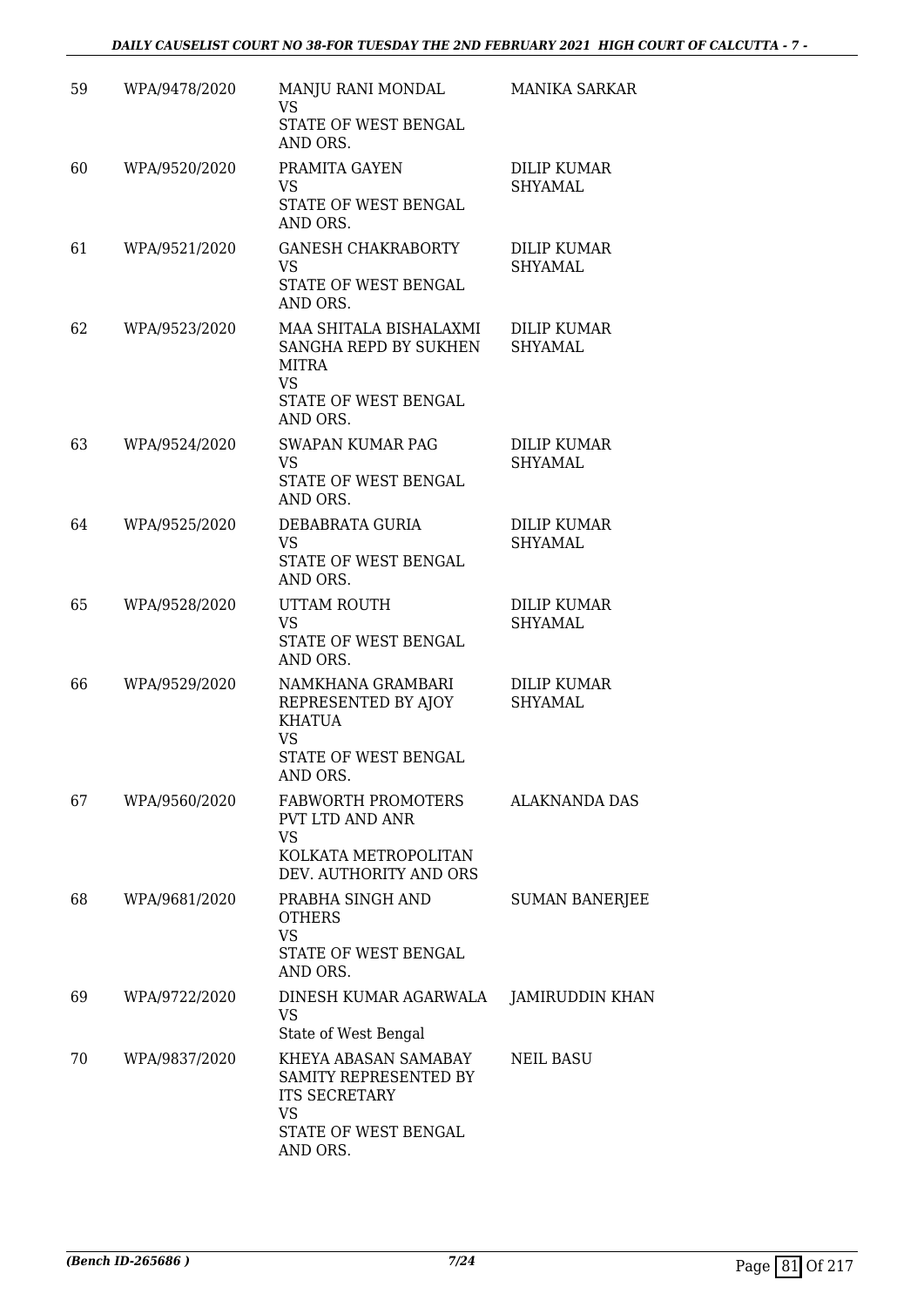| 71 | WPA/9880/2020  | RAMA PRASAD SARKAR<br>VS<br>STATE OF WEST BENGAL<br>AND ORS.                                                      |                              |
|----|----------------|-------------------------------------------------------------------------------------------------------------------|------------------------------|
| 72 | WPA/9938/2020  | RAFIKUL LASKAR<br>VS                                                                                              | MANABENDRA<br>THAKUR         |
|    |                | THE STATE OF WEST<br><b>BENGAL AND ANR</b>                                                                        |                              |
| 73 | WPA/9972/2020  | <b>BIDYUT KUMAR BISWAS</b><br><b>VS</b><br>UNION OF INDIA AND ORS.                                                | <b>GIASUDDIN MOLLA</b>       |
| 74 | WPA/10141/2020 | AKASHTORI CO-OPERATIVE<br>HOUSING SOCIETY LIMITED<br><b>AND ANOTHER</b><br><b>VS</b>                              | SANJAY SAHA                  |
|    |                | STATE OF WEST BENGAL<br>AND ORS.                                                                                  |                              |
| 75 | WPA/10142/2020 | <b>AINUDDIN SEK</b><br>VS<br>STATE OF WEST BENGAL<br>AND ORS.                                                     | ARITRA SANKAR RAY            |
| 76 | WPA/10143/2020 | KALPANA PAL<br><b>VS</b><br>State of West Bengal                                                                  | ARITRA SHANKAR<br><b>RAY</b> |
| 77 | WPA/10151/2020 | TAIMINA BIBI<br>VS<br>STATE OF WEST BENGAL<br>AND ORS.                                                            | ARITRA SHANKAR<br><b>RAY</b> |
| 78 | WPA/10168/2020 | MAJET MONDAL<br><b>VS</b>                                                                                         | <b>ABDUL MURSHID</b>         |
| 79 | WPA/10170/2020 | State of West Bengal<br>ABDUL RASHED MONDAL<br><b>AND OTHERS</b><br><b>VS</b><br>STATE OF WEST BENGAL<br>AND ORS. | <b>ABDUL MURSHID</b>         |
| 80 | WPA/10199/2020 | NIRMAL KUMAR<br><b>CHATTERJEE</b><br><b>VS</b><br>STATE OF WEST BENGAL                                            | DYUTIMAN BANERJEE            |
| 81 | WPA/10430/2020 | AND ORS.<br><b>SMTI LAXMI</b><br>VS<br>THE ANDAMAN AND<br>NICOBAR ADMINISTRATION<br>AND ORS                       | K VIJAY KUMAR                |
| 82 | WPA/10432/2020 | SMTI AMDAMMAL<br>VS<br>THE ANDAMAN AND<br>NICOBAR ADMINISTRATION<br>AND ORS                                       | K. VIJAY KUMAR               |
| 83 | WPA/10568/2020 | SANTANU MONDAL<br>VS<br>THE ADDITIONAL LAND<br><b>ACQUISITION OFFICER</b>                                         | NITAI CHANDRA<br>SAHA        |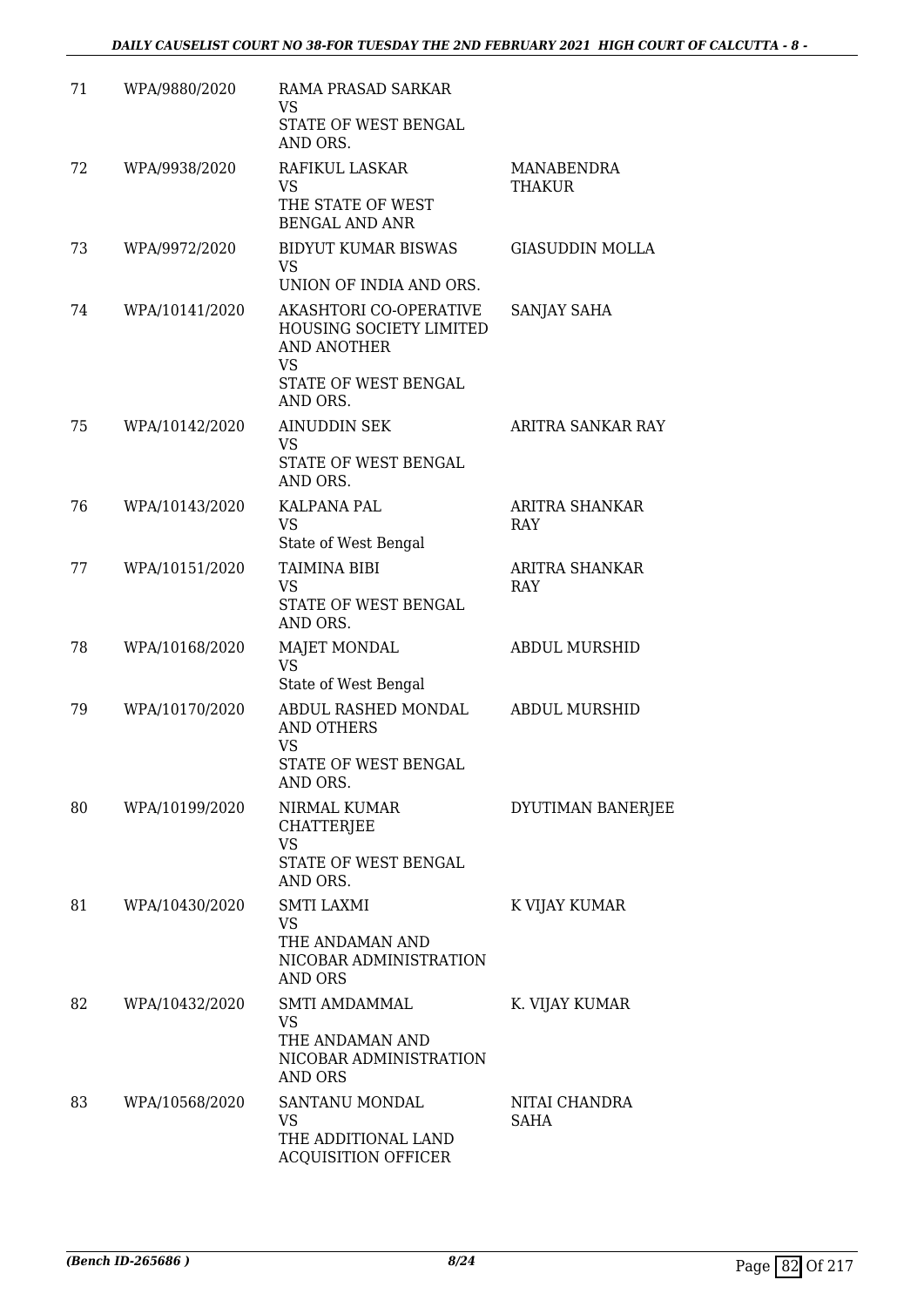| 84 | WPA/10579/2020 | MD.MAJEDAR RAHAMAN<br><b>VS</b><br>STATE OF WEST BENGAL<br>AND ORS.                         | <b>BISWAJIT SAMANTA</b>             |
|----|----------------|---------------------------------------------------------------------------------------------|-------------------------------------|
| 85 | WPA/10762/2020 | RAJENDRA KUMAR<br><b>BIDASARIA</b><br><b>VS</b><br>STATE OF WEST BENGAL<br>AND ORS.         | SURANJAN SAHA                       |
| 86 | WPA/10808/2020 | TAPAN KUMAR MANNA<br>VS<br>STATE OF WEST BENGAL<br>AND ORS.                                 | <b>GOURAB GHOSH</b>                 |
| 87 | WPA/10869/2020 | <b>SHANKAR PRAMANICK</b><br><b>VS</b><br>STATE OF WEST BENGAL<br>AND ORS.                   | <b>SARBANANDA</b><br>SANYAL         |
| 88 | WPA/10874/2020 | PRADIP MONDAL<br><b>VS</b><br>STATE OF WEST BENGAL<br>AND ORS.                              | <b>SARBANANDA</b><br><b>SANYAL</b>  |
| 89 | WPA/10936/2020 | <b>CHANDRANI BISWAS</b><br><b>VS</b><br>STATE OF WEST BENGAL<br>AND ANR.                    | <b>DEBASISH</b><br>CHATTOPADHYAY    |
| 90 | WPA/11005/2020 | <b>AMIT GHOSH</b><br><b>VS</b><br>UNION OF INDIA AND ORS.                                   | <b>SOMESH KUMAR</b><br><b>GHOSH</b> |
| 91 | WPA/11139/2020 | KRISHNANAGAR ANATH<br>SISHU ASHRAM AND ANR<br><b>VS</b><br>STATE OF WEST BENGAL<br>AND ORS. | DEB NARAYAN PATRA                   |
| 92 | WPA/11148/2020 | JAYANTA PROSAD ROY<br>VS<br>STATE OF WEST BENGAL<br>AND ORS.                                | <b>SAMRAT DEY PAUL</b>              |
| 93 | WPA/11154/2020 | RATAN MANJURI MANDAL<br>VS<br>STATE OF WEST BENGAL<br>AND ORS.                              | <b>SRIKUMAR MANDAL</b>              |
| 94 | WPA/11156/2020 | UTTAM KUMAR MAITY<br><b>VS</b><br>STATE OF WEST BENGAL<br>AND ORS.                          | ABHILASH SINHA<br>ROY               |
| 95 | WPA/11224/2020 | GOPAL MUKHERJEE<br>VS<br>UNION OF INDIA AND ORS.                                            | K.M. HOSSAIN                        |
| 96 | WPA/11229/2020 | <b>BIMAL PAL AND ANR</b><br>VS<br>THE STATE OF WEST<br><b>BENGAL AND ORS</b>                | <b>ABHIJIT SARKAR</b>               |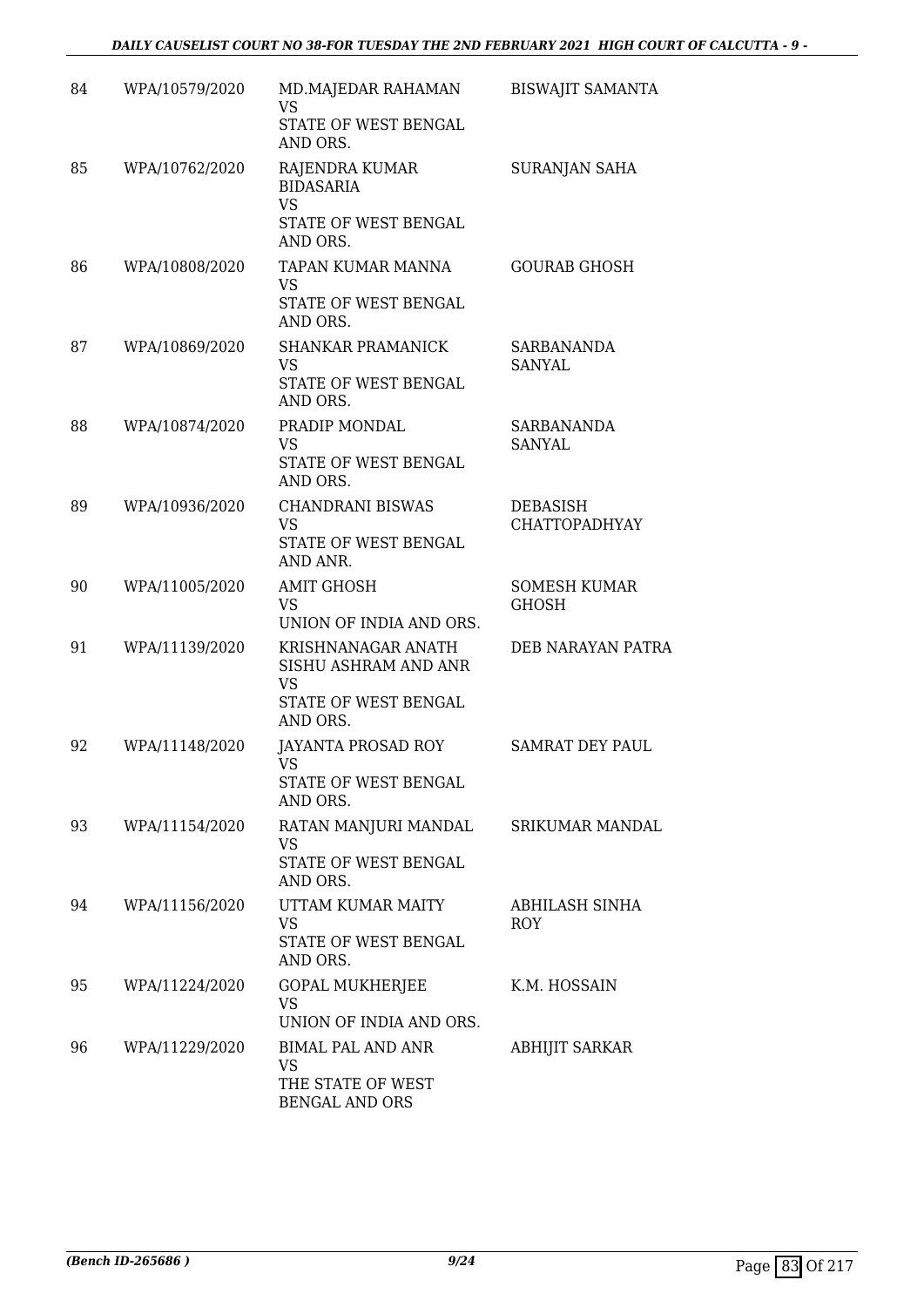| 97  | WPA/11329/2020 | JAITA DAS (NEE ROY)<br><b>VS</b><br>WEST BENGAL HOUSING<br><b>INFRASTRUCTURE</b><br>DEVELOPMENT<br><b>CORPORATION LIMITED</b><br><b>AND OTHERS</b> | PRANATI DAS                           |
|-----|----------------|----------------------------------------------------------------------------------------------------------------------------------------------------|---------------------------------------|
| 98  | WPA/11391/2020 | HRISIKESH MAITY AND ORS<br><b>VS</b><br>STATE OF WEST BENGAL<br>AND ORS.                                                                           | SATYAJIT MANDAL                       |
| 99  | WPA/11444/2020 | <b>BISHAN M. AGARWAL</b><br><b>VS</b><br>UNION OF INDIA AND ORS.                                                                                   | <b>SAYAK RANJAN</b><br><b>GANGULY</b> |
| 100 | WPA/11447/2020 | <b>B.M.DEALERS LLP</b><br><b>VS</b><br>UNION OF INDIA AND ORS.                                                                                     | <b>SAYAK RANJAN</b><br><b>GANGULY</b> |
| 101 | WPA/11453/2020 | <b>B.K. MARCHANTILE LLP</b><br><b>VS</b><br>UNION OF INDIA AND ORS.                                                                                | <b>SAYAK RANJAN</b><br><b>GANGULY</b> |
| 102 | WPA/11477/2020 | KISHAN M. AGARWAL<br><b>VS</b><br>UNION OF INDIA AND ORS.                                                                                          | <b>SAYAN RANJAN</b><br><b>GANGULY</b> |
| 103 | WPA/11480/2020 | K.K. COMMODITIES LLP<br>(FORMERLY KNOWN AS K.K.<br>COMMODITIES PVT. LTD)<br><b>VS</b><br>UNION OF INDIA AND ORS.                                   | SAYAK RANJAM<br><b>GANGULY</b>        |
| 104 | WPA/11483/2020 | <b>B.M.A MERCHANDISE LLP</b><br><b>VS</b><br>UNION OF INDIA AND ORS.                                                                               | SAYAK RANJAN<br><b>GANGULY</b>        |
| 105 | WPA/11487/2020 | <b>B.K. MERCHANTILE LLP</b><br><b>VS</b><br>STATE OF WEST BENGAL<br>AND ORS.                                                                       | <b>SAYAK RANJAN</b><br><b>GANGULY</b> |
| 106 | WPA/11490/2020 | MANNALAL SUREKA TRUST<br><b>VS</b><br>UNION OF INDIA AND ORS.                                                                                      | <b>SAYAK RANJAN</b><br><b>GANGULY</b> |
| 107 | WPA/11493/2020 | BISHAN M. AGARWAL<br>VS<br>UNION OF INDIA AND ORS.                                                                                                 | SAYAK RANJAN<br><b>GANGULY</b>        |
| 108 | WPA/11538/2020 | SATYEN KUAMR THAKUR<br>AND ORS<br><b>VS</b><br>UNION OF INDIA AND ORS.                                                                             | NILADRI SAHA                          |
| 109 | WPA/11540/2020 | SWAPAN SAMANTA AND<br><b>ORS</b><br><b>VS</b><br>STATE OF WEST BENGAL<br>AND ORS.                                                                  | SARBANANDA<br>SANYAL                  |
| 110 | WPA/11541/2020 | RAHUL AMIN MALLICK<br>VS<br>STATE OF WEST BENGAL<br>AND ORS.                                                                                       | LAKSHMINATH<br><b>BHATTACHARYA</b>    |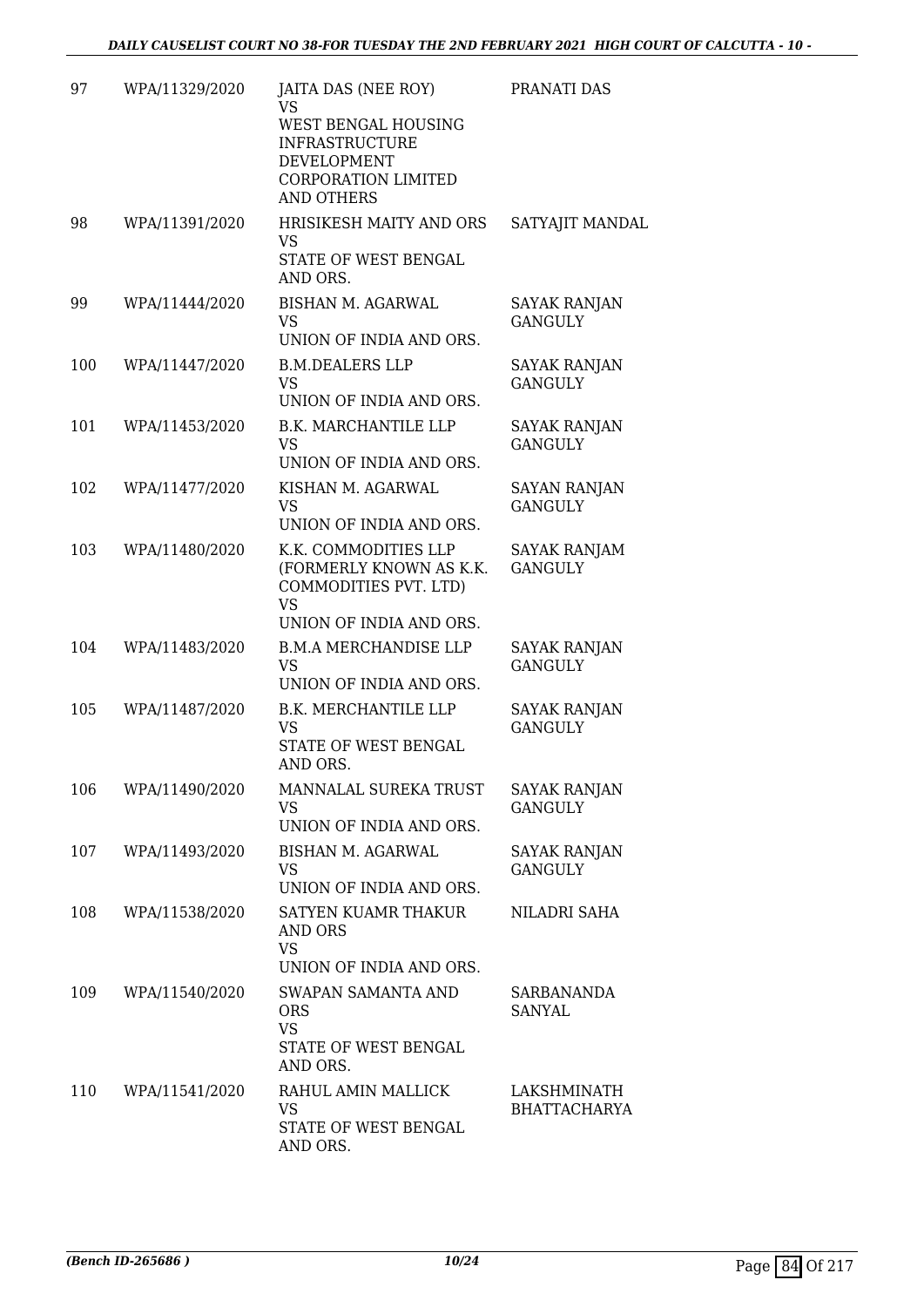| 111 | WPA/11611/2020 | <b>SWAGATA BOSE</b><br>VS<br>STATE OF WEST BENGAL<br>AND ORS.                                                                   | PRASANTA KUMAR<br>PAKRASHI         |
|-----|----------------|---------------------------------------------------------------------------------------------------------------------------------|------------------------------------|
| 112 | WPA/11662/2020 | SANJIB KUNDU<br>VS<br>STATE OF WEST BENGAL<br>AND ORS.                                                                          | <b>SIDHANT</b><br><b>CHOWDHURY</b> |
| 113 | WPA/11670/2020 | <b>BIBHU BHUSON</b><br><b>CHAKRABORTY AND ORS</b><br><b>VS</b><br>THE STATE OF WEST<br><b>BENGAL AND ORS</b>                    | <b>BHASKAR HUTAIT</b>              |
| 114 | WPA/11694/2020 | PALSON DERMA PVT LTD<br>AND ANR<br><b>VS</b><br>THE COMPENTENT<br>AUTHORITY, URBAN LAND<br>CEILING DEPT , SDO AND<br><b>ORS</b> | <b>ABHIJIT BISWAS</b>              |
| 115 | WPA/11707/2020 | <b>GANGADHAR SAKHA</b><br><b>VS</b><br>STATE OF WEST BENGAL<br>AND ORS.                                                         | SANJIB KUMAR<br><b>GHOSH</b>       |
| 116 | WPA/11742/2020 | TAPAN KUMAR GHOSH<br><b>VS</b><br>THE STATE OF WEST<br><b>BENGAL AND ORS</b>                                                    | SARBANANDA<br>SANYAL               |
| 117 | WPA/11746/2020 | NURUL ISLAM AND ANR<br><b>VS</b><br>THE STATE OF WEST<br><b>BENGAL AND ORS</b>                                                  | SARBANANDA<br>SANYAL               |
| 118 | WPA/11750/2020 | MD. LOKMAL HAQUE AND<br><b>ANR</b><br><b>VS</b><br>STATE OF WEST BENGAL<br>AND ORS.                                             | DYUTIMAN BANERJEE                  |
| 119 | WPA/11775/2020 | <b>BHAKTIPADA GHOSH</b><br><b>VS</b><br>STATE OF WEST BENGAL<br>AND ORS.                                                        | SASTHI CHARAN<br><b>DHARA</b>      |
| 120 | WPA/11788/2020 | MD SIRAJUDDIN@MD<br>SIRAJUDDIN AND ORS<br><b>VS</b><br>STATE OF WEST BENGAL<br>AND ORS.                                         | ARITRA SHANKAR<br>RAY              |
| 121 | WPA/11833/2020 | <b>GOUTAM JANA</b><br>VS<br>STATE OF WEST BENGAL<br>AND ORS.                                                                    | KRISHNENDU BERA                    |
| 122 | WPA/11837/2020 | M/S SEWANARAYAN<br>KHUBCHAND AND ANR<br><b>VS</b><br>STATE OF WEST BENGAL<br>AND ORS.                                           | PRANGOPAL DAS                      |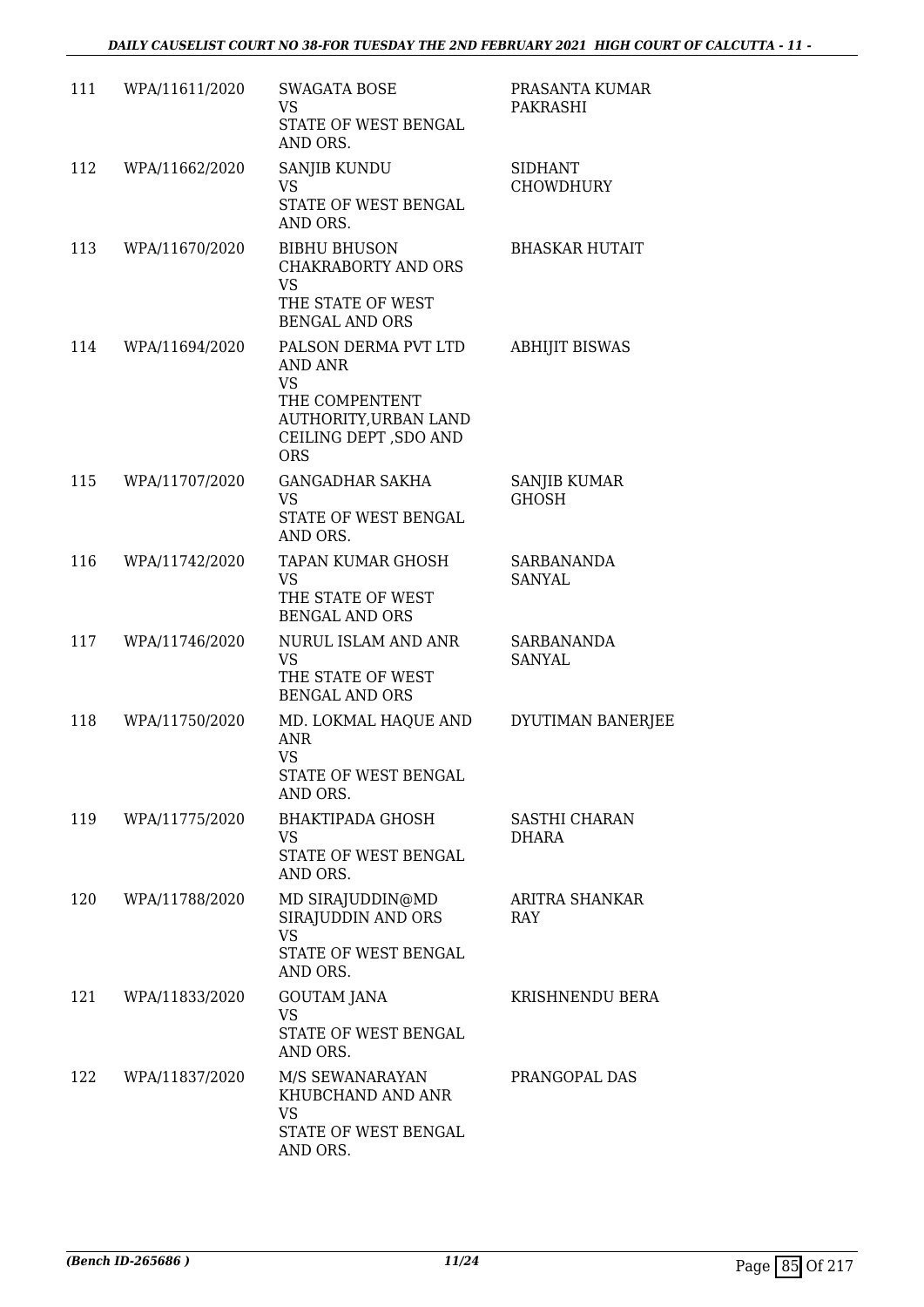| 123 | WPA/11886/2020   | SUPRIYO GANGULY<br><b>VS</b><br>STATE OF WEST BENGAL<br>AND ORS.                                                   | JAYASRI<br><b>BHATTACHARYA</b>       |
|-----|------------------|--------------------------------------------------------------------------------------------------------------------|--------------------------------------|
| 124 | WPA/11900/2020   | PRABIR GHOSHAL<br>VS<br>STATE OF WEST BENGAL<br>AND ORS.                                                           | JAYASRI<br><b>BHATTACHARYA</b>       |
| 125 | WPA/11906/2020   | MD. ARIFUL ISLAM ALIAS<br><b>MINTU GOLDER</b><br><b>VS</b><br>STATE OF WEST BENGAL<br>AND ORS.                     | MD. YOUNUS<br><b>MONDAL</b>          |
| 126 | WPA/11919/2020   | MD. MUCHA MONDAL<br><b>VS</b><br>STATE OF WEST BENGAL<br>AND ORS.                                                  | MD. YOUNUS<br><b>MONDAL</b>          |
| 127 | WPA/11931/2020   | RABIUL RAHAMAN<br><b>VS</b><br>STATE OF WEST BENGAL<br>AND ORS.                                                    | SK. NIZAMUDDIN                       |
| 128 | WPA/11943/2020   | <b>VIDYANANDA</b><br><b>CHAKRABORTY</b><br><b>VS</b><br>STATE OF WEST BENGAL<br>AND ORS.                           | <b>BISWAJIT</b><br><b>CHOWDHURY</b>  |
| 129 | WPA/91/2021      | SANJAY SAHA AND ANR<br><b>VS</b><br>THE STATE OF WEST<br><b>BENGAL AND ORS</b>                                     | PRASENJIT SAHA                       |
| 130 | WPA/119/2021     | NARAYAN MOSKARA<br><b>VS</b><br>STATE OF WEST BENGAL<br>AND ORS.                                                   | <b>MANIKA SARKAR</b>                 |
| 131 | WPA/126/2021     | ARDHENDU SEKHAR RANA<br>VS.<br>UNION OF INDIA AND ORS.                                                             | PRIYANKA SAHA                        |
|     | 132 WPA/218/2021 | SHAMBHU CHANDRA DAS<br>AND ANR<br><b>VS</b><br>THE BOARD OF TRUSTEES<br>FOR THE PORT OF<br><b>CALCUTTA AND ORS</b> | AJAY DEBNATH                         |
| 133 | WPA/255/2021     | MANWAR ALI MOLLA<br><b>VS</b><br>STATE OF WEST BENGAL<br>AND ORS.                                                  | <b>SOUNAK</b><br><b>BHATTACHARYA</b> |
| 134 | WPA/296/2021     | STATE BANK OF INDIA<br><b>VS</b><br>STATE OF WEST BENGAL<br>AND ORS.                                               | OM NARAYAN RAI                       |
| 135 | WPA/600/2021     | DWARIKA NATH MONDAL<br><b>VS</b><br>STATE OF WEST BENGAL<br>AND ORS.                                               | <b>SANDIPAN PAL</b>                  |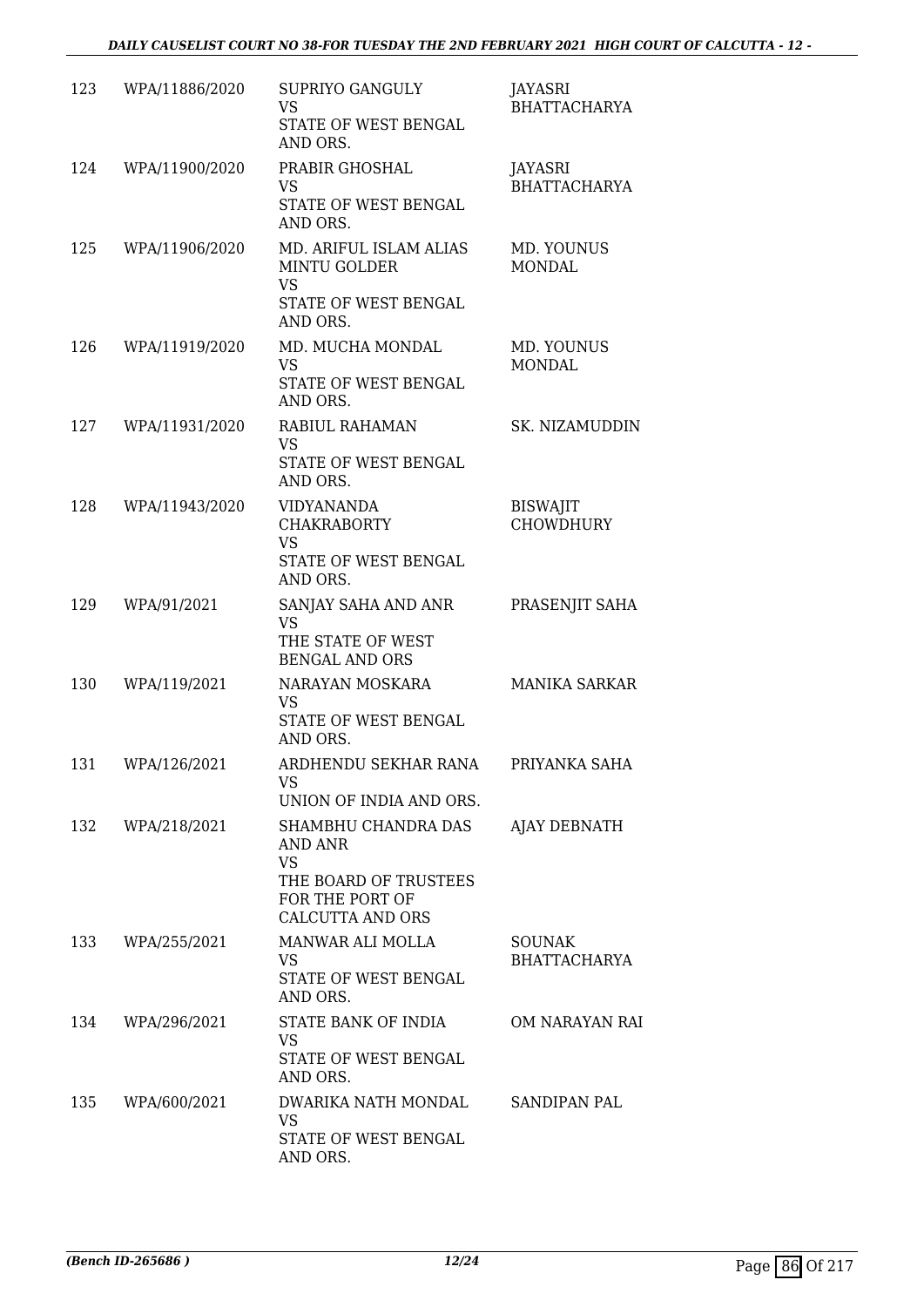| 136 | WPA/689/2021  | KRISHNA DAS AND OTHERS<br>VS.<br>STATE OF WEST BENGAL<br>AND ORS.                      | DYUTIMAN BANERJEE                   |
|-----|---------------|----------------------------------------------------------------------------------------|-------------------------------------|
| 137 | WPA/706/2021  | RANJIT KUMAR BISWAS<br>ALIAS RANJIT BISWAS<br><b>VS</b>                                | TIMIR BARAN SAHA                    |
|     |               | STATE OF WEST BENGAL<br>AND ORS                                                        |                                     |
| 138 | WPA/761/2021  | FANIBHUSAN HALDER AND<br><b>ORS</b><br><b>VS</b><br>STATE OF WEST BENGAL<br>AND ORS.   | LAKSHMINATH<br><b>BHATTACHARYA</b>  |
| 139 | WPA/788/2021  | NIKHILESH BHOWMICK<br>VS<br>STATE OF WEST BENGAL<br>AND ORS.                           | SOURAV MONDAL                       |
| 140 | WPA/958/2021  | BLUECHIP PROJECTS PVT.<br>LTD.<br><b>VS</b><br>STATE OF WEST BENGAL<br>AND ORS.        | REKHA GHOSH                         |
| 141 | WPA/993/2021  | <b>SUDHIR PADA DAWN</b><br><b>VS</b><br>Union of India                                 | <b>BISWAPRIYA</b><br><b>SAMANTA</b> |
| 142 | WPA/1061/2021 | KANTA CHARAN DAS AND<br><b>ORS</b><br><b>VS</b><br>STATE OF WEST BENGAL<br>AND ORS.    | RANJAN KUMAR KALI                   |
| 143 | WPA/1214/2021 | EMAMUDDIN MOMIN<br>VS<br>STATE OF WEST BENGAL<br>AND ORS.                              | TANUSRI SANTRA                      |
| 144 | WPA/1242/2021 | M/S CORONA STEEL<br>INDUSTRY PVT. LTD<br><b>VS</b><br>STATE OF WEST BENGAL<br>AND ORS. | PAWAN KUMAR<br>JAJODIA              |
| 145 | WPA/1386/2021 | SUSHRUTA DUTTA<br>VS<br>UNION OF INDIA AND ORS.                                        | SOUMYAJIT DAS<br><b>MAHAPATRA</b>   |
| 146 | WPA/1389/2021 | <b>SAGAR DUTTA</b><br>VS<br>UNION OF INDIA AND ORS.                                    | SOUMYAJIT DAS<br><b>MAHAPATRA</b>   |
| 147 | WPA/1392/2021 | TARUN KUMAR DUTTA<br><b>VS</b><br>UNION OF INDIA AND ORS.                              | SOUMYAJIT DAS<br><b>MAHAPATRA</b>   |
| 148 | WPA/1451/2021 | SARAT CHANDRA KANJI<br>AND ANOTHER<br><b>VS</b><br>STATE OF WEST BENGAL<br>AND ORS.    | PRABIR MAJI                         |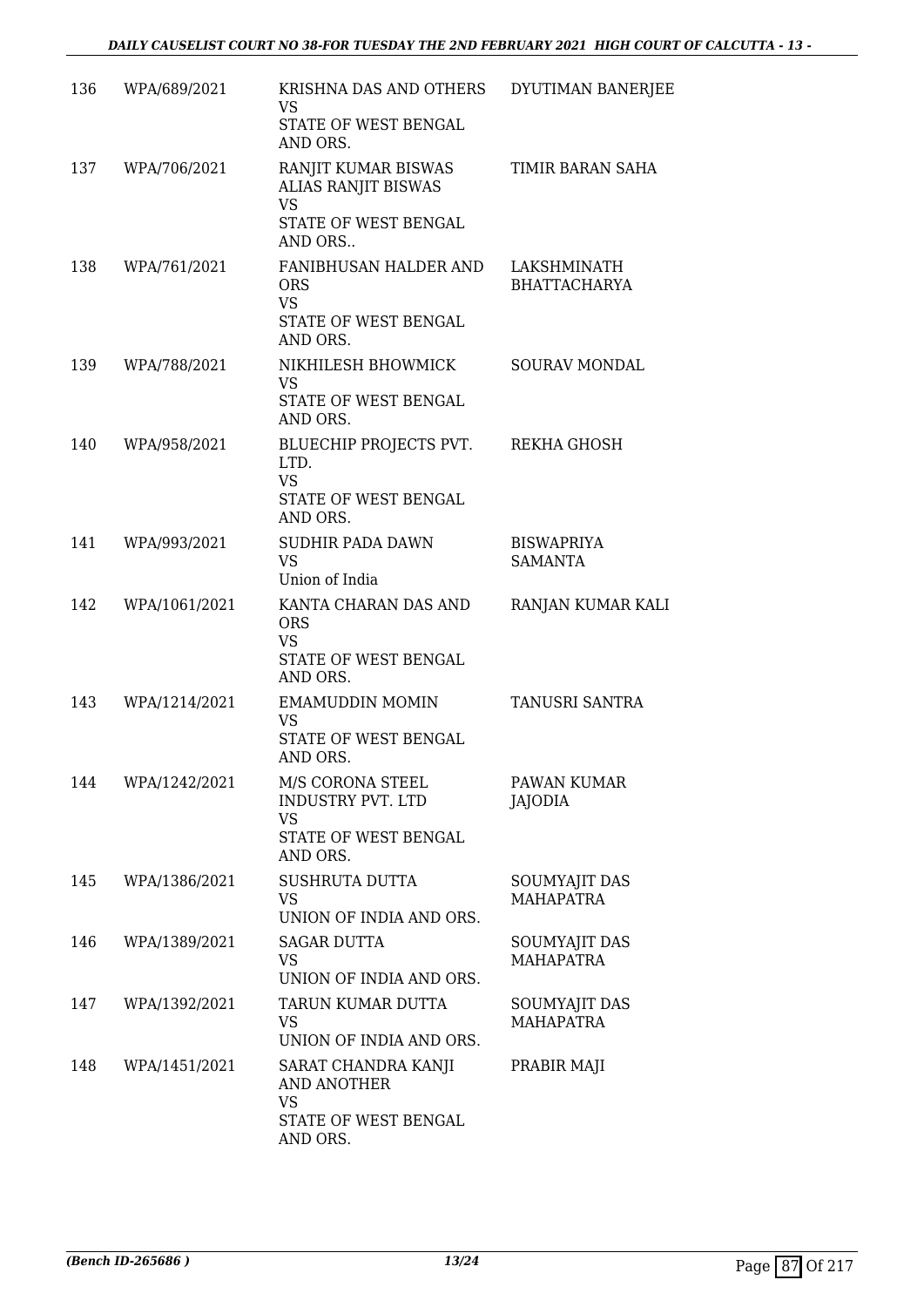| 149 | WPA/1545/2021 | RABINDRA SEVA BHARATI<br><b>AND ANOTHER</b><br>VS<br>UNION OF INDIA AND ORS.                     | SIDDHARTHA ROY                        |
|-----|---------------|--------------------------------------------------------------------------------------------------|---------------------------------------|
| 150 | WPA/1585/2021 | A.RAMASWAMY<br>VS.<br>THE TEHSILDAR                                                              | <b>ANJILI NAG</b>                     |
| 151 | WPA/1783/2021 | PANCHANAN<br>MUKHOPADHYAY<br>@MUKHERJEE AND ANR<br><b>VS</b><br>STATE OF WEST BENGAL<br>AND ORS. | <b>SUPREEM NASKAR</b>                 |
| 152 | WPA/1992/2021 | DIPAK KAR<br><b>VS</b><br>STATE OF WEST BENGAL<br>AND ORS.                                       | ASHOK KUMAR<br><b>SINGH</b>           |
| 153 | WPA/1999/2021 | SUBHAS CHANDRA KAR<br><b>VS</b><br>STATE OF WEST BENGAL<br>AND ORS.                              | <b>ASHOK KUMAR</b><br><b>SINGH</b>    |
| 154 | WPA/2001/2021 | ARUN KR DUTTA ALIAS<br>ARUN DUTTA AND ORS<br><b>VS</b><br>UNION OF INDIA AND ORS.                | ANIRBAN SAHA                          |
| 155 | WPA/2005/2021 | DIPALI MAJI<br><b>VS</b><br>UNION OF INDIA AND ORS.                                              | ANIRBAN SAHA                          |
| 156 | WPA/2007/2021 | SANATAN PRAMANIK AND<br>ORS.<br><b>VS</b><br>UNION OF INDIA AND ORS.                             | ANIRBAN SAHA                          |
| 157 | WPA/2009/2021 | <b>MAMATA NATH</b><br><b>VS</b><br>UNION OF INDIA AND ORS.                                       | <b>AVIROOP</b><br><b>BHATTACHARYA</b> |
| 158 | WPA/2014/2021 | <b>MANIK PRAMANIK</b><br><b>VS</b><br>UNION OF INDIA AND ORS.                                    | ANIRBAN SAHA                          |
| 159 | WPA/2075/2021 | DIPALI BAR<br><b>VS</b><br>STATE OF WEST BENGAL<br>AND ORS.                                      | <b>TANUSHRI SANTRA</b>                |
| 160 | WPA/2349/2021 | NITYAGOPAL GHOSH AND<br><b>OTHERS</b><br><b>VS</b><br>STATE OF WEST BENGAL<br>AND ORS.           | ANIRBAN DAS                           |
| 161 | WPA/2384/2021 | RAJU PAL<br><b>VS</b><br>STATE OF WEST BENGAL<br>AND ORS.                                        | RAJ DIP RAY                           |
| 162 | WPA/2389/2021 | RADHESHYAM GHOSH<br>VS<br>STATE OF WEST BENGAL<br>AND ORS.                                       | MD. YOUNUSH<br><b>MONDAL</b>          |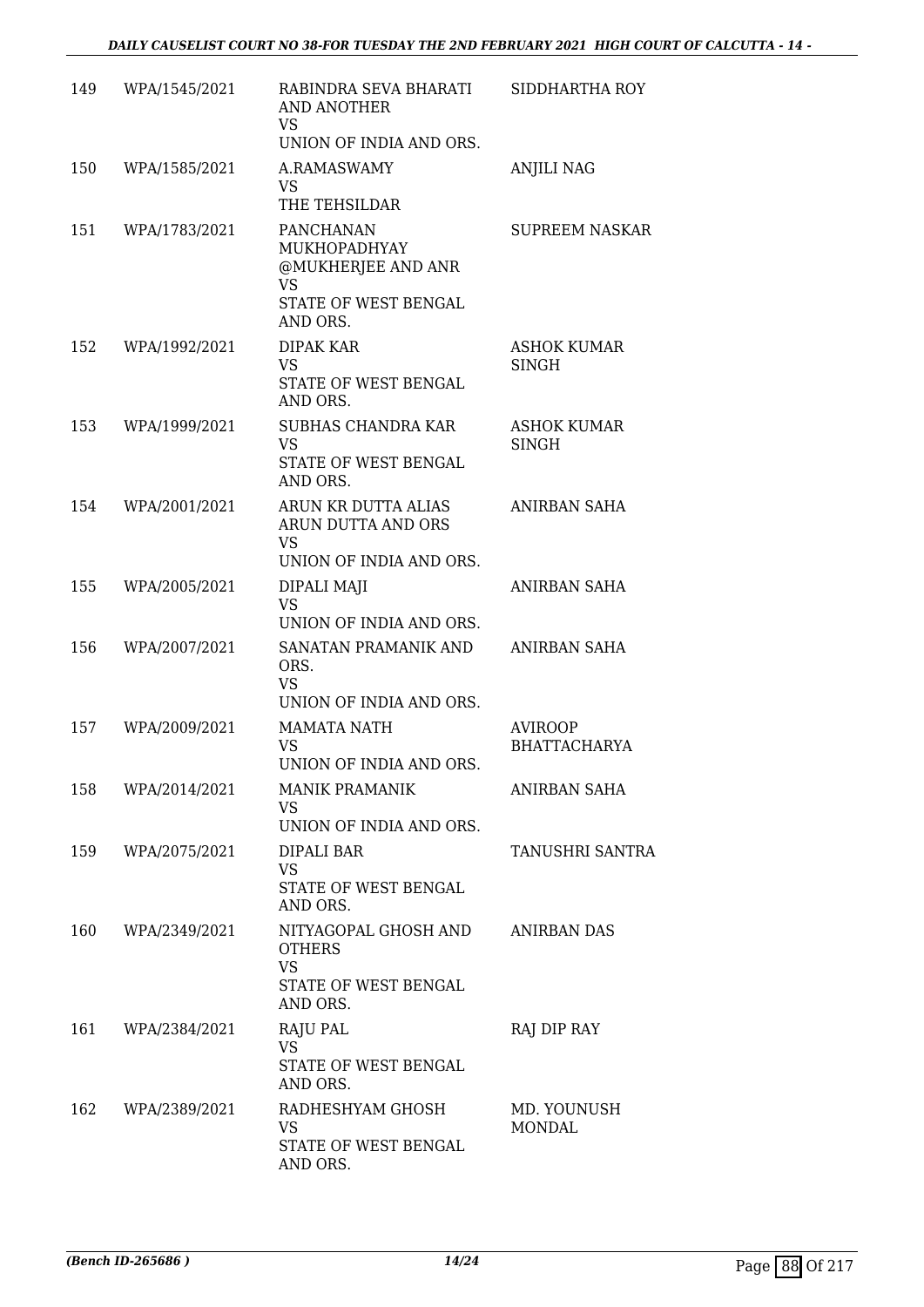| 163 | WPA/2392/2021                            | <b>HARAN MONDAL</b><br><b>VS</b><br>STATE OF WEST BENGAL<br>AND ORS.    | <b>AMIT SHARMA</b>    |
|-----|------------------------------------------|-------------------------------------------------------------------------|-----------------------|
| 164 | WPA/2441/2021                            | RAFIKUL ISLAM AND ANR<br>VS<br>STATE OF WEST BENGAL<br>AND ORS.         | MD YOUNUSH<br>MONDAL  |
| 165 | WPA/2505/2021                            | KESHAB DAS AND ANR.<br><b>VS</b><br>STATE OF WEST BENGAL<br>AND ORS.    | SUBHAS CH. DUTTA      |
| 166 | WPA/2528/2021                            | <b>GEETA GHOSH</b><br><b>VS</b><br><b>BISVA BHARATI AND ORS</b>         | ARINDAM GUHA          |
| 167 | WPA/3000/2021                            | <b>IMRANA BEGAM</b><br>VS<br>STATE OF WEST BENGAL<br>AND ORS.           | ROBIUL ISLAM          |
| 168 | WPA/3074/2021                            | <b>ABANTI GIRI</b><br><b>VS</b><br>STATE OF WEST BENGAL<br>AND ORS.     | <b>BALARAM PANDIT</b> |
|     |                                          | <b>ADJOURNED MOTIONS</b>                                                |                       |
| 169 | WPA/2260/2014                            | KASHINATH ROY<br><b>VS</b>                                              | <b>ARUN NASKAR</b>    |
|     |                                          | STATE OF WEST BENGAL &<br>ORS.                                          |                       |
|     | IA NO: CAN/1/2019(Old No:CAN/10015/2019) |                                                                         |                       |
| 170 | WPA/31112/2014                           | <b>USMAN GHANI</b><br><b>VS</b>                                         | TANUSRI SANTRA        |
|     |                                          | STATE OF WEST BENGAL &<br><b>ORS</b>                                    |                       |
| 171 | WPA/31113/2014                           | HAZI JAAN MOHAMMAD<br><b>VS</b><br>STATE OF WEST BENGAL &<br><b>ORS</b> | TANUSRI SANTRA        |
| 172 | WPA/16787/2015                           | NAJRUL ISLAM<br><b>VS</b><br>STATE OF WEST BENGAL &<br><b>ORS</b>       | TANUSRI SANTRA        |
| 173 | WPA/11596/2016                           | RABINDRA NATH<br>MAJUMDER & ORS<br><b>VS</b>                            | TANUSRI SANTRA        |
|     |                                          | STATE OF WEST BENGAL &<br><b>ORS</b>                                    |                       |
| 174 | WPA/15012/2017                           | JAJNESWAR DE & ORS<br><b>VS</b>                                         | ATRAYEE DE            |
|     |                                          | STATE OF WEST BENGAL &<br><b>ORS</b>                                    |                       |
| 175 | WPA/20259/2017                           | PANCHANAN DAS & ORS<br>VS                                               | TANUSRI SANTRA        |
|     |                                          | STATE OF WEST BENGAL &<br><b>ORS</b>                                    |                       |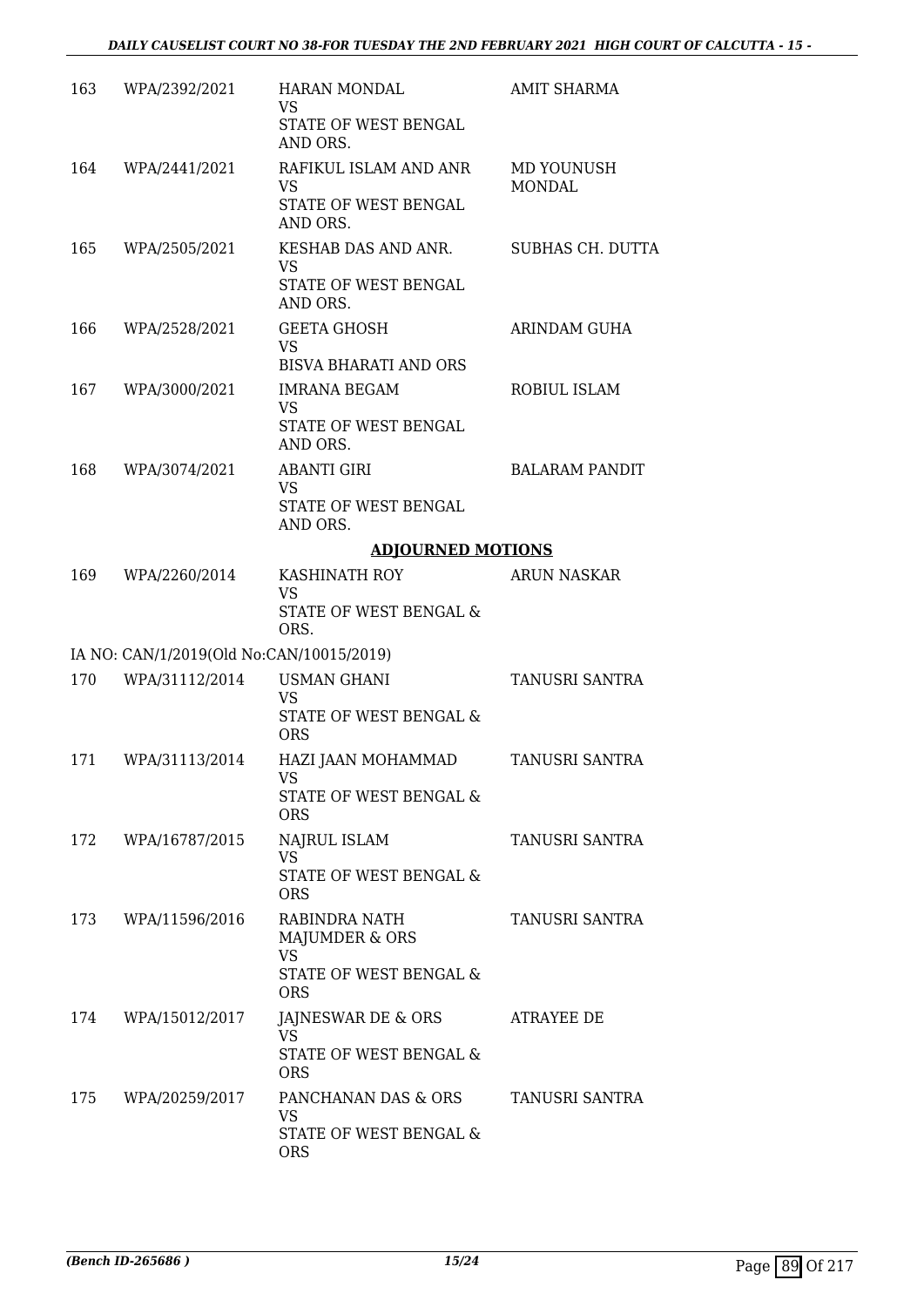| 176 | WPA/20262/2017 | NIMAI DAS & ANR<br><b>VS</b><br>STATE OF WEST BENGAL &                                | TANUSRI SANTRA                    |
|-----|----------------|---------------------------------------------------------------------------------------|-----------------------------------|
| 177 | WPA/26347/2017 | <b>ORS</b><br>SUBHAS CHANDRA DEY                                                      | S DEY                             |
|     |                | <b>VS</b><br>STATE OF WEST BENGAL &<br><b>ORS</b>                                     |                                   |
| 178 | WPA/26348/2017 | CHIDAM GHOSH<br><b>VS</b><br>STATE OF WEST BENGAL &                                   | S DEY                             |
| 179 | WPA/26350/2017 | <b>ORS</b><br>SUBHAS CHANDRA NAG<br><b>VS</b><br>STATE OF WEST BENGAL &<br><b>ORS</b> | <b>SUBINAY DEY</b>                |
| 180 | WPA/26352/2017 | <b>ASHUDEB ROY</b><br><b>VS</b><br>STATE OF WEST BENGAL &                             | <b>SUBINAY DEY</b>                |
| 181 | WPA/26476/2017 | <b>ORS</b><br>ZARINA RESHMA & ORS<br>VS.<br>STATE OF WEST BENGAL &<br><b>ORS</b>      | NILOFER SIDDIQUE<br><b>ALAM</b>   |
| 182 | WPA/1155/2018  | JAMUNA GHOSH<br><b>VS</b><br>STATE OF WEST BENGAL &<br><b>ORS</b>                     | <b>SUBINAY DEY</b>                |
| 183 | WPA/1162/2018  | KAMALA KANTA BARMAN<br><b>VS</b><br>STATE OF WEST BENGAL &<br><b>ORS</b>              | <b>SUBINAY DEY</b>                |
| 184 | WPA/1164/2018  | ENESH CHANDRA BARMAN<br><b>VS</b><br>STATE OF WEST BENGAL &<br><b>ORS</b>             | S. DEY                            |
| 185 | WPA/1185/2018  | SHIBANI GHOSH<br>VS<br>STATE OF WEST BENGAL<br>&ORS                                   | PRATIP KUMAR<br><b>CHATTERJEE</b> |
| 186 | WPA/8008/2018  | BHARAT CHANDRA<br><b>BARMAN</b><br><b>VS</b><br>STATE OF WEST BENGAL &<br><b>ORS</b>  | <b>SUBINAY DEY</b>                |
| 187 | WPA/8009/2018  | NIKHIL SARKAR<br><b>VS</b><br>STATE OF WEST BENGAL &<br><b>ORS</b>                    | <b>SUBINAY DEY</b>                |
| 188 | WPA/9307/2018  | KAMAL CHANDRA ROY<br><b>VS</b><br>STATE OF WEST BENGAL &<br><b>ORS</b>                | SUBINAY DEY                       |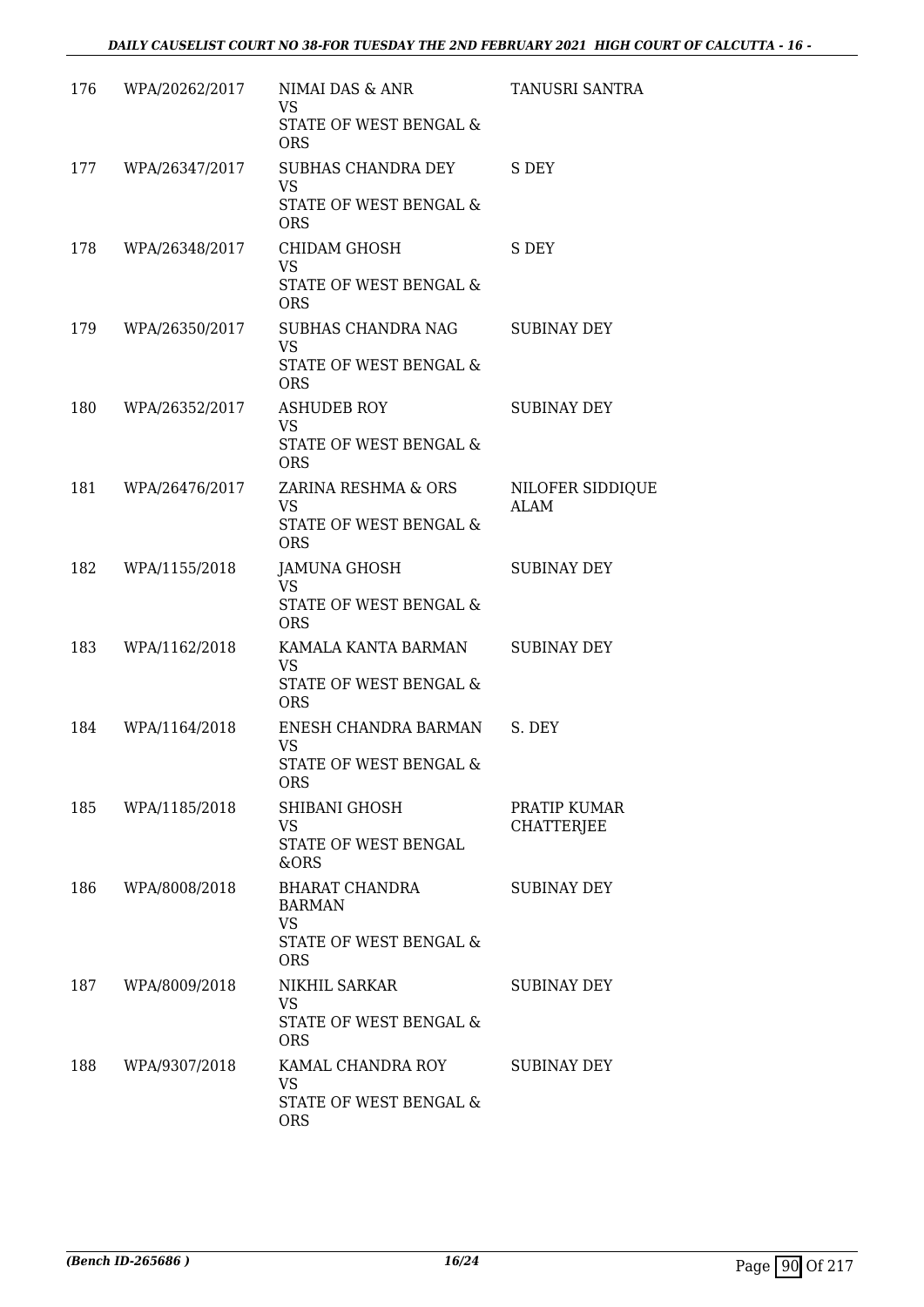| 189 | WPA/3151/2019                           | ANINDYA KUMAR<br><b>CHATTOPADHYAY</b><br><b>VS</b>                                                 | <b>ANINDYA BOSE</b>           |
|-----|-----------------------------------------|----------------------------------------------------------------------------------------------------|-------------------------------|
|     |                                         | STATE OF WEST BENGAL &<br><b>ORS</b>                                                               |                               |
|     | IA NO: CAN/1/2020                       |                                                                                                    |                               |
| 190 | WPA/3457/2019                           | GOPAL JHUNJHUNWALA &<br><b>ORS</b><br><b>VS</b><br><b>STATE OF WEST BENGAL &amp;</b><br><b>ORS</b> | <b>ARINDAM DAS</b>            |
|     | IA NO: CAN/1/2020(Old No:CAN/3850/2020) |                                                                                                    |                               |
| 191 | WPA/4336/2019                           | UTPAL MONDAL & ORS<br><b>VS</b><br>STATE OF WEST BENGAL &<br><b>ORS</b>                            | TANUSRI SANTRA                |
| 192 | WPA/5157/2019                           | RABINDRANATH<br><b>CHAKRABORTY &amp; ORS</b><br><b>VS</b><br>STATE OF WEST BENGAL &<br><b>ORS</b>  | <b>TANUSRI SANTRA</b>         |
|     | IA NO: CAN/1/2021                       |                                                                                                    |                               |
| 193 | WPA/10503/2019                          | PORTSIDE ESTATES LTD. &<br><b>ANR</b><br>VS.                                                       | <b>SAPTARSHI</b><br>MUKHERJEE |
|     |                                         | UNION OF INDIA & ORS                                                                               |                               |
|     | wt194 WPA/7168/2020                     | PORTSIDE ESTATES<br>LIMITED AND ANOTHER<br><b>VS</b><br>UNION OF INDIA AND<br><b>OTHERS</b>        | SAPTARSHI<br><b>MUKHERJEE</b> |
|     | IA NO: CAN/1/2020                       |                                                                                                    |                               |
| 195 | WPA/16818/2019                          | R.B.DEALERS PVT. LTD. &<br>INCORPORATED COMPANY<br><b>VS</b>                                       | <b>TANUSRI SANTRA</b>         |
|     |                                         | UNION OF INDIA & ORS                                                                               |                               |
| 196 | WPA/21268/2019                          | SANTOSH KUMAR BHUINYA<br><b>VS</b><br>STATE OF WEST BENGAL &<br><b>ORS</b>                         | SUBJOJIT SAHA                 |
|     | IA NO: CAN/1/2020, CAN/2/2020           |                                                                                                    |                               |
| 197 | WPA/312/2020                            | SUTAPA GUCHHAIT & ANR                                                                              | PANCHANAN HAJRA               |
|     |                                         | VS<br>STATE OF WEST BENGAL &<br><b>ORS</b>                                                         |                               |
| 198 | WPA/1393/2020                           | <b>BILWADAL NANDI &amp; ORS</b><br><b>VS</b>                                                       | PANCHANAN HAJRA               |
|     |                                         | STATE OF WEST BENGAL &<br><b>ORS</b>                                                               |                               |
| 199 | WPA/1403/2020                           | KIRITI BHUSAN NANDI &<br><b>ORS</b><br><b>VS</b><br>STATE OF WEST BENGAL &                         | PANCHANAN HAJRA               |
|     |                                         | <b>ORS</b>                                                                                         |                               |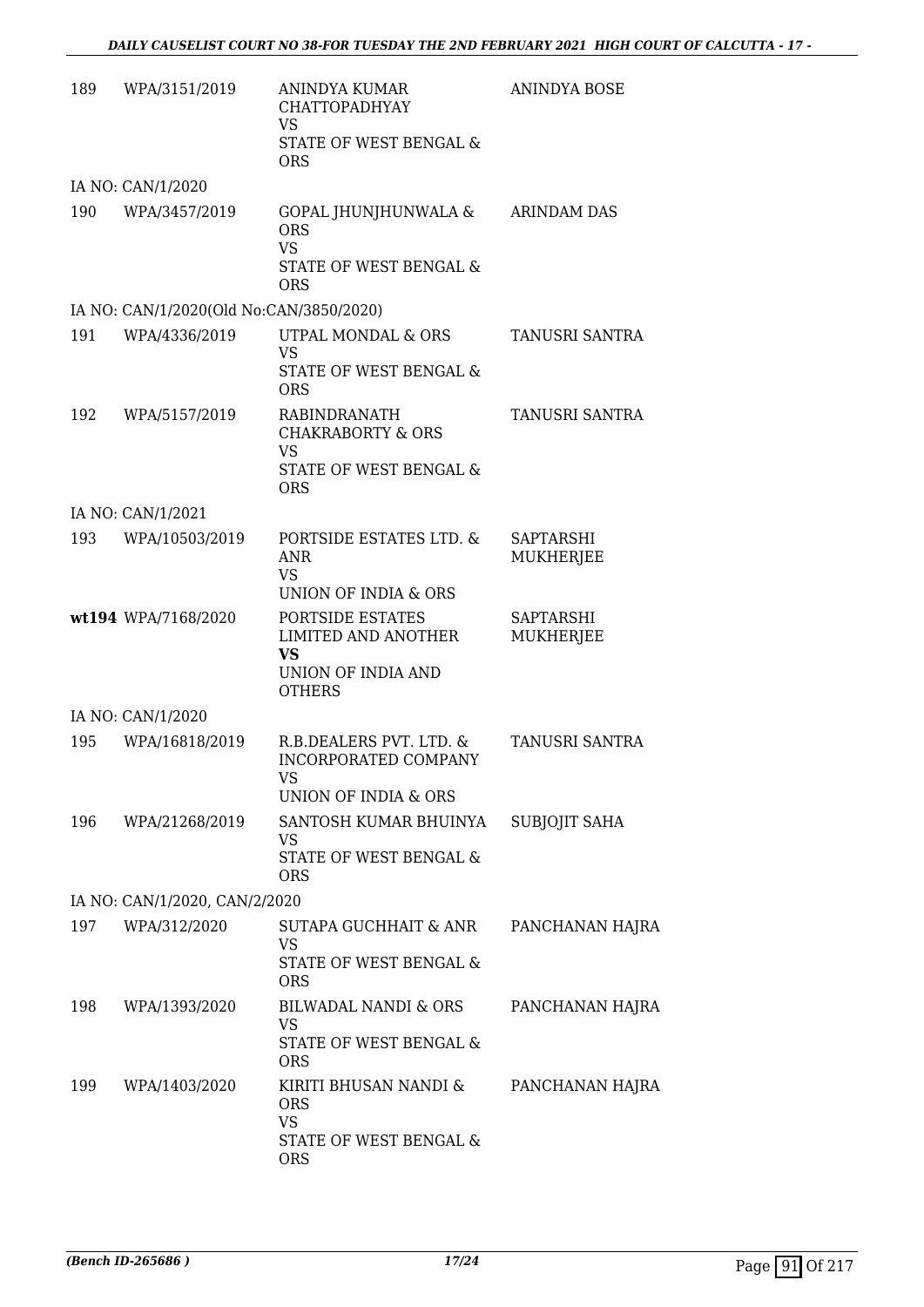| 200 | WPA/1408/2020                 | NIKHIL KUNDU & ORS<br><b>VS</b><br>STATE OF WEST BENGAL &<br><b>ORS</b>                 | PANCHANAN HAJRA                    |
|-----|-------------------------------|-----------------------------------------------------------------------------------------|------------------------------------|
| 201 | WPA/1410/2020                 | CHAMPA MAJI & ANR<br><b>VS</b><br>STATE OF WEST BENGAL &<br><b>ORS</b>                  | PANCHANAN HAJRA                    |
| 202 | WPA/3176/2020                 | HIMANGSHU DUTTA & ORS<br><b>VS</b><br>STATE OF WEST BENGAL &<br><b>ORS</b>              | TARA PADA DAS                      |
| 203 | WPA/3193/2020                 | SUVENDU BIKASH MONDAL<br>@ SUVENDU MONDAL<br>VS<br>STATE OF WEST BENGAL &<br><b>ORS</b> | <b>TIRTHANKAR ROY</b>              |
| 204 | WPA/5959/2020                 | <b>RANJIT BISWAS</b><br><b>VS</b><br>STATE OF WEST BENGAL &<br>ORS.                     | SOUMYAJIT BHATTA                   |
|     |                               | IA NO: CAN/1/2020(Old No:CAN/4119/2020), CAN/2/2020                                     |                                    |
| 205 | WPA/7207/2020                 | DILIP KUMAR KUILA<br><b>VS</b><br>State of West Bengal                                  | PRIYANKA JANA                      |
|     | IA NO: CAN/1/2020, CAN/2/2020 |                                                                                         |                                    |
| 206 | WPA/8246/2020                 | BADAL MAJHI @HEMBRAM<br><b>AND ORS</b><br><b>VS</b><br>STATE OF WEST BENGAL<br>AND ORS. | <b>MUKTAKESWAR</b><br><b>MAITY</b> |
| 207 | WPA/8247/2020                 | SUKDEV MAITY AND ORS.<br>VS<br>STATE OF WEST BENGAL<br>AND ORS.                         | <b>MUKTESWAR MAITY</b>             |
| 208 | WPA/8249/2020                 | NATEN MAJHI @HEMBRAM<br><b>AND ORS</b><br><b>VS</b><br>STATE OF WEST BENGAL<br>AND ORS. | <b>MUKTAKESWAR</b><br>MAITY        |
| 209 | WPA/8251/2020                 | DULAL BARIK AND ORS<br><b>VS</b><br>STATE OF WEST BENGAL<br>AND ORS.                    | MUKTAKESWAR<br><b>MAITY</b>        |
| 210 | WPA/8255/2020                 | ARATI MAJHI @KISKU AND<br><b>ORS</b><br><b>VS</b><br>STATE OF WEST BENGAL<br>AND ORS.   | MUKTAKESWAR<br>MAITY               |
| 211 | WPA/8385/2020                 | KASHI NATH BERA<br>VS<br>STATE OF WEST BENGAL<br>AND ANR                                | PRASANTA KUMAR<br>PAKRASHI         |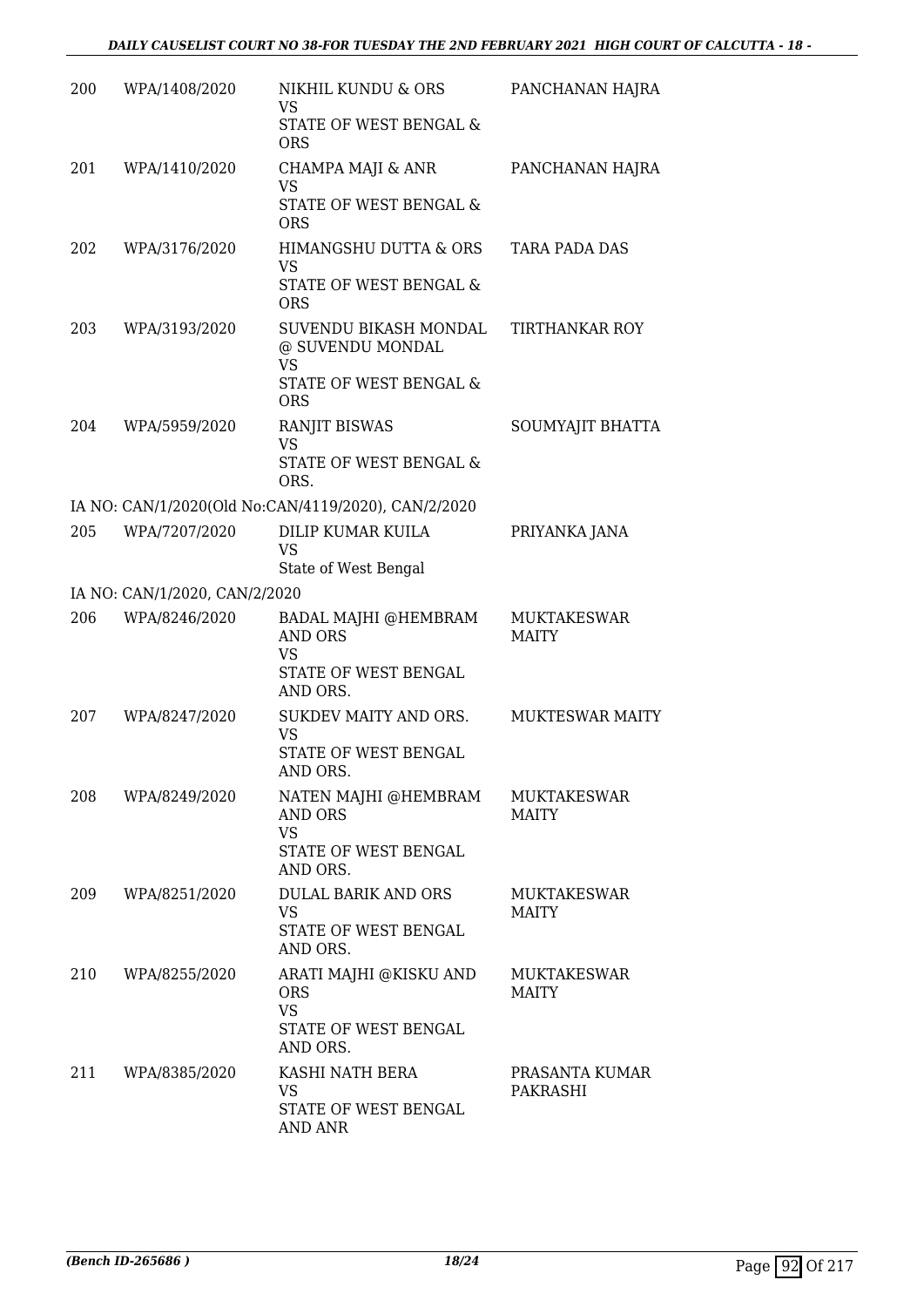| 212 | WPA/8477/2020 | CEMMIX STRUCTURAL PVT<br>LTD AND ANR<br><b>VS</b><br>STATE OF WEST BENGAL<br>AND ORS.                           | <b>ANINDA</b><br><b>BHATTACHARYA</b> |
|-----|---------------|-----------------------------------------------------------------------------------------------------------------|--------------------------------------|
| 213 | WPA/8642/2020 | KAZI ENAYETUL BARI<br>VS.<br>THE STATE OF WEST<br><b>BENGAL AND ORS</b>                                         | DYUTIMAN BANERJEE                    |
| 214 | WPA/8664/2020 | ANUKUL MAJHI @ MURMU<br><b>AND ORS</b><br><b>VS</b><br>STATE OF WEST BENGAL<br>AND ORS.                         | <b>MUKTESWAR MAITY</b>               |
| 215 | WPA/8666/2020 | BADAL MAJHI @TUDU AND<br><b>ORS</b><br><b>VS</b><br>STATE OF WEST BENGAL<br>AND ORS.                            | <b>MUKTESWAR MAITY</b>               |
| 216 | WPA/8669/2020 | BIJOY KRISHNA KHATUA<br>AND ANR<br><b>VS</b><br>STATE OF WEST BENGAL<br>AND ORS.                                | <b>MUKTESWAR MAITY</b>               |
| 217 | WPA/8670/2020 | BYOMKESH SAHOO AND<br><b>ORS</b><br>VS<br>STATE OF WEST BENGAL<br>AND ORS.                                      | <b>MUKTESWAR MAITY</b>               |
| 218 | WPA/8674/2020 | DULALI MAJHI @ BESARI<br>@JABA MAJHI @BESARI AND<br><b>ANR</b><br><b>VS</b><br>STATE OF WEST BENGAL<br>AND ORS. | <b>MUKTESWAR MAITY</b>               |
| 219 | WPA/8675/2020 | PRABODH CHANDRA<br>MONDAL AND ORS<br>VS<br>STATE OF WEST BENGAL<br>AND ORS.                                     | MUKTESWAR MAITY                      |
| 220 | WPA/8676/2020 | BADAL MAJHI @ TUDU AND<br><b>ANR</b><br><b>VS</b><br>STATE OF WEST BENGAL<br>AND ORS.                           | <b>MUKTESWAR MAITY</b>               |
| 221 | WPA/8677/2020 | BHAGABAN MAJHI @<br>HEMBRAM AND ORS<br><b>VS</b><br>STATE OF WEST BENGAL<br>AND ORS.                            | <b>MUKTESWAR MAITY</b>               |
| 222 | WPA/8984/2020 | ABDUL HAI LASKAR<br>VS<br>Union of India                                                                        | AMAR NATH SEN                        |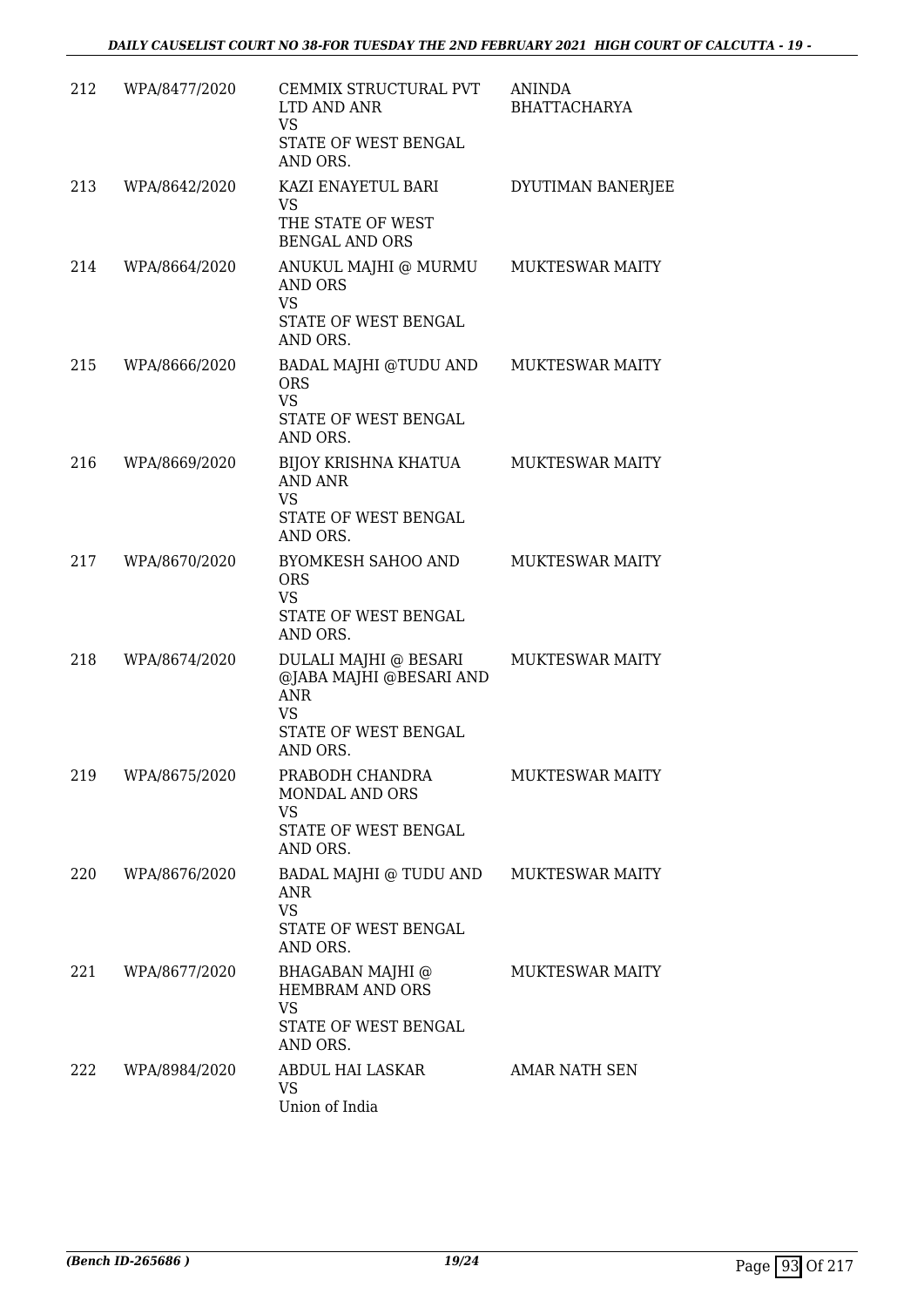| 223 | WPA/9422/2020                           | <b>NURUL ISLAM</b><br>VS                                                                                             | NILADRI SAHA            |
|-----|-----------------------------------------|----------------------------------------------------------------------------------------------------------------------|-------------------------|
|     |                                         | STATE OF WEST BENGAL<br>AND ORS.                                                                                     |                         |
| 224 | WPA/9455/2020                           | <b>BAKIBUL ISLAM AND ANR</b><br>VS                                                                                   | MD YOUNUSH              |
|     |                                         | STATE OF WEST BENGAL<br>AND ORS.                                                                                     | MONDAL                  |
| 225 | WPA/9456/2020                           | MUKUNDA MOHAN KHAN<br>AND ORS<br><b>VS</b><br>THE STATE OF WEST                                                      | <b>BARUN CHATTERJEE</b> |
| 226 | WPA/9554/2020                           | <b>BENGAL AND ORS</b><br><b>DIPAK BISWAS</b>                                                                         | ANINDA                  |
|     |                                         | <b>VS</b><br>STATE OF WEST BENGAL                                                                                    | <b>BHATTACHARYA</b>     |
| 227 | WPA/9843/2020                           | AND ORS.<br>SHYAMA PRASAD DEY PAUL                                                                                   | ARKADIPTA               |
|     |                                         | <b>AND ANR</b><br>VS                                                                                                 | <b>SENGUPTA</b>         |
|     |                                         | STATE OF WEST BENGAL<br>AND ORS.                                                                                     |                         |
|     | IA NO: CAN/1/2020                       |                                                                                                                      |                         |
| 228 | WPA/10443/2020                          | SUJIT KUMAR DUTTA<br><b>VS</b>                                                                                       | NABANKUR PAUL           |
|     |                                         | THE STATE OF WEST<br><b>BENGAL AND ORS</b>                                                                           |                         |
|     |                                         | <b>CONTEMPT APPLICATION</b>                                                                                          |                         |
| 229 | CPAN/2010/2015                          | SANDIP KARMAKAR<br>VS                                                                                                | A. MITRA                |
|     |                                         | PURABI BISWAS DEY                                                                                                    |                         |
|     | wt230 WPA/34405/2014                    | SANDIP KARMAKAR<br>VS<br>STATE OF WEST BENGAL &<br><b>ORS</b>                                                        | <b>AMAR MITRA</b>       |
| 231 | CPAN/2080/2015                          | KANAKESWAR RAY & ORS<br><b>VS</b>                                                                                    | <b>AMAR MITRA</b>       |
|     |                                         | PURABI BISWAS DEY                                                                                                    |                         |
|     | wt232 WPA/34393/2014                    | KANAKESWAR RAY & ORS<br><b>VS</b>                                                                                    | <b>AMAR MITRA</b>       |
|     |                                         | STATE OF WEST BENGAL &<br><b>ORS</b>                                                                                 |                         |
| 233 | WPCRC/137/2017                          | KONNAGAR RISHRA WATER<br><b>TRANSPORT PASSENGERS</b><br><b>WELFARE ASS, &amp; ANR</b><br>VS<br>BAPPADITYA CHATTERJEE | <b>SAMIRAN MANDAL</b>   |
|     | IA NO: CAN/1/2017(Old No:CAN/8411/2017) |                                                                                                                      |                         |
|     | wt234 WPA/3187/2015                     | KONNAGAR RISHRA WATER<br>TRANSPORT PASSENGER<br><b>WELFARE ASSO &amp; ANR</b>                                        | SAMIRAN MANDAL          |
|     |                                         | VS<br>STATE OF WEST BENGAL &<br><b>ORS</b>                                                                           |                         |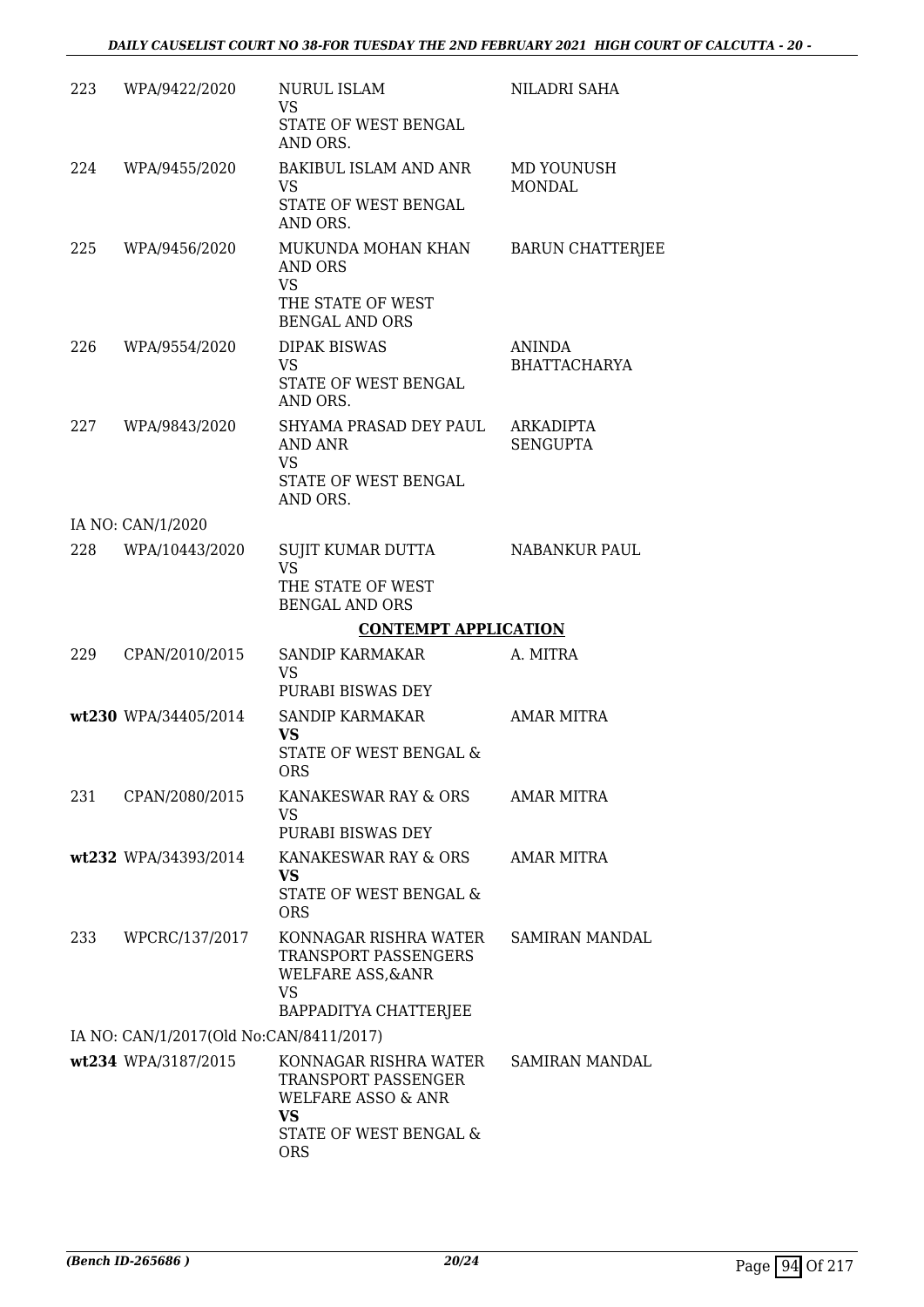| 235 | CPAN/225/2017<br>[12.02.2021]           | SWAPAN KR. SAHU<br>VS<br>SUJIT KR. MAITY                                                 | SUJIT KR. RATH                   |
|-----|-----------------------------------------|------------------------------------------------------------------------------------------|----------------------------------|
|     | wt236 WPA/9788/2016                     | <b>SWAPAN KUMAR SAHU</b><br><b>VS</b><br><b>STATE OF WEST BENGAL &amp;</b><br><b>ORS</b> | SUJIT KUMAR RATH                 |
| 237 | CPAN/1146/2017                          | KAMALUDDIN MALLIK<br>VS<br>PURABI BISWAS DEY                                             | <b>AMAR MITRA</b>                |
|     | wt238 WPA/2567/2017                     | KAMALUDDIN MALLIK<br><b>VS</b><br>STATE OF WEST BENGAL &<br><b>ORS</b>                   | AMAN MITRA                       |
|     | IA NO: CAN/1/2018(Old No:CAN/5367/2018) |                                                                                          |                                  |
| 239 | CPAN/1268/2017                          | <b>SURESH KR. RAI</b><br><b>VS</b><br>PRAN GOBINDA SARKAR &<br>ANR.                      | ARITRA SHANKAR<br><b>RAY</b>     |
|     | wt240 WPA/24637/2016                    | <b>SURESH KR RAI</b><br><b>VS</b><br>STATE OF WEST BENGAL &<br><b>ORS</b>                | ARITRA SHANKAR<br>RAY            |
| 241 | WPCRC/14/2018                           | <b>MALATI LAYEK</b><br>VS<br>MOON MOON MUKHERJEE<br>$&$ ANR                              | <b>BRATATI DUTTA</b>             |
|     | wt242 WPA/15544/2016                    | M/S AJAY SAHA<br><b>VS</b><br>SALES TAX OFFICER,<br>KRISHNAGAR CHRGE & ORS               | D CHAKRABORTY                    |
| 243 | WPCRC/36/2018                           | ANUPAMA KHATUA<br>VS.<br>RAJU MAZUMDER,<br>TREASURY OFFICER,<br>HALDIA                   | A PRADHAN                        |
|     | wt244 WPA/15952/2017                    | ANUPAMA KHATUA<br>VS.<br>STATE OF WEST BENGAL &<br><b>ORS</b>                            | A PRADHAN                        |
| 245 | WPCRC/46/2018<br>[05.02.2021]           | BHARAT CHANDRA BERA<br><b>VS</b><br><b>RIKTA DE</b>                                      | T. CHOWDHURY                     |
|     | wt246 WPA/34436/2014                    | BHARAT CHANDRA BERA<br><b>VS</b><br>STATE OF WEST BENGAL &<br><b>ORS</b>                 | ANIRBAN SAHA                     |
|     | IA NO: CAN/1/2018(Old No:CAN/8938/2018) |                                                                                          |                                  |
| 247 | WPCRC/68/2018<br>[12.02.2021]           | JAHAR ROY<br>VS<br>NARAYAN CHANDRA<br><b>SARKAR</b>                                      | ARDHENDU SEKHAR<br><b>BISWAS</b> |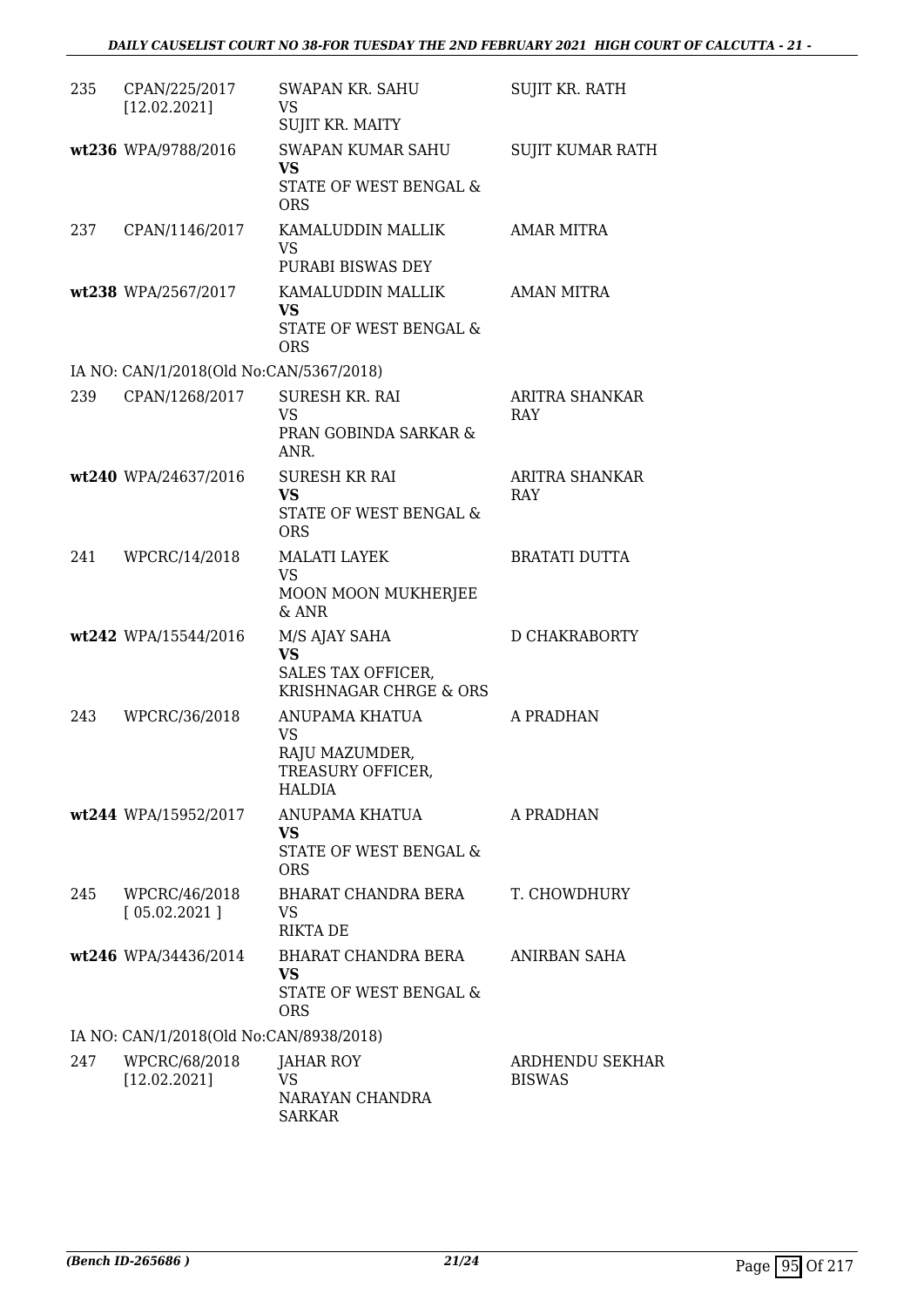|     | wt248 WPA/27417/2015                    | JAHAR ROY<br><b>VS</b>                                                   | SANJOY KARAR                        |
|-----|-----------------------------------------|--------------------------------------------------------------------------|-------------------------------------|
|     |                                         | STATE OF WEST BENGAL &<br><b>ORS</b>                                     |                                     |
|     | IA NO: CAN/1/2019(Old No:CAN/6193/2019) |                                                                          |                                     |
| 249 | CPAN/621/2018<br>[11/02/2021]           | SARASWATI JANA<br><b>VS</b><br><b>ANJAN SAHA</b>                         | ANUP DASGUPTA                       |
|     | wt250 WPA/10296/2017                    | SSARASWATI JANA<br><b>VS</b><br>STATE OF WEST BENGAL &<br><b>ORS</b>     | ANUP DASGUPTA                       |
| 251 | CPAN/1111/2018<br>[08.02.2021]          | GIRIDHARI MONDAL & ORS. PRADIP KR. GHOSH<br>VS<br>ANIL KR. JHA & ORS.    |                                     |
|     | wt252 WPA/14212/2012                    | GIRIDHARI MONDAL & ORS.<br><b>VS</b><br>UNION OF INDIA & ORS.            | PRADIP KUMAR<br><b>GHOSH</b>        |
| 253 | WPCRC/95/2019                           | TAPAN KUMAR GHOSH<br>VS<br>MOHAN KUMAR SHARMA                            | S GHOSH                             |
|     | wt254 WPA/13941/2017                    | TAPAN KUMAR GHOSH<br><b>VS</b><br>STATE OF WEST BENGAL<br>&ORS           | <b>S GHOSH</b>                      |
|     | IA NO: CAN/1/2019(Old No:CAN/6656/2019) |                                                                          |                                     |
| 255 | WPCRC/98/2019                           | KABIRUL ISLAM & ANR<br>VS<br>MOHAN KUMAR SHARMA                          | SIMA GHOSH                          |
|     | wt256 WPA/15426/2017                    | KABIRUL ISLAM & ANR<br><b>VS</b><br>STATE OF WEST BENGAL &<br><b>ORS</b> | SIMA GHOSH                          |
|     | IA NO: CAN/1/2019(Old No:CAN/1648/2019) |                                                                          |                                     |
| 257 | WPCRC/116/2019                          | SURAJ PALERIA & ORS<br>VS<br>A K JHA & ANR                               | VICTOR CHATTERJEE                   |
|     | wt258 WPA/11044/2012                    | ARUN KUMAR SINGH &<br>ORS.<br><b>VS</b><br>UNION OF INDIA & ORS.         | PRADIP KUMAR<br><b>GHOSH</b>        |
| 259 | WPCRC/141/2019<br>$[05-02-2021]$        | DR NAZRUL ISLAM, IPS<br><b>RETD</b><br><b>VS</b><br>MALAY KE DE & ORS    | DR NAZRUL ISLAM IN<br><b>PERSON</b> |
|     | wt260 WPA/27355/2012                    | DR. NAZRUL ISLAM<br>VS<br>STATE OF WEST BENGAL &<br><b>ORS</b>           | <b>BISWAJIT SAMANTA</b>             |
| 261 | WPCRC/244/2019                          | PRAMILA MAITY<br>VS<br>TAPAS ROYCHOWDHURY                                | <b>GOUTAM KUMAR</b><br><b>MAITY</b> |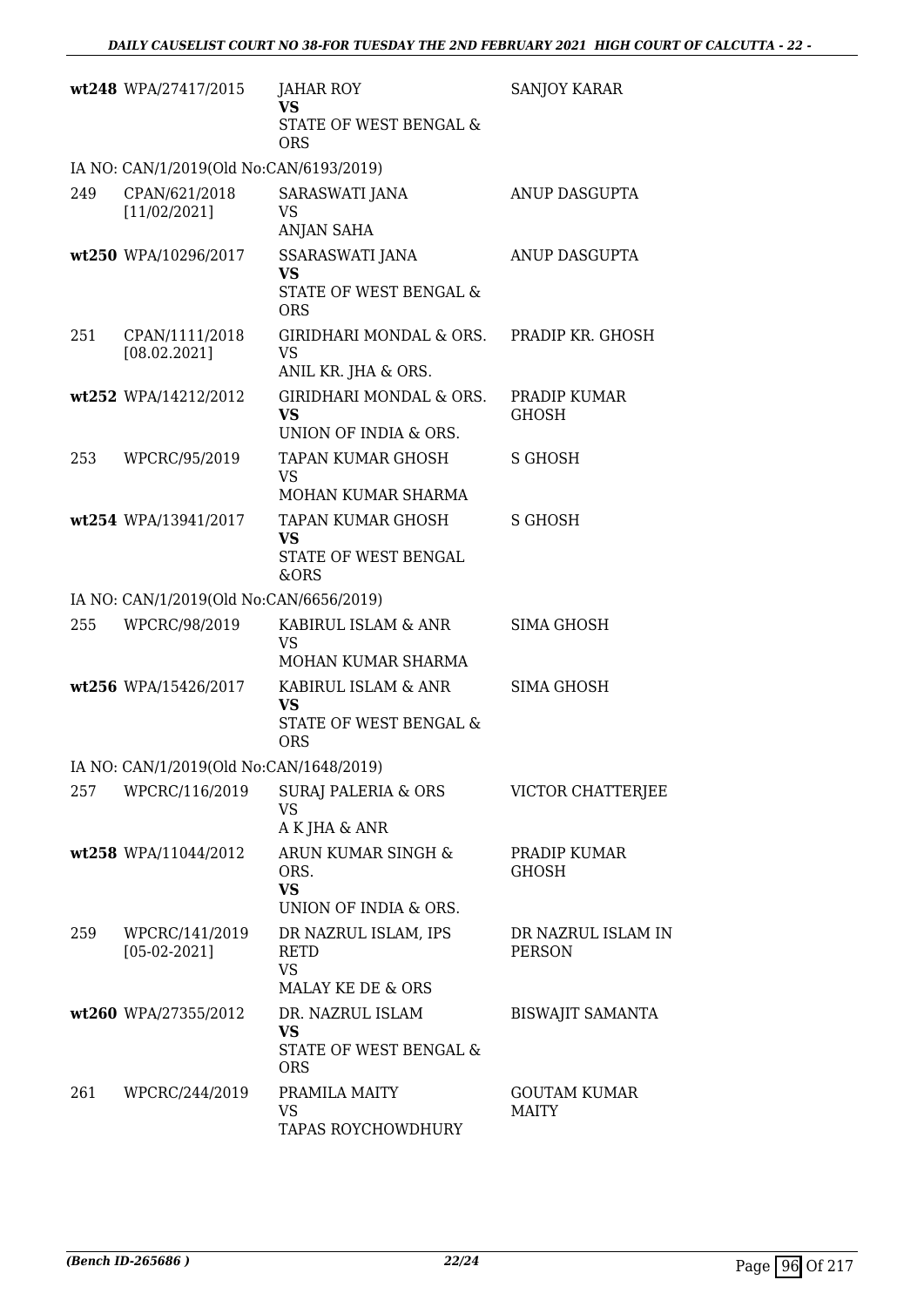|     | wt262 WPA/7697/2017                      | PRAMILA MAITY<br><b>VS</b><br>STATE OF WEST BENGAL &<br><b>ORS</b>                              | <b>GOUTAM KUMAR</b><br><b>MAITY</b>                                                        |
|-----|------------------------------------------|-------------------------------------------------------------------------------------------------|--------------------------------------------------------------------------------------------|
| 263 | WPCRC/304/2019                           | KAMALA SINGHA<br>VS<br>NABARUM GOSWAMI                                                          | <b>GOUTAM KUMAR</b><br><b>MAITY</b>                                                        |
|     | wt264 WPA/26162/2016                     | KAMALA SINGHA<br><b>VS</b><br>STATE OF WEST BENGAL &<br><b>ORS</b>                              | G.K. MAITY                                                                                 |
| 265 | WPCRC/307/2019<br>[08.02.2021]           | PUSPA MONDAL & ANR<br><b>VS</b><br>TAPAS RAY CHOWDHURY                                          | RIMPY MUKHERJEE                                                                            |
|     | wt266 WPA/12935/2017                     | PUSPA MONDAL & ANR<br><b>VS</b><br>STATE OF WEST BENGAL &<br><b>ORS</b>                         | TAMAL TARU PANDA                                                                           |
|     | IA NO: CAN/1/2017(Old No:CAN/11335/2017) |                                                                                                 |                                                                                            |
| 267 | WPCRC/308/2019                           | MD. ABDUR RAHMAN<br>VS                                                                          | I. SHAIKH                                                                                  |
|     |                                          | JAYDEEP MAJEE, THE<br>DIRECTOR OF PENSION,<br>PF& GI, GOVT.OF. W                                |                                                                                            |
|     | wt268 WPA/14620/2017                     | MD. ABDUR RAHMAN<br><b>VS</b><br>STATE OF WEST BENGAL &<br><b>ORS</b>                           | <b>IBRAHIM SHAIKH</b>                                                                      |
|     | No:CAN/66/2018)                          |                                                                                                 | IA NO: CAN/1/2017(Old No:CAN/11364/2017), CAN/2/2017(Old No:CAN/9882/2017), CAN/3/2018(Old |
| 269 | CPAN/922/2019                            | SUVASH CHANDRA<br><b>MAHATA</b><br><b>VS</b><br>R DURGA SHYAM                                   | SWAPAN KUMAR PAL                                                                           |
|     | wt270 WPA/22621/2018                     | SUVASH CHANDRA<br><b>MAHATA</b><br><b>VS</b><br>UNION OF INDIA & ORS                            | KABERI GHOSH (DEY)                                                                         |
| 271 | CPAN/1367/2019                           | <b>GITA MAITY</b><br>VS                                                                         | CHANDI CHARAN ROY                                                                          |
|     | wt272 WPA/8863/2017                      | PARVEZ AHMED SIDDIQUI<br><b>GITA MAITY</b><br><b>VS</b><br>STATE OF WEST BENGAL &<br><b>ORS</b> | TAMAL TARU PANDA                                                                           |
| 273 | WPCRC/14/2020<br>$[18-02-2021]$          | SUMITRO ADHIKARY<br>VS<br>BROJENDRA NATH MANDAL<br>& ORS                                        | PRATIK MAJUMDER                                                                            |
|     | wt274 WPA/14057/2015                     | <b>SUMITRO ADHIKARY</b><br><b>VS</b><br>STATE OF WEST BENGAL &<br><b>ORS</b>                    | ASHIM KUMAR<br><b>HALDAR</b>                                                               |

#### **PART HEARD**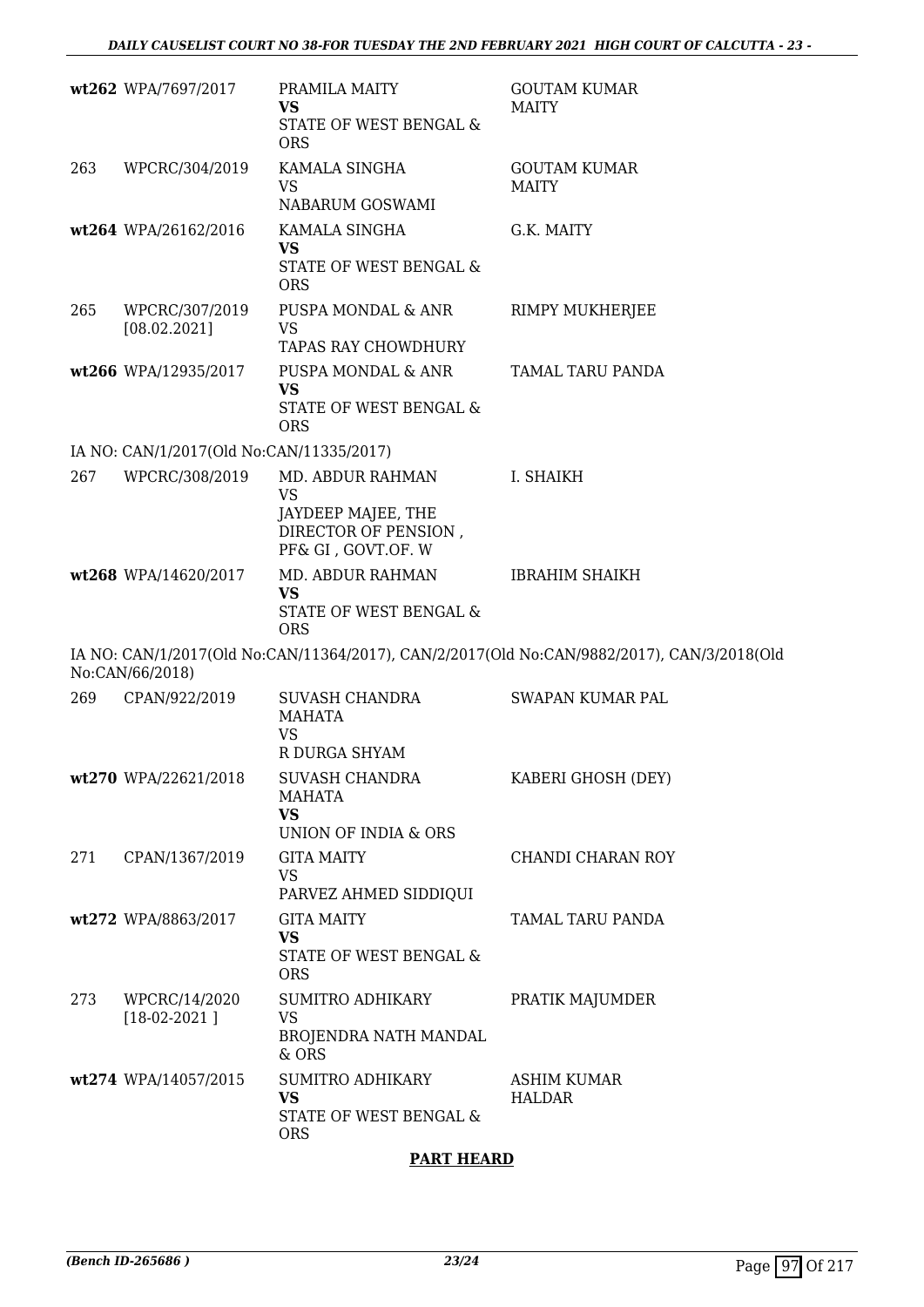275 WPA/16104/2012 ARUP DAS

VS STATE & ORS. SUVADIP BHATTACHARYYA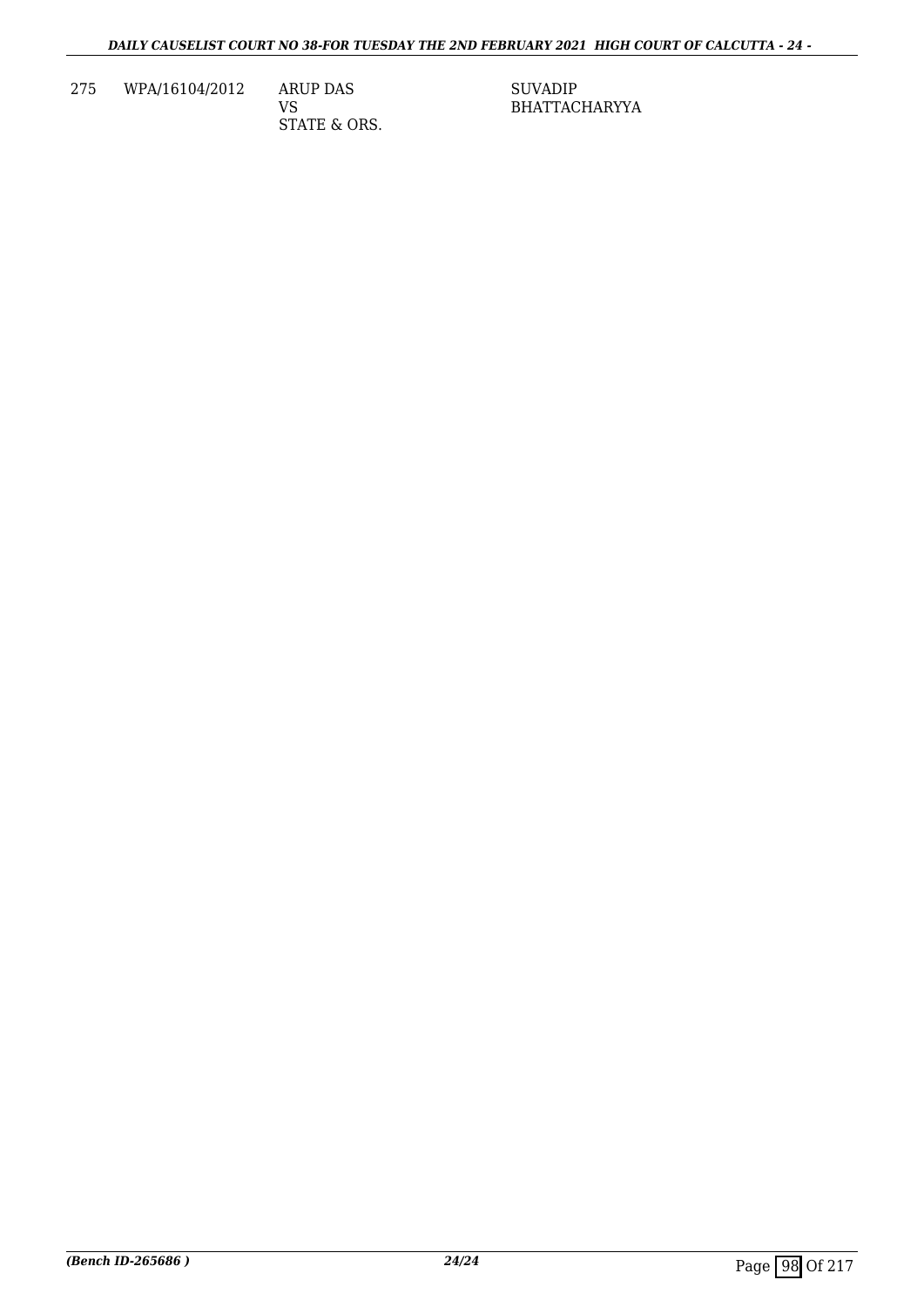

### **Appellate Side**

**DAILY CAUSELIST For Tuesday The 2nd February 2021**

**COURT NO. 9**

**SINGLE BENCH (SB - II)**

**AT 10:45 AM**

#### **HON'BLE JUSTICE SHIVAKANT PRASAD**

#### **(VIA VIDEO CONFERENCE)**

**ON AND FROM MONDAY, THE 11TH JANUARY, 2021 – APPLICATIONS UNDER SECTION 24 OF THE CODE OF CIVIL PROCEDURE, SECOND APPEAL, FIRST MISCELLANEOUS APPEAL, SECOND MISCELLANEOUS APPEAL IRRESPECTIVE OF YEARS INCLUDING APPLICATIONS CONNECT THERETO;**

**MATTERS RELATING TO CONTEMPT (CIVIL) OF SUB-ORDINATE COURTS TO BE HEARD BY A JUDGE SITTING SINGLY.**

**AND**

**TILL THE CIRCUIT BENCH AT PORT BLAIR RESUMES ON 15TH FEBRUARY, 2021, THE FOLLOWING BENCHES SHALL TAKE UP THE URGENT MATTERS RELATED TO THE ISLANDS FROM THE PRINCIPAL SEAT OF THE HIGH COURT AT CALCUTTA.**

**AND**

**ON EVERY WEDNESDAYS (27TH JANUARY, 2021, 3RD FEBRUARY, 2021 & 10TH FEBRUARY, 2021) – WILL SIT SINGLY AND TAKE UP, IN ADDITION TO HIS OWN LIST AND DETERMINATION, THE URGENT MATTERS RELATED TO THE CIRCUIT BENCH AT PORT BLAIR REQUIRED TO BE TAKEN UP BY A SINGLE BENCH.**

**AND**

**ON AND FROM MONDAY 1ST FEBRUARY, 2021 TO 12TH FEBRUARY, 2021 - IN ADDITION TO HIS OWN LIST AND DETERMINATION, WILL TAKE UP THE LIST AND DETERMINATION OF HON'BLE JUSTICE BIBEK CHAUDHURI.**

**NOTE: ASSIGNED MATTER & CONTEMPT APPLICATION SHALL BE TAKEN UP ON FRIDAY.**

**NOTE: MATTERS WILL BE TAKEN UP THROUGH PHYSICAL HEARING ONLY WHEN BOTH THE PARTIES ARE AGREED.**

#### **TO BE MENTIONED**

1 CRR/1323/2019 CRAN/1/2019(Old No: CRAN/2269/2019) DR ARCHANA VS STATE OF WEST BENGAL & ANR

TANUSREE DAS

IA NO: CRAN/2/2020(Old No:CRAN/793/2020), CRAN/3/2021

**APPLICATION**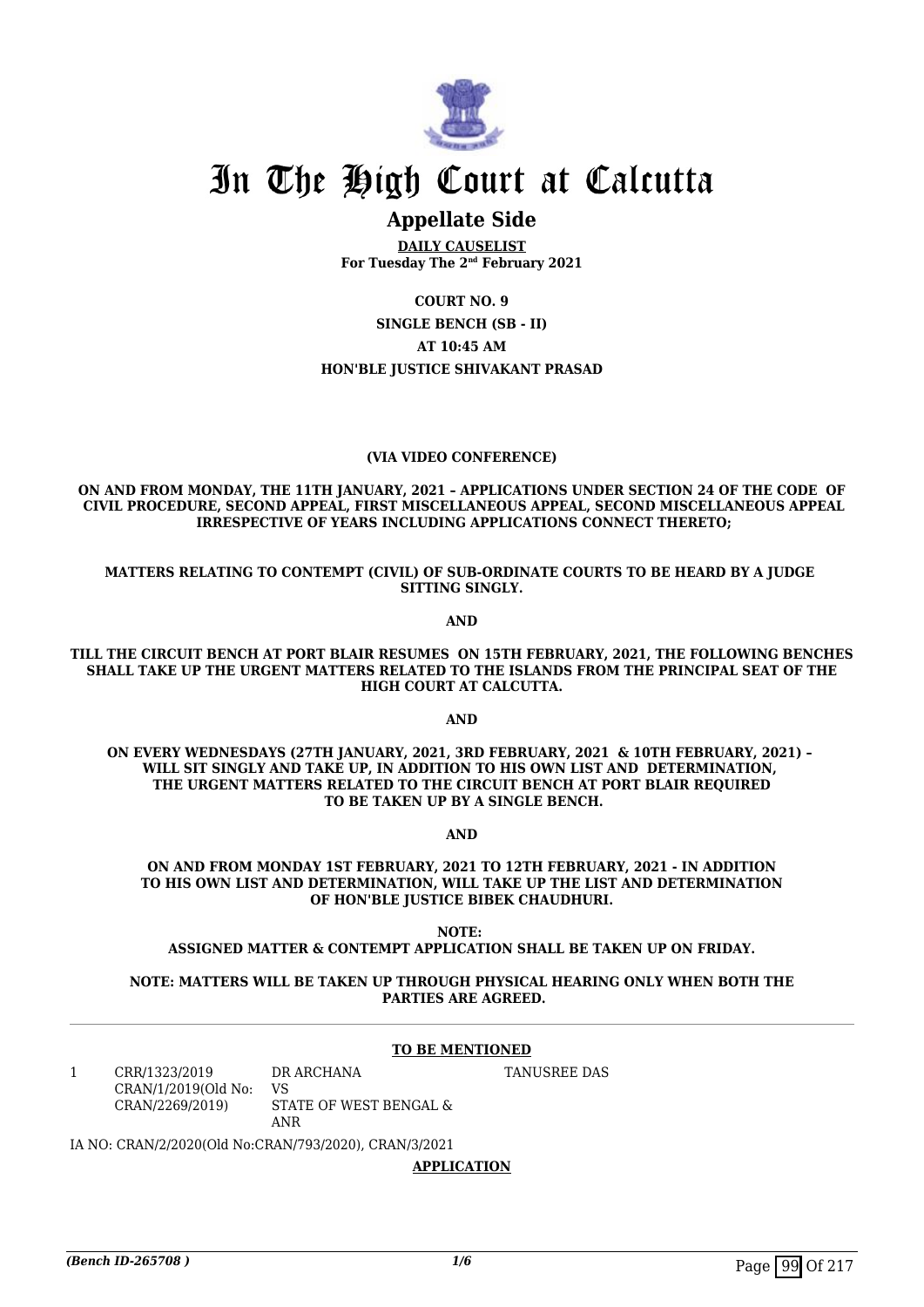| 2                                                                                                           | SA/284/2003                                          | RADHA RAMAN ROY                                                           | AMAL KRISHNA SAHA                                                                                             |  |
|-------------------------------------------------------------------------------------------------------------|------------------------------------------------------|---------------------------------------------------------------------------|---------------------------------------------------------------------------------------------------------------|--|
|                                                                                                             |                                                      | <b>VS</b><br><b>SMT. GANGA RANI DAS</b>                                   |                                                                                                               |  |
|                                                                                                             |                                                      |                                                                           |                                                                                                               |  |
|                                                                                                             | CAN/8/2019(Old No:CAN/6274/2019), CAN/9/2020         |                                                                           | IA NO: CAN/2/2002(Old No:CAN/4480/2002), CAN/3/2002(Old No:CAN/7540/2002), CAN/7/2018(Old No:CAN/714/2018),   |  |
| 3                                                                                                           | SA/119/2005                                          | DAYAL CHANDRA SADHUKHAN<br>& ORS.<br><b>VS</b><br><b>ATAR BALA DEWAN</b>  | SHIBAJI KUMAR DAS                                                                                             |  |
|                                                                                                             | CAN/8/2018(Old No:CAN/3278/2018)                     |                                                                           | IA NO: CAN/1/0409(Old No:CAN/260420/409), CAN/6/2009(Old No:CAN/9141/2009), CAN/7/2012(Old No:CAN/7385/2012), |  |
| $\overline{4}$                                                                                              | SA/552/2008                                          | <b>SULEKHA DAS</b>                                                        | <b>HIRANMAY</b>                                                                                               |  |
|                                                                                                             |                                                      | <b>VS</b>                                                                 | <b>BHATTACHARYYA</b>                                                                                          |  |
|                                                                                                             |                                                      | KALPANA SARKAR & ANR.                                                     |                                                                                                               |  |
|                                                                                                             | IA NO: CAN/3/2019(Old No:CAN/8616/2019)              |                                                                           |                                                                                                               |  |
| 5                                                                                                           | SA/139/2009                                          | BHUPENDRA NATH PURAKAIT<br>VS                                             | <b>CHHABI ROY</b>                                                                                             |  |
|                                                                                                             |                                                      | RASAMAY MONDAL                                                            |                                                                                                               |  |
|                                                                                                             | IA NO: CAN/4/2021                                    |                                                                           |                                                                                                               |  |
| wt6                                                                                                         | SA/140/2009                                          | BHUPENDRA NATH PURAKAIT<br>VS                                             | <b>CHHABI ROY</b>                                                                                             |  |
|                                                                                                             |                                                      | <b>RASAMAY MONDAL</b>                                                     |                                                                                                               |  |
|                                                                                                             |                                                      |                                                                           | IA NO: CAN/1/2006(Old No:CAN/4293/2006), CAN/2/2019(Old No:CAN/7151/2019), CAN/3/2021, CAN/4/2021             |  |
| 7                                                                                                           | SAT/66/2012                                          | <b>ASWINI DUTTAC&amp; RS</b><br><b>VS</b>                                 | <b>JOYDIP ROY</b>                                                                                             |  |
|                                                                                                             |                                                      | ALOK KUMAR DUTTA & ORS                                                    |                                                                                                               |  |
|                                                                                                             | IA NO: CAN/2/2019(Old No:CAN/4069/2019)              |                                                                           |                                                                                                               |  |
| 8                                                                                                           | SA/63/2015                                           | RAMENDRA NATH GHOSH<br>VS<br>RADHA ROY & ORS                              | MANISHA NATH                                                                                                  |  |
|                                                                                                             |                                                      | IA NO: CAN/2/2016(Old No:CAN/1434/2016), CAN/3/2017(Old No:CAN/6273/2017) |                                                                                                               |  |
| 9                                                                                                           | SA/95/2015                                           | SWAPAN KR. MOITRA                                                         | <b>SOUNAK</b>                                                                                                 |  |
|                                                                                                             | $[PT I+1+OB+LCR+2]$<br>COVER FILES+ R I              | <b>VS</b><br>CHHAYA RANI ROY @ CHHAYA                                     | BHATTACHARYA                                                                                                  |  |
|                                                                                                             | CARD]                                                | <b>RANI DEVI</b>                                                          | IA NO: CAN/4/2016(Old No:CAN/9018/2016), CAN/5/2017(Old No:CAN/5874/2017), CAN/7/2019(Old No:CAN/5363/2019),  |  |
|                                                                                                             |                                                      | CAN/8/2019(Old No:CAN/9135/2019), CAN/9/2020(Old No:CAN/1301/2020)        |                                                                                                               |  |
| 10                                                                                                          | FMAT/145/2016                                        | NANDA RANI PURKAIT<br>VS                                                  | SOURADIPTA BANERJEE                                                                                           |  |
|                                                                                                             |                                                      | SOUKAT ALI SEKH                                                           |                                                                                                               |  |
| 11                                                                                                          | SA/324/2016                                          | SANTOSH KUMAR ACHARYA<br>VS<br>KRISHNAPADA ACHARYA & ANR                  | JAYETA KAUNDA                                                                                                 |  |
|                                                                                                             |                                                      | IA NO: CAN/2/2015(Old No:CAN/10751/2015), CAN/3/2018(Old No:CAN/631/2018) |                                                                                                               |  |
| 12                                                                                                          | SAT/335/2016                                         | JAMUNA MANNA & ORS.<br>VS                                                 | JAYANTA KR. PAIN                                                                                              |  |
|                                                                                                             |                                                      | SOVARANI SANTRA & ORS.                                                    |                                                                                                               |  |
| IA NO: CAN/1/2016(Old No:CAN/7920/2016), CAN/2/2018(Old No:CAN/9730/2018), CAN/3/2018(Old No:CAN/9731/2018) |                                                      |                                                                           |                                                                                                               |  |
| 13                                                                                                          | SA/110/2018                                          | HEMANTA KR. PRASAD                                                        | MD. ABDUL ALIM                                                                                                |  |
|                                                                                                             |                                                      | <b>VS</b><br>LAKSHMI NARAYAN JEW REPD.<br>BY SEBAIT SWAPAN KR. DAS &      |                                                                                                               |  |
|                                                                                                             |                                                      | ANR.                                                                      |                                                                                                               |  |
|                                                                                                             | IA NO: CAN/1/2018(Old No:CAN/2947/2018)              |                                                                           |                                                                                                               |  |
| 14                                                                                                          | SAT/379/2019                                         | <b>LAXMAN RAY &amp; ORS</b><br>VS                                         | SAUNAK<br>BHATTACHARJEE                                                                                       |  |
|                                                                                                             |                                                      | KARTICK MONDAL & ORS                                                      |                                                                                                               |  |
|                                                                                                             | IA NO: CAN/1/2019(Old No:CAN/10549/2019), CAN/2/2020 |                                                                           |                                                                                                               |  |

*DAILY CAUSELIST COURT NO 9-FOR TUESDAY THE 2ND FEBRUARY 2021 HIGH COURT OF CALCUTTA - 2 -*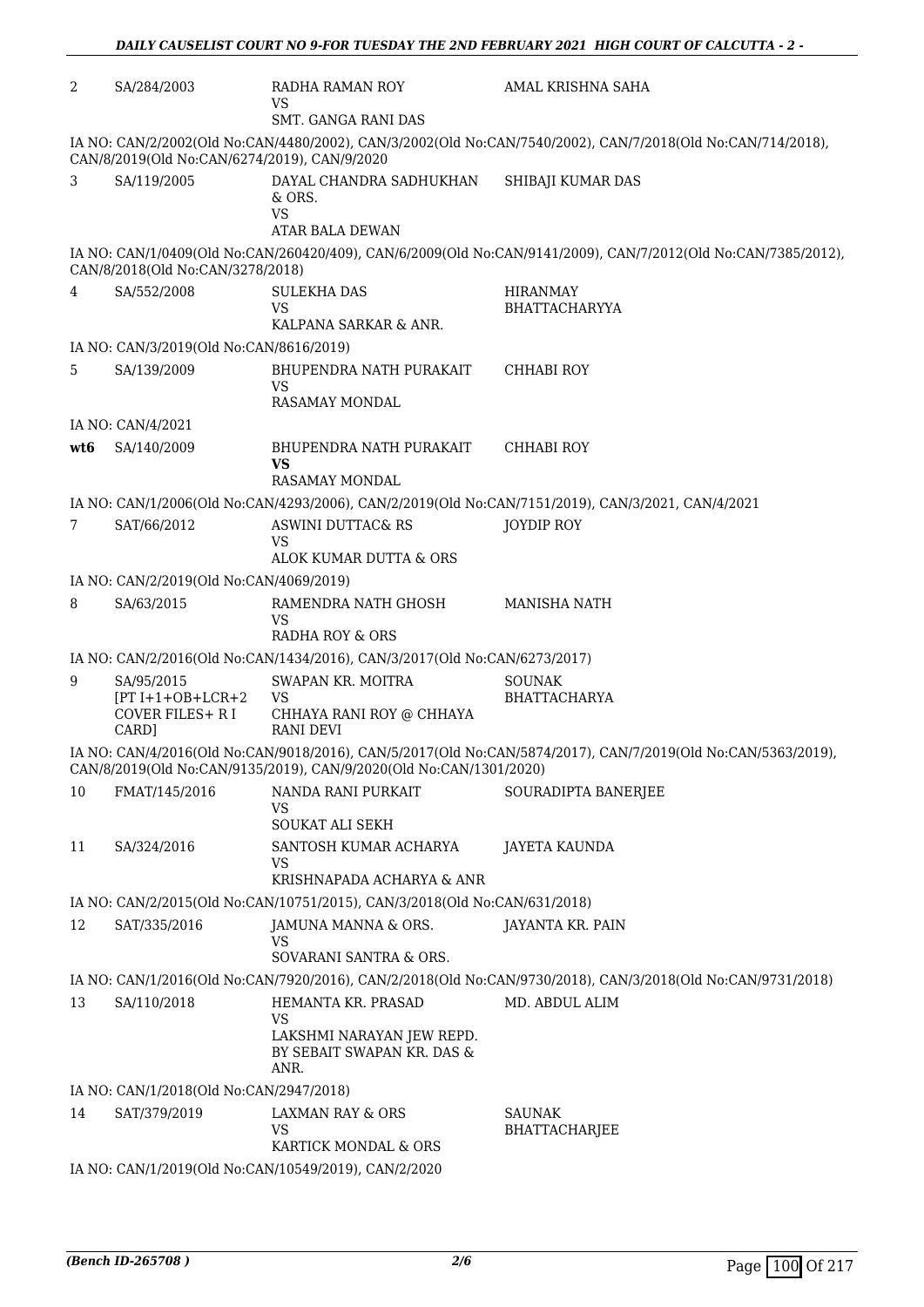| 15 | SAT/409/2019                                         | SOMENATH MUKHERJEE<br><b>VS</b><br>RABINDRANATH MUKHERJEE                   | SHEBATEE DUTTA       |        |
|----|------------------------------------------------------|-----------------------------------------------------------------------------|----------------------|--------|
|    | IA NO: CAN/1/2019(Old No:CAN/11328/2019)             |                                                                             |                      |        |
| 16 | SAT/154/2020                                         | SHAMIMA ABSAR                                                               | UJJAINI CHATTERJEE   |        |
|    |                                                      | VS                                                                          |                      |        |
|    |                                                      | SAJEDA KHATUN AND ORS                                                       |                      |        |
| 17 | IA NO: CAN/1/2020, CAN/2/2020<br>SAT/161/2020        |                                                                             | ARITRA SHANKAR RAY   |        |
|    |                                                      | <b>TOTAN RAJAK</b><br><b>VS</b>                                             |                      |        |
|    |                                                      | JOYDEB PAL AND ORS.                                                         |                      |        |
|    | IA NO: CAN/1/2021, CAN/2/2021                        |                                                                             |                      |        |
| 18 | FMAT/209/2020                                        | HASIKANA POLLEY @ HASINA<br><b>POLLEY</b><br>VS                             | ANIMESH PAUL         |        |
|    |                                                      | KALU KOLEY & ORS                                                            |                      |        |
|    | IA NO: CAN/1/2020(Old No:CAN/1127/2020)              |                                                                             |                      |        |
|    |                                                      | <b>MOTION</b>                                                               |                      |        |
| 19 | CO/478/2019                                          | <b>SMT SUSAMA DAS</b><br>VS                                                 | ARITRA SHANKAR RAY   |        |
|    |                                                      | <b>ARINDAM DAS</b>                                                          |                      |        |
| 20 | CO/3052/2019                                         | PRIYANKA SAO GUPTA<br>VS                                                    | SAMIR KUMAR ADHIKARI |        |
|    |                                                      | SANDIP KUMAR SAO                                                            |                      |        |
|    | IA NO: CAN/1/2020(Old No:CAN/1670/2020)              |                                                                             |                      |        |
| 21 | CO/1590/2020                                         | DEEPABALI DATTA<br>VS                                                       | SATYAM MUKHERJEE     |        |
|    |                                                      | <b>SUJAN MITRA</b>                                                          |                      |        |
| 22 | CO/37/2021                                           | OINDRILA GHOSH NEE DAS<br><b>VS</b>                                         | SUDIPTA GHOSH        |        |
|    |                                                      | ARIJIT GHOSH                                                                |                      |        |
| 23 | CO/99/2021                                           | JYOTI ADHIKARY<br><b>VS</b><br>ABHIJIT ADHIKARY                             | NIMAI CHANDRA KONAR  |        |
| 24 | CO/105/2021                                          | POPPY ROY @KARMAKAR                                                         | ARNAB CHATTERJEE     |        |
|    |                                                      | VS                                                                          |                      |        |
|    |                                                      | <b>SUBHAJIT ROY</b>                                                         |                      |        |
| 25 | CO/204/2021                                          | DOYEL GHOSH SINHA<br><b>VS</b>                                              | SOUGATA MBANERJEE    |        |
|    |                                                      | PARTHA SINHA                                                                |                      |        |
|    |                                                      | <b>PART HEARD MATTERS</b>                                                   |                      |        |
| 26 | SA/614/1995<br>$(PT I+II+OB+1 PB+5$<br>LCR+ RI Card) | MOHAMMED ALI CHOWDHURY<br>& OR.<br><b>VS</b>                                | MR. S.GHOSH          | N.Y.A. |
|    |                                                      | STATE OF W.B.                                                               |                      |        |
| 27 | SA/36/2008<br>$(PT-I+II+OB+2PB+6$                    | KALYAN KUMAR DUTTA<br>VS                                                    | AMALENDU MITRA       |        |
|    | $LCR+2$ Tin Box+RI<br>Card) (Pt. Hd) (2 P.M.)        | <b>SANATAN SARKAR</b>                                                       |                      |        |
|    | IA NO: CAN/5/2019(Old No:CAN/8384/2019)              |                                                                             |                      |        |
| 28 | SAT/599/2013<br>$(PT I+OB+1 PB)$ (Pt.                | SYED SAMSAD AHMED @ S.<br>SHAMSAAD AHMED                                    | PINAKI DHOLE         |        |
|    | hd) $(2 P.M.)$                                       | <b>VS</b><br>THE IISCO STEEL PLANT(SAIL),<br><b>BURNPUR WORKS &amp; ORS</b> |                      |        |
|    | IA NO: CAN/3/2019(Old No:CAN/6610/2019)              |                                                                             |                      |        |

#### **FINAL HEARING**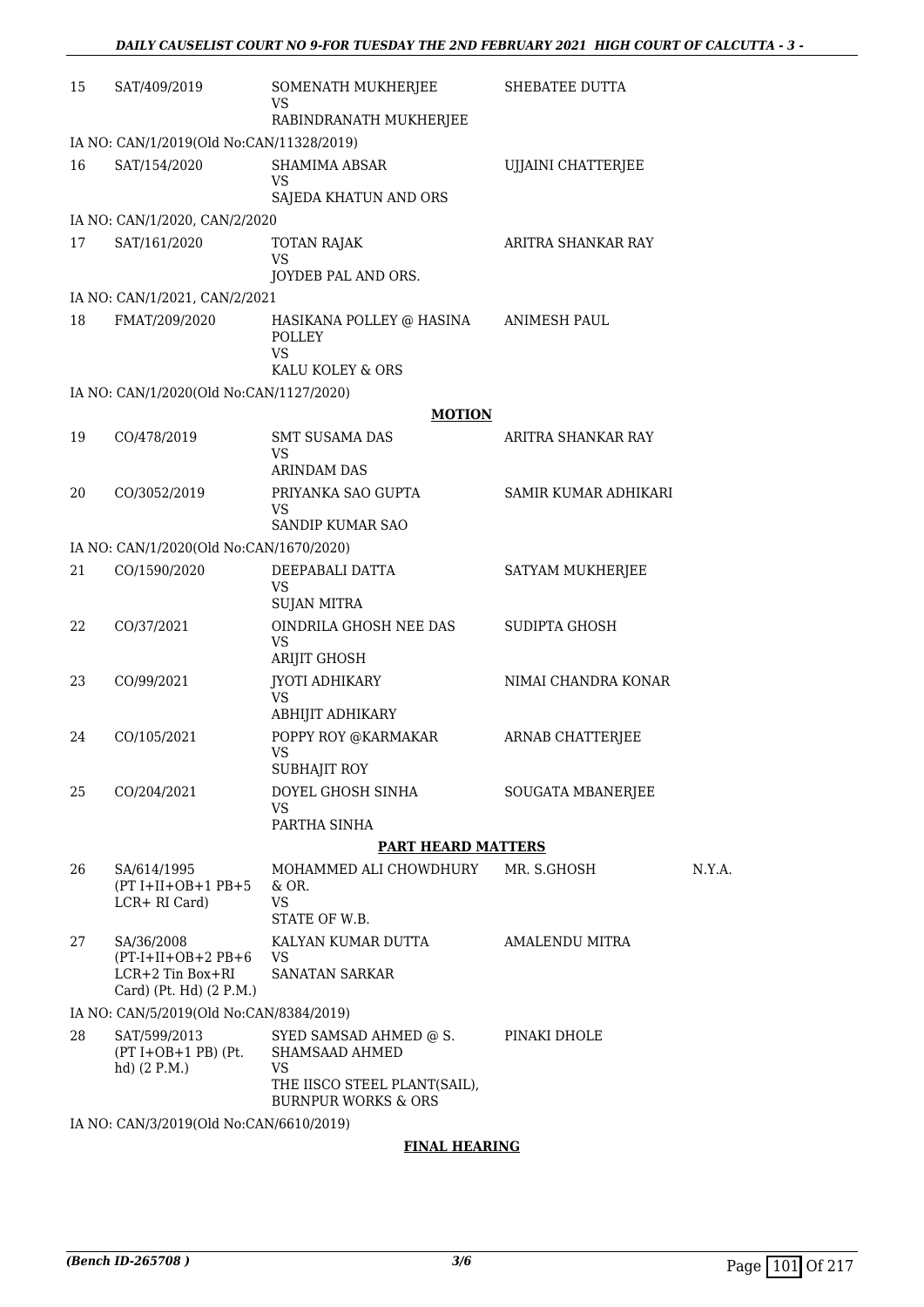| 29 | SA/389/2004<br>$(PT-I+II+OB+1PB)$                                            | SAKTI PADA RUDRA & ORS.<br><b>VS</b><br><b>BAIDYA NATH BASU</b>           | PRADIP PAUL                                                                                                                                                                                                            |  |  |
|----|------------------------------------------------------------------------------|---------------------------------------------------------------------------|------------------------------------------------------------------------------------------------------------------------------------------------------------------------------------------------------------------------|--|--|
| 30 | SA/79/2008<br>$(PT I+II+OB+1 PB)$<br>$(03-02-2021)$                          | SANDHYA GHOSH<br><b>VS</b><br>SMT. SOVA RANI GHOSH &<br>ORS.              | KEYA BHATTACHARYYA                                                                                                                                                                                                     |  |  |
|    | CAN/4/2015(Old No:CAN/4768/2015)                                             |                                                                           | IA NO: CAN/1/2007(Old No:CAN/8392/2007), CAN/2/2007(Old No:CAN/9178/2007), CAN/3/2014(Old No:CAN/4778/2014),                                                                                                           |  |  |
| 31 | SA/85/2010<br>$(PT - I + II + II + OS)$<br>$+1$ PB+6 FILES LCR +<br>RI CARD) | <b>DHARMADAS ROY &amp; ORS</b><br><b>VS</b><br><b>SUDARSAN ROY</b>        | SABYASACHI<br>MUKHOPADHYAY                                                                                                                                                                                             |  |  |
|    |                                                                              | CAN/8/2014(Old No:CAN/10832/2014), CAN/9/2015(Old No:CAN/216/2015)        | IA NO: CAN/1/2005(Old No:CAN/15707/2005), CAN/3/2006(Old No:CAN/6913/2006), CAN/4/2007(Old No:CAN/8179/2007),<br>CAN/5/2009(Old No:CAN/2267/2009), CAN/6/2009(Old No:CAN/8483/2009), CAN/7/2010(Old No:CAN/1453/2010), |  |  |
| 32 | SA/87/2011<br>$(PT-I+II+OB+1PB+7$<br>LCR+RI Card)                            | UDAY KUMAR PATRA @ UDAY<br>PATRA<br><b>VS</b><br>SUBRATA PATRA & ANR.     | <b>SUKANTA DAS</b>                                                                                                                                                                                                     |  |  |
|    | IA NO: CAN/2/2020, CAN/3/2020                                                |                                                                           |                                                                                                                                                                                                                        |  |  |
| 33 | FMA/478/2012<br>$(PT 1+II+2 PB)$                                             | HEMANTA KR. DAS & ORS.<br><b>VS</b><br>ANJAN KR. KAR & ORS.               | <b>INDRANI NANDI</b>                                                                                                                                                                                                   |  |  |
| 34 | SMA/34/2013<br>$(PT I+II+OB+1 PB+5$<br>LCR+ RI CARD)                         | SOMA GHOSH & ANR<br><b>VS</b><br>JAGANNATH DEY & ORS                      | SUBHABRATA DAS                                                                                                                                                                                                         |  |  |
|    |                                                                              | IA NO: CAN/3/2014(Old No:CAN/323/2014), CAN/5/2018(Old No:CAN/3553/2018)  |                                                                                                                                                                                                                        |  |  |
| 35 | SA/315/2014<br>$(PT-I+II+OB+PB+6)$<br>LCR+RI Card)                           | <b>BISU ORAON</b><br><b>VS</b><br><b>BISWANATH ORAN &amp; ORS</b>         | RAJU BHATTACHARYYA                                                                                                                                                                                                     |  |  |
|    | IA NO: CAN/1/2012(Old No:CAN/8962/2012)                                      |                                                                           |                                                                                                                                                                                                                        |  |  |
|    |                                                                              | <b>APPLICATION FOR BAIL</b>                                               |                                                                                                                                                                                                                        |  |  |
| 36 | CRM/922/2021                                                                 | SYED AFSAR RAZA@ SAYED<br>AFSAR REJA@ BABU<br>VS.<br>State of West Bengal | <b>ASIF DEWAN</b>                                                                                                                                                                                                      |  |  |
| 37 | CRM/1182/2021                                                                | NIDHIR DAS<br><b>VS</b><br>STATE OF WEST BENGAL                           | <b>SUBOR DEBNATH</b>                                                                                                                                                                                                   |  |  |
|    |                                                                              | <b>ADMISSION OF APPEAL</b>                                                |                                                                                                                                                                                                                        |  |  |
| 38 | CRA/218/2020                                                                 | M/S SHARE MICROFIN LIMITED                                                | SAPTARSHI                                                                                                                                                                                                              |  |  |
|    |                                                                              | <b>VS</b><br>State of West Bengal                                         | <b>CHAKRABORTY</b>                                                                                                                                                                                                     |  |  |
|    | IA NO: CRAN/1/2020                                                           |                                                                           |                                                                                                                                                                                                                        |  |  |
| 39 | CRA/231/2020                                                                 | <b>AVIJIT SIKDER</b><br><b>VS</b><br>State of West Bengal                 | SAILENDRA NATH<br><b>CHAKRABORTI</b>                                                                                                                                                                                   |  |  |
|    |                                                                              | <b>BAIL IN CONNECTION WITH APPEAL</b>                                     |                                                                                                                                                                                                                        |  |  |
| 40 | CRA/75/2020                                                                  | <b>BROJENDRA DHOHRE</b><br><b>VS</b><br>STATE OF WEST BENGAL              | SANDIP CHAKRABARTY                                                                                                                                                                                                     |  |  |
|    | IA NO: CRAN/1/2021                                                           |                                                                           |                                                                                                                                                                                                                        |  |  |
| 41 | CRA/145/2020                                                                 | AINUL HOQUE & ANR<br><b>VS</b><br>UNION OF INDIA                          | AVINABA PATRA                                                                                                                                                                                                          |  |  |
|    | IA NO: CRAN/1/2020(Old No:CRAN/3522/2020), CRAN/2/2020                       |                                                                           |                                                                                                                                                                                                                        |  |  |
|    |                                                                              |                                                                           |                                                                                                                                                                                                                        |  |  |

**MOTION 1**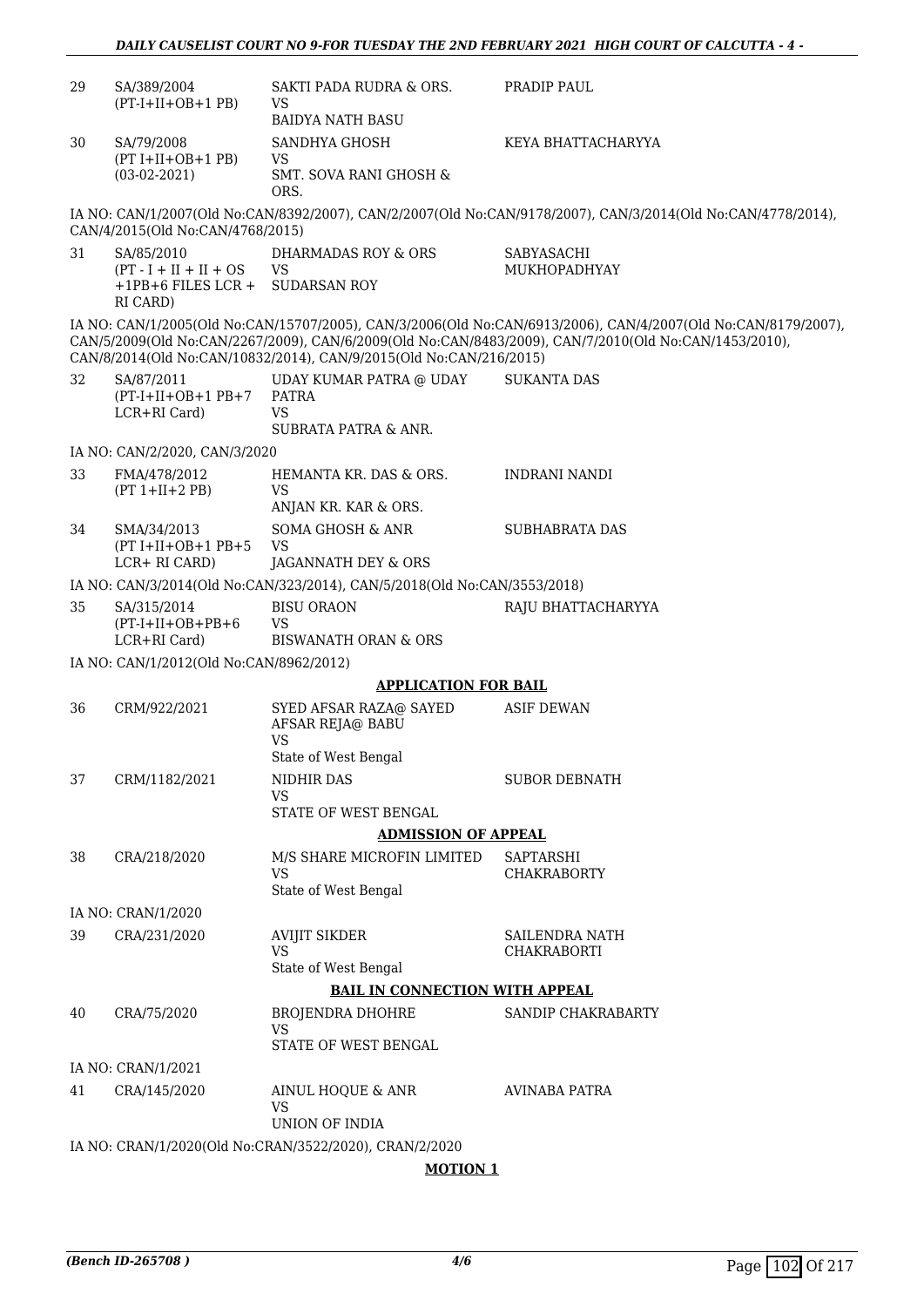#### *DAILY CAUSELIST COURT NO 9-FOR TUESDAY THE 2ND FEBRUARY 2021 HIGH COURT OF CALCUTTA - 5 -*

| 42 | CRR/3048/2018      | SANJAY KUMAR SHAW<br>VS                                                    | DIPANKAR PAL                         |
|----|--------------------|----------------------------------------------------------------------------|--------------------------------------|
|    |                    | STATE OF WEST BENGAL &<br>ANR                                              |                                      |
| 43 | CRR/3551/2019      | <b>GOUTAM SEMBI &amp; ORS</b><br>VS<br>SOMA SEMBI (CHAKRABORTY)            | <b>SOMEN BANERJEE</b>                |
| 44 | CRR/702/2020       | ESHER ALI MOLLA<br>VS<br>AJIMA MOLLA & ANR                                 | <b>TUSHER KANTI</b><br>MUKHERJEE     |
|    |                    | IA NO: CRAN/1/2020(Old No:CRAN/1239/2020), CRAN/2/2021                     |                                      |
| 45 | CRR/1707/2020      | MOUMITA CHATTERJEE @<br>MANNA<br>VS<br>STATE OF WEST BENGAL AND<br>ANR     | PROSENJIT MUKHERJEE                  |
| 46 | CRR/1854/2020      | SAKTIPADA SANNIGRAHI AND<br>ANR<br>VS<br>State of West Bengal              | DEBISREE ADHIKARY                    |
|    | IA NO: CRAN/1/2021 |                                                                            |                                      |
| 47 | CRR/1855/2020      | KALYAN PANDA AND ANR<br>VS                                                 | DEBISREE ADHIKARY                    |
|    |                    | State of West Bengal                                                       |                                      |
| 48 | IA NO: CRAN/1/2021 |                                                                            |                                      |
|    | CRR/52/2021        | AMITENDU MONDAL<br>VS<br>STATE OF WEST BENGAL AND<br>ORS.                  | PRIYANKA SAHA                        |
| 49 | CRR/222/2021       | PASUPATI MAHATO<br>VS<br>SMT RUPALI MAHATO AND ORS                         | ARIJIT DEY                           |
| 50 | CRR/231/2021       | KEDAR<br>SARDAR@MONORANJAN AND<br><b>ORS</b><br>VS<br>STATE OF WEST BENGAL | MD JANNAT UL FIRDOUS                 |
| 51 | CRR/232/2021       | APU KUNDU<br>VS<br>STATE OF WEST BENGAL                                    | RUPSA SREEMANI                       |
| 52 | CRR/251/2021       | SUDIPTA SARKAR AND ORS<br>VS<br><b>SUSMITA GHOSH</b>                       | <b>SUBHADIP BISWAS</b>               |
| 53 | CRR/253/2021       | DIPANKAR PARUI<br>VS.<br>SUCHARITA MONDAL PARUI                            | <b>SHUVRO PROKASH</b><br>LAHIRI      |
| 54 | CRR/254/2021       | MINU KUNDU@MINURANI<br>KUNDU AND ANR<br><b>VS</b><br>PRIYA SARKAR AND ANR  | RAJ KUMAR GUPTA                      |
| 55 | CRR/261/2021       | RIMA MONDAL BISWAS<br>VS.<br>STATE OF WEST BENGAL AND                      | <b>SUMANTA</b><br><b>CHAKRABORTY</b> |
|    |                    | ORS.                                                                       |                                      |
| 56 | CRR/153/2020       | <b>CONTESTED APPLICATION</b><br>MD SAFIQUE MALLLICK                        | TARUNJYOTI TEWARI                    |
|    |                    | VS<br>STATE OF WEST BENGAL &<br><b>ANR</b>                                 |                                      |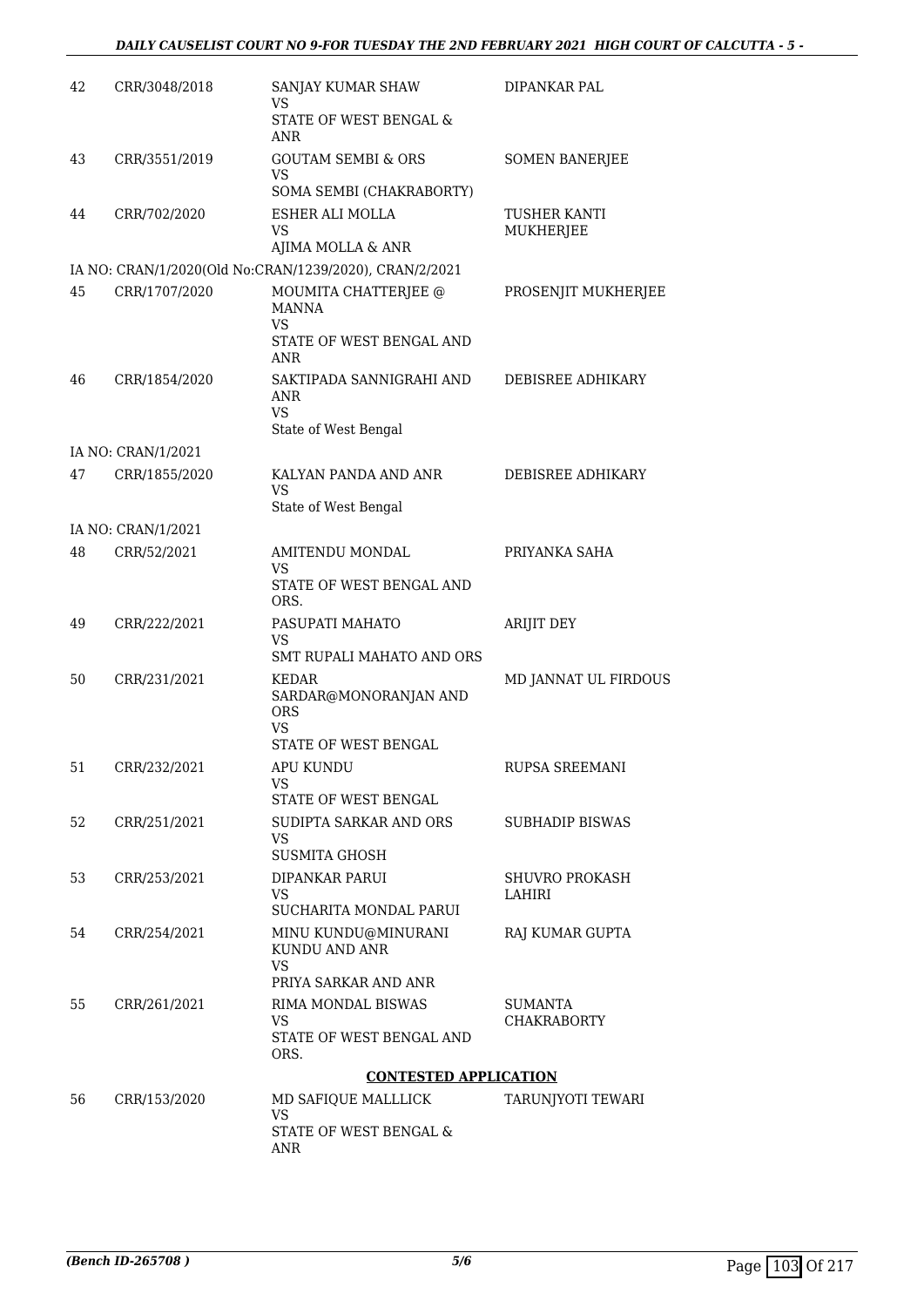**wt57** CRR/596/2019 MD SAFIQUE MALLICK **VS** STATE OF WEST BENGAL & ANR

PARTHA SENGUPTA

PRADIP PAUL

### **FOR HEARING**

58 CRA/416/2017  $(PT I+II+OB+1 PB+4$ LCR) (First file has two STATE OF WEST BENGAL & parts i.e., A & B) SURAJIT BHUNIA VS ORS.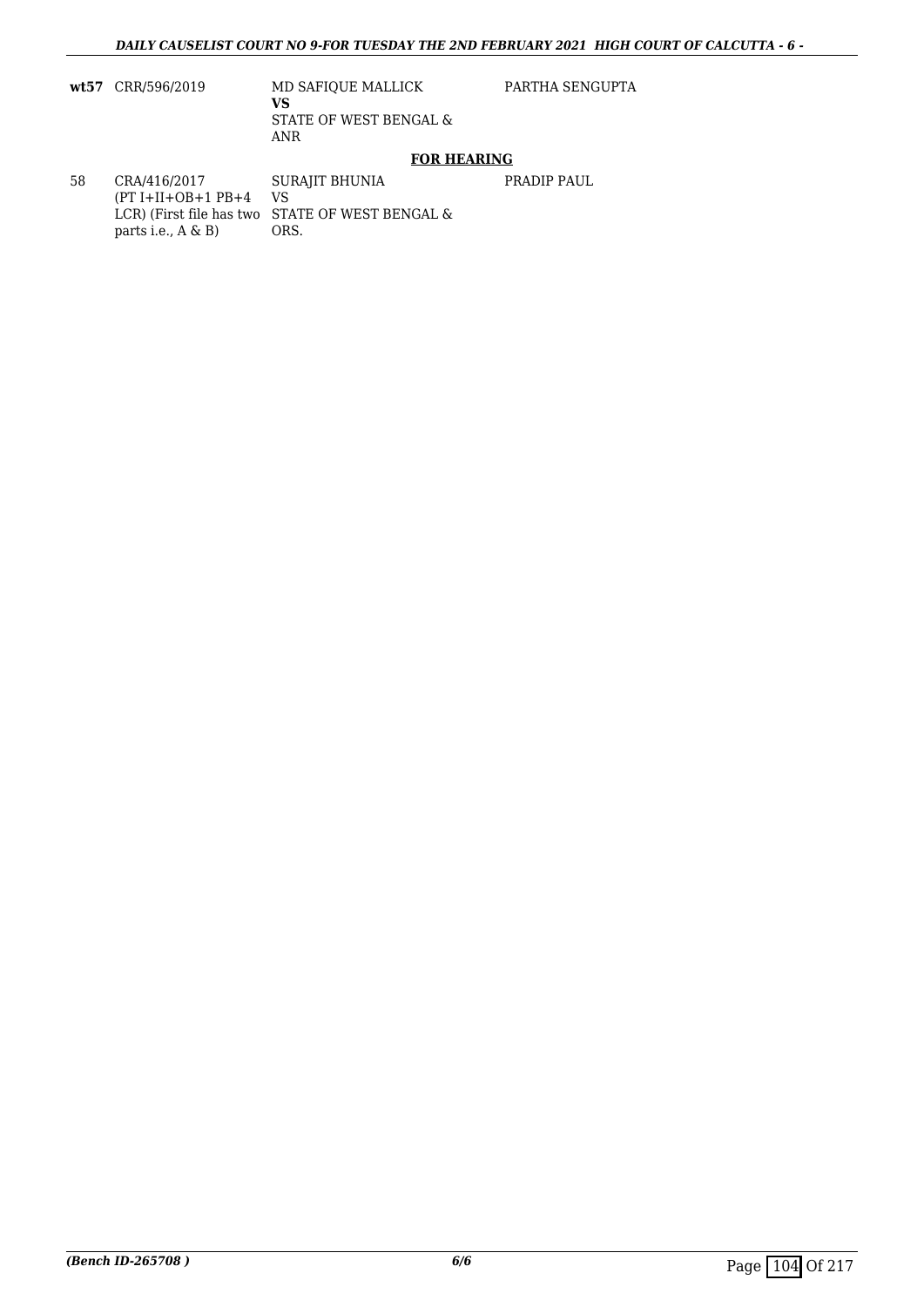

# **Appellate Side**

**DAILY CAUSELIST For Tuesday The 2nd February 2021**

#### **COURT NO. 13**

**SINGLE BENCH (SB - III)**

**AT 10:45 AM**

**HON'BLE JUSTICE RAJASEKHAR MANTHA**

**(VIA VIDEO CONFERENCE)**

#### **ON AND FROM MONDAY, THE 11TH JANUARY, 2021- ROSTER NOTIFIED ON 8TH JANUARY, 2021 IS MODIFIED TO THE FOLLOWING EXTENT :- MATTERS (MOTIONS & HEARING) UNDER ARTICLE 226 OF THE CONSTITUTION RELATING TO SERVICE UNDER GROUP VI AND APPLICATIONS CONNECTED THERETO; MATTERS (MOTIONS & HEARING) UNDER ARTICLE 226 OF THE CONSTITUTION RELATING TO ALL SERVICE MATTERS RELATING TO PANCHAYATS AND CO-OPERATIVE SOCIETIES UNDER GROUP V AND APPLICATIONS CONNECTED THERETO; HEARING OF WRIT PETITIONS IRRESPECTIVE OF CLASSIFICATIONS AND APPLICATIONS CONNECTED THERETO**

**NOTE :**

**1. MENTIONING WILL BE ALLOWED, AT THE FIRST SITTING OF THE COURT, UPON BEING LISTED AS "TO BE MENTIONED" ONLY IN THE VIRTUAL MODE AS PER NOTIFICATION NO. 4286-RG DATED 27.11.2020 FOLLOWING THE PRESCRIBED PROCEDURE. 2. ALL THE LISTED MATTERS WILL BE TAKEN UP SERIALLY, UNLESS OTHERWISE FIXED. 3. APPELLATE SIDE MATTERS WILL CONTINUE AFTER COMPLETION OF ORIGINAL SIDE.**

|                                           |                                    | <b>TO BE MENTIONED</b>                                 |                         |  |
|-------------------------------------------|------------------------------------|--------------------------------------------------------|-------------------------|--|
| 1                                         | WPA/14592/2014<br>(For Correction) | <b>SMT SAROJ AGARWAL</b><br>VS<br>UNION OF INDIA & ORS | A SEN                   |  |
| $\mathcal{L}$                             | WPA/10728/2020                     | RAJENDRA PRASAD YADAV<br>VS<br>UNION OF INDIA AND ORS. | PRATIK MAJUMDER         |  |
|                                           |                                    | <b>CRIMINAL CONTEMPT</b>                               |                         |  |
| 3                                         | CRLCP/3/2020                       | KAUSIK MITRA<br>VS<br>SMT IPSITA MITRA ROY             | <b>AMITAVA BHOWMICK</b> |  |
| wt4                                       | CRR/1052/2020                      | KAUSIK MITRA<br>VS.<br><b>IPSITA MITRA ROY</b>         | SANANDA GANGULI         |  |
| IA NO: CRAN/1/2020(Old No:CRAN/2613/2020) |                                    |                                                        |                         |  |
|                                           |                                    | <b>SPECIALLY FIXED MATTERS</b>                         |                         |  |
| 5                                         | WPA/7435/2020                      | AJEET KUMAR<br>VS<br>UNION OF INDIA                    | <b>ASHOK PRASAD</b>     |  |
|                                           | IA NO: CAN/1/2020                  |                                                        |                         |  |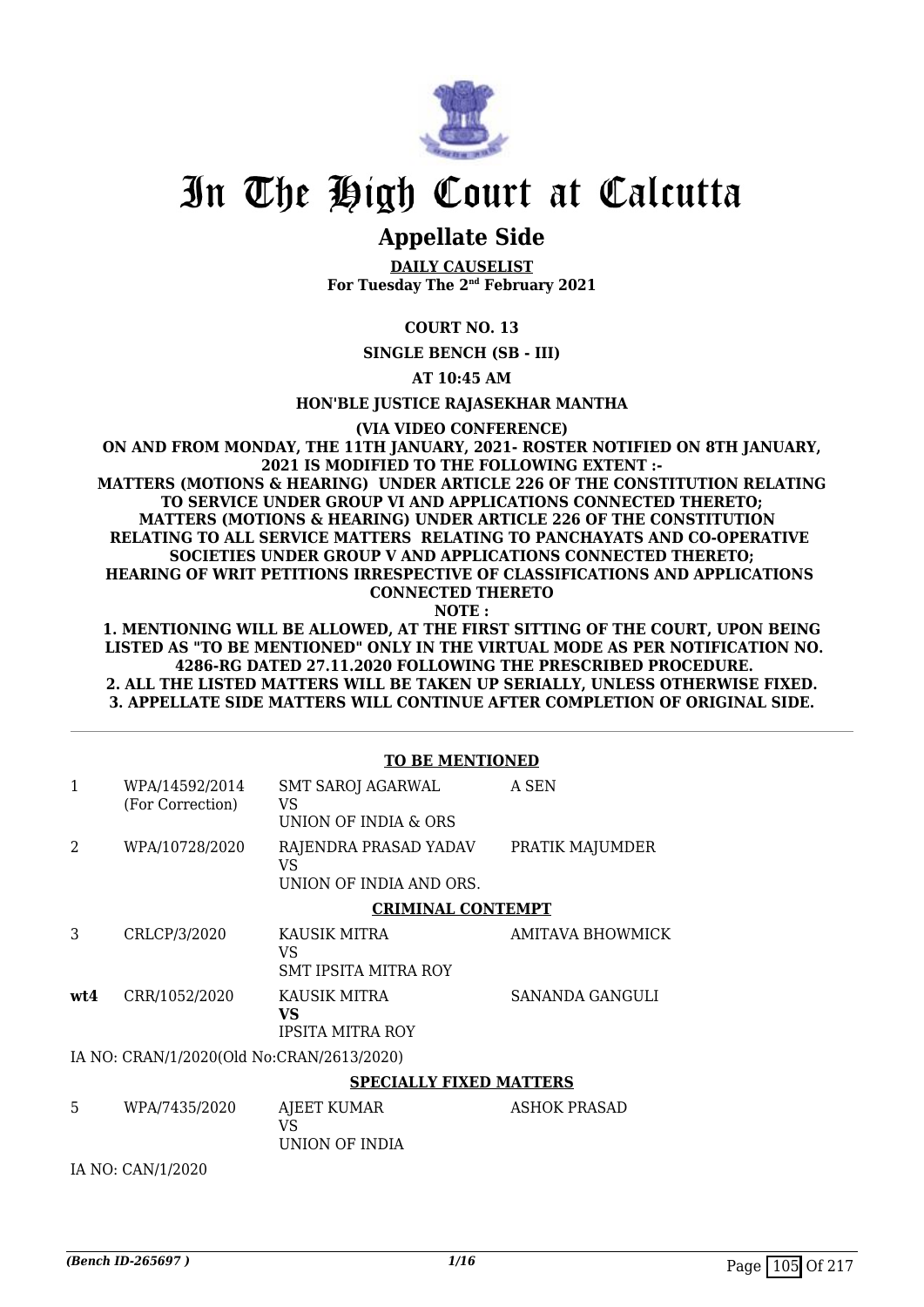| wt <sub>6</sub> | WPA/5016/2020                           | DEBASIS MUKERJEE<br>VS<br><b>IDBI LTD. &amp; ORS</b>                                                                   | <b>SAMIT DUTTA</b>              |
|-----------------|-----------------------------------------|------------------------------------------------------------------------------------------------------------------------|---------------------------------|
|                 | IA NO: CAN/1/2020                       |                                                                                                                        |                                 |
| 7               | WPA/1063/2021                           | ASHALATA MAHATA<br><b>VS</b><br>UNION OF INDIA AND ORS.                                                                | NONIGOPAL<br><b>CHAKRABORTY</b> |
| 8               | WPA/2445/2021<br>(Motion)               | CHAITALI ROY<br>VS<br>UNION OF INDIA AND ORS                                                                           | DIPANJAN BISWAS                 |
|                 |                                         | <b>CONTEMPT APPLICATION</b>                                                                                            |                                 |
| 9               | WPA/5728/2019<br>(06.02.2021)           | PARESH KUMAR<br>MUKHERJEE<br><b>VS</b><br><b>BIRBHUM DISTRICT</b><br>CENTRAL COOPERATIVE<br><b>BANK LTD. &amp; ORS</b> | SANKHA SUBHRA RAY               |
|                 | IA NO: CAN/1/2019(Old No:CAN/8698/2019) |                                                                                                                        |                                 |
| wt10            | CPAN/1344/2019                          | PARESH KUMAR<br>MUKHERJEE<br><b>VS</b><br>P MOHAN GANDHI & ORS                                                         | <b>SANKHA SUBHRA RAY</b>        |
| 11              | WPA/21574/2019<br>(12.02.2021)          | <b>GOLAM HYDER</b><br><b>VS</b><br>STATE OF WEST BENGAL &<br><b>ORS</b>                                                | NITYA GOPAL<br>MUKHERJEE        |
| wt12            | CPAN/727/2020                           | <b>GOLAM HYDER</b><br><b>VS</b><br>ABID HOSSAIN AND<br><b>ANOTHER</b>                                                  | NITYA GOPAL<br>MUKHERJEE        |
|                 |                                         | <b>APPLICATION</b>                                                                                                     |                                 |
| 13              | CRR/1572/2020                           | x (the victim lady and<br>complaint in jadavpur p.s<br>204/2020 dt 18.08.2020<br>VS<br>State of West Bengal AND<br>ANR | INDRAJEET DEY                   |
|                 | IA NO: CRAN/1/2020                      |                                                                                                                        |                                 |
|                 |                                         | <b>ASSIGN MOTION</b>                                                                                                   |                                 |
| 14              | CRR/1592/2020                           | POOJA BHATTACHARYA                                                                                                     |                                 |
|                 |                                         | VS<br>STATE OF WEST BENGAL<br><b>AND ANR</b>                                                                           |                                 |
|                 | wt15 CRR/1593/2020                      | POOJA BHATTACHARYA<br>VS.<br>STATE OF WEST BENGAL<br>AND ANR                                                           |                                 |
| wt16            | CRR/1594/2020                           | POOJA BHATTACHARYA<br><b>VS</b><br>STATE OF WEST BENGAL<br><b>AND ANR</b>                                              |                                 |
|                 | IA NO: CRAN/1/2020                      |                                                                                                                        |                                 |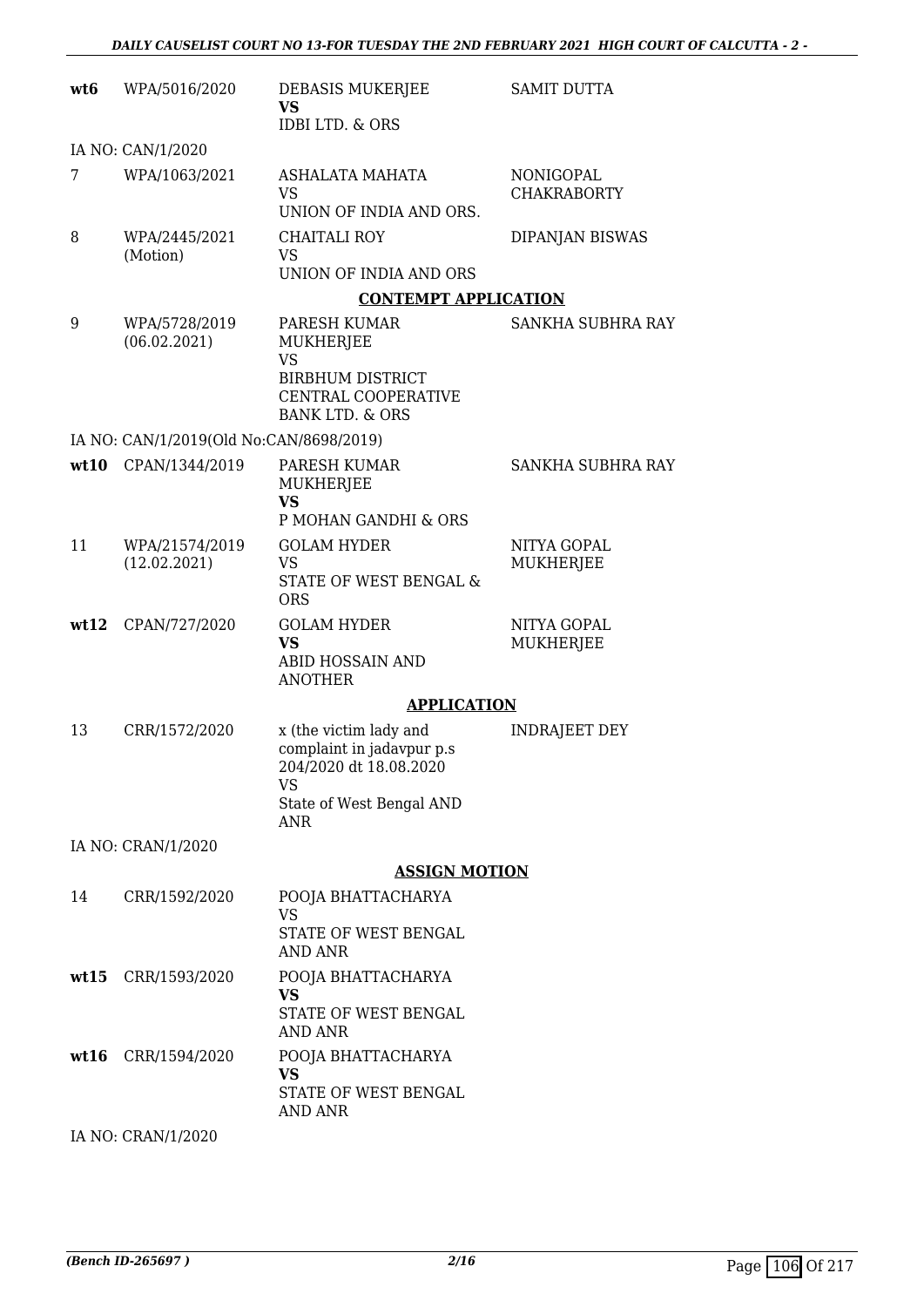|    | wt17 CRR/1595/2020                      | POOJA BHATTACHARYA<br>VS<br>STATE OF WEST BENGAL<br><b>AND ANR</b>                |                                     |
|----|-----------------------------------------|-----------------------------------------------------------------------------------|-------------------------------------|
|    | wt18 CRR/1819/2020                      | POOJA BHATTACHARYA<br>VS<br>STATE OF WEST BENGAL                                  | POOJA<br><b>BHATTACHARYYA</b>       |
|    | wt19 CRR/1820/2020                      | POOJA BHATTACHARYA<br><b>VS</b><br>STATE OF WEST BENGAL                           | POOJA<br><b>BHATTACHARYA</b>        |
|    | wt20 CRR/1821/2020                      | POOJA BHATTACHARYA<br>VS<br>STATE OF WEST BENGAL                                  | POOJA<br><b>BHATTACHARYA</b>        |
|    | wt21 CRR/3418/2018                      | POOJA BHATTACHARYA<br><b>VS</b><br>STATE OF WEST BENGAL &<br>ANR                  | IN PERSON                           |
|    |                                         | IA NO: CRAN/1/2019(Old No:CRAN/32/2019), CRAN/3/2020(Old No:CRAN/1087/2020)       |                                     |
|    |                                         | <b>MOTION (GROUP VI)</b>                                                          |                                     |
| 22 | WPA/10616/2018<br>(03.02.2021)          | SHYAMAPADA BANERJEE<br><b>VS</b><br>STATE OF WEST BENGAL &<br><b>ORS</b>          | S. BAIDYA                           |
| 23 | WPA/1557/2019                           | DILIP KR. BOSE<br>VS<br>STATE OF WEST BENGAL &<br>ORS.                            | <b>SUSMITA DEY</b>                  |
| 24 | WPA/1559/2019                           | <b>CHANDRA NATH</b><br><b>BANDYOPADHY</b><br>VS<br>STATE OF WEST BENGAL &<br>ORS. | <b>SUSMITA DEY</b>                  |
| 25 | WPA/1561/2019                           | CHITRA CHATTERJEE<br>(SINHA)<br>VS<br>STATE OF WEST BENGAL &<br>ORS.              | <b>SUSMITA DEY</b>                  |
| 26 | WPA/18814/2019                          | <b>BIKASH TALUKDER</b><br><b>VS</b><br>STATE OF WEST BENGAL &<br><b>ORS</b>       | ANANYA NEOGI                        |
| 27 | WPA/21200/2019<br>(04.02.2021)          | PARIMAL KHANRA<br>VS<br>STATE OF WEST BENGAL &<br><b>ORS</b>                      | <b>SOUMENDRA KR</b><br><b>GHOSH</b> |
|    | IA NO: CAN/1/2020(Old No:CAN/2752/2020) |                                                                                   |                                     |
| 28 | WPA/21446/2019                          | UJJAL KR CHAKRABORTY<br>VS<br>STATE OF WEST BENGAL &<br><b>ORS</b>                | <b>SUSMITA DEY BASU</b>             |
| 29 | WPA/22854/2019<br>(03.02.2021)          | JANARDAN SINGH<br>VS<br>UNION OF INDIA & ORS                                      | PARAMITA ROY                        |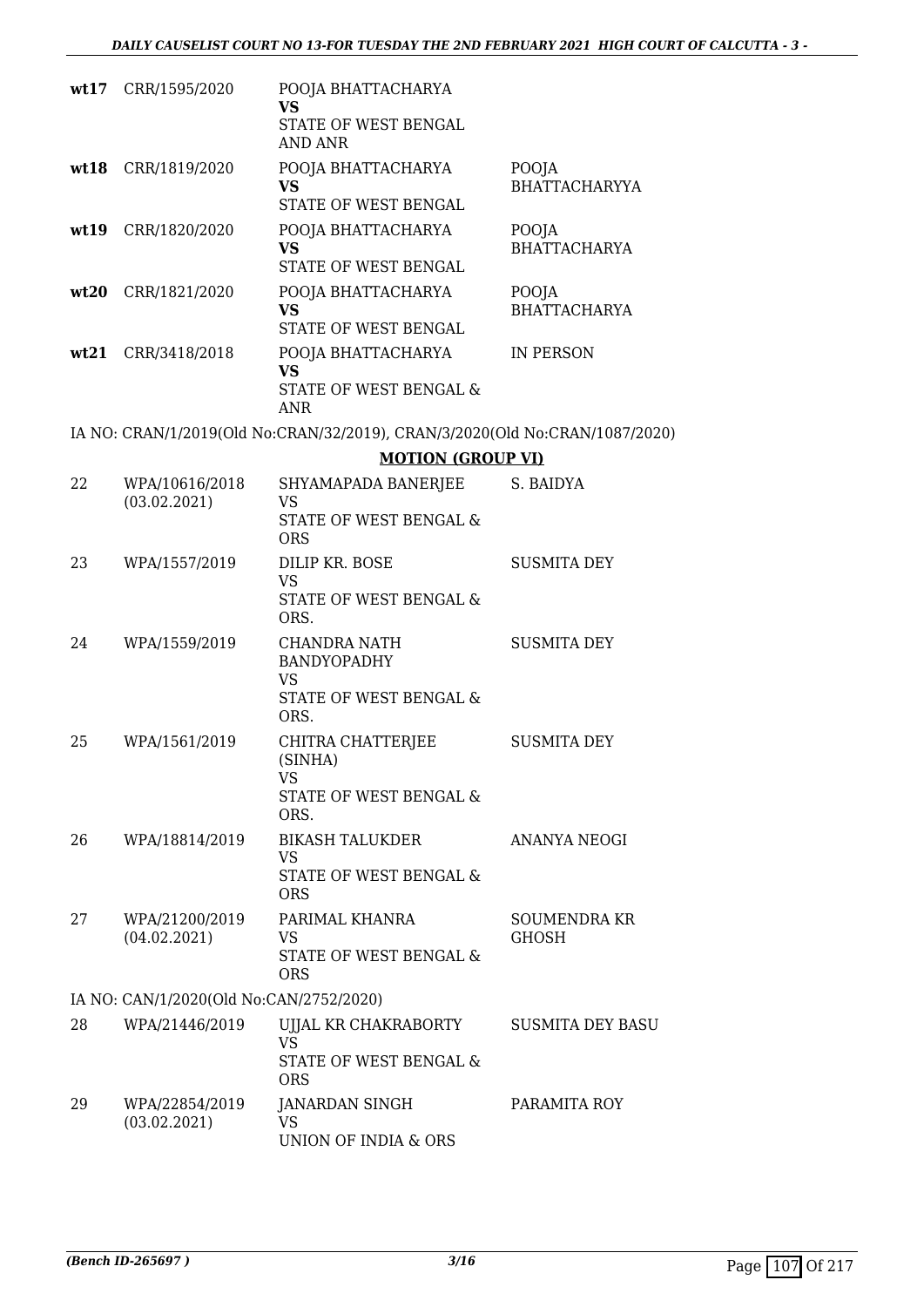| 30 | WPA/3855/2020<br>(08.02.2021)           | MITHU RANI GHOSH<br>(PRATIHAR)<br>VS<br>UNION OF INDIA & ORS                                                | SANTANU MAJI                          |                 |
|----|-----------------------------------------|-------------------------------------------------------------------------------------------------------------|---------------------------------------|-----------------|
| 31 | WPA/4264/2020                           | <b>SUMAHAN GHOSH</b><br><b>VS</b><br>UNION OF INDIA & ORS                                                   | <b>AMRITA PANDEY</b>                  |                 |
| 32 | WPA/4393/2020<br>$(05.02.2021)$ (1)     | KARTIK DASMOHORI<br><b>VS</b><br>STATE OF WEST BENGAL &<br>ORS.                                             | VIVEKANANDA BAURI                     |                 |
|    | IA NO: CAN/1/2020                       |                                                                                                             |                                       |                 |
| 33 | WPA/4529/2020<br>$(1)$ (Top)            | <b>BIMAL KUMAR DAS</b><br><b>VS</b><br>STATE OF WEST BENGAL &<br><b>ORS</b>                                 | <b>CHANDAN SEKHAR</b><br><b>BAG</b>   |                 |
| 34 | WPA/4585/2020                           | MD. RUKNUDDIN<br><b>VS</b><br>THE HON'BLE HIGH COURT<br>AT CALCUTTA & ORS                                   | SHAREQ SIDDIQUE                       | SAIKAT BANERJEE |
| 35 | WPA/4685/2020                           | <b>BAPI DAS</b><br><b>VS</b><br>UNION OF INDIA & ORS                                                        | <b>GUDDU SINGH</b>                    |                 |
| 36 | WPA/4997/2020                           | MAKSUDA KHATUN BIBI<br><b>VS</b><br>UNION OF INDIA & ORS                                                    | DEBABRATA MONDAL                      |                 |
| 37 | WPA/5532/2020<br>(05.02.2021)           | <b>MUNA DHANUK</b><br><b>VS</b><br>UNION OF INDIA & ORS                                                     | DEBAJYOTI DEB                         |                 |
|    | IA NO: CAN/1/2020(Old No:CAN/4945/2020) |                                                                                                             |                                       |                 |
| 38 | WPA/8047/2020                           | PARTHA PRATIM GHOSH<br>VS<br>THE GOVERNORS<br>(HOUSEHOLD)<br>ESTABLISHMENT, RAJ<br><b>BHAVAN AND ORS</b>    | <b>SAGNIK MUKHERJEE</b>               |                 |
| 39 | WPA/8048/2020                           | <b>MOU MITRA SARKAR</b><br><b>VS</b><br>THE GOVERNORS (HOUSE<br>HOLD) ESTABLISHMENT<br>, RAJ BHAVAN AND ORS | <b>SAGNIK MUKHERJEE</b>               |                 |
| 40 | WPA/8216/2020<br>$(03.02.2021)$ $(1)$   | <b>SMT SUMITRA HEMBRAM</b><br>AND ORS<br><b>VS</b><br>Union of India AND ORS                                | <b>SAMIR KUMAR</b><br><b>ADHIKARI</b> |                 |
| 41 | WPA/8533/2020<br>(04.02.2021)           | NITYA GOPAL GHOSH<br>VS<br>UNION OF INDIA AND<br><b>OTHERS</b>                                              | SANAJIT KUMAR<br><b>GHOSH</b>         |                 |
| 42 | WPA/9092/2020<br>(05.02.2021)           | TARUN KUMAR MAZUMDAR<br><b>VS</b><br>Union of India                                                         | <b>SANDIPAN MAITY</b>                 |                 |
|    | IA NO: CAN/1/2020                       |                                                                                                             |                                       |                 |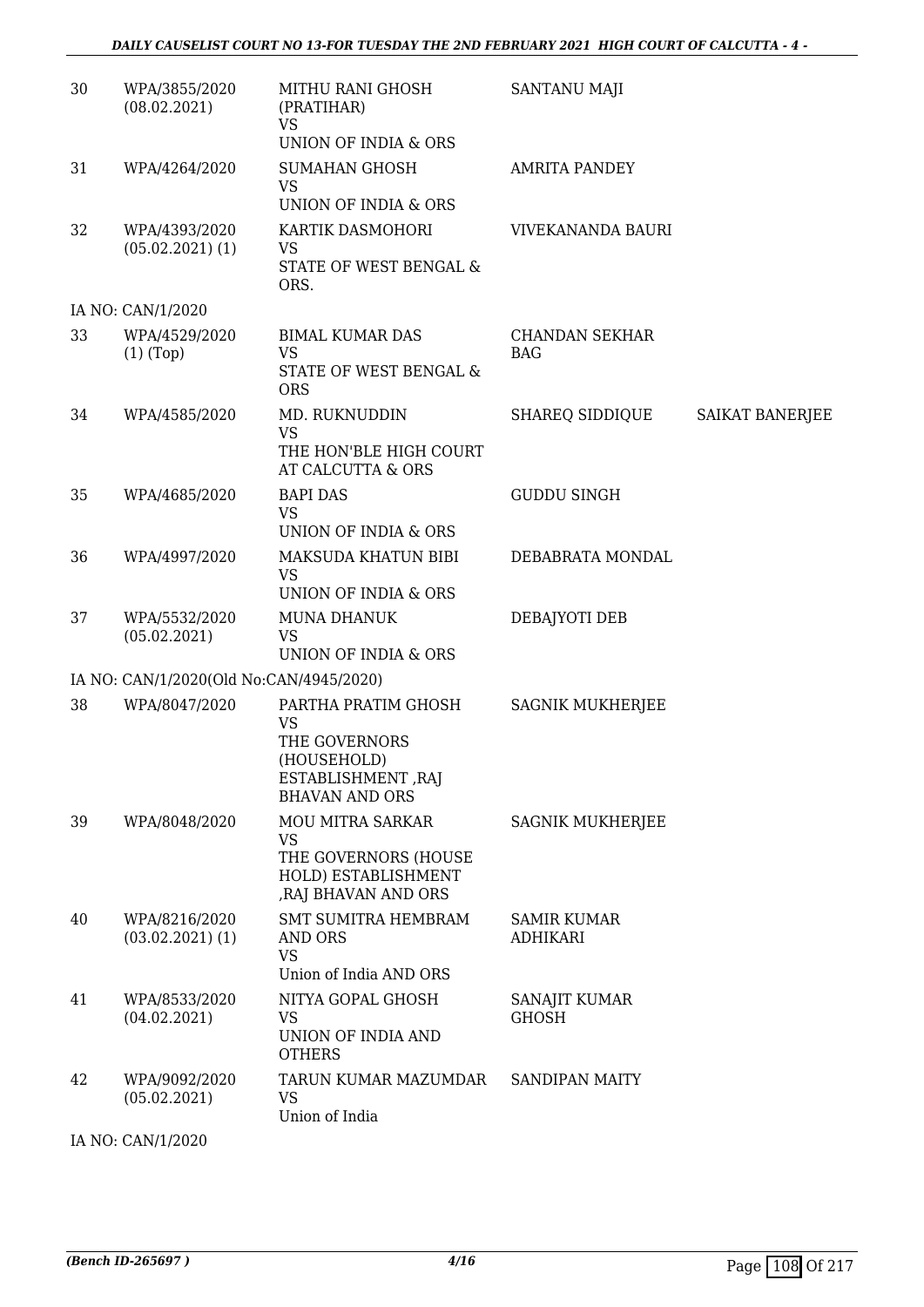#### *DAILY CAUSELIST COURT NO 13-FOR TUESDAY THE 2ND FEBRUARY 2021 HIGH COURT OF CALCUTTA - 5 -*

| 43 | WPA/9403/2020                          | <b>ABDUL KADIR</b><br><b>VS</b><br>STATE OF WEST BENGAL<br>AND ORS.                               | <b>CHAITALI</b><br>CHATTOPADHYAY |
|----|----------------------------------------|---------------------------------------------------------------------------------------------------|----------------------------------|
| 44 | WPA/9949/2020<br>(1)                   | <b>RITU KUMARI</b><br>VS<br>UNION OF INDIA AND ORS.                                               | <b>INDRADEEP PAL</b>             |
| 45 | WPA/10398/2020<br>$(03.02.2021)$ $(1)$ | <b>ASIM PATUA</b><br>VS<br>UNION OF INDIA AND ORS.                                                | PROSENJIT<br><b>MUKHERJEE</b>    |
| 46 | WPA/10421/2020<br>(1)                  | <b>SAMBHU MISTRI</b><br><b>VS</b><br>UNION OF INDIA AND ORS.                                      | SURYASARATHI BASU                |
| 47 | WPA/10524/2020<br>(2)                  | MOHIDUL ISLAM<br>VS<br>STATE OF WEST BENGAL<br>AND ORS.                                           | ARGHYA<br><b>CHAKRABARTI</b>     |
| 48 | WPA/10780/2020                         | <b>ASIT KUMAR ROY</b><br><b>VS</b><br>THE BANGIYA GRAMIN<br><b>BIKASH BANK AND ORS.</b>           | PARTHA SARKAR                    |
| 49 | WPA/10940/2020                         | ASIM KUMAR ACHARYA<br>VS<br>STATE OF WEST BENGAL<br>AND ORS.                                      | <b>AMRITA CHEL</b>               |
| 50 | WPA/10992/2020<br>$(03.02.2021)$ $(1)$ | <b>DHANI TUDU</b><br>VS<br>STATE OF WEST BENGAL<br>AND ORS.                                       | Malay Bhattacharyya              |
| 51 | WPA/11121/2020<br>(1)                  | <b>GOUTAM SARKAR</b><br><b>VS</b><br>STATE OF WEST BENGAL<br>AND ORS.                             | MD HAFIJ ALI                     |
| 52 | WPA/11280/2020                         | NAZMA SARDAR<br>VS<br><b>STATE OF WEST BENGAL</b><br>AND ORS.                                     | <b>ANJAN DUTTA</b>               |
| 53 | WPA/11677/2020                         | <b>GENERAL SECURITY AND</b><br><b>INFORMATION SERVICE</b><br><b>VS</b><br>UNION OF INDIA AND ORS. | <b>SAURAV CHAUDHURI</b>          |
|    | IA NO: CAN/1/2021                      |                                                                                                   |                                  |
| 54 | WPA/11814/2020                         | KARTIK SINGH<br>VS<br>UNION OF INDIA AND ORS.                                                     | ARPA CHAKRABORTY                 |
| 55 | WPA/11855/2020                         | <b>BANIBRATA BASU</b><br>VS.<br>UNION OF INDIA AND ORS.                                           | AHANA GHOSH                      |
| 56 | AST/1/2021<br>(2)                      | <b>SOURAV BISWAS</b><br><b>VS</b><br>STATE OF WEST BENGAL<br>AND ORS.                             | ARNAB SAHA                       |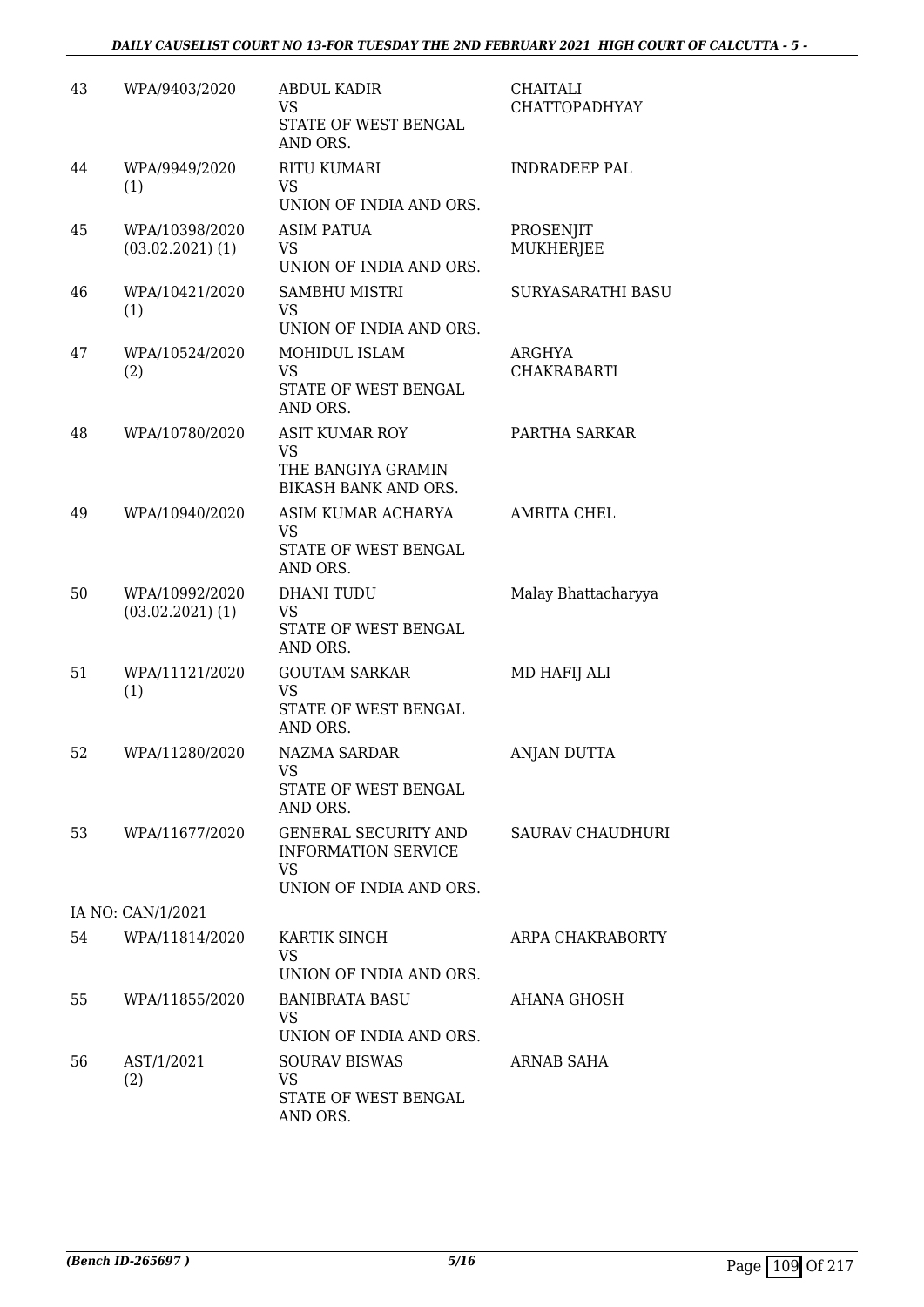| 57 | WPA/40/2021<br>(1)           | <b>RAJU DAS AND ORS</b><br><b>VS</b><br>STATE OF WEST BENGAL<br>AND ORS.                          | <b>SUSANTA PAUL</b>                   |
|----|------------------------------|---------------------------------------------------------------------------------------------------|---------------------------------------|
| 58 | WPA/157/2021<br>(1)          | KARTICK KUMAR<br><b>CHATTERJEE</b><br><b>VS</b>                                                   | PRATIK MAJUMDER                       |
| 59 | WPA/312/2021<br>(1)          | UNION OF INDIA AND ORS.<br>MAMATA BANERJEE<br><b>VS</b><br>STATE OF WEST BENGAL<br>AND ORS.       | NIRUPAM DUTTA                         |
| 60 | WPA/496/2021<br>(05.02.2021) | <b>FORIDA KHATUN</b><br><b>VS</b><br>STATE OF WEST BENGAL<br>AND ORS.                             | <b>SAMIRUL SARDAR</b>                 |
| 61 | WPA/534/2021<br>(1)          | NABENDU SENGUPTA<br>VS<br>NATIONAL JUTE BOARD<br><b>AND OTHERS</b>                                | VICTOR CHATTERJEE                     |
| 62 | WPA/858/2021                 | AMAR CHANDRA DAS<br><b>VS</b><br>UNION OF INDIA AND ORS.                                          | <b>BISWAJIT SAMANTA</b>               |
| 63 | WPA/950/2021                 | <b>SOMANGSU BHUSAN</b><br><b>SARKAR</b><br><b>VS</b><br>PUNJAB NATIONAL BANK<br><b>AND OTHERS</b> | Sobhan Majumder                       |
| 64 | WPA/1100/2021                | MALAY KUMAR KARMAKAR<br><b>VS</b><br>STATE OF WEST BENGAL<br>AND ORS.                             | SANKHA SUVRA ROY                      |
| 65 | WPA/1202/2021                | SAMARENDRA NATH SINHA<br><b>VS</b><br>LIFE INSURANCE<br>CORPORATION OF INDIA<br><b>AND OTHERS</b> | <b>ARUN KUMAR</b><br><b>CHOWDHURY</b> |
| 66 | WPA/1301/2021                | <b>SOMEN DAS</b><br>VS<br>UNION OF INDIA AND ORS.                                                 | <b>BARUN CHATTERJEE</b>               |
| 67 | WPA/1306/2021                | DURGAPADA SANYAL<br>VS<br>STATE OF WEST BENGAL<br>AND ORS.                                        | <b>SUSMITA DEY(BASU)</b>              |
| 68 | WPA/1395/2021                | ALOKE KUMAR<br>BHATTACHARYA<br><b>VS</b><br>UNION OF INDIA AND ORS.                               | K.P.<br>MUKHOPADHYAY                  |
| 69 | WPA/1436/2021                | DR. SUBHRA JANA<br>VS<br>UNION OF INDIA AND ORS.                                                  | <b>SYED NURUL AREFIN</b>              |
| 70 | WPA/1470/2021                | PUNEET KUMAR SINGH<br>VS<br>UNION OF INDIA AND ORS                                                | RITUPARNA SAHA                        |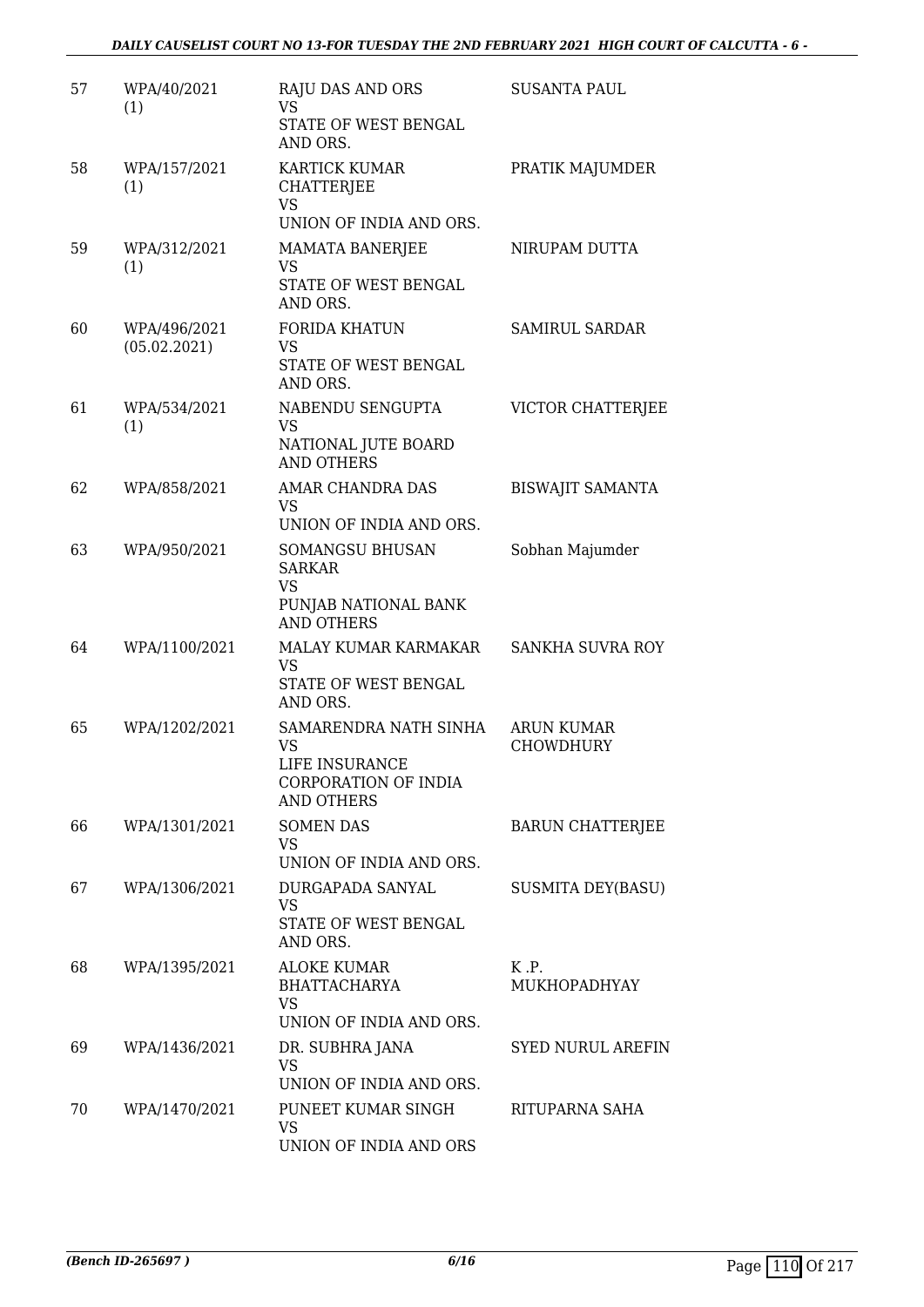| 71 | WPA/1516/2021                 | MUSTAKIM MONDAL<br>VS<br>STATE OF WEST BENGAL<br>AND ORS.                                             | <b>BIKRAMJIT DUTTA</b>  |
|----|-------------------------------|-------------------------------------------------------------------------------------------------------|-------------------------|
| 72 | WPA/1563/2021                 | MRITYUNJOY BOSE<br>VS<br>UNION OF INDIA AND ORS.                                                      | SOUMALYA GANGULI        |
| 73 | WPA/1634/2021                 | ANANDA RAM KOLEY<br>VS<br>STATE OF WEST BENGAL<br>AND ORS.                                            | ARUP KUMAR LAHIRI       |
| 74 | WPA/1674/2021<br>(03.02.2021) | JEBUNNESSA MUNSHI<br><b>VS</b><br><b>WEST BENGAL</b><br>LEGISLATIVE ASSEMBLY<br>SECFRETARIAT AND ANR. | <b>SUMAN BANERJEE</b>   |
| 75 | WPA/1772/2021                 | SATYABRATA CHATTERJEE<br><b>VS</b><br>STATE OF WEST BENGAL<br>AND ORS.                                | <b>JAMIRUDDIN KHAN</b>  |
| 76 | WPA/1776/2021                 | SANKAR CHANDRA<br><b>MONDAL</b><br>VS<br>STATE OF WEST BENGAL<br>AND ORS.                             | <b>JAMIRUDDIN KHAN</b>  |
| 77 | WPA/1781/2021                 | <b>DILIP DAS</b><br><b>VS</b><br>STATE OF WEST BENGAL<br>AND ORS.                                     | <b>JAMIRUDDIN KHAN</b>  |
| 78 | WPA/1789/2021<br>(03.02.2021) | PRADIP KR. YADAV<br>VS<br>UNION OF INDIA AND ORS                                                      | KOMAL SINGH             |
| 79 | WPA/1814/2021                 | <b>DEBDAS NASKAR</b><br><b>VS</b><br>STATE OF WEST BENGAL<br>AND ORS.                                 | <b>JAMIRUDDIN KHAN</b>  |
| 80 | WPA/1815/2021                 | NANDA LAL CHOWDHURY<br>VS<br>STATE OF WEST BENGAL<br>AND ORS.                                         | <b>JAMIRUDDIN KHAN</b>  |
| 81 | WPA/1820/2021                 | TAPAN KUMAR TARAFDAR<br>VS<br>STATE OF WEST BENGAL<br>AND ORS.                                        | JAMIRUDDIN KHAN         |
| 82 | WPA/1821/2021                 | SATYA PRAKASH SAMANTA<br>VS<br>STATE OF WEST BENGAL<br>AND ORS.                                       | JAMIRUDDIN KHAN         |
| 83 | WPA/1823/2021                 | AMIT KUMAR SAHA<br>VS<br>UNION OF INDIA AND ORS.                                                      | <b>MANIK LAL PODDAR</b> |
| 84 | WPA/1826/2021                 | DILIP KUMR TARAFDER<br><b>VS</b><br>STATE OF WEST BENGAL<br>AND ORS.                                  | JAMSIRUDDIN KHAN        |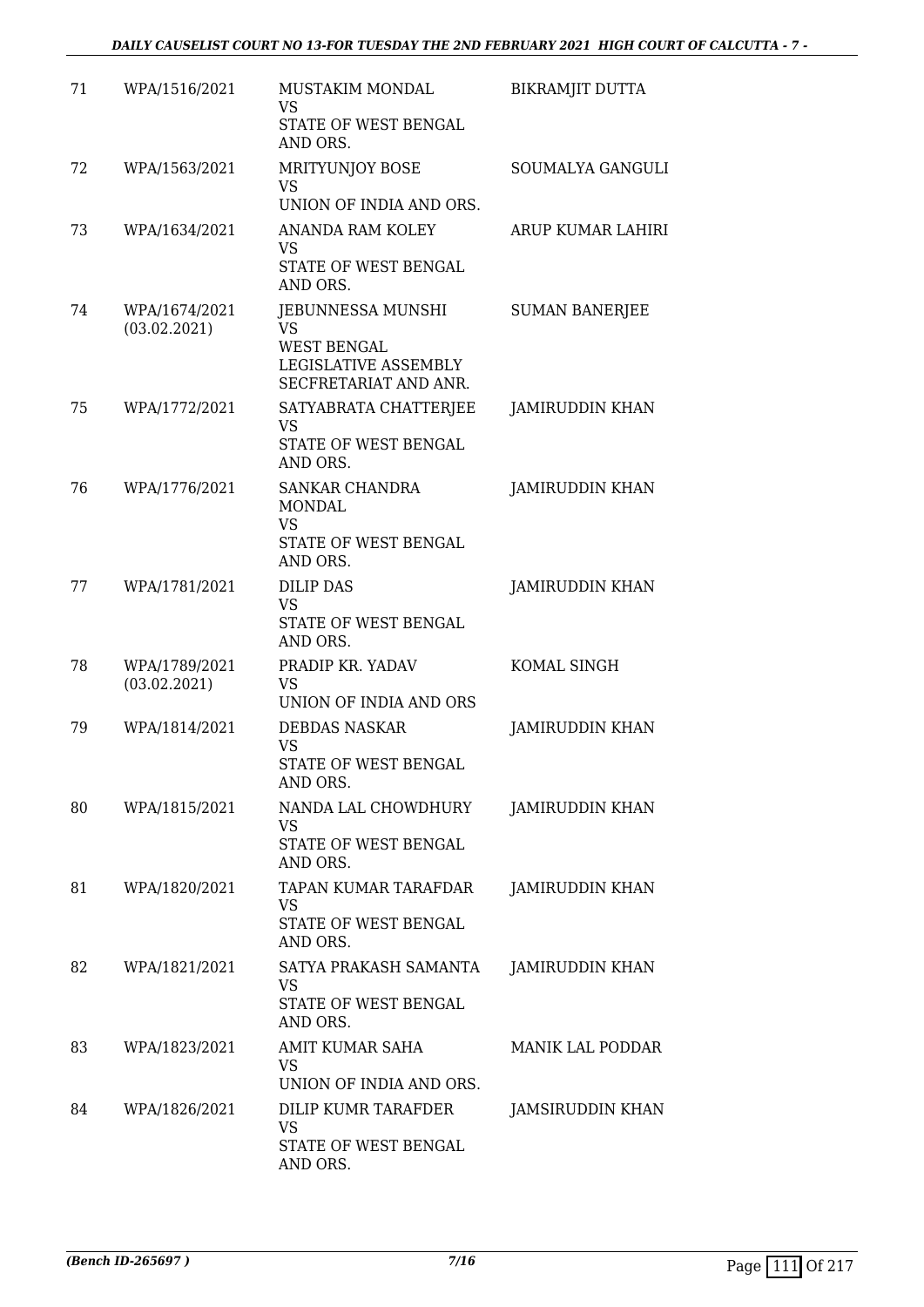| 85 | WPA/1828/2021 | MIHIR SAHA<br>VS<br>STATE OF WEST BENGAL<br>AND ORS.                             | <b>JAMIRUDDIN KHAN</b> |
|----|---------------|----------------------------------------------------------------------------------|------------------------|
| 86 | WPA/1830/2021 | <b>TAPAN PRAMANIK</b><br>VS<br>STATE OF WEST BENGAL<br>AND ORS.                  | <b>JAMIRUDDIN KHAN</b> |
| 87 | WPA/1831/2021 | DILIP KUMR DAS<br><b>VS</b><br>STATE OF WEST BENGAL<br>AND ORS.                  | <b>JAMIRUDDIN KHAN</b> |
| 88 | WPA/1836/2021 | KARALI PRASAD DUTTA<br><b>VS</b><br>STATE OF WEST BENGAL<br>AND ORS.             | JAMIRUDDIN KHAN        |
| 89 | WPA/1838/2021 | MANIK CHANDRA MONDAL<br>VS<br>STATE OF WEST BENGAL<br>AND ORS.                   | <b>JAMIRUDDIN KHAN</b> |
| 90 | WPA/1840/2021 | SUBRATA CHOWDHURY<br><b>VS</b><br>STATE OF WEST BENGAL<br>AND ORS.               | <b>JAMIRUDDIN KHAN</b> |
| 91 | WPA/1844/2021 | <b>HIMADRI METAY</b><br>VS<br>STATE OF WEST BENGAL<br>AND ORS.                   | JAMIRUDDIN KHAN        |
| 92 | WPA/1846/2021 | ADITYA KUMAR SINGH<br>VS<br>STATE OF WEST BENGAL<br>AND ORS.                     | JAMIRUDDIN KHAN        |
| 93 | WPA/1849/2021 | <b>AMARENDRA NATH</b><br><b>NASKAR</b><br>VS<br>STATE OF WEST BENGAL<br>AND ORS. | JAMIRUDDIN KHAN        |
| 94 | WPA/1850/2021 | <b>GOURI SHANKAR SINGH</b><br>VS<br>STATE OF WEST BENGAL<br>AND ORS.             | <b>JAMIRUDDIN KHAN</b> |
| 95 | WPA/1852/2021 | ANJALI BANERJEE<br><b>VS</b><br>STATE OF WEST BENGAL<br>AND ORS.                 | <b>JAMIRUDDIN KHAN</b> |
| 96 | WPA/1854/2021 | MD. NASIMUL HAQUE<br>VS<br>STATE OF WEST BENGAL<br>AND ORS.                      | JAMIRUDDIN KHAN        |
| 97 | WPA/1855/2021 | OM PRAKASH PANDEY<br>VS<br>STATE OF WEST BENGAL<br>AND ORS.                      | <b>JAMIRUDDIN KHAN</b> |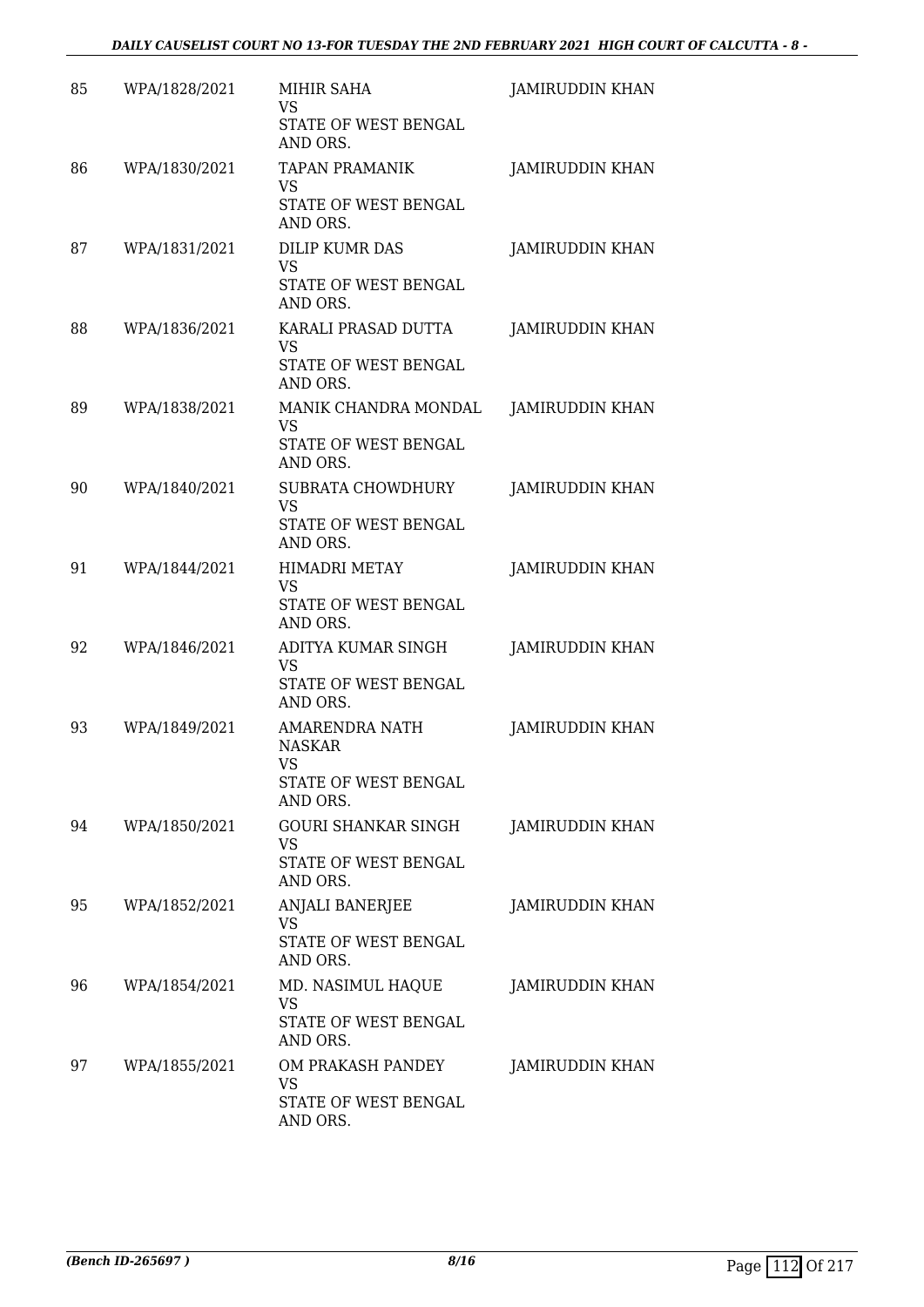| 98  | WPA/1857/2021                 | PRABIR MONDAL<br>VS<br>STATE OF WEST BENGAL<br>AND ORS.                                           | JAMIRUDDIN KHAN                       |
|-----|-------------------------------|---------------------------------------------------------------------------------------------------|---------------------------------------|
| 99  | WPA/1859/2021                 | TAPAN KUMAR BANERJEE<br>VS<br>STATE OF WEST BENGAL<br>AND ORS.                                    | <b>JAMIRUDDIN KHAN</b>                |
| 100 | WPA/1860/2021                 | MUNNA CHAUBEY<br>@KESHAV KUMAR<br><b>CHAUBEY</b><br><b>VS</b><br>STATE OF WEST BENGAL<br>AND ORS. | <b>JAMIRUDDIN KHAN</b>                |
| 101 | WPA/1863/2021                 | MARKENDAY KUMAR<br>SINGH<br><b>VS</b><br>STATE OF WEST BENGAL<br>AND ORS.                         | <b>JAMIRUDDIN KHAN</b>                |
| 102 | WPA/1864/2021                 | DEBABRATA MAITI<br>VS<br>STATE OF WEST BENGAL<br>AND ORS.                                         | <b>ANINDA</b><br><b>BHATTACHARYYA</b> |
| 103 | WPA/1865/2021                 | PARTHA PRATIM<br><b>CHATTERJEE</b><br><b>VS</b><br>STATE OF WEST BENGAL<br>AND ORS.               | JAMIRUDDIN KHAN                       |
| 104 | WPA/1866/2021                 | KRISHNA CHANDRA DAS<br>VS<br>STATE OF WEST BENGAL<br>AND ORS.                                     | JAMIRUDDIN KHAN                       |
| 105 | WPA/1869/2021                 | RANJIT SAHA<br><b>VS</b><br><b>STATE OF WEST BENGAL</b><br>AND ORS.                               | <b>NAZIR AHMED</b>                    |
| 106 | WPA/1871/2021<br>(04.02.2021) | TINA MAJUMDER<br>VS<br>AIR INDIA AIRPORT<br><b>SERVICES LIMITED AND</b><br><b>OTHERS</b>          | SANJUKTA DUTTA                        |
| 107 | WPA/1879/2021                 | SANKAR SAMANTA<br>VS<br>STATE OF WEST BENGAL<br>AND ORS.                                          | JAMIRUDDIN KHAN                       |
| 108 | WPA/1881/2021                 | MUKUL BHOWMICK<br>VS<br>STATE OF WEST BENGAL<br>AND ORS.                                          | <b>JAMIRUDDIN KHAN</b>                |
| 109 | WPA/1883/2021                 | <b>BASUDEB CHAKRABORTY</b><br>VS<br>STATE OF WEST BENGAL<br>AND ORS.                              | JAQMIRUDDIN KHAN                      |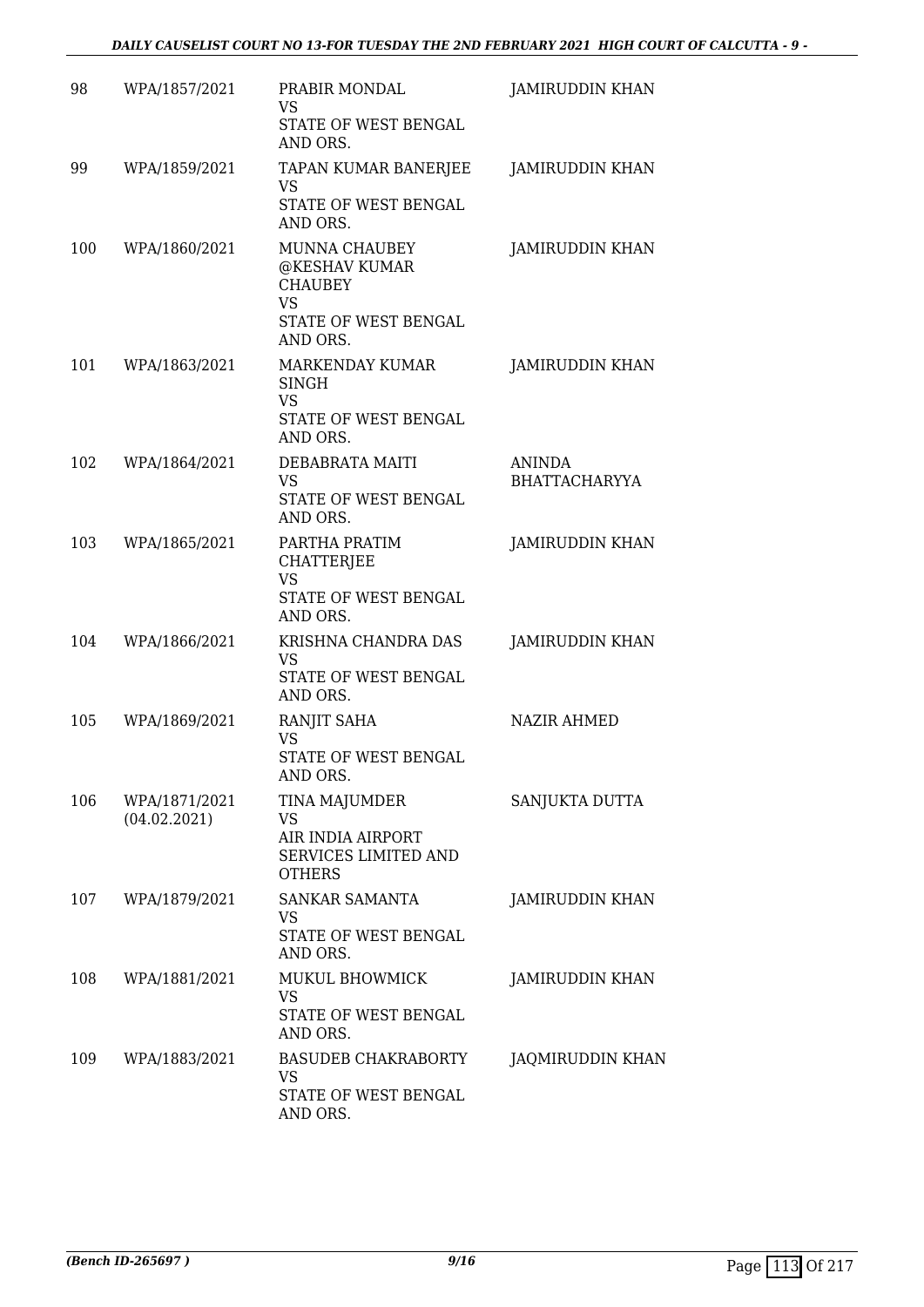| 110 | WPA/1908/2021 | JHUMA GHOSE<br><b>VS</b><br>STATE OF WEST BENGAL<br>AND ORS.                          | KRISHNENDU BERA     |
|-----|---------------|---------------------------------------------------------------------------------------|---------------------|
| 111 | WPA/1928/2021 | <b>GURU PRASAD</b>                                                                    | PRATIK MAJUMDER     |
|     |               | <b>VS</b><br>UNION OF INDIA AND ORS.                                                  |                     |
| 112 | WPA/1932/2021 | RAKESH KUMAR SINHA<br>VS<br>UNION OF INDIA AND ORS.                                   | PRATIK MAJUMDER     |
| 113 | WPA/1957/2021 | TARA SINGH ALIAS TARA<br><b>DEVI</b><br><b>VS</b><br>STATE OF WEST BENGAL<br>AND ORS. | LIPIKA CHATTERJEE   |
| 114 | WPA/1973/2021 | ANIMA RANI HAJARI<br>VS<br>STATE OF WEST BENGAL<br>AND ORS.                           | CHANDANA GHOSH      |
| 115 | WPA/2027/2021 | <b>KENARAM THAKUR</b><br><b>VS</b><br>STATE OF WEST BENGAL<br>AND ORS.                | <b>BISWAJIT MAL</b> |
| 116 | WPA/2029/2021 | HAREKRISHNA RISHIDAS<br>VS<br>STATE OF WEST BENGAL<br>AND ORS.                        | <b>BISWAJIT MAL</b> |
| 117 | WPA/2031/2021 | ASHOK KUMAR PAUL<br><b>VS</b><br>STATE OF WEST BENGAL<br>AND ORS.                     | <b>BISWAJIT MAL</b> |
| 118 | WPA/2034/2021 | KALIPADA MODAK<br><b>VS</b><br>STATE OF WEST BENGAL<br>AND ORS.                       | <b>BISWAJIT MAL</b> |
| 119 | WPA/2036/2021 | MOHAN JOARDER<br><b>VS</b><br>STATE OF WEST BENGAL<br>AND ORS.                        | <b>BISWAJIT MAL</b> |
| 120 | WPA/2044/2021 | SUBIR KUMAR GHOSH<br><b>VS</b><br>STATE OF WEST BENGAL<br>AND ORS.                    | <b>BISWAJIT MAL</b> |
| 121 | WPA/2048/2021 | <b>SUNIL SARKAR</b><br><b>VS</b><br>STATE OF WEST BENGAL<br>AND ORS.                  | <b>BISWAJIT MAL</b> |
| 122 | WPA/2052/2021 | <b>MANTU PAUL</b><br><b>VS</b><br>STATE OF WEST BENGAL<br>AND ORS.                    | <b>BISWAJIT MAL</b> |
| 123 | WPA/2058/2021 | MUKUNDA BEHARI BISWAS<br><b>VS</b><br>STATE OF WEST BENGAL<br>AND ORS.                | <b>BISWAJIT MAL</b> |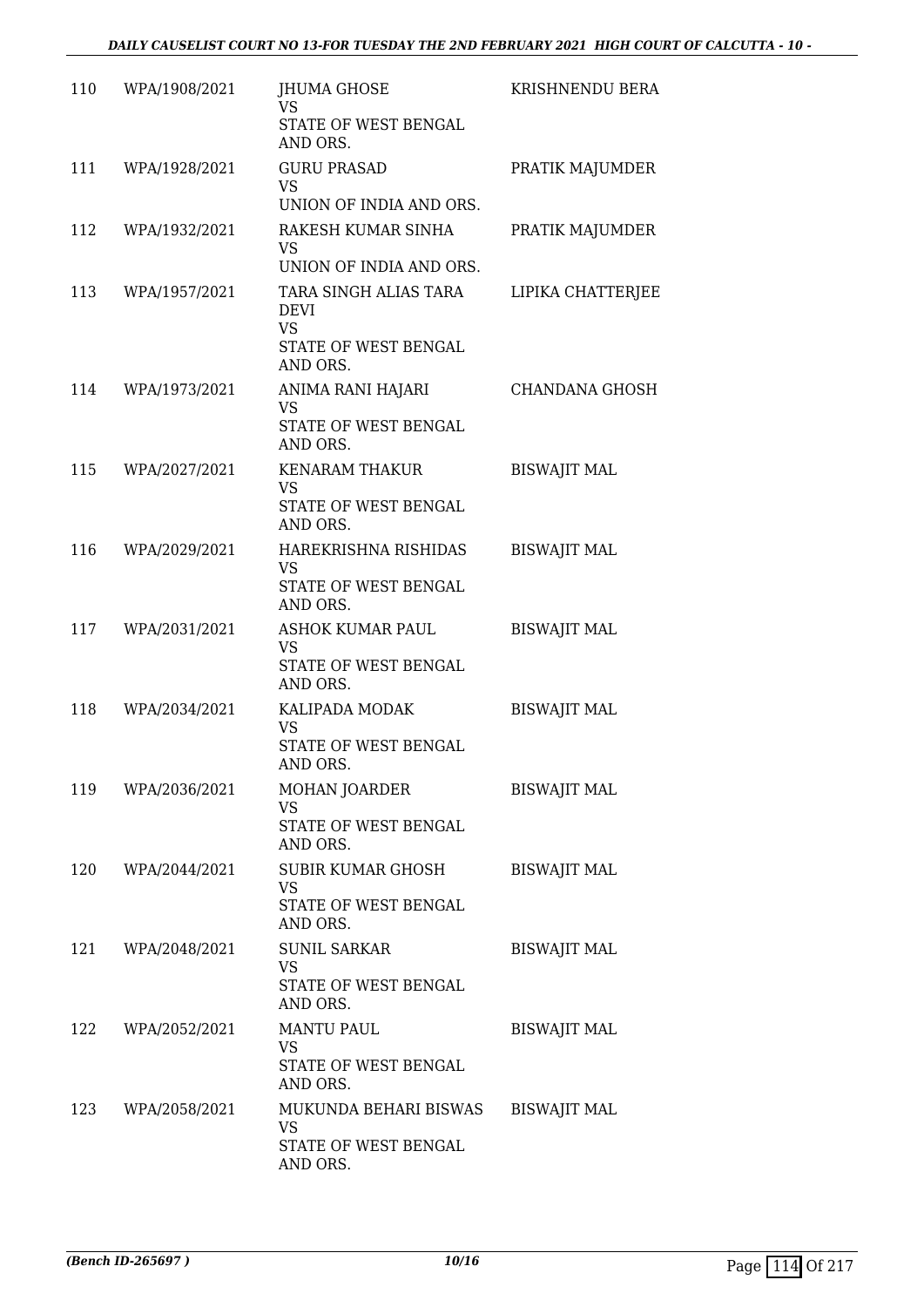| 124 | WPA/2069/2021     | AKASH KUMAR CHOURASIA<br>VS<br>UNION OF INDIA AND ORS.                                | NILANJAN PAL                              |
|-----|-------------------|---------------------------------------------------------------------------------------|-------------------------------------------|
| 125 | WPA/2070/2021     | MUKUNDA KUMAR<br>MANDAL<br>VS<br>STATE OF WEST BENGAL<br>AND ORS.                     | <b>BISWAJIT MAL</b>                       |
| 126 | WPA/2104/2021     | <b>GANESH SHAW</b><br>VS<br>UNION OF INDIA AND ORS.                                   | <b>UJJAL RAY</b>                          |
| 127 | WPA/2118/2021     | <b>INDRANIL GHOSH</b><br><b>VS</b><br>STATE OF WEST BENGAL<br>AND ORS.                | <b>MANIKA ROY</b>                         |
| 128 | WPA/2141/2021     | <b>MAYARUN BIBI</b><br>VS<br>UNION OF INDIA AND ORS.                                  | <b>IBRAHIM SHAIKH</b>                     |
| 129 | WPA/2156/2021     | SK ABBAS ALI<br><b>VS</b><br>THE KMC AND ORS                                          | <b>SUCHINDRAM</b><br><b>BHATTACHARJEE</b> |
| 130 | WPA/2287/2021     | MITHU DAI<br><b>VS</b><br>STATE OF WEST BENGAL<br>AND ORS.                            | MD KUTUBUDDIN                             |
| 131 | WPA/2306/2021     | TOTAN CHOWDHURY AND<br><b>OTHERS</b><br><b>VS</b><br>STATE OF WEST BENGAL<br>AND ORS. | <b>ALOKESH DALAI</b>                      |
| 132 | WPA/2358/2021     | PROSANTA MONDAL<br><b>VS</b><br>STATE OF WEST BENGAL<br>AND ORS.                      | PRAMITA BANERJEE                          |
| 133 | WPA/2360/2021     | SATHI KHATUN<br>VS<br>STATE OF WEST BENGAL<br>AND ORS.                                | ROBIUL ISLAM                              |
|     | 134 WPA/2470/2021 | SHANKER KUMAR<br>AGRAWAL<br><b>VS</b><br>COAL INDIA LIMITED AND<br><b>ORS</b>         | <b>SUMIT DAS</b>                          |
| 135 | WPA/2577/2021     | AMIT KR SHAW<br><b>VS</b><br>UNION OF INDIA AND ORS.                                  | SAKET SHARMA                              |
| 136 | WPA/2578/2021     | ARUN CHATTERJEE AND<br><b>ORS</b><br><b>VS</b><br>STATE OF WEST BENGAL<br>AND ORS.    | RAMESWAR SINHA                            |
| 137 | WPA/2913/2021     | RAKESH KUMAR YADAV<br>VS<br>UNION OF INDIA AND ORS.                                   | PALASH MUKHERJEE                          |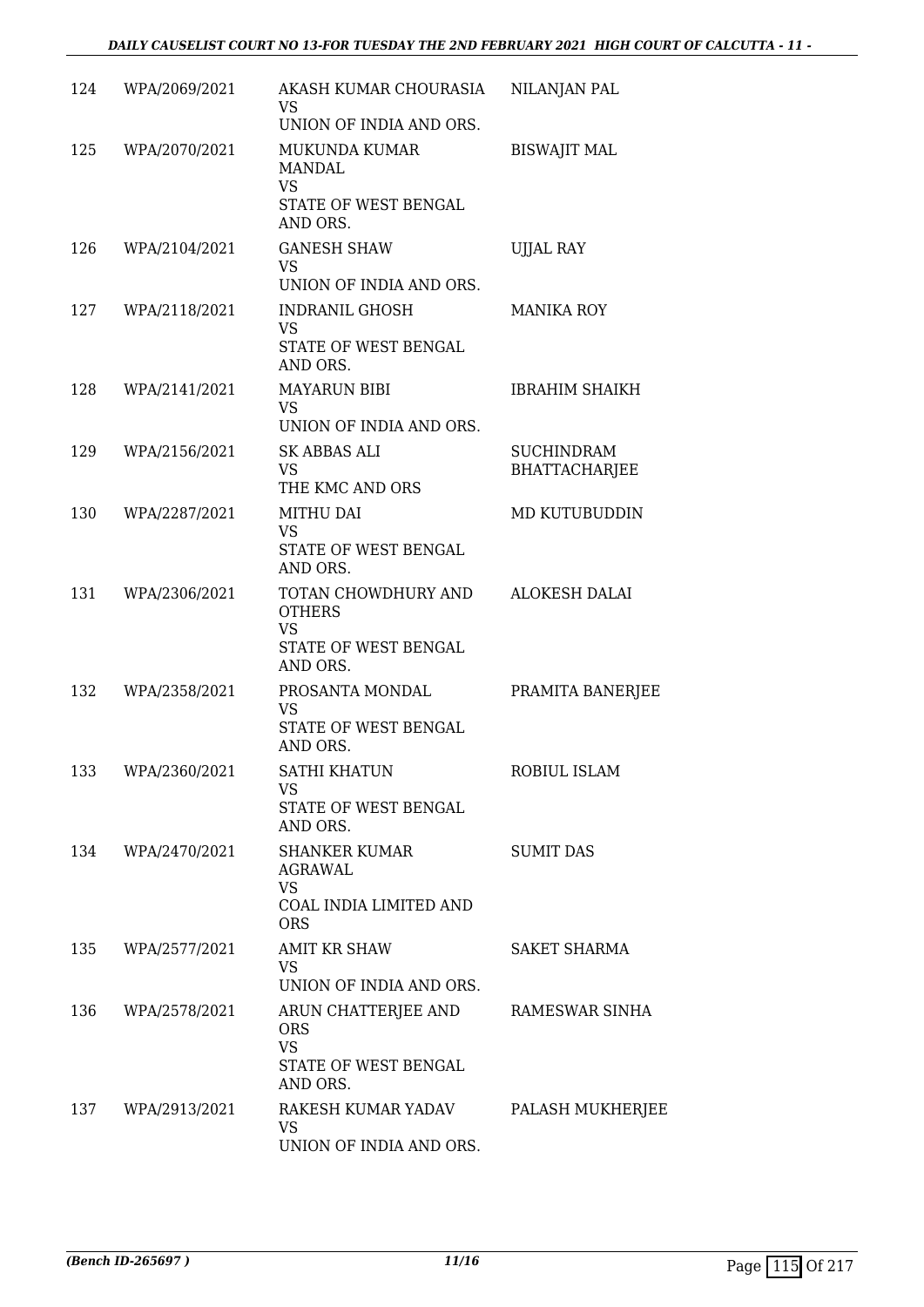| 138 | WPA/3027/2021                           | SAJAL KUMAR SENGUPTA<br><b>VS</b>                                                                        | <b>SUMAN BANERJEE</b>                   |
|-----|-----------------------------------------|----------------------------------------------------------------------------------------------------------|-----------------------------------------|
|     |                                         | THE DURGAPUR PROJECTS<br>LTD AND ORS                                                                     |                                         |
|     |                                         | <b>MOTION GROUP - V</b>                                                                                  |                                         |
| 139 | WPA/24793/2014                          | SHILA RANI MAITY GAYEN<br><b>VS</b><br>STATE OF WEST BENGAL &<br><b>ORS</b>                              | <b>SK AFROJUL HAQUE</b>                 |
| 140 | WPA/6696/2016                           | SK MD NURUZZAMAN<br><b>VS</b>                                                                            | PRITHWISH GURIA                         |
|     |                                         | STATE OF WEST BENGAL &<br><b>ORS</b>                                                                     |                                         |
| 141 | WPA/3823/2020<br>(1)                    | SUMITA DAS KARAN<br><b>VS</b>                                                                            | <b>SAURAV ROY</b>                       |
|     |                                         | STATE OF WEST BENGAL 7<br><b>ORS</b>                                                                     |                                         |
| 142 | WPA/4095/2020                           | SMT GANGAMANI BAGDI<br><b>VS</b><br>STATE OF WEST BENGAL &<br><b>ORS</b>                                 | <b>SOUMI KUNDU</b>                      |
| 143 | WPA/4609/2020<br>(1)                    | <b>MOTAJ BIBI</b><br><b>VS</b><br>STATE OF WEST BENGAL &<br><b>ORS</b>                                   | <b>BIPUL KUMAR</b><br><b>MANDAL</b>     |
| 144 | WPA/4964/2020<br>(1)                    | <b>DIPAK MALIK</b><br>VS<br>STATE OF WEST BENGAL &<br><b>ORS</b>                                         | SK ABU JAFAR                            |
| 145 | WPA/5091/2020<br>(1)                    | SANJOY KUMAR ADAK<br><b>VS</b><br>STATE OF WEST BENGAL &<br><b>ORS</b>                                   | PARAMITA MAITY                          |
| 146 | WPA/5100/2020<br>(2)                    | BRIHASPATI HALDER<br>(KAYAL)<br>VS<br>STATE OF WEST BENGAL &<br><b>ORS</b>                               | <b>SUDARSHAN GHOSH</b>                  |
| 147 | WPA/6799/2020<br>$(2)$ (11.00 A.M.)     | CHANDRA SEKHAR PANDIT<br>VS<br>STATE OF WEST BENGAL &<br><b>ORS</b>                                      | <b>SANDIP KUMAR</b><br><b>MONDAL</b>    |
|     | IA NO: CAN/1/2020(Old No:CAN/5759/2020) |                                                                                                          |                                         |
| 148 | WPA/8650/2020                           | PADMA RANBAJ<br>VS<br>THE STATE OF WEST<br><b>BENGAL AND ORS</b>                                         | <b>SOUMAJIT DAS</b><br><b>MAHAPATRA</b> |
| 149 | WPA/9427/2020<br>$(03.02.2021)$ $(2)$   | MAHABIR SWANIRVAR DAL<br>(MAJHPARA)(SELF HELP<br><b>GROUP) AND ANOTHER</b><br>VS<br>STATE OF WEST BENGAL | <b>SHUVRO PROKASH</b><br>LAHIRI         |
|     |                                         | AND ORS.                                                                                                 |                                         |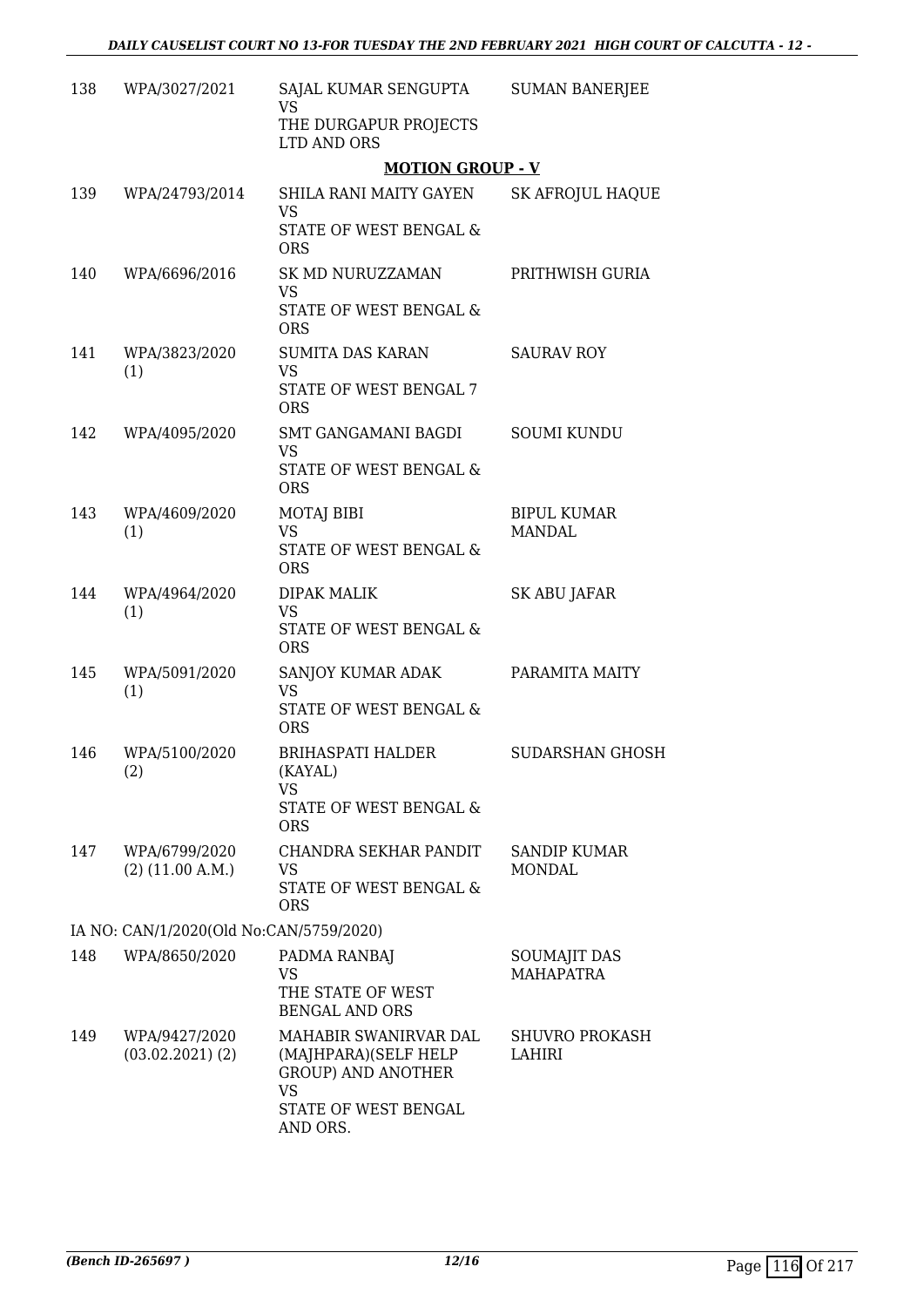| 150 | WPA/10009/2020<br>(1)             | SAMIMA AKHTAR MIRJA<br>VS<br>STATE OF WEST BENGAL<br>AND ORS.                                                 | <b>KARTIK DAS</b>                       |
|-----|-----------------------------------|---------------------------------------------------------------------------------------------------------------|-----------------------------------------|
| 151 | WPA/209/2021<br>(1)               | DIGBIJOY SINGHA JANA<br><b>VS</b><br>STATE OF WEST BENGAL<br>AND ORS.                                         | MADAN KOHAN ROY                         |
| 152 | WPA/817/2021<br>(1)               | ANUPANA BOSE PAUL<br><b>VS</b><br>THE STATE OF WEST<br><b>BENGAL AND ORS</b>                                  | PROBAL SARKAR                           |
| 153 | WPA/977/2021<br>(1)               | <b>SAMAR DAS</b><br><b>VS</b><br>State of West Bengal                                                         | <b>BISWAPRIYA</b><br><b>SAMANTA</b>     |
| 154 | WPA/984/2021<br>(1)               | MADHUSUDAN DOLAI<br><b>VS</b><br>State of West Bengal                                                         | <b>BISWAPRIYA</b><br><b>SAMANTA</b>     |
| 155 | WPA/1192/2021<br>(1)              | <b>ASHOK SARKAR</b><br><b>VS</b><br>STATE OF WEST BENGAL<br>AND ORS.                                          | <b>AVISHEK PRASAD</b>                   |
| 156 | WPA/1624/2021<br>(1)              | <b>ASIM BANIK</b><br><b>VS</b><br>STATE OF WEST BENGAL<br>AND ORS.                                            | ARIF MAHAMMAD<br><b>KHAN</b>            |
| 157 | WPA/2138/2021<br>(1)              | <b>AMAL SARKAR</b><br><b>VS</b><br>THE WEST BENGAL STATE<br><b>CO-OPERATIVE HOUSING</b><br>FEDERATION AND ORS | <b>STEVEN SOURODIP</b><br><b>BISWAS</b> |
| 158 | WPA/2580/2021                     | SAFIKUNNESSA BIBI<br><b>VS</b><br>STATE OF WEST BENGAL<br>AND ORS.                                            | PAMPA DEY DHABAL                        |
| 159 | WPA/3059/2021                     | SATIBALA BARMAN AND<br><b>ANOTHER</b><br>VS<br>STATE OF WEST BENGAL<br>AND ORS.                               | PANCHANAN LET                           |
|     |                                   | <b>HEARING ASSIGNED</b>                                                                                       |                                         |
| 160 | WPA/13095/2018<br>$(Gr.-III)$ (3) | C.D. EQUIFINANCE PRIVATE AJAY GAGGAR<br>LIMITED<br><b>VS</b><br>STATE OF WEST BENGAL &<br><b>ORS</b>          |                                         |
|     |                                   | IA NO: CAN/1/2018(Old No:CAN/5793/2018), CAN/3/2020(Old No:CAN/708/2020)                                      |                                         |
|     |                                   | <b>HEARING</b>                                                                                                |                                         |
| 161 | WPA/924/2009<br>(Gr.VI) (2)       | SUBIR BHATTACHARJEE<br>VS<br>STATE OF WEST BENGAL &                                                           | JASOBANTA RAKSHIT                       |
|     |                                   | <b>ORS</b>                                                                                                    |                                         |
|     |                                   | IA NO: CAN/1/2010(Old No:CAN/2267/2010), CAN/2/2015(Old No:CAN/4526/2015)                                     |                                         |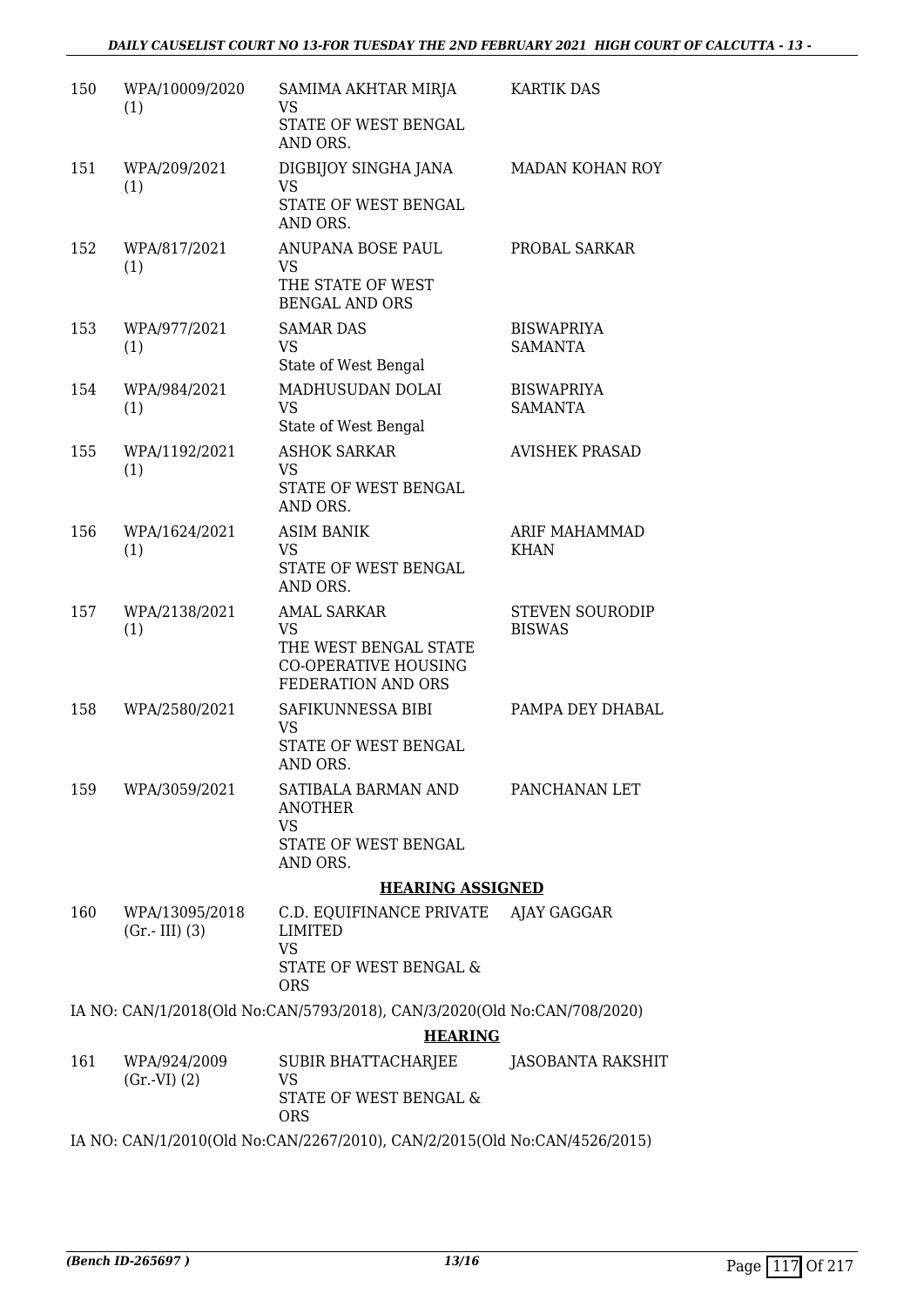| 162 | WPA/19270/2012<br>$(Gr.-VI)$             | JYOTIRMOY MITRA<br>VS<br>DVC & ORS                                                        | ANIMESH<br><b>BHATTACHARYA</b>                |                        |  |  |
|-----|------------------------------------------|-------------------------------------------------------------------------------------------|-----------------------------------------------|------------------------|--|--|
|     | IA NO: CAN/1/2020(Old No:CAN/1000/2020)  |                                                                                           |                                               |                        |  |  |
| 163 | WPA/20544/2015                           | PURNA CHANDRA SARKAR<br><b>VS</b><br>BANGIYA GRAMIN VIKASH<br><b>BANK &amp; ORS</b>       | <b>SUMITA SHAW</b>                            |                        |  |  |
|     |                                          | IA NO: CAN/1/2019(Old No:CAN/12708/2019), CAN/2/2020, CAN/3/2020                          |                                               |                        |  |  |
| 164 | WPA/21557/2016<br>$(Gr.-VI)$             | NAGENDRANATH MURMU<br>VS                                                                  | CHITTAPRIYA GHOSH                             |                        |  |  |
|     |                                          | <b>INDIAN OVERSEAS BANK &amp;</b><br><b>ORS</b>                                           |                                               |                        |  |  |
| 165 | WPA/21892/2016<br>$(Gr.-VI)$             | JITENDRA PRASAD MALI<br><b>VS</b><br>UNION OF INDIA 7 ORS                                 | PAMPA DEY (DHABAL)                            |                        |  |  |
|     | IA NO: CAN/1/2019(Old No:CAN/12261/2019) |                                                                                           |                                               |                        |  |  |
| 166 | WPA/6987/2017                            | ARUN CHANDRA GHOSH<br>VS<br>STATE OF WEST BENGAL &                                        | <b>INDRANATH MITRA</b>                        | SAIKAT BANERJEE        |  |  |
| 167 | WPA/7004/2017<br>$(Gr.-VI)$              | <b>ORS</b><br><b>SUNIL KUMAR DEY</b><br><b>VS</b><br>STATE OF WEST BENGAL &<br><b>ORS</b> | <b>INDRANATH MITRA</b>                        | SAIKAT BANERJEE        |  |  |
| 168 | WPA/8294/2017<br>$(Gr.-VI)$              | ARUNANGSU<br><b>CHAKRABORTY</b><br><b>VS</b><br>STATE OF WEST BENGAL &<br><b>ORS</b>      | S. P. LAHIRI                                  |                        |  |  |
|     | IA NO: CAN/1/2019(Old No:CAN/4524/2019)  |                                                                                           |                                               |                        |  |  |
| 169 | WPA/23217/2017<br>$(Gr.-VI)$             | BAIDYANATH ADHYA<br><b>VS</b><br>STATE OF WEST BENGAL &<br><b>ORS</b>                     | <b>SUHRID SUR</b>                             | <b>SAIKAT BANERJEE</b> |  |  |
| 170 | WPA/21787/2018<br>(Gr.VI) (2)            | SK SAMUAL HOSSEN & ORS<br><b>VS</b><br>STATE OF WEST BENGAL &<br><b>ORS</b>               | RAJU<br><b>BHATTACHARYYA</b>                  |                        |  |  |
|     |                                          | IA NO: CAN/1/2020(Old No:CAN/898/2020), CAN/2/2020(Old No:CAN/1329/2020)                  |                                               |                        |  |  |
| 171 | WPA/24525/2018<br>(Gr.VI)                | RAMA PRASAD SARKAR<br>VS<br>STATE OF WEST BENGAL&<br><b>ORS</b>                           | <b>RAMA PRASAD</b><br><b>SARKAR IN PERSON</b> |                        |  |  |
| 172 | WPA/24642/2018<br>(Gr.VI)                | RAKESH KUMAR<br><b>SRIVASTAVA &amp; ANR</b><br>VS<br>W.B. S. E. D. CO-LTD & ORS           | V. CHATTERJEE                                 |                        |  |  |
|     | IA NO: CAN/1/2019(Old No:CAN/8318/2019)  |                                                                                           |                                               |                        |  |  |
| 173 | WPA/5214/2019                            | MD. RUKNUDDIN<br>VS<br>THE HON'BLE HIGH COURT<br>AT CALCUTTA & ORS                        | SHABAZ ALAM                                   | SAIKAT BANERJEE        |  |  |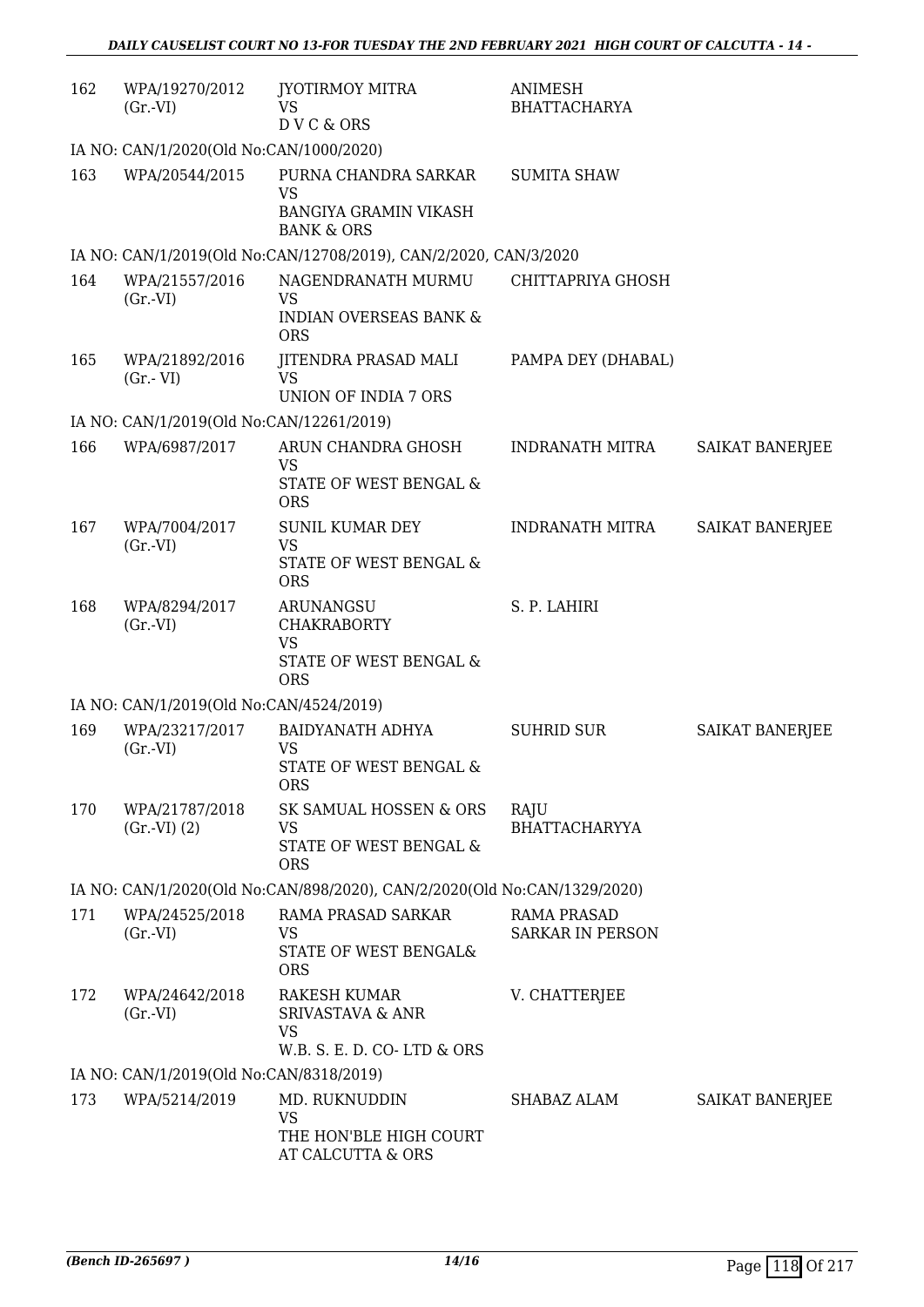#### *DAILY CAUSELIST COURT NO 13-FOR TUESDAY THE 2ND FEBRUARY 2021 HIGH COURT OF CALCUTTA - 15 -*

| 174 | WPA/7670/2019                             | ASIM SARKAR @ ASHIM<br><b>SARKAR</b><br><b>VS</b><br>CENTRAL BANK OF INDIA &<br><b>ORS</b> | <b>SAMKHA SUBHRA</b><br><b>ROY</b> |
|-----|-------------------------------------------|--------------------------------------------------------------------------------------------|------------------------------------|
| 175 | WPA/7671/2019                             | <b>JUDHISTHIR MAHATO</b><br><b>VS</b><br>CENTRAL BANK OF INDIA &                           | SANKHA SUBHRA<br><b>ROY</b>        |
| 176 | WPA/7672/2019                             | <b>ORS</b>                                                                                 | SANKHA SUBHRA RAY                  |
|     |                                           | <b>BIJOYLAL BEGI</b><br>VS<br>CENTRAL BANK OF INDIA &<br><b>ORS</b>                        |                                    |
| 177 | WPA/7673/2019                             | <b>JAMUNA RUI DAS</b><br>VS                                                                | SANKHA SUBHRA<br>ROY               |
|     |                                           | CENTRAL BANK OF INDIA &<br><b>ORS</b>                                                      |                                    |
| 178 | WPA/16750/2019                            | BIMALA RANI SINGHA<br><b>VS</b><br>STATE OF WEST BENGAL<br>&ORS                            | MD HABIBUR<br><b>RAHAMAN</b>       |
| 179 | WPA/17541/2019                            | RATNA KARANJAI<br><b>VS</b><br>UNION OF INDIA & ORS                                        | RATNA KARANJAI<br>(INPESON)        |
| 180 | WPA/21485/2019<br>(Gr.VI) (2)             | PARTHA SAKHA ROY<br>VS<br>STATE OF WEST BENGAL &<br><b>ORS</b>                             | <b>GOUTAM DINDA</b>                |
| 181 | WPA/2728/2020<br>(Gr.VI) (2)              | PRATUL KUMAR NAYAK<br><b>VS</b><br>UNITED BANK OF INDIA &<br><b>ORS</b>                    | <b>GOUTAM ACHARYA</b>              |
| 182 | WPA/6374/2020                             | <b>SUDHANYA DAS&amp; ORS</b><br>VS<br>STATE OF WEST BENGAL&<br><b>ORS</b>                  | <b>MAYUKH MAITRA</b>               |
| 183 | WPA/7126/2020                             | PRATAP MANNA<br>VS<br>STATE OF WEST BENGAL<br>AND ORS.                                     | TIANA<br><b>BHATTACHARYA</b>       |
|     | IA NO: CAN/1/2020, CAN/2/2020, CAN/3/2020 |                                                                                            |                                    |
| 184 | WPA/7271/2020<br>$(Gr.-VI)$               | SAMIR KUMAR HALDER<br>VS<br>State of West Bengal                                           | PAYEL SHOME                        |
|     | IA NO: CAN/1/2020                         |                                                                                            |                                    |
|     |                                           | <b>HEARING (IRRESPECTIVE OF CLASSIFICATION)</b>                                            |                                    |
| 185 | WPA/7633/2018<br>$(Gr.-II)$               | SMT. GOURI SANTRA<br>VS<br>STATE OF WEST BENGAL &<br><b>ORS</b>                            | <b>SHRABONI SARKAR</b>             |
| 186 | WPA/20342/2018<br>(Gr.V)                  | MADHUMITA BANERJEE<br>VS<br>THE KOLKATA MUNICIPAL<br><b>CORPORATION &amp; ORS</b>          | BIDYUT KUMAR<br>HALDER             |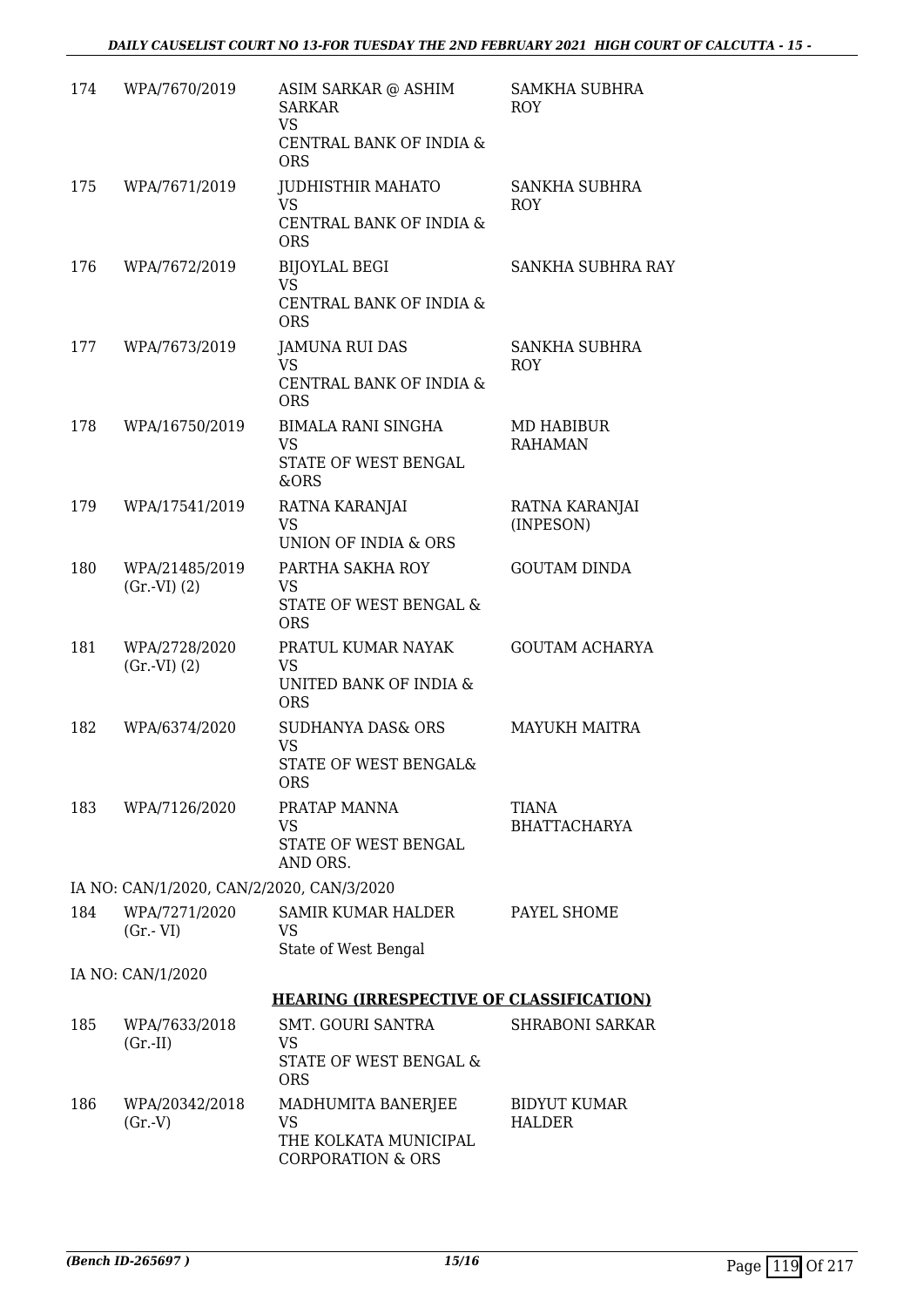| 187 | WPA/12664/2019<br>(Gr.V) | DR. MANAS KUMAR<br>PRATIHAR<br>VS<br>STATE OF WEST BENGAL &<br><b>ORS</b> | SAMIR KUMR<br><b>ADHIKARI</b>         |
|-----|--------------------------|---------------------------------------------------------------------------|---------------------------------------|
|     | wt188 WPA/9921/2018      | DR.ARUN CHAKRABORTY<br>VS<br>STATE OF WEST BENGAL&<br><b>ORS</b>          | D.K. SAHOO                            |
| 189 | WPA/21815/2019<br>(Gr.V) | <b>BADAL DAS</b><br>VS<br>STATE OF WEST BENGAL &<br>ORS                   | LAKSHMIKANTA<br><b>BHATTACHARYA</b>   |
| 190 | WPA/4598/2020<br>(Gr.V)  | ABINASH NATH & ORS<br>VS<br>STATE OF WEST BENGAL &<br><b>ORS</b>          | PARTHA SARKAR                         |
| 191 | WPA/4888/2020<br>(Gr.V)  | <b>SOUMEN CHABRI</b><br>VS<br>STATE OF WEST BENGAL &<br><b>ORS</b>        | <b>SALONI</b><br><b>BHATTACHARJEE</b> |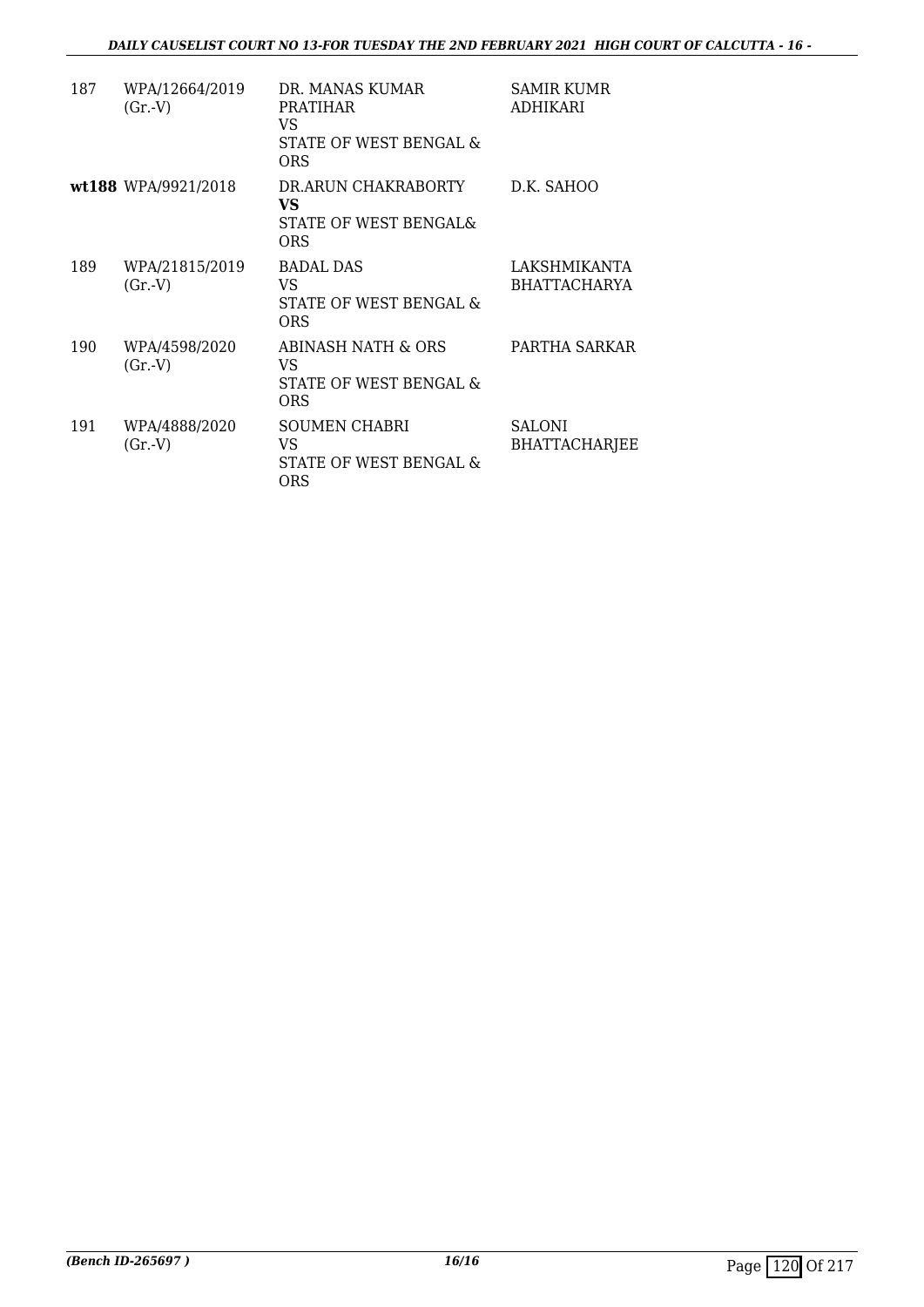

## In The High Court at Calcutta

### **Appellate Side**

**DAILY CAUSELIST For Tuesday The 2nd February 2021**

#### **COURT NO. 8**

**SINGLE BENCH (SB - IV)**

#### **AT 10:45 AM**

#### **HON'BLE JUSTICE SABYASACHI BHATTACHARYYA**

**(VIA VIDEO CONFERENCE) ON AND FROM MONDAY, THE 11TH JANUARY, 2021 – MATTERS (MOTION & HEARING ) UNDER ARTICLE 226 OF THE CONSTITUTION RELATING TO RESIDUARY UNDER GROUP IX [EXCLUDING ELECTRICITY MATTERS AND MATTERS UNDER PUBLIC PREMISES (UNAUTHORISED OCCUPANTS) ACT, 1971] INCLUDING APPLICATIONS CONNECTED THERETO.**

**NOTE (1) : ORIGINAL SIDE MATTERS WILL BE TAKEN UP FROM 10:45 A.M. TILL RECESS, ONLY ON TUESDAYS AND THURSDAYS.**

**NOTE ( 2) : APPELLATE SIDE MATTERS WILL BE TAKEN UP FROM 2 P.M. ONWARDS OR IMMEDIATELY AFTER COMPLETION OF ORIGINAL SIDE MATTERS, WHICHEVER IS EARLIER, ON TUESDAY AND THURSDAYS.**

**NOTE (3) : ON MONDAYS, WEDNESDAYS AND FRIDAYS, APPELLATE SIDE MATTERS WILL BE TAKEN THROUGHOUT THE DAY.**

**NOTE (4) : LEARNED ADVOCATES APPEARING IN MATTERS PERTAINING**

**--------------------------------------------------------------------------------------------------------- TO DIN (COMPANIES ACT, 2013) ARE REQUESTED TO HAND OVER**

**-------------------------------------------------------------------------------------------------**

**THE DETAILS (NUMBER/ITEM NO. .... ETC.) TO THE COURT OFFICER ---------------------------------------------------------------------------------------------------**

**FOR BEING CLUBBED TOGETHER FOR HEARING.**

**-----------------------------------------------------------------------**

**NOTE (5) : MENTIONING WILL BE ALLOWED ONLY AT THE FIRST SITTING OF COURT ON THE FIRST WORKING DAY OF EVERY WEEK.**

#### **MATTERS WILL BE TAKEN UP THROUGH PHYSICAL HEARING ONLY WHEN BOTH THE PARTIES ARE AGREED.**

#### **FOR JUDGMENT**

1 WPA/6334/2020 M/S SRISHAILA CONSTRUCTIONS PVT LTD  $V<sup>Q</sup>$ ANJILI NAG

UNION OF INDIA & ORS

IA NO: CAN/1/2020(Old No:CAN/4877/2020)

#### **TO BE MENTIONED**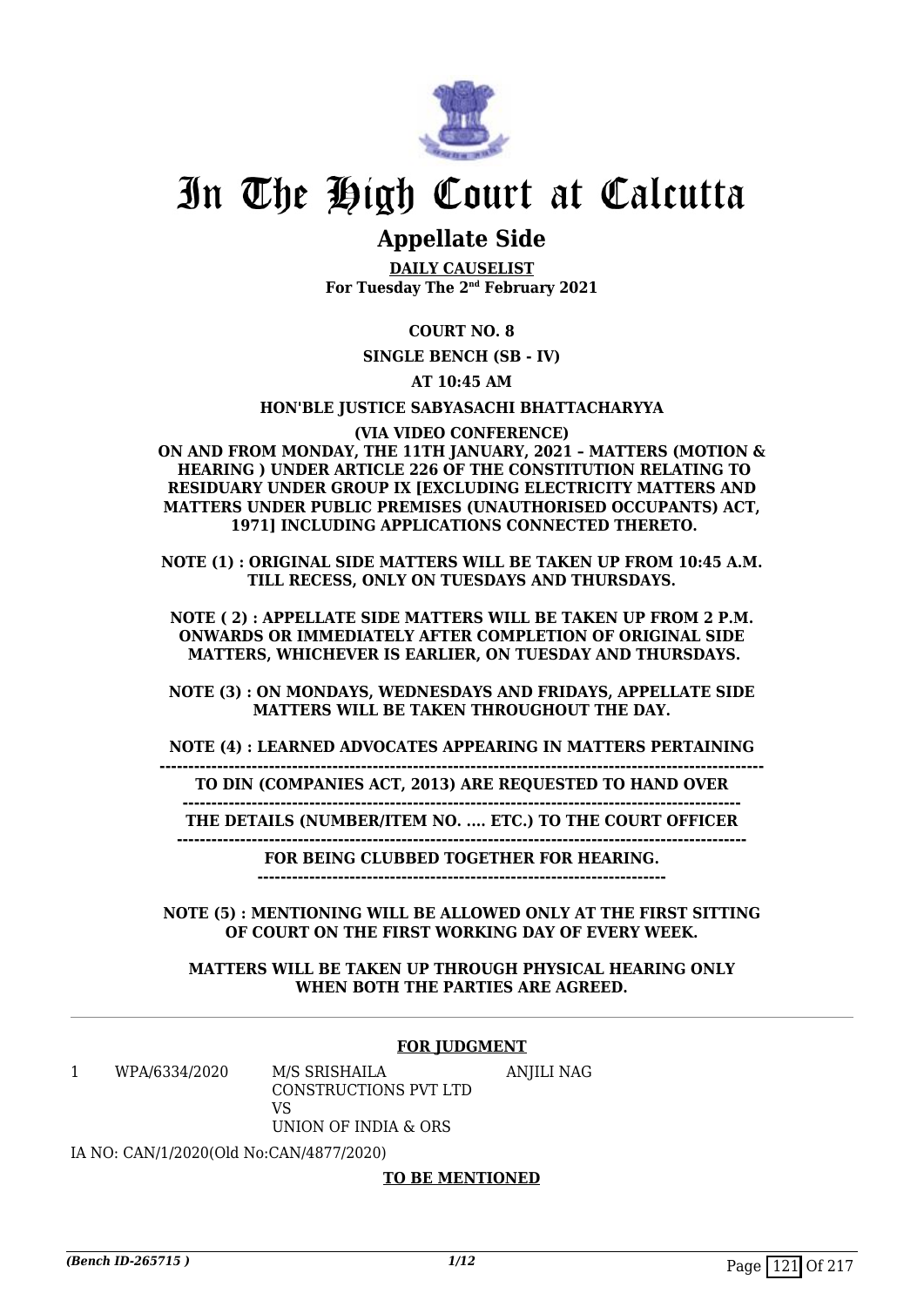| 2   | WPA/7006/2020                 | <b>BALLYFABS</b><br>INTERNATIONAL LTD<br><b>VS</b><br>State of West Bengal                                                                                                        | PRADIP KUMAR<br><b>SARAWGI</b>        |
|-----|-------------------------------|-----------------------------------------------------------------------------------------------------------------------------------------------------------------------------------|---------------------------------------|
|     | IA NO: CAN/1/2020             |                                                                                                                                                                                   |                                       |
|     |                               | <b>EXTENSION OF INTERIM ORDER</b>                                                                                                                                                 |                                       |
| 3   | WPA/5144/2020                 | <b>TATA CONSUMER</b><br>PRODUCTS LTD & ORS<br><b>VS</b><br>UNION OF INDIA & ORS                                                                                                   | <b>RUSHA SAHA</b>                     |
| 4   | WPA/7287/2020                 | NATIONAL PROJECTS<br><b>CONSTRUCRTION</b><br><b>CORPORATION LIMITED</b><br><b>VS</b><br>MICRO AND SMALL<br><b>ENTERPRISES</b><br><b>FACILITATION COUNCIL</b><br>(SAMADHAAN) MSEFC | RESHMI MUKHERJEE                      |
|     | IA NO: CAN/1/2020, CAN/2/2020 |                                                                                                                                                                                   |                                       |
|     |                               | <b>URGENT MOTION</b>                                                                                                                                                              |                                       |
| 5   | WPA/22075/2019<br>(TOP 26)    | SANJIB KUMAR MANDAL<br>VS<br>STATE OF WEST BENGAL &<br><b>ORS</b>                                                                                                                 | <b>SUJOY KUMAR</b><br><b>HALDER</b>   |
| 6   | WPA/22510/2019<br>(TOP 35)    | ANIL KUMAR SINGH<br><b>VS</b><br><b>UCO BANK &amp; ORS</b>                                                                                                                        | <b>GANESH CHANDRA</b><br><b>PATRA</b> |
| 7   | WPA/23444/2019<br>(TOP 8)     | SAHAKAR GLOBAL LTD &<br><b>ANR</b><br>VS.<br>STATE OF WEST BENGAL &<br><b>ORS</b>                                                                                                 | <b>SANDIP AGARWAL</b>                 |
| wt8 | WPA/221/2020                  | SAHAKAR GLOBAL LTD &<br><b>ANR</b><br><b>VS</b>                                                                                                                                   | <b>SANDIP AGARWAL</b>                 |

STATE OF WEST BENGAL & ORS 9 WPA/942/2020 (TOP 22) RENUBALA MAJHI VS STATE OF WEST BENGAL & ORS DEBASIS SUR 10 WPA/1447/2020 (10.45 A.M.) CHAMPA NANDI REP. BY HER CONS. ATTO. SHANKAR ROY CHOWDHURY VS STATE OF WEST BENGAL & ORS TAPAS DUTTA 11 WPA/2160/2020 (TOP 21) SWAPAN KR DAS VS STATE OF WEST BENGAL & ORS SUBIR KR BHATTACHARYYA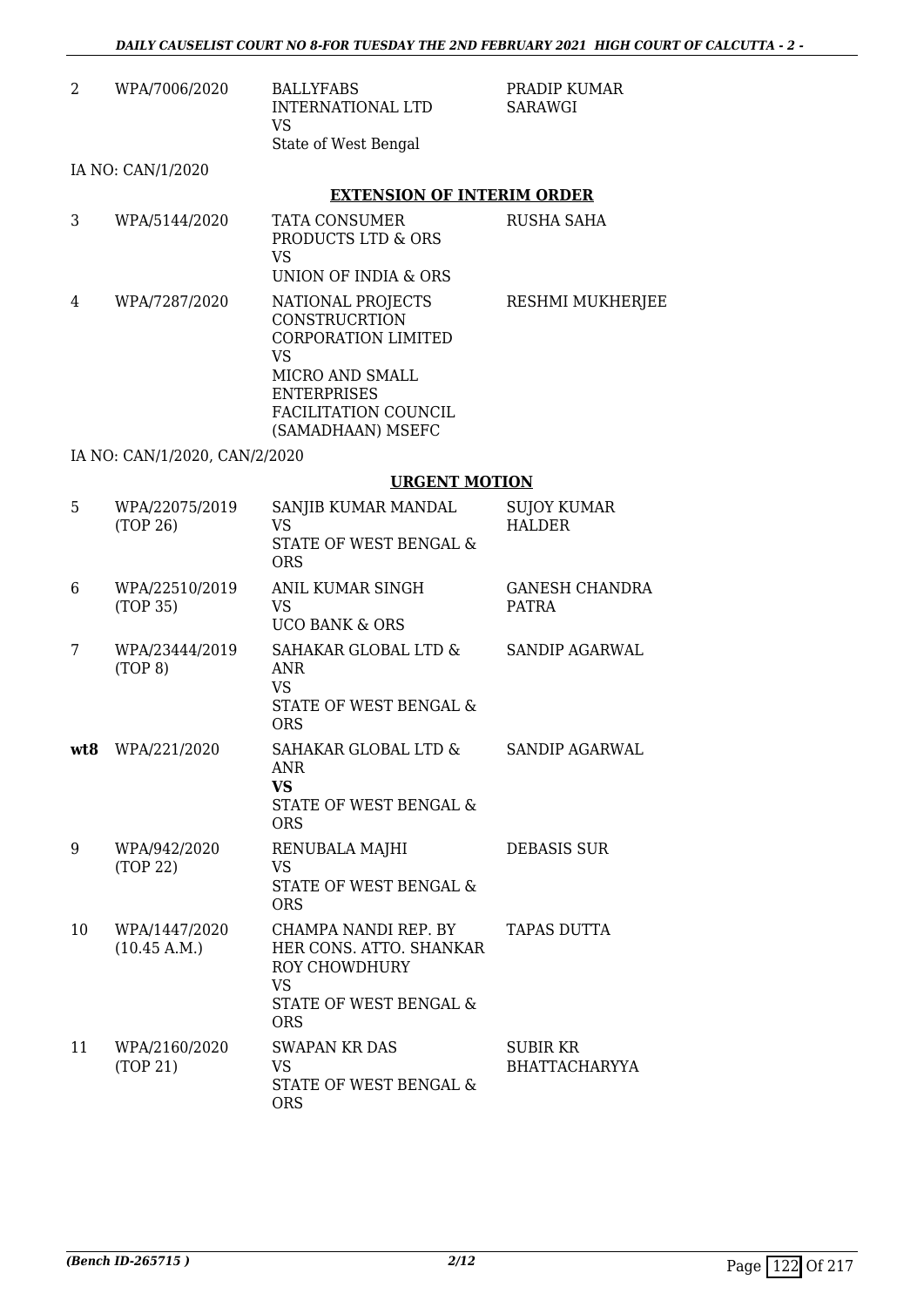| 12 | WPA/2989/2020<br>(TOP 18)               | SEKHAR CHANDRA<br><b>CHOWDHURY</b><br><b>VS</b>                                                                                                                                     | LIPIKA CHATTERJEE                        |                        |
|----|-----------------------------------------|-------------------------------------------------------------------------------------------------------------------------------------------------------------------------------------|------------------------------------------|------------------------|
|    |                                         | STATE OF WEST BENGAL &<br><b>ORS</b>                                                                                                                                                |                                          |                        |
| 13 | WPA/4363/2020<br>(TOP 4)                | MRINMOY KHAN & ORS.<br><b>VS</b><br>STATE OF WEST BENGAL &<br>ORS.                                                                                                                  | <b>TARA PADA DAS</b>                     |                        |
| 14 | WPA/4376/2020<br>(TOP 32)               | TEJPAL RABIDAS & ORS<br><b>VS</b><br>STATE OF WEST BENGAL &<br><b>ORS</b>                                                                                                           | <b>SUFI KAMAL</b>                        |                        |
| 15 | WPA/4379/2020<br>(TOP 11)               | <b>GOPAL MANDAL &amp; ORS</b><br><b>VS</b><br>STATE OF WEST BENGAL &<br><b>ORS</b>                                                                                                  | PRIYANKA MONDAL                          |                        |
| 16 | WPA/4534/2020<br>(TOP 19)               | MANU SARKAR & ANR<br><b>VS</b><br>STATE OF WEST BENGAL &<br><b>ORS</b>                                                                                                              | <b>RUPSA SREEMANI</b>                    |                        |
| 17 | WPA/4923/2020<br>(TOP 33)               | PROF. ANURADHA GHOSH<br><b>VS</b><br>STATE OF WEST BENGAL &<br><b>ORS</b>                                                                                                           | <b>SUMAN BANERJEE</b>                    |                        |
| 18 | WPA/5495/2020<br>(TOP 1)                | SHEORAPHULI KANCHA<br>SABZEE BABSAYEE SAMITY<br>& ANR<br><b>VS</b><br>STATE OF WEST BENGAL<br>&ORS                                                                                  | <b>SUMAN SANKAR</b><br><b>CHATTERJEE</b> |                        |
|    | CAN/6/2020(Old No:CAN/4490/2020)        | IA NO: CAN/1/2020(Old No:CAN/3882/2020), CAN/2/2020(Old No:CAN/3883/2020), CAN/3/2020(Old<br>No:CAN/3892/2020), CAN/4/2020(Old No:CAN/3893/2020), CAN/5/2020(Old No:CAN/4489/2020), |                                          |                        |
|    | 19 WPA/5996/2020<br>(TOP 12)            | <b>ASHA PAL</b><br><b>VS</b><br>STATE OF WEST BENGAL &<br><b>ORS</b>                                                                                                                | MD. ASHRAFUL HUQ                         |                        |
|    | IA NO: CAN/1/2020(Old No:CAN/4172/2020) |                                                                                                                                                                                     |                                          |                        |
| 20 | WPA/7956/2020<br>(TOP 16)               | UTTAM KUMAR DAS<br><b>VS</b><br>STATE OF WEST BENGAL<br>AND ORS.                                                                                                                    | SAYANTAN HAZRA                           | <b>SAIKAT BANERJEE</b> |
| 21 | WPA/8134/2020<br>(TOP 9)                | REJAUL SK.<br><b>VS</b><br>State of West Bengal                                                                                                                                     | <b>MANOJ KUMAR ROY</b>                   |                        |
| 22 | WPA/8163/2020<br>(TOP <sub>5</sub> )    | <b>SUNIL KUMAR SARKAR</b><br><b>VS</b><br>State of West Bengal                                                                                                                      | <b>SHATAROOP</b><br>PURKAYASTHA          |                        |
| 23 | WPA/8166/2020<br>(TOP 36)               | NIRMLA SAMANTA<br><b>VS</b><br>STATE OF WEST BENGAL<br>AND ORS.                                                                                                                     | <b>SAMIRUL SRDAR</b>                     |                        |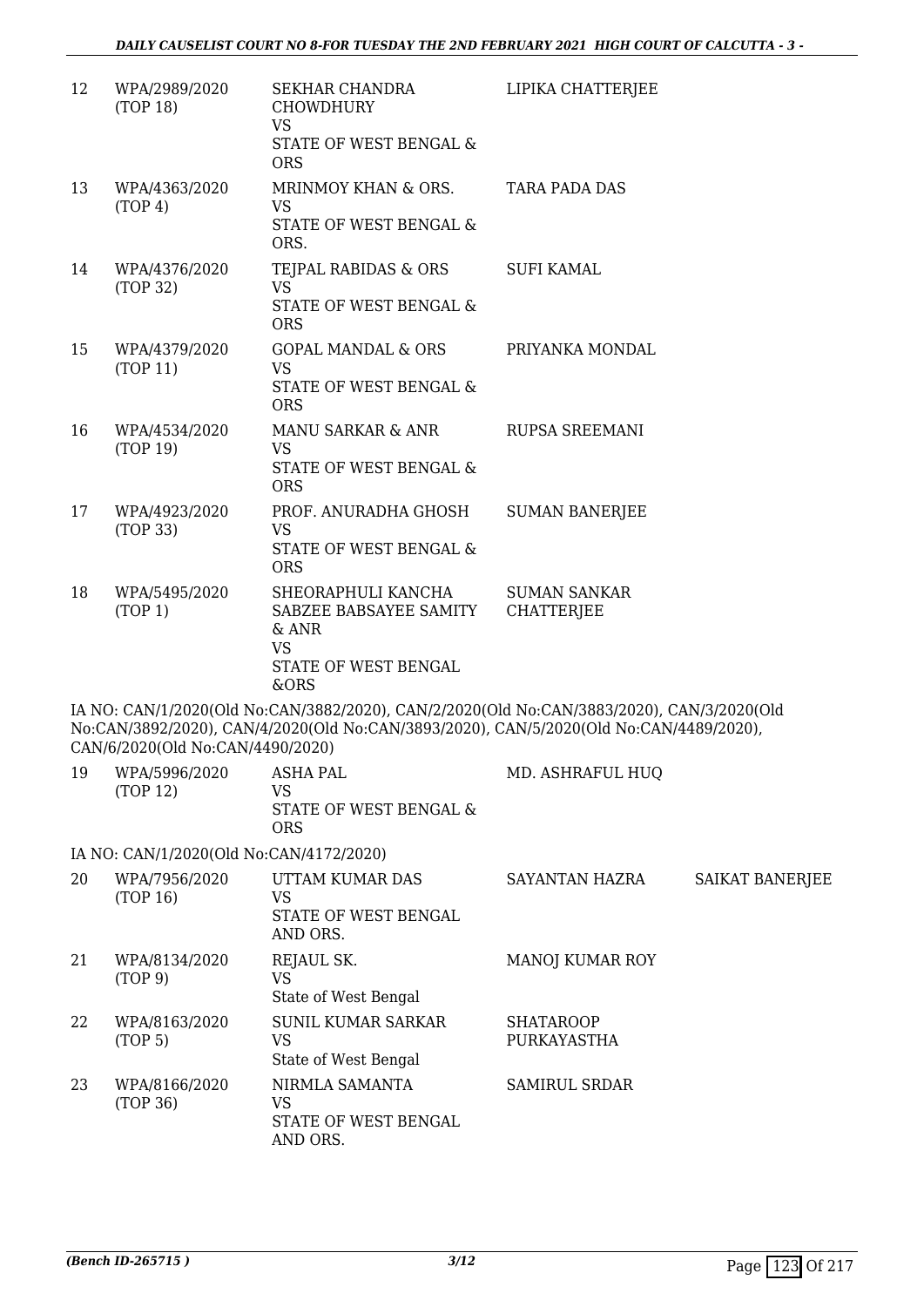| 24 | WPA/8637/2020<br>(TOP 31)  | <b>SOUVIK MUKHERJEE</b><br><b>VS</b><br>THE ADDL. SECY. AND<br>CHIEF PASSPORT OFFICER,<br>PASSPORT SEVA PRG. AND<br><b>ORS</b>                                   | <b>SUMAN BANERJEE</b>               |
|----|----------------------------|------------------------------------------------------------------------------------------------------------------------------------------------------------------|-------------------------------------|
| 25 | WPA/8671/2020<br>(TOP 25)  | <b>BISWAJIT SADHUKHAN</b><br>VS<br>STATE OF WEST BENGAL<br>AND ORS.                                                                                              | SUTAPA UPADHYAY                     |
| 26 | WPA/9187/2020<br>(2 P.M.)  | <b>MX SUMANA</b><br>PRAMANIK@SUMAN<br><b>PRAMANIK</b><br>VS.<br>Union of India                                                                                   | <b>INDRAJEET DEY</b>                |
| 27 | WPA/9393/2020<br>(TOP 30)  | IRADHA DAMODAR<br>SALGRAM JEW AND SRI SRI<br>SHIB THAKUR JEW REPD.<br>BY SHEBAITS SAJAL BARAN<br>GHOSH AND ORS.<br><b>VS</b><br>STATE OF WEST BENGAL<br>AND ORS. | SUBHAS CH. ATHA                     |
| 28 | WPA/9578/2020<br>(TOP 15)  | <b>FARAKKA BARRAGE</b><br>PROJECT CONTRACTORS<br><b>BOATMENS UNION (CITU)</b><br><b>ANR ANR</b><br><b>VS</b><br>UNION OF INDIA AND ORS.                          | <b>BENAJIR HASNA</b>                |
| 29 | WPA/9615/2020<br>(TOP 27)  | <b>RAJIB HOSEN BISWAS</b><br><b>VS</b><br><b>INDIAN OIL CORP AND ORS</b>                                                                                         | <b>MARIA RAHAMAN</b>                |
| 30 | WPA/9713/2020<br>(TOP 20)  | PRATIMA DEVI MEHTA<br><b>VS</b><br>STATE OF WEST BENGAL<br>AND ORS.                                                                                              | <b>GOUTAM MISRA</b>                 |
| 31 | WPA/9724/2020<br>(TOP 24)  | SMT SATMINDAR KAUR<br>AND ANR<br><b>VS</b><br>STATE OF WEST BENGAL<br>AND ORS.                                                                                   | <b>TRIPTIMOY</b><br><b>TALUKDER</b> |
| 32 | WPA/10449/2020<br>(TOP 28) | <b>BANK OF INDIA THIKA</b><br>SHRAMIK SANGRAM<br>COMMITTEE(WB)<br><b>VS</b><br><b>BANK OF INDIA</b>                                                              | <b>MANIKA SWARNOKAR</b>             |
| 33 | WPA/10870/2020<br>(TOP 17) | NILOY SAHA<br>VS.<br>UNION OF INDIA AND ORS.                                                                                                                     | <b>TRIPTIMOY</b><br><b>TALUKDER</b> |
| 34 | WPA/10890/2020<br>(TOP 34) | M/S HICO MULTIFIN<br>PRODUCTS PVT LTD<br><b>VS</b><br>INDIAN CORPORATION LTD<br><b>AND ORS</b>                                                                   | PRIYANKA AGARWAL                    |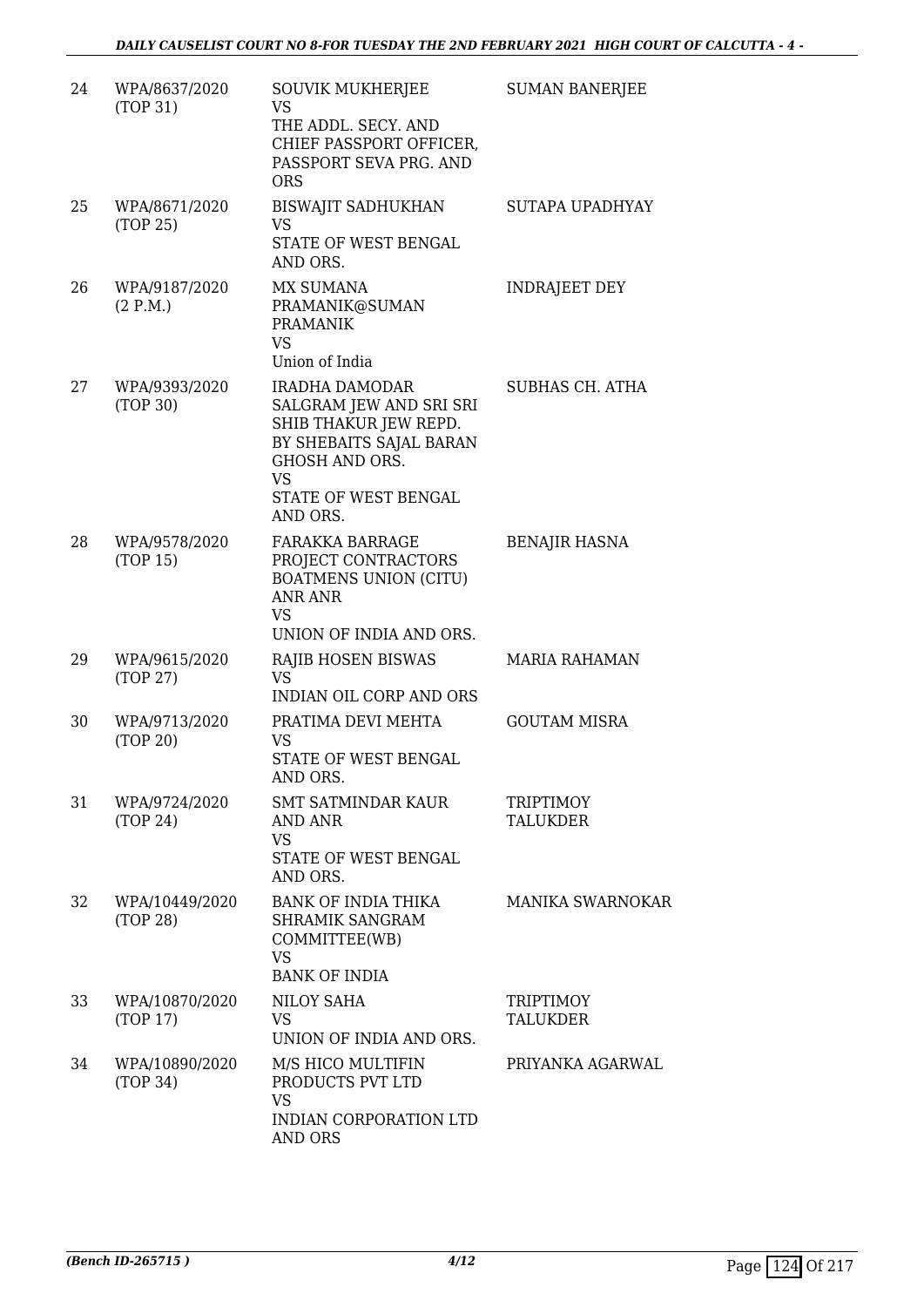| 35 | WPA/10986/2020<br>(TOP7)   | RANJIT PATRA<br><b>VS</b><br>STATE OF WEST BENGAL<br>AND ORS.                                   | BIKASH<br><b>CHAKRABORTY</b>          |
|----|----------------------------|-------------------------------------------------------------------------------------------------|---------------------------------------|
| 36 | WPA/11957/2020<br>(TOP 14) | <b>ARPITA MANDAL</b><br><b>VS</b><br>STATE OF WEST BENGAL<br>AND ORS.                           | <b>ANJAN</b><br><b>BHATTACHARYA</b>   |
| 37 | WPA/11973/2020<br>(TOP 13) | HOSENARA KAZI<br><b>VS</b><br>STATE OF WEST BENGAL<br>AND ORS.                                  | <b>MAIDUL ISLAM</b><br><b>KAYAL</b>   |
| 38 | WPA/105/2021<br>(TOP 10)   | <b>SMT BHARATI GUPTA</b><br><b>VS</b><br>STATE OF WEST BENGAL<br>AND ORS.                       | MAHESWARI<br><b>SHARMA</b>            |
| 39 | WPA/856/2021<br>(TOP 23)   | KARAM CHAND THAPAR<br>AND BROS. LTD<br><b>VS</b><br>DOMODAR VALLEY CORP.                        | CHIARANJIB SINHA                      |
|    | IA NO: CAN/1/2021          |                                                                                                 |                                       |
|    | wt40 WPA/862/2021          | KARAM CHAND THAPA4R<br>AND BROS (COAL SALES)<br><b>LTD</b><br><b>VS</b><br>DAMODAR VALLEY CORP. | CHIRANJIB SINHA                       |
|    | IA NO: CAN/1/2021          |                                                                                                 |                                       |
|    | wt41 WPA/865/2021          | KARAM CHAND THAPAR<br>AND BROS (COAL SALES)<br><b>LTD</b><br><b>VS</b><br>DAMODAR VALLEY CORP   | CHIRANJIB SINHA                       |
|    | IA NO: CAN/1/2021          |                                                                                                 |                                       |
|    | wt42 WPA/871/2021          | KARAM CHAND THAPAR<br>AND BROS(COAL SALES)<br><b>LTD</b><br><b>VS</b><br>DAMODAR VALLEY CORP    | CHIRANJIB SINHA                       |
|    | IA NO: CAN/1/2021          |                                                                                                 |                                       |
| 43 | WPA/1341/2021<br>(TOP 37)  | SANDEEP KRISHNA<br><b>ROHATGI</b><br><b>VS</b><br>STATE OF WEST BENGAL<br>AND ORS.              | SANDEEP KRISHNA<br>ROHATGI(IN PERSON) |
| 44 | WPA/1434/2021<br>(TOP 29)  | PRONOBESH PAKHIRA<br>VS<br>STATE OF WEST BENGAL<br>AND ORS.                                     | LAKSHMINATH<br><b>BHATTACHARYA</b>    |
| 45 | WPA/1440/2021<br>(TOP 3)   | PALASH DUTTA<br><b>VS</b><br>STATE OF WEST BENGAL<br>AND ORS.                                   | <b>RUPSA SREEMANI</b>                 |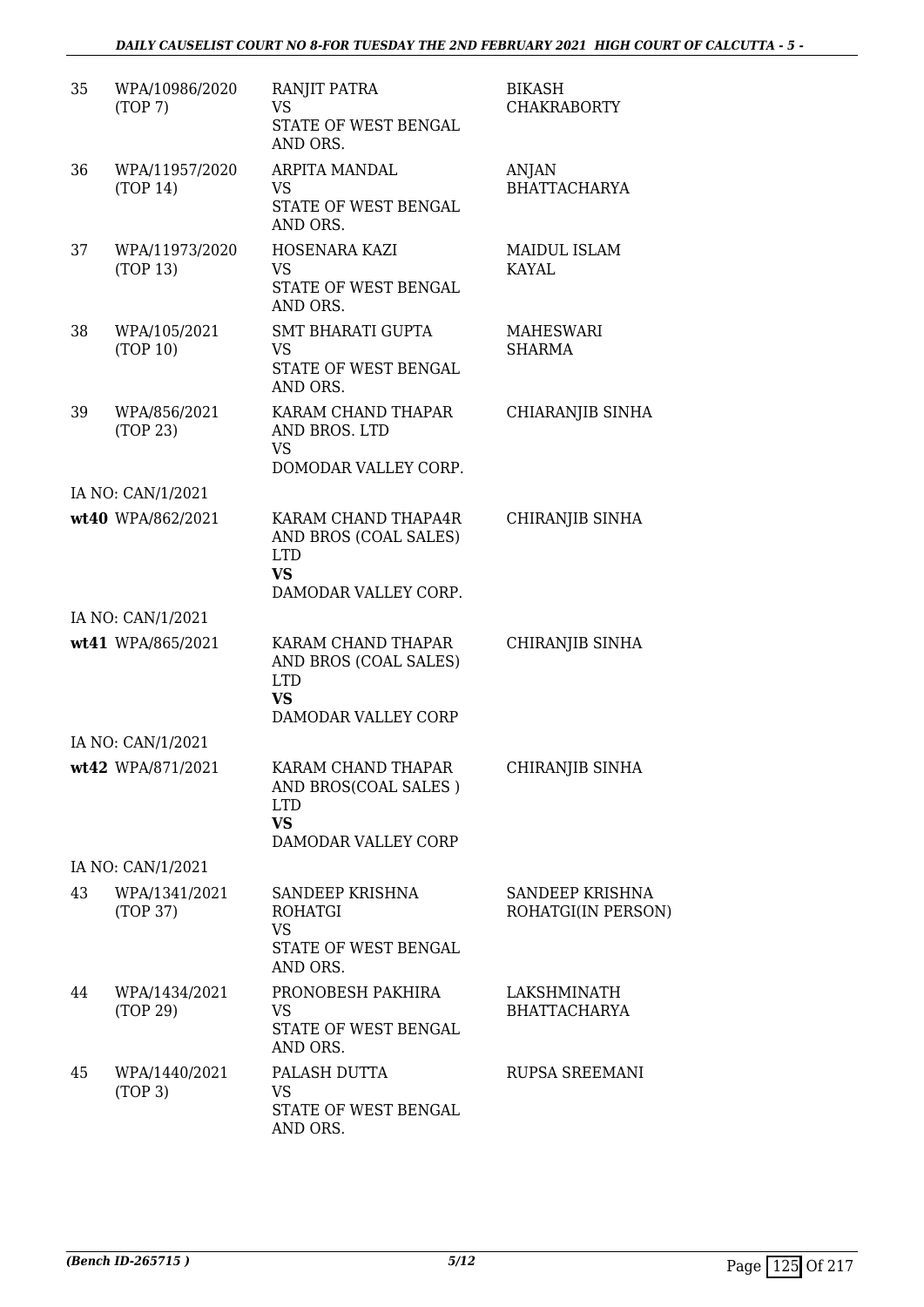| 46 | WPA/1941/2021<br>(TOP 2) | NATIONAL PROJECTS<br>CONSTRUCTION<br><b>CORPORATION LTD</b>                                       | RESHMI MUKHERJEE                     |                     |
|----|--------------------------|---------------------------------------------------------------------------------------------------|--------------------------------------|---------------------|
|    |                          | <b>VS</b><br>WEST BENGAL MICRO AND<br><b>SMALL ENTERPRISES</b><br>FACILITATION COUNCIL<br>AND ORS |                                      |                     |
| 47 | WPA/2954/2021<br>(TOP 6) | SIDHANT KUMAR SINGH<br><b>VS</b><br>STATE OF WEST BENGAL<br>AND ORS.                              | SABYASACHI<br>MUKHERJEE              |                     |
|    |                          | <b>PART HEARD MATTERS</b>                                                                         |                                      |                     |
| 48 | WPA/9265/2020            | DOWINS RESOURCE PVT.<br><b>LTD</b><br><b>VS</b><br>Union of India                                 | <b>ABHIRUP</b><br><b>CHAKRABORTY</b> |                     |
|    |                          | <b>LISTED MOTION</b>                                                                              |                                      |                     |
| 49 | WPA/6534/2018            | SUBRATA DUTTA & ANR<br><b>VS</b><br>STATE OF WEST BENGAL                                          | <b>ABHIJIT PAL</b>                   |                     |
| 50 | WPA/9773/2018            | &ORS<br><b>JAKIR MONDAL</b>                                                                       | ATIS KUMAR BISWAS                    |                     |
|    |                          | <b>VS</b>                                                                                         |                                      |                     |
|    |                          | STATE OF WEST BENGAL &<br><b>ORS</b>                                                              |                                      |                     |
| 51 | WPA/6810/2020            | RAJGARIA TIMBER<br><b>PVT.LTD&amp; ANR</b><br><b>VS</b><br>UNION OF INDIA& ORS                    | <b>RAJIB MULLICK</b>                 |                     |
|    |                          | IA NO: CAN/1/2020(Old No:CAN/5791/2020), CAN/2/2020, CAN/3/2021, CAN/4/2021                       |                                      |                     |
| 52 | WPA/7011/2020            | <b>SRIKUMAR GIRI</b><br><b>VS</b><br>STATE OF WEST BENGAL<br>AND ORS.                             | <b>GAUTAM GURIA</b>                  |                     |
|    | IA NO: CAN/1/2020        |                                                                                                   |                                      |                     |
| 53 | WPA/7071/2020            | MADAN MOHAN KHANRA<br><b>VS</b><br>THE STATE OF WEST<br><b>BENGAL</b>                             | <b>GAUTAM GURIA</b>                  | <b>GAUTAM GURIA</b> |
|    | IA NO: CAN/1/2020        |                                                                                                   |                                      |                     |
| 54 | WPA/7656/2020            | A.J. SARKAR AND CO AND<br><b>ORS</b><br><b>VS</b><br>STATE OF WEST BENGAL<br>AND ORS.             | PRATIP KUMAR<br>CHATTERJEE           |                     |
|    | IA NO: CAN/1/2020        |                                                                                                   |                                      |                     |
| 55 | WPA/7864/2020            | CYGNUS EQUIPMENTS AND<br>RENTALS PRIVATE LIMITED<br><b>VS</b><br>Union of India                   | RAJESH UPADHYAY                      |                     |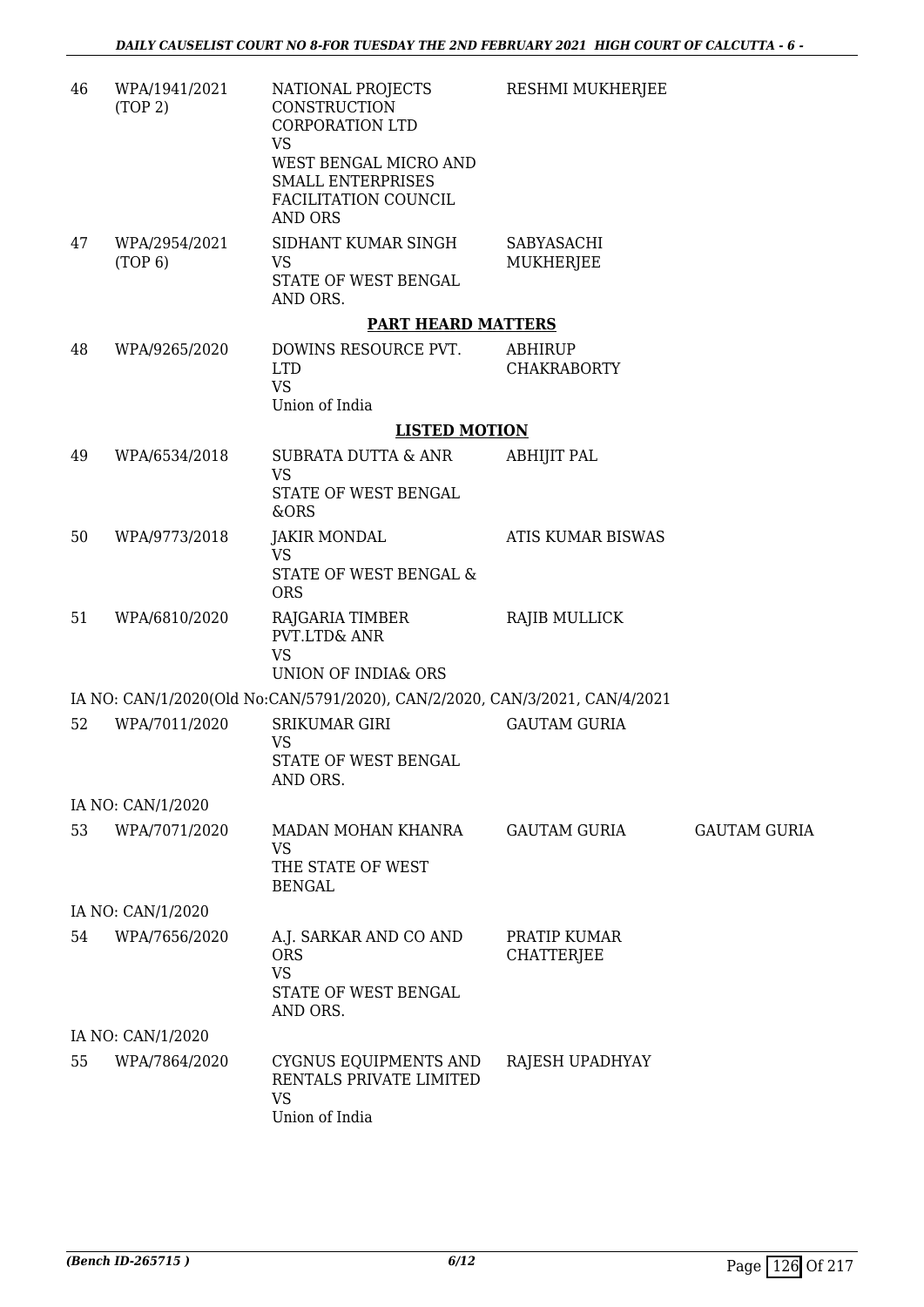| 56 | WPA/8220/2020  | LAKSHMI NASAKAR<br><b>VS</b><br>STATE OF WEST BENGAL<br>AND ORS.                                                     | <b>MANOJ KUMAR</b><br><b>MONDAL</b>   |
|----|----------------|----------------------------------------------------------------------------------------------------------------------|---------------------------------------|
| 57 | WPA/8333/2020  | <b>DIBAKAR RANA</b><br><b>VS</b><br>STATE OF WEST BENGAL<br>AND ORS.                                                 | <b>ANJAN</b><br><b>BHATTACHARYA</b>   |
| 58 | WPA/9614/2020  | <b>MOHANA GHOSH</b><br><b>VS</b><br>STATE OF WEST BENGAL<br>AND ORS.                                                 | Madhurima Sarkar                      |
| 59 | WPA/9677/2020  | SHEO CHARAN AGARWAL<br><b>VS</b><br>Union of India                                                                   | PRABHAT KUMAR<br><b>SINGH</b>         |
| 60 | WPA/9828/2020  | HABUL MONDAL AND ORS<br><b>VS</b><br>STATE OF WEST BENGAL<br>AND ORS.                                                | <b>SUDARSHAN GHOSH</b>                |
| 61 | WPA/9866/2020  | M/S. KALIMATA VYAPAAR<br>PVT LTD AND ANR<br><b>VS</b><br>THE GENERAL MANAGER,<br>NORTHERN RAILWAYS AND<br><b>ORS</b> | KALLOL SAHA                           |
| 62 | WPA/10011/2020 | PROSUN BANERJEE AND<br>ANR<br><b>VS</b><br>UNION OF INDIA AND ORS.                                                   | ARIF ALI                              |
| 63 | WPA/10315/2020 | KSHETRIYA SHERI GANDHI<br><b>ASHRAM AND ANR</b><br><b>VS</b><br>STATE OF WEST BENGAL<br>AND ORS.                     | <b>SUJIT SAHA</b>                     |
| 64 | WPA/10501/2020 | <b>SHEILA BINANI</b><br><b>VS</b><br>UNION OF INDIA AND<br><b>ANOTHERS</b>                                           | <b>SUBHASIS DEY</b>                   |
| 65 | WPA/11114/2020 | <b>BISWANATH PAL</b><br><b>VS</b><br>STATE OF WEST BENGAL<br>AND ORS.                                                | RAFIKUL ISLAM<br><b>SARDAR</b>        |
| 66 | WPA/11286/2020 | ASHOK GHORAI AND ANR<br><b>VS</b><br>STATE OF WEST BENGAL<br>AND ORS.                                                | <b>MAINAK SWARNOKAR</b>               |
| 67 | WPA/11385/2020 | ASLAM ALI MOLLA<br><b>VS</b><br>STATE OF WEST BENGAL<br>AND ORS.                                                     | <b>ASIT KR</b><br><b>BHATTACHARYA</b> |
| 68 | WPA/11406/2020 | <b>JYOTI SANKAR BERA</b><br>VS.<br>STATE OF WEST BENGAL<br>AND ORS.                                                  | SABYASACHI<br><b>BHATTACHARYA</b>     |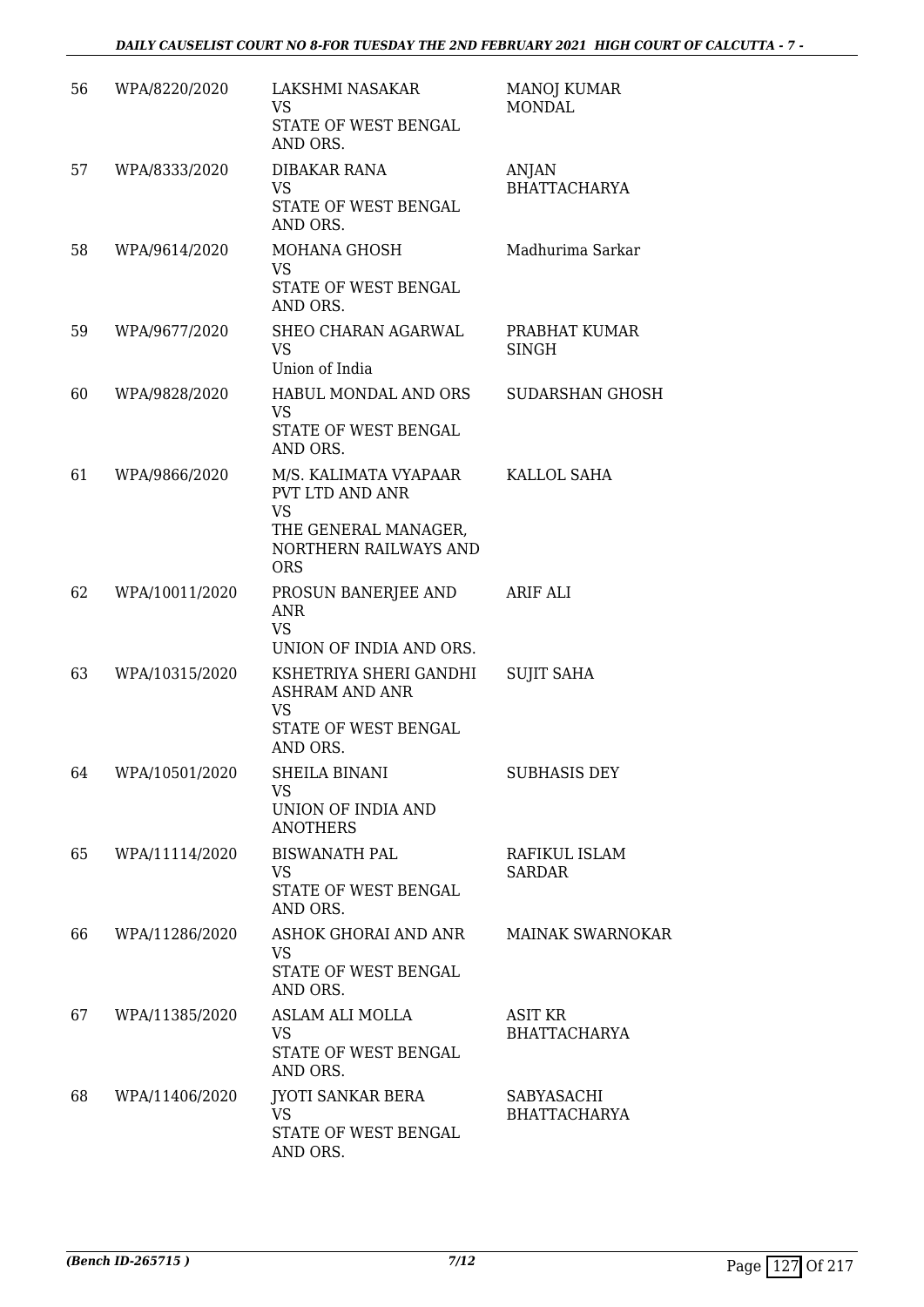| 69 | WPA/11631/2020                          | SAHIDUL ISLAM MOLLA<br>AND ORS<br><b>VS</b>                                                   | <b>JAMUNA SAHA</b>                                                                     |
|----|-----------------------------------------|-----------------------------------------------------------------------------------------------|----------------------------------------------------------------------------------------|
|    |                                         | STATE OF WEST BENGAL<br>AND ORS.                                                              |                                                                                        |
| 70 | WPA/11860/2020                          | <b>SK ALAUDDIN</b><br><b>VS</b>                                                               | <b>SOUMAJIT DAS</b><br><b>MAHAPATRA</b>                                                |
|    |                                         | STATE OF WEST BENGAL<br>AND ORS.                                                              |                                                                                        |
| 71 | WPA/11968/2020                          | KOUSHIK DAS                                                                                   | <b>SANGHITA</b>                                                                        |
|    |                                         | <b>VS</b><br>STATE OF WEST BENGAL<br>AND ORS.                                                 | <b>CHATTERJEE</b>                                                                      |
|    |                                         | <b>CONTEMPT APPLICATION</b>                                                                   |                                                                                        |
| 72 | WPCRC/42/2020                           | BISWAJIT BHADURI<br><b>VS</b>                                                                 | SHIBAJI KUMAR DAS                                                                      |
|    |                                         | PREETI SUDAN                                                                                  |                                                                                        |
|    | wt73 WPA/25541/2018                     | DR. BISWAJIT BHADURI<br><b>VS</b>                                                             | <b>SAMIK SARKAR</b>                                                                    |
|    |                                         | UNION OF INDIA & ORS                                                                          |                                                                                        |
| 74 | CPAN/393/2020                           | PURNIMA DAS MAHANTA<br>(BISWAS)<br><b>VS</b><br>N.R SEKAR RAJU                                | ARJUN SAMANTA                                                                          |
|    | IA NO: CAN/1/2020(Old No:CAN/5205/2020) |                                                                                               |                                                                                        |
|    | wt75 WPA/16452/2019                     | PURNIMA DAS MAHANTA<br>(BISWAS)                                                               | ARJUN SAMANTA                                                                          |
|    |                                         | <b>VS</b><br>UNION OF INDIA & ORS                                                             |                                                                                        |
| 76 | CPAN/47/2021                            | PARTHA PRATIM MONDAL<br><b>VS</b>                                                             | <b>ARUP NATH</b><br><b>BHATTACHARYYA</b>                                               |
|    |                                         | SANJOY GHOSH                                                                                  |                                                                                        |
|    | wt77 WPA/7088/2020                      | PARTHA PRATIM MONDAL<br><b>VS</b><br>STATE OF WEST BENGAL                                     | DIPTENDU MONDAL                                                                        |
|    | IA NO: CAN/1/2020, CAN/2/2020           |                                                                                               |                                                                                        |
|    |                                         | <b>APPLICATION</b>                                                                            |                                                                                        |
| 78 | WPA/23011/2006                          | PRIYA BANERJEE                                                                                | MANISHA                                                                                |
|    |                                         | <b>VS</b><br>STATE OF W.B.                                                                    | <b>CHATTERJEE</b>                                                                      |
|    |                                         | IA NO: CAN/1/2008(Old No:CAN/1397/2008), CAN/2/2020(Old No:CAN/2093/2020)                     |                                                                                        |
| 79 | WPA/326/2014                            | HARAN CH. DAS & ORS<br><b>VS</b>                                                              | SANKHA PRASAD RAY                                                                      |
|    |                                         | STATE OF WEST BENGAL &<br><b>ORS</b>                                                          |                                                                                        |
|    |                                         |                                                                                               | IA NO: CAN/3/2015(Old No:CAN/10943/2015), CAN/4/2019(Old No:CAN/4863/2019), CAN/5/2020 |
| 80 | WPA/13834/2017                          | CHAITANYA BIKASH PAUL<br><b>VS</b><br>EPF ORGANISATION,<br>MINISTRY OF LABOUR &<br><b>ORS</b> | MRINAL KANTI<br><b>KUNDU</b>                                                           |
|    |                                         | IA NO: CAN/1/2019(Old No:CAN/5144/2019), CAN/2/2020                                           |                                                                                        |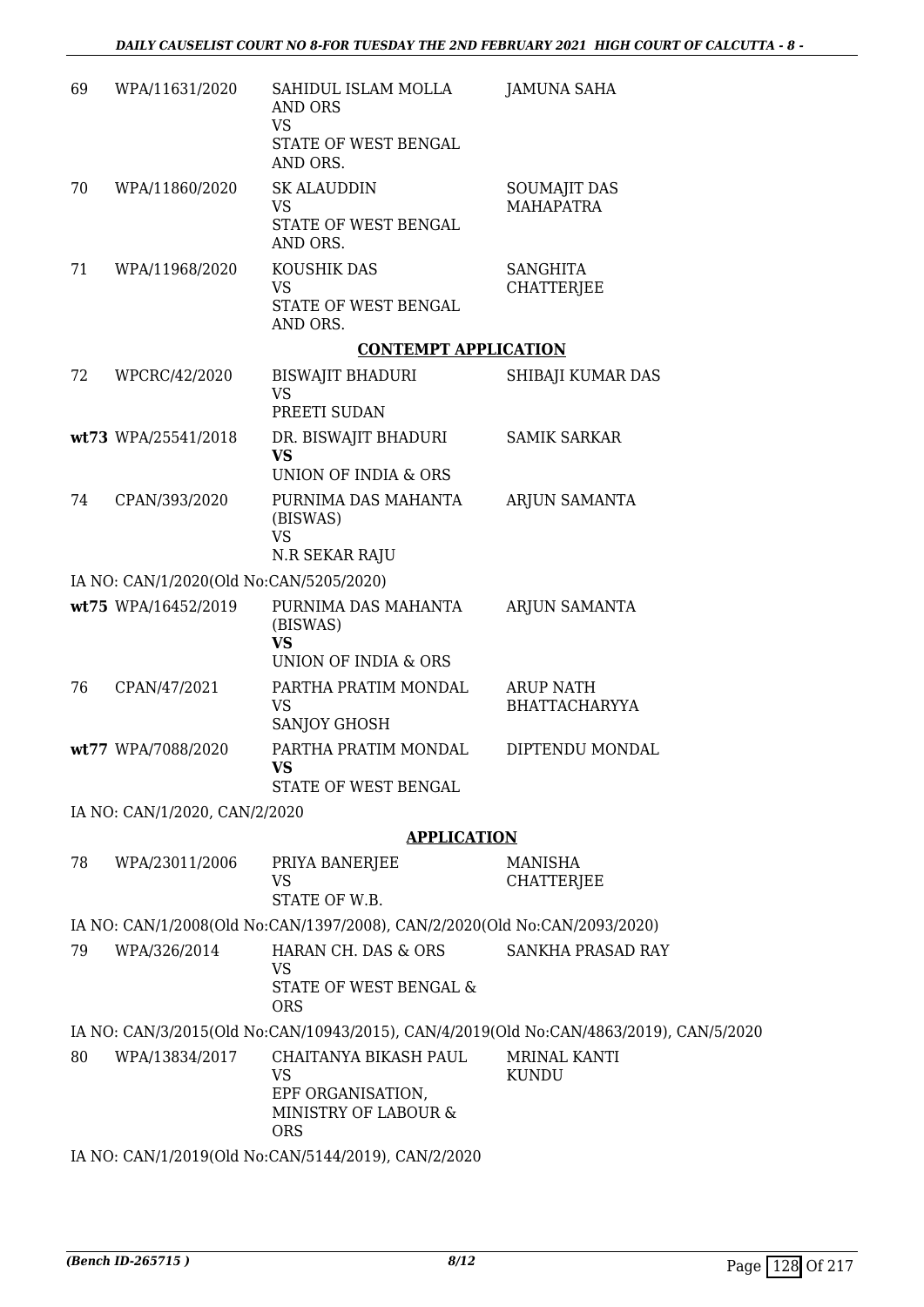| 81 | WPA/18440/2019     | ARCHON POWERINFRA<br><b>INDIA PVT LTD</b><br><b>VS</b><br>THE INDIAN OIL<br><b>CORPORATION &amp; ORS</b>             | JEENIA RUDRA                                                                               |
|----|--------------------|----------------------------------------------------------------------------------------------------------------------|--------------------------------------------------------------------------------------------|
|    | No:CAN/3998/2020)  |                                                                                                                      | IA NO: CAN/1/2019(Old No:CAN/11340/2019), CAN/3/2020(Old No:CAN/3997/2020), CAN/4/2020(Old |
|    | wt82 WPA/1404/2020 | ARCHON POWERINFRA<br><b>INDIA PVT LTD</b><br><b>VS</b><br>INDIAN OIL CORPORATION<br>& ORS                            | JEENIA RUDRA                                                                               |
|    |                    | <b>NEW MOTION</b>                                                                                                    |                                                                                            |
| 83 | WPA/1725/2021      | DILIP GHOSH<br><b>VS</b><br>STATE OF WEST BENGAL<br>AND ORS.                                                         | RAFIKUL ISLAM<br><b>SARDAR</b>                                                             |
| 84 | WPA/1937/2021      | MIRA SINGH<br><b>VS</b><br>DEBASISH DUTTA THE<br>OFFICER IN CHARGE AND<br><b>ORS</b>                                 | PIYALI PAL                                                                                 |
| 85 | WPA/2012/2021      | ARUN KUMAR DAS<br><b>VS</b><br>THE LIFE INSUREANCE<br>CORPORATION LTD. AND<br><b>OTHERS</b>                          | KOUSHIK ROY                                                                                |
| 86 | WPA/2460/2021      | TAJMIRA BIBI<br><b>VS</b><br>STATE OF WEST BENGAL<br>AND ORS.                                                        | <b>BARUN KUMAR</b><br><b>SAMANTA</b>                                                       |
| 87 | WPA/2585/2021      | JYOTSHNA DEB<br><b>VS</b><br>STATE OF WEST BENGAL<br>AND ORS                                                         | <b>BHARAT CHANDRA</b><br><b>SIMAI</b>                                                      |
| 88 | WPA/2606/2021      | <b>SHAMBHU ROY</b><br><b>VS</b><br>STATE OF WEST BENGAL<br>AND ORS.                                                  | ANIL KUMAR<br>CHATTOPADHYAY                                                                |
| 89 | WPA/2639/2021      | HOTEL GREEN VIEW<br><b>VS</b><br>STATE OF WEST BENGAL<br>AND ORS.                                                    | <b>SANGHAMITRA</b><br><b>NANDY</b>                                                         |
| 90 | WPA/2648/2021      | RDC CONCRETE INDIA<br>PRIVATE LIMITED<br><b>VS</b><br>STATE OF WEST BENGAL<br>AND ORS.                               | BALAJI<br><b>CHAKRABORTY</b>                                                               |
| 91 | WPA/2672/2021      | ABHA FINANCIAL SERVICES<br>PRIVATE LIMITED AND<br><b>ANOTHER</b><br><b>VS</b><br>RESERVE BANK OF INDIA<br>AND OTHERS | <b>BINAY KUMAR JAIN</b>                                                                    |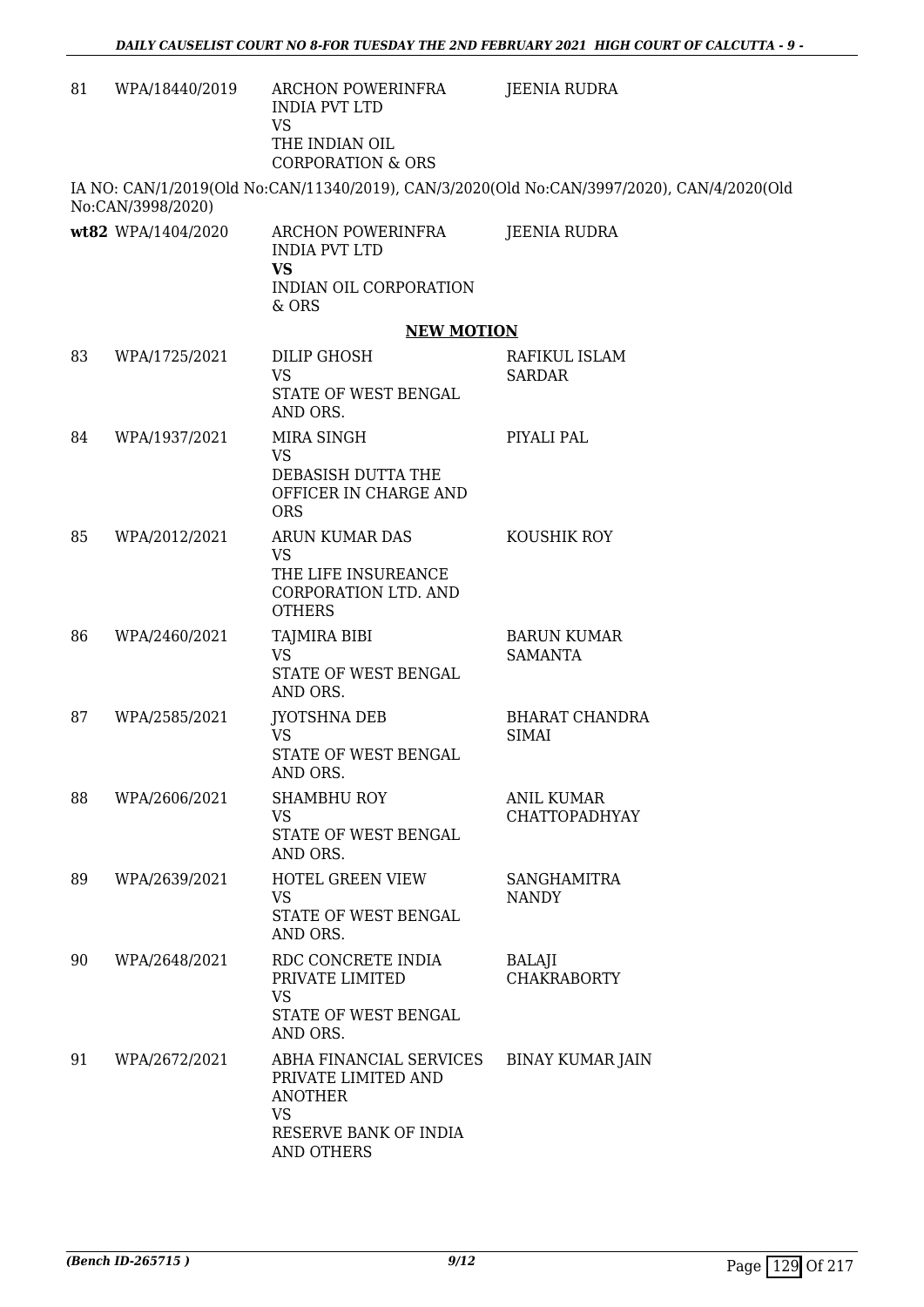| 92  | WPA/2696/2021 | RATHIN MITRA<br><b>VS</b><br>STATE OF WEST BENGAL<br><b>AND ANR</b>                                                  | KAMAL KANTA KAR                     |
|-----|---------------|----------------------------------------------------------------------------------------------------------------------|-------------------------------------|
| 93  | WPA/2758/2021 | <b>TARUN DAS</b><br><b>VS</b><br>STATE OF WEST BENGAL<br>AND ORS.                                                    | <b>ARUNIMA DAS</b><br><b>SHARMA</b> |
| 94  | WPA/2861/2021 | GLACIER ENGINEERING CO SUMITRA DAS<br>AND OTHERS<br><b>VS</b><br>STATE OF WEST BENGAL<br>AND ORS.                    |                                     |
| 95  | WPA/2904/2021 | DELTA CREATIONS PRIVATE SURYASARATHI BASU<br><b>LIMITED AND ANR</b><br><b>VS</b><br>STATE OF WEST BENGAL<br>AND ORS. |                                     |
|     |               | <b>NEW MOTION - 1</b>                                                                                                |                                     |
| 96  | WPA/309/2021  | GOBINDA KUNDU @<br><b>GOBINDA CHANDRA</b><br><b>KUNDU</b><br><b>VS</b><br>THE STATE OF WEST<br><b>BENGAL AND ORS</b> | <b>VIVASWAN DHAR</b>                |
| 97  | WPA/1410/2021 | SANGITA MONDAL<br>@SANYAL<br><b>VS</b><br>STATE OF WEST BENGAL<br>AND ORS.                                           | <b>HIRANMOY DATTA</b>               |
| 98  | WPA/1593/2021 | KOUSHIK BISWAS<br><b>VS</b><br><b>INDIAN BANK AND</b><br><b>ANOTHER</b>                                              | <b>JOY DAS</b>                      |
| 99  | WPA/2010/2021 | <b>FIRDAUS ALAM</b><br>VS<br>STATE OF WEST BENGAL<br>AND ORS.                                                        | KANMAL KANTA KAR                    |
| 100 | WPA/2040/2021 | PURNIMA GHOSH<br><b>VS</b><br>STATE OF WEST BENGAL<br>AND ORS.                                                       | <b>JOYITA RAY</b>                   |
| 101 | WPA/2253/2021 | SUVOJIT DUTTA<br><b>VS</b><br>THE REGISTRAR GENERAL,<br>HIGH COURT, CALCUTTA                                         | PRATIP KUMAR<br><b>CHATTERJEE</b>   |
| 102 | WPA/2449/2021 | KRIPA SINDHU SHIT<br><b>VS</b><br>STATE OF WEST BENGAL<br>AND ORS.                                                   | RAFIKUL ISLAM<br><b>SARDAR</b>      |
| 103 | WPA/2452/2021 | KRIPA SINDHU SHIT<br><b>VS</b><br>STATE OF WEST BENGAL<br>AND ORS.                                                   | RAFIKUL ISLAM<br><b>SARDAR</b>      |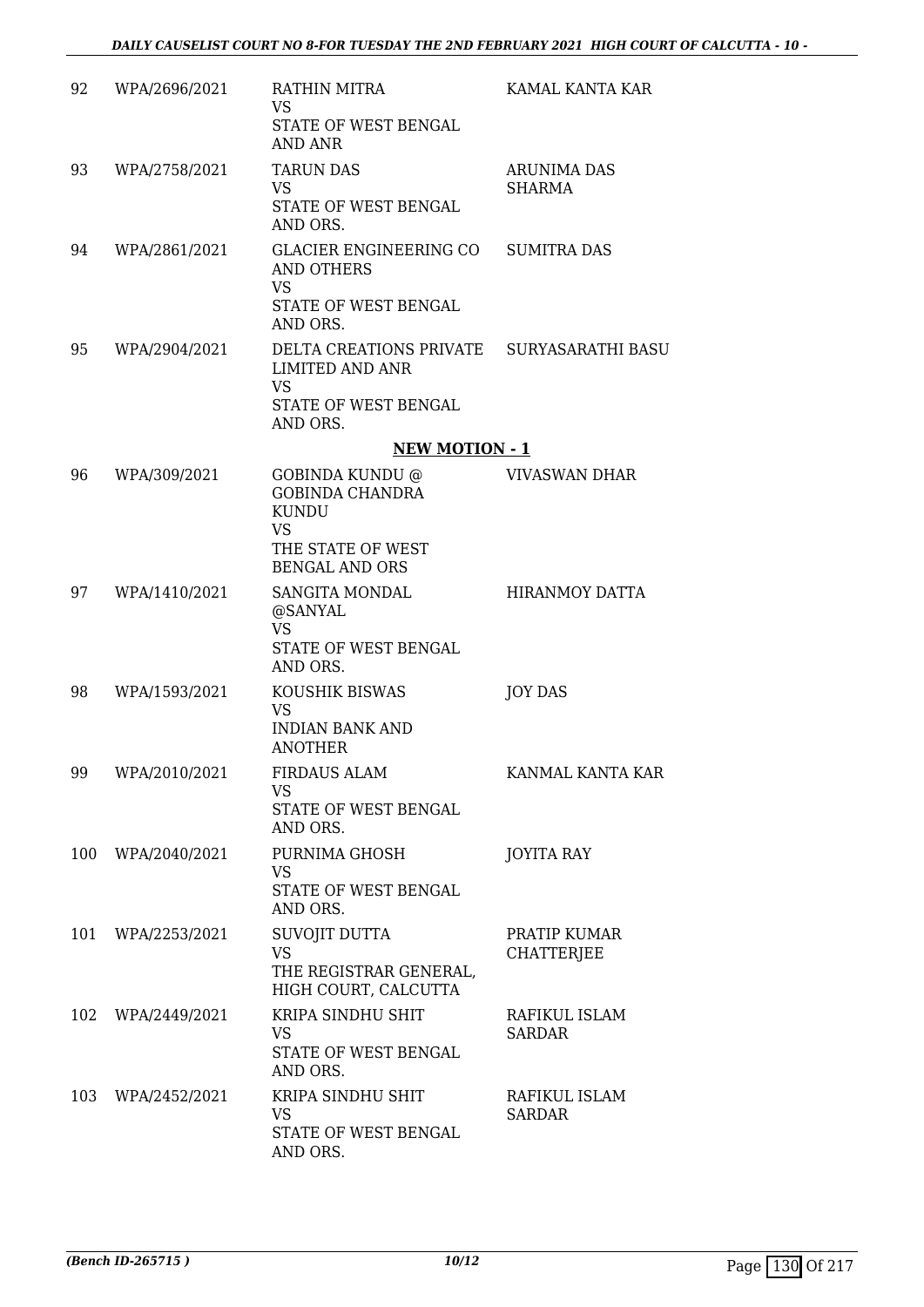| 104 | WPA/2557/2021 | NIMAI HALDER<br><b>VS</b><br>STATE OF WEST BENGAL<br>AND ORS.                                     | <b>SANDIP KUMAR</b><br><b>MONDAL</b>       |
|-----|---------------|---------------------------------------------------------------------------------------------------|--------------------------------------------|
| 105 | WPA/2596/2021 | M/S. AKANSHA HAIR AND<br><b>SKIN CARE HERBAL</b><br><b>VS</b><br>STATE OF WEST BENGAL<br>AND ORS. | KUNTAL BANERJEE                            |
| 106 | WPA/2620/2021 | MOHIT KUMAR MONDAL<br><b>VS</b><br>STATE OF WEST BENGAL<br>AND ORS.                               | <b>KHANDEKAR</b><br>MOAZZEM HOSSAIN        |
| 107 | WPA/2749/2021 | RABINDRANATH PRODHAN<br>AND ORS<br><b>VS</b><br>THE STATE OF WEST<br><b>BENGAL AND ORS</b>        | <b>SANTOSH KUMAR</b><br><b>CHAKRABARTI</b> |
| 108 | WPA/3015/2021 | SOMENATH KESARI ROY<br><b>AND ANR</b><br><b>VS</b><br>THE CANARA BANK AND<br><b>ORS</b>           | <b>AMAL KUMAR</b><br><b>BANERJEE</b>       |
| 109 | WPA/3148/2021 | RAFIKUL ALAM<br><b>VS</b><br>STATE OF WEST BENGAL<br>AND ORS.                                     | PRIYAKSHI BANERJEE                         |
| 110 | WPA/3157/2021 | <b>JARMAN SK</b><br><b>VS</b><br>STATE OF WEST BENGAL<br>AND ORS.                                 | PRIYAKSHI BANERJEE                         |
| 111 | WPA/3168/2021 | SK HOSSEN@BABLU<br><b>VS</b><br>STATE OF WEST BENGAL<br>AND ORS.                                  | PRIYAKSHI BANERJEE                         |
| 112 | WPA/3193/2021 | RAJ KUMAR GHOSH AND<br><b>ANR</b><br><b>VS</b><br>STATE BANK OF INDIA ANA<br>ANR                  | ANIRUDDHA<br><b>BHATTACHARYA</b>           |
|     |               | <b>UPGRADED MATTERS</b>                                                                           |                                            |
| 113 | WPA/4233/2020 | <b>BISWAJIT BARAM</b><br><b>VS</b>                                                                | SUBHOJIT MALLICK                           |
|     |               | STATE OF WEST BENGAL &<br><b>ORS</b>                                                              |                                            |
| 114 | WPA/5588/2020 | ANAND KUMAR AGARWAL<br><b>VS</b><br>STATE BANK OF INDIA &<br><b>ORS</b>                           | RAMIJ MUNSI                                |

IA NO: CAN/1/2020(Old No:CAN/3334/2020), CAN/2/2020(Old No:CAN/4763/2020), CAN/3/2020(Old No:CAN/4764/2020)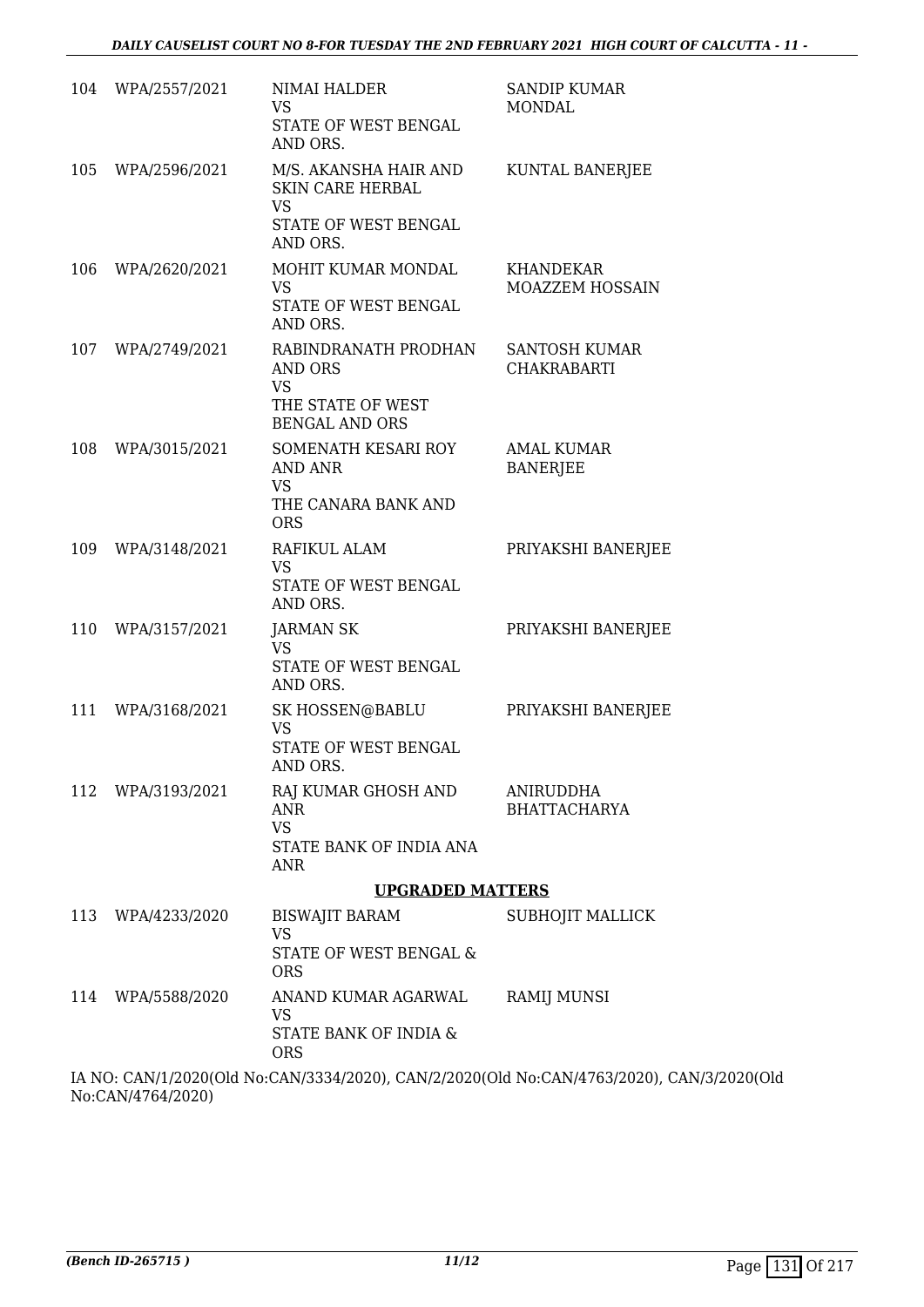|     | 115 WPA/5691/2020 | <b>KARTICK PAUL</b><br>VS.<br>STATE OF WEST BENGAL &<br><b>ORS</b>                                               | <b>TAPAN ROY</b>                      |
|-----|-------------------|------------------------------------------------------------------------------------------------------------------|---------------------------------------|
|     |                   | IA NO: CAN/1/2020(Old No:CAN/3587/2020), CAN/3/2020(Old No:CAN/4335/2020)                                        |                                       |
| 116 | WPA/8036/2020     | MD. SALAUDDIN<br><b>VS</b><br>State of West Bengal                                                               | <b>MANIKA SARKAR</b>                  |
| 117 | WPA/8564/2020     | <b>SUMITRA GHOSH</b><br><b>VS</b><br>STATE OF WEST BENGAL<br>AND ORS.                                            | ZIAUL HAQUE                           |
| 118 | WPA/8741/2020     | APARNA DAS ALIAS MAITY<br><b>VS</b><br>Union of India                                                            | APURBA GHOSH                          |
| 119 | WPA/9426/2020     | M/S SHUBHVAIBHAV<br>NIRMAN PRIVATELIMITED<br><b>VS</b><br>STATE OF WEST BENGAL<br>AND ORS.                       | <b>PARTHA</b><br><b>CHAKRABORTY</b>   |
| 120 | WPA/9842/2020     | <b>BUDDHADEV BISWAS</b><br><b>VS</b><br>RESERVE BANK OF INDIA<br>AND OTHER                                       | PARTHA<br><b>CHAKRABORTY</b>          |
| 121 | WPA/10790/2020    | <b>JAHAR SHA</b><br><b>VS</b><br>State of West Bengal AND<br><b>ANR</b>                                          | <b>SOUMYA NAG</b>                     |
| 122 | WPA/112/2021      | KANAM LATEX INDUSTRIES<br>PRIVATE LIMITED AND<br><b>ANOTHER</b><br><b>VS</b><br>STATE OF WEST BENGAL<br>AND ORS. | <b>SALONI</b><br><b>BHATTACHARJEE</b> |

IA NO: CAN/1/2021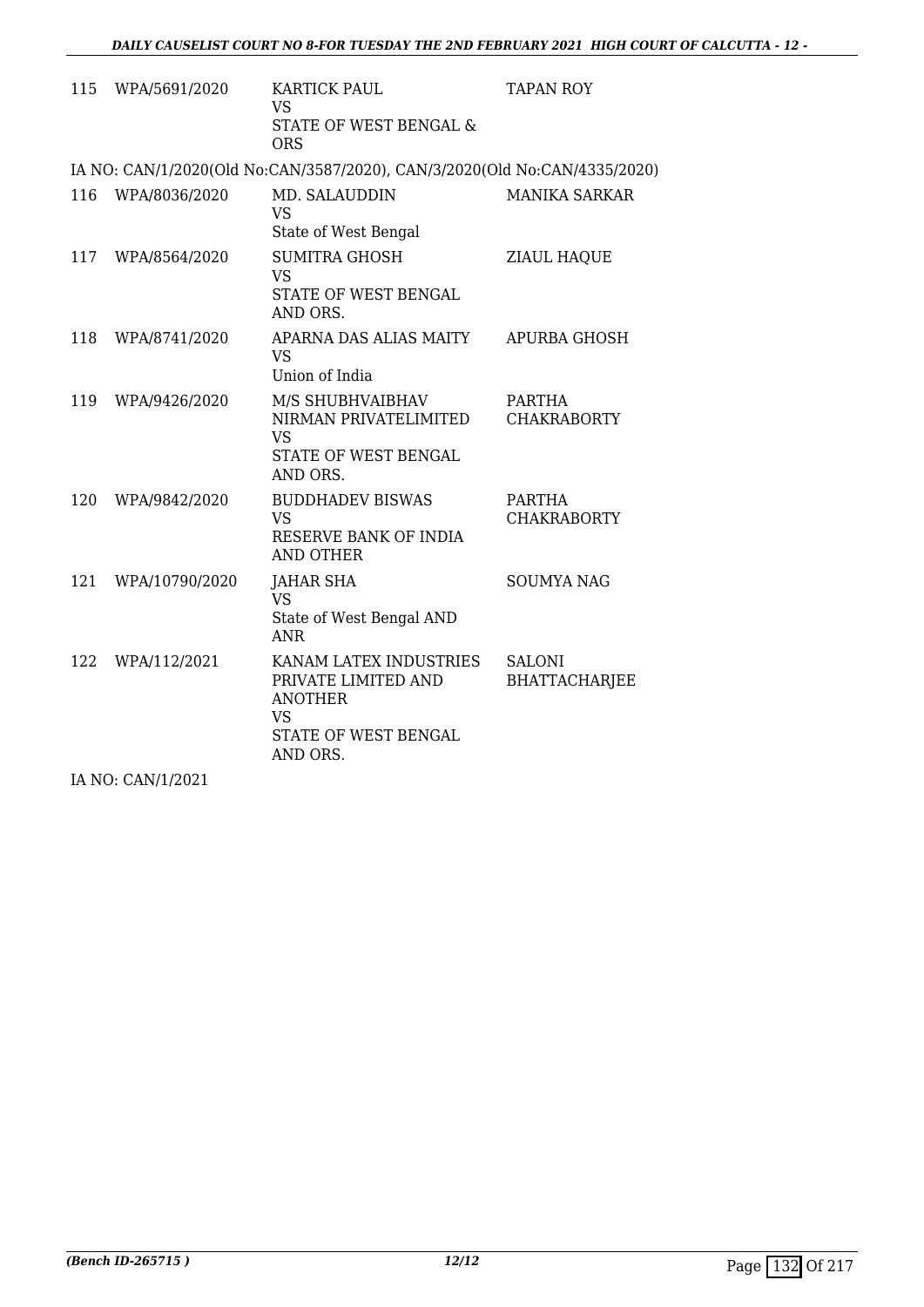

# In The High Court at Calcutta

## **Appellate Side**

**DAILY CAUSELIST For Tuesday The 2nd February 2021**

**COURT NO. 26 SINGLE BENCH (SB - VI) AT 10:45 AM HON'BLE JUSTICE SHEKHAR B. SARAF (VIA VIDEO CONFERENCE)**

**ON AND FROM MONDAY, THE 11TH JANUARY, 2021 – MATTERS (MOTION & HEARING) UNDER ARTICLE 226 OF THE CONSTITUTION RELATING TO SECONDARY AND HIGHER SECONDARY EDUCATION UNDER GROUP II INCLUDING SERVICES AND APPLICATIONS CONNECTED THERETO AND EDUCATIONAL MATTERS NOT ASSIGNED TO ANY OTHER BENCH.**

**HEARING OF WRIT PETITIONS IRRESPECTIVE OF CLASSIFICATION AND APPLICATIONS CONNECTED THERETO.**

**NOTE : MATTERS WILL BE TAKEN UP THROUGH PHYSICAL HEARING WHEN BOTH THE PARTIES ARE AGREED.**

**SPL.NOTE : I) 'HEARING' AND 'ASSIGNED' MATTERS WILL BE TAKEN UP ON FRIDAY OF EACH WEEK AFTER RECESS.**

**II) CONTEMPT MATTERS WILL BE TAKEN UP ON THURSDAY AFTER RECESS.**

#### **III) ORIGINAL SIDE MATTERS WILL NORMALLY BE TAKEN UP AT 3.00 P.M.OR EXHAUSTION OF THE APPELLATE SIDE LIST WHICHEVER IS EARLIER.**

#### **TO BE MENTIONED**

| 1 | WPA/396/2015      | KRISHNA CHANDRA BARMA<br>VS<br>STATE OF WEST BENGAL                   | <b>SUBHRANGSU PANDA</b>              |
|---|-------------------|-----------------------------------------------------------------------|--------------------------------------|
| 2 | WPA/24964/2016    | SULEKHA MITRA<br>VS<br>STATE OF WEST BENGAL &<br><b>ORS</b>           | <b>SAKYA MAITY</b>                   |
|   | IA NO: CAN/2/2021 |                                                                       |                                      |
| 3 | WPA/23816/2019    | ALOK KUMAR MAJI @ ALOK<br>MAJI<br>VS<br>STATE OF WEST BENGAL &<br>ORS | <b>ANINDA</b><br><b>BHATTACHARYA</b> |

IA NO: CAN/1/2020(Old No:CAN/2529/2020)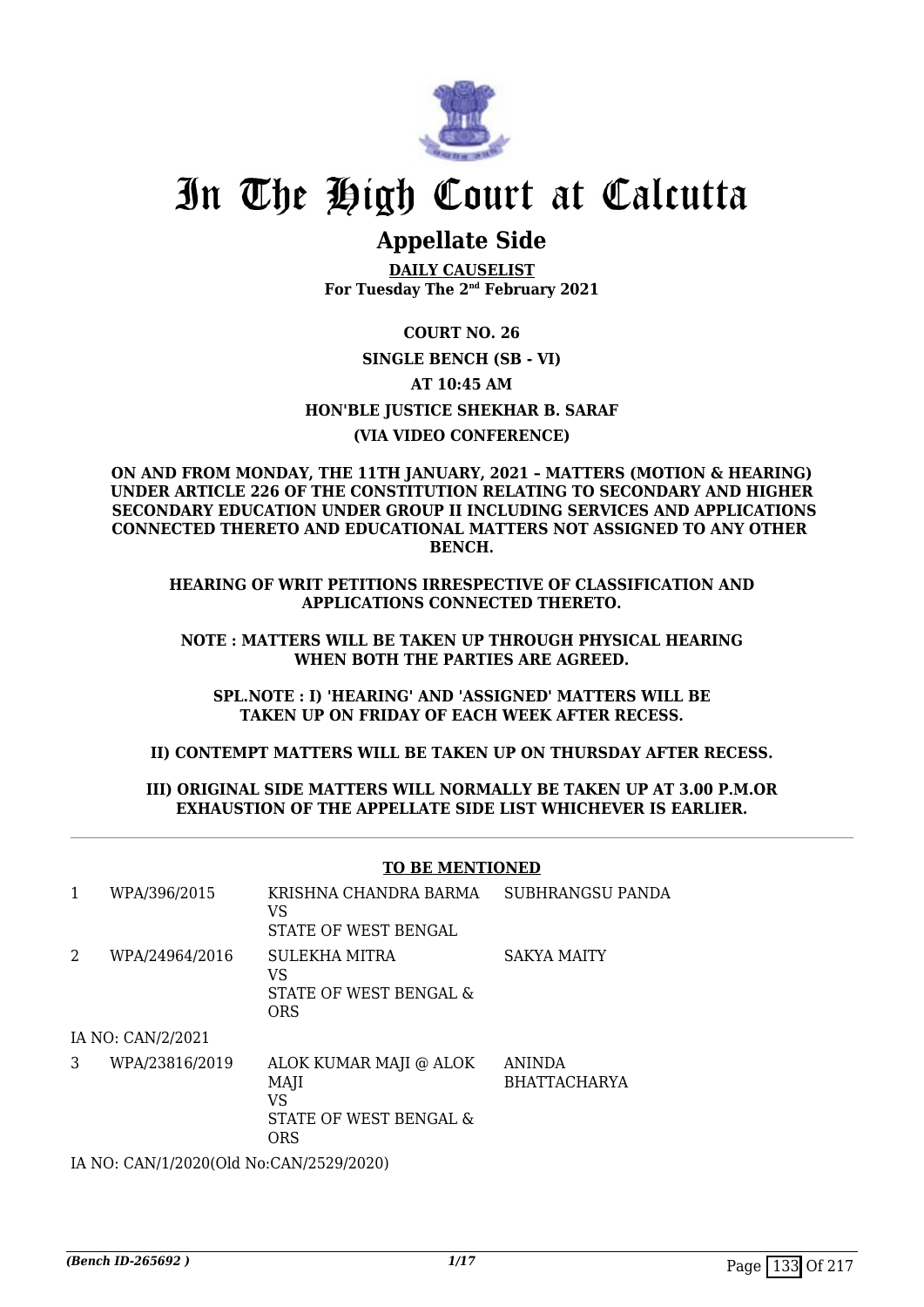| WPA/613/2021                   | <b>INTIAZ HAQUE</b><br><b>VS</b>                                      | DEBJANI GHOSAL                                                                                                                             |
|--------------------------------|-----------------------------------------------------------------------|--------------------------------------------------------------------------------------------------------------------------------------------|
|                                | STATE OF WEST BENGAL<br>AND ORS.                                      |                                                                                                                                            |
|                                | <b>UPGRADED MATTERS</b>                                               |                                                                                                                                            |
| WPA/6146/2020                  | RUDRA NARAYAN MISRA<br><b>VS</b>                                      | NIBEDITA PAL                                                                                                                               |
|                                |                                                                       |                                                                                                                                            |
|                                |                                                                       |                                                                                                                                            |
|                                | <b>VS</b><br>STATE OF WEST BENGAL                                     | <b>SK NAYEEMUL</b><br><b>HOQUE</b>                                                                                                         |
|                                | AND ORS.                                                              |                                                                                                                                            |
| WPA/10877/2020                 | <b>ARUN KR</b><br><b>SINHAMAHAPATRA</b><br><b>VS</b>                  | ARUNAVA PATI                                                                                                                               |
|                                | STATE OF WEST BENGAL<br>AND ORS.                                      |                                                                                                                                            |
| WPA/11442/2020<br>(02.02.2021) | GOPAL CHANDRA KUILA<br><b>VS</b>                                      | <b>SAKYA MAITY</b>                                                                                                                         |
|                                | STATE OF WEST BENGAL<br>AND ORS.                                      |                                                                                                                                            |
|                                | <b>NEW MOTION</b>                                                     |                                                                                                                                            |
| WPA/115/2021                   | <b>BISWANATH JANA</b><br><b>VS</b>                                    | <b>SUBHAS JANA</b>                                                                                                                         |
|                                | STATE OF W.B. AND ORS                                                 |                                                                                                                                            |
| WPA/199/2021                   | KUMARESH NANDI AND<br><b>ORS</b><br><b>VS</b><br>STATE OF WEST BENGAL | PRADIP KR GHOSH                                                                                                                            |
| WPA/351/2021                   | GOBINDA MAJHI                                                         | <b>TIRTHANKAR DHALI</b>                                                                                                                    |
|                                | STATE OF WEST BENGAL<br>AND ORS.                                      |                                                                                                                                            |
| WPA/545/2021                   | <b>SATYABRATA</b><br><b>BHATTACHARYA</b><br><b>VS</b>                 | ANJANA BANERJEE                                                                                                                            |
|                                | STATE OF WEST BENGAL<br>AND ORS.                                      |                                                                                                                                            |
| WPA/605/2021                   | <b>AMITA GHOSH</b><br><b>VS</b>                                       | KAUSTAV SHOME                                                                                                                              |
|                                | STATE OF WEST BENGAL<br>AND ORS.                                      |                                                                                                                                            |
| WPA/955/2021                   | FATHER JOY CYPRIAN<br>D'SOUZA<br><b>VS</b><br>STATE OF WEST BENGAL    | KOUSHIKEE<br><b>BANERJEE</b>                                                                                                               |
| WPA/1114/2021                  | <b>BIMALENDU BISWAS</b><br><b>VS</b><br>STATE OF WEST BENGAL          | <b>SUDIP SARKAR</b>                                                                                                                        |
|                                | WPA/10795/2020                                                        | <b>WBBSE&amp;ORS</b><br>IA NO: CAN/1/2020(Old No:CAN/4429/2020)<br><b>MD EHIYA BISWAS</b><br>AND ORS.<br><b>VS</b><br>AND ORS.<br>AND ORS. |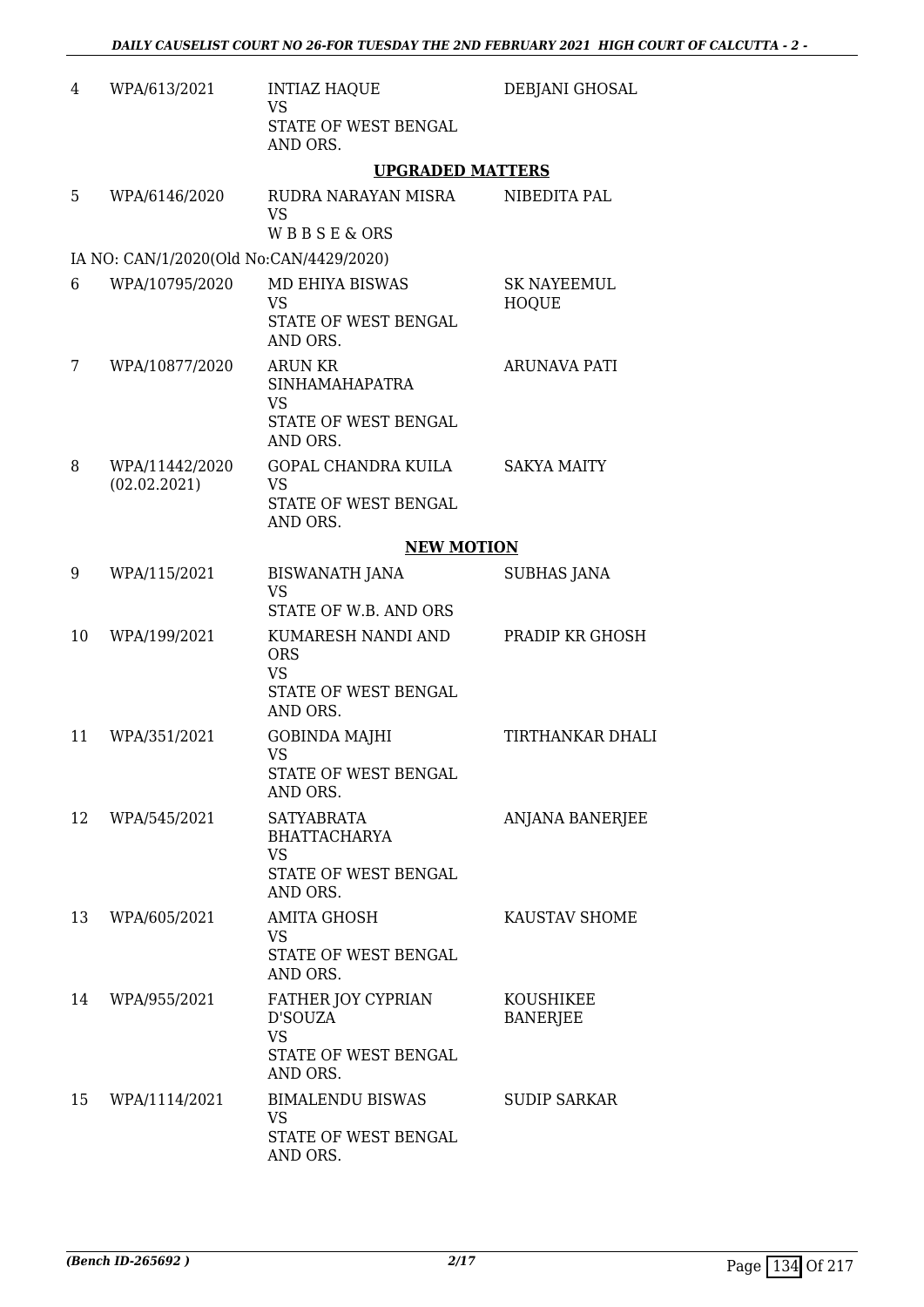| 16 | WPA/1286/2021  | SNIGDHA MITRA<br><b>VS</b><br>NATIONAL INSTITUTE OF<br>OPEN SCHOOLING AND<br><b>OTHERS</b> | <b>ARUP KUMAR LAHIRI</b>     |
|----|----------------|--------------------------------------------------------------------------------------------|------------------------------|
| 17 | WPA/1401/2021  | DILIP KUMAR PRAMANIK<br>9(CLERK)<br><b>VS</b><br>THE STATE OF WEST<br><b>BENGL AND ORS</b> | PROSENJIT<br>MUKHERJEE       |
| 18 | WPA/1577/2021  | <b>BHASWATI SARKAR</b><br><b>VS</b><br>STATE OF WEST BENGAL<br>AND ORS.                    | TANUJA BASAK                 |
| 19 | WPA/1853/2021  | RABI KUMAR MUKHERJEE<br><b>VS</b><br>STATE OF WEST BENGAL<br>AND ORS.                      | SABITA KHUTIA<br>(BHUNYA)    |
| 20 | WPA/1856/2021  | ARABINDA SINHA<br><b>VS</b><br>STATE OF WEST BENGAL<br>AND ORS.                            | SANDIP GHOSH                 |
| 21 | WPA/1861/2021  | MATHURA NATH RAY<br><b>VS</b><br>STATE OF WEST BENGAL<br>AND ORS.                          | <b>SANDIP GHOSH</b>          |
| 22 | WPA/2108/2021  | TARA GHOSHDASTIDAR<br><b>CHAKI</b><br><b>VS</b><br>STATE OF WEST BENGAL<br>AND ORS.        | <b>SUDIP SARKAR</b>          |
| 23 | WPA/2246/2021  | <b>BIMAL MANDAL</b><br><b>VS</b><br>STATE OF WEST BENGAL<br>AND ORS.                       | Miss Molly Saha              |
|    |                | <b>RETURNABLE MOTION</b>                                                                   |                              |
| 24 | WPA/19737/2018 | SIKHA RAJAK<br><b>VS</b><br>STATE OF WEST BENGAL &<br><b>ORS</b>                           | <b>SAMIRAN MANDAL</b>        |
| 25 | WPA/2979/2019  | <b>NUPUR SEN( MITRA)</b><br><b>VS</b><br>STATE OF WEST BENGAL &<br><b>ORS</b>              | <b>SAFIK DEWAN</b>           |
| 26 | WPA/18642/2019 | BISWARANJAN BERA<br><b>VS</b><br>STATE OF WEST BENGAL &<br><b>ORS</b>                      | SOMNATH KHANRA               |
| 27 | WPA/8113/2020  | NILMANI BANER5JEE<br>VS<br>THE STATE OF WEST<br><b>BENGAL AND ORS</b>                      | SOURAV PRASANNA<br>MUKHERJEE |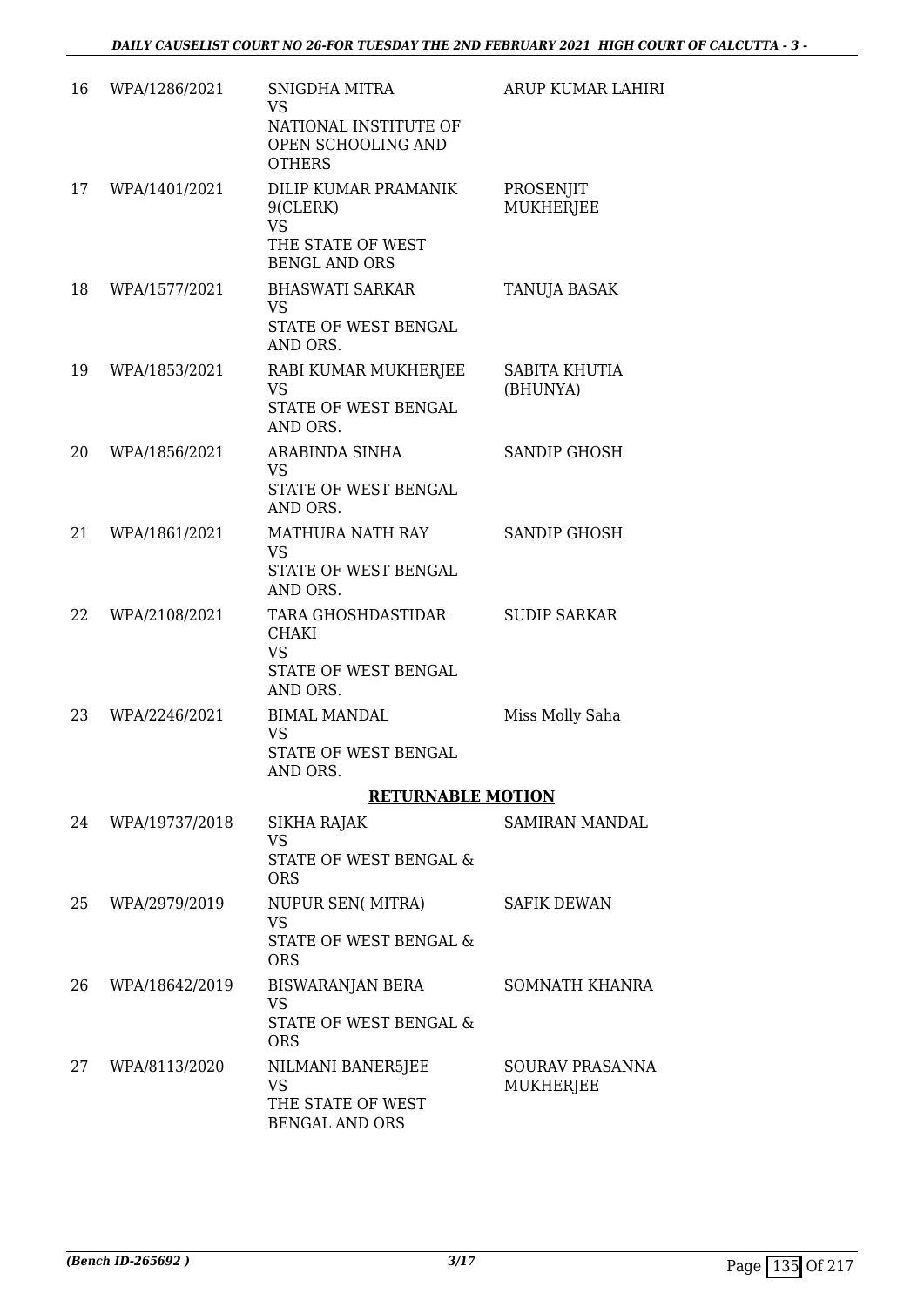| 28 | WPA/8530/2020  | RAJESH SADHUKHAN<br><b>VS</b><br>STATE OF WEST BENGAL<br>AND ORS.                                                                             | <b>GOLAM MOHIUDDIN</b>              |
|----|----------------|-----------------------------------------------------------------------------------------------------------------------------------------------|-------------------------------------|
| 29 | WPA/8536/2020  | <b>LATARANI AS</b><br><b>VS</b><br>STATE OF WEST BENGAL<br>AND ORS.                                                                           | <b>GOLAM MOHIUDDIN</b>              |
| 30 | WPA/8544/2020  | ISMITA SULTANA<br><b>VS</b><br>STATE OF WEST BENGAL<br>AND ORS.                                                                               | <b>GOLA MOHIUDDIN</b>               |
| 31 | WPA/8555/2020  | AJOY MONDAL<br>VS<br>WEST BENGAL CENTRAL<br><b>SCHOOL SERVICE</b><br><b>COMMISSION AND</b><br><b>ANOTHER</b>                                  | <b>GOLAM MOHIUDDIN</b>              |
| 32 | WPA/8562/2020  | LUBANA SULTANA<br>VS.<br>WEST BENGAL CENTRAL<br><b>SCHOOL SERVICE</b><br><b>COMMISSION AND</b><br><b>ANOTHER</b>                              | <b>GOLAM MOHIUDDIN</b>              |
| 33 | WPA/8565/2020  | ZEENAT SULTANA AND<br><b>ANOTHER</b><br><b>VS</b><br>WEST BENGAL CENTRAL<br>CENTRAL SCHOOL SERVICE<br><b>COMMISSION AND</b><br><b>ANOTHER</b> | <b>GOLAM MOHIUDDIN</b>              |
| 34 | WPA/9134/2020  | KINGSHOOK GHOSH<br><b>VS</b><br>THE STATE OF WEST<br><b>BENGAL AND ORS</b>                                                                    | <b>APURBA KUMAR</b><br><b>GHOSH</b> |
|    |                | <b>MOTION</b>                                                                                                                                 |                                     |
| 35 | WPA/29935/2016 | <b>MANIK CHANDRA DAS</b><br><b>VS</b><br>STATE OF WEST BENGAL &<br><b>ORS</b>                                                                 | TANUJA BASAK                        |
| 36 | WPA/5583/2018  | NANDITA PAUL<br>VS<br>STATE OF WEST BENGAL &<br><b>ORS</b>                                                                                    | DEBASREE DHAMALI                    |
| 37 | WPA/17960/2019 | ASHIS KUMAR SARKAR &<br><b>ORS</b><br><b>VS</b><br>STATE OF WEST BENGAL &<br><b>ORS</b>                                                       | TANUJA BASAK                        |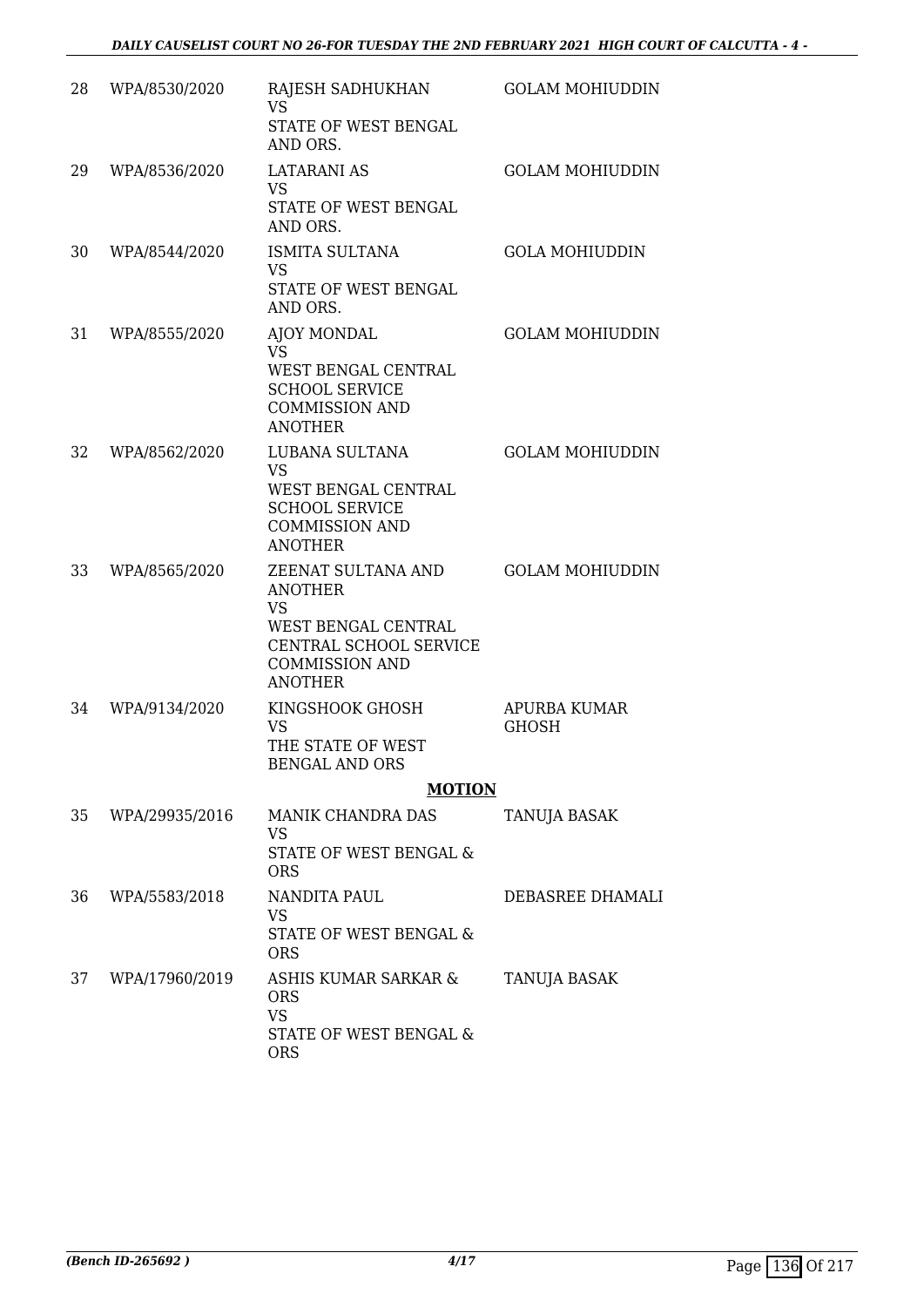| 38 | WPA/18352/2019    | MADHUMITA MONDAL<br>VS<br>W.B. CENTRAL SCHOOL<br><b>SERVICE COMMISSION &amp;</b><br><b>ANR</b>              | <b>GOLAM MOHIUDDIN</b>  |
|----|-------------------|-------------------------------------------------------------------------------------------------------------|-------------------------|
|    | IA NO: CAN/1/2020 |                                                                                                             |                         |
| 39 | WPA/18355/2019    | MOUSUMI MONDAL<br><b>VS</b><br><b>W.B. CENTRAL SCHOOL</b><br><b>SERVICE COMMISSION &amp;</b><br><b>ORS</b>  | <b>GOLAM MOHIUDDIN</b>  |
|    | IA NO: CAN/1/2020 |                                                                                                             |                         |
| 40 | WPA/22119/2019    | <b>SHAMPA SARKAR</b><br><b>VS</b><br>THE WB CENTRAL SCHOOL<br><b>SERVICE COMMISSION &amp;</b><br><b>ANR</b> | <b>GOLAM MOHIUDDIN</b>  |
|    | IA NO: CAN/1/2020 |                                                                                                             |                         |
| 41 | WPA/22406/2019    | <b>JIMUT MANDAL</b><br><b>VS</b><br>STATE OF WEST BENGAL &<br><b>ORS</b>                                    | <b>ASHRAFUL HUQ</b>     |
| 42 | WPA/22408/2019    | SANJIT MANDAL<br><b>VS</b><br>STATE OF WEST BENGAL &<br><b>ORS</b>                                          | <b>ASHRAFUL HUQ</b>     |
| 43 | WPA/23052/2019    | SUJATA JANA<br><b>VS</b><br>STATE OF WEST BENGAL &<br><b>ORS</b>                                            | <b>GOUTAM ACHARYA</b>   |
| 44 | WPA/1152/2020     | SANJIB DAS<br><b>VS</b><br>STATE OF WEST BENGAL &<br><b>ORS</b>                                             | MD ASHRAFUL HUQ         |
| 45 | WPA/2772/2020     | <b>RUMA RAY</b><br><b>VS</b><br>STATE OF WEST BENGAL &<br><b>ORS</b>                                        | TANUJA BASAK            |
| 46 | WPA/2774/2020     | <b>DOLLY MAITY</b><br><b>VS</b><br>STATE OF WEST BENGAL &<br><b>ORS</b>                                     | TANUJA BASAK            |
| 47 | WPA/3148/2020     | DEBJYOTI MONDAL<br><b>VS</b><br>STATE OF WEST BENGAL &<br><b>ORS</b>                                        | <b>BISWAJIT SAMANTA</b> |
| 48 | WPA/3895/2020     | ANANYA BEGUM<br><b>VS</b><br>STATE OF WEST BENGAL &<br><b>ORS</b>                                           | <b>SYED MANSUR ALI</b>  |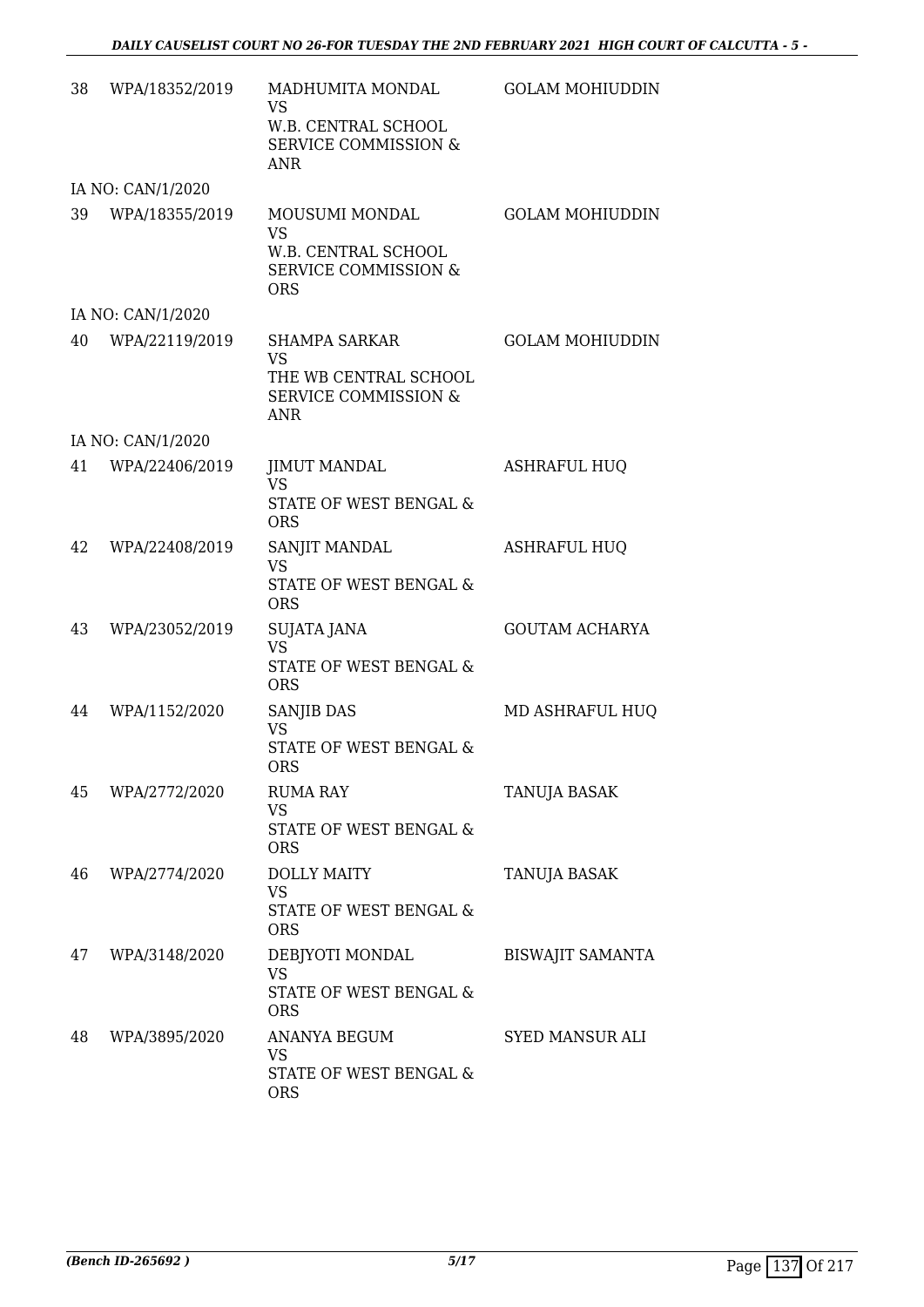| 49 | WPA/5197/2020     | <b>TIYASA HALDER</b><br><b>VS</b><br>STATE OF WEST BENGAL &<br><b>ORS</b>                                    | MISTHI SAHA                               |
|----|-------------------|--------------------------------------------------------------------------------------------------------------|-------------------------------------------|
| 50 | WPA/7091/2020     | <b>SMT SIBANI GIRI</b><br><b>VS</b><br>State of West Bengal                                                  | <b>BISWAJIT SEN</b>                       |
|    | IA NO: CAN/1/2020 |                                                                                                              |                                           |
| 51 | WPA/8046/2020     | ALL POST GRADUATE<br><b>TEACHERS WELFARE</b><br><b>ASSOCIATION AND ANR</b><br><b>VS</b><br>THE STATE OF WEST | <b>SIDDHARTHA</b><br><b>SANKAR MANDAL</b> |
|    |                   | <b>BENGAL AND ORS</b>                                                                                        |                                           |
| 52 | WPA/8078/2020     | NADIA PARVIN MOU<br><b>VS</b><br>THE WEST BENGAL<br>CENTRAL SCHOOL SERVICE<br><b>COMMISSION AND ORS</b>      | <b>GOLAM MOHIUDDIN</b>                    |
| 53 | WPA/8095/2020     | <b>SUDIPTA MANDAL</b><br><b>VS</b><br>STATE OF WEST BENGAL<br><b>AND ORS</b>                                 | SOMNATH<br><b>GANGOPADHYAY</b>            |
| 54 | WPA/8178/2020     | <b>SMT ARPITA GUIN</b><br><b>VS</b><br>STATE OF WEST BENGAL<br>AND ORS.                                      | ALI AHSAN ALAMGIR                         |
| 55 | WPA/8179/2020     | SHIBU JOARDDER<br><b>VS</b><br>STATE OF WEST BENGAL<br>AND ORS.                                              | SIDDHARTHA<br><b>SANKAR MANDAL</b>        |
| 56 | WPA/8319/2020     | KALIPADA JANA<br><b>VS</b><br><b>STATE OF WEST BENGAL</b><br>AND ORS.                                        | <b>SABITA</b><br>KHUTIA(BHUNYA)           |
| 57 | WPA/8396/2020     | SOUMYASREE BHOWMIK<br>DAS<br><b>VS</b><br>STATE OF WEST BENGAL<br>AND ORS.                                   | <b>SHUVRO PROKASH</b><br>LAHIRI           |
| 58 | WPA/8398/2020     | PUNAM CHOUBEY<br>VS<br>STATE OF WEST BENGAL<br>AND ORS.                                                      | SAKTI PADA JANA                           |
| 59 | WPA/8556/2020     | REJAUL SARKAR<br><b>VS</b><br>STATE OF WEST BENGAL<br>AND ORS.                                               | SAKTIPADA JANA                            |
| 60 | WPA/8588/2020     | SISIR KUMAR SENAPATI<br>VS<br>STATE OF WEST BENGAL<br>AND ORS.                                               | <b>SUBIR SABUD</b>                        |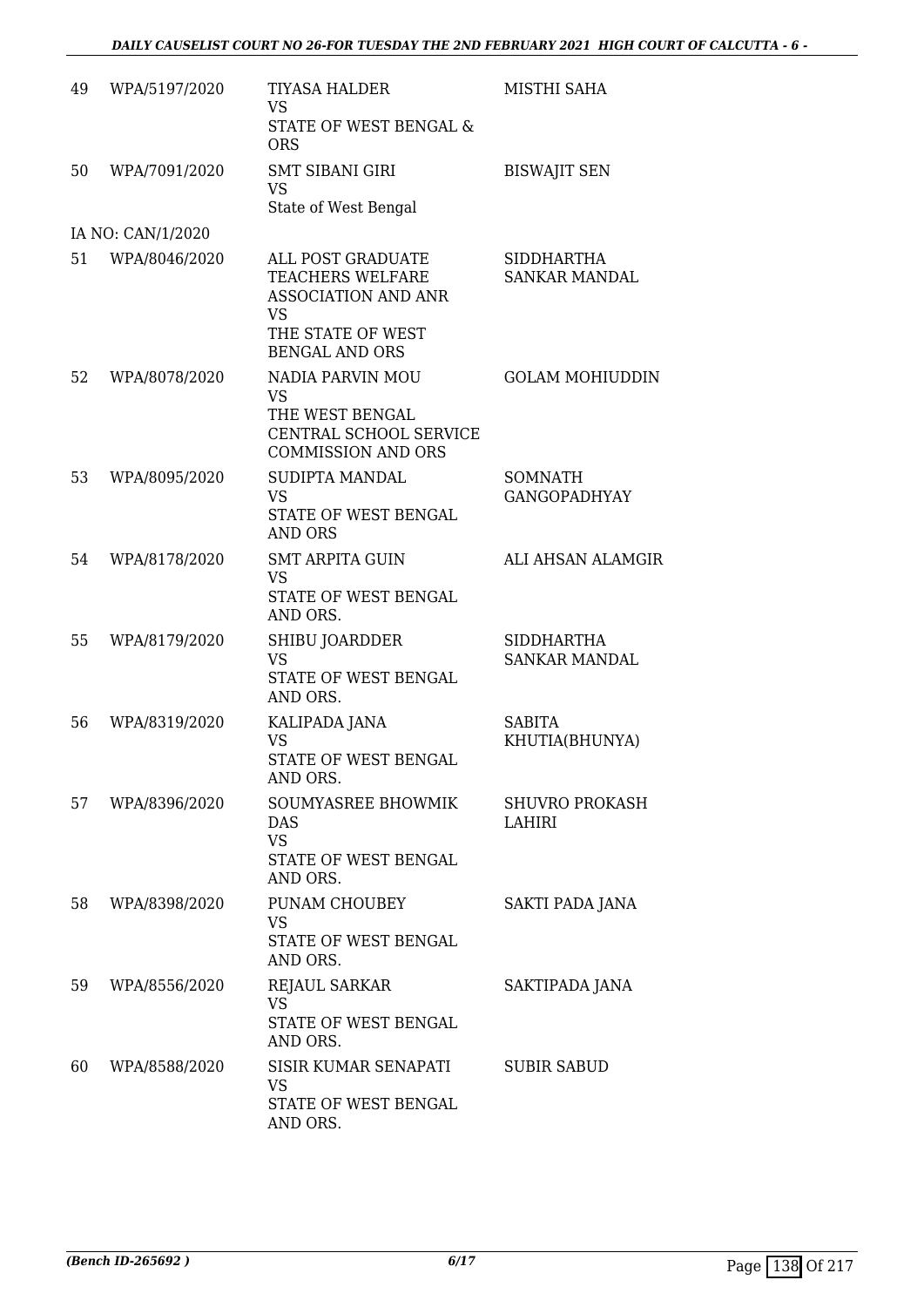| 61 | WPA/8592/2020 | RAJANI KANTA MAHATO<br>VS.<br>STATE OF WEST BENGAL<br>AND ORS.           | ANWASHA HALDER                       |
|----|---------------|--------------------------------------------------------------------------|--------------------------------------|
| 62 | WPA/8819/2020 | <b>SUJOY ROY</b><br><b>VS</b><br>SAINIK SCHOOL PURULIA<br><b>AND ORS</b> | SANJUKTA DUTTA                       |
| 63 | WPA/8953/2020 | NIHAR RANJAN NASKAR<br><b>VS</b><br>STATE OF WEST BENGAL<br>AND ORS.     | <b>ANUPAM DAS</b>                    |
| 64 | WPA/9137/2020 | DEBASHIS DUTTA<br><b>VS</b><br>State of West Bengal                      | <b>ANINDA</b><br><b>BHATTACHARYA</b> |
| 65 | WPA/9142/2020 | <b>BASANTI MAHARA</b><br><b>VS</b><br>STATE OF WEST BENGAL<br>AND ORS.   | <b>DEBABRATA</b><br><b>DASGUPTA</b>  |
| 66 | WPA/9149/2020 | amit sadhukhan<br><b>VS</b><br>STATE OF WEST BENGAL<br>AND ORS.          | <b>DEBABRATA</b><br><b>DASGUPTA</b>  |
| 67 | WPA/9155/2020 | MUSTAQUE AHMED<br><b>VS</b><br>STATE OF WEST BENGAL<br>AND ORS.          | DEBABRATA<br><b>DASGUPTA</b>         |
| 68 | WPA/9159/2020 | TAPAS KUMAR MONDAL<br><b>VS</b><br>STATE OF WEST BENGAL<br>AND ORS.      | DEBABRATA<br><b>DASGUPTA</b>         |
| 69 | WPA/9165/2020 | <b>MUNMUN GHOSH</b><br><b>VS</b><br>STATE OF WEST BENGAL<br>AND ORS.     | DEBABRATA<br><b>DASGUPTA</b>         |
| 70 | WPA/9186/2020 | <b>RAMA SARKAR</b><br>VS.<br>State of West Bengal                        | debabrata das gupta                  |
| 71 | WPA/9191/2020 | DEBASHREE SINHA<br><b>VS</b><br>State of West Bengal                     | <b>DEBABRATA DAS</b><br><b>GUPTA</b> |
| 72 | WPA/9200/2020 | CHAMPA JHA<br><b>VS</b><br>State of West Bengal                          | DEBABRATA DAS<br><b>GUPTA</b>        |
| 73 | WPA/9347/2020 | PARTHA PRATIM DE<br><b>VS</b><br>STATE OF WEST BENGAL<br>AND ORS.        | SAKTI PADA JANA                      |
| 74 | WPA/9388/2020 | <b>ANIMESH MAITY</b><br>VS.<br>STATE OF WEST BENGAL<br>AND ORS.          | <b>BANDANA MAITY</b>                 |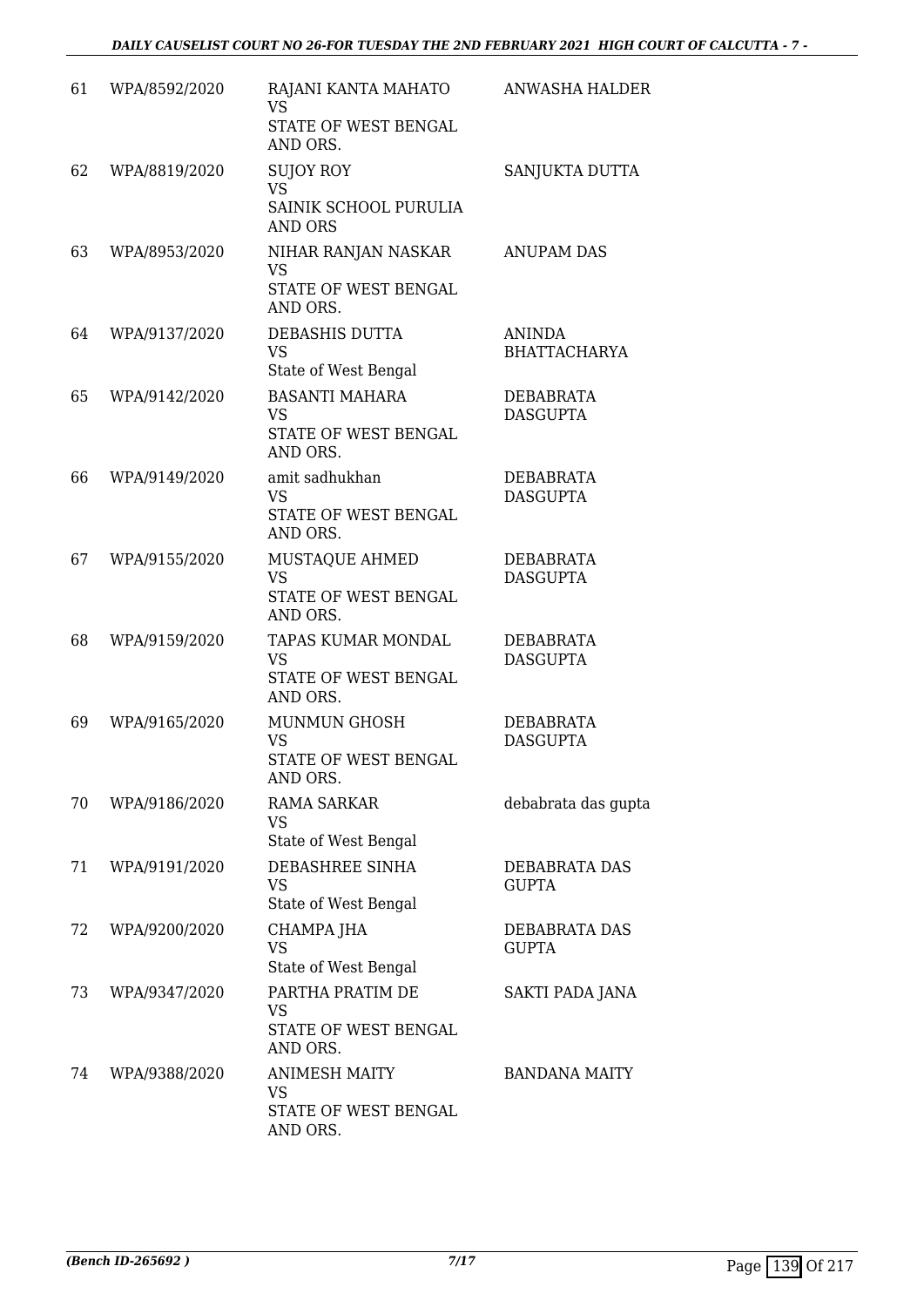| 75 | WPA/9442/2020  | KALPANA BHAKTA<br><b>VS</b><br>STATE OF WEST BENGAL<br>AND ORS.                                | SAKTI PADA JANA                            |
|----|----------------|------------------------------------------------------------------------------------------------|--------------------------------------------|
| 76 | WPA/9622/2020  | <b>KRISHNA DAS</b><br><b>VS</b><br>STATE OF WEST BENGAL                                        | <b>TANUJA BASAK</b>                        |
| 77 | WPA/9673/2020  | AND ORS.<br><b>SK.SAMSUL HUDA</b><br><b>VS</b><br>STATE OF WEST BENGAL<br>AND ORS.             | Anisur Rahaman                             |
| 78 | WPA/9850/2020  | <b>RINKI DEY SARKAR</b><br><b>VS</b><br>STATE OF WEST BENGAL<br>AND ORS.                       | <b>ABHIJIT SARKAR</b>                      |
| 79 | WPA/9905/2020  | MADAN MOHAN POLLEY<br><b>VS</b><br>STATE OF WEST BENGAL<br>AND ORS.                            | <b>ANIL KUMAR</b><br><b>CHATTOPADHYAYA</b> |
| 80 | WPA/10033/2020 | UTTAM KUMAR ROY<br><b>VS</b><br>STATE OF WEST BENGAL<br>AND ORS.                               | <b>SOUGATA MITRA</b>                       |
| 81 | WPA/10104/2020 | PARTHASARATHI DAS AND<br><b>ORS</b><br><b>VS</b><br>THE STATE OF WEST<br><b>BENGAL AND ORS</b> | <b>SOUGATA MITRA</b>                       |
| 82 | WPA/10363/2020 | MITA SASMAL BAG<br><b>VS</b><br>THE STATE OF WEST<br><b>BENGAL AND ORS</b>                     | <b>SOMESH KUMAR</b><br><b>GHOSH</b>        |
| 83 | WPA/10458/2020 | <b>MOUSHUMI</b><br><b>BHATTACHARYA</b><br><b>VS</b><br>STATE OF WEST BENGAL<br>AND ORS.        | <b>SUKANTA DAS</b>                         |
| 84 | WPA/10670/2020 | MOUSUMI CHATTERJEE<br>VS<br>THE STATE OF WEST<br><b>BENGAL AND ORS</b>                         | <b>SOUGATA MITRA</b>                       |
| 85 | WPA/10685/2020 | KEYA MUKHOPADHYAY<br><b>VS</b><br>THE STATE OF WEST<br><b>BENGAL AND ORS</b>                   | <b>TANUJA BASAK</b>                        |
| 86 | WPA/10769/2020 | SANDIP DUTTA<br><b>VS</b><br>THE STATE OF WEST<br><b>BENGAL AND ORS</b>                        | SOBHAN MAJUMDER                            |
| 87 | WPA/10793/2020 | RINKU MAJUMDER<br><b>VS</b><br>STATE OF WEST BENGAL<br>AND ORS.                                | RAGHUNAYH DAS                              |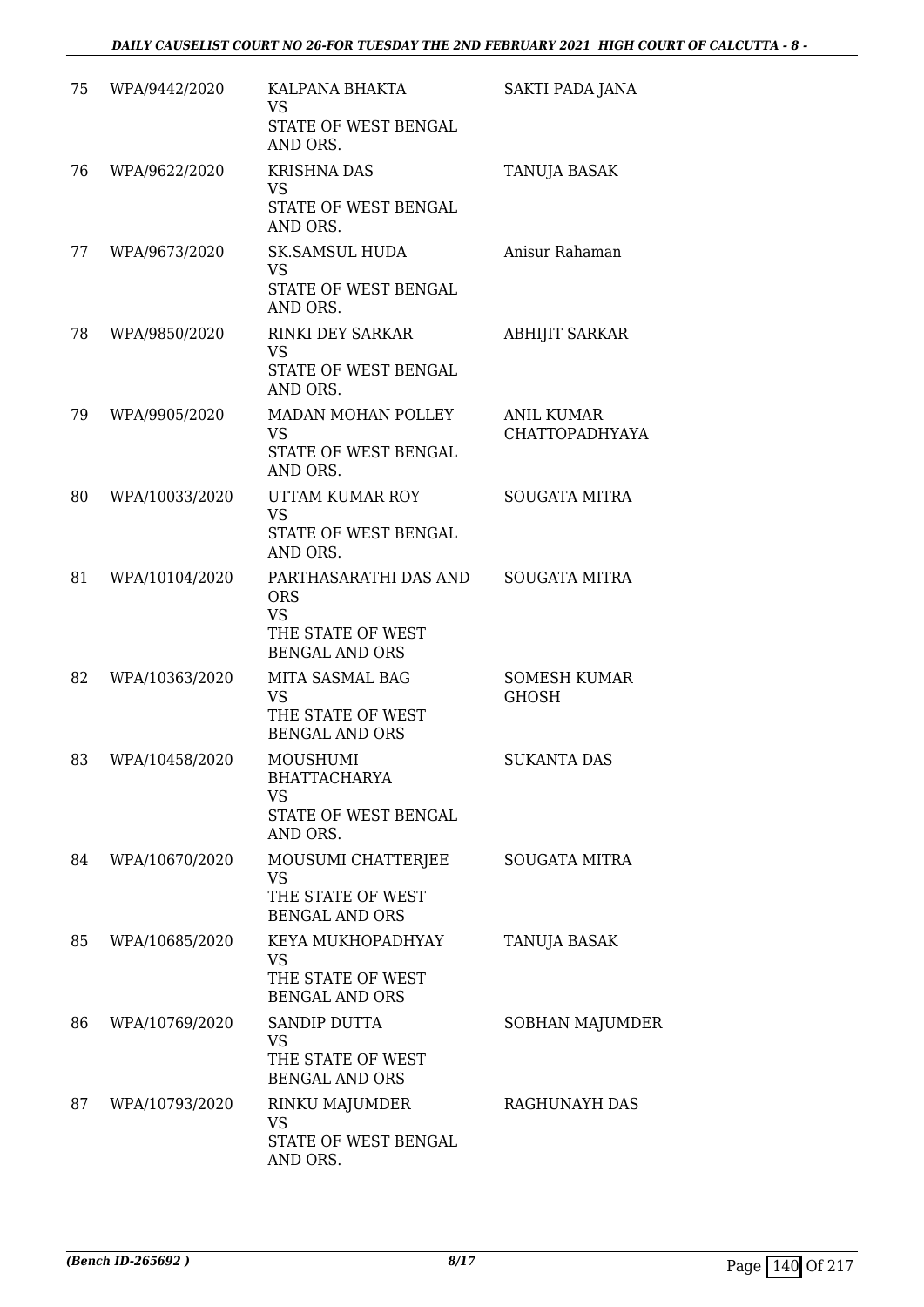| 88 | WPA/11125/2020 | AMAL KUMAR BERA<br><b>VS</b><br>STATE OF WEST BENGAL<br>AND ORS.                                          | <b>SUBRATA GHOSH</b>                     |
|----|----------------|-----------------------------------------------------------------------------------------------------------|------------------------------------------|
| 89 | WPA/11301/2020 | BYTE INFOTECH AND<br><b>ANOTHER</b><br><b>VS</b><br>STATE OF WEST BENGAL<br>AND ORS.                      | <b>BIPLAB RANJAN BOSE</b>                |
| 90 | WPA/11306/2020 | PRADIP KUMAR MAHANTI<br>VS<br>STATE OF WEST BENGAL<br>AND ORS.                                            | TANUJA BASAK                             |
| 91 | WPA/11324/2020 | <b>AVIJIT DAS</b><br><b>VS</b><br>STATE OF WEST BENGAL<br>AND ORS.                                        | RIMPY MUKHERJEE                          |
| 92 | WPA/11358/2020 | SAHABUDDIN ALAM<br><b>VS</b><br>STATE OF WEST BENGAL<br>AND ORS.                                          | MISTHI SAHA                              |
| 93 | WPA/11390/2020 | <b>BHASKAR ROY</b><br><b>CHOUDHURY</b><br><b>VS</b><br>STATE OF WEST BENGAL<br>AND ORS.                   | <b>TANUJA BASAK</b>                      |
| 94 | WPA/11497/2020 | SOMA MAITI AND ORS<br><b>VS</b><br>THE WEST BENGAL<br>CENTRAL SCHOOL SERVICE<br><b>COMMISSION AND ORS</b> | TIRTHANKAR DEY                           |
| 95 | WPA/11516/2020 | <b>SMRITIKANA ROY</b><br><b>SENGUPTA</b><br><b>VS</b><br>STATE OF WEST BENGAL<br>AND ORS.                 | <b>BISWAJIT MAL</b>                      |
| 96 | WPA/11737/2020 | NAFISA PARVIN KHAN<br><b>VS</b><br>STATE OF WEST BENGAL<br>AND ORS.                                       | <b>SARIFUL ISLAM</b><br><b>MALLICK</b>   |
| 97 | WPA/11848/2020 | APARNA GHOSH<br><b>VS</b><br>STATE OF WEST BENGAL<br>AND ORS.                                             | <b>SWAPAN KUAMR</b><br><b>CHATTERJEE</b> |
| 98 | WPA/11862/2020 | <b>GOUTAM RAKSHIT</b><br><b>VS</b><br>STATE OF WEST BENGAL<br>AND ORS.                                    | ARUNDHUTI<br><b>BANERJEE</b>             |
| 99 | WPA/11877/2020 | SRIKANTA KOLEY<br><b>VS</b><br>STATE OF WEST BENGAL<br>AND ORS.                                           | <b>SYED SHAMSUL</b><br><b>AREFIN</b>     |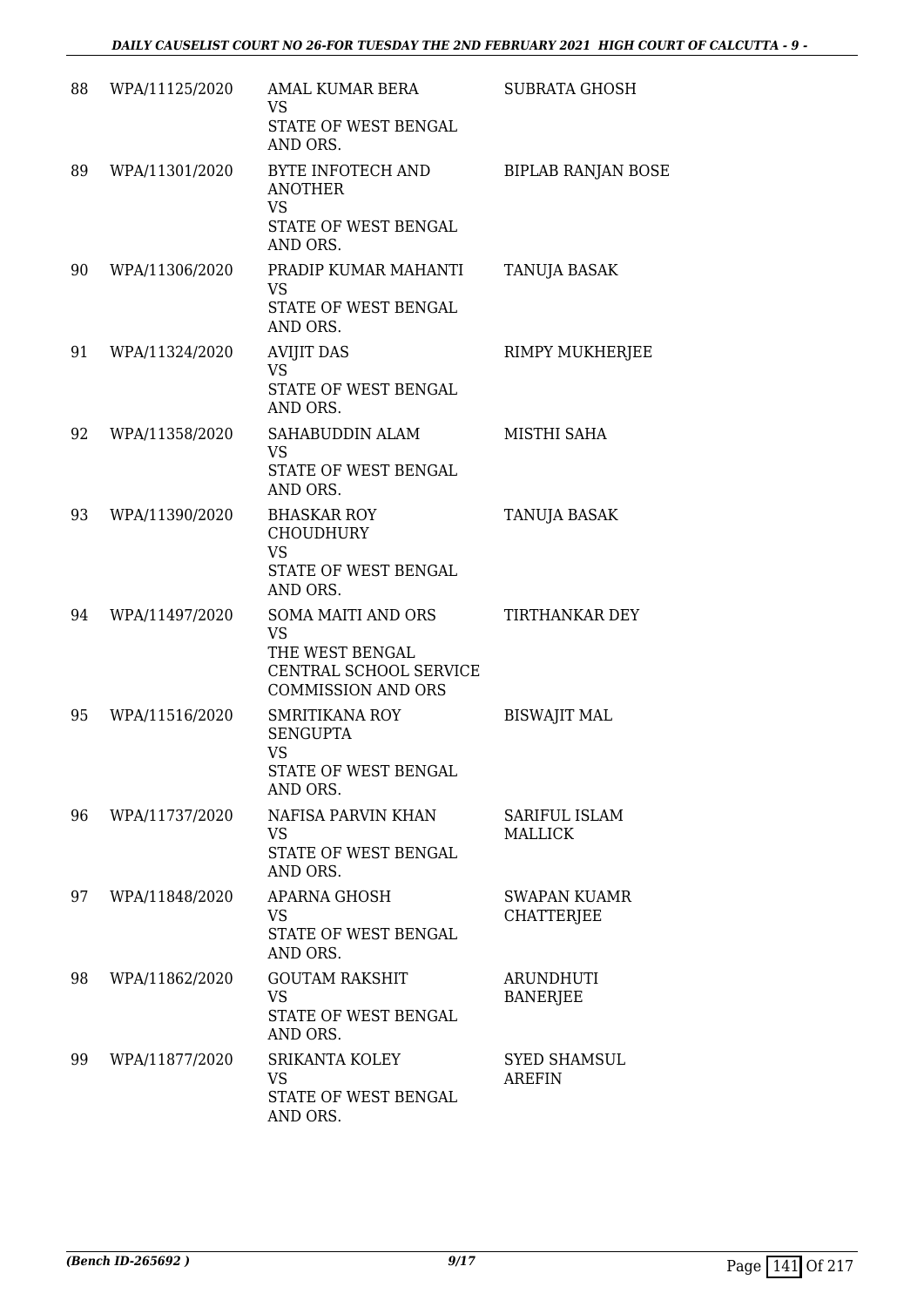| 100 WPA/11889/2020 | ARDHENDU MANDAL<br><b>VS</b><br>STATE OF WEST BENGAL<br>AND ORS.                         | SHIBAJI KUMAR DAS            |
|--------------------|------------------------------------------------------------------------------------------|------------------------------|
| 101 WPA/11897/2020 | <b>WASIM FIROZ KHAN</b><br><b>VS</b><br>STATE OF WEST BENGAL<br>AND ORS.                 | YOUNUSMONDAL                 |
| 102 WPA/11911/2020 | SK AFSAR ALI<br><b>VS</b><br>STATE OF WEST BENGAL<br>AND ORS.                            | Raju Bhattacharyya           |
| 103 WPA/11936/2020 | <b>UMA DAS</b><br><b>VS</b><br>STATE OF WEST BENGAL<br>AND ORS.                          | <b>SALIL KANTI MAITI</b>     |
|                    | <b>MOTION 1</b>                                                                          |                              |
|                    | (FOLLOWING MATTERS TO BE TAKEN AT 2.00 P.M.)                                             |                              |
| 104 WPA/6283/2019  | ANNAPURNA BARDHAN<br><b>VS</b>                                                           | CHITTARANJAN ROY             |
|                    | STATE OF WEST BENGAL &<br>ORS.                                                           |                              |
| 105 WPA/6303/2019  | NIRMAL KONAI<br><b>VS</b><br>STATE OF WEST BENGAL &<br><b>ORS</b>                        | <b>SONALI BHAR</b>           |
| 106 WPA/10315/2019 | PRIYARANJAN KARAK<br><b>VS</b><br>STATE OF WEST BENGAL &<br><b>ORS</b>                   | <b>ABHIJIT SARKAR</b>        |
| 107 WPA/11882/2019 | SOUMEN GHOSH & ORS<br><b>VS</b><br>STATE OF WEST BENGAL &<br>ORS                         | DIPTENDU MANDAL              |
| 108 WPA/12813/2019 | SHABNAM SULTANA<br><b>VS</b><br>STATE OF WEST BENGAL &<br><b>ORS</b>                     | PARTHA<br><b>CHAKRABORTY</b> |
| 109 WPA/12844/2019 | <b>TARAK NATH MONDAL</b><br><b>VS</b><br>STATE OF WEST BENGAL &<br><b>ORS</b>            | <b>SOMESH KUMAR</b><br>GHOSH |
| 110 WPA/12848/2019 | MREEDULA CHAKRABARTY<br>(MUKHERJEE)<br><b>VS</b><br>STATE OF WEST BENGAL &<br><b>ORS</b> | SOMESH KUMAR<br><b>GHOSH</b> |
| 111 WPA/12852/2019 | TARUN KUMAR MONDAL<br><b>VS</b><br>STATE OF WEST BENGAL &<br><b>ORS</b>                  | SANDIPAN MAITY               |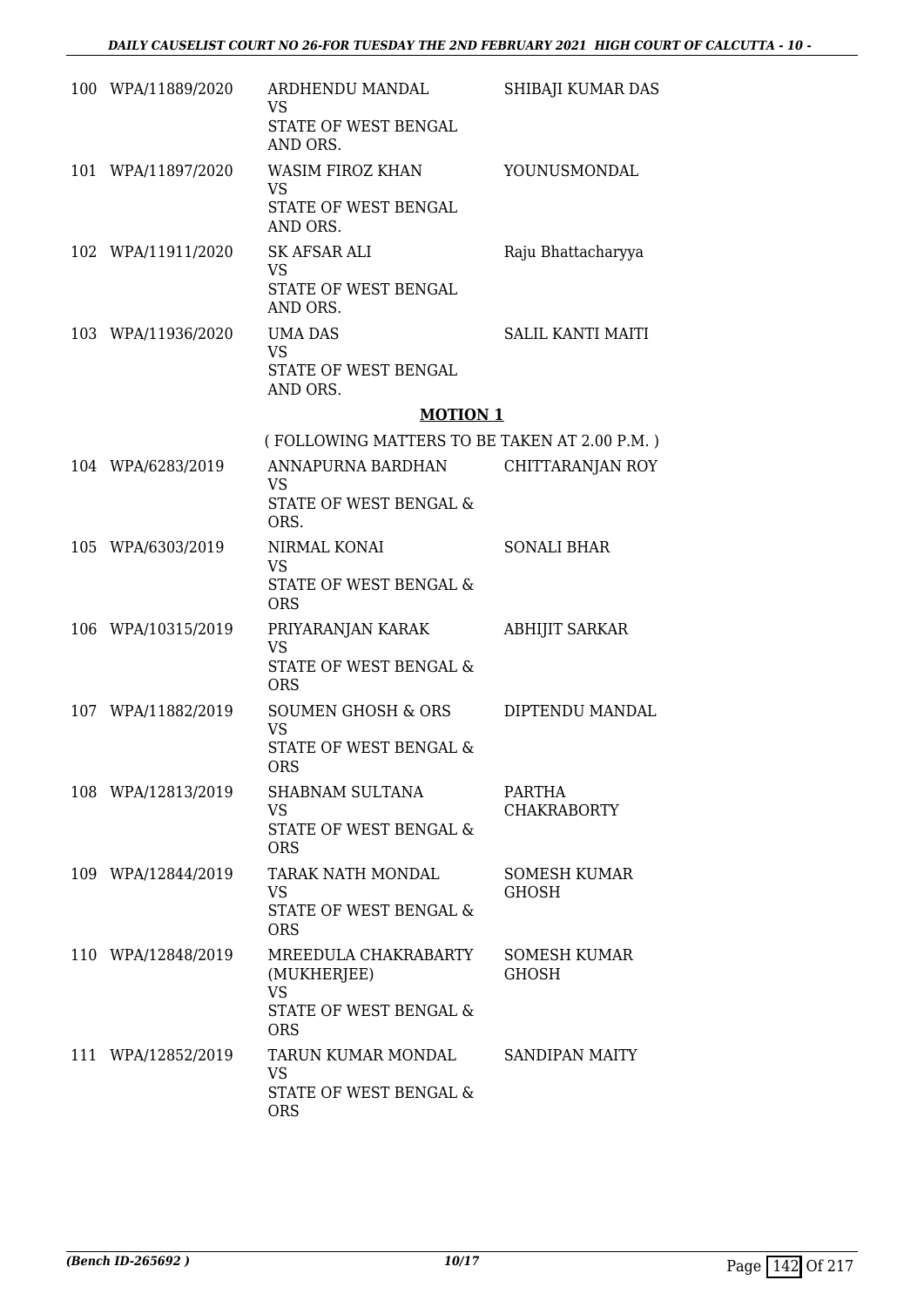| 112 WPA/12862/2019 | ABDUL SAFIQUE MONDAL<br><b>VS</b><br><b>STATE OF WEST BENGAL &amp;</b><br><b>ORS</b>                                        | SANDIPAN MAITY                      |
|--------------------|-----------------------------------------------------------------------------------------------------------------------------|-------------------------------------|
| 113 WPA/12863/2019 | NILANKA RATH<br><b>VS</b><br>STATE OF WEST BENGAL &<br><b>ORS</b>                                                           | SANDIPAN MAITY                      |
| 114 WPA/12886/2019 | ANKITA GHOSH & ORS<br><b>VS</b><br>STATE OF WEST BENGAL<br>&ORS                                                             | SANTANU MAJI                        |
| 115 WPA/12887/2019 | <b>HAIMANTI HALDER &amp; ORS</b><br><b>VS</b><br>STATE OF WEST BENGAL &<br><b>ORS</b>                                       | SANTANU MAJI                        |
| 116 WPA/13435/2019 | <b>RINA HOWLI GHOSH</b><br><b>VS</b><br>THE WEST BENGAL<br>CENTRAL SCHOOL SERVICE<br><b>COMMISSION &amp; ORS</b>            | KOUSHIK<br><b>BHATTACHARYA</b>      |
| 117 WPA/13438/2019 | ANAMIKA SAHA & ORS<br>VS.<br>STATE OF WEST BENGAL&<br><b>ORS</b>                                                            | PRADI[ KUMAR<br><b>GHOSH</b>        |
| 118 WPA/13439/2019 | <b>SWATI BISWAS &amp; ANR</b><br><b>VS</b><br>STATE OF WEST BENGAL &<br><b>ORS</b>                                          | PRADIP KUMAR<br><b>GHOSH</b>        |
| 119 WPA/13440/2019 | <b>ASHIS PAUL &amp; ANR</b><br><b>VS</b><br>STATE OF WEST BENGAL &<br><b>ORS</b>                                            | PRADIP KUMAR<br><b>GHSOH</b>        |
| 120 WPA/13515/2019 | PRITY MONDAL<br><b>VS</b><br>STATE OF WEST BENGAL &<br><b>ORS</b>                                                           | PRADIP KUMAR<br><b>GHOSH</b>        |
| 121 WPA/13592/2019 | SHYAMSUNDAR SINGHA &<br><b>ORS</b><br><b>VS</b><br>THE WEST BENGAL<br>CENTRAL SCHOOL SERVICE<br><b>COMMISSION &amp; ORS</b> | <b>SAKHAWAT</b><br><b>KHANDAKAR</b> |
| 122 WPA/13709/2019 | PARAMITA PRAMANIK<br><b>VS</b><br>STATE OF WEST BENGAL &<br><b>ORS</b>                                                      | RITUPARNA<br>SENGUPTA               |
| 123 WPA/13762/2019 | ANINDITA DAS<br><b>VS</b><br>STATE OF WEST BENGAL &<br><b>ORS</b>                                                           | RITUPARNA<br><b>SENGUPTA</b>        |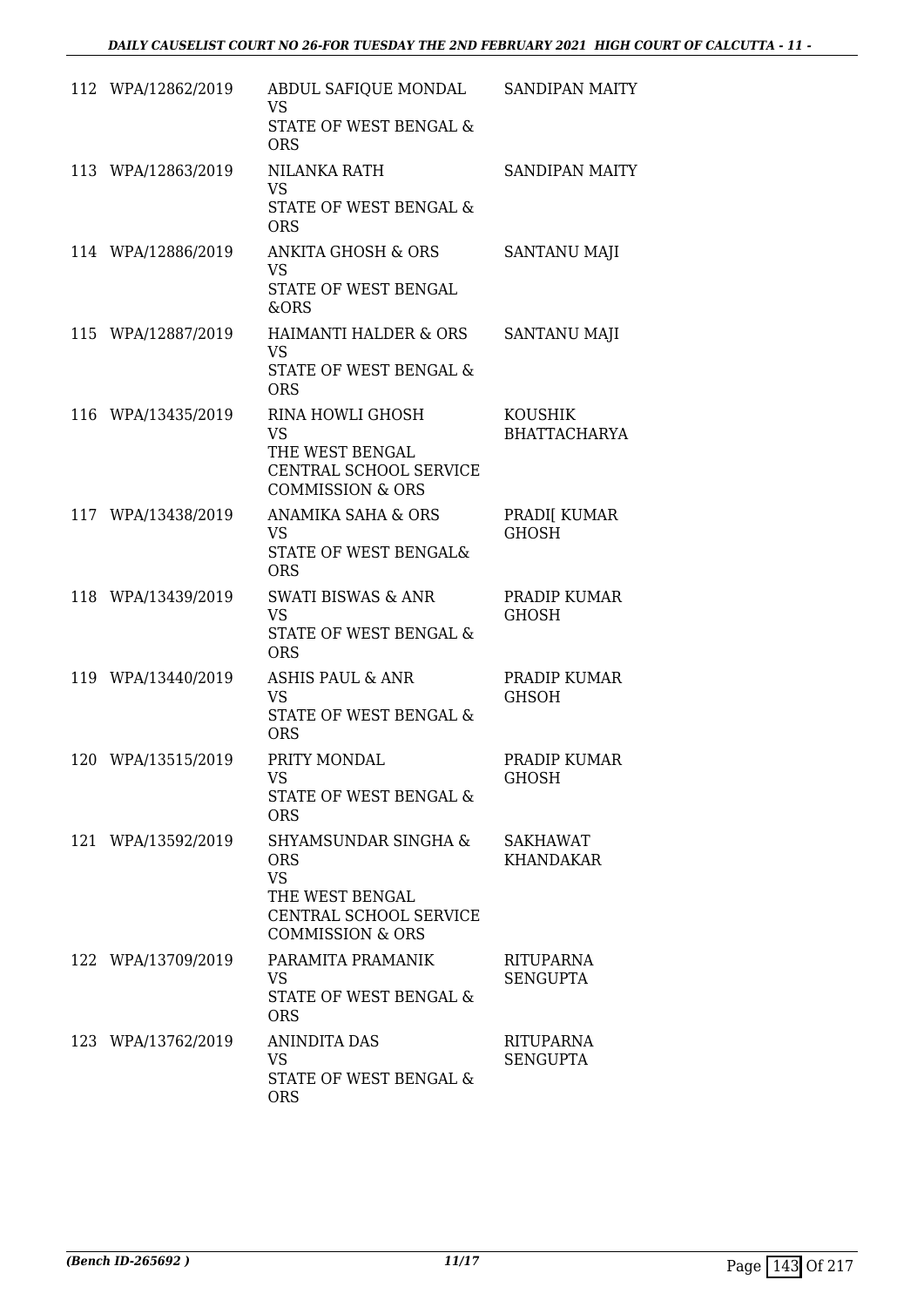| 124 WPA/13796/2019 | <b>BABLU MONDAL</b><br><b>VS</b><br>STATE OF WEST BENGAL &<br>ORS.                                            | <b>RAMA PRASAD</b><br><b>SARKAR</b>  |
|--------------------|---------------------------------------------------------------------------------------------------------------|--------------------------------------|
| 125 WPA/13867/2019 | <b>ARJU KHATUN</b><br><b>VS</b><br>STATE OF WEST BENGAL &<br><b>ORS</b>                                       | <b>ABHISHEK BANRJEE</b>              |
| 126 WPA/13950/2019 | MD. SAHARAB HOSSAIN<br><b>VS</b><br><b>STATE OF WEST BENGAL &amp;</b><br><b>ORS</b>                           | <b>SAIRA BANU</b>                    |
| 127 WPA/13957/2019 | <b>BIJALI MAITY</b><br><b>VS</b><br>STATE OF WEST BENGAL &<br><b>ORS</b>                                      | <b>DILIP KUMAR</b><br><b>SHYAMAL</b> |
| 128 WPA/13958/2019 | DIBAKAR MONDAL<br><b>VS</b><br><b>STATE OF WEST BENGAL &amp;</b><br><b>ORS</b>                                | DILIP KUMAR<br><b>SHYAMAL</b>        |
| 129 WPA/13973/2019 | <b>SASWATI PAL</b><br><b>VS</b><br>STATE OF WEST BENGAL &<br><b>ORS</b>                                       | <b>HEMANTA KUMAR</b><br><b>DAS</b>   |
| 130 WPA/13976/2019 | SOUMENDU<br>CHATTOPADHYAY& ANR<br><b>VS</b><br>THE WEST BENGAL<br>CENTRAL SCHOOL SERVICE<br>COMMISSION, & ORS | <b>TARUN KUMAR DAS</b>               |
| 131 WPA/13977/2019 | JOYANTA SHARMA & ANR<br><b>VS</b><br><b>WBCSSC&amp; ORS</b>                                                   | <b>TARUN KUMAR DAS</b>               |
| 132 WPA/13978/2019 | APURBA SEKHAR JANA<br><b>VS</b><br>STATE OF WEST BENGAL &<br><b>ORS</b>                                       | <b>HEMANTA KUMAR</b><br>DAS          |
| 133 WPA/13980/2019 | RAJIB RANA & ORS<br><b>VS</b><br><b>WBCSSC&amp; ORS</b>                                                       | TARUN KUMAR DAS                      |
| 134 WPA/13983/2019 | MD KHALID HOSSAIN<br><b>GHANI &amp; ORS</b><br><b>VS</b><br><b>STATE OF WEST BENGAL &amp;</b><br><b>ORS</b>   | <b>SUBHRANGSU PANDA</b>              |
| 135 WPA/14000/2019 | DEBPROSAD MONDAL<br><b>VS</b><br>STATE OF WEST BENGAL &<br><b>ORS</b>                                         | MOLLY SAHA                           |
| 136 WPA/14006/2019 | SONDIP RAKSHIT & ORS<br><b>VS</b><br>STATE OF WEST BENGAL &<br><b>ORS</b>                                     | SANTANU MAJI                         |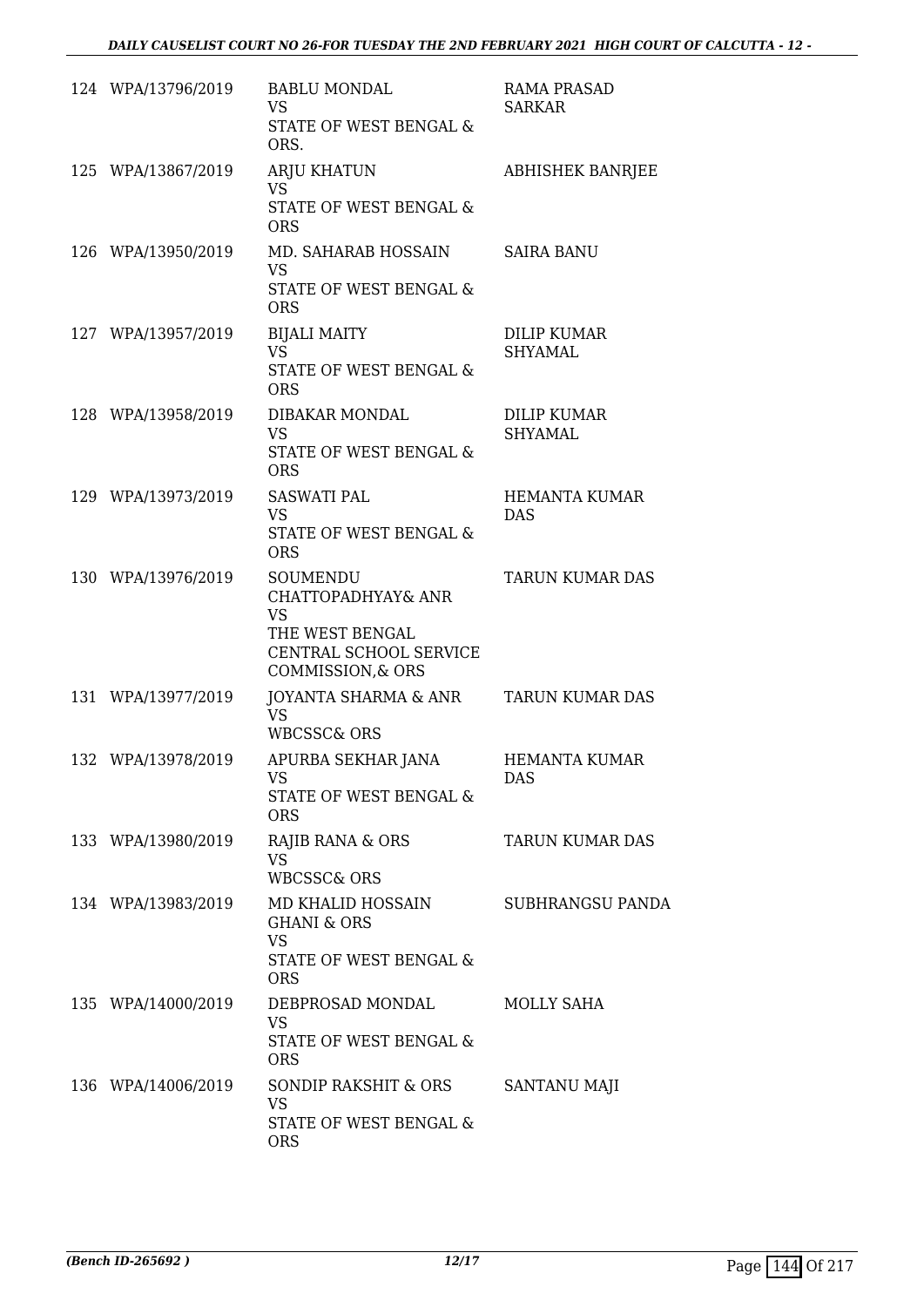| 137 WPA/14007/2019 | ABHISHEK KUNDU & ORS<br><b>VS</b><br>STATE OF WEST BENGAL &<br><b>ORS</b>                                | SANTANU MAJHI        |
|--------------------|----------------------------------------------------------------------------------------------------------|----------------------|
| 138 WPA/14008/2019 | <b>UTPAL PAL &amp; ORS</b><br><b>VS</b><br>STATE OF WEST BENGAL &<br><b>ORS</b>                          | <b>SANTANU MAJI</b>  |
| 139 WPA/14009/2019 | JAY KRISHNA BAIDYA & ORS<br>VS<br><b>STATE OF WEST BENGAL &amp;</b><br><b>ORS</b>                        | SANTANU MAJI         |
| 140 WPA/14033/2019 | UNMAN BHATTACHARYA<br><b>VS</b><br>STATE OF WEST BENGAL &<br><b>ORS</b>                                  | TAPASI SINHA PALIT   |
| 141 WPA/14034/2019 | <b>BIKASH CHANDRA TELI</b><br><b>VS</b><br>STATE OF WEST BENGAL &<br><b>ORS</b>                          | TAPASI SINHA PALIT   |
| 142 WPA/14038/2019 | CHANDANA JANA & ORS<br><b>VS</b><br>STATE OF WEST BENGAL &<br><b>ORS</b>                                 | <b>SUMITA SARKAR</b> |
| 143 WPA/14040/2019 | <b>MRITTIKA PURKAIT &amp; ORS</b><br><b>VS</b><br>STATE OF WEST BENGAL &<br><b>ORS</b>                   | <b>SUMITA SARKAR</b> |
| 144 WPA/14042/2019 | <b>SAMIT LAHA &amp; ANR</b><br><b>VS</b><br>STATE OF WEST BENGAL &<br><b>ORS</b>                         | <b>SUMITA SARKAR</b> |
| 145 WPA/14045/2019 | <b>SUSMITA MAJI &amp; ORS</b><br><b>VS</b><br>STATE OF WEST BENGAL &<br><b>ORS</b>                       | <b>SUMITA SARKAR</b> |
| 146 WPA/14046/2019 | SNHEHASIS SAMANTA &<br><b>ORS</b><br><b>VS</b><br>STATE OF WEST BENGAL &<br><b>ORS</b>                   | <b>SUMITA SARKAR</b> |
| 147 WPA/14048/2019 | RANU RAHAMAN & ORS<br>VS.<br>STATE OF WEST BENGAL &<br><b>ORS</b>                                        | SUMITA SARKAR        |
| 148 WPA/14049/2019 | SOUMITA PRADHAN<br><b>VS</b><br>THE W.B. CENTRAL<br><b>SCHOOL SERVICE</b><br><b>COMMISSION &amp; ORS</b> | TARUN KUMAR DAS      |
| 149 WPA/14050/2019 | SARMISTHA DAS & ORS<br><b>VS</b><br>THE W B CENTRAL SSC &<br><b>ORS</b>                                  | <b>TARUN KR DAS</b>  |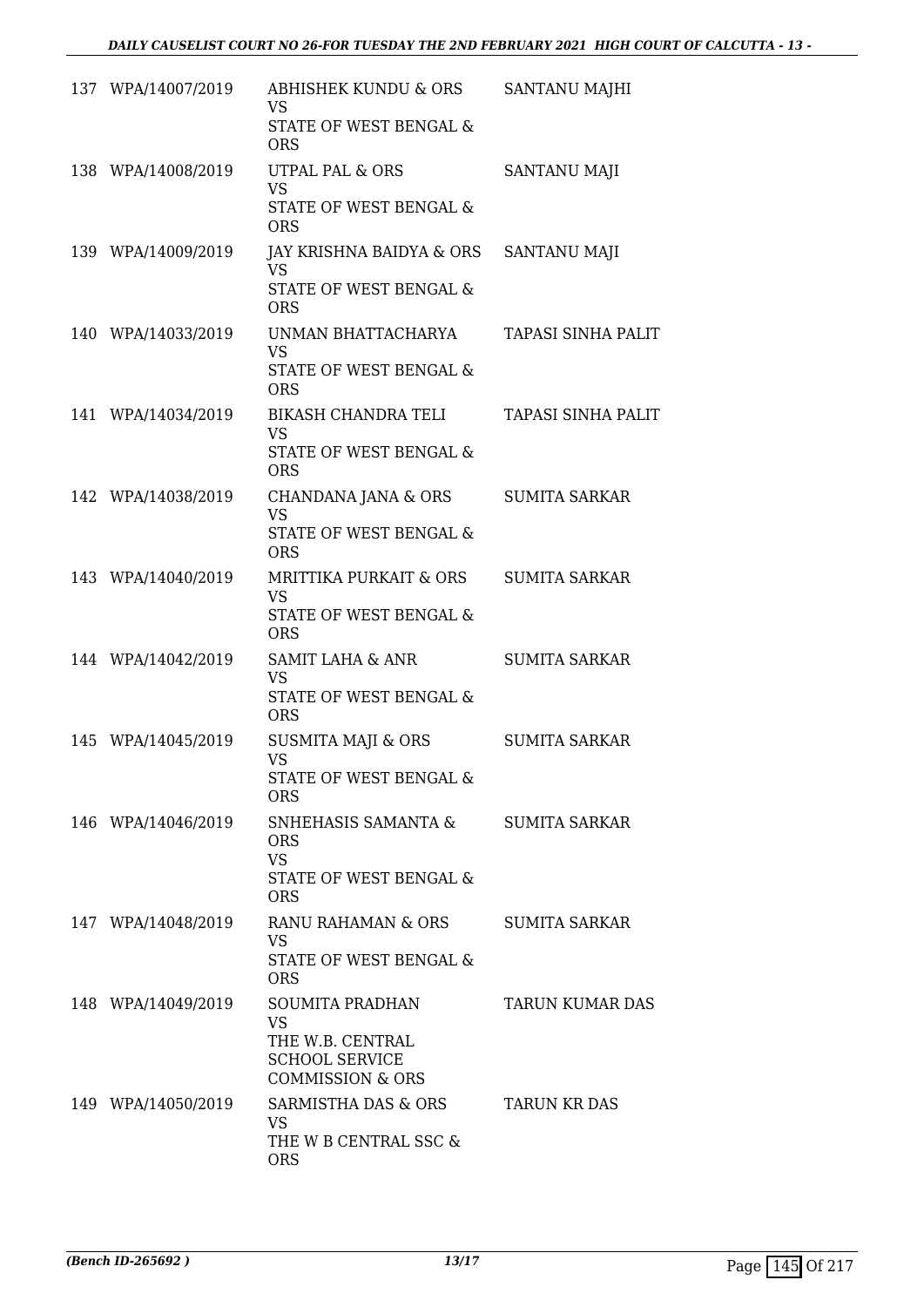| 150 WPA/15941/2019 | FAIJUN NESHA & ANR<br><b>VS</b><br>STATE OF WEST BENGAL &<br><b>ORS</b>                              | <b>KHANDEKAR</b><br>MOAZZEM HOSSAIN |
|--------------------|------------------------------------------------------------------------------------------------------|-------------------------------------|
| 151 WPA/15942/2019 | RAHUL MONDAL & ANR<br><b>VS</b><br>STATE OF WEST BENGAL &<br><b>ORS</b>                              | KHANDEKAR<br>MOAZZEM HOSSAIN        |
| 152 WPA/15943/2019 | SURAJIT SINGHA & ANR K.M. HOSSAIN<br><b>VS</b><br>STATE OF WEST BENGAL &<br><b>ORS</b>               |                                     |
| 153 WPA/15944/2019 | LIPIKA MAJI<br><b>VS</b><br>STATE OF WEST BENGAL &<br><b>ORS</b>                                     | K.M. HOSSAIN                        |
| 154 WPA/15945/2019 | ABDUL KAIUM LASKAR & K.M. HOSSAIN<br><b>ANR</b><br><b>VS</b><br>STATE OF WEST BENGAL &<br><b>ORS</b> |                                     |
| 155 WPA/15946/2019 | <b>TANMOY DE</b><br><b>VS</b><br>STATE OF WEST BENGAL &<br><b>ORS</b>                                | K.M. HOSSAIN                        |
| 156 WPA/15952/2019 | <b>BARUN DAS</b><br><b>VS</b><br>STATE OF WEST BENGAL &<br><b>ORS</b>                                | <b>NABANKUR PAUL</b>                |
| 157 WPA/15958/2019 | AJIT KUMAR HEMBRAM & PRADIP SOREN<br><b>ORS</b><br><b>VS</b><br>STATE OF WEST BENGAL &<br><b>ORS</b> |                                     |
| 158 WPA/15961/2019 | <b>SUDIP GANGULY</b><br><b>VS</b><br><b>STATE OF WEST BENGAL &amp;</b><br><b>ORS</b>                 | KUNTALENDU<br><b>MONDAL</b>         |
| 159 WPA/15968/2019 | <b>KRISHNA GHOSH</b><br><b>VS</b><br>STATE OF WEST BENGAL &<br><b>ORS</b>                            | SAKTI PADA JANA                     |
| 160 WPA/15973/2019 | APARNA BIJULI<br><b>VS</b><br>W B CENTRAL SCHOOL<br><b>SERVICE COMMISSION &amp;</b><br><b>ORS</b>    | <b>TARUN KUMAR DAS</b>              |
| 161 WPA/15974/2019 | KUSHAL PARUI<br><b>VS</b><br>THE W B CENTRAL SCHOOL<br><b>SERVICE COMMISSION &amp;</b><br><b>ORS</b> | TARUN KUMAR DAS                     |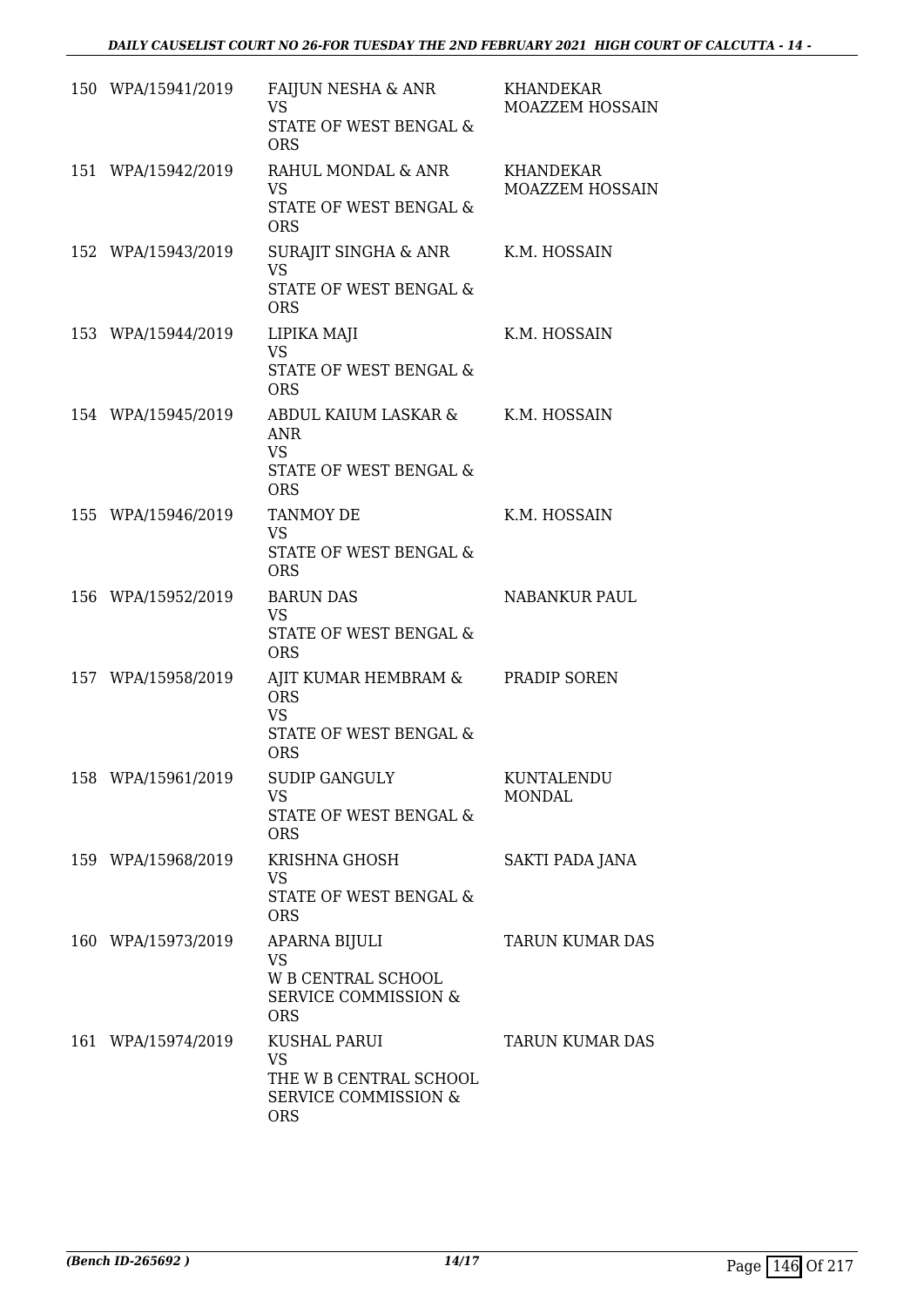| 162 WPA/15975/2019 | KRISHNENDU BIJULI<br>VS<br>THE W B CENTRAL SCHOOL<br><b>SERVICE COMMISSION &amp;</b><br><b>ORS</b>             | TARU KUMAR DAS                  |
|--------------------|----------------------------------------------------------------------------------------------------------------|---------------------------------|
| 163 WPA/15984/2019 | <b>RUMI KHATUN &amp; ORS</b><br><b>VS</b><br>STATE OF WEST BENGAL &<br><b>ORS</b>                              | <b>DONA GHOSH</b>               |
| 164 WPA/15988/2019 | TANUSRI DHARA & ANR<br><b>VS</b><br>STATE OF WEST BENGAL &<br><b>ORS</b>                                       | TANUJA BASAK                    |
| 165 WPA/15992/2019 | MADAN KHATUA & ORS<br><b>VS</b><br><b>STATE OF WEST BENGAL</b><br>&ORS                                         | KANAI LAL SAMANTA               |
| 166 WPA/15997/2019 | DIPALI BAGDI<br><b>VS</b><br><b>STATE OF WEST BENGAL &amp;</b><br><b>ORS</b>                                   | PALASH CHANDRA<br><b>PODDAR</b> |
| 167 WPA/16108/2019 | AMBARISH JANA & ORS<br><b>VS</b><br><b>STATE OF WEST BENGAL &amp;</b><br><b>ORS</b>                            | <b>SOMESH KR GHOSH</b>          |
| 168 WPA/16110/2019 | NIMISHA DAS (GUPTA)<br><b>VS</b><br>STATE OF WEST BENGAL &<br><b>ORS</b>                                       | <b>GITASHREE MISTRY</b>         |
| 169 WPA/16119/2019 | JOYDEV MONDAL & ORS<br><b>VS</b><br>STATE OF WEST BENGAL &<br><b>ORS</b>                                       | DIPTENDU MANDAL                 |
| 170 WPA/16122/2019 | <b>SOURAV MISRA &amp; ORS</b><br>VS<br>THE W B CENTRAL SCHOOL<br><b>SERVICE COMMISSION &amp;</b><br><b>ORS</b> | DIPTENDU MANDAL                 |
| 171 WPA/16127/2019 | ARINDAM SARKAR & ORS<br><b>VS</b><br>STATE OF WEST BENGAL<br>&ORS                                              | KAUSHIK DEY                     |
| 172 WPA/16130/2019 | ARUP KUMAR DAS & ORS<br>VS<br>STATE OF WEST BENGAL &<br><b>ORS</b>                                             | <b>SALAUDDIN AHAMED</b>         |
| 173 WPA/16146/2019 | SANJIB KUMAR DAS<br><b>VS</b><br>STATE OF WEST BENGAL &<br><b>ORS</b>                                          | NANDALAL PRADHAN                |
| 174 WPA/16148/2019 | <b>BILASH HALDER &amp; ORS</b><br>VS<br>STATE OF WEST BENGAL &<br><b>ORS</b>                                   | SOMESH KR GHOSH                 |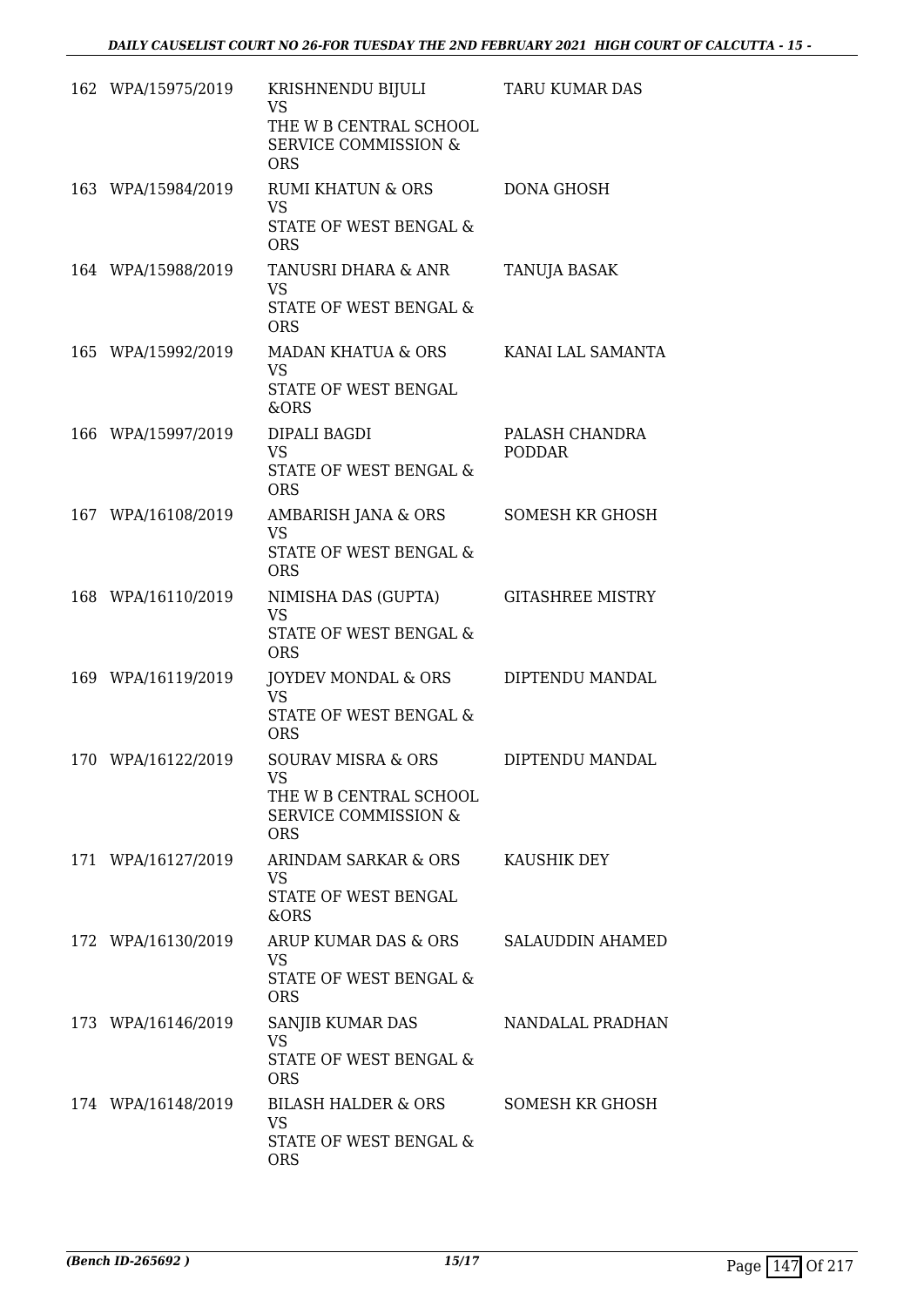| 175 WPA/16150/2019 | <b>BARSHA BOSE</b><br><b>VS</b><br>STATE OF WEST BENGAL &<br><b>ORS</b>                                    | DILIP KR SADHU                       |
|--------------------|------------------------------------------------------------------------------------------------------------|--------------------------------------|
| 176 WPA/18932/2019 | <b>SUKLA CHANGDAR</b><br><b>VS</b><br>STATE OF WEST BENGAL &<br><b>ORS</b>                                 | KAZI SAJJAD ALAM                     |
| 177 WPA/18934/2019 | SOUMEN BHATTACHARYA<br>VS.<br><b>STATE OF WEST BENGAL &amp;</b><br><b>ORS</b>                              | DEBABRATA SARDAR                     |
| 178 WPA/18971/2019 | RUHUNA PARVIN & ORS<br><b>VS</b><br>STATE OF WEST BENGAL &<br><b>ORS</b>                                   | KINGSUK MONDAL                       |
| 179 WPA/19001/2019 | PRASENJIT BARMAN<br><b>VS</b><br>W.B. CENTRLA SCHOOL<br><b>SERVICE COMMISSION &amp;</b><br><b>ORS</b>      | <b>DILIP KUMAR</b><br><b>SHYAMAL</b> |
| 180 WPA/19069/2019 | MD MAIDUL ISLAM<br><b>VS</b><br>STATE OF WEST BENGAL<br>&ORS                                               | <b>JISAN AHMED</b>                   |
| 181 WPA/19171/2019 | MD KUTUBUDDIN<br><b>VS</b><br>STATE OF WEST BENGAL<br>&ORS                                                 | DEBABRATA SARDAR                     |
| 182 WPA/19230/2019 | KALPANA SAREN & ORS<br><b>VS</b><br>STATE OF WEST BENGAL &<br><b>ORS</b>                                   | TAMAL TARU PANDA                     |
| 183 WPA/19231/2019 | <b>MALAY ROY &amp; ANR</b><br><b>VS</b><br>STATE OF WEST BENGAL &<br><b>ORS</b>                            | TAMAL TARU PANDA                     |
| 184 WPA/19318/2019 | <b>TANIA MOSTAFI</b><br><b>VS</b><br>W.B. CENTRAL SCHOOL<br>SERVICE COMMISSION AND<br>ANR.                 | <b>GOLAM MOHIUDDIN</b>               |
| 185 WPA/19321/2019 | DHANANJAY MANDAL<br><b>VS</b><br>THE W.B. CENTRAL<br><b>SCHOOL SERVICE</b><br><b>COMMSISSION &amp; ANR</b> | <b>GOLAM MOHIUDDIN</b>               |
| 186 WPA/19326/2019 | KAUSTAV KANTI JANA<br>VS<br>STATE OF WEST BENGAL &<br><b>ORS</b>                                           | SOMESH KUMAR<br><b>GHOSH</b>         |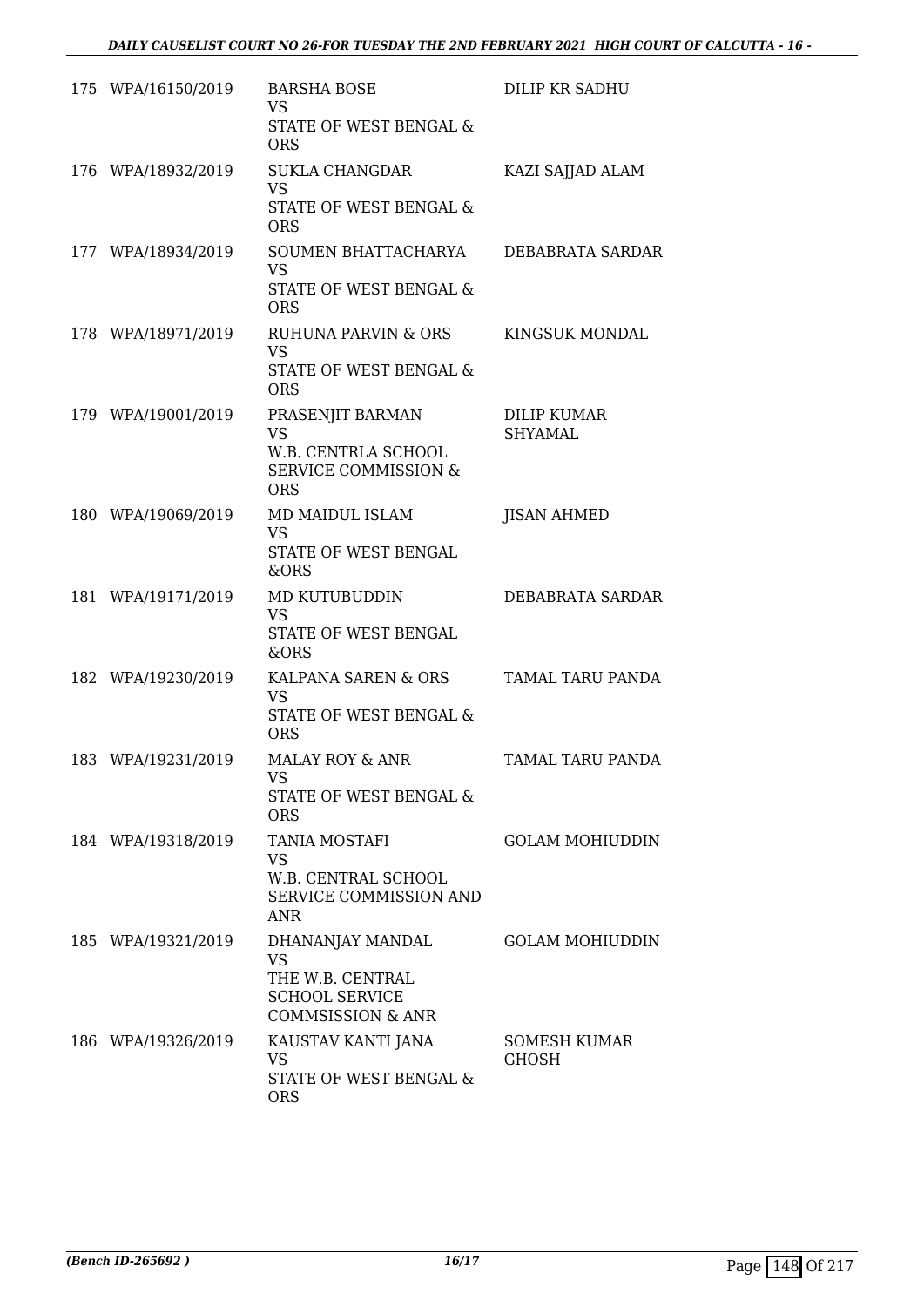| 187 | WPA/19327/2019 | DEBABRATA SANGIRI<br>VS<br>STATE OF WEST BENGAL &<br><b>ORS</b> | <b>SOMESH KUMAR</b><br>GHOSH |
|-----|----------------|-----------------------------------------------------------------|------------------------------|
| 188 | WPA/19328/2019 | ROHIT KR RATH<br>VS<br>STATE OF WEST BENGAL &<br><b>ORS</b>     | SOMESH KR GHOSH              |
| 189 | WPA/19329/2019 | RAMPADA SAHOO<br>VS<br>STATE OF WEST BENGAL &<br>ORS            | SOMESH KR GHOSH              |
| 190 | WPA/19330/2019 | SUDIPTA ADHIKARI<br>VS<br>STATE OF WEST BENGAL &<br><b>ORS</b>  | DEBLINA<br>CHAKRABORTY       |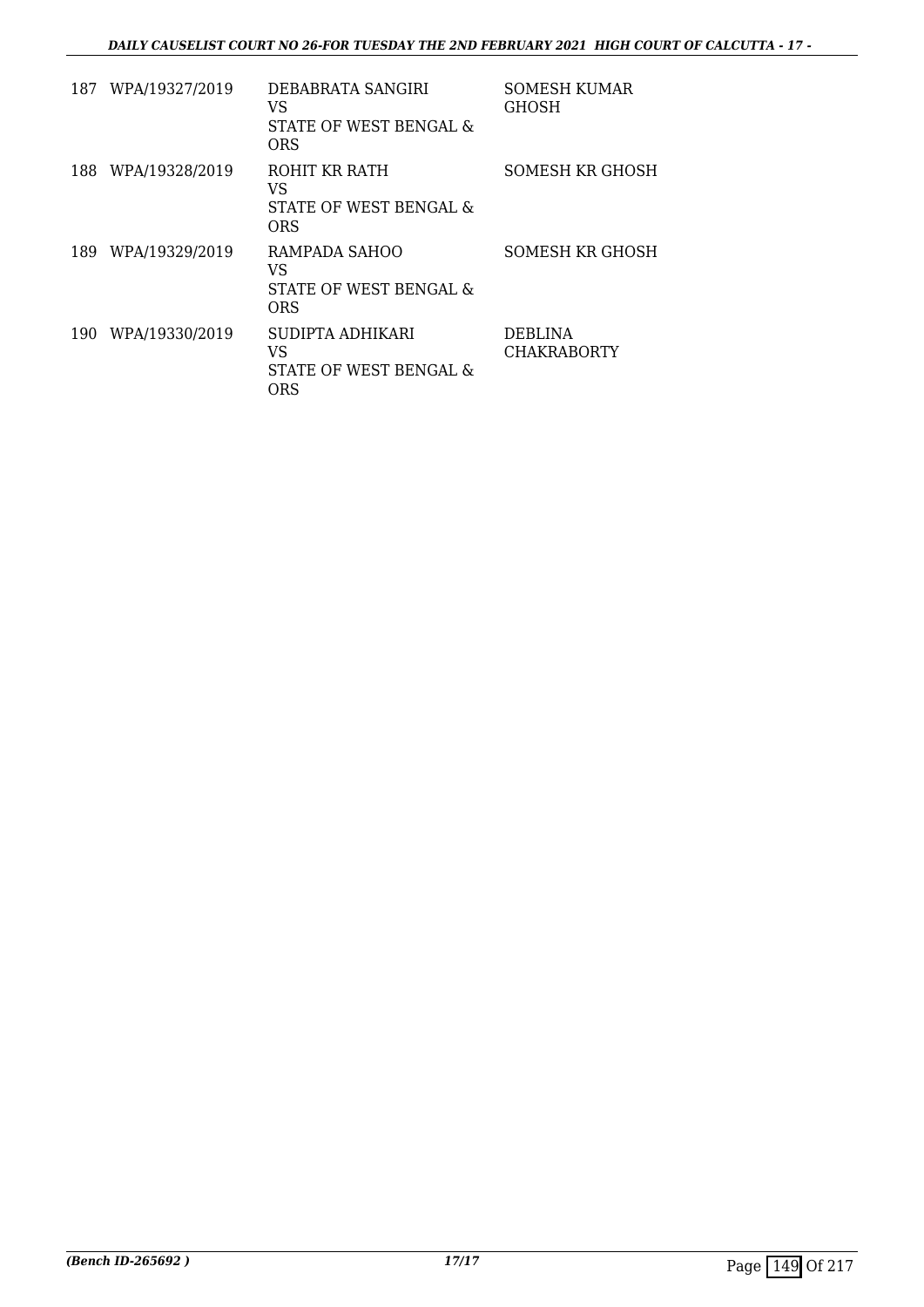

## In The High Court at Calcutta

### **Appellate Side**

**DAILY CAUSELIST For Tuesday The 2nd February 2021**

**COURT NO. 15**

**SINGLE BENCH (SB - VII)**

## **AT 10:45 AM**

**HON'BLE JUSTICE RAJARSHI BHARADWAJ**

**(VIA VIDEO CONFERENCE)**

#### **ON AND FROM MONDAY, THE 11TH JANUARY, 2021 - MATTERS (MOTION & HEARING) UNDER ARTICLE 226 OF THE CONSTITUTION RELATING TO PRIMARY EDUCATION UNDER GROUP-II INCLUDING SERVICES AND APPLICATIONS CONNECTED THERETO;**

**MATTERS (MOTION & HEARING) UNDER ARTICLE 226 OF THE CONSTITUTION RELATING TO COLLEGES, UNIVERSITIES AND LIBRARIES UNDER GROUP - II INCLUDING SERVICES AND APPLICATIONS CONNECTED THERETO.** 

**HEARING OF WRIT PETITIONS IRRESPECTIVE OF CLASSIFICATION AND APPLICATIONS CONNECTED THERETO.**

**NOTE : EVERY MONDAY TO THURSDAY NEW MOTION, URGENT MOTION AND MOTION WILL BE TAKEN UP SERIALLY.**

**NOTE : EVERY FRIDAY APPLICATION, URGENT MOTION AND MOTION WILL BE TAKEN UP SERIALLY.**

**NOTE : MENTIONING WILL BE ALLOWED ONLY ON VIRTUAL MODE AND ON MONDAY & WEDNESDAY.**

#### **NOTE : NO UPGRADATION WILL BE ALLOWED.**

#### **NOTE : MATTERS WILL BE TAKEN UP THROUGH PHYSICAL HEARING WHEN BOTH THE PARTIES ARE AGREED.**

|                |                                                                                                                                                                                                                                                                                                                                    | <b>NEW MOTION</b>                                                              |                           |  |
|----------------|------------------------------------------------------------------------------------------------------------------------------------------------------------------------------------------------------------------------------------------------------------------------------------------------------------------------------------|--------------------------------------------------------------------------------|---------------------------|--|
| 1              | WPA/11661/2020<br>(02.02.2021)                                                                                                                                                                                                                                                                                                     | SIPRA DAS<br>VS<br>STATE OF WEST BENGAL<br>AND ORS.                            | BHARAT CHANDRA SIMAI      |  |
| $\overline{2}$ | WPA/11673/2020                                                                                                                                                                                                                                                                                                                     | SOUTRIK SARANGI<br>VS<br><b>IIT KHARAGPUR AND ORS</b>                          | <b>SMITA PAL</b>          |  |
| 3              | WPA/11685/2020                                                                                                                                                                                                                                                                                                                     | PRASENJIT MAITY AND<br><b>OTHERS</b><br>VS<br>STATE OF WEST BENGAL<br>AND ORS. | <b>GORA CHAND SAMANTA</b> |  |
|                | $\mathbf{r}$ $\mathbf{r}$ $\mathbf{r}$ $\mathbf{r}$ $\mathbf{r}$ $\mathbf{r}$ $\mathbf{r}$ $\mathbf{r}$ $\mathbf{r}$ $\mathbf{r}$ $\mathbf{r}$ $\mathbf{r}$ $\mathbf{r}$ $\mathbf{r}$ $\mathbf{r}$ $\mathbf{r}$ $\mathbf{r}$ $\mathbf{r}$ $\mathbf{r}$ $\mathbf{r}$ $\mathbf{r}$ $\mathbf{r}$ $\mathbf{r}$ $\mathbf{r}$ $\mathbf{$ |                                                                                |                           |  |

IA NO: CAN/1/2021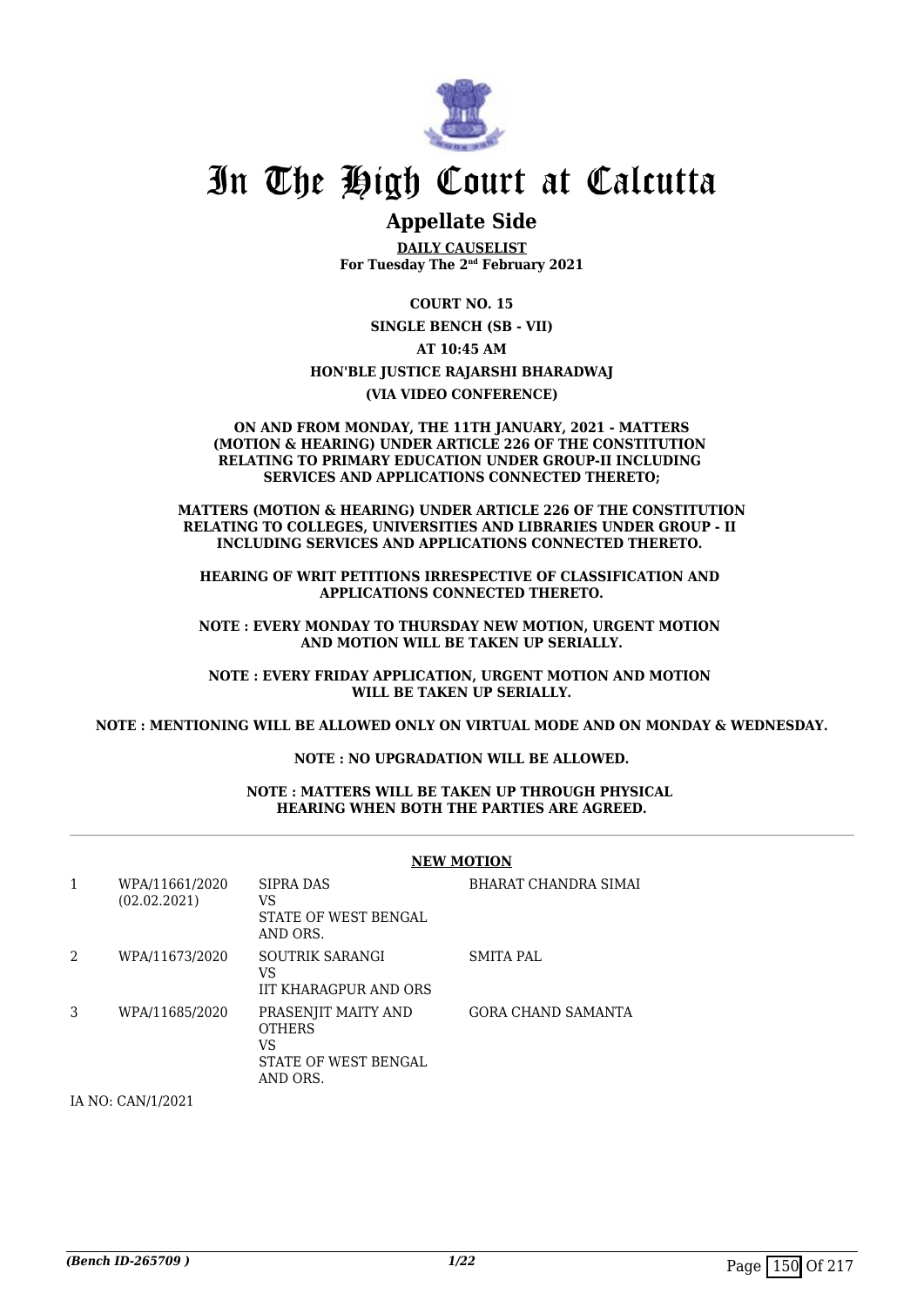| 4  | WPA/11730/2020 | SWARNALATA SAMANTA<br>AND ANOTHER<br><b>VS</b>                  | TIMIR KANTI BISWAS   |
|----|----------------|-----------------------------------------------------------------|----------------------|
|    |                | STATE OF WEST BENGAL<br>AND ORS.                                |                      |
| 5  | WPA/11757/2020 | <b>SUBHAJIT JANA</b><br><b>VS</b>                               | TIMIR KANTI BISWAS   |
|    |                | STATE OF WEST BENGAL<br>AND ORS.                                |                      |
| 6  | WPA/11787/2020 | SANJOY BARIK AND ANR<br>VS                                      | Anupam Das           |
|    |                | STATE OF WEST BENGAL<br>AND ORS.                                |                      |
| 7  | WPA/11801/2020 | SUPRABHA BHAUMIK<br>VS                                          | SANJIB BANDYOPADHYAY |
|    |                | STATE OF WEST BENGAL<br>AND ORS.                                |                      |
| 8  | WPA/11808/2020 | SK MUSTAK HOSSAIN AND<br><b>ORS</b><br><b>VS</b>                | <b>GOPA BISWAS</b>   |
|    |                | STATE OF WEST BENGAL<br>AND ORS.                                |                      |
| 9  | WPA/11820/2020 | PRAVAS CHANDRA BISWAS<br>AND OTHERS<br>VS                       | MRINAL KANTI SARDAR  |
|    |                | STATE OF WEST BENGAL<br>AND ORS.                                |                      |
| 10 | WPA/11858/2020 | <b>BANDAN MAHATA</b><br>VS                                      | SASTHI CHARAN DHARA  |
|    |                | STATE OF WEST BENGAL<br>AND ORS.                                |                      |
| 11 | WPA/11870/2020 | TARIT BHATTACHARYA<br>VS<br>JADAVPUR UNIVERSITY                 | ARUN BANDYOPADHYAY   |
| 12 | WPA/11938/2020 | <b>RUMA BHUNIA</b><br>VS                                        | TANUJA BASAK         |
|    |                | STATE OF WEST BENGAL<br>AND ORS.                                |                      |
| 13 | WPA/11942/2020 | <b>JYOTSNA DAS</b><br><b>VS</b>                                 | TANUJA BASAK         |
|    |                | STATE OF WEST BENGAL<br>AND ORS.                                |                      |
| 14 | WPA/11944/2020 | ARUP KUMAR ADHIKARY<br>VS                                       | TANUJA BASAK         |
|    |                | STATE OF WEST BENGAL<br>AND ORS.                                |                      |
| 15 | WPA/21/2021    | DR TENALI NAVEEN KUMAR<br>VS.                                   | ASUMDIPTA SANTRA     |
|    |                | UNION OF INDIA AND ORS.                                         |                      |
| 16 | WPA/23/2021    | DR JAMMALAMADUGU<br>MUSSARATH HUSSAIN<br><b>VS</b>              | ASUMDIPTA SANTRA     |
|    |                | UNION OF INDIA AND ORS.                                         |                      |
| 17 | WPA/106/2021   | ARYAN EDUCATION AND<br>RESEARCH INSTITUTE AND<br><b>ANOTHER</b> | AVIJIT CHAKRABORTY   |
|    |                | VS.<br><b>GOVERNMENT OF TRIPURA</b><br><b>AND OTHERS</b>        |                      |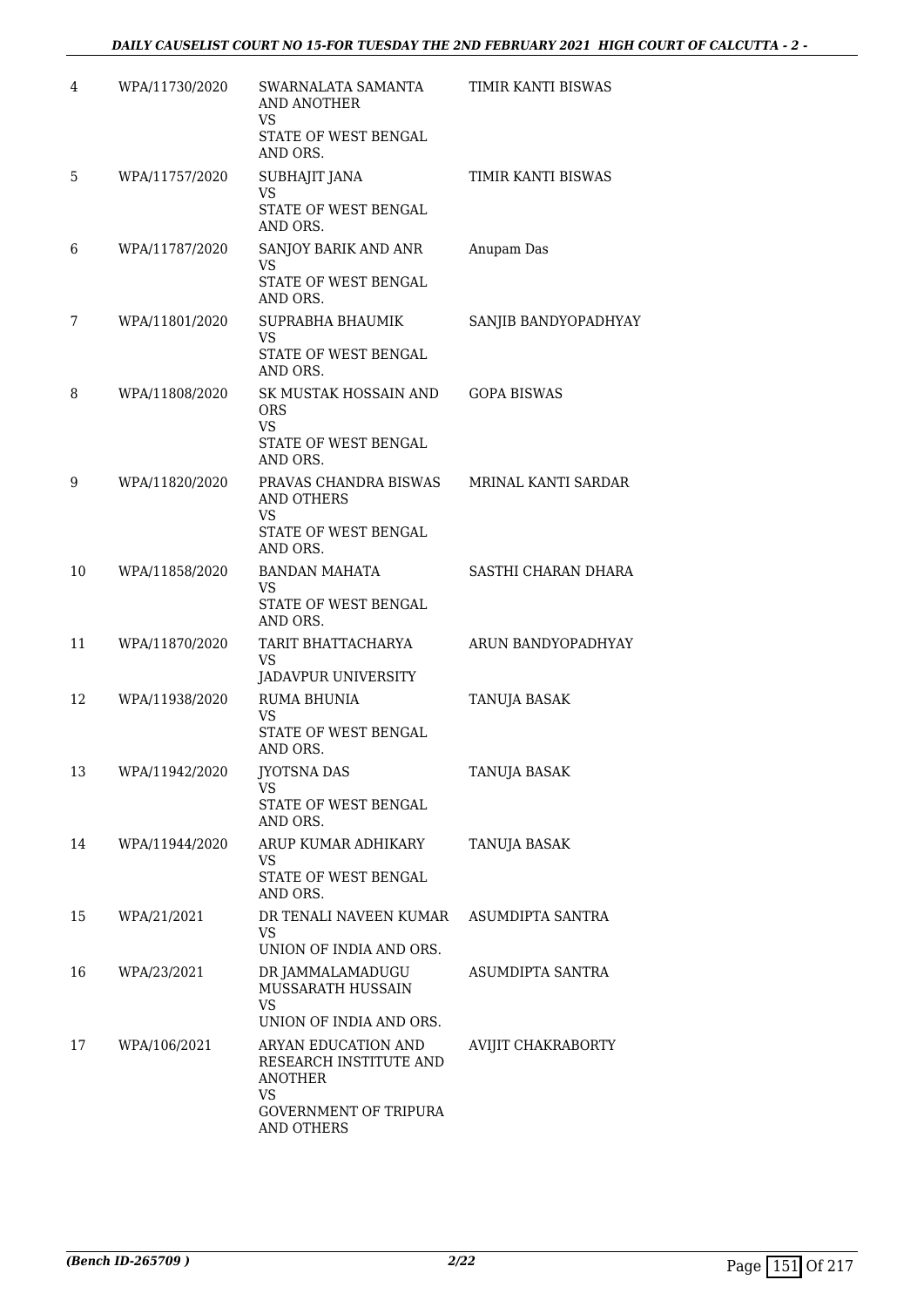| 18 | WPA/123/2021 | <b>BABLU ROY</b><br>VS<br>STATE OF WEST BENGAL                                              | K.M. HOSSAIN                |
|----|--------------|---------------------------------------------------------------------------------------------|-----------------------------|
|    |              | AND ORS.                                                                                    |                             |
| 19 | WPA/180/2021 | BISWANATH HALDER AND<br>ANR<br><b>VS</b><br>STATE OF WEST BENGAL<br>AND ORS.                | TARUN KANTI HALDER          |
| 20 | WPA/265/2021 | SIJIB KUMAR MAJUMDAR<br><b>VS</b><br><b>STATE OF WEST BENGAL</b>                            | <b>SUPARNO GHOSH</b>        |
|    |              | AND ORS.                                                                                    |                             |
| 21 | WPA/306/2021 | NISHIKANTA BAG AND ANR<br>VS<br>STATE OF WEST BENGAL<br>AND ORS.                            | SUBHRANGSHU PANDA           |
| 22 | WPA/338/2021 | DR UJJWAL KUAMR HALDER<br>VS<br>UNIVERSITY OF GOUR<br><b>BANGA AND ORS</b>                  | NIRMALYA ROY                |
| 23 | WPA/662/2021 | JAYA DHIBAR<br><b>VS</b><br>STATE OF WEST BENGAL<br>AND ORS.                                | <b>ANWASHA HALDER</b>       |
| 24 | WPA/683/2021 | PRASENJIT GHOSH<br>VS<br>STATE OF WEST BENGAL<br>AND ORS.                                   | <b>ASISH DUTTA</b>          |
| 25 | WPA/688/2021 | ASMA BIBI<br><b>VS</b><br>STATE OF WEST BENGAL                                              | ASHIM KUMAR HALDER          |
| 26 | WPA/725/2021 | AND ORS.<br>SAURAV KANTI DHARA<br>VS<br>STATE OF WEST BENGAL<br>AND ORS.                    | SK JAYED HOSSAIN            |
| 27 | WPA/750/2021 | SANJALI KERKETTA<br>VS<br>STATE OF WEST BENGAL<br>AND ORS.                                  | JAKIR HUSSAIN               |
| 28 | WPA/780/2021 | DIPAK KUMAR DINDA AND<br>ANR<br><b>VS</b><br>STATE OF WEST BENGAL<br>AND ORS.               | ANANYA CHAKRABORTY          |
| 29 | WPA/819/2021 | ARINDAM MANDAL AND<br><b>ORS</b><br><b>VS</b><br>THE STATE OF WEST<br><b>BENGAL AND ORS</b> | ANINDA BHATTACHARYA         |
| 30 | WPA/826/2021 | <b>SUBARNA SAHA</b><br>VS.<br>STATE OF WEST BENGAL<br>AND ORS.                              | <b>SALONI BHATTACHARYEE</b> |
| 31 | WPA/827/2021 | PRANAY SARKAR AND ORS<br><b>VS</b><br>STATE OF WEST BENGAL<br>AND ORS.                      | SALONI BHATTACHARJEE        |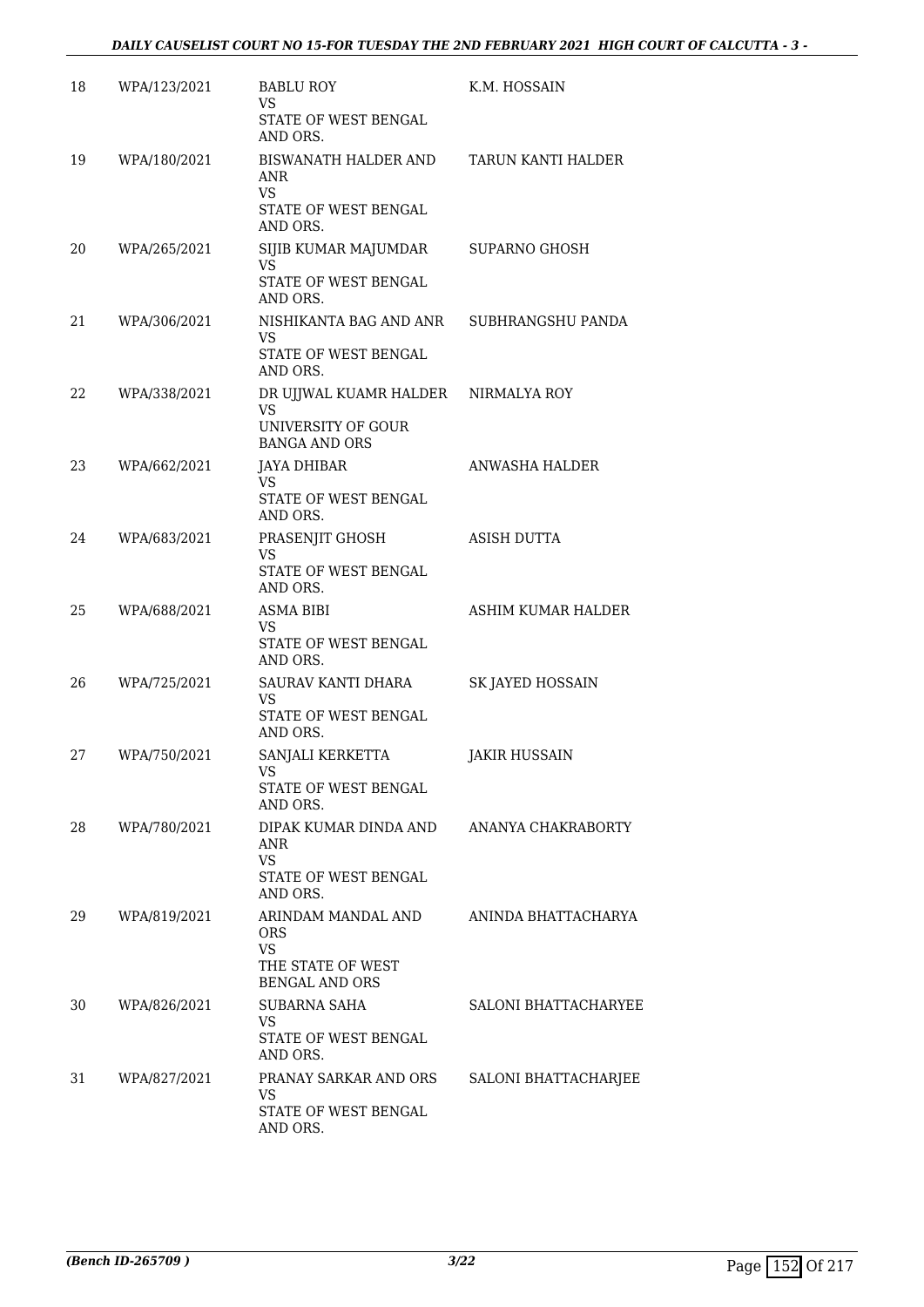| 32 | WPA/850/2021  | SAJAL PALMAL<br>VS                                                                               | PRADIP KUMAR GHOSH        |
|----|---------------|--------------------------------------------------------------------------------------------------|---------------------------|
|    |               | STATE OF WEST BENGAL<br>AND ORS.                                                                 |                           |
| 33 | WPA/853/2021  | HARAPRASAD KUNDU<br><b>VS</b>                                                                    | SAILENDU SEKHAR BAYERD    |
|    |               | STATE OF WEST BENGAL<br>AND ORS.                                                                 |                           |
| 34 | WPA/855/2021  | MONJURUL SARKAR<br><b>VS</b>                                                                     | <b>BIKASH CHANDRA DAS</b> |
|    |               | STATE OF WEST BENGAL<br>AND ORS.                                                                 |                           |
| 35 | WPA/923/2021  | KRISHNAPADA<br>CHAKRABORTY AND<br><b>ANOTHER</b><br>VS<br>STATE OF WEST BENGAL                   | <b>SUKUMAR SARKAR</b>     |
|    |               | AND ORS.                                                                                         |                           |
| 36 | WPA/971/2021  | MD SHARIF BISWAS<br>VS.<br>STATE OF WEST BENGAL<br>AND ORS.                                      | SALONI BHATTACHARJEE      |
| 37 | WPA/975/2021  | SUKANYA SENGUPTA                                                                                 | APURBA KRISHNA DAS        |
|    |               | <b>VS</b><br>STATE OF WEST BENGAL<br>AND ORS.                                                    |                           |
| 38 | WPA/999/2021  | SANATAN MONDAL AND<br><b>ORS</b><br>VS                                                           | JAYANTA BHATTACHARYA      |
|    |               | STATE OF WEST BENGAL<br>AND ORS.                                                                 |                           |
| 39 | WPA/1023/2021 | PRATAP CHANDRA CHANDA RAMEEZ ALAM<br>VS<br>STATE OF WEST BENGAL<br>AND ORS.                      |                           |
| 40 | WPA/1055/2021 | MD. TUHIN BASKAR AND<br><b>ORS</b><br><b>VS</b><br>THE WEST BENGAL BOARD<br>OF PRIMARY EDUCATION | TIRTHANKAR DEY            |
| 41 | WPA/1059/2021 | AND ORS<br>CHIRASREE SADHU                                                                       | TIRTHANKAR DEY            |
|    |               | <b>VS</b><br>THE WEST BENGAL BOARD<br>OF PRIMARY EDUCATION<br><b>AND ORS</b>                     |                           |
| 42 | WPA/1067/2021 | SUTANU BHARATI AND<br><b>OTHERS</b><br>VS                                                        | AONOJ KUMAR MONDAL        |
|    |               | STATE OF WEST BENGAL<br>AND ORS.                                                                 |                           |
| 43 | WPA/1073/2021 | AMIT KR SINHA AND ORS<br><b>VS</b>                                                               | TIRTHANKAR DEY            |
|    |               | THE WEST BENGAL BOARD<br>OF PRIMARY EDUCATION<br>AND ORS                                         |                           |
| 44 | WPA/1097/2021 | MUKUL ADHIKARY<br><b>VS</b>                                                                      | AMITABRATA ROY            |
|    |               | STATE OF WEST BENGAL<br>AND ORS.                                                                 |                           |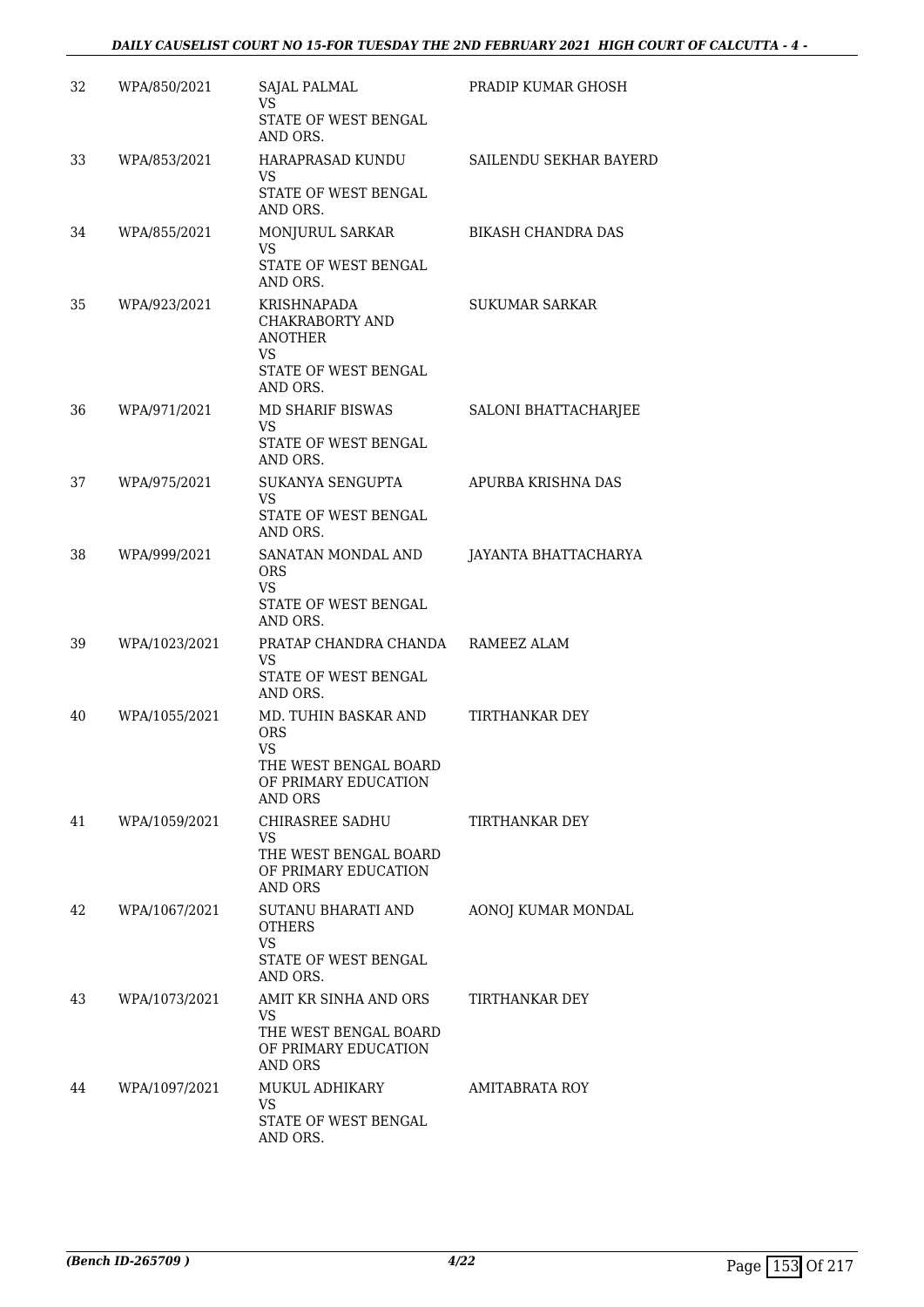| 45 | WPA/1124/2021 | <b>SAMMA KHATUN AND</b><br><b>ANOTHER</b><br>VS<br>STATE OF WEST BENGAL<br>AND ORS.                         | <b>SK. SAIFUDDIN</b>                |
|----|---------------|-------------------------------------------------------------------------------------------------------------|-------------------------------------|
| 46 | WPA/1127/2021 | <b>IISAN BAIDYA AND ANR</b><br>VS<br>STATE OF WEST BENGAL<br>AND ORS.                                       | <b>SUROJIT DUTTA</b>                |
| 47 | WPA/1128/2021 | <b>BARUN LOHAR AND ORS</b><br>VS.<br>STATE OF WEST BENGAL<br>AND ORS.                                       | RITAM CHOWDHURY                     |
| 48 | WPA/1138/2021 | PRASANTA MAHATA AND<br><b>ORS</b><br><b>VS</b><br>STATE OF WEST BENGAL                                      | <b>RITAM CHOWDHURY</b>              |
| 49 | WPA/1157/2021 | AND ORS.<br>KABIRUL ISLAM AND<br><b>OTHERS</b><br>VS<br>STATE OF WEST BENGAL                                | PAMPA DEY (DHABAL)                  |
| 50 | WPA/1169/2021 | AND ORS.<br>MANDIRA SAHA AND ORS<br>VS.<br>STATE OF WEST BENGAL<br>AND ORS.                                 | <b>DEBASIS NANDI</b>                |
| 51 | WPA/1179/2021 | MOUSUMI BHAKTA AND<br><b>ANOTHER</b><br>VS<br>STATE OF WEST BENGAL<br>AND ORS.                              | <b>TARUN KUMAR GAYEN</b>            |
| 52 | WPA/1186/2021 | ZAINUL ABEDIN<br>VS<br>UNION OF INDIA AND ORS.                                                              | <b>SK ZAFIR</b>                     |
| 53 | WPA/1191/2021 | ISWAR CHANDRA GHOSH<br>AND ORS<br><b>VS</b><br>STATE OF WEST BENGAL<br>AND ORS.                             | RITAM CHOWDHURY                     |
| 54 | WPA/1205/2021 | SOHINI JANA<br><b>VS</b><br>STATE OF WEST BENGAL<br>AND ORS.                                                | SANTOSH KUMAR<br><b>CHAKRABORTY</b> |
| 55 | WPA/1219/2021 | RAMKRISHNA<br><b>VIVEKANANDA MISSION</b><br>AND ANOTHER<br><b>VS</b><br>STATE OF WEST BENGAL<br>AND ANOTHER | DEBLINA CHATTARAJ                   |
| 56 | WPA/1225/2021 | <b>ILA DAS AND ANR</b><br>VS.<br>STATE OF WEST BENGAL<br>AND ORS.                                           | SUDIP SARKAR                        |
| 57 | WPA/1227/2021 | SAHINA RESHMIDAUGHTER<br>VS<br>STATE OF WEST BENGAL<br>AND ORS.                                             | BHASKAR MONDAL                      |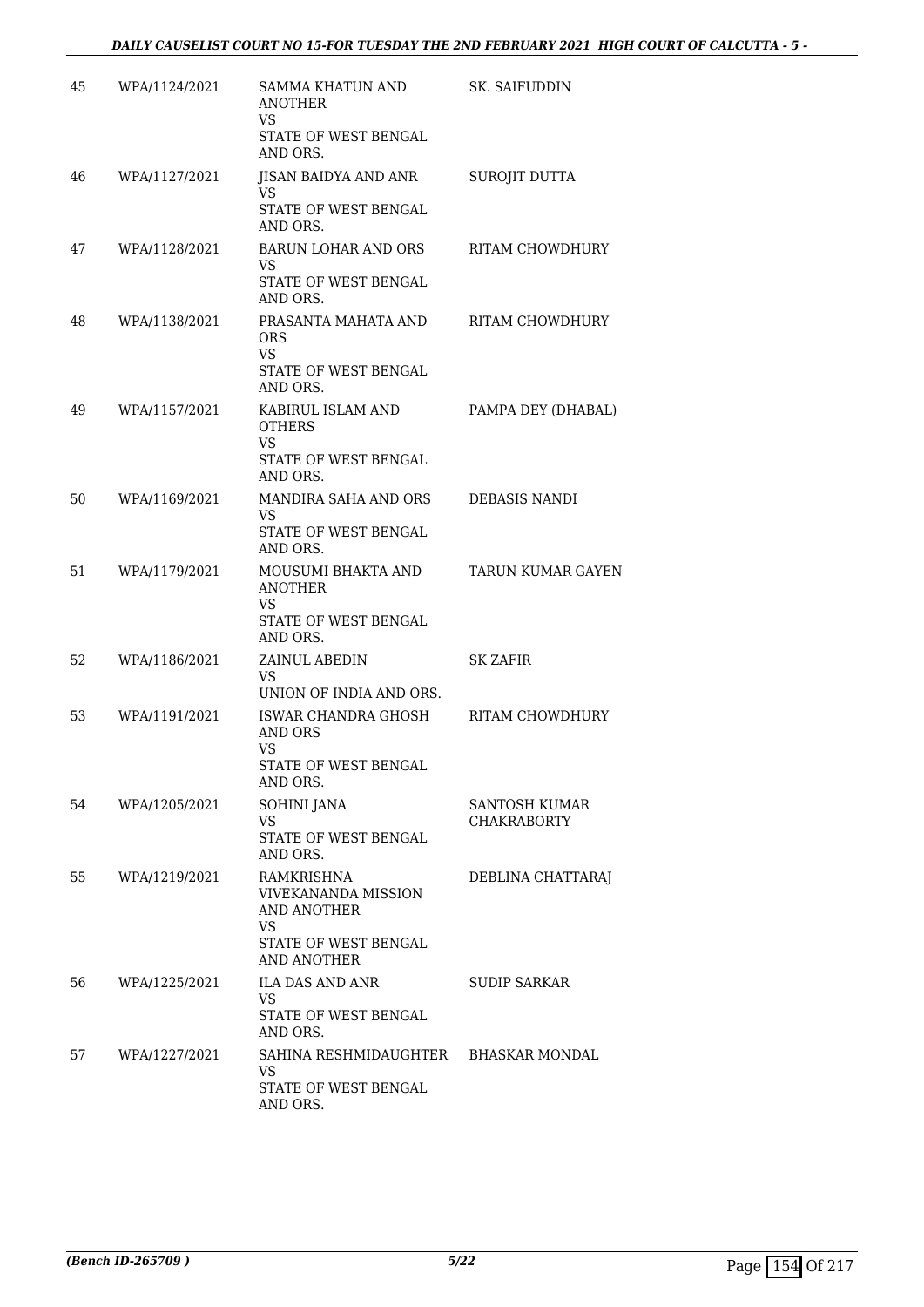| 58 | WPA/1228/2021 | <b>ADITI BANERJEE</b><br>VS<br><b>STATE OF WEST BENGAL</b><br>AND ORS.                             | RAJENDRA CHATURVEDI        |
|----|---------------|----------------------------------------------------------------------------------------------------|----------------------------|
| 59 | WPA/1238/2021 | <b>MD SHOEB</b><br>VS<br>STATE OF WEST BENGAL<br>AND ORS.                                          | SOUNAK BHATTACHARYA        |
| 60 | WPA/1246/2021 | ANJANA RANI MONDAL<br><b>VS</b><br>STATE OF WEST BENGAL<br>AND ORS.                                | <b>SUDIP SARKAR</b>        |
| 61 | WPA/1250/2021 | DILIP KUMAR BASU<br>VS<br>STATE OF WEST BENGAL<br>AND ORS.                                         | <b>BISWAJIT MAL</b>        |
| 62 | WPA/1251/2021 | HARADHAN MAHATA<br>VS<br>STATE OF WEST BENGAL<br>AND ORS.                                          | SATYARANJAN KUNDU          |
| 63 | WPA/1256/2021 | PALCID LUCY<br><b>GHARAMIRAVI SULTANA</b><br>AND ANOTHER<br>VS<br>STATE OF WEST BENGAL<br>AND ORS. | AKASHDEEP MUKHEJEE         |
| 64 | WPA/1261/2021 | CHANDAN NANDI AND<br><b>OTHERS</b><br><b>VS</b><br>STATE OF WEST BENGAL<br>AND ORS.                | SUVRA DUTTA                |
| 65 | WPA/1268/2021 | MANOJIT KUMAR GHOSH<br>VS<br>WEST BENGAL BOARD OF<br>PRIMARY EDUCATION                             | TIRTHANKAR DEY             |
| 66 | WPA/1308/2021 | NIBEDITA GAYEN<br>VS<br>STATE OF WEST BENGAL<br>AND ORS.                                           | DILIP KUMAR SHYAMAL        |
| 67 | WPA/1372/2021 | DEBABRATA MAITY<br>VS<br>STATE OF WEST BENGAL<br>AND ORS.                                          | <b>BANSHI BADAN MAITY</b>  |
| 68 | WPA/1382/2021 | PINTU SHIL<br>VS<br>STATE OF WEST BENGAL<br>AND ORS.                                               | PINTU KARAR                |
| 69 | WPA/1406/2021 | HIRANMOY MUKHERJEE<br><b>AND OTHERS</b><br>VS<br>STATE OF WEST BENGAL                              | KASHISWAR GHOSHAL          |
| 70 | WPA/1412/2021 | AND ORS.<br>NISHIKANTA DAS AND<br><b>OTHERS</b><br>VS<br>STATE OF WEST BENGAL                      | SHAHARAYAR ALAM            |
| 71 | WPA/1425/2021 | AND ORS.<br>PRADYOT KUMAR MAITY<br>VS<br>STATE OF WEST BENGAL<br>AND ORS.                          | <b>BANSHI BANDAN MAITY</b> |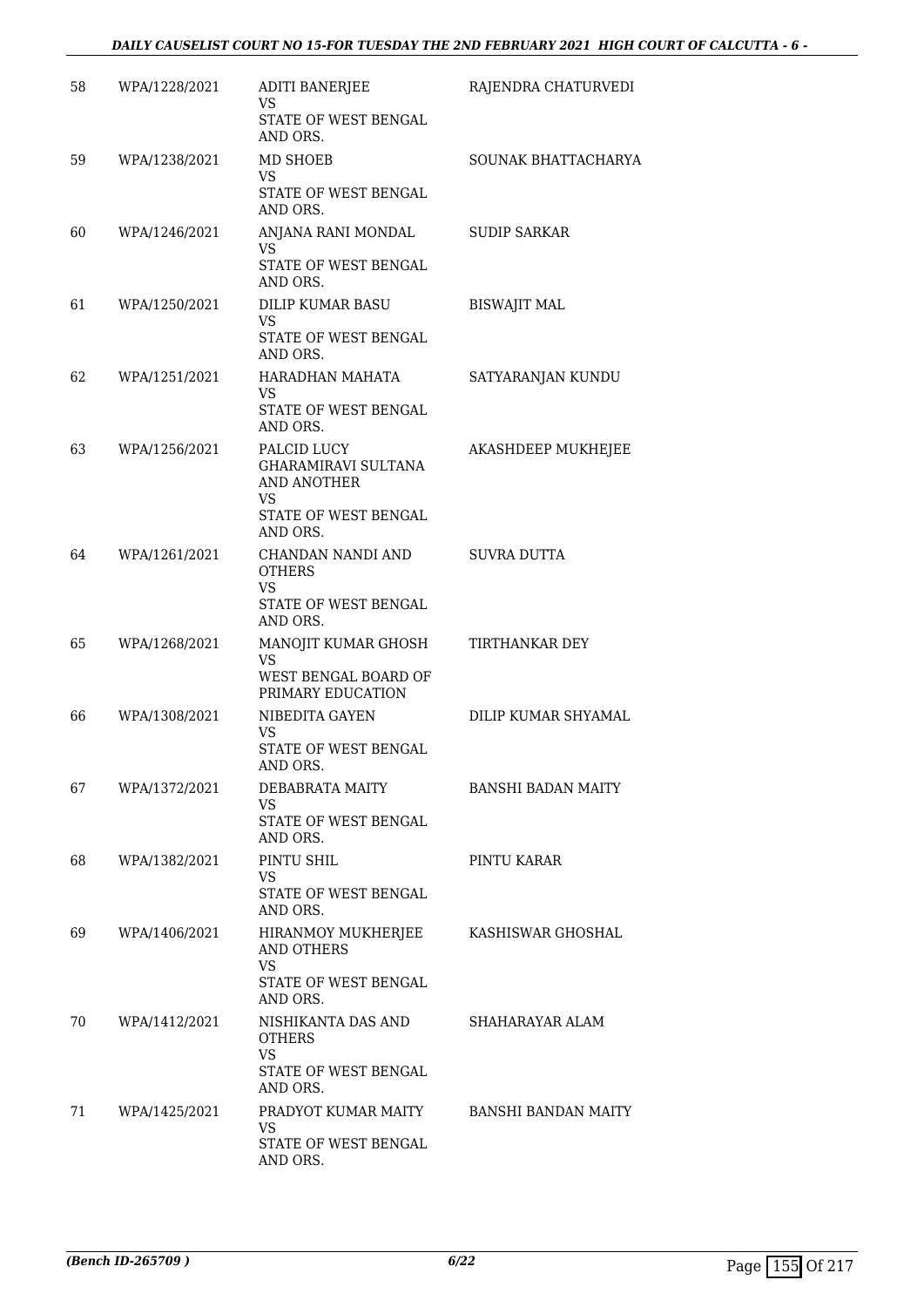| 72 | WPA/1439/2021 | MADHUMITA PANDA AND<br><b>ORS</b><br><b>VS</b><br>STATE OF WEST BENGAL<br>AND ORS.        | DIPA BHATTACHARYA      |
|----|---------------|-------------------------------------------------------------------------------------------|------------------------|
| 73 | WPA/1447/2021 | DILIP MANDAL<br>VS.<br>STATE OF WEST BENGAL<br>AND ORS.                                   | <b>SAKYA MAITY</b>     |
| 74 | WPA/1449/2021 | <b>SUTANU LAHA</b><br>VS.<br>STATE OF WEST BENGAL<br>AND ORS.                             | <b>SAKYA MAITY</b>     |
| 75 | WPA/1452/2021 | PAMPA MANDAL<br>VS<br>STATE OF WEST BENGAL<br>AND ORS.                                    | TUSHER KANTI MUKHERJEE |
| 76 | WPA/1457/2021 | FIRDOUSI BEGUM AND<br><b>ANOTHER</b><br><b>VS</b><br>STATE OF WEST BENGAL<br>AND ORS.     | SK NEZAMUDDIN          |
| 77 | WPA/1463/2021 | MAHAMAYA SADHUKHAN<br><b>VS</b><br>STATE OF WEST BENGAL<br>AND ORS.                       | <b>SUDIP SARKAR</b>    |
| 78 | WPA/1499/2021 | DEBASIS PAL<br>VS<br>STATE OF WEST BENGAL<br>AND ORS.                                     | <b>ABU SOHEL</b>       |
| 79 | WPA/1506/2021 | NARGIS KHATUN<br>VS<br>THE STATE OF WEST<br><b>BENGAL AND ORS</b>                         | PRAMITA BANERJEE       |
| 80 | WPA/1522/2021 | SOURAV MONDAL AND ORS RITAM CHOWDHURY<br>VS<br>THE STATE OF WEST<br><b>BENGAL AND ORS</b> |                        |
| 81 | WPA/1525/2021 | SONALI HALDER AND ORS<br>VS.<br>THE STATE OF WEST<br><b>BENGAL AND ORS</b>                | <b>RITAM CHOWDHURY</b> |
| 82 | WPA/1540/2021 | SONALI DAS AND OTHERS<br>VS.<br>STATE OF WEST BENGAL<br>AND ORS.                          | SANDIP KUMAR MONDAL    |
| 83 | WPA/1548/2021 | ASHALATA KARAN<br>VS.<br>STATE OF WEST BENGAL<br>AND ORS.                                 | <b>BISWAJIT MAL</b>    |
| 84 | WPA/1551/2021 | BHASKAR ACHARYA<br><b>VS</b><br>STATE OF WEST BENGAL<br>AND ORS.                          | <b>BISWAJIT MAL</b>    |
| 85 | WPA/1556/2021 | ANUP GHOSH AND ORS<br>VS.<br>STATE OF WEST BENGAL<br>AND ORS.                             | RAJIB ACHARYYA         |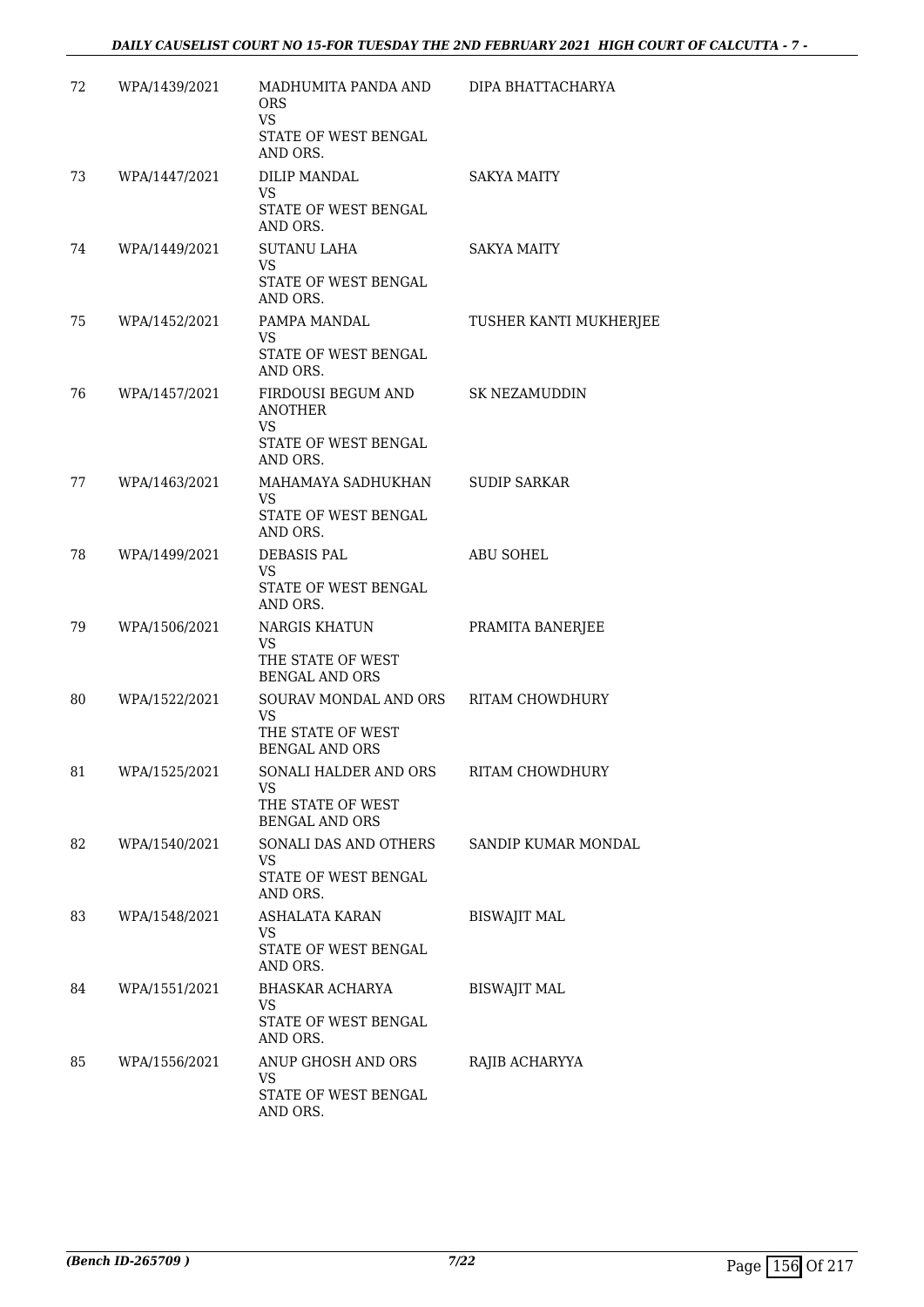| 86  | WPA/1564/2021 | KAILASH CHANDRA<br><b>PATTANAIK</b>                  | SALONI BHATTACHARJEE  |
|-----|---------------|------------------------------------------------------|-----------------------|
|     |               | <b>VS</b><br>VISVA BHARATI AND<br><b>OTHERS</b>      |                       |
| 87  | WPA/1567/2021 | NAROTTAM SENAPATI<br>VS<br>VISVA-BHARATI AND ORS     | SALONI BHATTACHARJEE  |
| 88  | WPA/1569/2021 | <b>ABHIJIT SEN</b><br>VS                             | SALONI BHATTACHARJEE  |
|     |               | VISVA BHARATI AND<br><b>OTHERS</b>                   |                       |
| 89  | WPA/1572/2021 | <b>SAMIR KR BHUNIA</b><br>VS<br>STATE OF WEST BENGAL | <b>BISWAJIT MAL</b>   |
|     |               | AND ORS.                                             |                       |
| 90  | WPA/1580/2021 | TOTON KUMAR BERA<br><b>VS</b>                        | SK SAHJAHAN ALI       |
|     |               | STATE OF WEST BENGAL<br>AND ORS.                     |                       |
| 91  | WPA/1582/2021 | MANISHA PRADHAN JANA<br><b>VS</b>                    | SK SAHAJAN ALI        |
|     |               | STATE OF WEST BENGAL<br>AND ORS.                     |                       |
| 92  | WPA/1583/2021 | SOMA BERA ANR ANR<br><b>VS</b>                       | KAPIL GUHA            |
|     |               | STATE OF WEST BENGAL<br>AND ORS.                     |                       |
| 93  | WPA/1594/2021 | ASHIMA SARDAR<br>VS.                                 | TIRTHANKAR DEY        |
|     |               | STATE OF WEST BENGAL<br>AND ORS.                     |                       |
| 94  | WPA/1601/2021 | MIRA SINHA<br>VS                                     | <b>SUDIP SARKAR</b>   |
|     |               | STATE OF WEST BENGAL<br>AND ORS.                     |                       |
| 95  | WPA/1603/2021 | <b>BISWANATH DAS</b><br>VS                           | SABITA KHUTIA(BHUNYA) |
|     |               | STATE OF WEST BENGAL<br>AND ORS.                     |                       |
| 96  | WPA/1612/2021 | SUMITA DEBSHARMA<br>VS.                              | SOMESH KUMAR GHOSH    |
|     |               | STATE OF WEST BENGAL<br>AND ORS.                     |                       |
| 97  | WPA/1614/2021 | ARUP KUMAR KOLEY<br>VS.                              | SABITA KHUTIA(BHUNYA) |
|     |               | STATE OF WEST BENGAL<br>AND ORS.                     |                       |
| 98  | WPA/1636/2021 | NIZAMUDDIN SHAIKH<br><b>VS</b>                       | KALYANI BHATTACHARYYA |
|     |               | THE STATE OF WEST<br><b>BENGAL AND ORS</b>           |                       |
| 99  | WPA/1641/2021 | MD. WAHID RAHAMAN<br>VS.                             | KALYANI BHATTACHARYYA |
|     |               | THE STATE OF WEST<br><b>BENGAL AND ORS</b>           |                       |
| 100 | WPA/1644/2021 | RUBINA KHATUN<br><b>VS</b>                           | KALYANI BHATTACHARYYA |
|     |               | THE STATE OF WEST<br><b>BENGAL AND ORS</b>           |                       |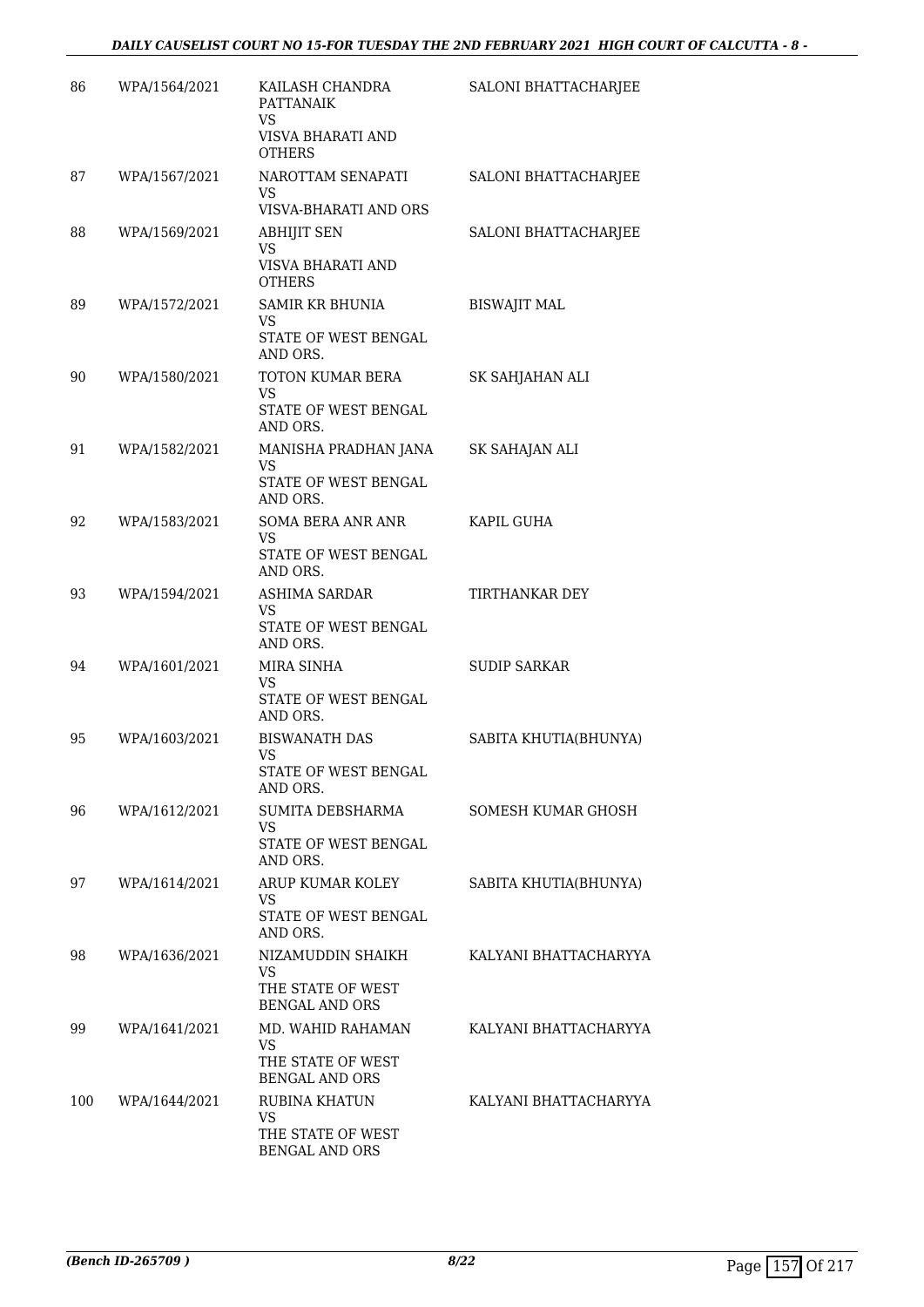| 101 | WPA/1739/2021        | SOUMIK MONDAL AND ORS<br>VS<br>STATE OF WEST BENGAL<br>AND ORS.                       | SHUVRO PROKASH LAHIRI      |
|-----|----------------------|---------------------------------------------------------------------------------------|----------------------------|
| 102 | WPA/1767/2021        | <b>ATANU POCHALI</b><br><b>VS</b><br>STATE OF WEST BENGAL<br>AND ORS.                 | MALYASHREE MAITY           |
|     | wt103 WPA/20467/2018 | <b>ATANU POCHALI</b><br>VS<br>STATE OF WEST BENGAL &<br><b>ORS</b>                    | MALYASREE MAITY            |
| 104 | WPA/1785/2021        | BARIN KUMAR ROY<br>VS<br>STATE OF WEST BENGAL<br>AND ORS.                             | BARIN KUMAR ROY(IN PERSON) |
| 105 | WPA/1885/2021        | PALASH MONDAL AND ORS<br><b>VS</b><br>STATE OF WEST BENGAL<br>AND ORS.                | SHUVRA PROKASH LAHIRI      |
| 106 | WPA/1892/2021        | KRISHNA DAFADAR AND<br><b>OTHERS</b><br><b>VS</b><br>STATE OF WEST BENGAL<br>AND ORS. | SHILADITYA BARMA           |
| 107 | WPA/1903/2021        | MD.HARUNUZZAMAN<br><b>MULLICK</b><br><b>VS</b><br>STATE OF WEST BENGAL<br>AND ORS.    | A.R JAGLUL KABIR           |
| 108 | WPA/1945/2021        | CHHANDA JANA<br>VS<br>STATE OF WEST BENGAL<br>AND ORS.                                | KALYANI BHATTACHARYYA      |
| 109 | WPA/2077/2021        | <b>GOURI DE AND ANOTHER</b><br>VS<br>STATE OF WEST BENGAL<br>AND ORS.                 | SOMSUVRA MUKHERJEE         |
| 110 | WPA/2363/2021        | SARIFUDDIN LASKAR<br>VS.<br>STATE OF WEST BENGAL<br>AND ORS.                          | AMAR NATH SEN              |
| 111 | WPA/2367/2021        | MOUSUMI BHANDARY<br>MONDAL<br>VS.<br>STATE OF WEST BENGAL<br>AND ORS.                 | RATUL GHOSH                |
| 112 | WPA/2405/2021        | ANAMIKA BHATTACHARYA<br>VS<br><b>STATE OF WEST BENGAL</b><br>AND ORS.                 | HEMANTA KUMAR DAS          |
| 113 | WPA/2457/2021        | SOURAV BIKAS MAITY AND<br><b>ORS</b><br>VS.<br>STATE OF WEST BENGAL<br>AND ORS.       | TAMAL TARU PANDA           |

#### **NEW MOTION 1**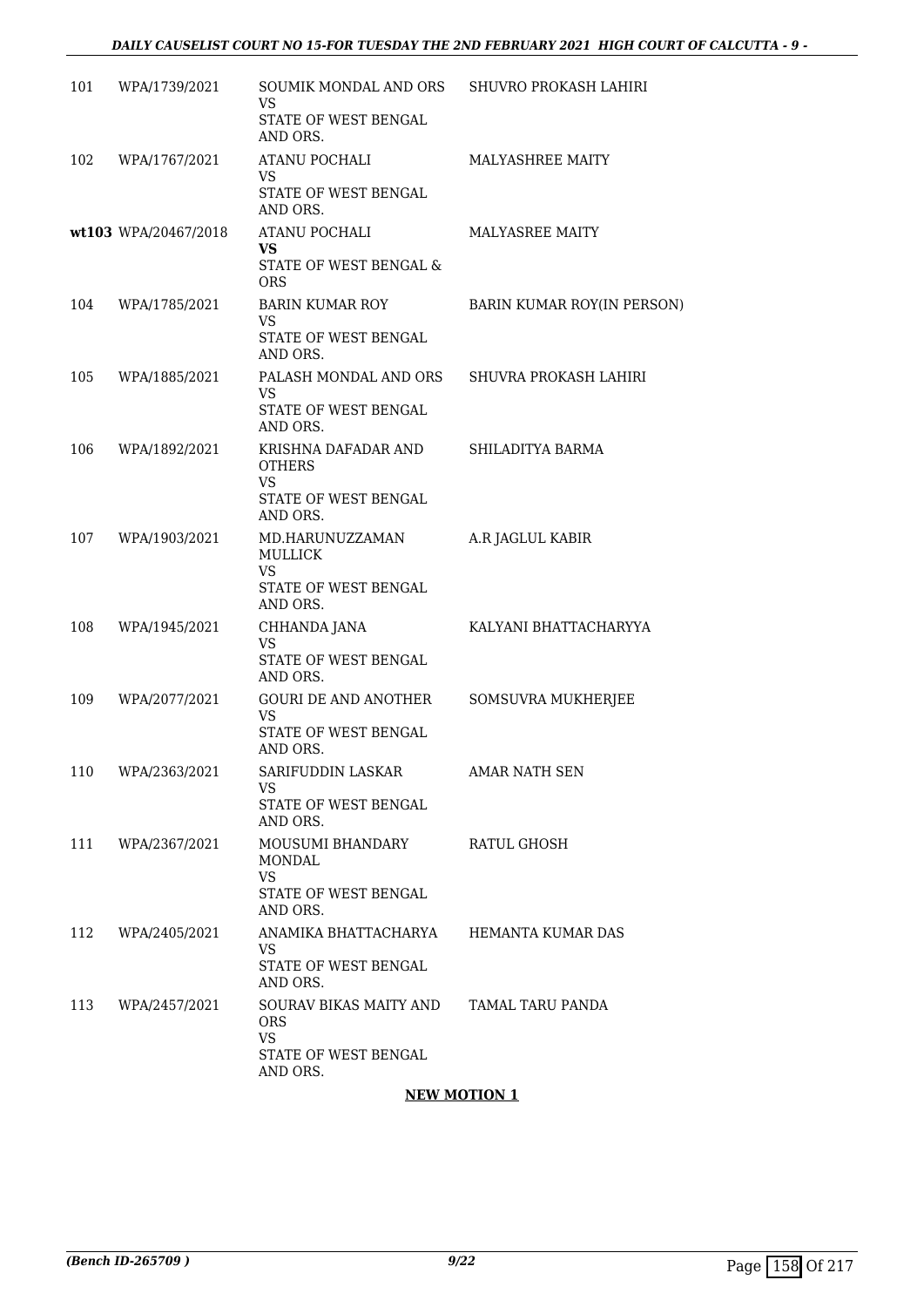| 114 | WPA/1066/2021 | SK. EMAM HOSSAIN AND<br><b>ORS</b><br>VS                                            | TIRTHANKAR DEY            |
|-----|---------------|-------------------------------------------------------------------------------------|---------------------------|
|     |               | STATE OF WEST BENGAL<br>AND ORS.                                                    |                           |
| 115 | WPA/1125/2021 | MD TANMIR AHMED AND<br><b>ORS</b><br><b>VS</b>                                      | Ali Ahsan Alamgir         |
|     |               | STATE OF WEST BENGAL<br>AND ORS.                                                    |                           |
| 116 | WPA/1340/2021 | PRITHISH KUMAR GHOSH<br><b>VS</b><br>STATE OF WEST BENGAL                           | SUPRIYA RANJAN GHOSH      |
| 117 | WPA/1376/2021 | AND ORS.<br>RAJIB CHATTERJEE                                                        | GOBINDA CHANDRA BAIDYA    |
|     |               | VS.<br>STATE OF WEST BENGAL<br>AND ORS.                                             |                           |
| 118 | WPA/1419/2021 | MALKA TARANNUM<br><b>VS</b><br>STATE OF WEST BENGAL<br>AND ORS.                     | SHILADITYA BARMA          |
| 119 | WPA/1422/2021 | NAJMA KHATUN                                                                        | SANGEETA ROY              |
|     |               | VS.<br>STATE OF WEST BENGAL<br>AND ORS.                                             |                           |
| 120 | WPA/1423/2021 | MD ALLARAKHA AHAMED<br>AND ORS<br><b>VS</b>                                         | <b>NEIL BASU</b>          |
|     |               | STATE OF WEST BENGAL<br>AND ORS.                                                    |                           |
| 121 | WPA/1427/2021 | BISWARUP DAS ADHIKARY<br>AND ANR<br>VS                                              | SHILADITYA BARMA          |
|     |               | STATE OF WEST BENGAL<br>AND ORS.                                                    |                           |
| 122 | WPA/1489/2021 | CHIRANJIT SARDAR AND<br><b>ORS</b><br><b>VS</b><br>STATE OF WEST BENGAL<br>AND ORS. | SUDIPTA DASGUPTA          |
| 123 | WPA/1492/2021 | YOGANANDA MEHETA                                                                    | PARAMITA MAITY            |
|     |               | VS.<br>STATE OF WEST BENGAL<br>AND ORS.                                             |                           |
| 124 | WPA/1493/2021 | <b>INDRAJIT SAHU</b><br>VS.                                                         | SUDIPTA DASGUPTA          |
|     |               | STATE OF WEST BENGAL<br>AND ORS.                                                    |                           |
| 125 | WPA/1649/2021 | SUDHANSHU MONDAL<br><b>VS</b><br>STATE OF WEST BENGAL<br>AND ORS.                   | <b>GORA CHAND SAMANTA</b> |
| 126 | WPA/1650/2021 | SAHABUDDIN SK.<br><b>VS</b><br>THE STATE OF WEST<br><b>BENGAL AND ORS</b>           | KALYANI BHATTACHARYYA     |
| 127 | WPA/1664/2021 | <b>GOUR MANNA</b><br><b>VS</b><br>State of West Bengal                              | <b>SUKANTA DAS</b>        |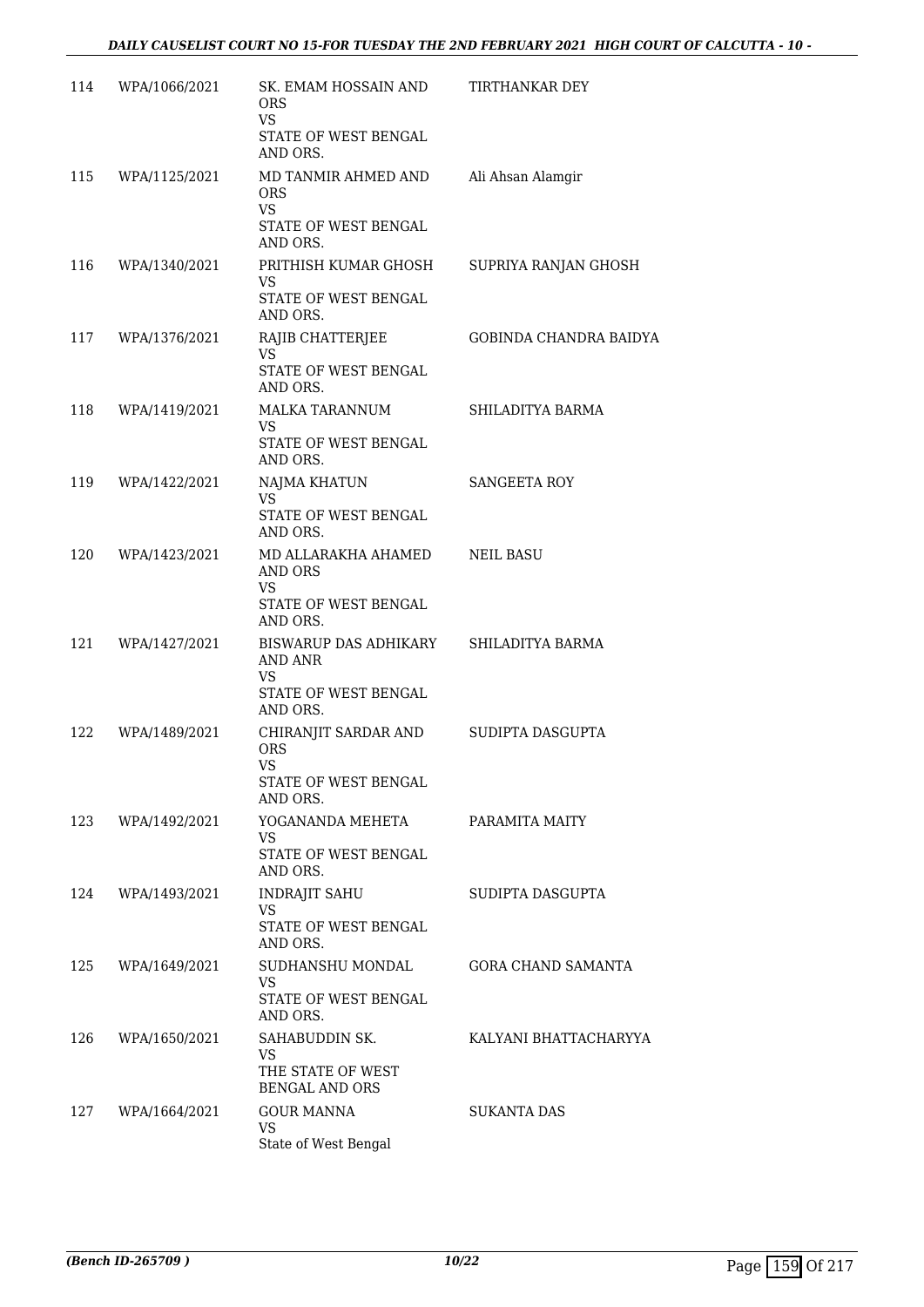#### *DAILY CAUSELIST COURT NO 15-FOR TUESDAY THE 2ND FEBRUARY 2021 HIGH COURT OF CALCUTTA - 11 -*

| 128 | WPA/1679/2021 | KUNTAL SASMAL<br>VS                                                                  | <b>BISWAPRIYA SAMANTA</b> |
|-----|---------------|--------------------------------------------------------------------------------------|---------------------------|
|     |               | STATE OF WEST BENGAL<br>AND ORS.                                                     |                           |
| 129 | WPA/1680/2021 | PRANAB KMAR PANJA<br><b>VS</b>                                                       | K M HOSSAIN               |
|     |               | STATE OF WEST BENGAL<br>AND ORS.                                                     |                           |
| 130 | WPA/1682/2021 | <b>ACHYUT BOSE</b><br>VS<br>STATE OF WEST BENGAL<br>AND ORS.                         | NARAYAN CHANDRA MONDAL    |
| 131 | WPA/1704/2021 | BAPAN BANERJEE<br>VS<br>STATE OF WEST BENGAL<br>AND ORS.                             | Ali Ahsan Alamgir         |
| 132 | WPA/1743/2021 | MILAN MAHATO AND ORS<br><b>VS</b><br>THE STATE OF WEST<br><b>BENGAL AND ORS</b>      | SATYAJIT MAHATA           |
| 133 | WPA/1757/2021 | ASHOKE RAJAK AND ORS<br><b>VS</b><br>THE STATE OF WEST<br><b>BENGAL AND ORS</b>      | SATYAJIT MAHATA           |
| 134 | WPA/1798/2021 | ALI HAIDER SK.<br><b>VS</b><br>STATE OF WEST BENGAL<br>AND ORS.                      | KALYANI BHATTACHARYYA     |
| 135 | WPA/1799/2021 | ALTAFUR RAHAMAN<br><b>VS</b><br>STATE OF WEST BENGAL<br>AND ORS.                     | KALYANI BHATTACHARYYA     |
| 136 | WPA/1801/2021 | MANTURAM HALDAR<br><b>VS</b><br>STATE OF WEST BENGAL<br>AND ORS.                     | TAMAL TARU PANDA          |
| 137 | WPA/1812/2021 | KARTICK MAHATO<br>VS<br>STATE OF WEST BENGAL<br>AND ORS.                             | SUDIPTA DASGUPTA          |
| 138 | WPA/1813/2021 | <b>SUCHISMITA</b><br><b>CHATTOPADHYAY</b><br>VS.<br>STATE OF WEST BENGAL<br>AND ORS. | KALLOL KUMAR MAITY        |
| 139 | WPA/1818/2021 | SAURAV PACHHAL<br>VS.<br>STATE OF WEST BENGAL<br>AND ORS.                            | SUDITPA DASGUPTA          |
| 140 | WPA/1822/2021 | REBA (BISWAS) SARKAR<br>VS.<br>STATE OF WEST BENGAL<br>AND ORS.                      | <b>BIKASH CHANDRA DAS</b> |
| 141 | WPA/1824/2021 | CHHANDA SAMANTA AND<br>OTHERS<br><b>VS</b><br>STATE OF WEST BENGAL<br>AND ORS.       | SUDIPTA DASGUPTA          |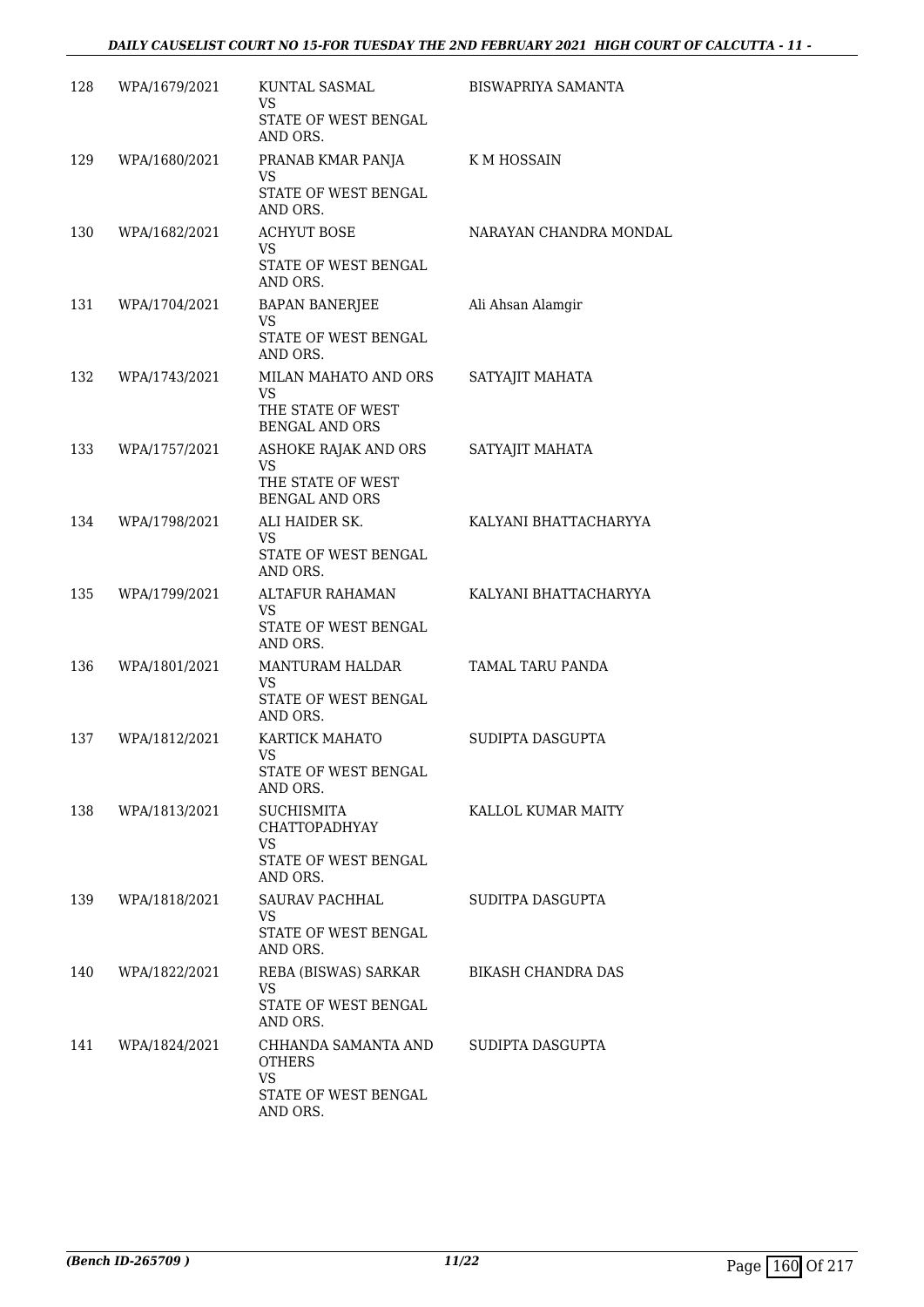| 142 | WPA/1868/2021 | KAUSHIK CHATTERJEE<br>VS<br>STATE OF WEST BENGAL<br>AND ORS.                        | SANDIP KUMAR MONDAL       |
|-----|---------------|-------------------------------------------------------------------------------------|---------------------------|
| 143 | WPA/1898/2021 | <b>BHASKAR DAS</b><br><b>VS</b><br>STATE OF WEST BENGAL<br>AND ORS.                 | <b>GORA CHAND SAMANTA</b> |
| 144 | WPA/1925/2021 | <b>SAGNIK JANA</b><br>VS<br><b>STATE OF WEST BENGAL</b><br>AND ORS.                 | <b>BANSHI BADAN MAITY</b> |
| 145 | WPA/1946/2021 | <b>TAPASI MAJI</b><br><b>VS</b><br>STATE OF WEST BENGAL<br>AND ORS.                 | KALYANI BHATTACHARYA      |
| 146 | WPA/1947/2021 | AJAZUL HOQUE<br><b>VS</b><br>STATE OF WEST BENGAL<br>AND ORS.                       | KALYANI BHATTACHARYYA     |
| 147 | WPA/1948/2021 | SONIA GHOSH<br><b>VS</b><br>STATE OF WEST BENGAL<br>AND ORS.                        | KALYANI BHATTACHARYA      |
| 148 | WPA/1951/2021 | MUKBUL HAQUE AND ORS<br>VS.<br>STATE OF WEST BENGAL<br>AND ORS.                     | SK NAYEEMUL HAQUE         |
| 149 | WPA/1954/2021 | MD. RABIUL SK. AND<br><b>OTHERS</b><br>VS<br>STATE OF WEST BENGAL<br>AND ORS.       | SHILADITYA BARMA          |
| 150 | WPA/1971/2021 | SITAL RAJAK AND ORS<br>VS<br>STATE OF WEST BENGAL<br>AND ORS.                       | <b>GOPA BISWAS</b>        |
| 151 | WPA/1991/2021 | <b>BIPUL SARKAR AND</b><br><b>OTHERS</b><br>VS.<br>STATE OF WEST BENGAL<br>AND ORS. | DIBYENDU CHATTERJEE       |
| 152 | WPA/1995/2021 | SAFIULLAH AND ORS<br>VS.<br>STATE OF WEST BENGAL<br>AND ORS.                        | DEBABRATA MONDAL          |
| 153 | WPA/2021/2021 | RITRUPARNA SEN<br>VS.<br>STATE OF WEST BENGAL<br>AND ORS.                           | ANWASHA HALDER            |
| 154 | WPA/2049/2021 | MD AKBAR ALI AND ORS<br><b>VS</b><br>W.B.BOARD OF PRIMARY<br><b>EDU AND ORS</b>     | TIRTHANKAR DEY            |
| 155 | WPA/2053/2021 | UDAY SANKAR SAHA AND<br>ORS.<br><b>VS</b><br>W.B.BOARD OF PRIMARY<br>EDU AND ANR    | TIRTHANKAR DEY            |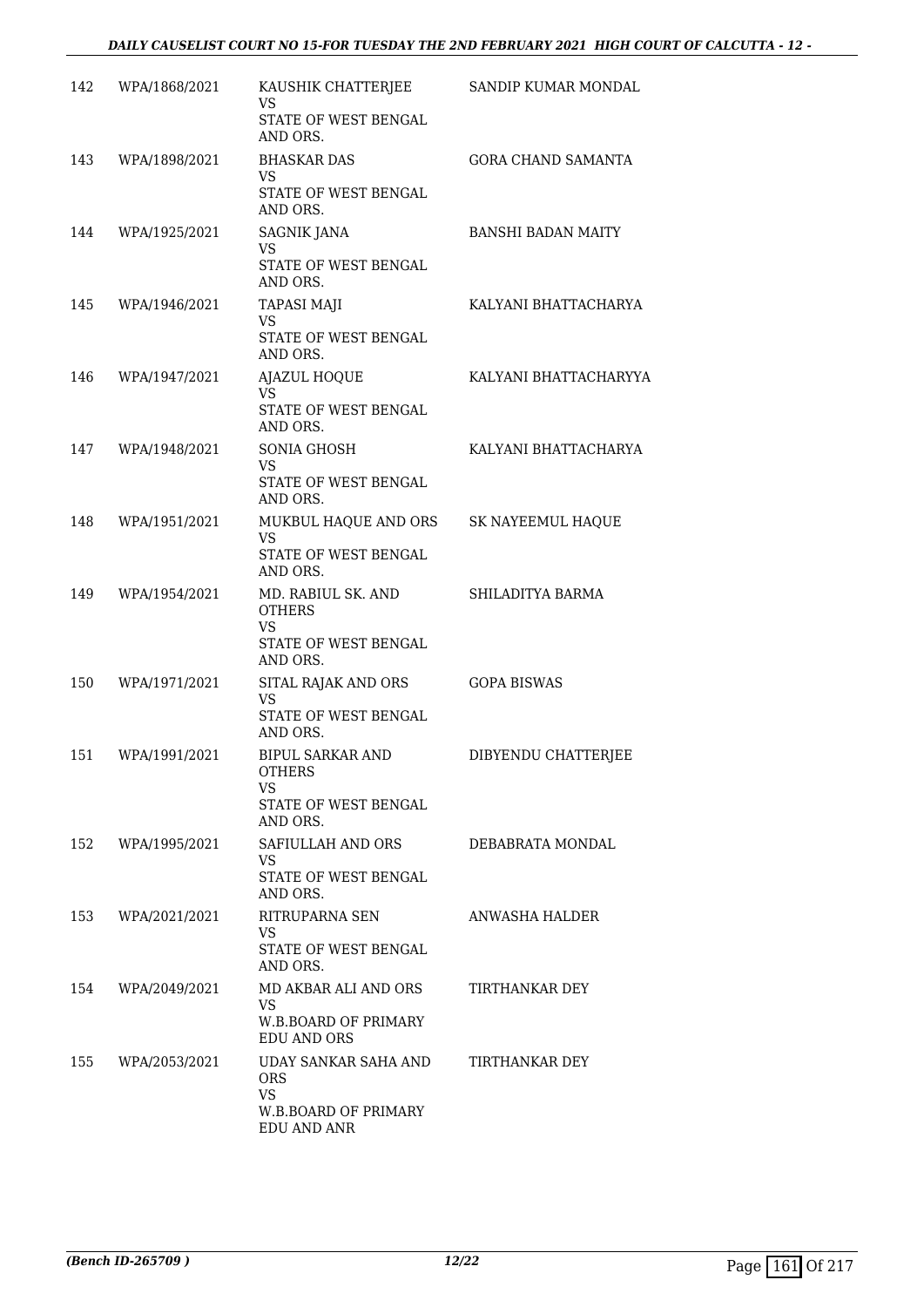| 156 | WPA/2055/2021 | HEMANTA KUMAR GHOSH<br>VS<br>STATE OF WEST BENGAL                                                                       | K.M. HOSSAIN            |
|-----|---------------|-------------------------------------------------------------------------------------------------------------------------|-------------------------|
| 157 | WPA/2057/2021 | AND ORS.<br>FARUK ABDULLAH MONDAL RITAM CHOWDHURY<br>AND ORS<br><b>VS</b><br>THE STATE OF WEST<br><b>BENGAL AND ORS</b> |                         |
| 158 | WPA/2059/2021 | <b>BAISHAKHI DAS</b><br>VS<br>STATE OF WEST BENGAL<br>AND ORS.                                                          | SUDIPTA DASGUPTA        |
| 159 | WPA/2062/2021 | IPSHITA MUKHERJEE DAN<br><b>AND ANR</b><br>VS<br>STATE OF WEST BENGAL<br>AND ORS.                                       | SUDIPTA DASGUPTA        |
| 160 | WPA/2071/2021 | SATYAJIT MONDAL<br><b>VS</b><br>WEST BENGAL BOARD OF<br>PRIMARY EDUCATION                                               | MRINAL KANTI BISWAS     |
| 161 | WPA/2076/2021 | BASANTI TUDU(SOREN)<br><b>AND ANR</b><br><b>VS</b><br>STATE OF WEST BENGAL<br>AND ORS.                                  | BIKASH CHANDRA DAS      |
| 162 | WPA/2081/2021 | RITUPARNA SEN<br>VS.<br>STATE OF WEST BENGAL<br>AND ORS.                                                                | ANWASHA HALDER          |
| 163 | WPA/2105/2021 | SUBRINA KHATUN<br><b>VS</b><br>STATE OF WEST BENGAL<br>AND ORS.                                                         | <b>MUKETESWAR MAITY</b> |
| 164 | WPA/2111/2021 | HRIDAY KUMAR PAUL<br>VS<br>STATE OF WEST BENGAL<br>AND ORS.                                                             | SURENDRA KUMAR SHARMA   |
| 165 | WPA/2112/2021 | SUKUMAR MAHATA<br>VS.<br>STATE OF WEST BENGAL<br>AND ORS.                                                               | UTTAM BANERJEE          |
| 166 | WPA/2115/2021 | ATANU ACHARYA<br>VS.<br>STATE OF WEST BENGAL<br>AND ORS.                                                                | SURENDRA KUMAR SHARMA   |
| 167 | WPA/2120/2021 | MOGIBOR RAHAMAN<br><b>VS</b><br>STATE OF WEST BENGAL<br>AND ORS.                                                        | SURENDRA KUMAR SHARMA   |
| 168 | WPA/2121/2021 | MD MOHIBUL ISLAM AND<br><b>ANR</b><br><b>VS</b><br>STATE OF WEST BENGAL<br>AND ORS.                                     | Miss Molly Saha         |
| 169 | WPA/2126/2021 | MD ASIF ALI<br><b>VS</b><br>STATE OF WEST BENGAL<br>AND ORS.                                                            | SURENDRA KUMAR SHARMA   |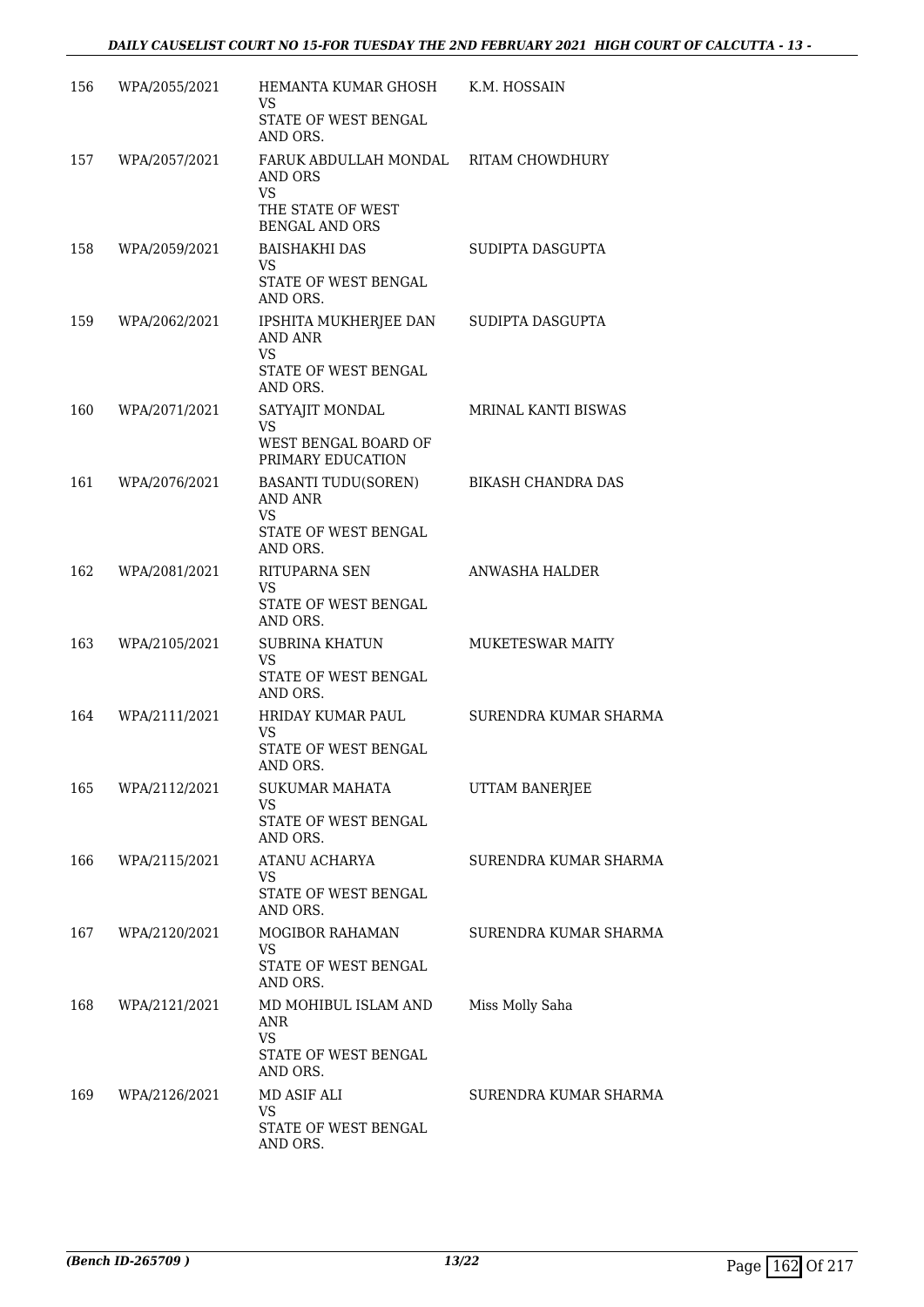| 170 | WPA/2130/2021 | MOUMITA DUTTA AND ORS<br>VS<br>THE STATE OF WEST<br><b>BENGAL AND ORS</b>           | ANUWASHA HALDER       |
|-----|---------------|-------------------------------------------------------------------------------------|-----------------------|
| 171 | WPA/2135/2021 | BISWAJIT ROY AND ORS<br><b>VS</b><br>STATE OF WEST BENGAL<br>AND ORS.               | ANANYA CHAKRABORTY    |
| 172 | WPA/2136/2021 | NANDITA MANDAL<br>VS<br>THE STATE OF WEST<br><b>BENGAL AND ORS</b>                  | <b>JEENIA RUDRA</b>   |
| 173 | WPA/2143/2021 | <b>RAKESH BISWAS</b><br><b>VS</b><br>STATE OF WEST BENGAL<br>AND ORS.               | SURENDRA KUMAR SHARMA |
| 174 | WPA/2146/2021 | TORIKUL MONDAL<br><b>VS</b><br>STATE OF WEST BENGAL<br>AND ORS.                     | SURENDRA KUMAR SHARMA |
| 175 | WPA/2148/2021 | PABITRA SARKAR<br><b>VS</b><br>STATE OF WEST BENGAL<br>AND ORS.                     | SURENDRA KUMAR SHARMA |
| 176 | WPA/2149/2021 | BRINDABAN BISWAS AND<br><b>ORS</b><br><b>VS</b><br>STATE OF WEST BENGAL<br>AND ORS. | SAMBHUNATH DE         |
| 177 | WPA/2154/2021 | SAJAL KUMAR BISWAS<br>VS<br>STATE OF WEST BENGAL<br>AND ORS.                        | SUDDHADEV ADAK        |
| 178 | WPA/2158/2021 | RAMDAS MANDAL<br>VS<br>STATE OF WEST BENGAL<br>AND ORS.                             | SURENDRA KUMAR SHARMA |
| 179 | WPA/2159/2021 | SHAMPA MONDAL AND ORS<br>VS FOR STRUMP.<br>STATE OF WEST BENGAL<br>AND ORS.         | <b>SAKYA MAITI</b>    |
| 180 | WPA/2160/2021 | SHYAMALI BISWAS<br>VS<br>STATE OF WEST BENGAL<br>AND ORS.                           | SURENDRA KUMAR SHARMA |
| 181 | WPA/2193/2021 | TAPAS ADHIKARY AND ORS<br>VS<br>State of West Bengal AND<br><b>ORS</b>              | SK NAYEEMUL HAQUE     |
| 182 | WPA/2196/2021 | UJJAL KUJUR<br><b>VS</b><br>STATE OF WEST BENGAL<br>AND ORS.                        | SURENDRA KUMAR SHARMA |
| 183 | WPA/2204/2021 | <b>SUMIT DAS</b><br><b>VS</b><br>STATE OF WEST BENGAL<br>AND ORS.                   | SURENDRA KUMAR SHARMA |
| 184 | WPA/2208/2021 | <b>APU BISWAS</b><br><b>VS</b><br>STATE OF WEST BENGAL<br>AND ORS.                  | SURENDRA KUMAR SHARMA |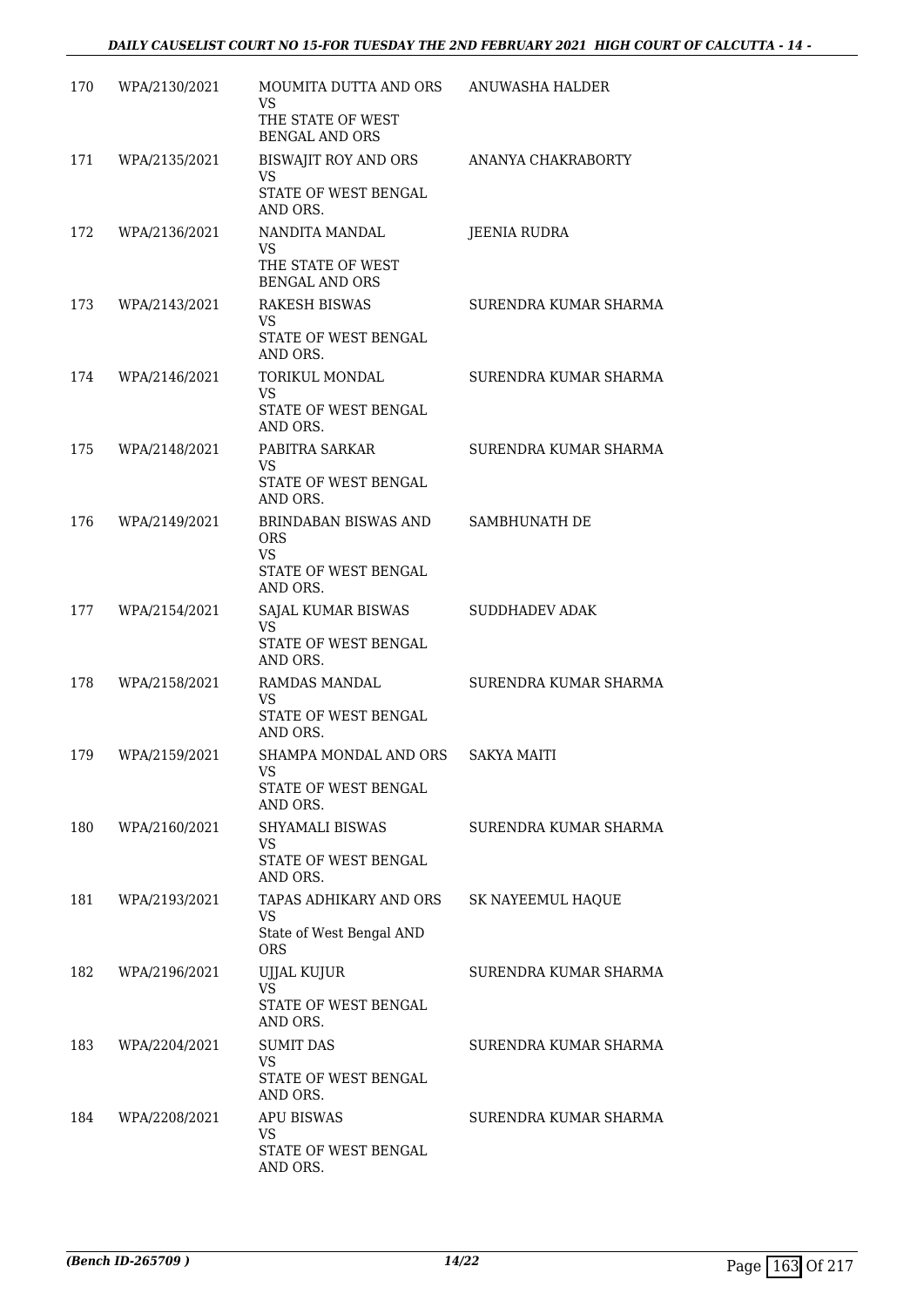| 185 | WPA/2211/2021     | MAMATA HALDER<br><b>VS</b><br>STATE OF WEST BENGAL                                              | SURENDRA KUMAR SHARMA |
|-----|-------------------|-------------------------------------------------------------------------------------------------|-----------------------|
| 186 | WPA/2217/2021     | AND ORS.<br><b>MANIK PRADHAN</b><br>VS<br>STATE OF WEST BENGAL<br>AND ORS.                      | SRIKANTA DATTA        |
| 187 | WPA/2245/2021     | MD. ABDUL KAYUM AND<br><b>ORS</b><br><b>VS</b><br>THE STATE OF WEST<br><b>BENGAL AND ORS</b>    | ALI AHSAN ALAMGIR     |
| 188 | WPA/2255/2021     | SUNIT SARKAR AND ORS<br><b>VS</b><br>STATE OF WEST BENGAL<br>AND ORS.                           | TAIMUR HOSSAIN        |
| 189 | WPA/2273/2021     | DILIP SARKAR AND OTHERS<br>VS.<br>STATE OF WEST BENGAL<br>AND ORS.                              | <b>GOPA BISWAS</b>    |
| 190 | WPA/2290/2021     | PRIYABRATA ROY AND ANR<br><b>VS</b><br>STATE OF WEST BENGAL<br>AND ORS.                         | ANANYA CHAKRABORTY    |
| 191 | WPA/2292/2021     | ASHOK SARKAR AND<br>OTHERS<br>VS<br>STATE OF WEST BENGAL<br>AND ORS.                            | <b>SOHAM BANERJEE</b> |
| 192 | WPA/2309/2021     | ABHISHEK CHANDAVANSHI SAMIR KUMAR ADHIKARY<br><b>VS</b><br>STATE OF WEST BENGAL<br>AND ORS.     |                       |
| 193 | WPA/2326/2021     | BAISAKHI PAL AND ANR<br><b>VS</b><br>STATE OF WEST BENGAL<br>AND ORS.                           | <b>MALASREE MAITY</b> |
|     | 194 WPA/2341/2021 | NIHAR BISWAS AND ORS<br>VS<br>STATE OF WEST BENGAL<br>AND ORS.                                  | SOMESH KUMAR GHOSH    |
| 195 | WPA/2362/2021     | SUVANKAR NAYEK AND<br><b>OTHERS</b><br><b>VS</b><br>STATE OF WEST BENGAL<br>AND ORS.            | ALOKESH DALAI         |
| 196 | WPA/2364/2021     | SUDIPTA BRAHMACHARY<br>VS.<br>STATE OF WEST BENGAL<br>AND ORS.                                  | ROBIUL ISLAM          |
| 197 | WPA/2366/2021     | GANESH CHANDRA<br><b>MONDAL</b><br><b>VS</b><br>STATE OF WEST BENGAL                            | ROBIUL ISLAM          |
| 198 | WPA/2380/2021     | AND ORS.<br>NIRMAL KUMAR DAS<br><b>MAHANTO</b><br><b>VS</b><br>STATE OF WEST BENGAL<br>AND ORS. | TANUJA BASAK          |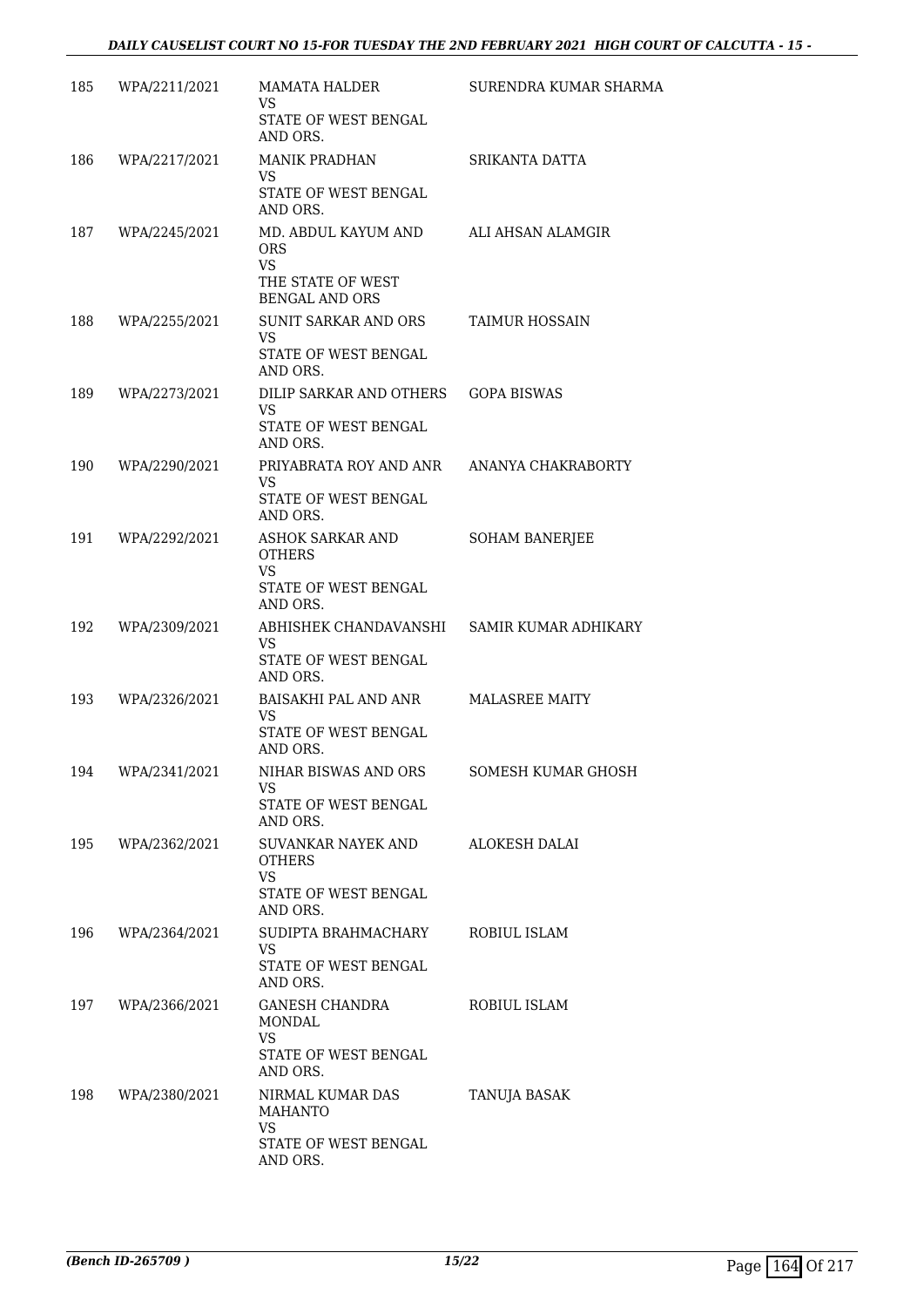| 199 | WPA/2381/2021 | <b>RUPA BARUA</b><br>VS<br>STATE OF WEST BENGAL<br>AND ORS.                                     | <b>IMDADUL BISWAS</b>    |
|-----|---------------|-------------------------------------------------------------------------------------------------|--------------------------|
| 200 | WPA/2390/2021 | <b>SOURAV GHOSH</b><br>VS<br>STATE OF WEST BENGAL<br>AND ORS.                                   | NIBEDITA CHANDAN DEY     |
| 201 | WPA/2393/2021 | RIG PRASUN MONDAL<br>VS.<br>STATE OF WEST BENGAL<br>AND ORS.                                    | <b>MUKTESWAR MAITY</b>   |
| 202 | WPA/2395/2021 | MOUSUMI SEN AND ANR<br>VS.<br>STATE OF WEST BENGAL<br>AND ORS.                                  | TAPODIP GUPTA            |
| 203 | WPA/2397/2021 | <b>BASUDEB SINHA</b><br>VS.<br>STATE OF WEST BENGAL<br>AND ORS.                                 | <b>GOPAL DAS</b>         |
| 204 | WPA/2400/2021 | SANJIB MONDAL<br>VS.<br>STATE OF WEST BENGAL<br>AND ORS.                                        | <b>GOPAL DAS</b>         |
| 205 | WPA/2409/2021 | AMARDEEP MANDAL AND<br>ANR<br>VS<br>STATE OF WEST BENGAL<br>AND ORS.                            | <b>SAYAN MUKHERJEE</b>   |
| 206 | WPA/2411/2021 | SOUMITRA GHOSH AND CHNADAN DUTTA<br><b>ORS</b><br><b>VS</b><br>STATE OF WEST BENGAL<br>AND ORS. |                          |
| 207 | WPA/2426/2021 | SINTU MONDAL<br>VS<br>STATE OF WEST BENGAL<br>AND ORS.                                          | DIPANYAN KUNDU           |
| 208 | WPA/2451/2021 | SUDIPTA BHATTACHARYYA<br>VS.<br>VISVA BHARATI AND ORS                                           | SALONI BHATTACHARJEE     |
| 209 | WPA/2459/2021 | KHALIDA AKTER BANU @<br>ORS.<br><b>VS</b><br>STATE OF WEST BENGAL<br>AND ORS.                   | KAPIL CHANDRA SAHOO      |
| 210 | WPA/2469/2021 | MIR JASMINA AND ORS<br>VS.<br>STATE OF WEST BENGAL<br>AND ORS.                                  | <b>AVIRUP CHATTERJEE</b> |
| 211 | WPA/2473/2021 | RAJIB ROY AND ORS<br><b>VS</b><br>THE STATE OF WEST<br><b>BENGAL AND ORS</b>                    | SAKHAWAT KHANDAKAE       |
| 212 | WPA/2475/2021 | MANIMALA MITRA AND ORS<br>VS.<br>THE STATE OF WEST<br><b>BENGAL AND ORS</b>                     | M. NAZAR CHOWDHURY       |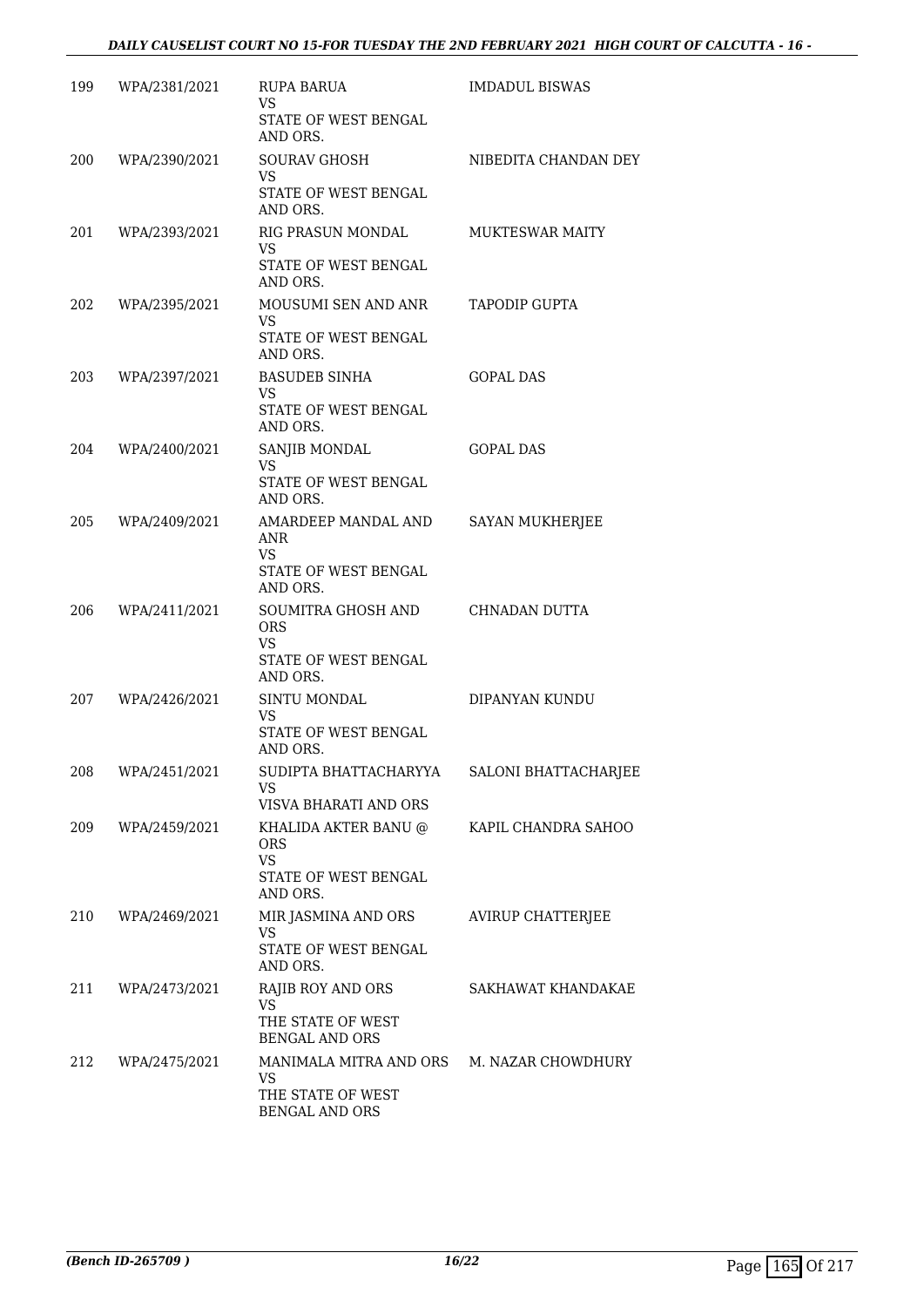| 213 | WPA/2518/2021 | <b>ACHINTA PAL</b><br>VS.<br>STATE OF WEST BENGAL<br>AND ORS.                   | SANTOSH CHAKRABORTY       |
|-----|---------------|---------------------------------------------------------------------------------|---------------------------|
| 214 | WPA/2535/2021 | PROSENJIT KARMAKAR<br><b>VS</b><br>THE STATE OF WEST<br><b>BENGAL AND ORS</b>   | SAKHAWAT KHANDAKAR        |
| 215 | WPA/2543/2021 | SATYA RANJAN MALLIK<br>VS<br>STATE OF WEST BENGAL<br>AND ORS.                   | SANTOSH KUMAR CHAKRABARTI |
| 216 | WPA/2547/2021 | TARANANDA MISHRA<br>VS.<br>STATE OF WEST BENGAL                                 | RAMA HALDER(SANTRA)       |
| 217 | WPA/2548/2021 | AND ORS.<br>TANWEER KHAN<br><b>VS</b><br>STATE OF WEST BENGAL                   | <b>SOURAT NANDY</b>       |
| 218 | WPA/2551/2021 | AND ORS.<br><b>CHINMAY DAS</b><br><b>VS</b><br>STATE OF WEST BENGAL<br>AND ORS. | RAMA HALDER(SANTRA)       |
| 219 | WPA/2552/2021 | AMIT CHAKRABORTI<br><b>VS</b><br>STATE OF WEST BENGAL<br>AND ORS.               | SANDIP KUMAR MONDAL       |
| 220 | WPA/2553/2021 | BIPLAB JANA AND OTHERS<br>VS<br>STATE OF WEST BENGAL<br>AND ORS.                | PURNASIS BHUNIYA          |
| 221 | WPA/2555/2021 | SNIGHA GHORAMI<br><b>VS</b><br>STATE OF WEST BENGAL<br>AND ORS.                 | SOURAT NANDY              |
| 222 | WPA/2560/2021 | RUKHSANA KHATUM<br><b>VS</b><br>STATE OF WEST BENGAL<br>AND ORS.                | <b>SOURAT NANDY</b>       |
| 223 | WPA/2562/2021 | MD DAWOOD<br>VS.<br>State of West Bengal AND<br><b>ORS</b>                      | PRADIP KUMAR GHOSH        |
| 224 | WPA/2573/2021 | SHYAMAL KR NATH<br><b>VS</b><br>STATE OF WEST BENGAL<br>AND ORS.                | CHHANDAK DUTTA            |
| 225 | WPA/2574/2021 | KAMAL KANTA RAY<br>VS.<br>STATE OF WEST BENGAL<br>AND ORS.                      | SANTANU MAJI              |
| 226 | WPA/2582/2021 | MD. JAHID IQBAL KHAN<br><b>VS</b><br>STATE OF WEST BENGAL<br>AND ORS.           | KRISHNA KESHAB PAUL       |
| 227 | WPA/2589/2021 | PIKU SSAHOO AND OTHERS<br>VS.<br>STATE OF WEST BENGAL<br>AND ORS.               | ALOKESH DALAI             |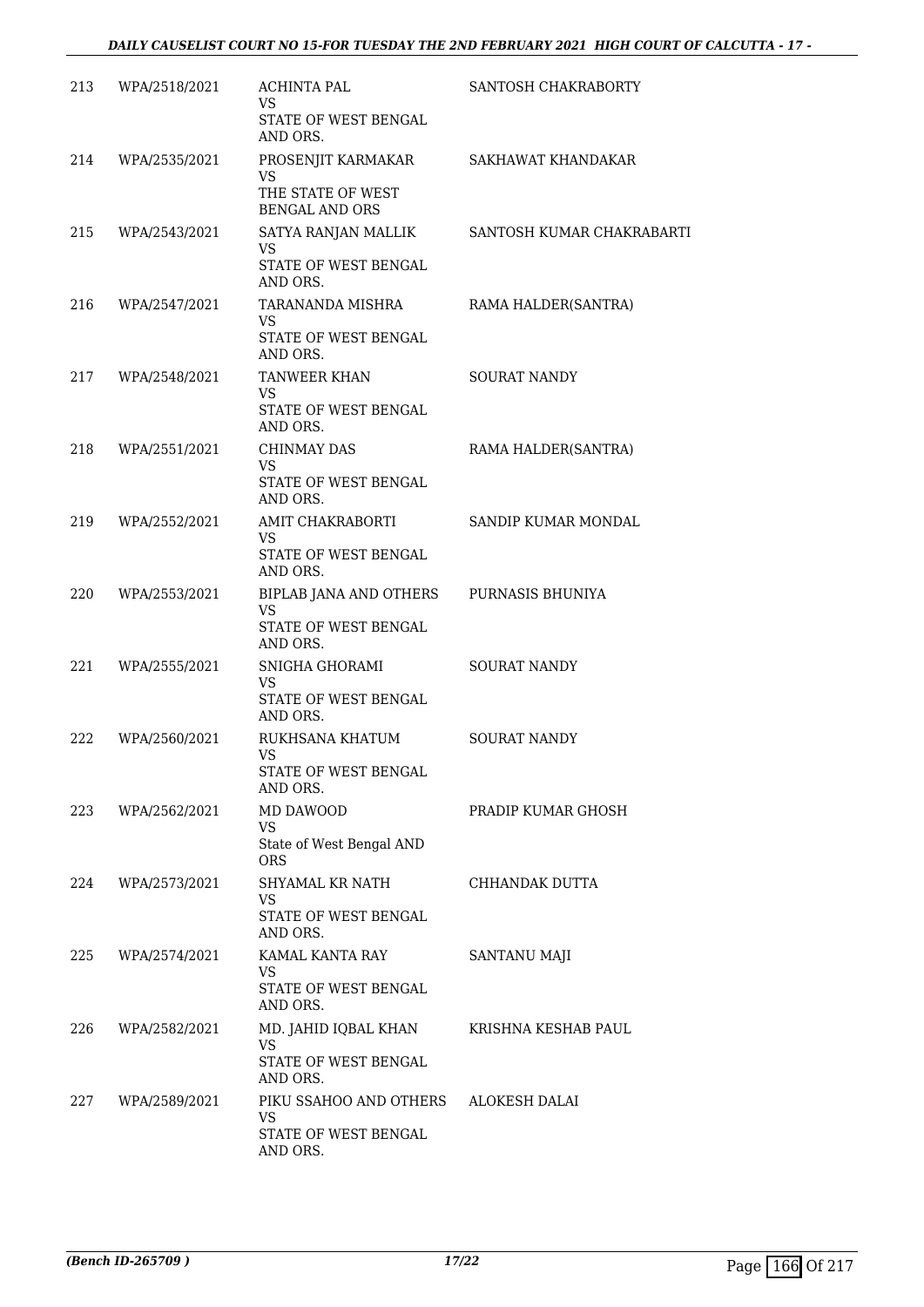| 228 | WPA/2594/2021     | KRISHNA MONDAL<br>(GHOSH) AND ANOTHER<br><b>VS</b><br>STATE OF WEST BENGAL<br>AND ORS.         | ALOKESH DALAI           |
|-----|-------------------|------------------------------------------------------------------------------------------------|-------------------------|
| 229 | WPA/2604/2021     | <b>SAMIM ALI</b><br>VS<br>THE WEST BENGAL BOARD<br>OF PRIMARY EDUCATION<br><b>AND ORS</b>      | DWAIPAYAN SANYAL        |
| 230 | WPA/2614/2021     | DILBAR NADAP AND ORS<br>VS.<br>STATE OF WEST BENGAL<br>AND ORS.                                | <b>LALMOHAN BASU</b>    |
| 231 | WPA/2617/2021     | DULAL DAS AND OTHERS<br><b>VS</b><br>STATE OF WEST BENGAL<br>AND ORS.                          | SASTHI CHARAN DHARA     |
| 232 | WPA/2619/2021     | <b>JAMIL MAHMUD</b><br>VS.<br>WEST BENGAL BOARD OF<br>PRIMARY EDUCATION AND<br><b>OTHERS</b>   | <b>DWAIPAYAN SANYAL</b> |
| 233 | WPA/2623/2021     | SOIMUR SK AND ORS<br>VS.<br>STATE OF WEST BENGAL<br>AND ORS.                                   | SANDIP KUMAR MONDAL     |
| 234 | WPA/2624/2021     | SHUKTARA KHATUN AND<br><b>ORS</b><br><b>VS</b><br>STATE OF WEST BENGAL<br>AND ORS.             | KAPIL CHANDRA SAHOO     |
| 235 | WPA/2625/2021     | <b>BINOD HALDAR AND</b><br><b>OTHERS</b><br><b>VS</b><br>STATE OF WEST BENGAL<br>AND ORS.      | LALMOHAN BASU           |
| 236 | WPA/2626/2021     | LAKSHMI KANTA DAS<br>VS<br>STATE OF WEST BENGAL<br>AND ORS.                                    | <b>SANTANU MAJI</b>     |
|     | 237 WPA/2628/2021 | BAPI DAS AND ORS<br><b>VS</b><br>STATE OF WEST BENGAL<br>AND ORS.                              | DIBYENDU CHATTERJEE     |
| 238 | WPA/2630/2021     | ATANU SARKAR AND ANR<br>VS<br>STATE OF WEST BENGAL<br>AND ORS.                                 | SALONI BHATTACHARJEE    |
| 239 | WPA/2631/2021     | MD ASAD ALI AND ORS<br>VS.<br>STATE OF WEST BENGAL<br>AND ORS.                                 | KAPIL CHANDRA SAHOO     |
| 240 | WPA/2632/2021     | MD. SAMSUR RAHMAN AND<br><b>ORS</b><br><b>VS</b><br>THE STATE OF WEST<br><b>BENGAL AND ORS</b> | NEPESH MAJHI            |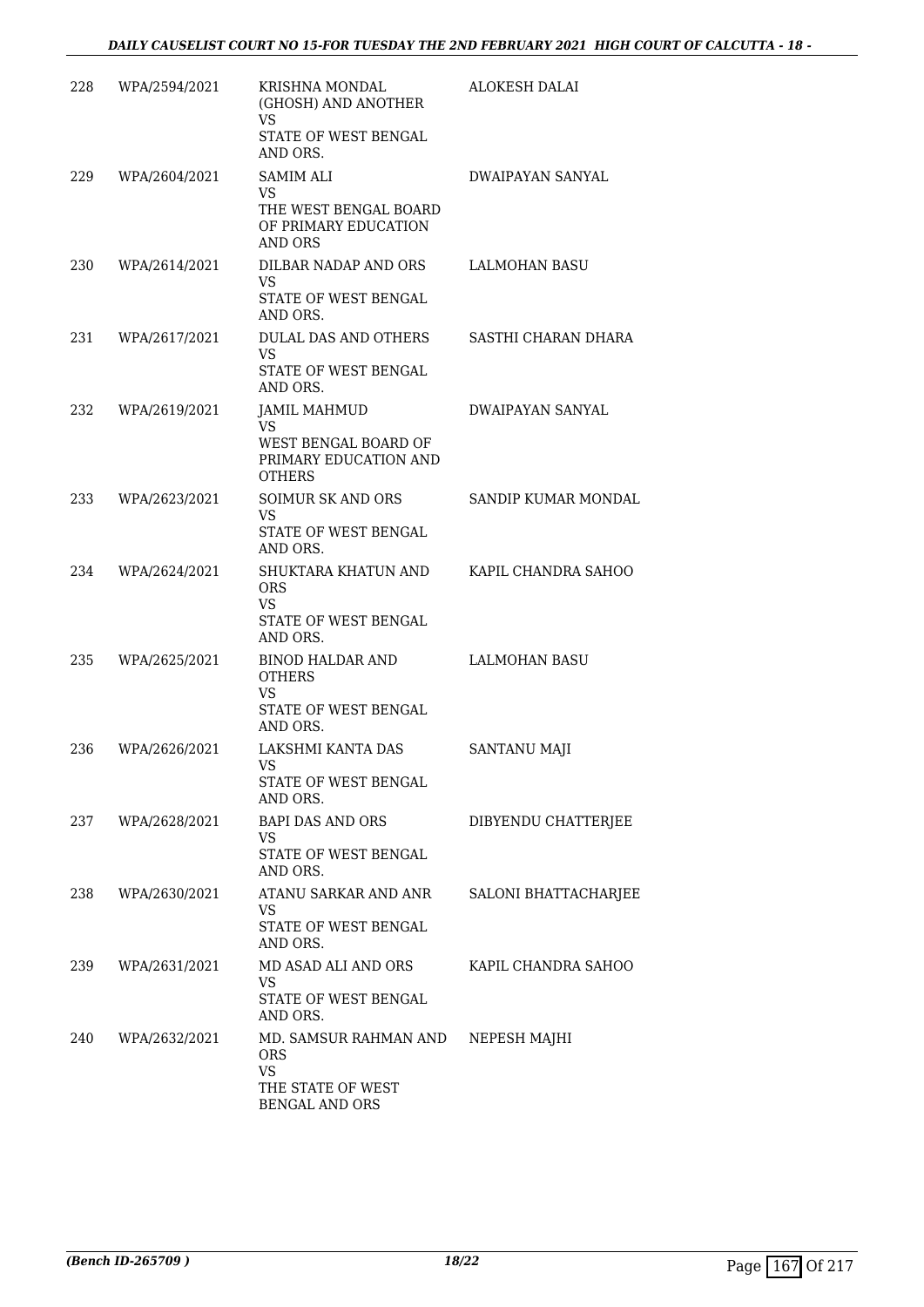| 241 | WPA/2633/2021 | PROSENJIT BHOWMICK<br><b>AND ORS</b><br><b>VS</b><br>THE STATE OF WEST<br><b>BENGAL AND ORS</b> | DEBASIS NANDI         |
|-----|---------------|-------------------------------------------------------------------------------------------------|-----------------------|
| 242 | WPA/2634/2021 | HARUN RASID AND ORS<br>VS.<br>THE STATE OF WEST<br><b>BENGAL AND ORS</b>                        | NEPESH ,AJHI          |
| 243 | WPA/2653/2021 | JESMIN TABACHCHHUM<br>VS.<br>STATE OF WEST BENGAL<br>AND ORS.                                   | <b>FIROZE HASSAN</b>  |
| 244 | WPA/2680/2021 | MD HAIDERALAM AND ORS<br><b>VS</b><br>STATE OF WEST BENGAL<br>AND ORS.                          | MD.HABIBUR RAHMAN     |
| 245 | WPA/2687/2021 | <b>SANTANU DE</b><br><b>VS</b><br>STATE OF WEST BENGAL<br>AND ORS.                              | Miss Molly Saha       |
| 246 | WPA/2702/2021 | PANKAJ KUMAR ROY<br><b>VS</b><br>STATE OF WEST BENGAL<br>AND ORS.                               | TARUN KUMAR GAYEN     |
| 247 | WPA/2710/2021 | ARUNDHATI JANA<br>VS<br>STATE OF WEST BENGAL<br>AND ORS.                                        | <b>AMITABRATA ROY</b> |
| 248 | WPA/2715/2021 | SAMIR SARKAR AND ORS<br><b>VS</b><br>STATE OF WEST BENGAL<br>AND ORS.                           | KAPIL CHANDRA SAHOO   |
| 249 | WPA/2718/2021 | URMI SAHA AND ORS<br>VS<br>STATE OF WEST BENGAL<br>AND ORS.                                     | KAPIL CHANDRA SAHOO   |
| 250 | WPA/2732/2021 | SAMINA KHATUN AND ORS<br>VS —<br>UNION OF INDIA AND ORS.                                        | SOMESH KUMAR GHOSH    |
| 251 | WPA/2739/2021 | BITHIKA SARKAR AND ORS<br>VS.<br>STATE OF WEST BENGAL<br>AND ORS.                               | PROSENJIT MUKHERJEE   |
| 252 | WPA/2743/2021 | SWAPAN BHOWAL<br>VS<br>STATE OF WEST BENGAL<br>AND ORS.                                         | PRONAY BASAK          |
| 253 | WPA/2752/2021 | ADYANATH GHOSH AND<br><b>ORS</b><br><b>VS</b><br>UNION OF INDIA AND ORS.                        | <b>GOPA BISWAS</b>    |
| 254 | WPA/2753/2021 | SWATI DEY BALA<br><b>VS</b><br>UNION OF INDIA AND ORS.                                          | <b>GOPA BISWAS</b>    |
| 255 | WPA/2754/2021 | SUDIPTA BOSE AND ORS<br><b>VS</b><br>UNION OF INDIA AND ORS.                                    | <b>GOPA BISWAS</b>    |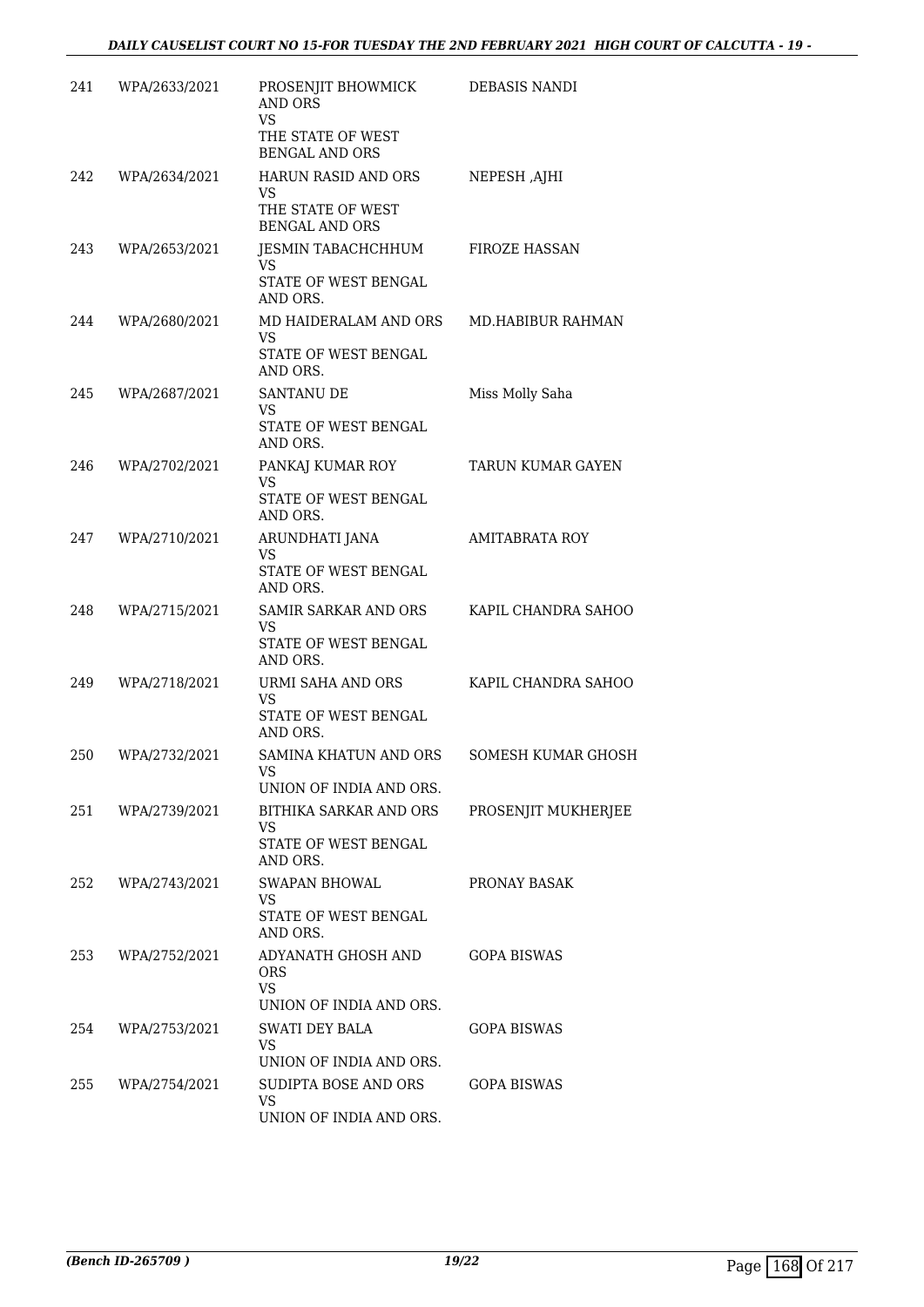| 256 | WPA/2765/2021 | RANAJIT MAITY<br>VS<br>STATE OF WEST BENGAL<br>AND ORS.                                              | SUDIPTA DASGUPTA      |
|-----|---------------|------------------------------------------------------------------------------------------------------|-----------------------|
| 257 | WPA/2782/2021 | ALAMGIR SHAIKH AND ANR<br>VS.<br>THE W.B.BOARD OF<br>PRIMARY EDU AND ORS                             | TIRTHANKAR DHALI      |
| 258 | WPA/2790/2021 | MD JOSIMUDDIN SK AND<br><b>ORS</b><br><b>VS</b><br><b>W.B.BOARD OF PRIMARY</b><br><b>EDU AND ORS</b> | TIRTHANKAR DEY        |
| 259 | WPA/2796/2021 | KALYANI DINDA<br>VS.<br>STATE OF WEST BENGAL<br>AND ORS.                                             | RITAM CHOWDHURY       |
| 260 | WPA/2814/2021 | MAUSUMI MAHATO<br>VS<br>STATE OF WEST BENGAL<br>AND ORS.                                             | JAYANTA MITRA         |
| 261 | WPA/2817/2021 | HAIMANTI MAHATO<br><b>VS</b><br>STATE OF WEST BENGAL<br>AND ORS.                                     | <b>JAYANTI MITRA</b>  |
| 262 | WPA/2831/2021 | JAYANTA THOKDAR AND<br><b>ORS</b><br><b>VS</b><br>STATE OF WEST BENGAL<br>AND ORS.                   | KAPIL CHANDRA SAHOO   |
| 263 | WPA/2834/2021 | NABIN DE AND ORS<br>VS<br>STATE OF WEST BENGAL<br>AND ORS.                                           | TAMAL TARU PANDA      |
| 264 | WPA/2835/2021 | PARWANA RAJAN AND<br><b>OTHERS</b><br><b>VS</b><br>STATE OF WEST BENGAL<br>AND ORS.                  | JAYANTA BHATTACHARYYA |
| 265 | WPA/2837/2021 | MD KHALID HOSSAIN<br><b>GHANI</b><br><b>VS</b><br>STATE OF WEST BENGAL<br>AND ORS.                   | SUBHRANGSU PANDA      |
| 266 | WPA/2838/2021 | SAMBIT PANDEY AND<br><b>OTHERS</b><br><b>VS</b><br><b>STATE OF WEST BENGAL</b><br>AND ORS.           | JAYANTA BHATTACHARYYA |
| 267 | WPA/2841/2021 | ABDUL AZIM AND OTHERS<br>VS.<br>STATE OF WEST BENGAL<br>AND ORS.                                     | JAYANTA BHATTACHARYYA |
| 268 | WPA/2848/2021 | SHYAMALI RAY<br>VS<br>STATE OF WEST BENGAL<br>AND ORS.                                               | <b>SUDIP SARKAR</b>   |
| 269 | WPA/2858/2021 | ARUNIMA BOSE<br>VS<br>UNIVERSITY OF CALCUTTA<br>AND ORS                                              | SHIBAJI KUMAR DAS     |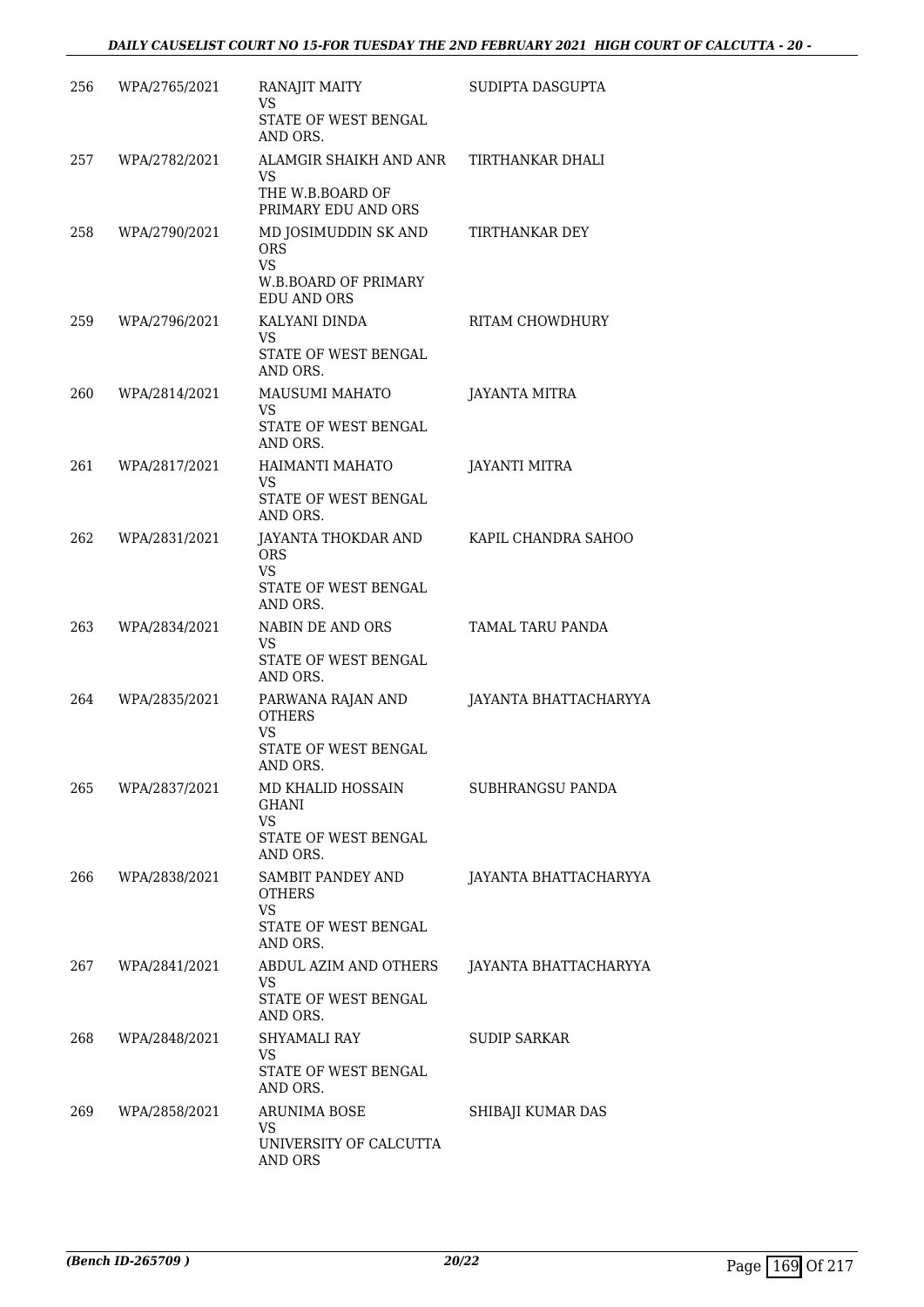| 270 | WPA/2868/2021 | TANIA BEGAM<br>VS<br>STATE OF WEST BENGAL                                                                               | <b>SAKYA MAITY</b>        |
|-----|---------------|-------------------------------------------------------------------------------------------------------------------------|---------------------------|
| 271 | WPA/2871/2021 | AND ORS.<br>RABINDRA NATH SAHOO<br><b>VS</b><br>STATE OF WEST BENGAL                                                    | ALOKESHDALAI777@GMAIL.COM |
| 272 | WPA/2873/2021 | AND ORS.<br>RANJAN RAHA<br><b>VS</b><br>STATE OF WEST BENGAL<br>AND ORS.                                                | M. NAZAR CHOWDHURY        |
| 273 | WPA/2876/2021 | SANJOY NUNIA<br><b>VS</b><br>STATE OF WEST BENGAL                                                                       | ALOKESH DALAI             |
| 274 | WPA/2879/2021 | AND ORS.<br>MD. QURBAN ALI ANDORS<br><b>VS</b><br>STATE OF WEST BENGAL                                                  | <b>HABIBUR RAHMAN</b>     |
| 275 | WPA/2880/2021 | AND ORS.<br>SHUVASHREE MONDAL<br><b>VS</b><br>STATE OF WEST BENGAL                                                      | ALOKESH DALAI             |
| 276 | WPA/2884/2021 | AND ORS.<br>SUMIT GHORAI<br>VS.<br>STATE OF WEST BENGAL                                                                 | ALOKESH DALAI             |
| 277 | WPA/2886/2021 | AND ORS.<br>RINKU BISUI<br>VS<br>STATE OF WEST BENGAL<br>AND ORS.                                                       | ALOKESH DALAI             |
| 278 | WPA/2887/2021 | INDRAJIT MAL<br>VS<br>STATE OF WEST BENGAL<br>AND ORS.                                                                  | ALOKESH DALAI             |
| 279 | WPA/2888/2021 | <b>SUMAN SAHA</b><br><b>VS</b><br>STATE OF WEST BENGAL<br>AND ORS.                                                      | ALOKESH DALAI             |
| 280 | WPA/2890/2021 | SUJIT KUMAR TUNGA<br>VS.<br>STATE OF WEST BENGAL                                                                        | ALOKESH DALAI             |
| 281 | WPA/2892/2021 | AND ORS.<br>SONIA GHOSH<br>VS.<br>STATE OF WEST BENGAL                                                                  | ALOKESH DALAI             |
| 282 | WPA/2895/2021 | AND ORS.<br>GAURANGO PAUL<br><b>VS</b><br>STATE OF WEST BENGAL                                                          | ALOKESH DALAI             |
| 283 | WPA/2905/2021 | AND ORS.<br>MUNSHI SAHIDUL HOQUE<br><b>VS</b><br>STATE OF WEST BENGAL                                                   | <b>GOPA BISWAS</b>        |
| 284 | WPA/2910/2021 | AND ORS.<br>AVIJIT MAITY @ABHIJIT AND SASTI CHARAN DHARA<br><b>ORS</b><br><b>VS</b><br>STATE OF WEST BENGAL<br>AND ORS. |                           |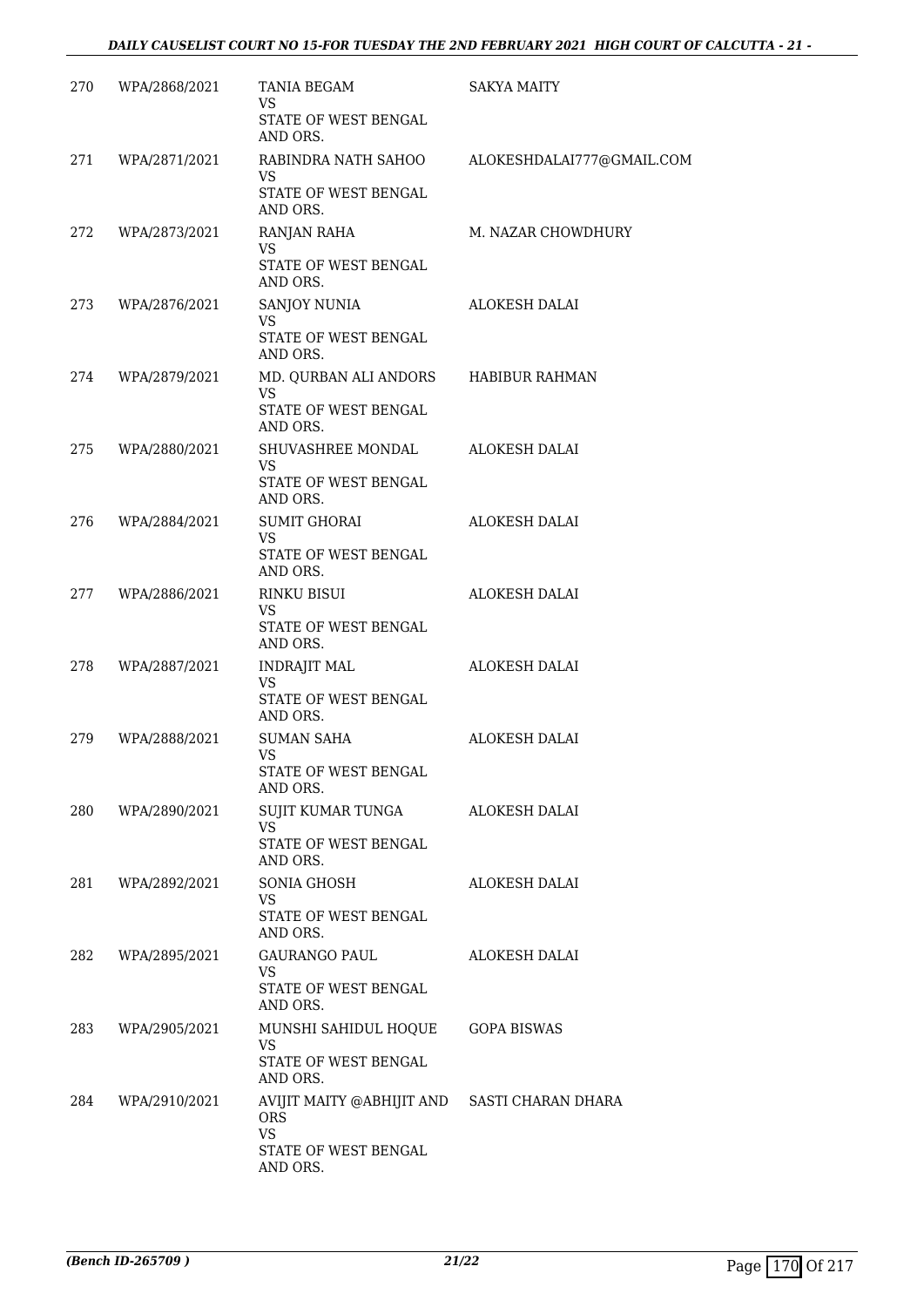| 285 | WPA/2911/2021 | DEBOLINA SAHOO AND ORS AVINABA DAN<br>VS<br>STATE OF WEST BENGAL<br>AND ORS.        |                         |
|-----|---------------|-------------------------------------------------------------------------------------|-------------------------|
| 286 | WPA/2915/2021 | JANARDAN PURKAIT<br>VS<br>STATE OF WEST BENGAL<br>AND ORS.                          | SUMITAVA CHAKRABORTY    |
| 287 | WPA/2916/2021 | <b>ARPITA GHOSH</b><br>VS<br><b>STATE OF WEST BENGAL</b><br>AND ORS.                | SUMITAVA CHAKRABORTY    |
| 288 | WPA/2924/2021 | ANNESHA KHATUN<br>VS<br>STATE OF WEST BENGAL<br>AND ORS.                            | NAYEEMUL HAQUE          |
| 289 | WPA/2940/2021 | ARPITA MONDAL<br>VS<br>STATE OF WEST BENGAL<br>AND ORS.                             | RIMPY MUKHERJEE         |
| 290 | WPA/2947/2021 | SELIM REZA AND ANR<br>VS<br>STATE OF WEST BENGAL<br>AND ORS.                        | <b>TAMAL SINGHA ROY</b> |
| 291 | WPA/2989/2021 | SUDDHASATTWA SIT AND<br><b>ORS</b><br>VS.<br>STATE OF WEST BENGAL<br>AND ORS.       | PRADYOT MONDAL          |
| 292 | WPA/3024/2021 | MD SAMIM AKHTAR<br>VS<br>STATE OF WEST BENGAL<br>AND ORS.                           | RITAM CHOWDHURY         |
| 293 | WPA/3061/2021 | AMIT CHAKRABARTY AND<br><b>ORS</b><br><b>VS</b><br>STATE OF WEST BENGAL<br>AND ORS. | SAMIR ROY CHOWDHURY     |
| 294 | WPA/3063/2021 | JAYANTA ROY AND ORS<br>VS.<br>STATE OF WEST BENGAL<br>AND ORS.                      | KAPIL CHANDRA SAHU      |
| 295 | WPA/3090/2021 | SHARIF AHMED<br><b>VS</b><br>STATE OF WEST BENGAL<br>AND ORS.                       | MD HABIBUR RAHMAN       |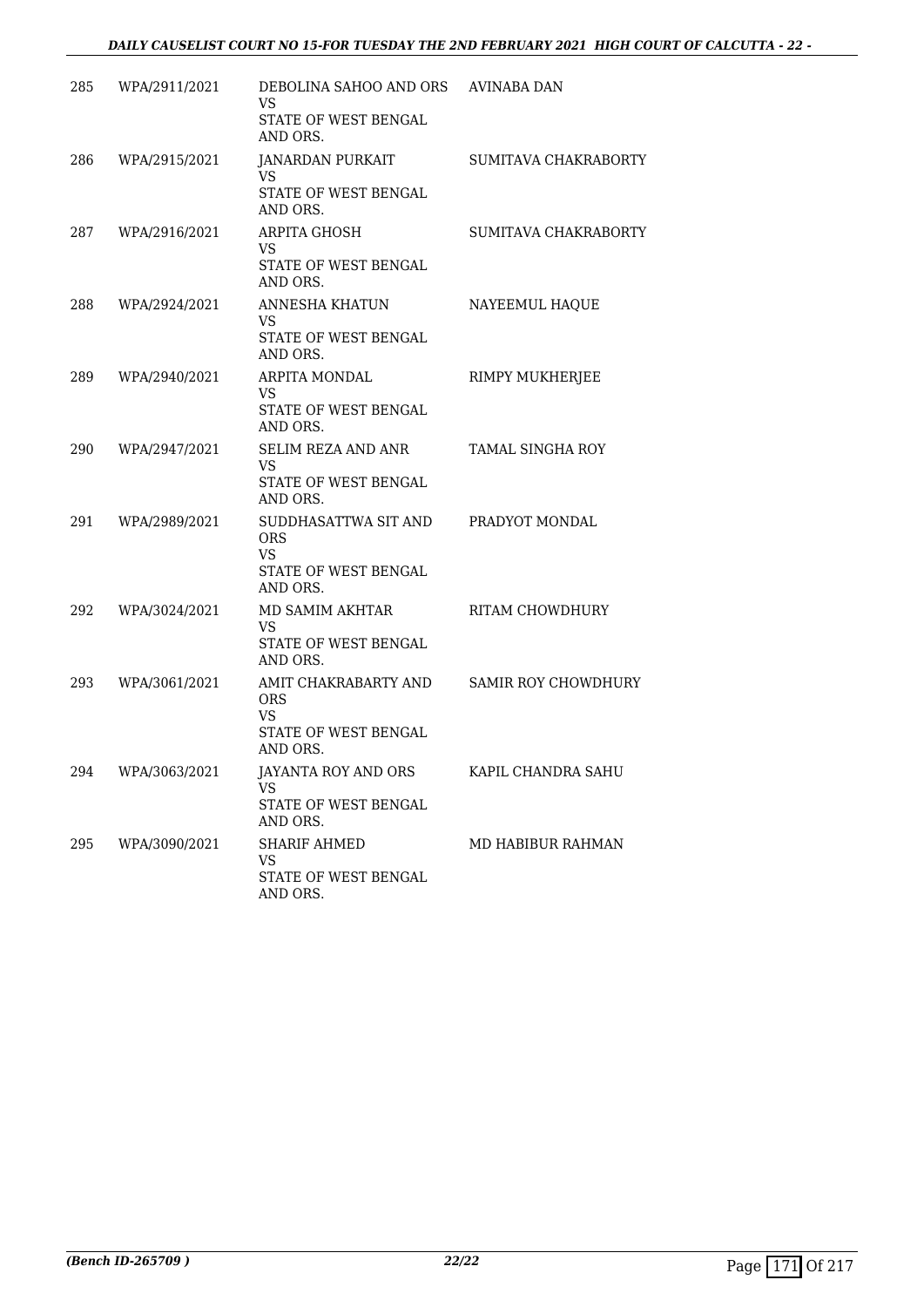

# In The High Court at Calcutta

### **Appellate Side**

**DAILY CAUSELIST For Tuesday The 2nd February 2021**

**COURT NO. 19**

**SINGLE BENCH (SB - VIII)**

**AT 10:45 AM**

**HON'BLE JUSTICE SHAMPA SARKAR**

#### **(VIA VIDEO CONFERENCE) ON AND FROM MONDAY, THE IITH JANUARY 2021 - ADMISSION AND HEARING OF CIVIL REVISION APPLICATIONS AND APPLICATIONS UNDER ARTICLE 227 OF THE CONSTITUTION INCLUDING APPLICATIONS CONNECTED THERETO [EXCLUDING CIVIL REVISIONS ARISING OUT OF TESTAMENTARY AND EJECTMENT / EVICTION SUITS AND PUBLIC PREMISES (UNAUTHORISED OCCUPANTS) ACT, 1971**

**SPECIAL NOTE : TODAY "UPON MENTIONING" MATTERS WILL BE TAKEN UP FIRST. THEREAFTER "NEW MOTION" WILL BE TAKEN UP.**

**IF 'HEARING' MATTERS ARE EXHAUSTED, THEREAFTER 'MOTION' WILL BE TAKEN UP.**

**NOTE : MENTIONING ONLY ON MONDAYS AT THE FIRST SITTING OF THE COURT.**

**NOTE: MATTERS WILL BE TAKEN UP THROUGH PHYSICAL HEARING ONLY WHEN BOTH THE PARTIES ARE AGREED.**

|   |                             | <b>TO BE MENTIONED</b>                                        |                               |  |
|---|-----------------------------|---------------------------------------------------------------|-------------------------------|--|
| 1 | WPA/8524/2017<br>(ASSIGNED) | TERAI TEA COMPANY LTD.<br>& ANR<br>VS<br>UNION OF INDIA & ORS | RAJENDRA NATH<br><b>BARIK</b> |  |
|   |                             | <b>NEW MOTION</b>                                             |                               |  |
| 2 | CO/1234/2018                | ALAUDDIN MOLLA & ORS<br>VS<br>MD. ABDUR RAHIM & ORS           | <b>TANMOY MUKHERJEE</b>       |  |
| 3 | CO/2592/2018                | MD YEASIN<br>VS<br>ALO BEWA & ORS                             | TANMOY MUKHERJEE              |  |
| 4 | CO/2309/2019                | ASOK KUMAR HATUA & ORS<br>VS<br>DEGLAL MANDAL & ORS           | KANAI LAL SAMANTA             |  |
| 5 | CO/432/2020                 | PUNAM SETH & ORS<br>VS<br><b>JOYRAM YADAV</b>                 | RAFIKUL ISLAM<br>SARDAR       |  |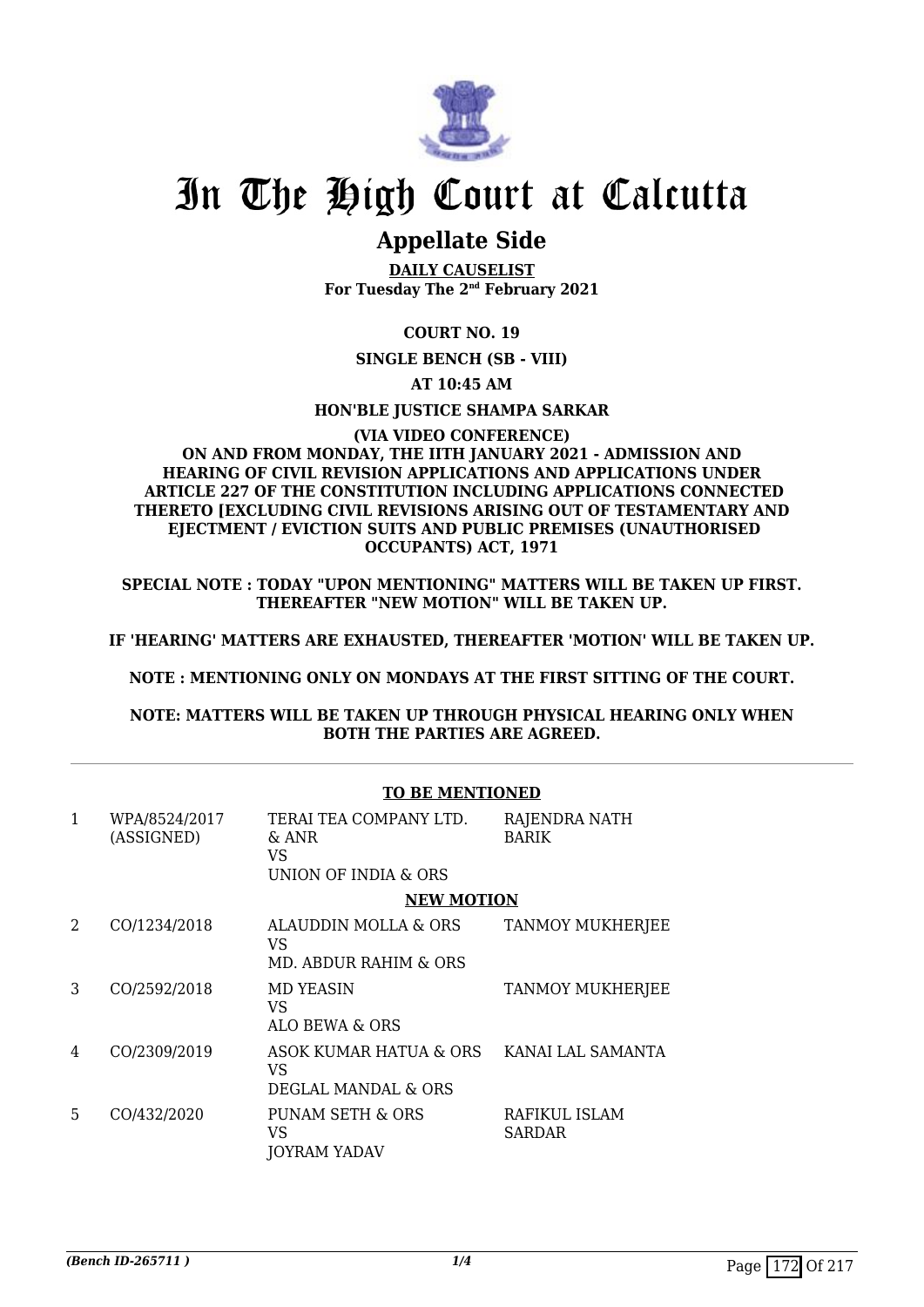| 6  | CO/639/2020 | KUNAL BHATTACHARYA<br>VS.<br><b>LARICA ESTATES LTD &amp;</b><br><b>ORS</b>         | <b>ATAUR RAHAMAN</b>                  |
|----|-------------|------------------------------------------------------------------------------------|---------------------------------------|
| 7  | CO/692/2020 | ABDUL ALIM MOLLA & ORS<br><b>VS</b><br><b>NAZRUL MOLLA &amp; ORS</b>               | ARJUN SAMANTA                         |
| 8  | CO/732/2020 | <b>GOUR BISWAS &amp; ANR</b><br><b>VS</b><br>PURNA CHANDRA BISWAS<br>$&$ ORS       | ARJUN SAMANTA                         |
| 9  | CO/901/2020 | DURGA DAS @ PAYEL DEY<br><b>VS</b><br>JAYANTA KR. DAS & ORS.                       | MD. YOUNUSH<br><b>MONDAL</b>          |
| 10 | CO/145/2021 | PARTHA SARATHI<br><b>BHOWMICK</b><br><b>VS</b><br><b>ALIVIA BHOWMICK</b>           | <b>GOUTAM GURIA</b>                   |
| 11 | CO/158/2021 | ANIRBAN SARKAR<br><b>VS</b><br>PRIYANKA PAUL                                       | <b>MALABIKA ROY DEY</b>               |
| 12 | CO/164/2021 | SHYAMALI SAHA AND ANR<br><b>VS</b><br><b>SHYAMAL KUNDU</b>                         | <b>SAGARMAY GHOSH</b>                 |
| 13 | CO/167/2021 | <b>JAHARLAL KOLEY</b><br><b>VS</b><br>MAINUL MANDAL AND ORS                        | <b>JOYITA RAY</b>                     |
| 14 | CO/179/2021 | <b>SAPTARSHI</b><br>CONSTRUCTION<br><b>VS</b><br>MANJUSREE SINGH AND<br><b>ORS</b> | PRAJAAINI DAS                         |
| 15 | CO/189/2021 | SUBRATA TALAPATRA AND<br><b>OTHERS</b><br>VS.<br>SMRITI CHAKRABORTY                | <b>RAM KRISHNA</b><br>CHANDRA         |
| 16 | CO/191/2021 | <b>MADHUMITA PAUL</b><br>VS.<br><b>SANJAY PAUL</b>                                 | <b>ASIF SOHAIL</b><br><b>TARAFDAR</b> |
| 17 | CO/193/2021 | RAM SAGAR PODDAR<br><b>VS</b><br>PREM SANKAR PODDAR                                | <b>ABHISHEK SHAW</b>                  |
| 18 | CO/197/2021 | DINESH AGARWAL<br><b>VS</b><br><b>BHOLANATH BURMAN AND</b><br><b>ORS</b>           | <b>DINESH AGARWAL</b>                 |
| 19 | CO/198/2021 | ANINDYA DASGUPTA<br><b>VS</b><br>KAKALI GHOSH                                      | SOUJANYA<br>BANDYOPADHYAY             |
| 20 | CO/201/2021 | <b>GIRIDHARI DAS</b><br><b>VS</b><br>NITA DUTA AND ORS                             | MANORANJAN<br><b>MAHATA</b>           |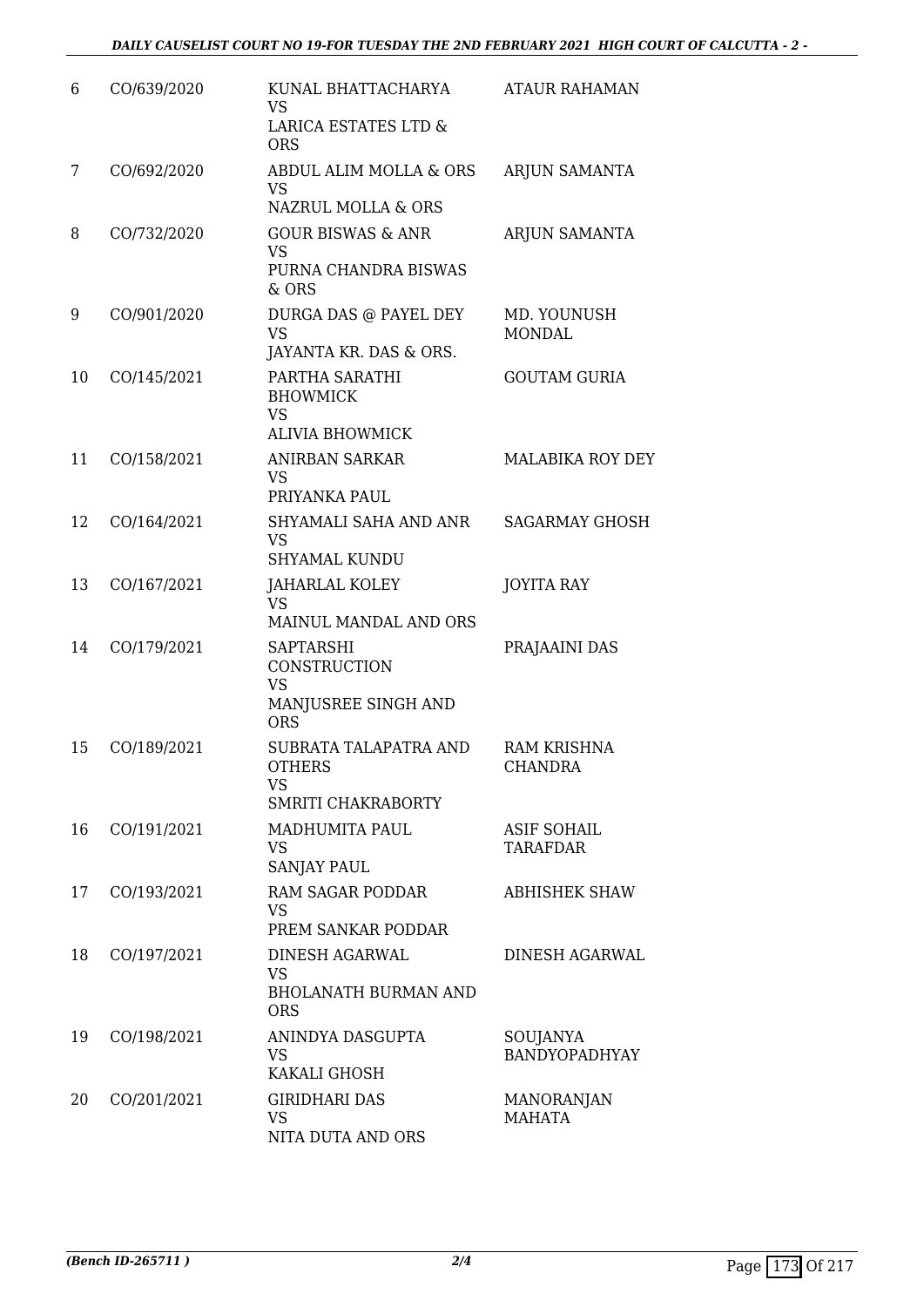| 21 | CO/202/2021    | ASIT MONDAL AND ANR<br><b>VS</b><br>SUBHENDU KHANARA AND<br><b>ORS</b>                                                        | <b>MANOJ</b><br><b>CHAKRABORTY</b>     |
|----|----------------|-------------------------------------------------------------------------------------------------------------------------------|----------------------------------------|
| 22 | CO/207/2021    | YOGESH KAMDAR<br><b>VS</b><br>MEENA ALIAS MITAY<br><b>KAMDAR</b>                                                              | MADHUMITA BASAK                        |
| 23 | CO/211/2021    | <b>DIPANKAR PARUI</b><br><b>VS</b><br><b>SUCHARITA MONDAL</b><br>(PARUI)                                                      | <b>SHUVRO PROKASH</b><br><b>LAHIRI</b> |
| 24 | CO/212/2021    | <b>ATAUR RAHAMAN</b><br><b>VS</b><br>MD. SHAHNAWAZ ALAM                                                                       | <b>ABDUL HADI</b>                      |
| 25 | CO/213/2021    | PAWAN PUTRA TRADECOM<br>PRIVATE LIMITED<br><b>VS</b><br><b>CHAPILA MONDAL</b>                                                 | SONI OJHA                              |
| 26 | CO/218/2021    | ECCHA MONDAL<br><b>VS</b><br>JAMIR ALI MONDAL                                                                                 | <b>GENIYA MUKHERJEE</b>                |
| 27 | CO/219/2021    | <b>HEMRAJ AGARWAL</b><br><b>VS</b><br>PINKI AGARWAL                                                                           | <b>FATIMA HASSAN</b>                   |
| 28 | CO/222/2021    | <b>SUMIT DEY</b><br><b>VS</b><br><b>GITA DEY AND Anr</b>                                                                      | <b>SUMIT DEY</b>                       |
|    |                | <b>ADJOURNED MOTIONS</b>                                                                                                      |                                        |
| 29 | CO/744/2020    | LAXMI NARAYAN BAGDI<br><b>VS</b><br>JAHARLAL BAGDI & ORS.                                                                     | SATYAM MUKHERJEE                       |
| 30 | CO/1315/2020   | AJIT DEY AND ORS<br><b>VS</b><br>SWAPAN KUMAR NATH AND<br><b>ORS</b>                                                          | <b>SUCHANA BANERJEE</b>                |
| 31 | CO/1564/2020   | DEBENDRA NATH SARKAR<br><b>VS</b><br>MONOTOSH SARKAR                                                                          | <b>KHALID HASAN</b>                    |
| 32 | CO/49/2021     | <b>MAA PARVATI TRAVELS</b><br>PROP. DILIP KUMAR AND<br><b>ANR</b><br><b>VS</b><br>M/S. NILACHAL IRON AND<br>POWER LTD AND ORS | <b>SK SHAMIM AKHTER</b>                |
|    |                | <b>FOR HEARING</b>                                                                                                            |                                        |
|    |                | (AT 2:00 P.M)                                                                                                                 |                                        |
| 33 | WPA/12349/2011 | AVIJIT DAW AND ORS<br><b>VS</b>                                                                                               | <b>ASHIM ROY</b>                       |

UNION OF INDIA AND ORS

IA NO: CAN/1/2012(Old No:CAN/7822/2012)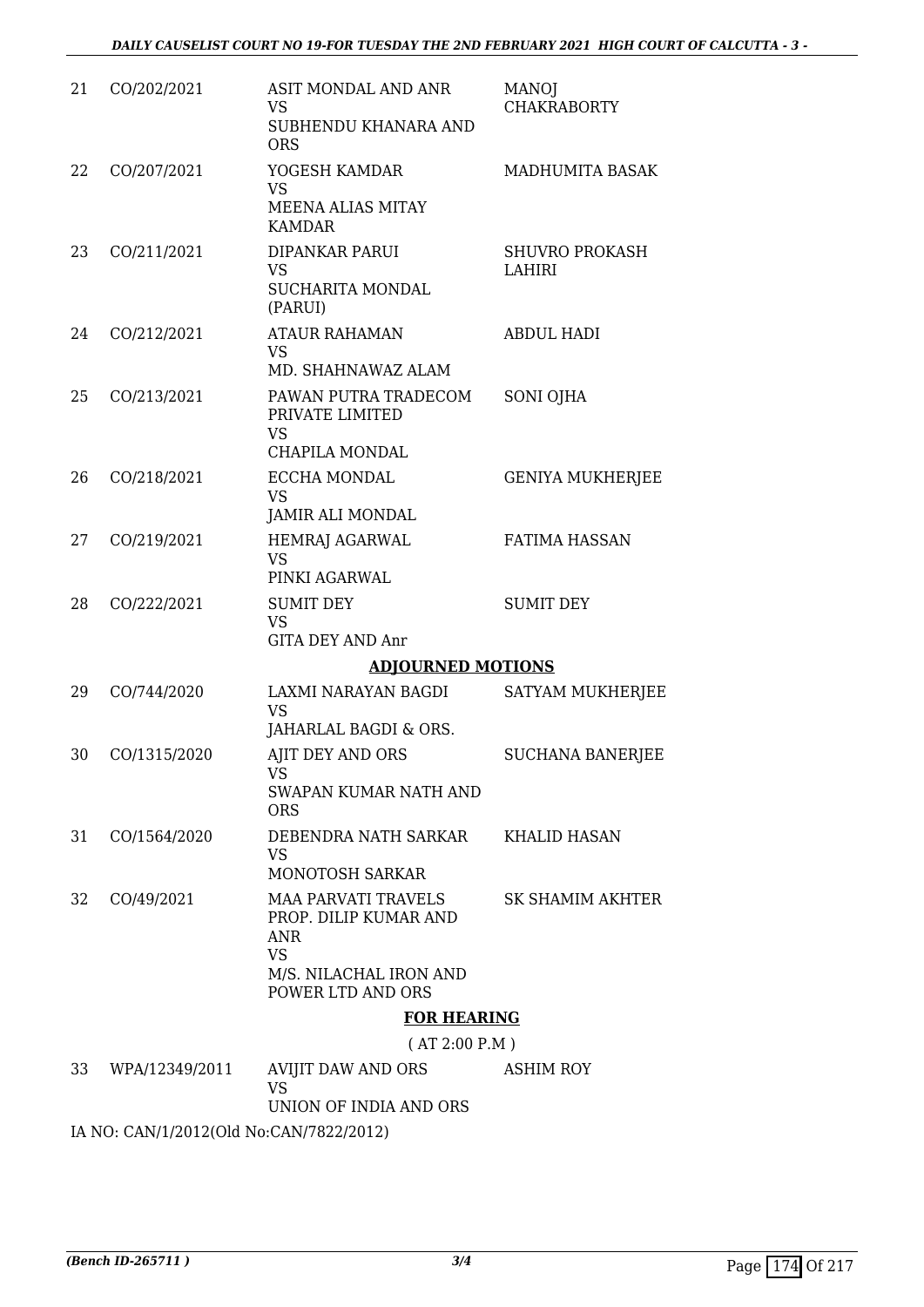| 34 | CO/3494/2018 | <b>GORACHAND HALDER &amp;</b><br><b>ORS</b><br>VS.<br>KASHINATH HALDER | <b>SOUNAK</b><br><b>BHATTACHARYA</b>    |
|----|--------------|------------------------------------------------------------------------|-----------------------------------------|
| 35 | CO/1073/2019 | SUPRIYA CHOWDHURY<br>SARCAR@SUPRIYA SARCAR<br>VS<br>NURRUL HUDA LAYEK  | <b>SARBANANDA</b><br>SANNYAL            |
| 36 | CO/812/2020  | CHANCHAL MUKHERJEE<br>VS<br>AMIYO KR. GHOSH & ORS.                     | CHANDRA NATH<br><b>SARKAR</b>           |
| 37 | CO/1469/2020 | AMIT DUTTA<br>VS.<br>MANASHI DUTTA                                     | <b>BISWAJIT TIWARI</b>                  |
| 38 | CO/1543/2020 | <b>CHANDAN ROY AND ANR</b><br>VS<br>RAJA HUSSAIN AND ANR               | <b>AST KUMAR</b><br><b>BHATTACHARYA</b> |
| 39 | CO/1571/2020 | KOMAL ISSAR NEE KOHLI<br>VS<br><b>AJAY ISSAR</b>                       | RISHSBA DUTTA<br><b>GUPTA</b>           |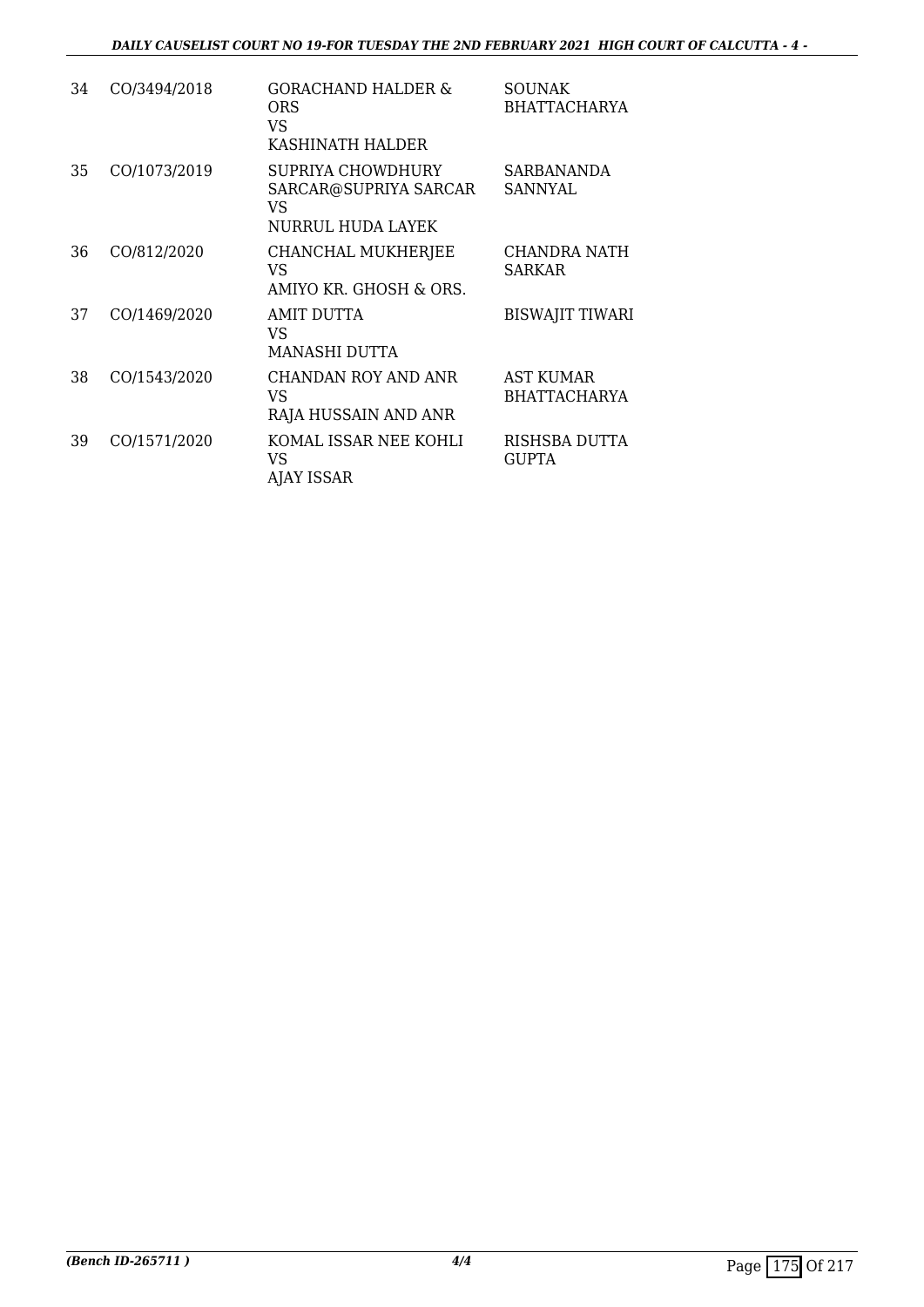

## In The High Court at Calcutta

## **Appellate Side**

**DAILY CAUSELIST For Tuesday The 2nd February 2021**

**COURT NO. 10 SINGLE BENCH (SB - IX) AT 10:45 AM HON'BLE JUSTICE RAVI KRISHAN KAPUR (VIA VIDEO CONFERENCE)**

#### **ON AND FROM MONDAY, THE 11TH JANUARY, 2021 - MATTERS (MOTIONS & HEARING) UNDER ARTICLE 226 OF THE CONSTITUTION RELATING TO MADHYAMIK SIKSHYA KENDRA, INCLUDING APPLICATIONS CONNECTED THERETO;**

**MATTERS (MOTION & HEARING) UNDER ARTICLE 226 OF THE CONSTITUTION RELATING TO RESIDUARY UNDER GROUP IX RELATING TO PUBLIC PREMISES (UNAUTHORISED OCCUPANTS) ACT, 1971 INCLUDING APPLICATION CONNECTED THERETO;**

#### **MATTERS (MOTION & HEARING) UNDER ARTICLE 226 OF THE CONSTITUTION OF INDIA RELATING TO CO-OPERATIVE SOCIETIES UNDER GROUP V (EXCLUDING SERVICE MATTERS) AND APPLICATIONS CONNECTED THERETO;**

#### **HEARING OF WRIT PETITIONS IRRESPECTIVE OF CLASSIFICATION AND APPLICATIONS CONNECTED THERETO;**

#### **NOTE : MATTERS WILL BE TAKEN UP THROUGH PHYSICAL HEARING WHEN BOTH THE PARTIES ARE AGREED.**

#### **TO BE MENTIONED**

| WPA/14680/2006    | MANOJ KR. THAKUR & ORS. | MIHIR KUNDU                                                                               |
|-------------------|-------------------------|-------------------------------------------------------------------------------------------|
|                   | VS                      |                                                                                           |
|                   | U.O.L                   |                                                                                           |
| No:CAN/2338/2018) |                         | IA NO: CAN/2/2008(Old No:CAN/3819/2008), CAN/3/2008(Old No:CAN/9317/2008), CAN/5/2018(Old |
| WPA/3613/2011     | GOLITAM KAIRARTA        | KOUSHIK RHATTA                                                                            |

| WPA/3613/2011                               | <b>GOUTAM KAIBARTA</b><br>VS<br>STATE OF WEST BENGAL &<br>ORS. | KOUSHIK BHATTA |
|---------------------------------------------|----------------------------------------------------------------|----------------|
| wt3 WPA/4541/2013                           | <b>GOUTAM KAIBARTA</b><br>VS<br>STATE OF WEST BENGAL &<br>ORS. | KOUSHIK BHATTA |
| IA NO. CANI/1/2012(OIJ No. CANI/12251/2012) |                                                                |                |

IA NO: CAN/1/2013(Old No:CAN/12351/2013)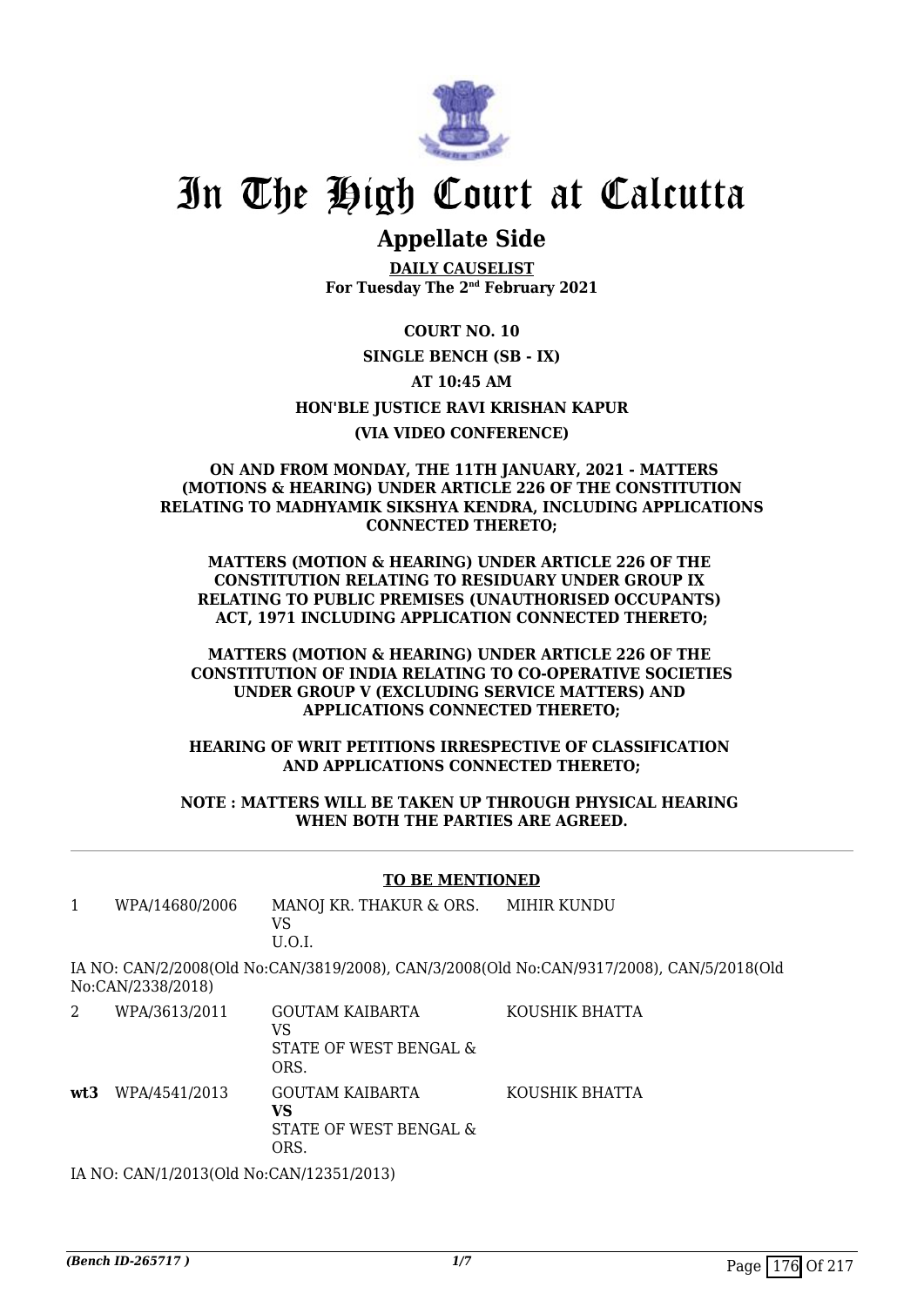| 4  | WPA/33775/2013                          | M/S. SKG PULP & PAPER<br>MILLS PVT. LTD & ANR<br><b>VS</b><br>ASSISTANT P.F. COM,<br>(COMPLIANCE), SUB-R.O.<br><b>HOWRAH&amp;ORS</b>         | MANASI SINHA                       |
|----|-----------------------------------------|----------------------------------------------------------------------------------------------------------------------------------------------|------------------------------------|
|    | IA NO: CAN/1/2021                       |                                                                                                                                              |                                    |
| 5  | WPA/30381/2014                          | <b>INDUSTRIES AND</b><br><b>COMMERCE ASSOCIATION</b><br>& ORS<br><b>VS</b>                                                                   | PARIPURNA<br><b>DASGUPTA</b>       |
|    |                                         | <b>COAL INDIA LTD &amp; ORS</b>                                                                                                              |                                    |
| 6  | WPA/15661/2017                          | ANUP KUMAR GANGULY<br><b>VS</b><br>STATE OF WEST BENGAL &<br><b>ORS</b>                                                                      | PARTHA PRATIM<br>MUKHOPADHYAY      |
|    | IA NO: CAN/3/2018(Old No:CAN/9224/2018) |                                                                                                                                              |                                    |
| 7  | WPA/1323/2018                           | RADHARANI TEA COMPANY<br><b>PVT LTD &amp; ANR</b><br><b>VS</b><br><b>EMPLOYEES PROVIDENT</b><br><b>FUND ORGANISATION &amp;</b><br><b>ORS</b> | SIDDHARTH SHROFF                   |
| 8  | WPA/11900/2018                          | <b>MANTU LAL PRADHAN</b><br><b>VS</b><br>STATE OF WEST BENGAL<br>&ORS                                                                        | PRIYANKA<br><b>MUKHERJEE</b>       |
| 9  | WPA/11921/2018                          | <b>GITA PAL &amp; ORS</b><br><b>VS</b><br>STATE OF WEST BENGAL &<br><b>ORS</b>                                                               | RAJESH KSHETRY                     |
| 10 | WPA/15385/2019                          | JYOTIRINDRA NARAYAN<br><b>GHOSH</b><br><b>VS</b><br>UNION OF INDIA & ORS.                                                                    | <b>SOUMAVA</b><br><b>MUKHERJEE</b> |
|    | IA NO: CAN/1/2020                       |                                                                                                                                              |                                    |
| 11 | WPA/20192/2019                          | CORELYNX SOLUTION PVT.<br>LTD.& ANR<br><b>VS</b><br>STATE OF WEST BENGAL&<br><b>ORS</b>                                                      | AJAY GAGGAR                        |
|    |                                         | IA NO: CAN/1/2020(Old No:CAN/5617/2020), CAN/2/2020(Old No:CAN/5618/2020)                                                                    |                                    |
| 12 | WPA/20850/2019                          | MD. AMJAD<br><b>VS</b><br>STATE OF WEST BENGAL &<br><b>ORS</b>                                                                               | KAJAL RAY                          |
| 13 | WPA/6122/2020                           | PEARL CORPORATION<br><b>VS</b><br>STATE OF WEST BENGAL &<br><b>ORS</b>                                                                       | TAPAS DUTTA                        |

IA NO: CAN/1/2020(Old No:CAN/4380/2020)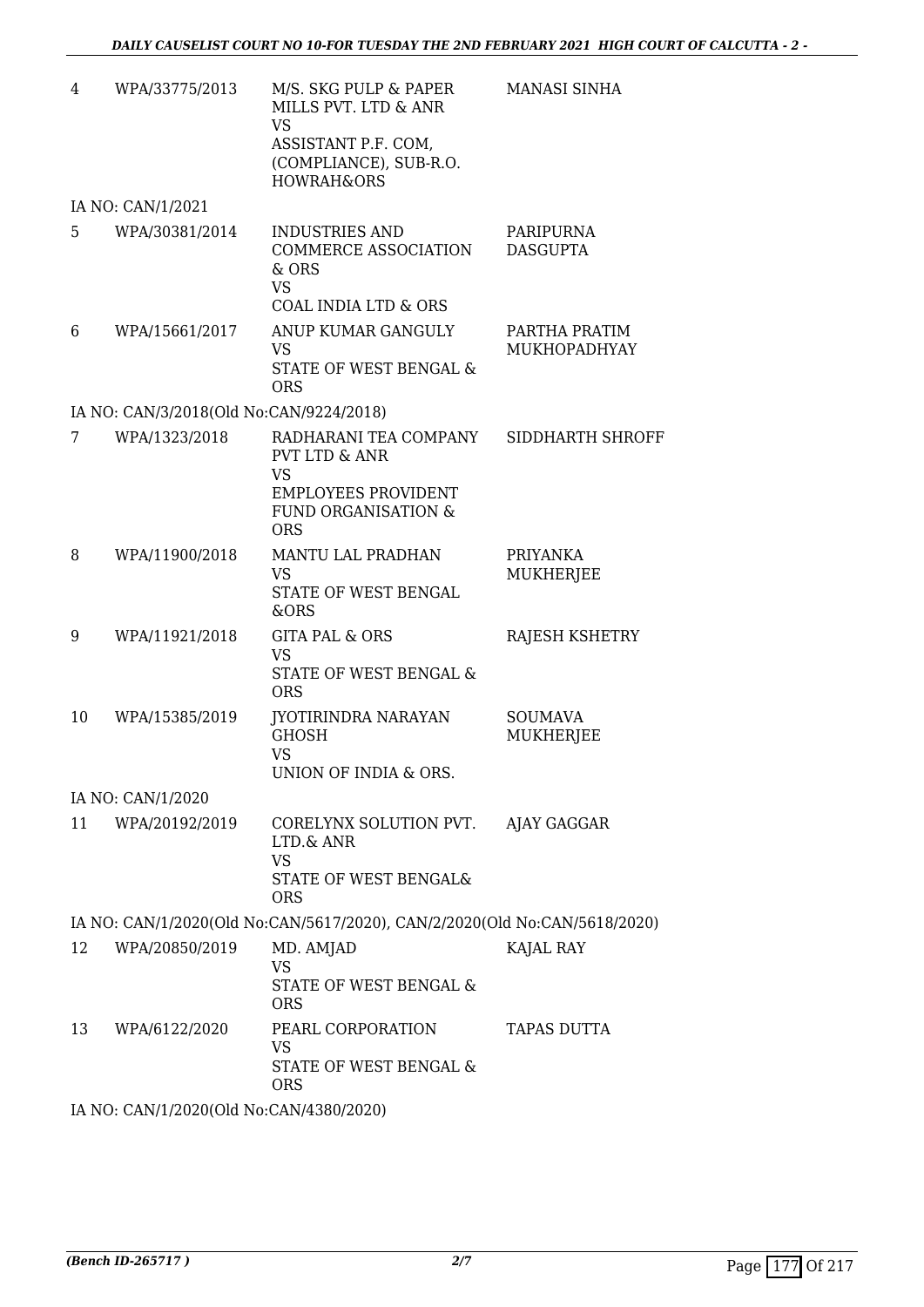|                                          | wt14 WPA/5938/2020                  | PEARL CORPORATION (<br>PROP. TAPAS KUMAR<br><b>BHUNIA</b> )<br><b>VS</b><br>STATE OF WEST BENGAL&<br><b>ORS</b> | <b>TAPAS DUTTA</b>     |        |
|------------------------------------------|-------------------------------------|-----------------------------------------------------------------------------------------------------------------|------------------------|--------|
|                                          |                                     | IA NO: CAN/1/2020(Old No:CAN/4081/2020), CAN/2/2020(Old No:CAN/5540/2020)                                       |                        |        |
|                                          | wt15 WPA/5939/2020                  | PEARL CORPORATION<br>(PROP. TAPAS BHUNIA)<br><b>VS</b><br>STATE OF WEST BENGAL&<br><b>ORS</b>                   | <b>TAPAS DUTTA</b>     |        |
|                                          | No:CAN/5542/2020)                   | IA NO: CAN/1/2020(Old No:CAN/4082/2020), CAN/2/2020(Old No:CAN/4596/2020), CAN/3/2020(Old                       |                        |        |
| 16                                       | WPA/10134/2020<br>(Non-prosecution) | SOMA KHAN AND ANR<br>VS                                                                                         | PRADIPTA BOSE          |        |
|                                          |                                     | <b>INDIAN BANK AND ORS</b>                                                                                      |                        |        |
| <b>SPECIALLY FIXED MATTERS</b>           |                                     |                                                                                                                 |                        |        |
| 17                                       | WPA/13174/1984                      | HOWRAH MILLS CO. LTD. &<br>ANR.<br><b>VS</b>                                                                    | MR. R.N.MITRA          | N.Y.A. |
|                                          |                                     | THE TRUSTEES                                                                                                    |                        |        |
| IA NO: CAN/3/2019(Old No:CAN/12646/2019) |                                     |                                                                                                                 |                        |        |
| 18                                       | WPA/7842/2009                       | BAJRANGLAL SARAF<br><b>VS</b>                                                                                   | <b>AYAN BANERJEE</b>   |        |
|                                          |                                     | STATE OF WEST BENGAL &<br><b>ORS</b>                                                                            |                        |        |
| <b>MOTION</b>                            |                                     |                                                                                                                 |                        |        |
| 19                                       | WPA/2265/2020                       | NAKUL CHANDRA JANA<br><b>VS</b>                                                                                 | <b>GAURAV KUMAR</b>    |        |
|                                          |                                     | <b>STATE OF WEST BENGAL &amp;</b><br><b>ORS</b>                                                                 |                        |        |
| 20                                       | WPA/11921/2020                      | KUSHODHOJO METE @<br><b>KUSHAY METE</b><br><b>VS</b>                                                            | <b>KUNTAL BANERJEE</b> |        |
|                                          |                                     | STATE OF WEST BENGAL<br>AND ORS.                                                                                |                        |        |
| 21                                       | WPA/2709/2021                       | <b>RANA BAUL</b>                                                                                                | Sanjay Saha            |        |
|                                          |                                     | <b>VS</b><br>STATE OF WEST BENGAL<br>AND ORS.                                                                   |                        |        |
| 22                                       | WPA/2907/2021                       | SAMIR CHAKRABORTY AND<br><b>OTHERS</b>                                                                          | DEBOLINA SARKAR        |        |
|                                          |                                     | <b>VS</b><br>STATE OF WEST BENGAL<br>AND ORS.                                                                   |                        |        |
| <b>APPLICATION</b>                       |                                     |                                                                                                                 |                        |        |
| 23                                       | WPA/14386/2011                      | APANRNA MANNA<br><b>VS</b><br>STATE OF WEST BENGAL &                                                            | <b>SIB SANKAR DAS</b>  |        |
|                                          |                                     | <b>ORS</b>                                                                                                      |                        |        |
|                                          | IA NO: CAN/1/2020, CAN/2/2021       |                                                                                                                 |                        |        |

#### **CONTEMPT APPLICATION**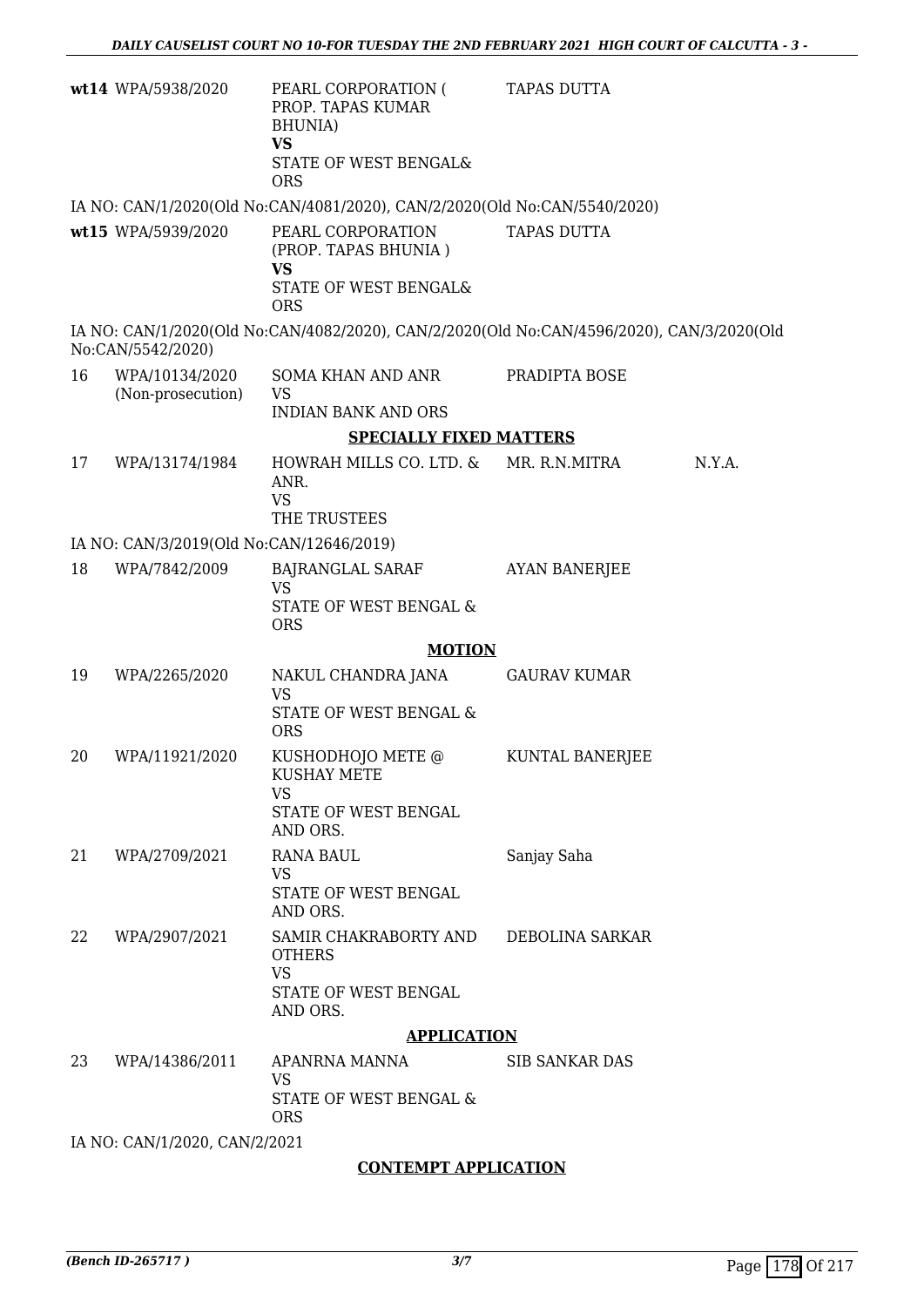| 24 | CPAN/653/2020                           | <b>BISTU BASKE</b><br><b>VS</b>                                            | PARIKSHIT GOSWAMI                        |
|----|-----------------------------------------|----------------------------------------------------------------------------|------------------------------------------|
|    |                                         | JOYDEEP CHAKRABORTY<br>AND ANR                                             |                                          |
|    | wt25 WPA/6739/2020                      | <b>BISTU BASKE</b><br><b>VS</b>                                            | PARIKSHIT GOSWAMI                        |
|    |                                         | STATE OF WEST BENGAL &<br>ORS.                                             |                                          |
|    | IA NO: CAN/1/2020(Old No:CAN/5653/2020) |                                                                            |                                          |
| 26 | CPAN/33/2021                            | RASHBIHARI SEN                                                             | PRASENJIT DEBNATH                        |
|    |                                         | <b>VS</b><br><b>BABITA SAREN</b>                                           |                                          |
|    | wt27 WPA/6542/2020                      | RASHBIHARI SEN & ANR<br>VS                                                 | PRASENJIT DEBNATH                        |
|    |                                         | STATE OF WEST BENGAL &<br><b>ORS</b>                                       |                                          |
|    |                                         | IA NO: CAN/1/2020(Old No:CAN/5305/2020), CAN/2/2020                        |                                          |
|    |                                         | <b>FOR HEARING</b>                                                         |                                          |
| 28 | WPA/2631/2002                           | M/S. LOTUS LITHO WORKS<br>& ANR.<br><b>VS</b>                              | <b>MRINAL KANTI</b><br><b>CHATTERJEE</b> |
|    |                                         | <b>COMMISSIONER OF</b><br><b>CENTRAL</b><br>EXCISE, CALCUTTA               |                                          |
|    | IA NO: CAN/1/2009(Old No:CAN/5153/2009) |                                                                            |                                          |
| 29 |                                         | SATYA PRAKASH & ANR.                                                       |                                          |
|    | WPA/4862/2008                           | <b>VS</b><br>M/S. HINDUSTAN<br>PETROLEUM CORP. LTD. &<br>ORS.              | ANIKET MITRA                             |
|    | IA NO: CAN/1/2008(Old No:CAN/6186/2008) |                                                                            |                                          |
| 30 | WPA/1847/2010                           | <b>ASHOKE PRATIM SARKAR &amp;</b><br>ORS.<br>VS<br>STATE OF WEST BENGAL &  | <b>SOMA SARKAR</b>                       |
|    |                                         | ORS.                                                                       |                                          |
|    |                                         | IA NO: CAN/2/2017(Old No:CAN/1018/2017), CAN/3/2019(Old No:CAN/12123/2019) |                                          |
| 31 | WPA/8213/2012                           | MD. AZIZUL HOQUE<br><b>LASKAR</b><br><b>VS</b>                             | <b>SUBHAS JANA</b>                       |
|    |                                         | STATE OF WEST BENGAL &<br><b>ORS</b>                                       |                                          |
| 32 | WPA/18866/2012                          | NARAYAN CHANDRA<br>PAKHIRA<br><b>VS</b><br>UNITED BANK OF INDIA &<br>ORS.  | ANAMIKA DAS                              |
| 33 | WPA/27226/2012                          | DILIP KUMAR<br><b>CHAKRABORTY</b><br>VS                                    | UJJAL RAY                                |
|    |                                         | STATE OF WEST BENGAL &<br><b>ORS</b>                                       |                                          |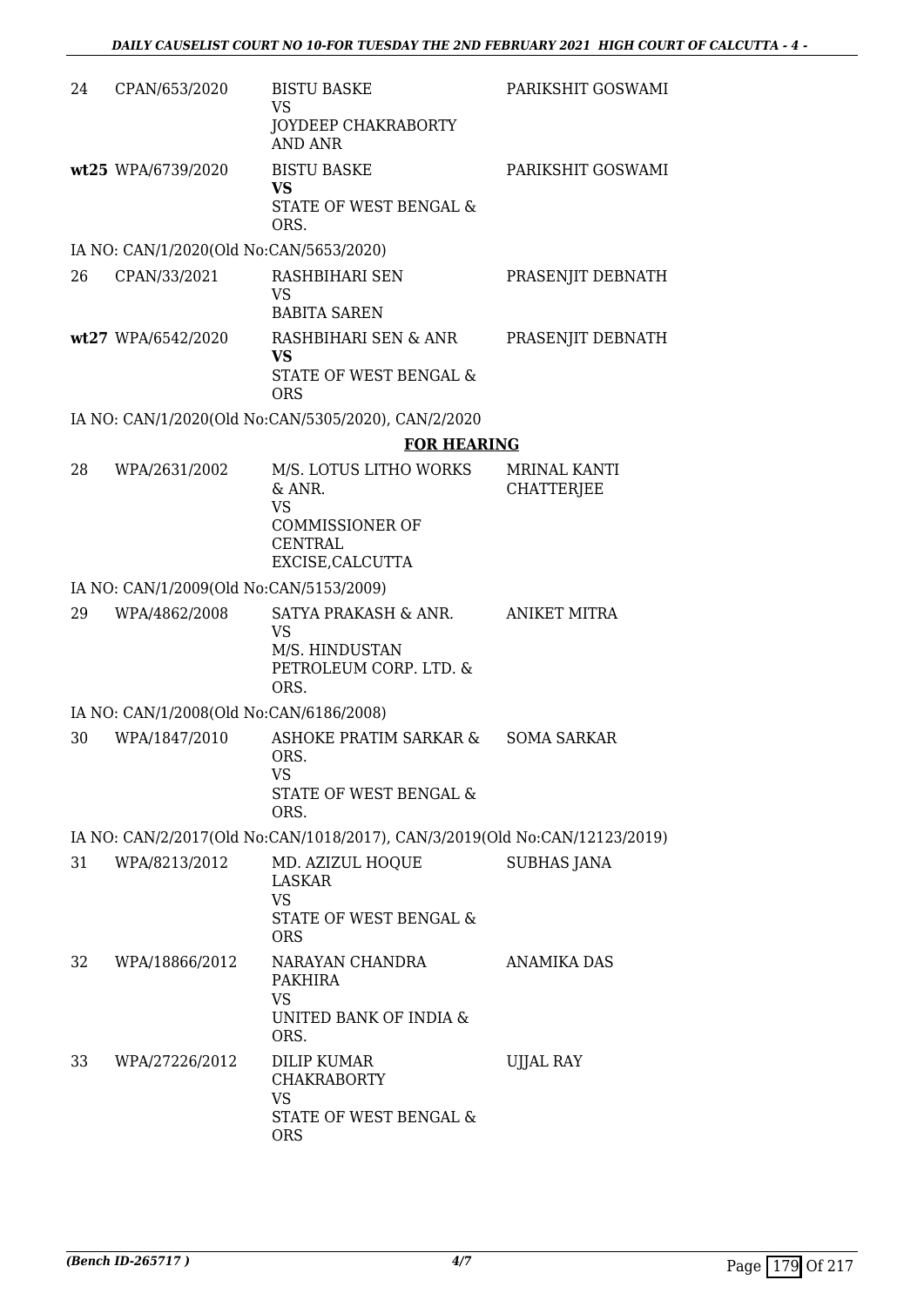| 34 | WPA/12364/2013                           | DR. SK. ASADUL HAQUE<br><b>VS</b><br>FOOD SAFETY & STANDARD<br><b>AUTHORITY OF INDIA &amp;</b><br><b>ORS</b>         | ANWESHA SAHA                                                                               |
|----|------------------------------------------|----------------------------------------------------------------------------------------------------------------------|--------------------------------------------------------------------------------------------|
|    | IA NO: CAN/1/2016(Old No:CAN/2906/2016)  |                                                                                                                      |                                                                                            |
| 35 | WPA/17736/2013                           | KAMARHATI MUNICIPALITY<br>$&$ ORS.<br><b>VS</b><br>UNION OF INDIA & ORS.                                             | RAJIB MUKHERJEE                                                                            |
|    | IA NO: CAN/1/2020(Old No:CAN/1052/2020)  |                                                                                                                      |                                                                                            |
| 36 | WPA/23683/2013                           | J.M.P.A. SRAMIK<br>KARMACHARI UNION &<br>ANR<br><b>VS</b><br><b>STATE OF WEST BENGAL &amp;</b><br><b>ORS</b>         | DIPAK KR<br>MUKHOPADHYAY                                                                   |
|    | IA NO: CAN/1/2020(Old No:CAN/433/2020)   |                                                                                                                      |                                                                                            |
| 37 | WPA/24585/2013                           | SASTI PADA MONDAL<br><b>VS</b><br>STATE OF WEST BENGAL &<br><b>ORS</b>                                               | <b>SUSMITA KHAN</b>                                                                        |
|    | No:CAN/7029/2019)                        |                                                                                                                      | IA NO: CAN/2/2015(Old No:CAN/2647/2015), CAN/4/2015(Old No:CAN/5492/2015), CAN/10/2019(Old |
| 38 | WPA/33442/2013                           | MANUFACTURE DES<br>MONTRES JAGUAR S.A &<br><b>ANR</b><br><b>VS</b><br>INTELLECTUAL PROPERTY<br>APPELLATE BOARD & ORS | PARTHA BASU                                                                                |
| 39 | WPA/34586/2013                           | CHATUSPALLI DARUL<br><b>ULOOM SENIOR MADRASAH</b><br><b>VS</b><br>STATE OF W B & ORS                                 | PANKAJ HALDER                                                                              |
| 40 | WPA/2489/2014                            | EAR ALI MALLICK<br><b>VS</b><br>STATE OF WEST BENGAL &<br><b>ORS</b>                                                 | <b>JAYETA KAUNDA</b>                                                                       |
| 41 | WPA/7157/2015                            | SOUMITRA MONDAL<br><b>VS</b><br>STATE OF WEST BENGAL &<br><b>ORS</b>                                                 | <b>SANKHA SUBHRA</b><br><b>ROY</b>                                                         |
| 42 | WPA/15471/2015                           | PASCHIM BANGA GRAMIN<br><b>BANK &amp; ANR</b><br><b>VS</b><br>UNION OF INDIA & ORS                                   | RAJESH KUMAR<br><b>SHAH</b>                                                                |
|    | IA NO: CAN/1/2019(Old No:CAN/10925/2019) |                                                                                                                      |                                                                                            |
| 43 | WPA/8509/2016                            | <b>BIRINCHI KUMAR GHOSH</b><br><b>VS</b><br>STATE OF WEST BENGAL &<br><b>ORS</b>                                     | NITYA GOPAL<br>MUKHERJEE                                                                   |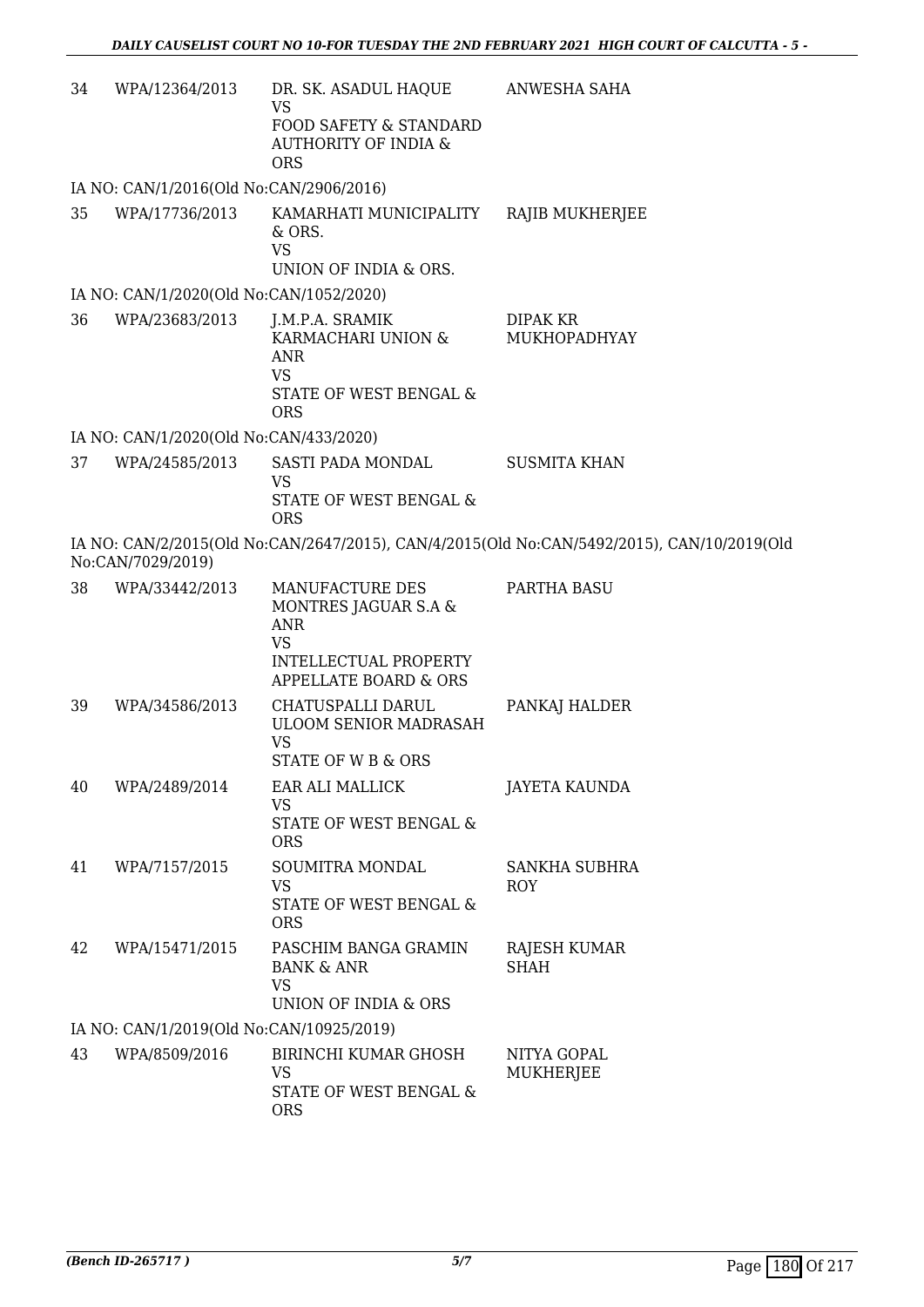| 44 | WPA/8798/2016                           | DHARAMDEO SINGH<br>VS                 | NEPESH MAJHI                      |
|----|-----------------------------------------|---------------------------------------|-----------------------------------|
|    |                                         | VIDYASAGAR UNIVERSITY &<br><b>ORS</b> |                                   |
| 45 | WPA/11999/2016                          | RAM KRISHNA MONDAL                    | <b>DUKE BANERJEE</b>              |
|    |                                         | <b>VS</b><br>MANAGING DIRECTOR,       |                                   |
|    |                                         | INDIAN OIL CORPORATION<br>LTD & ORS   |                                   |
|    | IA NO: CAN/1/2017(Old No:CAN/1975/2017) |                                       |                                   |
| 46 | WPA/16018/2016                          | STEEL AUTHORITY OF                    | L.K.PAL                           |
|    |                                         | <b>INDIA LTD</b><br><b>VS</b>         |                                   |
|    |                                         | UNION OF INDIA & ORS                  |                                   |
|    | wt47 WPA/9736/2016                      | OM PRAKSH OJHA<br><b>VS</b>           | RANANEESH GUHA<br><b>THAKURTA</b> |
|    |                                         | UNION OF INDIA & ORS                  |                                   |
| 48 | WPA/16188/2016                          | MD AZIZUR RAHAMAN                     | TARA SANKAR                       |
|    |                                         | <b>VS</b><br>STATE OF WEST BENGAL &   | <b>SAMANTA</b>                    |
|    |                                         | <b>ORS</b>                            |                                   |
|    | wt49 WPA/5241/2010                      | MD. HELALUDDILN<br><b>VS</b>          | <b>MUNMUN TEWARY</b>              |
|    |                                         | STATE OF WEST BENGAL &<br><b>ORS</b>  |                                   |
|    | wt50 WPA/8711/2016                      | MD. HELALUDDIN                        | A. DAS                            |
|    |                                         | <b>VS</b><br>STATE OF WEST BENGAL&    |                                   |
|    |                                         | <b>ORS</b>                            |                                   |
|    | IA NO: CAN/1/2017(Old No:CAN/2732/2017) |                                       |                                   |
| 51 | WPA/16219/2016                          | <b>TARAKESWAR</b>                     | KESHAB CHANDRA                    |
|    |                                         | <b>MUNICIPALITY &amp; ORS</b><br>VS   | <b>DAS</b>                        |
|    |                                         | UNION OF INDIA & ORS                  |                                   |
| 52 | WPA/18508/2016                          | HARISADHAN NASKAR                     | LAKSHMI NARAYAN                   |
|    |                                         | VS<br>STATE OF WEST BENGAL &          | <b>BHATTACHARYA</b>               |
|    |                                         | <b>ORS</b>                            |                                   |
| 53 | WPA/22981/2016                          | MD. HASSAN MALLICK &                  | <b>TANUJA BASAK</b>               |
|    |                                         | <b>ANR</b><br><b>VS</b>               |                                   |
|    |                                         | <b>STATE OF WEST BENGAL &amp;</b>     |                                   |
|    |                                         | <b>ORS</b>                            |                                   |
| 54 | WPA/24876/2016                          | PRADIP GAIN<br><b>VS</b>              | TANUJA BASAK                      |
|    |                                         | STATE OF WEST BENGAL &<br><b>ORS</b>  |                                   |
| 55 | WPA/9075/2017                           | INDICON WESTFALIA LTD<br>VS           | A JHUNJHUNWALA                    |
|    |                                         | OIL & NATURAL GAS                     |                                   |
|    |                                         | <b>CORPORATION LTD &amp; ORS</b>      |                                   |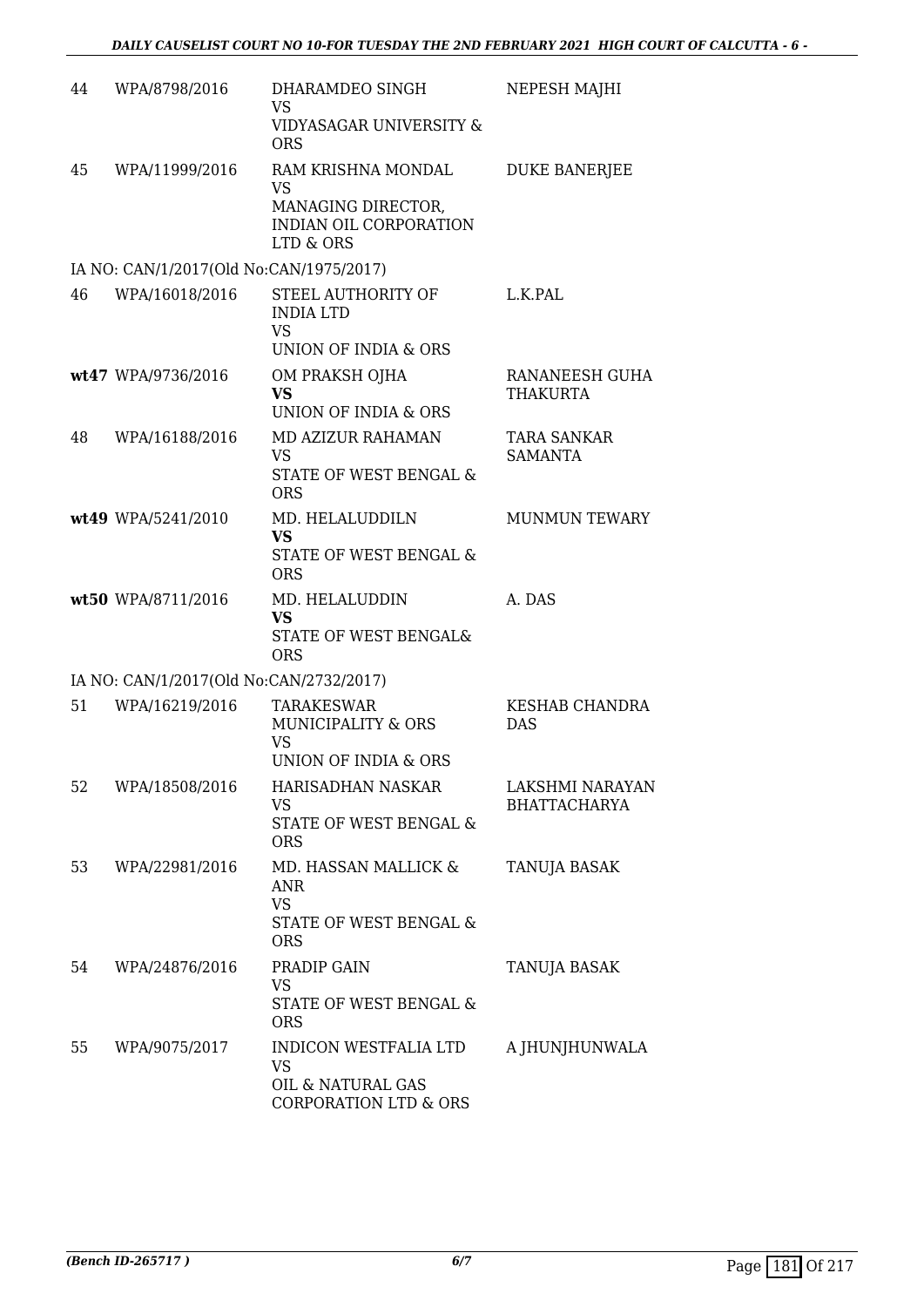|    | wt56 WPA/4941/2017                      | INDICON WESTFALIA LTD<br><b>VS</b><br>OIL & NATURAL GAS<br><b>CORPORATION LTD. &amp; ORS</b>                         | V.V.V. SASTRY           |
|----|-----------------------------------------|----------------------------------------------------------------------------------------------------------------------|-------------------------|
| 57 | WPA/22153/2017                          | <b>ARJUN SARKAR</b><br><b>VS</b><br>STATE OF WEST BENGAL &<br><b>ORS</b>                                             | M. MAITRA               |
|    | IA NO: CAN/1/2018(Old No:CAN/1316/2018) |                                                                                                                      |                         |
| 58 | WPA/28202/2017                          | <b>ASHISH PRASAD</b><br><b>VS</b><br>STATE OF WEST BENGAL &<br><b>ORS</b>                                            | SIDDHARTHA SARKAR       |
|    | wt59 WPA/28203/2017                     | SUBHOJIT MITRA<br><b>VS</b><br><b>STATE OF WEST BENGAL &amp;</b><br><b>ORS</b>                                       | SIDDHARTHA SARKAR       |
| 60 | WPA/19245/2018                          | DR. ANANYA MANDAL<br><b>VS</b><br>KOLKATA MUNICIPAL<br><b>CORPORATION &amp; ORS</b>                                  | <b>BRATIN KUMAR DEY</b> |
|    | IA NO: CAN/1/2018(Old No:CAN/9617/2018) |                                                                                                                      |                         |
| 61 | WPA/3952/2019                           | SMT. KALPANA GHOSAL @<br>RINA GHOSAL<br><b>VS</b><br>STATE OF WEST BENGAL &<br><b>ORS</b>                            | <b>INDRAJIT MONDAL</b>  |
| 62 | WPA/16220/2019                          | SHYAMA SELF HELP GROUP<br><b>VS</b><br><b>STATE OF WEST BENGAL &amp;</b><br><b>ORS</b>                               | <b>NEIL BASU</b>        |
|    |                                         | IA NO: CAN/1/2019(Old No:CAN/8953/2019), CAN/2/2019(Old No:CAN/12106/2019)                                           |                         |
| 63 | WPA/17653/2019                          | PREMIER DIGITAL<br>SOLUTION PVT. LTD.<br>VS<br>UNION OF INDIA TO BE<br>SERVED TO THE<br>SECRETARY MINISTRY OF<br>LAB | ANIRUDDHA SINHA         |
|    | IA NO: CAN/1/2020(Old No:CAN/1421/2020) |                                                                                                                      |                         |
|    | wt64 WPA/517/2020                       | HOWRAH MILLAS CO LTD<br><b>VS</b><br>UNION OF INDIA & ORS                                                            | TEESHAM DAS             |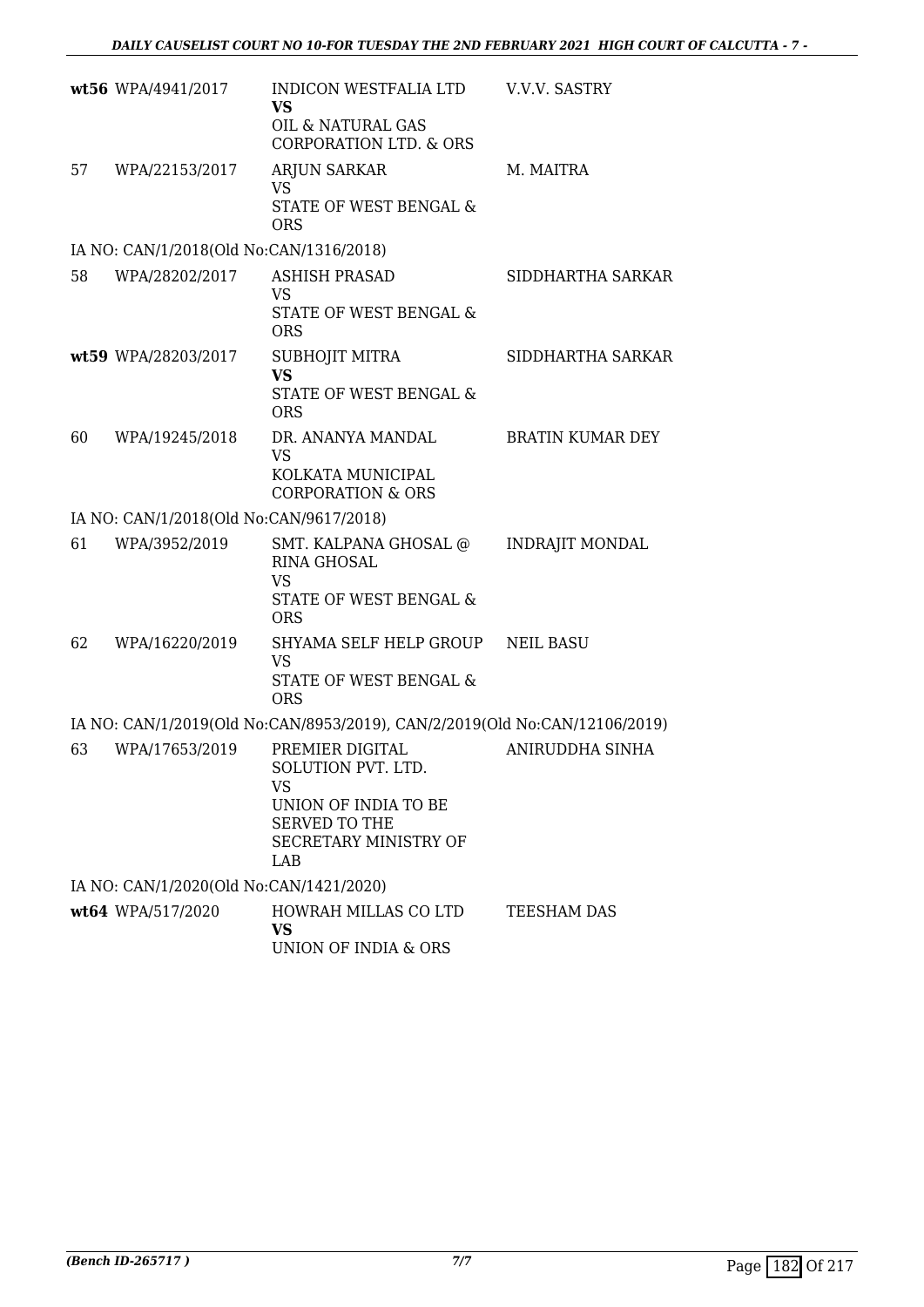

## **Appellate Side**

**DAILY CAUSELIST For Tuesday The 2nd February 2021**

**COURT NO. 23 SINGLE BENCH (SB - X) AT 10:45 AM HON'BLE JUSTICE ARINDAM MUKHERJEE (VIA VIDEO CONFERENCE)** 

#### **ON AND FROM MONDAY, THE 11TH JANUARY, 2021 - MATTERS (MOTION & HEARING) UNDER ARTICLE 226 OF THE CONSTITUTION RELATING TO RESIDUARY UNDER GROUP IX (ELECTRICITY ONLY) INCLUDING APPLICATIONS CONNECTED THERETO.**

**MATTERS (MOTION & HEARING) RELATING TO REVENUE AND TAX LAWS (EXCLUDING LAND REVENUE) UNDER GROUP IV INCLUDING APPLICATIONS CONNECTED THERETO;**

**HEARING OF CIVIL REVISION APPLICATIONS AND APPLICATIONS UNDER ARTICLE 227 OF THE CONSTITUTION INCLUDING APPLICATIONS CONNECTED THERETO.**

**IF NO ONE APPEARS FOR THE PETITIONER FOR TWO CONSECUTIVE DATES, MATTERS WILL BE TAKEN UP IN THEIR ABSENCE.**

**NOTE : APPELLATE SIDE MATTERS WILL BE TAKEN UP FIRST.**

**ORIGINAL SIDE MATTERS WILL BE TAKEN UP FROM 2 :00 P.M. AFTER COMPLETION OF ORIGINAL SIDE MATTERS,IF TIME PERMITS APPELLATE SIDE GROUP IV MATTERS WILL BE TAKEN UP.**

**NOTE : 1. MATTERS WILL BE TAKEN UP THROUGH PHYSICAL HEARING WHEN BOTH THE PARTIES ARE AGREED.**

**NOTE : 2. NO MENTIONING OF HEARING MATTERS FOR INCLUSION.**

#### **NOTE : 3. MATTERS MARKED AS LAST CHANCE SHALL BE TAKEN UP FIRST & IF NO ONE APPEARS MATTER SHALL BE DISMISSED.**

#### **MOTION**

( GROUP - IX ELECTRICITY ) KAMAL JAHIRUZZAMAN

1 WPA/4340/2017 ABDUL JABBAR & ANR.

VS WBSEDCL & ORS.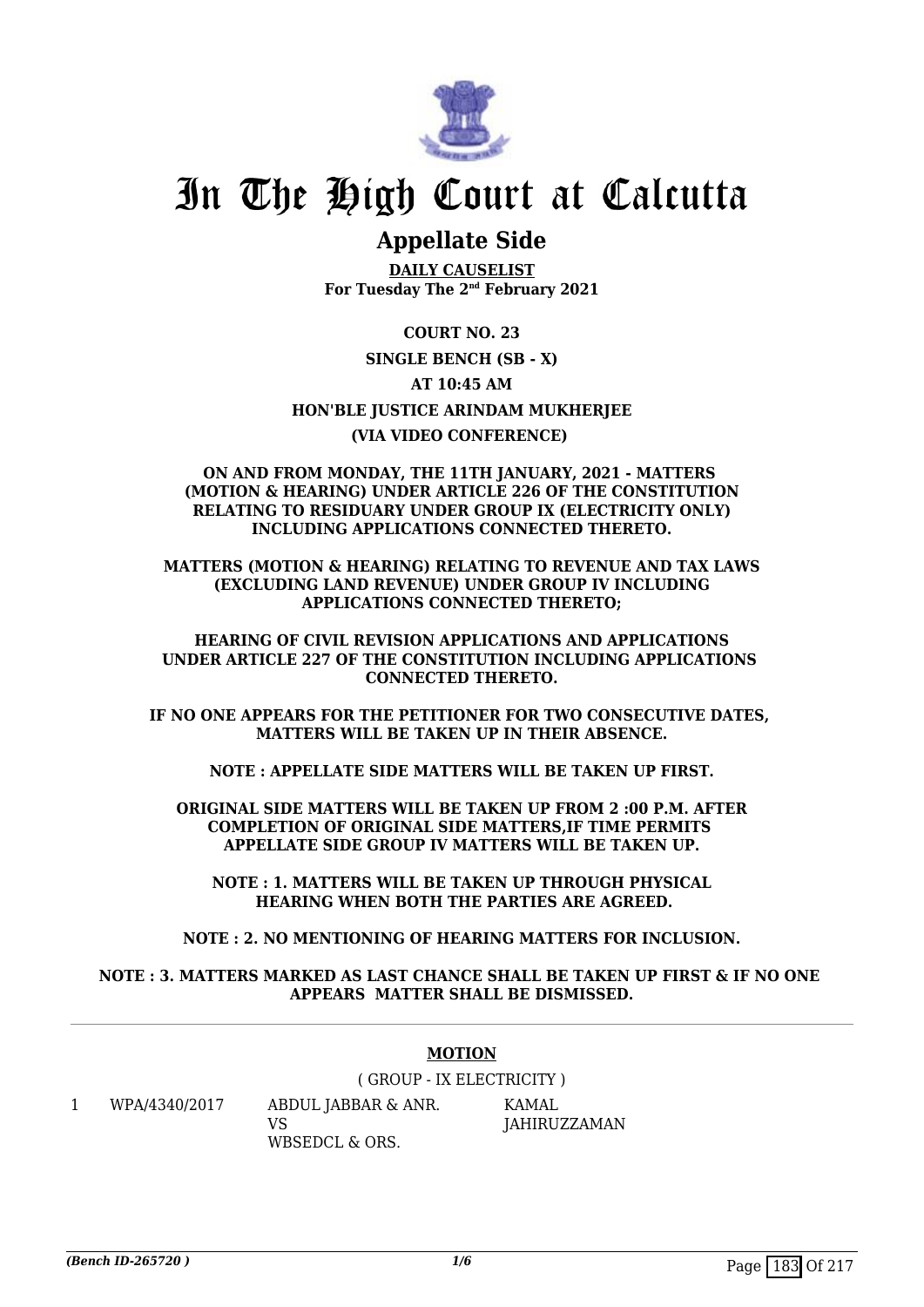|    | wt2 WPA/4956/2000 | <b>NASIMA KHATUN</b><br><b>VS</b><br>THE STATE OF WEST<br><b>BENGAL</b>                                                                     | JAHANGIR ALAM                             |
|----|-------------------|---------------------------------------------------------------------------------------------------------------------------------------------|-------------------------------------------|
| 3  | WPA/21544/2019    | SANDIP KUMAR PASI & ORS<br><b>VS</b><br><b>W.B. STATE ELECTRICITY</b><br>DISTRIBUTION COMPANY<br>LTD. & ORS                                 | DEBNATH MAHATA                            |
| 4  | WPA/21790/2019    | MD. HAFIZUR RAHAMAN<br>@HAFIZUR RAHAMAN @<br><b>HAFIZ</b><br><b>VS</b><br>THE WBSEDC LTD & ORS                                              | SANTANU MAJI                              |
| 5  | WPA/22772/2019    | LIPIKA GHOSH<br><b>VS</b><br>THE STATION MANAGER,<br>PAILEN GR ELECTRIC<br><b>SUPPLY, WBSES &amp; ORS</b>                                   | LAKSHMINATH<br><b>BHATTACHARYS</b>        |
| 6  | WPA/4448/2020     | TARA BAI MOHTA<br>VS.<br>C.E.S.C. & ORS                                                                                                     | <b>SINKA BOSE</b>                         |
| 7  | WPA/7273/2020     | <b>ASHOK JANA</b><br><b>VS</b><br><b>WEST BENGAL STATE</b><br><b>ELECTRICITY</b><br>DISTRIBUTION COMPANY<br><b>LIMITED</b>                  | <b>SIMA ADHIKARY</b>                      |
|    | IA NO: CAN/1/2020 |                                                                                                                                             |                                           |
| 8  | WPA/8168/2020     | <b>RUPA BEGUM</b><br><b>VS</b><br>DIRECTOR OF WEST<br><b>BENGAL STATE</b><br><b>ELECTRICITY</b><br>DISTRIBUTION CO LTD AND<br><b>OTHERS</b> | <b>GOUTAM DEBNATH</b>                     |
| 9  | WPA/8290/2020     | <b>GOBINDA BHUNIA</b><br><b>VS</b><br>CESC LTD AND ORS                                                                                      | <b>INDRANIL HALDER</b>                    |
| 10 | WPA/8399/2020     | MAYURI BANDYOPADHYAY<br><b>VS</b><br><b>WEST BENGAL STATE</b><br>ELECTRICITY DIST. COM<br>LTD AND ORS                                       | KAPIL CHANDRA<br><b>SAHOO</b>             |
| 11 | WPA/8780/2020     | SK. NASIMUDDIN<br><b>VS</b><br>CESC LIMITED AND ANR                                                                                         | <b>INDRANIL HALDER</b>                    |
| 12 | WPA/8783/2020     | <b>FARIDUL MALLIK</b><br><b>VS</b><br>CESC LIMITED AND ANR                                                                                  | <b>INDRANIL HALDER</b>                    |
| 13 | WPA/9350/2020     | SULEKHA JANA<br><b>VS</b><br>THE CESC LIMITED                                                                                               | <b>ANIL KUMAR</b><br><b>CHATTOPADHYAY</b> |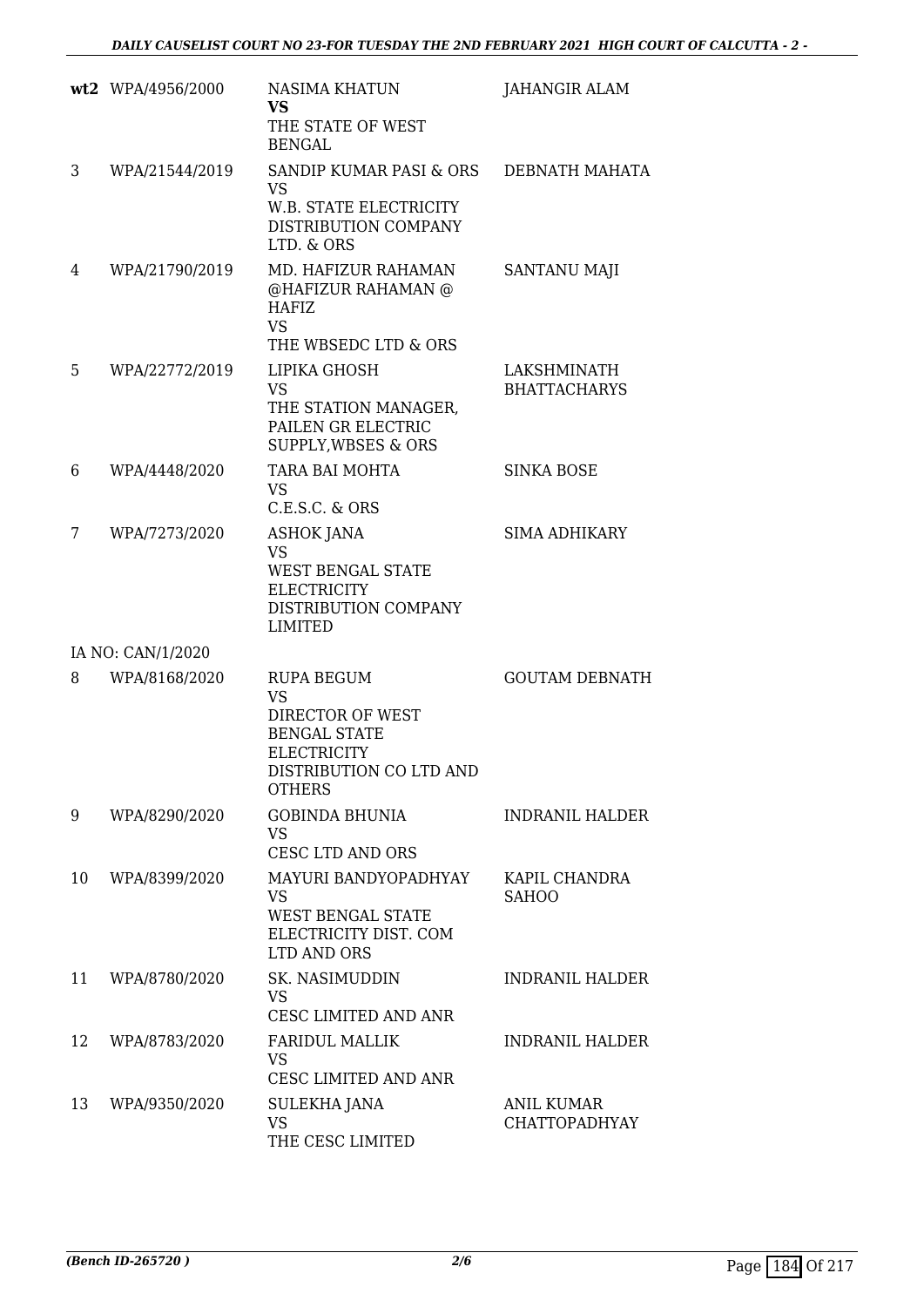| 14 | WPA/9432/2020  | <b>VIVEK RUIA</b><br><b>VS</b>                                                                                                               | ANYASHA DAS                                 |
|----|----------------|----------------------------------------------------------------------------------------------------------------------------------------------|---------------------------------------------|
| 15 | WPA/9646/2020  | W.B.S.E.D.C.L. AND ORS<br>SMT REBA CHATTERJEE<br><b>VS</b><br>STATE OF WEST BENGAL<br>AND ORS.                                               | <b>ARJUN SAMANTA</b>                        |
| 16 | WPA/9678/2020  | <b>CALCUTTA EXPANDED</b><br>METAL MANUFACTURING<br><b>COMPANY PRIVATE</b><br><b>LIMITED</b><br><b>VS</b><br>STATE OF WEST BENGAL<br>AND ORS. | DEOBRAT UPADHYAY                            |
| 17 | WPA/10003/2020 | MD. FAISAL MAJID<br><b>VS</b><br><b>CESC LIMITED</b>                                                                                         | <b>INDRANIL HALDER</b>                      |
| 18 | WPA/10314/2020 | <b>SHYAMAL NATH</b><br><b>VS</b><br><b>CESC LIMITED</b>                                                                                      | <b>SHABAZ ALAM</b>                          |
| 19 | WPA/10392/2020 | SHANTI KUMAR DEY<br><b>VS</b><br>THE CHAIRMAN, WEST<br><b>BENGAL STATE</b><br><b>ELECTRICITY</b><br>DISTRIBUTION COMPANY<br>LTD.             | <b>SAILENDRA NATH</b><br><b>CHAKRABORTI</b> |
| 20 | WPA/10599/2020 | DAYAL GHOSH<br><b>VS</b><br><b>CESC LIMITED</b>                                                                                              | <b>SAYANI</b><br><b>BHATTACHARYA</b>        |
| 21 | WPA/10682/2020 | <b>BANSHI PURKAIT</b><br><b>VS</b><br>W.B.S.E.D.C.L. AND ORS                                                                                 | <b>ARUN NASKAR</b>                          |
| 22 | WPA/10692/2020 | <b>INDRAJIT KAR</b><br><b>VS</b><br>STATE OF WEST BENGAL<br>AND ORS.                                                                         | <b>JANARDAN MANDAL</b>                      |
| 23 | WPA/10847/2020 | <b>JIBAN KRISHNA DAS</b><br><b>VS</b><br><b>WEST BENGAL</b><br><b>ELECTRICITY</b><br>DISTRIBUTION COMPANY<br><b>LIMITED</b>                  | BHASKAR CHANDRA<br>MANNA                    |
| 24 | WPA/10959/2020 | <b>BISWAJIT JANA</b><br><b>VS</b><br>THE W.B.S.E.D.C.L. AND<br><b>ORS</b>                                                                    | SK SAHRAHAN ALI                             |
| 25 | WPA/11020/2020 | JAI VENKATESH CONCAST<br>PRIVATE LIMITED<br><b>VS</b><br>DAMODAR VALLEY<br>CORPORATION                                                       | MOUMITA GHOSH                               |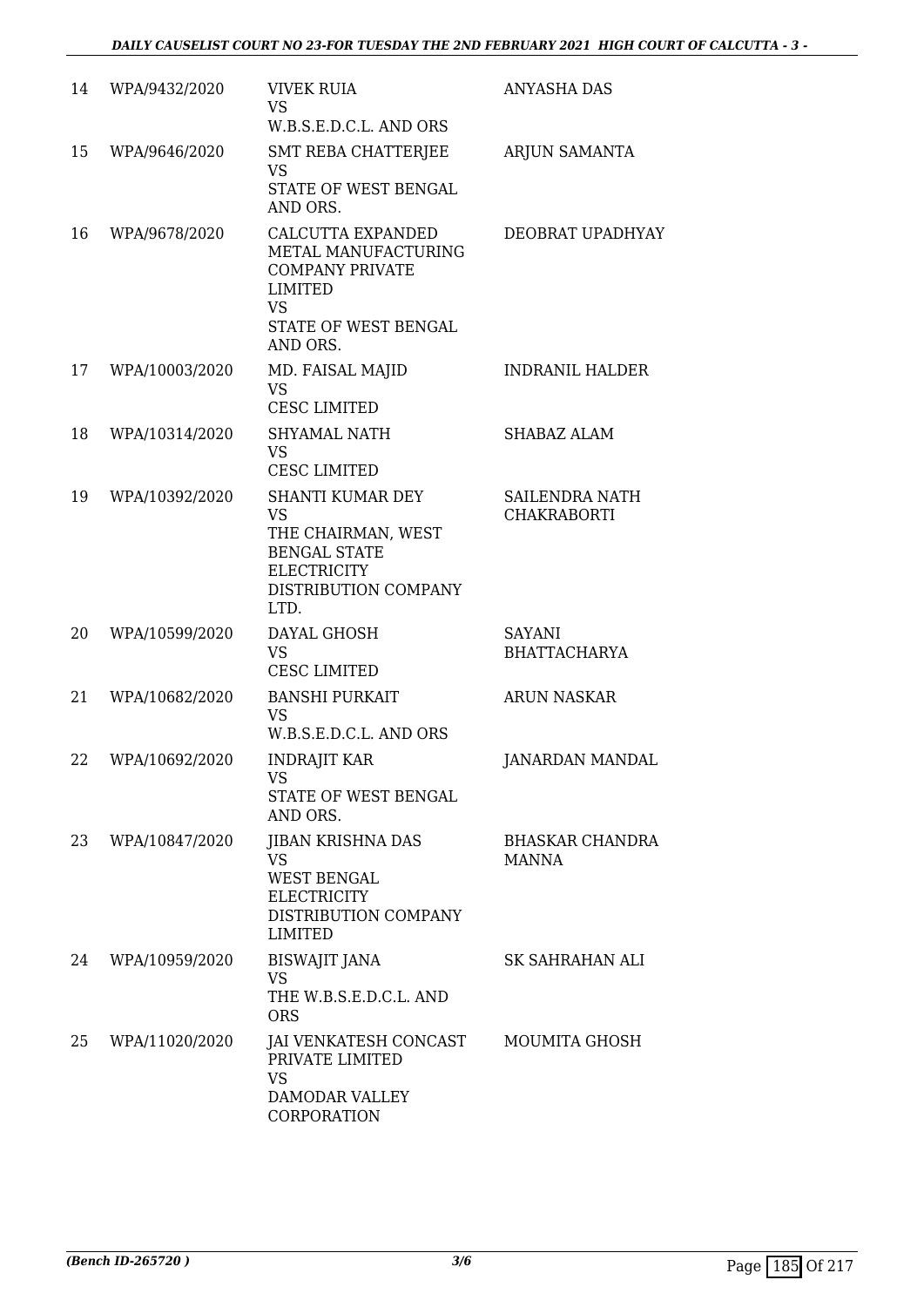| 26 | WPA/11272/2020 | ABDUL RASHID MONDAL<br><b>VS</b><br>STATE OF WEST BENGAL<br>AND ORS.                                                                      | MD. MANSOOR ALAM                     |
|----|----------------|-------------------------------------------------------------------------------------------------------------------------------------------|--------------------------------------|
| 27 | WPA/11278/2020 | CONSOLE MANAGEMENT<br><b>CONSULTANTS PVT LTD</b><br>AND ANR<br><b>VS</b><br>WBSEDCLBY<br><b>CHAIRMAN AND ORS</b>                          | SANCHITA BARMAN<br><b>ROY</b>        |
| 28 | WPA/11284/2020 | <b>SWAPAN MAITY</b><br><b>VS</b><br>W.B.S.E.D.C.L. AND ORS                                                                                | KAPIL CHANDRA<br><b>SAHOO</b>        |
| 29 | WPA/11972/2020 | <b>SAIFUL RAHAMAN</b><br><b>VS</b><br>THE CESC LIMITED                                                                                    | MD. HASANUZ<br><b>ZAMAN</b>          |
| 30 | WPA/709/2021   | <b>ANUP SARKAR</b><br><b>VS</b><br>STATE OF WEST BENGAL<br>AND ORS                                                                        | TIMIR BARAN SAHA                     |
| 31 | WPA/917/2021   | <b>TAPAS DAS AND ANR</b><br><b>VS</b><br>W.B.S.E.D.C.L AND ORS                                                                            | <b>CHANDRA NATH</b><br><b>SARKAR</b> |
| 32 | WPA/1085/2021  | BELA HOLYDAYS PVT LTD<br><b>AND ANR</b><br><b>VS</b><br>THE CALCUTTA<br>ELECTRICITY SUPPLY<br><b>CORPORATION LTD AND</b><br><b>ORS</b>    | <b>DEBASISH</b><br><b>CHOWDHURY</b>  |
| 33 | WPA/1168/2021  | KAUSICK DHOLE AND<br><b>ANOTHER</b><br><b>VS</b><br>WEST BENGAL STATE<br>ELECTRICITY<br>DISTRIBUTION COMPANY<br><b>LIMITED AND OTHERS</b> | <b>SUMJAN BANERJERE</b>              |
| 34 | WPA/1284/2021  | JAGABANDHU MONDAL<br><b>VS</b><br><b>STATE OF WEST BENGAL</b><br>AND ORS.                                                                 | SNIGDHA SAHA                         |
| 35 | WPA/1490/2021  | RAFIK SEKH<br><b>VS</b><br><b>WEST BENGAL STATE</b><br><b>ELECTRICITY</b><br>DISTRIBUTION COMPANY<br>LTD. AND OTHERS                      | HARADHAN MONDAL                      |
| 36 | WPA/1610/2021  | ABBAS BANU ALIAS<br><b>BANARASI</b><br><b>VS</b><br><b>CESC LIMITED</b>                                                                   | INDRANIL HALDER                      |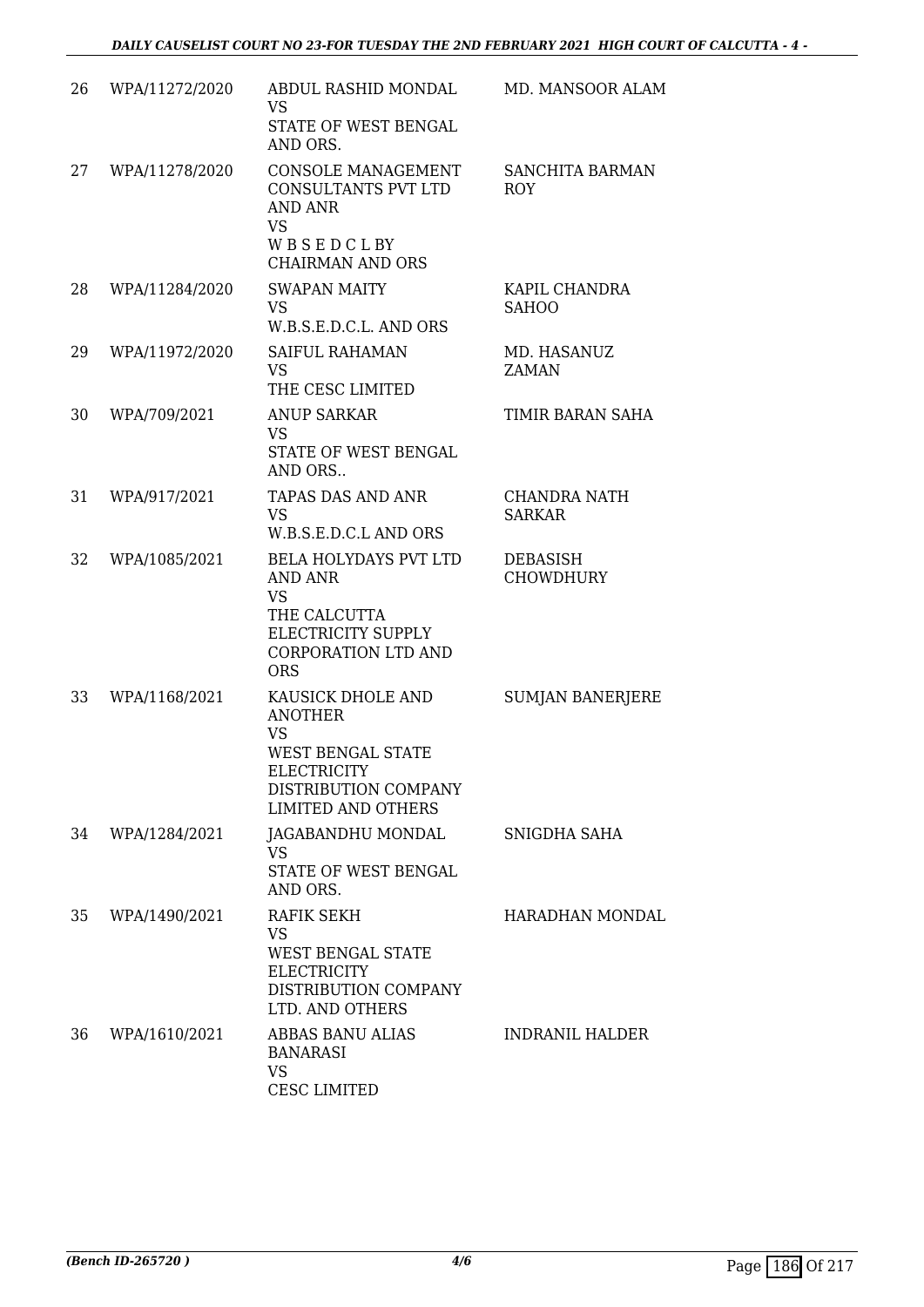| 37 | WPA/1630/2021                 | <b>ASHIT ROUTH ALIAS</b><br><b>ASHIQUE ROUTH</b><br><b>VS</b><br><b>CESC LIMITED</b>                                                                   | <b>MANAS DASGUPTA</b>                |
|----|-------------------------------|--------------------------------------------------------------------------------------------------------------------------------------------------------|--------------------------------------|
| 38 | WPA/1648/2021                 | <b>MALATI SARDAR</b><br><b>VS</b><br>CESC LIMITED AND<br><b>OTHERS</b>                                                                                 | CHANCHAL KUMAR<br><b>SAHA</b>        |
| 39 | WPA/1769/2021                 | <b>BHARAT MONDAL</b><br><b>VS</b><br>CALCUTTA ELECTRIC<br>SUPPLY CORPORATION AND<br><b>OTHERS</b>                                                      | <b>MAIDUL ISLAM</b><br><b>KAYAL</b>  |
| 40 | WPA/1834/2021                 | MKD. SAHID<br><b>VS</b><br>CESC LIMITED AND<br><b>OTHERS</b>                                                                                           | MD. SHAKIR                           |
| 41 | WPA/2134/2021                 | TARAKNATH KARFA<br><b>VS</b><br>WEST BENGAL STATE<br><b>ELECTRICITY</b><br>DISTRIBUTION COMPANY<br>LTD. AND ORS                                        | <b>MASTA FIZUR</b><br><b>RAHAMAN</b> |
|    |                               | <b>MOTION (GROUP IV)</b>                                                                                                                               |                                      |
|    |                               | (REVENUE AND TAX)                                                                                                                                      |                                      |
| 42 | WPA/8298/2020                 | VIJAY JAISWAL<br><b>VS</b><br>SUPERINTENDENT RANGE<br>1 SHYAMBAZAR DIVISION<br>KOLKATA GST BHAWAN<br><b>AND ORS</b>                                    | <b>ABHIJIT DAS</b>                   |
| 43 | WPA/9005/2020                 | THRESHOLD REALITY<br>PRIVATE LIMITED<br><b>VS</b><br>COMMERCIAL TAX<br>OFFICER, SALT LAKE<br>CHARGE, 24 PGS                                            | <b>SHOVAN GHOSH</b>                  |
| 44 | WPA/11423/2020                | <b>AKASH FOOD PRODUCTS</b><br>PVT LTD AND ANR<br><b>VS</b><br>UNION OF INDIA AND ORS.                                                                  | <b>MOUSUMI BHOWAL</b>                |
|    | IA NO: CAN/1/2021, CAN/2/2021 |                                                                                                                                                        |                                      |
| 45 | WPA/765/2021                  | M/S PLAUDIT TECHNO<br><b>INDIA PVT LTD</b><br><b>VS</b><br>UNION OF INDIA AND ORS.                                                                     | ADITYA DUTTA                         |
| 46 | WPA/879/2021                  | M/S SHIBARASAD<br><b>BANERJEE</b><br><b>VS</b><br>SUPERINTENDENT OF<br>CENTRAL TAX, SILIGURI<br><b>APPEALS</b><br>COMMISSIONERATE AND<br><b>OTHERS</b> | <b>SOUMIK GANGULI</b>                |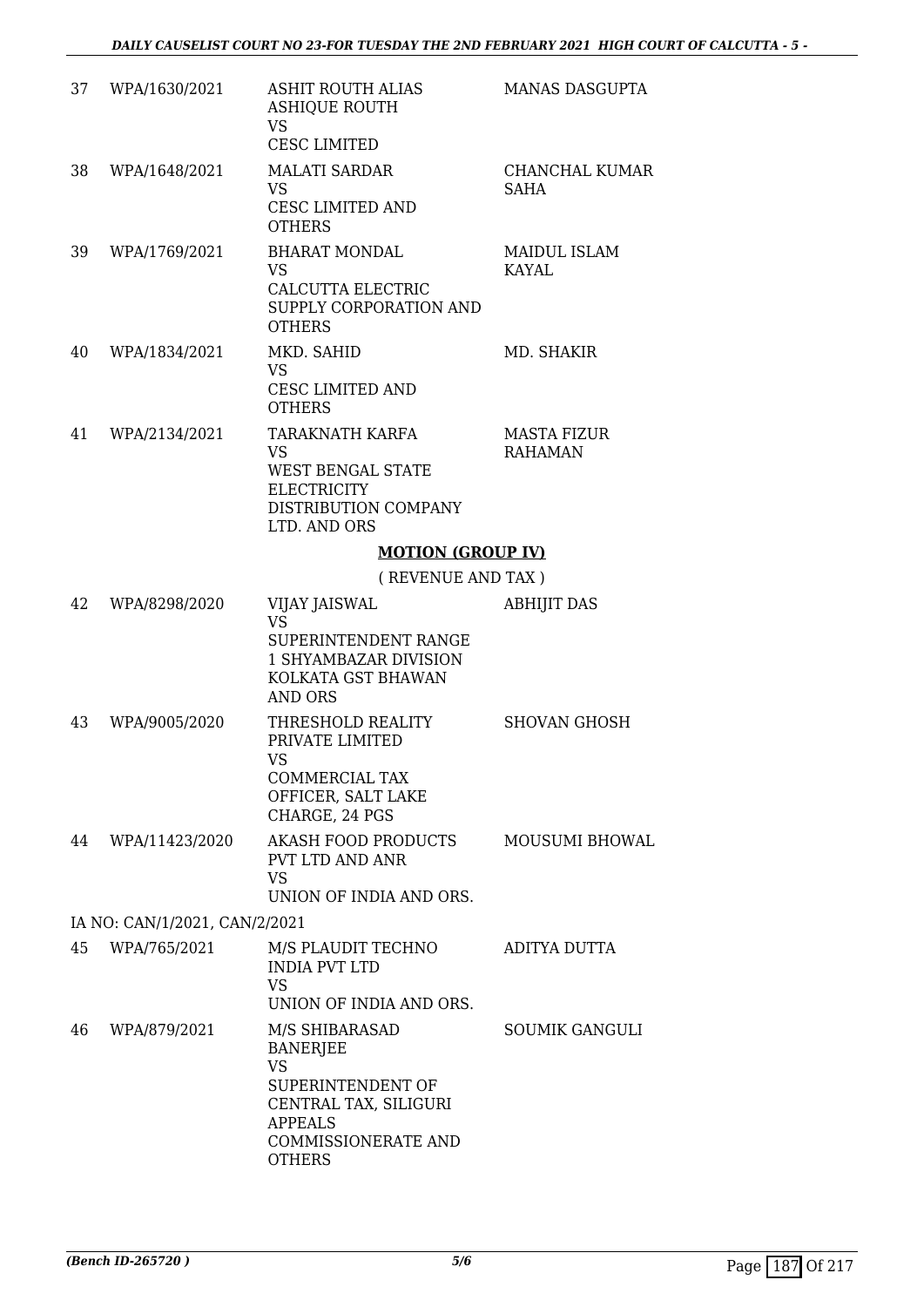| 47 | WPA/1622/2021 | RAKESH AGARWAL<br>VS                                                         | MOUSUMI BHOWAL                      |
|----|---------------|------------------------------------------------------------------------------|-------------------------------------|
|    |               | UNION OF INDIA AND ORS.                                                      |                                     |
| 48 | WPA/1625/2021 | RAKESH AGARWAL<br><b>VS</b>                                                  | MOUSUMI BHOWAL                      |
|    |               | UNION OF INDIA AND ORS.                                                      |                                     |
| 49 | WPA/1673/2021 | <b>RAKESH AGARWAL</b><br><b>VS</b>                                           | <b>MOUSUMI BHOWAL</b>               |
|    |               | UNION OF INDIA AND ORS.                                                      |                                     |
| 50 | WPA/1678/2021 | RAKESH AGARWAL<br>VS                                                         | MOUSUMI BHOWAL                      |
|    |               | UNION OF INDIA AND ORS.                                                      |                                     |
| 51 | WPA/1716/2021 | RAKESH AGARWAL<br><b>VS</b>                                                  | MOUSUMI BHOWAL                      |
|    |               | UNION OF INDIA AND ORS.                                                      |                                     |
| 52 | WPA/1745/2021 | <b>BAIJNATH MITTAL</b><br><b>VS</b><br>UNION OF INDIA AND ORS.               | MOUSUMI BHOWAL                      |
| 53 | WPA/1747/2021 | AVIK KUMAR GOSWAMI                                                           |                                     |
|    |               | <b>VS</b><br>SALES TAX OFFICER,<br><b>BALLYGANGE CHARGE</b>                  | <b>SWETA MUKHERJEE</b>              |
|    |               |                                                                              |                                     |
| 54 | WPA/1764/2021 | <b>BAIJNATH MITTAL</b><br><b>VS</b><br>UNION OF INDIA AND ORS.               | <b>MOUSUMI BHOWAL</b>               |
| 55 | WPA/1775/2021 | <b>BAIJNATH MITTAL</b><br><b>VS</b>                                          | MOUSUMI BHOWAL                      |
|    |               | UNION OF INDIA AND ORS.                                                      |                                     |
| 56 | WPA/1848/2021 | M/S ETC AGRO<br>PROCESSING INDIA<br>PRIVATE LIMITED AND<br><b>ANOTHER</b>    | <b>NILOTPAL</b><br><b>CHOWDHURY</b> |
|    |               | <b>VS</b><br>THE COMMISSIONER OF<br><b>CUSTOMS PORT AND</b><br><b>OTHERS</b> |                                     |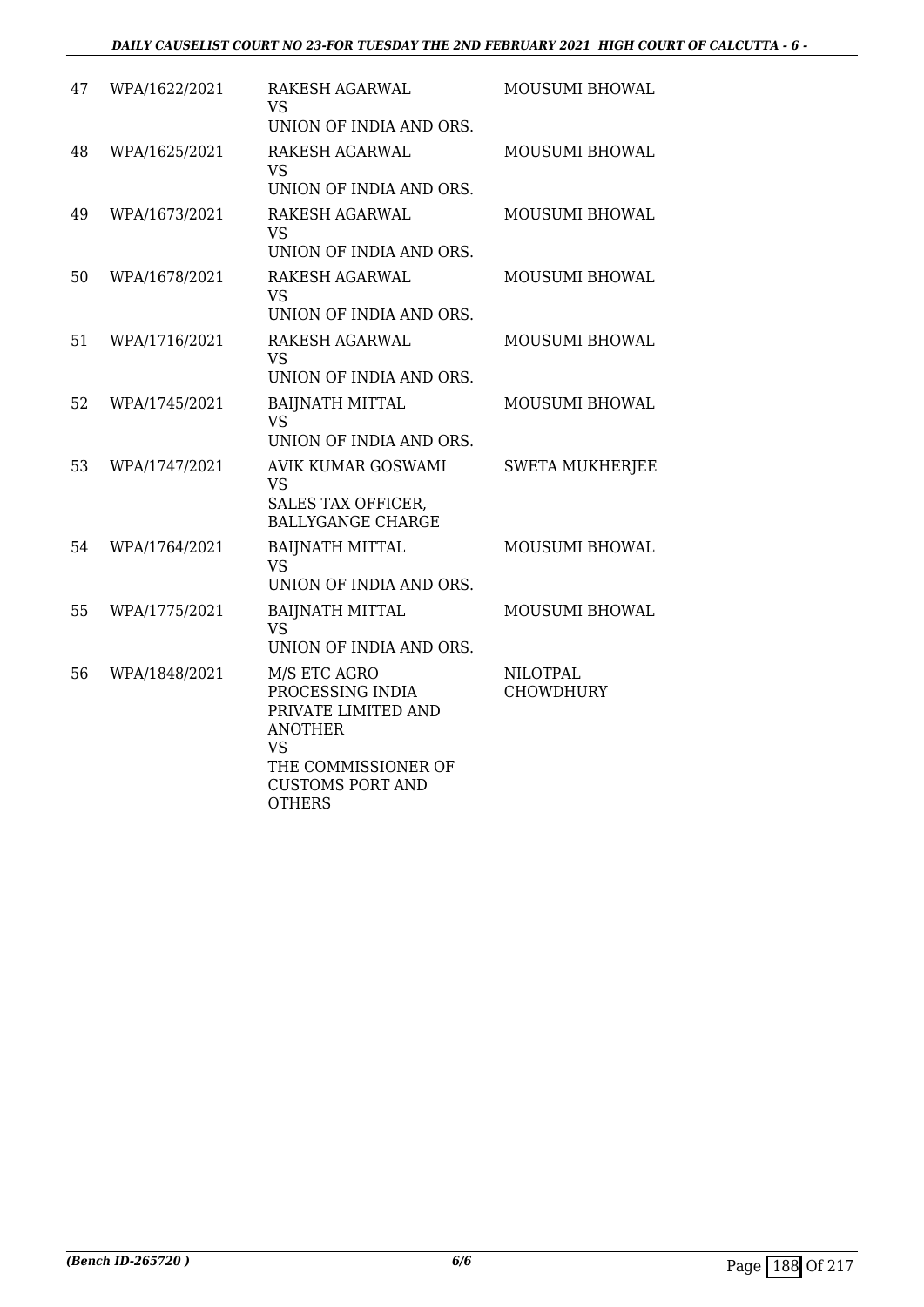

### **Appellate Side**

**DAILY CAUSELIST For Tuesday The 2nd February 2021**

**COURT NO. 18 SINGLE BENCH (SB - XI) AT 10:45 AM HON'BLE JUSTICE BISWAJIT BASU (VIA VIDEO CONFERENCE)**

**ROSTER, WHICH HAS COME INTO EFFECT FROM 11TH JANUARY, 2021 AND HAS BEEN NOTIFIED ON 8TH JANUARY, 2021 IS MODIFIED TO THE FOLLOWING EXTENT:-**

**MATTERS (MOTION & HEARING) UNDER ARTICLE 226 OF THE CONSTITUTION RELATING TO MADRASAH EDUCATION UNDER GROUP II AND APPLICATIONS CONNECTED THERETO;**

**MATTERS (MOTION & HEARING) UNDER ARTICLE 226 OF THE CONSTITUTION RELATING TO APPOINTMENT AND SERVICE CONDITION OF PARA TEACHERS UNDER GROUP II AND APPLICATIONS CONNECTED THERETO;**

**APPEALS RELATING TO ALL CLAIM CASES INCLUDING APPLICATIONS CONNECTED THERETO (EXCLUDING ADMISSION OF APPEALS UNDER SECTION 30 OF THE EMPLOYEES' COMPENSATION ACT, 1923);**

**ADMISSION AND HEARING OF CIVIL REVISION APPLICATIONS AND APPLICATIONS UNDER ARTICLE 227 OF THE CONSTITUTION OF INDIA ARISING OUT OF TESTAMENTARY, EJECTMENT / EVICTION SUITS AND PUBLIC PREMISES (UNAUTHORISED OCCUPANTS) ACT, 1971 INCLUDING APPLICATIONS CONNECTED THERETO.** 

**NOTE: MATTERS WILL BE TAKEN UP THROUGH PHYSICAL HEARING ONLY WHEN BOTH THE PARTIES ARE AGREED.**

**SPECIAL NOTE : 1. CONTESTED APPLICATION WILL BE TAKEN UP ON EVERY WEDNESDAY AND FRIDAY.**

**2. WRIT HEARING MATTERS WILL BE TAKEN UP ON EVERY THURSDAY.** 

|                |                              | <b>TO BE MENTIONED</b>                                                 |                     |
|----------------|------------------------------|------------------------------------------------------------------------|---------------------|
| 1              | CO/2636/2018                 | KANCHAN PAL CHOWDHURY<br>VS<br>RAMENDRA NARAYAN PAL<br>CHOWDHURY & ORS | PARAMITA ROY        |
|                |                              | <b>NEW MOTION</b>                                                      |                     |
| $\mathfrak{D}$ | CO/1566/2020<br>(No Caveat)  | POLY CHAKRABORTY<br>VS<br><b>SUBIR PAUL</b>                            | MARY DATTA          |
| 3              | CO/57/2021<br>(No Caveat)    | JYOTSNA DHAR<br>VS<br><b>SUKANTA GHOSH</b>                             | <b>SANDIPAN PAL</b> |
| 4              | CO/152/2021<br>(With Caveat) | <b>BIJON MODI AND ORS</b><br>VS<br>ALAUDDIN AHMED AND ANR              | ANIL CHOUDHURY      |
| 5              | CO/163/2021                  | <b>MAMATA GHOSH</b><br>VS<br>SAMIR KUMAR BHANDARI AND<br><b>ORS</b>    | <b>TAPAS MAITY</b>  |
| 6              | CO/174/2021                  | SABYASACHI PAL<br>VS<br><b>SREEKUMAR GHOAH</b>                         | SNEHANSHU MAJUMDAR  |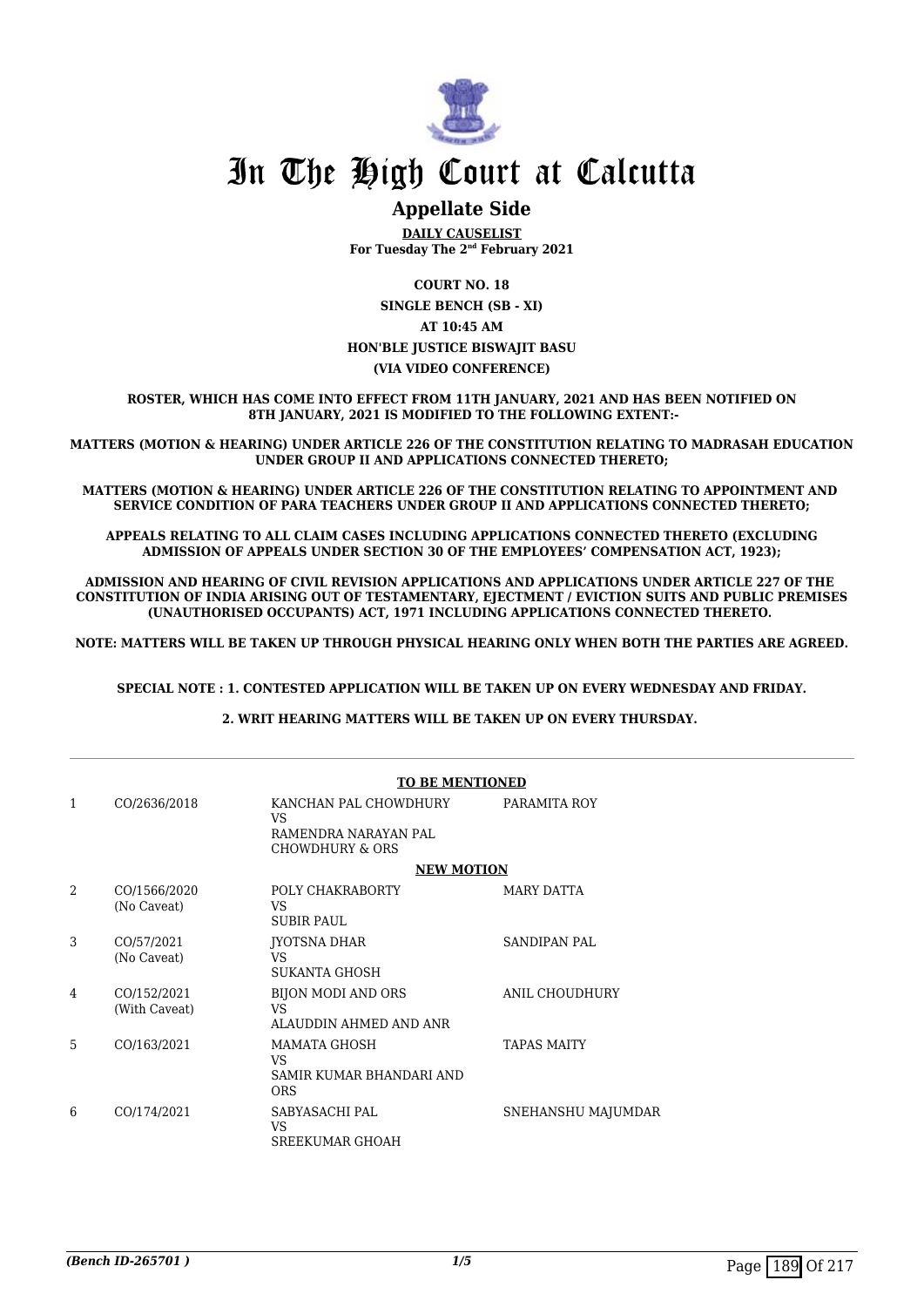#### *DAILY CAUSELIST COURT NO 18-FOR TUESDAY THE 2ND FEBRUARY 2021 HIGH COURT OF CALCUTTA - 2 -*

| 7  | CO/176/2021<br>(No Caveat)                     | KINGKHAB FASHION PVT LTD<br>AND ORS<br>VS<br>WILD HORSES RUN FREE AND<br>ANR                    | DHANANJAY NAYAK        |
|----|------------------------------------------------|-------------------------------------------------------------------------------------------------|------------------------|
| 8  | CO/192/2021                                    | <b>BIMALA PURKAIT</b><br>VS<br>PRASANTA DAS AND ANOTHER                                         | ANIRBAN DEY            |
| 9  | CO/199/2021<br>(No Caveat)                     | SATYANARAYAN ROY<br>VS<br>APURBA SEN AND ORS                                                    | SIBANGI CHATTOPADHYAY  |
| 10 | CO/203/2021<br>(No Caveat)                     | KARABI GHOSH<br>VS<br>KARTIK SARKAR AND ANR                                                     | RANJAN KUMAR KALI      |
| 11 | CO/208/2021<br>(No Caveat)                     | MINATI ADHIKARY<br>VS<br><b>BHARATI PAUL</b>                                                    | DEBABRATA RAY          |
| 12 | CO/215/2021<br>(With Caveat)                   | DILIP CHATTOPADHYAY<br>VS<br><b>AMITAVA</b><br>CHATTOPADHYAY@BABLA AND<br><b>ANR</b>            | MRINMOY CHATTERJEE     |
| 13 | WPA/1557/2021                                  | SK FARIJUDDIN AHAMED<br>VS<br>STATE OF WEST BENGAL AND<br>ORS.                                  | SAMIRUL SARDER         |
| 14 | WPA/2239/2021                                  | <b>BENAJIR YEASMIN</b><br>VS<br>STATE OF WEST BENGAL AND<br>ORS.                                | <b>GOLAM MOHIUDDIN</b> |
|    |                                                | <b>FOR ORDERS</b>                                                                               |                        |
| 15 | CO/1738/2016                                   | SUBHAS CHANDRA JANA<br>VS<br><b>GURUDAS GHOSH</b>                                               | DEBAPRATIM BANERJEE    |
|    |                                                | <b>APPLICATION (MACC)</b>                                                                       |                        |
| 16 | FMAT/975/2011                                  | AHMED ALI MORAL & ORS<br>VS<br>MR. SURANJAN BHOMICK & ANR                                       | PURNA CHANDRA MAITI    |
|    | IA NO: CAN/1/2013(Old No:CAN/10019/2013)       |                                                                                                 |                        |
| 17 | FMA/754/2013                                   | TANUSREE DAS (BOSE) & ORS<br>VS<br>NATIONAL INSURANCE CO LTD. &                                 | JAYANTA BANERTJEE      |
|    |                                                | ANR                                                                                             |                        |
|    | IA NO: CAN/2/2021                              |                                                                                                 |                        |
| 18 | FMA/3288/2013                                  | THE ORIENTAL INSURANCE CO.<br>LTD.<br>VS.<br>RAMDULAL PRADHAN & ANR.                            | KAMAL KRISHNA DAS      |
|    | IA NO: CAN/2/2017(Old No:CAN/169/2017)         |                                                                                                 |                        |
| 19 | CO/4018/2016                                   | THE SECRETARY, CHARAKTALA<br>CONSUMERS COOP. SOCIETY<br>STORES LTD<br>VS<br>DR. ARUN KUMAR GIRI | ASIS KUMAR DAS         |
|    | IA NO: CAN/1/2019(Old No:CAN/1732/2019)        |                                                                                                 |                        |
| 20 | FMAT/1136/2017<br>$(U/S - 5)$                  | PUSHPA TAMANG & ORS<br>VS<br>THE NATIONAL INSURANCE<br>COMPANY LIMITED & NAR                    | JAYANTA BANERJEE       |
|    | $14$ NO: $CAM11/2017/014$ No: $CAM11/210/2017$ |                                                                                                 |                        |

IA NO: CAN/1/2017(Old No:CAN/10719/2017)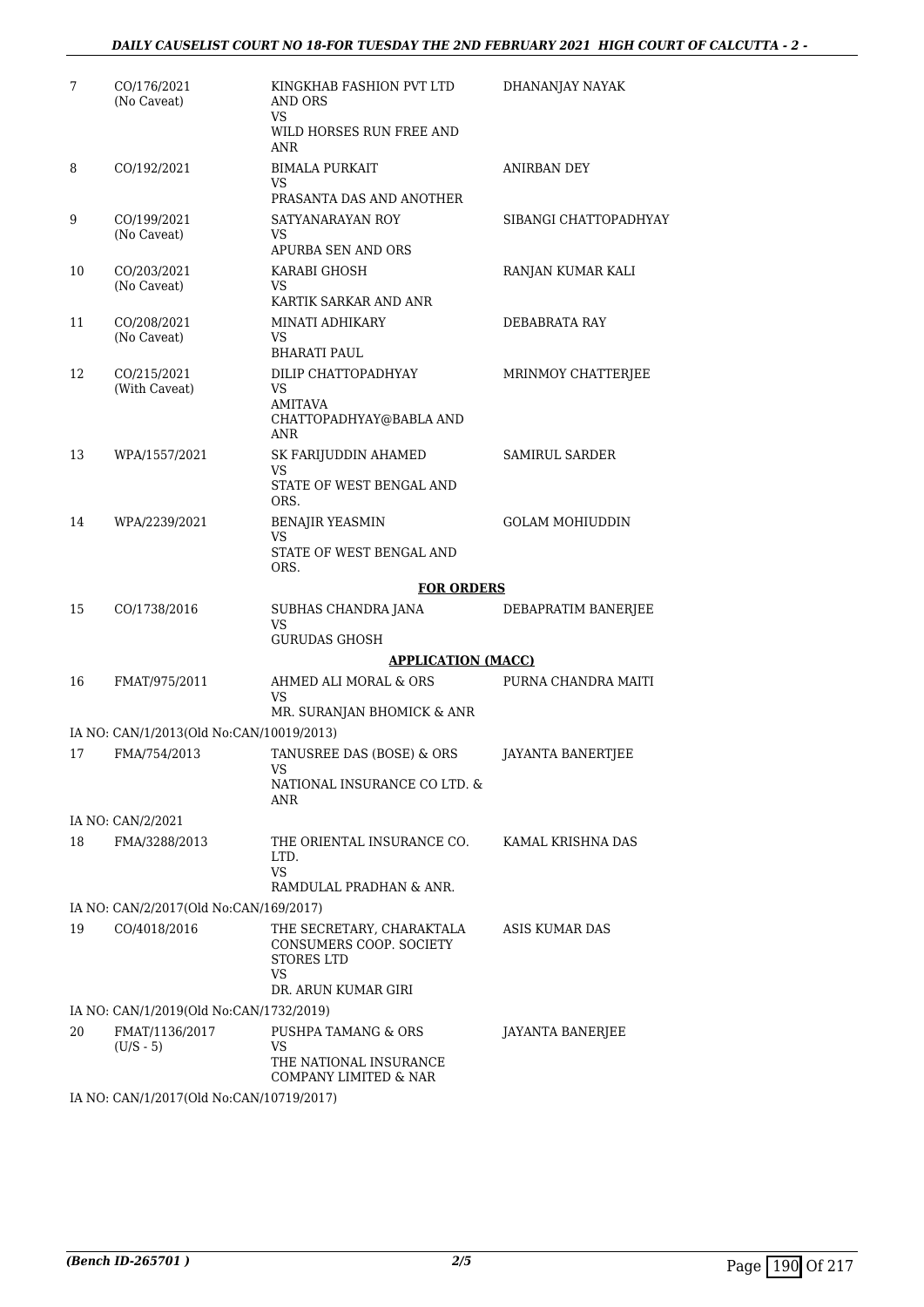| 21   | RVW/54/2020                                            | AVIJIT DEY<br>VS<br>UTTARPARA KOTRUNG                                                             | <b>TAPAS DUTTA</b>    |
|------|--------------------------------------------------------|---------------------------------------------------------------------------------------------------|-----------------------|
|      |                                                        | MUNICIPALITY & ORS.                                                                               |                       |
|      | IA NO: CAN/1/2020, CAN/2/2020<br>wt22 CO/4284/2016     | <b>AVIJIT DEY</b>                                                                                 | SUMANTA SARATHI       |
|      |                                                        | VS<br>UTTARPARA KOTRUNG<br>MUNICIPALITY & ORS                                                     | <b>BHOWMIK</b>        |
| 23   | FMAT/71/2020<br>$(U/S - 5)$                            | RANUJA KHATUN & ORS<br>VS<br>THE NEW INDIA ASSURANCE<br><b>COMPANY LIMITED &amp; ANR</b>          | SANDIP BANDYOPADHYAY  |
|      |                                                        | IA NO: CAN/1/2020(Old No:CAN/1281/2020), CAN/2/2020(Old No:CAN/1282/2020)                         |                       |
| 24   | FMAT/280/2020<br>$(U/S - 5)$                           | MOUSUMI PATRA & ORS.<br>VS<br>NATIONAL IN. CO. LTD. & ANR.                                        | SUBHANKAR MANDAL      |
|      | IA NO: CAN/1/2020(Old No:CAN/2771/2020)                |                                                                                                   |                       |
| 25   | FMA/342/2020<br>(APPROP. ORDER) +LCR VS                | UNIV SOMPO GIC LTD                                                                                | RAJESH SINGH          |
|      |                                                        | <b>BANDANA DEVY &amp; ORS</b>                                                                     |                       |
|      |                                                        | IA NO: CAN/1/2018(Old No:CAN/3748/2018), CAN/2/2019(Old No:CAN/3254/2019), CAN/3/2021, CAN/4/2021 |                       |
| 26   | CPAN/523/2020                                          | SMT RINKU BISWAS NEE<br><b>BARDHAN</b><br>VS<br>JAYANTA KUMAR BISWAS                              | ANINDYA HALDER        |
| wt27 | CO/3433/2019                                           | RINKU BISWAS NEE BARDHAN<br>VS<br>JAYANTA KUMAR BISWAS                                            | ANINDYA HALDER        |
| 28   | FMAT/533/2020<br>(DEFECTIVE) (STAY)                    | BAJAJ ALLIANZ GENERAL<br>INSURANCE CO. LTD<br>VS                                                  | SOUMALYA GANGULI      |
|      |                                                        | SOMSUBHRA SEN AND ANR                                                                             |                       |
|      | IA NO: CAN/1/2021                                      |                                                                                                   |                       |
|      |                                                        | <b>MOTION</b>                                                                                     |                       |
| 29   | CO/2681/2015                                           | HARI CHARAN DEY<br>VS<br>SWAPAN SINGHA ROY & ORS                                                  | S. SANYAL             |
| 30   | CO/29/2016                                             | BHAKTI MONDAL & ANR<br>VS<br>STATE OF WEST BENGAL & ORS                                           | <b>B. CHAKRABARTY</b> |
| 31   | CO/49/2016                                             | SANCHITA GUHA                                                                                     | P.P. CHATTERJEE       |
|      |                                                        | VS<br><b>SAMIRAN GUHA</b>                                                                         |                       |
| 32   | CO/51/2016                                             | DEBABRATA CHATTERJEE<br>VS<br>MAHUA CHATTERJEE                                                    | SUMANTA GANGULY       |
| 33   | CO/157/2016                                            | BD. ENCLAVE PVT. LTD<br>VS<br><b>JYOTSNA DAS</b>                                                  | SRINJAY SENGUPTA      |
| 34   | CO/158/2016                                            | B.D. ENCLAVE PVT. LTD<br>VS<br>ARATI GHOSH                                                        | SRINJAY SENGUPTA      |
| 35   | CO/180/2016<br>(REFERENCE FILE)                        | MANABENDRA NATH<br>CHOWDHURY<br>VS<br>SACHINDRA NATH CHOWDHURY<br>& ORS                           | KAUSTAV CHANDRA DAS   |
|      | IA NO $\cdot$ CAN/1/2017(Old No $\cdot$ CAN/6095/2017) |                                                                                                   |                       |

IA NO: CAN/1/2017(Old No:CAN/6095/2017)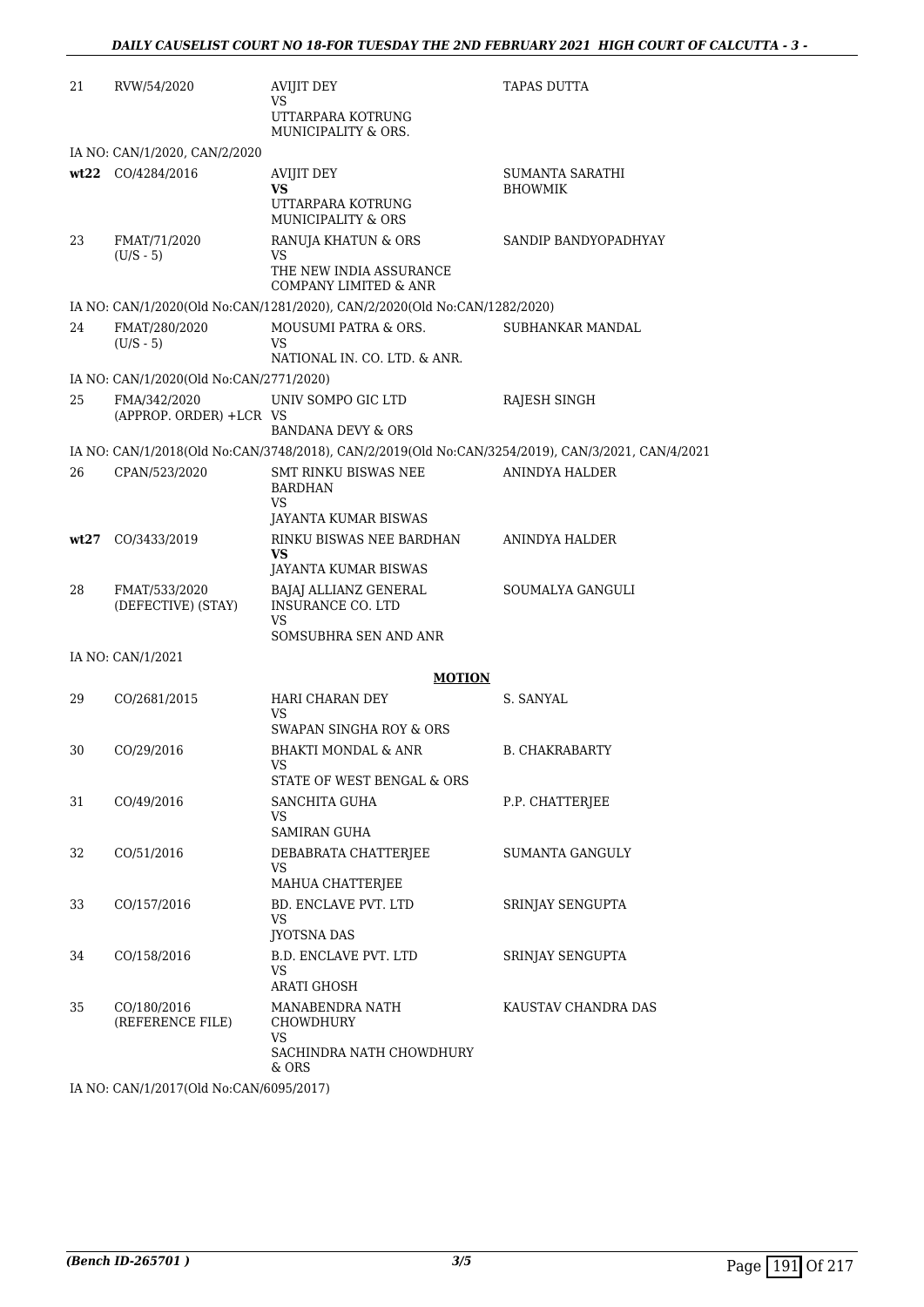| wt36 | CO/893/2017                             | SACHINDRA NATH CHOWDHURY<br>VS<br>MANABENDRA NATH                | ARITRA SHANKAR RAY      |
|------|-----------------------------------------|------------------------------------------------------------------|-------------------------|
|      |                                         | <b>CHOWDHURY &amp; ORS</b>                                       |                         |
|      | IA NO: CAN/1/2017(Old No:CAN/7307/2017) |                                                                  |                         |
| 37   | CO/1370/2016                            | RAMESH CHANDRA BISWAS<br>VS<br><b>SMT AMIYA BISWAS &amp; ORS</b> | H NANDI                 |
| 38   | CO/3089/2017                            | KRISHNA MURARI TIBREWAL<br>VS<br>SAJAN KUMAR TIBREWAL & ORS      | SAYANTAN HAZRA          |
| 39   | CO/740/2018                             | SUBHASH DEB BARMAN<br>VS<br>SIKHA GHOSH & ORS                    | SIVA PRASAD GHOSE       |
| 40   | CO/1756/2018                            | PRANRANJAN DAS<br>VS<br><b>SMT ANITA BARUI &amp; ANR</b>         | SANTANU DAS             |
|      | IA NO: CAN/1/2019(Old No:CAN/8342/2019) |                                                                  |                         |
| 41   | CO/279/2020                             | <b>SUMAN HANDA</b><br>VS<br>SUBRATO GHOSH                        | <b>VINEET KOTHARI</b>   |
| 42   | CO/280/2020                             | <b>SUMAN HANDA</b><br>VS<br>SISIR KR. MUNI                       | <b>VINEET KOTHARI</b>   |
| 43   | CO/676/2020                             | SARASWATI DEVI MUNDRA<br>VS                                      | PRIYABRATA GHOSH        |
| 44   | CO/723/2020                             | M/S SUN RISE CORPORATION<br><b>CHABI PATRA &amp; ORS</b><br>VS   | PINTU KARAR             |
| 45   | CO/750/2020                             | SANJIB KUMAR BISWAS<br>SUBHENDU DAS<br>VS<br>SUDHA DEVI SHAW     | <b>UDDIPAN BANERJEE</b> |
| 46   | CO/755/2020                             | <b>SABITA SHAW</b><br>VS<br>ARJUN THAKUR                         | <b>SAKTIDHAR DAS</b>    |
| 47   | CO/857/2020                             | <b>MD ILIYAS</b><br>VS<br>MD SHAHNAWAZ                           | <b>GOLAM MOHAMMAD</b>   |
| 48   | CO/906/2020                             | PRANABESH SAMANTA<br>VS<br>KALYANI MONDAL & ORS.                 | <b>ANTARA PANJA</b>     |
| 49   | CO/1005/2020                            | KISHALAY BHADURI<br>VS.<br>SUNIL KUMAR SINGH & ORS               | SOVAN MUKHERJEE         |
| 50   | CO/1025/2020                            | SUBHENDU SINHA ROY<br>VS<br>ASHOK DAS & ORS                      | ABHIK SARKAR            |
|      | IA NO: CAN/1/2020                       |                                                                  |                         |
| 51   | CO/1286/2020                            | <b>MD IDRIS</b><br>VS<br>PRITEPAL SUNGH                          | MANASH KUMAR BARMAN     |
| 52   | CO/1430/2020                            | RAMENDRA KUMAR RAI<br>VS<br><b>BIMAL KUMAR GOEL AND ORS</b>      | ABHISEK BANERJEE        |
| 53   | CO/1487/2020                            | SUCHITRA RAKSHIT AND ORS<br>VS<br>RANJIT RAKSHIT                 | <b>JOYITA ROY</b>       |
| 54   | CO/1557/2020                            | CHHAYA SEN<br>VS<br>BIPLAB ROY CHOWDHURY AND<br>ORS              | KIRON C SAHA            |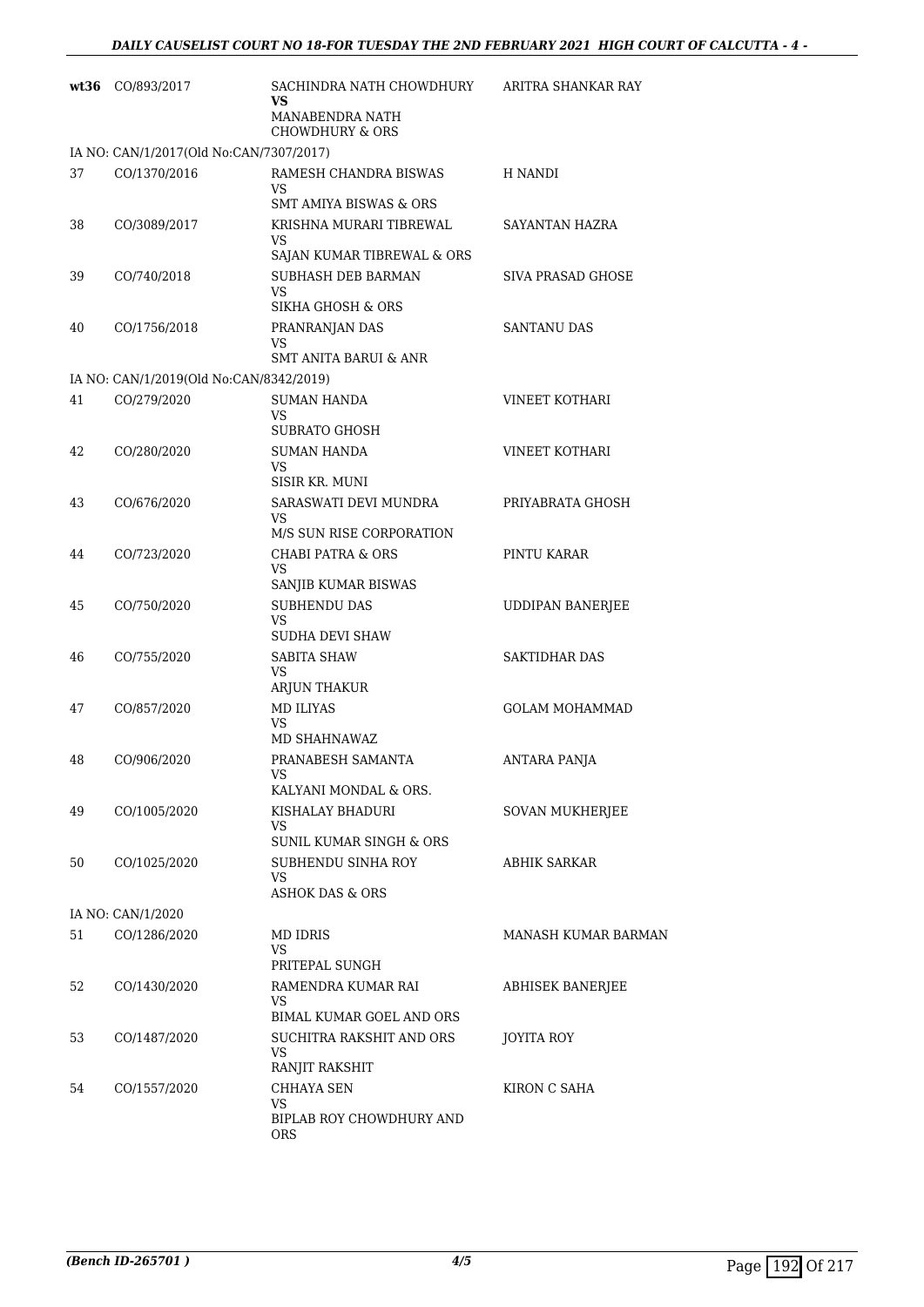|    | wt55 CO/2562/2019                       | <b>CHHAYA SEN &amp; ANR</b><br>VS                                    | KIRAN C. SAHA        |
|----|-----------------------------------------|----------------------------------------------------------------------|----------------------|
|    |                                         | BIPLAB ROY CHOWDHURY & ORS                                           |                      |
|    | IA NO: CAN/1/2019(Old No:CAN/9709/2019) |                                                                      |                      |
| 56 | CO/1592/2020                            | SEKHAR NATH MAJUMDER<br>VS                                           | RUNU CHOUDHURI       |
|    |                                         | <b>ASHUTOSH DAS AND ORS</b>                                          |                      |
| 57 | CO/1594/2020                            | ROMITA MAZUMDER (PAUL) AND<br>ANR.<br>VS                             | RUNU CHOUDHURI       |
|    |                                         | ASHUTOSH DAS AND ORS.                                                |                      |
| 58 | CO/1612/2020                            | RABI SHANKAR GUPTA @ HARI<br><b>SHANKAR GUPTA</b><br>VS              | MD RIZWAN ALAM       |
|    |                                         | DEEPSIKHA SENGUPTA                                                   |                      |
| 59 | CO/1670/2020                            | NUPUR ROY<br>VS.                                                     | SANANDA GANGULI      |
|    |                                         | PIYALI PALIT                                                         |                      |
| 60 | WPA/2647/2020                           | MOSTAB ALI MOLLA & ORS<br>VS.<br>STATE OF WEST BENGAL & ORS          | <b>SAMIM UL BARI</b> |
| 61 | WPA/4298/2020                           | KASHEM ALI KHAN                                                      | ASIT KR DE           |
|    |                                         | VS                                                                   |                      |
|    |                                         | STATE OF WEST BENGAL & ORS                                           |                      |
| 62 | WPA/4303/2020                           | SK. JAMAL UDDIN AHMED<br>VS<br>STATE OF WEST BENGAL & ORS            | ASIT KR DE           |
| 63 | WPA/5093/2020                           | <b>SULTAN MAHMUD</b>                                                 | RASOMAY MANDAL       |
|    |                                         | VS                                                                   |                      |
|    |                                         | STATE OF WEST BENGAL & ORS                                           |                      |
| 64 | WPA/5107/2020                           | <b>SWAGUPTA KHATUN &amp; ORS</b><br>VS<br>STATE OF WEST BENGAL & ORS | <b>ANINDYA BOSE</b>  |
| 65 | WPA/5206/2020                           | NURJAHAN KHANAM & ORS<br>VS                                          | SAKTI PADA JANA      |
|    |                                         | STATE OF WEST BENGAL & ORS                                           |                      |
|    |                                         | IA NO: CAN/1/2020, CAN/2/2021, CAN/3/2021, CAN/4/2021, CAN/5/2021    |                      |
| 66 | WPA/11674/2020                          | SK RAFI MOHAMMAD<br>VS.<br>STATE OF WEST BENGAL AND                  | DEBORUPA MUKHERJEE   |
|    |                                         | ORS.                                                                 |                      |
| 67 | WPA/11880/2020                          | MD KAMALUDDIN BAIDYA<br>VS.                                          | SANKHA PRASAD ROY    |
|    |                                         | STATE OF WEST BENGAL AND<br>ORS.                                     |                      |
| 68 | WPA/11881/2020                          | MD MAHTABUDDIN LASKAR AND<br>OTHERS<br>VS                            | K M HOSSAIN          |
|    |                                         | STATE OF WEST BENGAL AND<br>ORS.                                     |                      |
| 69 | CO/61/2021                              | SHREE SHREE ISWAR<br>SATYANARAYANJI AND ORS<br>VS                    | ANIMESH PAUL         |
|    |                                         | SARAD KUMAR BURMAN AND ORS                                           |                      |
| 70 | CO/90/2021<br>(No Caveat)               | TANWEER<br>VS                                                        | SANJIDA SULTANA      |
|    |                                         | <b>HOU YO FANG</b>                                                   |                      |
| 71 | CO/123/2021                             | PRAVIR GARG AND ANR<br>VS                                            | PRATIK MAJUMDER      |
|    |                                         | ALAMBEE COOPERATIVE<br><b>HOUSING SOCIETY LTD</b>                    |                      |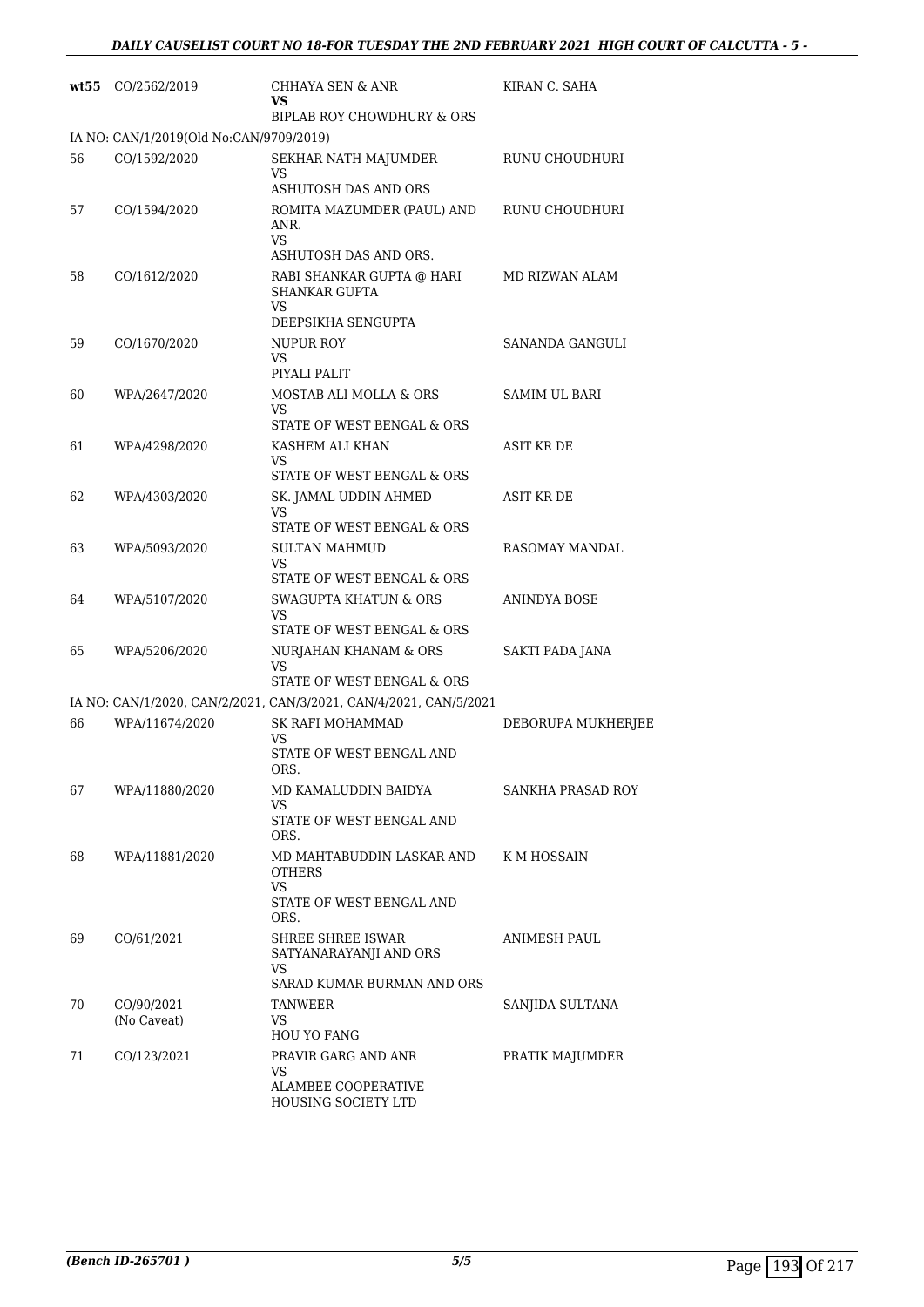

#### **Appellate Side**

**DAILY CAUSELIST For Tuesday The 2nd February 2021**

**COURT NO. 24**

**SINGLE BENCH (SB - XII) AT 10:45 AM HON'BLE JUSTICE AMRITA SINHA**

#### **(VIA VIDEO CONFERENCE)**

**ON AND FROM MONDAY, 11TH JANUARY, 2021 ROSTER NOTIFIED ON 8TH JANUARY, 2021 IS MODIFIED TO THE FOLLOWING EXTENT :- MATTERS (MOTION & HEARING) UNDER ARTICLE 226 OF THE CONSTITUTION RELATING TO MUNICIPALITIES AND PANCHAYATS (EXCLUDING MATTERS RELATED TO CO-OPERATIVE SOCIETIES) UNDER GROUP V AND APPLICATIONS CONNECTED THERETO (INCLUDING ALL SERVICE MATTERS RELATED TO MUNICIPALITY AND CONNECTED APPLICATIONS CONNECTED THERETO).** 

**THE FOLLOWING NOTES WILL BE EFFECTIVE ON AND FROM 11.01.2021.**

**SPECIAL NOTE : (1) NO FURTHER INCLUSION IN THE LIST WILL BE ALLOWED UNTIL FURTHER ORDER.** 

**(2) ON MONDAY (01.02.2021) AND ON WEDNESDAY (03.02.2021) "MUNICIPALITY MOTIONS" WILL BE TAKEN UP FIRST AND THEREAFTER "PANCHAYAT MOTIONS" WILL BE TAKEN UP.** 

**(3) ON TUESDAY (02.02.2021) AND ON THURSDAY (04.02.2021) AND ON FRIDAY (05.02.2021) "PANCHAYAT MOTIONS" WILL BE TAKEN UP FIRST AND THEREAFTER "MUNICIPALITY MOTIONS" WILL BE TAKEN UP.** 

**1. ON EVERY MONDAY MOTIONS WILL BE TAKEN UP FOR THE WHOLE DAY.** 

**2. ON EVERY TUESDAY MOTIONS WILL BE TAKEN UP TILL RECESS. AFTER RECESS APPLICATIONS**  WILL BE TAKEN UP AND IF TIME PERMITS MOTIONS WILL BE TAKEN UP.

**3. ON EVERY WEDNESDAY 'MOTIONS' WILL BE TAKEN UP TILL RECESS, AFTER RECESS CONTEMPT MATTERS WILL BE TAKEN UP AND IF TIME PERMITS MOTIONS WILL BE TAKEN UP.**

**4.ON EVERY THURSDAY MOTIONS WILL BE TAKEN UP TILL RECESS. AFTER RECESS HEARING MATTERS WILL BE TAKEN UP AND THEREAFTER OTHER MOTIONS WILL BE TAKEN UP SERIALLY.** 

**5. ON EVERY FRIDAY MOTIONS WILL BE TAKEN UP TILL RECESS. AFTER RECESS 'HEARING' MATTERS WILL BE TAKEN UP AND THEREAFTER OTHER MOTIONS WILL BE TAKEN UP SERIALLY.** 

**NOTE: MATTERS WILL BE TAKEN UP THROUGH PHYSICAL HEARING ONLY WHEN BOTH THE PARTIES ARE AGREED.**

|      |                                             | <b>TO BE MENTIONED</b>                                                                             |                         |
|------|---------------------------------------------|----------------------------------------------------------------------------------------------------|-------------------------|
| 1    | WPA/11005/2019<br>(Residuary) (For Release) | M/S BIRESWAR DUTT ESTATES<br>PRIVATE LIMITED & ANR<br>VS<br>KOLKATA MUNICIPAL<br>CORPORATION & ORS | <b>BHASKAR SENGUPTA</b> |
|      | WPA/21172/2019<br>(ASSIGNED)                | MANISH SHUKLA & ORS.<br>VS<br>STATE OF WEST BENGAL & ORS.                                          | VIPRA GEANG             |
| wt3  | WPA/22298/2019                              | AMIT SHAW<br>VS<br>STATE OF WEST BENGAL & ORS                                                      | ANJAN BHATTACHARYA      |
| wt.4 | WPA/22389/2019                              | ZAKIR HUSSAIN<br>VS<br>STATE OF WEST BENGAL & ORS                                                  | SUDARSHAN DUTTA         |
| wt5  | WPA/22390/2019                              | <b>CHAND BABU</b><br>VS<br>STATE OF WEST BENGAL & ORS                                              | SUDARSHAN DUTTA         |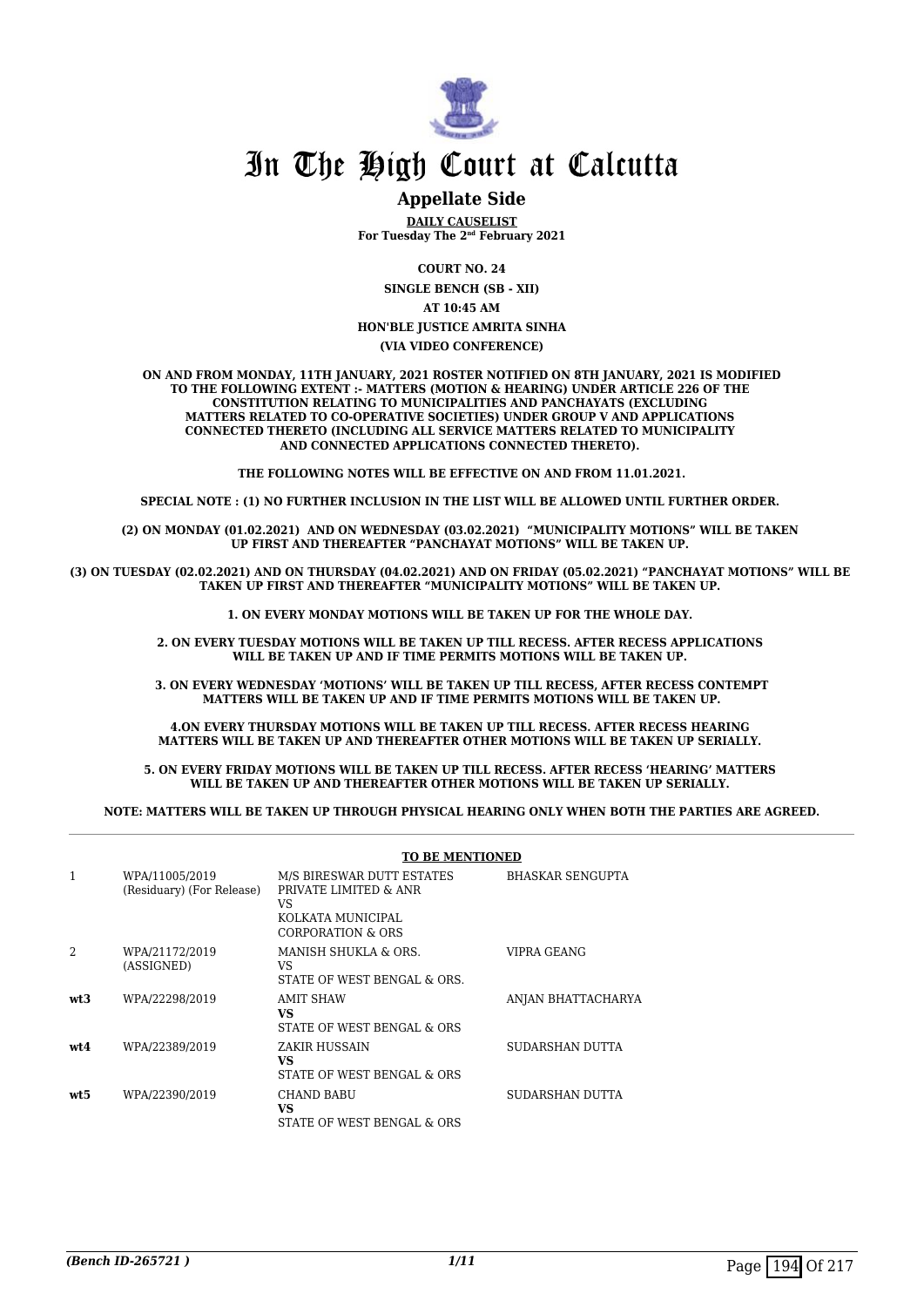| 6  | WPA/6579/2020<br>(Gr.VI) (For Release)  | SALMA SULTANA MOLLA<br>VS                                  | ARANYA SAHA                |
|----|-----------------------------------------|------------------------------------------------------------|----------------------------|
|    |                                         | STATE OF WEST BENGAL & ORS.                                |                            |
|    | IA NO: CAN/1/2020(Old No:CAN/5370/2020) |                                                            |                            |
|    |                                         | <b>MUNICIPALITY - MOTIONS</b>                              |                            |
| 7  | WPA/18628/2018                          | KEBIRE BEGUMN & ANR<br>VS<br>STATE OF WEST BENGAL & ORS    | <b>SUMAN BANERIEE</b>      |
|    |                                         |                                                            |                            |
| 8  | WPA/1864/2019                           | DR. DHRUBA JYOTI GHOSH & ANR<br>VS                         | ARITRA SHANKAR AY          |
|    |                                         | STATE OF WEST BENGAL & ORS                                 |                            |
| 9  | WPA/13616/2019                          | PAPIYA MUKHERJEE<br>VS                                     | <b>SUSHOVON DEY</b>        |
|    |                                         | BAIDYABATI MUNICIPALITY & ORS                              |                            |
| 10 | WPA/16133/2019                          | KALACHAND SENGUPTA<br>VS.                                  | SUFI KAMAL                 |
|    |                                         | STATE OF WEST BENGAL & ORS                                 |                            |
| 11 | WPA/21519/2019                          | <b>HEMANT PARAKH</b><br>VS.<br>SAINTHIA MUNICIPALITY & ORS | SUBHASIS SAHA              |
| 12 | WPA/23421/2019                          | M/S V.S. ADVERTISING                                       | DEBABEENA MUKHERJEE        |
|    |                                         | VS<br>THE CHIEF EXECUTIVE OFFICER, K.                      |                            |
|    |                                         | M. D. AUTHORITY & ORS                                      |                            |
| 13 | WPA/4386/2020                           | <b>JADAV DAS</b><br>VS                                     | ANIGDHA SAHA               |
|    |                                         | STATE OF WEST BENGAL & ORS                                 |                            |
| 14 | WPA/5887/2020                           | MONIRUL ISLAM MOLLICK<br><b>VS</b>                         | SAURAV CHAUDHURI           |
|    |                                         | THE KOLKATA MUNICIPAL<br><b>CORPORATION &amp; ORS</b>      |                            |
|    | IA NO: CAN/2/2020, CAN/3/2020           |                                                            |                            |
| 15 | WPA/6547/2020                           | SOMNATH SINHA<br>VS                                        | <b>SOURAV GUHA</b>         |
|    |                                         | STATE OF WEST BENGAL & ORS                                 |                            |
|    | IA NO: CAN/1/2020(Old No:CAN/5311/2020) |                                                            |                            |
| 16 | WPA/8045/2020                           | PALAN CHANDRA MARIK<br>VS<br>THE BARUIPUR MUNICIPALITY AND | SOUNAK BHATTACHARYA        |
|    |                                         | <b>ORS</b>                                                 |                            |
| 17 | WPA/8248/2020                           | CHIRADEEP SIRKAR<br>VS<br>BIDHANNAGAR MUNICIPALI           | <b>ARKAPRAVA SEN</b>       |
|    |                                         | CORPORATION                                                |                            |
| 18 | WPA/8433/2020                           | <b>IITENDRA INVESTMENT PRIVATE</b><br>LIMITED<br>VS        | SHAKEEL MOHAMMAD<br>AKHTER |
|    |                                         | State of West Bengal                                       |                            |
| 19 | WPA/8680/2020                           | KOUSHIK BANERJEE<br>VS                                     | ANAND JHA                  |
|    |                                         | RANAGHAT MUNICIPALITY AND ORS                              |                            |
| 20 | WPA/8827/2020                           | UMANG APARTMENT PVT LTD AND<br><b>ORS</b>                  | <b>SINTHIA BALA</b>        |
|    |                                         | VS<br>STATE OF WEST BENGAL AND ORS.                        |                            |
| 21 | WPA/9174/2020                           | ASHOK KUMAR PAL                                            | SANDIP KUNDU               |
|    |                                         | VS<br>STATE OF WEST BENGAL AND ORS.                        |                            |
| 22 | WPA/9401/2020                           | CHANDANA BANERJEE                                          | Kunal Ganguly              |
|    |                                         | VS                                                         |                            |
|    |                                         | UTTARPARA KOTRANG<br>MUNICIPALITY AND ORS                  |                            |
| 23 | WPA/9594/2020                           | GAYATRI SAHA AND ANR.                                      | MAHABOOB AHMED             |
|    |                                         | VS.<br>KOLKATA MUNICIPAL                                   |                            |

CORPORATION AND ORS.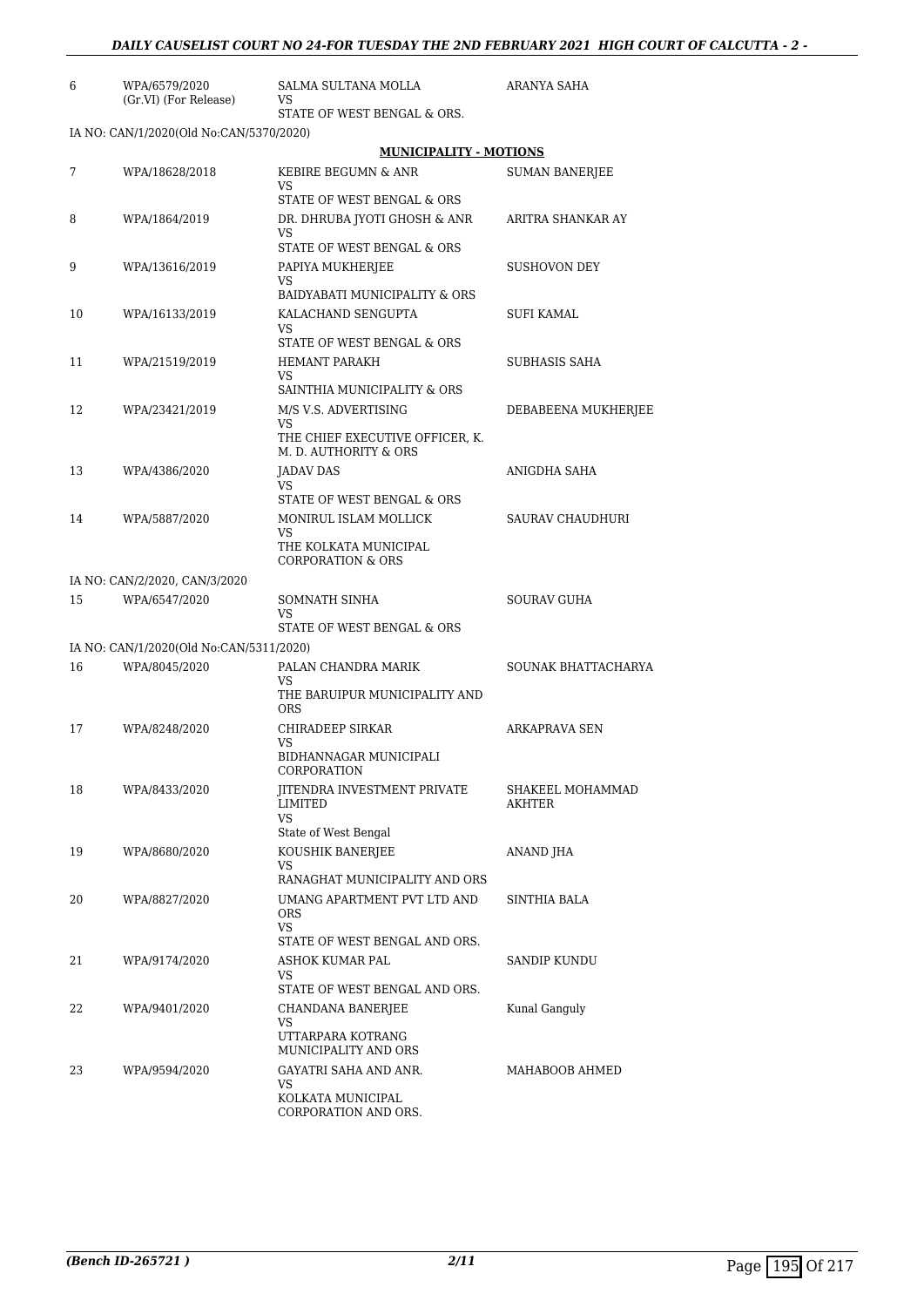| 24 | WPA/9835/2020     | SABIUNNESSA HEQUE<br>VS<br>THE MUNICIPAL COMMISSIONER,<br>KOLKATA MUNICIPAL<br>CORPORATION AND OTHERS | <b>SYED NURUL AREFIN</b>    |
|----|-------------------|-------------------------------------------------------------------------------------------------------|-----------------------------|
| 25 | WPA/9873/2020     | MASIHUDDIN QURESHI<br>VS<br>THE KOLKATA MUNICIPAL                                                     | ARANYA SAHA                 |
| 26 | WPA/9955/2020     | <b>CORPORATION AND OTHERS</b><br>PUSPA BARIK @ PUSHPA BARIK<br>VS<br>STATE OF WEST BENGAL AND ORS.    | GOUTAM ACHARYA              |
| 27 | WPA/10635/2020    | KAMAL YADAV<br>VS<br>KOLKATA MUNICIPAL<br><b>CORPORATION AND OTHER</b>                                | MAHESWARI SHARMA            |
| 28 | WPA/10665/2020    | PRADIP KUMAR DEBNATH<br>VS<br>STATE OF WEST BENGAL AND ORS.                                           | <b>SUKANTA DAS</b>          |
| 29 | WPA/11415/2020    | RITA MANNA<br>VS<br>HOWRAH MUNICIPAL<br><b>CORPORATION AND OTHERS</b>                                 | ANIMESH DAS                 |
| 30 | WPA/11436/2020    | ISRAT BEGUM<br>VS.<br>STATE OF WEST BENGAL AND ORS.                                                   | SK REJAUL ALAM              |
| 31 | WPA/11466/2020    | SUJATA CHATTERJEE<br>VS<br>BHADRESHWAR MUNICIPALITY                                                   | <b>BHASKAR GHOSH</b>        |
| 32 | WPA/11646/2020    | PRADYUMNA SINHA<br>VS<br>BIDHANNAGAR MUNICIPAL<br><b>CORPORATION AND OTHERS</b>                       | SIDHANT CHOWDHURY           |
| 33 | WPA/101/2021      | PURNIMA PAL<br>VS<br>STATE OF WEST BENGAL AND ORS.                                                    | PRASANTA KUMAR<br>PAKRASHI  |
| 34 | WPA/129/2021      | <b>SANKAR DAS</b><br>VS<br>KOLKATA MUNICIPAL<br><b>CORPORATION AND ORS</b>                            | IFTEKAR MUNSHI              |
| 35 | WPA/407/2021      | NATURAL CITY FLAT OWNERS'<br><b>ASSOCIATION</b><br>VS<br>STATE OF WEST BENGAL AND ORS.                | PRANTICK GHOSH              |
|    | IA NO: CAN/1/2021 |                                                                                                       |                             |
| 36 | WPA/878/2021      | CHANDAN SARKAR AND OTHERS<br>VS<br>STATE OF WEST BENGAL AND ORS.                                      | SAPTYARSHI CHAKLRABORTY     |
| 37 | WPA/1012/2021     | <b>ALI ENTERPRISE</b><br>VS<br>THE BHATPARA MUNICIPALITY AND<br><b>ORS</b>                            | IQBAL HUSSAIN               |
| 38 | WPA/1015/2021     | SUBHASH MONDAL<br>VS<br>THE RAJPUR SONARPUR<br><b>MUNICIPALITY</b>                                    | KRISHNENDU BERA             |
| 39 | WPA/1092/2021     | <b>SATIRANI GHOSH</b><br>VS<br>YHE KOLKATA MUNICIAL<br><b>CORPORATION AND ORS</b>                     | KAUSHIK CHANDRA GUPTA       |
| 40 | WPA/1095/2021     | CHAITALI BARMAN<br>VS<br>STATE OF WEST BENGAL AND ORS.                                                | SALONI BHATTACHARJEE        |
| 41 | WPA/1106/2021     | SUBODH MALAKAR AND ORS<br>VS<br>STATE OF WEST BENGAL AND ORS.                                         | SALONI BHATTACHARJEE        |
| 42 | WPA/1113/2021     | SNEHASIS BARUA<br>VS<br>STATE OF WEST BENGAL AND ORS.                                                 | ANIL KUMAR<br>CHATTOPADHYAY |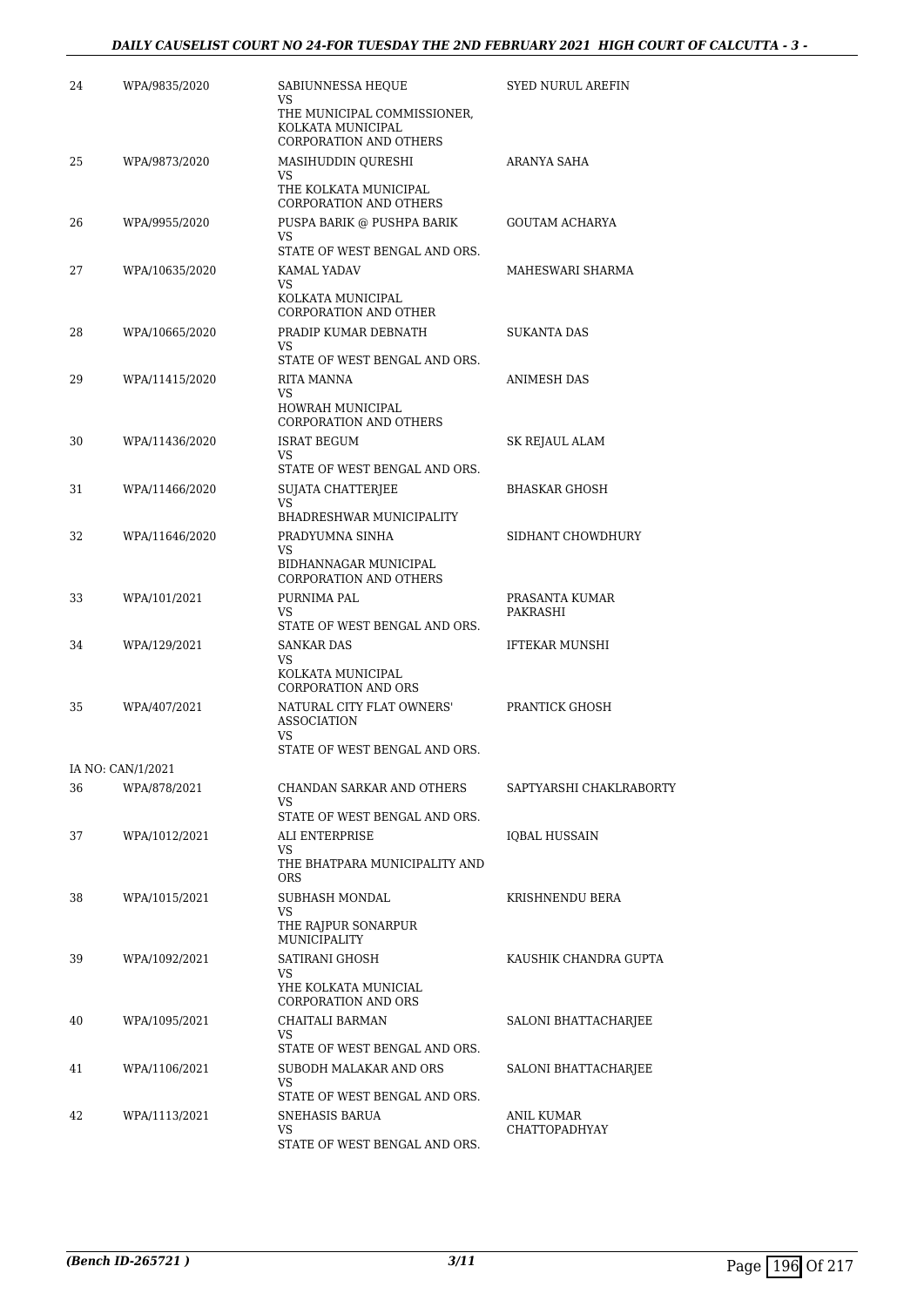| 43 | WPA/1145/2021 | CHANDRA MADHAB GHOSH<br>VS.<br>STATE OF WEST BENGAL AND ORS.                                                     | INDRAJIT CHATTERJEE    |
|----|---------------|------------------------------------------------------------------------------------------------------------------|------------------------|
| 44 | WPA/1161/2021 | SHARWAN GANERIWALA<br>VS<br>THE WEST BENGAL MUNICIPAL<br>CORPORATION                                             | SUBHARANSHU TRIVEDI    |
| 45 | WPA/1173/2021 | SHYAMAL NARAYAN BASU<br>VS<br>THE KOLKATA MUNICIPAL                                                              | DEBDUTTA BASU          |
| 46 | WPA/1182/2021 | <b>NORPORATION</b><br>KAMRUN NISHA<br>VS                                                                         | SANJIB SETH            |
| 47 | WPA/1184/2021 | STATE OF WEST BENGAL AND ORS.<br>NARAYAN CHANDRA DATTA @<br>NARAYAN DATTA<br>VS<br>STATE OF WEST BENGAL AND ORS. | Arjun Samanta          |
| 48 | WPA/1278/2021 | SULOK BANDHU BAG<br>VS<br>STATE OF WEST BENGAL AND ORS.                                                          | DEBASISH DAS           |
| 49 | WPA/1279/2021 | SUBIR SAHA<br>VS                                                                                                 | SARTHAK BARMAN         |
| 50 | WPA/1292/2021 | VIVEK SHARMA<br><b>INDIA MOTOR PARTS AND</b><br>ACCESSORIES LTD. AND ANR<br>VS.<br>THE KOLKATA MUNICIPAL         | AJAY GAGGAR            |
| 51 | WPA/1303/2021 | <b>CORPORATION AND ORS</b><br>KRISHNENDU ROY<br>VS<br>STATE OF WEST BENGAL AND ORS.                              | BHUSAN KUMAR JAIN      |
| 52 | WPA/1314/2021 | SANJIB SINGHA ROY<br>VS<br>STATE OF WEST BENGAL AND ORS.                                                         | AMITABRATA RAY         |
| 53 | WPA/1380/2021 | VISHAL PRASAD AND ANOTHER<br>VS<br>STATE OF WEST BENGAL AND ORS.                                                 | MD. BANI ISRAIL        |
| 54 | WPA/1384/2021 | VISHAL PRASAD<br>VS.<br>STATE OF WEST BENGAL AND ORS.                                                            | MD BANI ISRAIL         |
| 55 | WPA/1403/2021 | SWAPAN KUMAR DEY<br>VS<br>STATE OF WEST BENGAL AND ORS.                                                          | <b>SURYA MAITY</b>     |
| 56 | WPA/1408/2021 | SANTU GHOSH<br>VS<br>STATE OF WEST BENGAL AND ORS.                                                               | PALASH MUKHERJEE       |
| 57 | WPA/1433/2021 | GARIMA DEVELOPERS AND<br>ANOTHER<br>VS<br>KOLKATA MUNICIPAL                                                      | ANUJIT MOOKHERJI       |
| 58 | WPA/1464/2021 | <b>CORPORATION AND OTHERS</b><br>UMA KARMAKAR<br>VS                                                              | SOUMYAJIT BHATTA       |
| 59 | WPA/1511/2021 | STATE OF WEST BENGAL AND ORS.<br>RUHUL ISLAM AND ORS<br>VS<br>STATE OF WEST BENGAL AND ORS.                      | ANJANA BANERJEE        |
| 60 | WPA/1578/2021 | SABITA HALDER AND ANR<br>VS<br>KOLKATA MUNICIPAL<br><b>CORPORATION AND ORS</b>                                   | SULAGNA BHATTACHARYA   |
| 61 | WPA/1607/2021 | ALAM ARA BIBI<br>VS<br>KOLKATA MUNICIPAL                                                                         | INDRAJIT BHATTACHARJEE |
| 62 | WPA/1620/2021 | CORPORATION<br>ANJANA ROY<br>VS<br>STATE OF WEST BENGAL AND ORS.                                                 | PROBAL SARKAR          |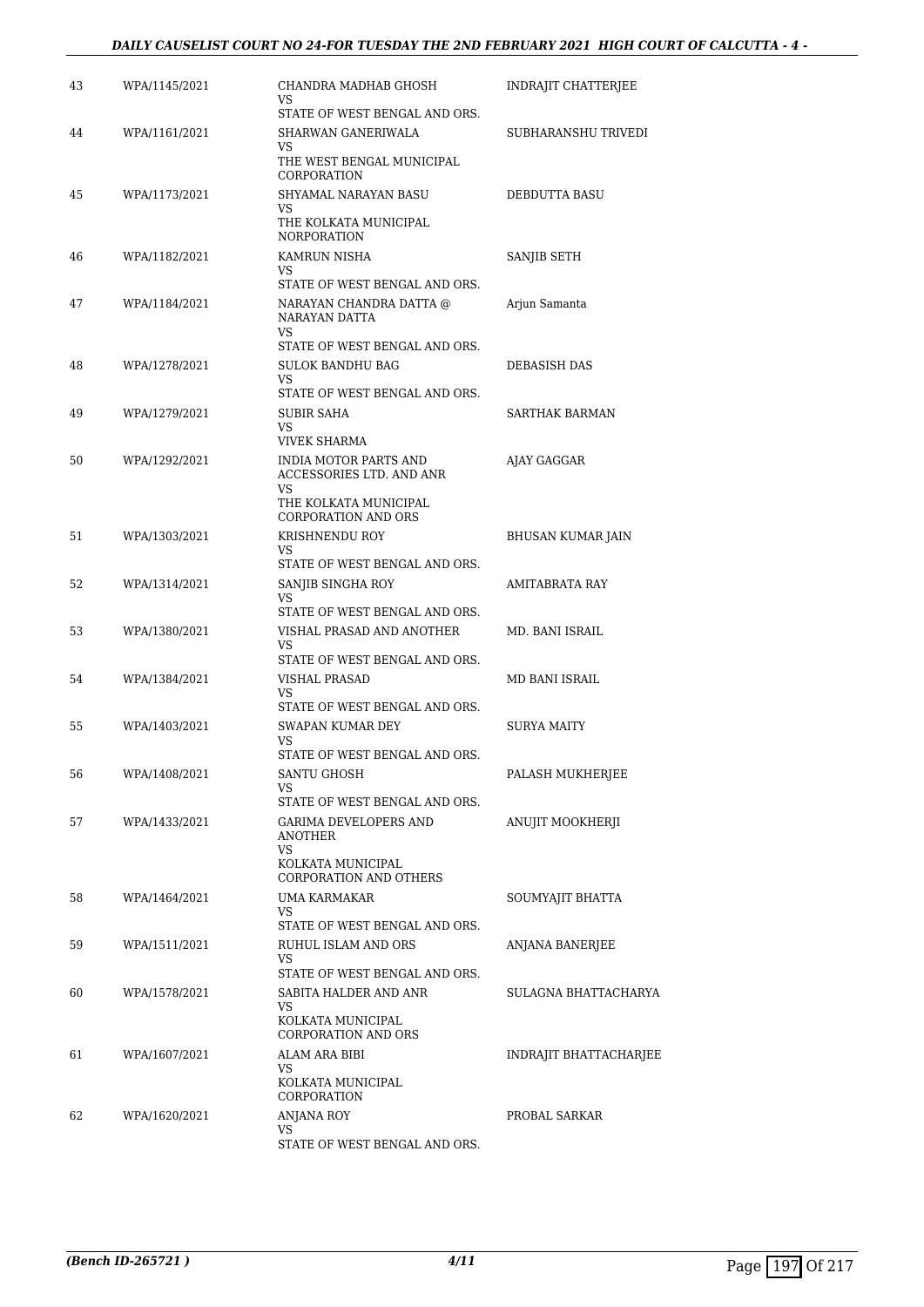#### *DAILY CAUSELIST COURT NO 24-FOR TUESDAY THE 2ND FEBRUARY 2021 HIGH COURT OF CALCUTTA - 5 -*

| 63 | WPA/1626/2021 | MUNNI DOM<br>VS                                                                             | PROBAL SARKAR                      |
|----|---------------|---------------------------------------------------------------------------------------------|------------------------------------|
| 64 | WPA/1654/2021 | STATE OF WEST BENGAL AND ORS.<br>RINA DAS<br>VS                                             | PROBAL SARKAR                      |
| 65 | WPA/1669/2021 | STATE OF WEST BENGAL AND ORS.<br>JITENDRA NARAYAN SINGH AND<br><b>ORS</b>                   | RAMESHWAR SINHA                    |
| 66 | WPA/1754/2021 | VS<br>STATE OF WEST BENGAL AND ORS.<br>SOUMYABRATA BOSE<br>VS<br>BIDHANNAGAR MUNICIPAL      | <b>MANIKA SARKAR</b>               |
| 67 | WPA/1770/2021 | <b>CORPORATION AND ORS</b><br><b>BIPLAB SARKAR</b><br>VS                                    | SUPREEM NASKAR                     |
| 68 | WPA/1817/2021 | STATE OF WEST BENGAL AND ORS.<br>RITA SIL<br>VS                                             | ANJILI NAG                         |
| 69 | WPA/1926/2021 | THE ADMINISTRATOR LIEUTENANT<br><b>GOVERNOR AND ORS</b><br>NEMAI SENAPATI<br>VS             | AYANAVA BHATTACHARYYA              |
| 70 | WPA/1944/2021 | STATE OF WEST BENGAL AND ORS.<br>SANKAR KUMAR SAHA AND OTHERS<br>VS                         | SANGHAMITRA NANDY                  |
| 71 | WPA/1978/2021 | STATE OF WEST BENGAL AND ORS.<br>CHANDRABATI GAYEN (BAG)<br>VS<br>THE ULUBERIA MUNICIPALITY | ANIL KUMAR<br><b>VHATTOPADHYAY</b> |
| 72 | WPA/1981/2021 | AMIT KUMAR RAI<br>VS<br><b>HOWRAH MUNICIPAL</b>                                             | ANIMESH PAUL                       |
| 73 | WPA/2020/2021 | <b>CORPORATION AND OTHERS</b><br>NABANITA GHOSH<br>VS                                       | KAJAL RAY                          |
| 74 | WPA/2043/2021 | STATE OF WEST BENGAL AND ORS.<br>BHASKAR SINGHA<br>VS<br>UTTARPARA KOTRUNG                  | Kunal Ganguly                      |
| 75 | WPA/2080/2021 | <b>MUNICIPALITY</b><br>SALAUDDIN LODHI AND ANR<br>VS<br>KOLKATA MUNICIPAL                   | SULAGNA BHATTACHARYA               |
| 76 | WPA/2162/2021 | CORPORATION AND ORS<br>G P ENTERPRISE AND ANR<br>VS                                         | SANGHAMITRA NANDY                  |
| 77 | WPA/2165/2021 | STATE OF WEST BENGAL AND ORS.<br>G.P. ENTERPRISE AND ANR<br>VS                              | SANGHAMITRA NANDY                  |
| 78 | WPA/2166/2021 | STATE OF WEST BENGAL AND ORS.<br>JAGADISH CHANDRA BAG<br>VS.                                | <b>MANABENDRA THAKUR</b>           |
| 79 | WPA/2171/2021 | STATE OF WEST BENGAL AND ORS.<br>G.P. ENTERPRISE ANR ANR<br>VS.                             | SANGHAMITRA NANDY                  |
| 80 | WPA/2174/2021 | STATE OF WEST BENGAL AND ORS.<br>SIPRA BARAI<br>VS<br>STATE OF WEST BENGAL AND ORS.         | SOURI GHOSHAL                      |
| 81 | WPA/2234/2021 | SK. KABIR UDDIN<br>VS.<br>STATE OF WEST BENGAL AND ORS.                                     | MARIA RAHAMAN                      |
| 82 | WPA/2256/2021 | UTTAM KUMAR DAS<br>VS<br>STATE OF WEST BENGAL AND ORS.                                      | SANKAR NARAYAN SAHA                |
| 83 | WPA/2311/2021 | GORACHAND MANDAL<br>VS.<br>KOLKATA MUNICIPAL<br>CORPORATION AND OTHERS                      | PINGAL BHATTACHARYA                |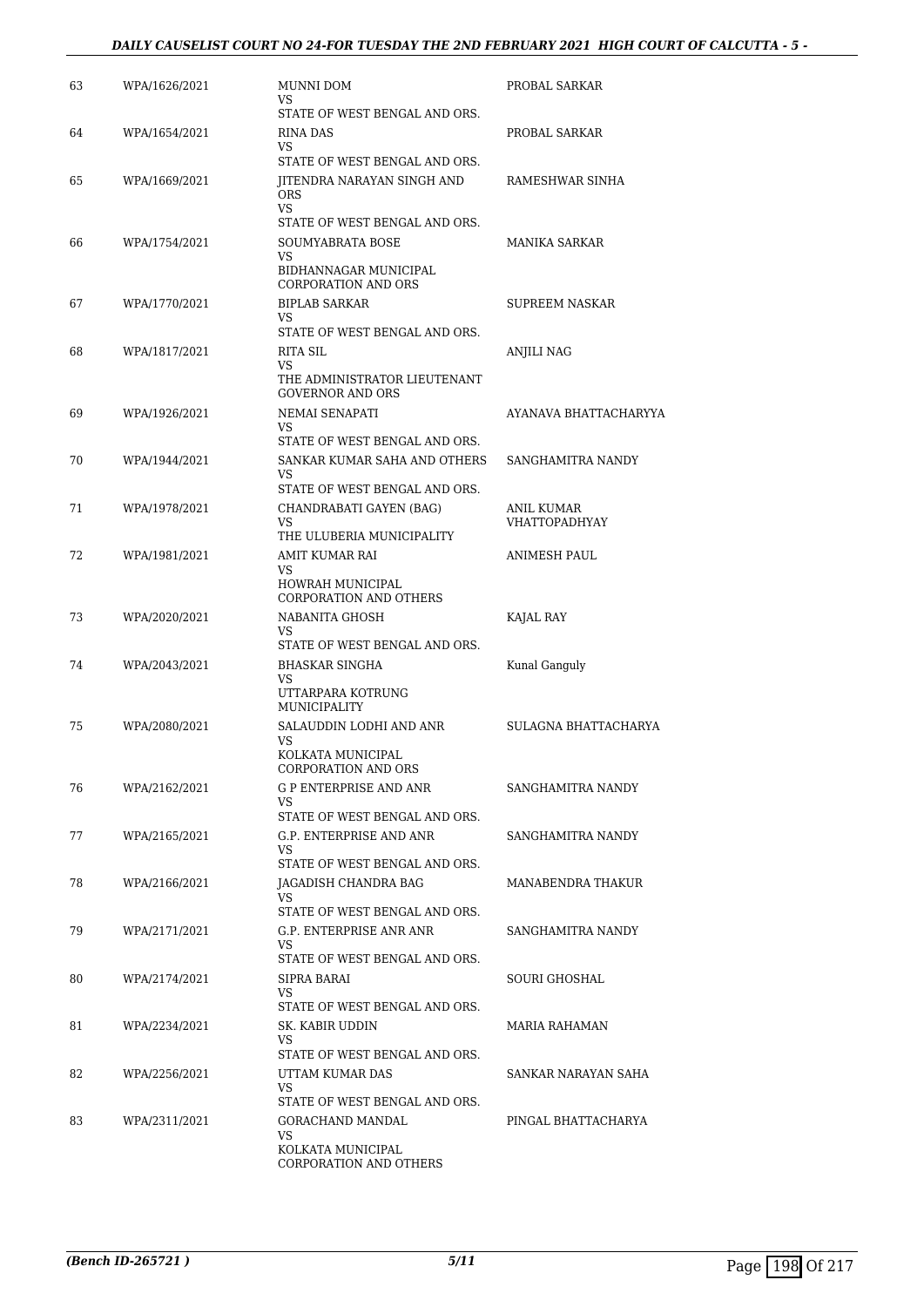| 84    | WPA/2330/2021     | ANIL MAJZUMDAR<br>VS                                 | PINAKI RANJAN MITRA     |
|-------|-------------------|------------------------------------------------------|-------------------------|
|       |                   | HOWRAH MUNICIPAL<br>CORPOPRATION                     |                         |
| 85    | WPA/2385/2021     | <b>ARINDAM DAS</b><br>VS.                            | <b>TAPAS SINGHA ROY</b> |
|       |                   | THE STATE OF WEST BENGAL AND<br><b>ORS</b>           |                         |
| 86    | WPA/2388/2021     | ARINDAM DAS                                          | TAPAS SINGHA ROY        |
|       |                   | VS<br>THE STATE OF WEST BENGAL AND<br><b>ORS</b>     |                         |
| 87    | WPA/2461/2021     | ARATRIKA GHOSH<br>VS.                                | <b>SAGARMAY GHOSH</b>   |
|       |                   | STATE OF WEST BENGAL AND ORS.<br>PANCHAYAT - MOTIONS |                         |
| 88    | WPA/25983/2018    | KALONI BIBI & ORS                                    | KAUSHIK CHOUDHURY       |
|       |                   | VS<br>STATE OF WEST BENGAL & ORS                     |                         |
| 89    | WPA/5080/2019     | MOFIJUL ISLAM<br>VS                                  | SARBANANDA SANYAL       |
|       |                   | STATE OF WEST BENGAL & ORS                           |                         |
| 90    | WPA/7108/2019     | SUJAY MONDAL<br>VS                                   | G.N. BHATTACHARYAY      |
|       |                   | STATE OF WEST BENGAL & ORS                           |                         |
| 91    | WPA/16890/2019    | REKHA SANTRA @ REKHA SINGH<br>VS.                    | <b>BISWAIIT GHOSH</b>   |
| 92    | WPA/17784/2019    | STATE OF WEST BENGAL & ORS.<br>NAJMATUNNESA @        | JOYEE MAITI             |
|       |                   | <b>NAZMATUNNESA</b><br>VS.                           |                         |
|       |                   | STATE OF WEST BENGAL & ORS                           |                         |
| 93    | WPA/18309/2019    | SUDAN KAIBARTA<br>VS<br>STATE OF WEST BENGAL & ORS   | PRATIP KUMAR CHATTERJEE |
| 94    | WPA/19668/2019    | REAJUL ISLAM & ANR                                   | KAZI M. RAHMAN          |
|       |                   | VS<br>STATE OF WEST BENGAL & ORS                     |                         |
| 95    | WPA/20144/2019    | MONALISA SEN PAL<br>VS.                              | SUBHADIP PARMANIK       |
| 96    | WPA/20266/2019    | STATE OF WEST BENGAL & ORS<br><b>AUSTOPADA MAITY</b> |                         |
|       |                   | VS<br>STATE OF WEST BENGAL & ORS                     | RANAJAY CHATTERJEE      |
| 97    | WPA/20772/2019    | SUPRIYA RANJAN GHOSH                                 | PRADIP KR GHOSH         |
|       |                   | VS<br>STATE OF WEST BENGAL & ORS                     |                         |
| 98    | WPA/20806/2019    | ASIT KOLEY                                           | KAMAL KANTA KAR         |
|       |                   | VS<br>STATE OF WEST BENGAL & ORS                     |                         |
| 99    | WPA/20949/2019    | SABITA BHAKTA & ANR                                  | YOUNSH MONDAL           |
|       |                   | VS<br>STATE OF WEST BENGAL & ORS                     |                         |
| 100   | WPA/2059/2020     | <b>GOUTAM MUKHERJEE &amp; ANR</b>                    | ANIMESH PAUL            |
|       |                   | VS<br>STATE OF WEST BENGAL & ORS                     |                         |
| wt101 | WPA/23570/2019    | ABHIJIT KUIRY                                        | HIMADRI KUMAR MAHATA    |
|       |                   | VS<br>STATE OF WEST BENGAL & ORS                     |                         |
| 102   | WPA/2158/2020     | <b>WARSI DAIRY FIRM</b>                              | <b>HASAN SHAMS</b>      |
|       |                   | VS<br>STATE OF WEST BENGAL & ORS                     |                         |
| 103   | WPA/7042/2020     | ACHINTA KUMAR SAM                                    | APURBA GHOSH            |
|       |                   | VS<br>State of West Bengal                           |                         |
|       | IA NO: CAN/1/2020 |                                                      |                         |
| 104   | WPA/8034/2020     | SAMIR KUMAR SAMANTA<br>VS                            | PAYEL SHOME             |
|       |                   | STATE OF WEST BENGAL AND ORS.                        |                         |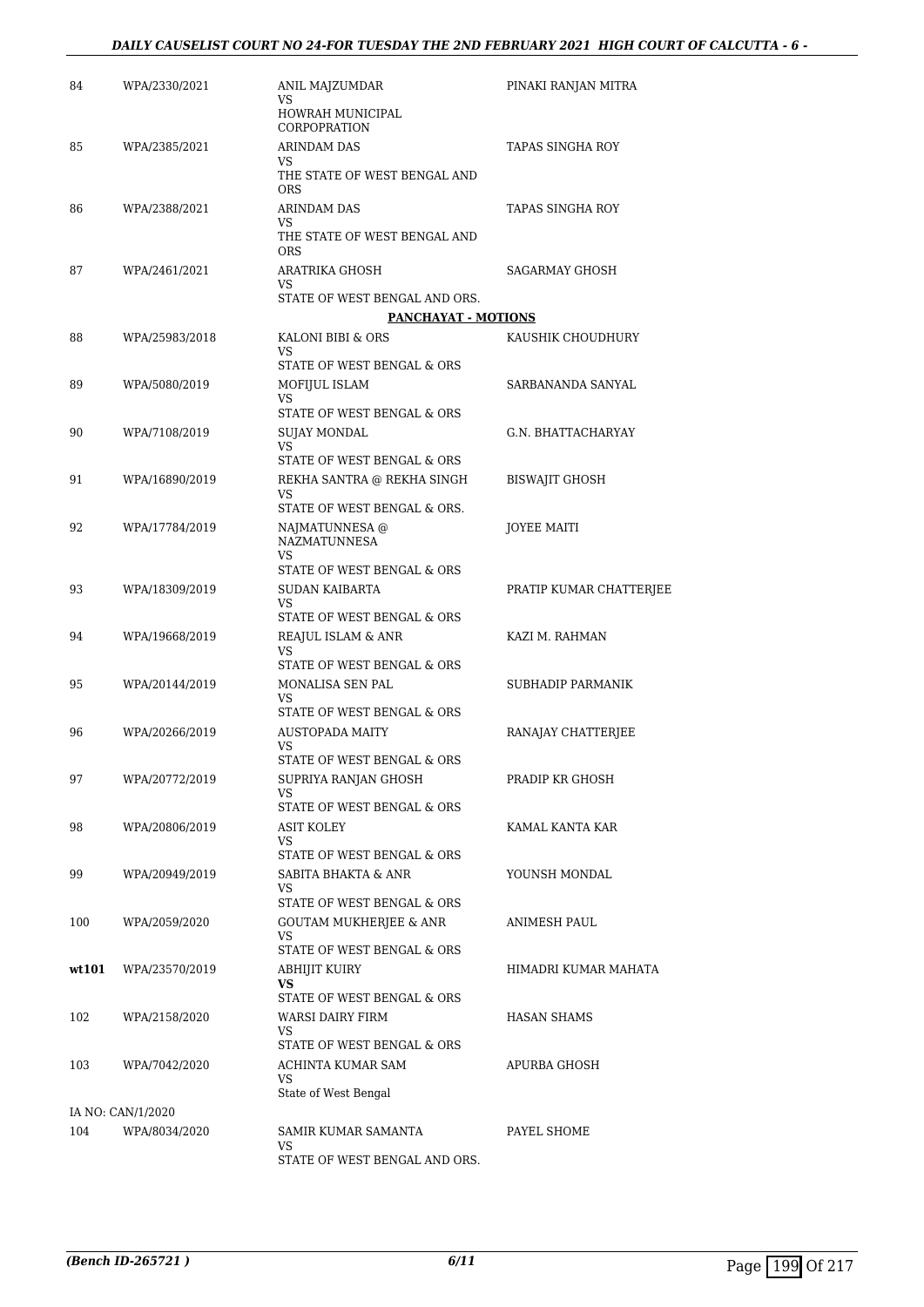#### *DAILY CAUSELIST COURT NO 24-FOR TUESDAY THE 2ND FEBRUARY 2021 HIGH COURT OF CALCUTTA - 7 -*

| 105 | WPA/8080/2020     | M/S. MUJLEMA ENTERPRISE<br>VS                           | KINGSUK MONDAL         |
|-----|-------------------|---------------------------------------------------------|------------------------|
|     |                   | STATE OF WEST BENGAL AND ORS                            |                        |
| 106 | WPA/8084/2020     | M/S. MUJLEMA ENTERPRISE<br>VS                           | KINGSUK MONDAL         |
|     |                   | THE STATE OF WEST BENGAL AND<br>ORS                     |                        |
| 107 | WPA/8133/2020     | YASHODA KUMARI MONDAL                                   | TANUJA BASAK           |
|     |                   | VS<br>State of West Bengal                              |                        |
| 108 | WPA/8193/2020     | <b>GOBINDA MONDAL</b>                                   | <b>MUKTESWAR MAITY</b> |
|     |                   | VS<br>STATE OF WEST BENGAL AND ORS.                     |                        |
| 109 | WPA/8204/2020     | KAUSHIK GHOSH                                           | DYUTIMAN BANERJEE      |
|     |                   | VS<br>STATE OF WEST BENGAL AND ORS.                     |                        |
| 110 | WPA/8599/2020     | <b>SUKUL SHAW AND ORS</b>                               | SUNNY NANDI            |
|     |                   | VS<br>kolkata municipality corporation and              |                        |
|     |                   | ors                                                     |                        |
|     | IA NO: CAN/1/2021 |                                                         |                        |
| 111 | WPA/8855/2020     | MESER ALI<br>VS                                         | <b>TANUJA BASAK</b>    |
|     |                   | STATE OF WEST BENGAL AND ORS.                           |                        |
| 112 | WPA/8879/2020     | <b>LALITA ROY AND ANR</b><br>VS                         | PAPIYA CHATTOPADHYAY   |
|     |                   | THE STATE OF WEST BENGAL AND                            |                        |
|     |                   | ORS                                                     |                        |
| 113 | WPA/9032/2020     | SK. ASLAM ALI AMD ORS<br>VS                             | SIRAJUL HAQUE MONDAL   |
|     |                   | THE STATE OF WEST BENGAL AND<br><b>ORS</b>              |                        |
| 114 | WPA/9219/2020     | RADHA GOBINDO DAS                                       | SHBAJI KUMAR DAS       |
|     |                   | VS                                                      |                        |
| 115 | WPA/9269/2020     | STATE OF WEST BENGAL AND ORS.<br>MANGAL BARLA           | SHABAZ ALAM            |
|     |                   | VS                                                      |                        |
|     |                   | THE STATE OF WEST BENGAL AND<br><b>ORS</b>              |                        |
| 116 | WPA/9616/2020     | TUSHSAR KANTI KAYAL                                     | <b>SOUMYA BANERJEE</b> |
|     |                   | VS<br>STATE OF WEST BENGAL AND ORS.                     |                        |
| 117 | WPA/9653/2020     | MADHUSUDAN DEBNATH                                      | CHITTARANJAN RAY       |
|     |                   | VS<br>STATE OF WEST BENGAL AND ORS.                     |                        |
| 118 | WPA/10041/2020    | MAMANI BHANJA BARMAN                                    | <b>DILIP SARKAR</b>    |
|     |                   | VS<br>STATE OF WEST BENGAL AND ORS.                     |                        |
| 119 | WPA/10096/2020    | R K M SAROWAR JAHAN                                     | TANUJA BASAK           |
|     |                   | VS                                                      |                        |
| 120 | WPA/10129/2020    | STATE OF WEST BENGAL AND ORS.<br>SAYED NEAJUDDIN        | <b>MIR ANOWAR</b>      |
|     |                   | VS                                                      |                        |
|     |                   | THE STATE OF WEST BENGAL AND<br>ORS.                    |                        |
| 121 | WPA/10156/2020    | RESS UDYOG PRIVATE LIMITED                              | SUMITAVA CHAKRABORTY   |
|     |                   | VS<br>STATE OF WEST BENGAL AND ORS.                     |                        |
| 122 | WPA/10160/2020    | DIPA GHUGU                                              | MRITYUNJOY CHATTERJEE  |
|     |                   | VS<br>STATE OF WEST BENGAL AND ORS.                     |                        |
| 123 | WPA/10211/2020    | NARAYAN CHOWDHURY                                       | <b>MOLOY BANERJEE</b>  |
|     |                   | VS                                                      |                        |
| 124 | WPA/10328/2020    | STATE OF WEST BENGAL AND ORS.<br>CHITTARANJAN PARAMANIK | ANJAN BHATTACHARYA     |
|     |                   | VS                                                      |                        |
|     |                   | STATE OF WEST BENGAL AND ORS.                           |                        |
| 125 | WPA/10332/2020    | SOUMYA SAHU<br>VS                                       | SUBHAMOY PATRA         |
|     |                   | STATE OF WEST BENGAL AND ORS.                           |                        |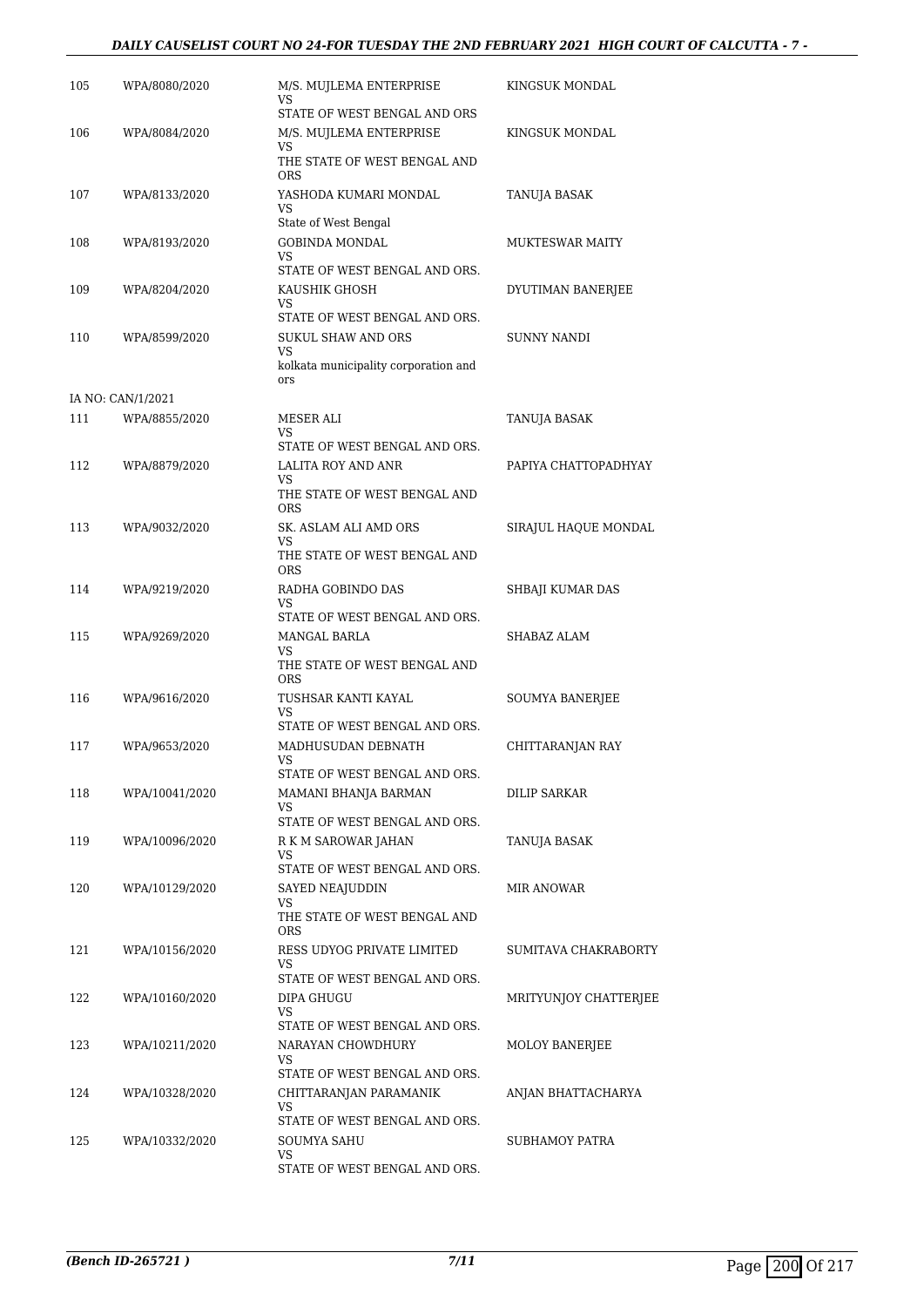#### *DAILY CAUSELIST COURT NO 24-FOR TUESDAY THE 2ND FEBRUARY 2021 HIGH COURT OF CALCUTTA - 8 -*

| 126   | WPA/10399/2020 | TULSI PAUL(BASAK)<br>VS                                      | PAPIYA CHATTOPADHYAY                   |
|-------|----------------|--------------------------------------------------------------|----------------------------------------|
| 127   | WPA/10402/2020 | STATE OF WEST BENGAL AND ORS.<br>TAPASI ROY<br>VS            | KAZI SAJJAD ALAM                       |
|       |                | STATE OF WEST BENGAL AND ORS.                                |                                        |
| 128   | WPA/10407/2020 | HAREKRISHNA DAS<br>VS<br>STATE OF WEST BENGAL AND ORS.       | DEBASISH DAS                           |
| 129   | WPA/10409/2020 | KANAILAL DAS<br>VS                                           | DEBASISH DAS                           |
|       |                | STATE OF WEST BENGAL AND ORS.                                |                                        |
| 130   | WPA/10418/2020 | MOSARRAF HOSSAIN<br>VS.<br>STATE OF WEST BENGAL AND ORS.     | MD. AHSANUZZAMAN                       |
| 131   | WPA/10677/2020 | LAKSHMI KANTA MAHATO AND<br><b>OTHERS</b><br>VS              | SULAGNA BHATTACHARJEE<br><b>BAGCHI</b> |
|       |                | STATE OF WEST BENGAL AND ORS.                                |                                        |
| 132   | WPA/10707/2020 | <b>BULAND JAVED</b><br>VS<br>STATE OF WEST BENGAL AND ORS.   | CHANDRAKANT KUSHWAHA                   |
| 133   | WPA/10801/2020 | <b>JEWEL GHOSH AND ORS</b>                                   | KUNTAL BANERJEE                        |
|       |                | VS<br>BARANAGAR MUICIPALITY AND ORS                          |                                        |
| 134   | WPA/10917/2020 | <b>ASHOK SAMANTA</b>                                         | KRISHNENDU BHADRA                      |
|       |                | VS                                                           |                                        |
| 135   | WPA/10928/2020 | STATE OF WEST BENGAL AND ORS.<br>SASTI PADA NANDI            | AMAL KUMAR DATTA                       |
|       |                | VS.                                                          |                                        |
|       |                | STATE OF WEST BENGAL AND ORS.                                |                                        |
| 136   | WPA/10938/2020 | CHANDRA KANTA MONDAL<br>VS<br>THE STATE OF WEST BENGAL AND   | MD. HASANUZ ZAMAN                      |
|       |                | <b>ORS</b>                                                   |                                        |
| 137   | WPA/10941/2020 | RANJIT DUTTA<br>VS<br>SALBONI (III) NO. GRAM<br>PANCHAYET    | ASISH DUTTA                            |
| 138   | WPA/11000/2020 | SK MOTIUR RAHAMAN AND OTHERS                                 | <b>GAUTAM GURIA</b>                    |
|       |                | VS                                                           |                                        |
|       |                | STATE OF WEST BENGAL AND ORS.<br><b>BAKUL CHANDRA PANDIT</b> |                                        |
| 139   | WPA/11002/2020 | VS                                                           | <b>GAUTAM GURIA</b>                    |
|       |                | STATE OF WEST BENGAL AND ORS.                                |                                        |
| 140   | WPA/11035/2020 | SANATAN SHAW AND ORS<br>VS                                   | KALYAN KUMAR<br>BHATTACHARJEE          |
|       |                | THE STATE OF WEST BENGAL AND<br><b>ORS</b>                   |                                        |
| 141   | WPA/11092/2020 | <b>FIROZ SARKAR</b><br>VS.                                   | <b>GOLAM NURE IMROHI</b>               |
|       |                | State of West Bengal                                         |                                        |
| 142   | WPA/11106/2020 | REKHA SARKAR TIKADAR AND ORS<br>VS                           | SARTHAK BARMAN                         |
|       |                | STATE OF WEST BENGAL AND ORS.                                |                                        |
| 143   | WPA/11274/2020 | BUILDCON AND ANR                                             | DEBASISH GHOSH                         |
|       |                | VS<br>UNION OF INDIA AND ORS.                                |                                        |
| 144   | WPA/11530/2020 | MAFIZUR RAHAMAN                                              | NILADRI SAHA                           |
|       |                | VS<br>STATE OF WEST BENGAL AND ORS.                          |                                        |
| 145   | WPA/11667/2020 | AJIT SINGH                                                   | DEBBRATA RAY                           |
|       |                | VS                                                           |                                        |
|       |                | STATE OF WEST BENGAL AND ORS.                                |                                        |
| wt146 | WPA/11668/2020 | TAPANJYOTI DEY<br>VS                                         | DEBABRATA DEY                          |
|       |                | STATE OF WEST BENGAL AND ORS.                                |                                        |
| wt147 | WPA/11671/2020 | AVIJIT DEY<br>VS                                             | DEBABRATA RAY                          |
|       |                | STATE OF WEST BENGAL AND ORS.                                |                                        |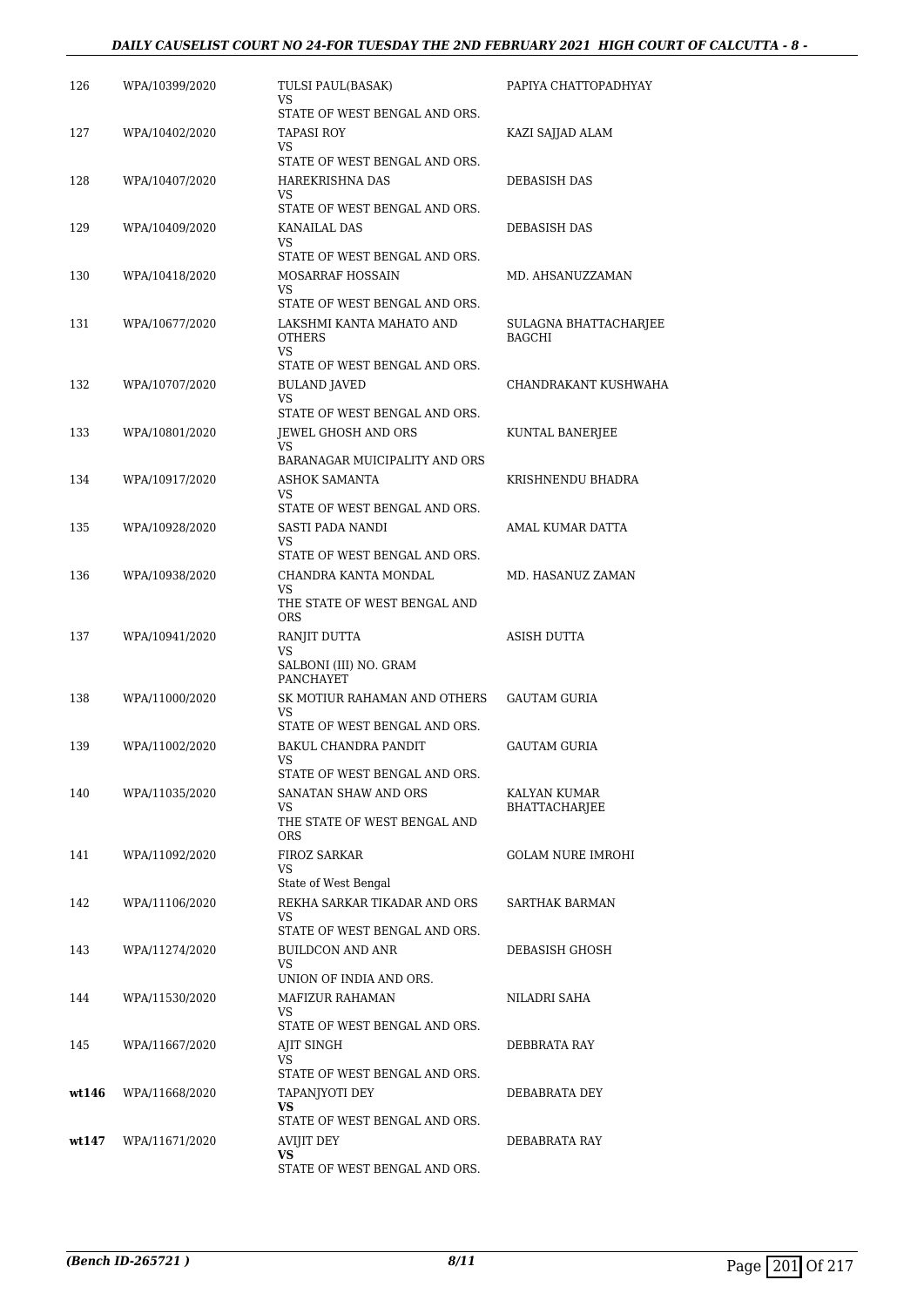#### *DAILY CAUSELIST COURT NO 24-FOR TUESDAY THE 2ND FEBRUARY 2021 HIGH COURT OF CALCUTTA - 9 -*

| 148 | WPA/11769/2020 | RAJU ADHIKARY<br>VS<br>STATE OF WEST BENGAL AND ORS.                                                                           | Nemai Chandra Saha                       |
|-----|----------------|--------------------------------------------------------------------------------------------------------------------------------|------------------------------------------|
| 149 | WPA/11776/2020 | BANDANA PAN AND OTHERS<br>VS<br>STATE OF WEST BENGAL AND ORS.                                                                  | NITISH SMANTA                            |
| 150 | WPA/11779/2020 | PAMPA PAN AND ORS<br>VS<br>STATE OF WEST BENGAL AND ORS.                                                                       | ABHINABA DAN                             |
| 151 | WPA/11803/2020 | <b>MANGAL MAITY</b><br>VS<br>STATE OF WEST BENGAL AND ORS.                                                                     | RAMA HALDAR                              |
| 152 | WPA/11805/2020 | RATAN MAITY<br>VS                                                                                                              | RAMA HALDAR                              |
| 153 | WPA/11835/2020 | STATE OF WEST BENGAL AND ORS.<br>SANTOSHPARA SWARNA JYANTI<br>MAHILA DAL OF SANTOSHPARA<br>VS<br>STATE OF WEST BENGAL AND ORS. | KINGSHUK MONDAL                          |
| 154 | WPA/11847/2020 | SHIKHA RANI JANA AND ORS<br>VS<br>THE STATE OF WEST BENGAL AND<br>ORS                                                          | UTTAM KUMAR<br>BHATTACHARYYA             |
| 155 | WPA/11934/2020 | SAKINA AKHAN @KHATUN<br>VS<br>STATE OF WEST BENGAL AND ORS.                                                                    | WASIM RAJ SARDAR                         |
| 156 | WPA/27/2021    | JANAKI MONDAL AND OTHERS<br>VS<br>STATE OF WEST BENGAL AND ORS.                                                                | MADHURIMA SARKAR                         |
| 157 | WPA/86/2021    | MADAN MOHAN MONDAL AND ORS<br>VS<br>STATE OF WEST BENGAL AND ORS.                                                              | SARBANANDA SANNYAL                       |
| 158 | WPA/389/2021   | NAB KUMAR DESMUKH<br>VS<br>STATE OF WEST BENGAL AND ORS.                                                                       | AMIT KUMAR DUTTA                         |
| 159 | WPA/482/2021   | MAMTAJ BIBI<br>VS<br>STATE OF WEST BENGAL AND ORS.                                                                             | MD. GOLAM NURE IMROHI                    |
| 160 | WPA/656/2021   | NANDITA PAUL (HALDER)<br>VS<br>STATE OF WEST BENGAL AND ORS.                                                                   | SRIKUMAR MANDAL                          |
| 161 | WPA/700/2021   | DILIP SETH<br>VS                                                                                                               | ANIMESH PAUL                             |
| 162 | WPA/1043/2021  | STATE OF WEST BENGAL AND ORS.<br>SREEKANTA BAG<br>VS<br>STATE OF WEST BENGAL AND ORS.                                          | KAMAKSHYA<br><b>MUKHOPADHYAY</b>         |
| 163 | WPA/1044/2021  | PRABHANJAN BIJULI<br>VS<br>STATE OF WEST BENGAL AND ORS.                                                                       | KAMAKASHYA PRASAD<br><b>MUKHOPADHYAY</b> |
| 164 | WPA/1140/2021  | TAPAS MAHAJAN ALIAS TAPAS<br>MOHAJAN<br>VS<br>STATE OF WEST BENGAL AND ORS.                                                    | ABDUR RAKIB                              |
| 165 | WPA/1147/2021  | MADAN MOHAN MANDAL<br>VS.<br>STATE OF WEST BENGAL AND ORS.                                                                     | CHITTAPRIYA GHOSH                        |
| 166 | WPA/1164/2021  | SWAPAN JANA<br>VS<br>STATE OF WEST BENGAL AND ORS.                                                                             | SANKHA SUBHRA RAY                        |
| 167 | WPA/1302/2021  | KRISHNA PRIYA DAS AND ANR<br>VS                                                                                                | SANTIMAY BHATTACHARYA                    |
| 168 | WPA/1394/2021  | STATE OF WEST BENGAL AND ORS.<br>SUSMITA MONDAL AND ORS<br>VS                                                                  | SUNNY NANDY                              |
| 169 | WPA/1458/2021  | STATE OF WEST BENGAL AND ORS.<br>SUPROVAT MONDAL AND OTHERS<br>VS<br>STATE OF WEST BENGAL AND ORS.                             | SANKHA SUBHRO RAY                        |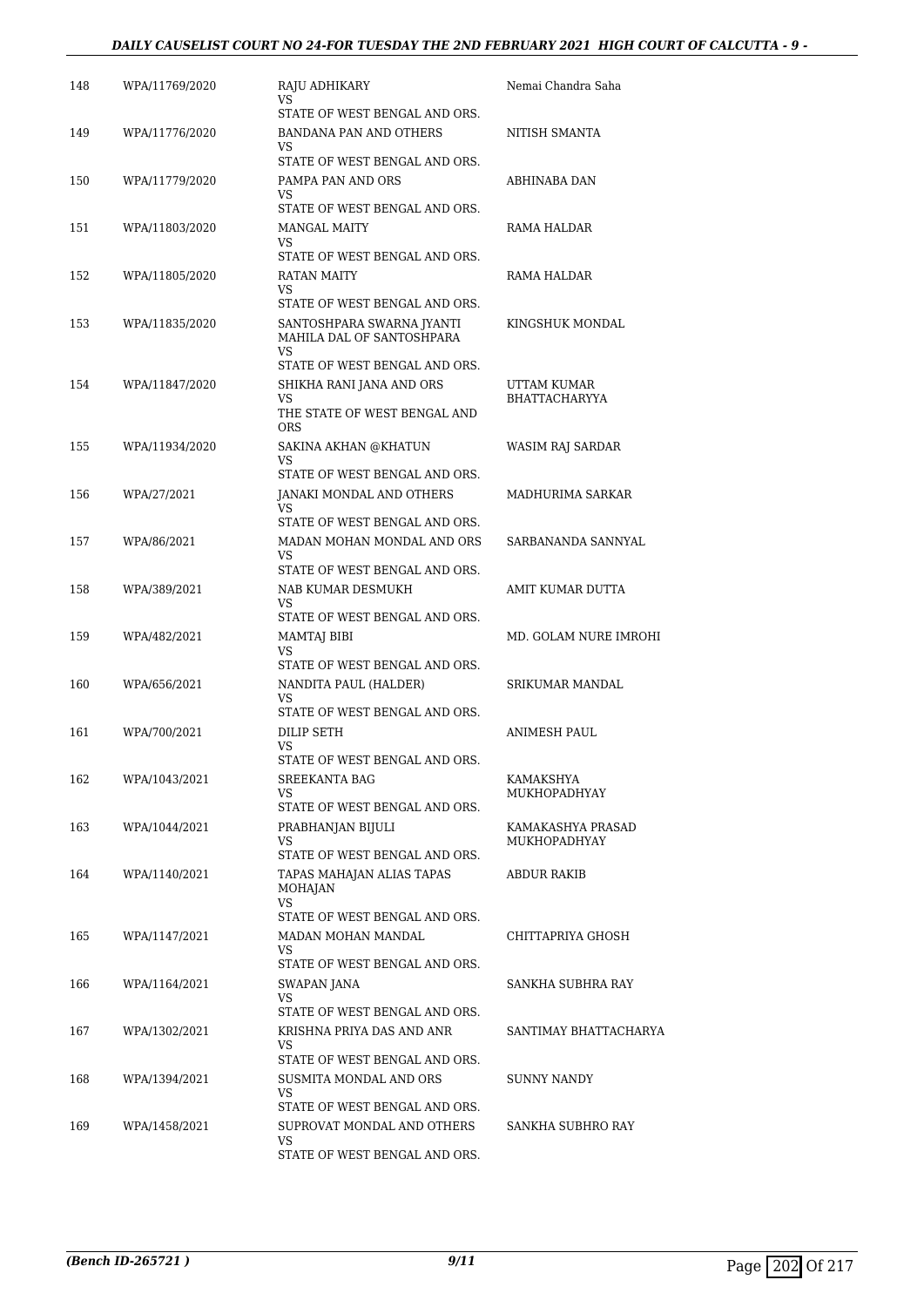#### *DAILY CAUSELIST COURT NO 24-FOR TUESDAY THE 2ND FEBRUARY 2021 HIGH COURT OF CALCUTTA - 10 -*

| 170 | WPA/1510/2021 | <b>SRIMANTI ORAW</b><br>VS                                                                   | UTTAM BANERJEE              |
|-----|---------------|----------------------------------------------------------------------------------------------|-----------------------------|
| 171 | WPA/1514/2021 | STATE OF WEST BENGAL AND ORS.<br>BALARAM MONDAL<br>VS                                        | PANKAJ HALDER               |
| 172 | WPA/1528/2021 | STATE OF WEST BENGAL AND ORS.<br>HANGSHA KR SHIT<br>VS                                       | <b>BHARAT CHANDRA SIMAI</b> |
| 173 | WPA/1709/2021 | STATE OF WEST BENGAL AND ORS.<br>AHSAN AHMED                                                 | <b>GOLA KARIM CHOWDHURY</b> |
| 174 | WPA/1766/2021 | VS<br>STATE OF WEST BENGAL AND ORS.<br>MIHIR RANJAN BALA<br>VS                               | MAIDUL ISLAM KAYAL          |
| 175 | WPA/1794/2021 | STATE OF WEST BENGAL AND ORS.<br>HAPPYY SANGHA MAHILA SAMABAY<br>SAMITY LTD AND ANOTHER      | PRIYASHI BANERJEE           |
| 176 | WPA/1835/2021 | VS<br>STATE OF WEST BENGAL AND ORS.<br>HASEN SAH<br>VS                                       | PAMPA DEY (DHABAL)          |
| 177 | WPA/2061/2021 | STATE OF WEST BENGAL AND ORS.<br><b>JOYDEB MAITY</b><br>VS                                   | SUKUMAR GHOSH               |
| 178 | WPA/2066/2021 | STATE OF WEST BENGAL AND ORS.<br>MITHU BAGDI<br>VS                                           | UTTAM BANERJEE              |
| 179 | WPA/2074/2021 | STATE OF WEST BENGAL AND ORS.<br>GOURI SHANKAR MAHATO<br>VS<br>STATE OF WEST BENGAL AND ORS. | SIVA PRASAD GHOSE           |
| 180 | WPA/2088/2021 | ANITA CHOWDHURY<br>VS<br>STATE OF WEST BENGAL AND ORS.                                       | DEBAPRIYA SAMANTA           |
| 181 | WPA/2094/2021 | ANUP MISHRA<br>VS.<br>STATE OF WEST BENGAL AND ORS.                                          | SRIKANTA DATTA              |
| 182 | WPA/2181/2021 | SWAPNA BISWAS<br>VS<br>State of West Bengal                                                  | HIMANGSHU GHOSH             |
| 183 | WPA/2190/2021 | DIPIKA SINGHA<br>VS<br>STATE OF WEST BENGAL AND ORS.                                         | SUFI KAMAL                  |
| 184 | WPA/2391/2021 | AMAL CHAUDHURY<br>VS<br>THE STATE OF WEST BENGAL AND                                         | KALIDAS SAHA                |
| 185 | WPA/2430/2021 | ORS.<br><b>BHAIRAB ROY</b><br>VS<br>STATE OF WEST BENGAL AND ORS.                            | PAMPA DEY (DHABAL)          |
| 186 | WPA/2487/2021 | BETHUADAHARI JCM HIGH SCHOOL<br>VS<br>State of West Bengal AND ORS                           | <b>RITA GANGULY</b>         |
| 187 | WPA/2495/2021 | ASHIS CHANDRA GHOSH AND ANR<br>VS<br>THE STATE OF WEST BENGAL AND<br>ORS                     | <b>RITA PATRA</b>           |
| 188 | WPA/2650/2021 | <b>SAMIRAN MITRA</b><br>VS<br>STATE OF WEST BENGAL AND ORS.                                  | ASHIS KUMAR DUTTA           |
|     |               | <b>APPLICATION</b>                                                                           |                             |
| 189 | WPA/7255/2016 | NALINAKSHA CHATTERJEE<br>VS<br>HOWRAH MUNICIPAL<br><b>CORPORATION &amp; ORS</b>              | SANJAY SAHA                 |

IA NO: CAN/1/2020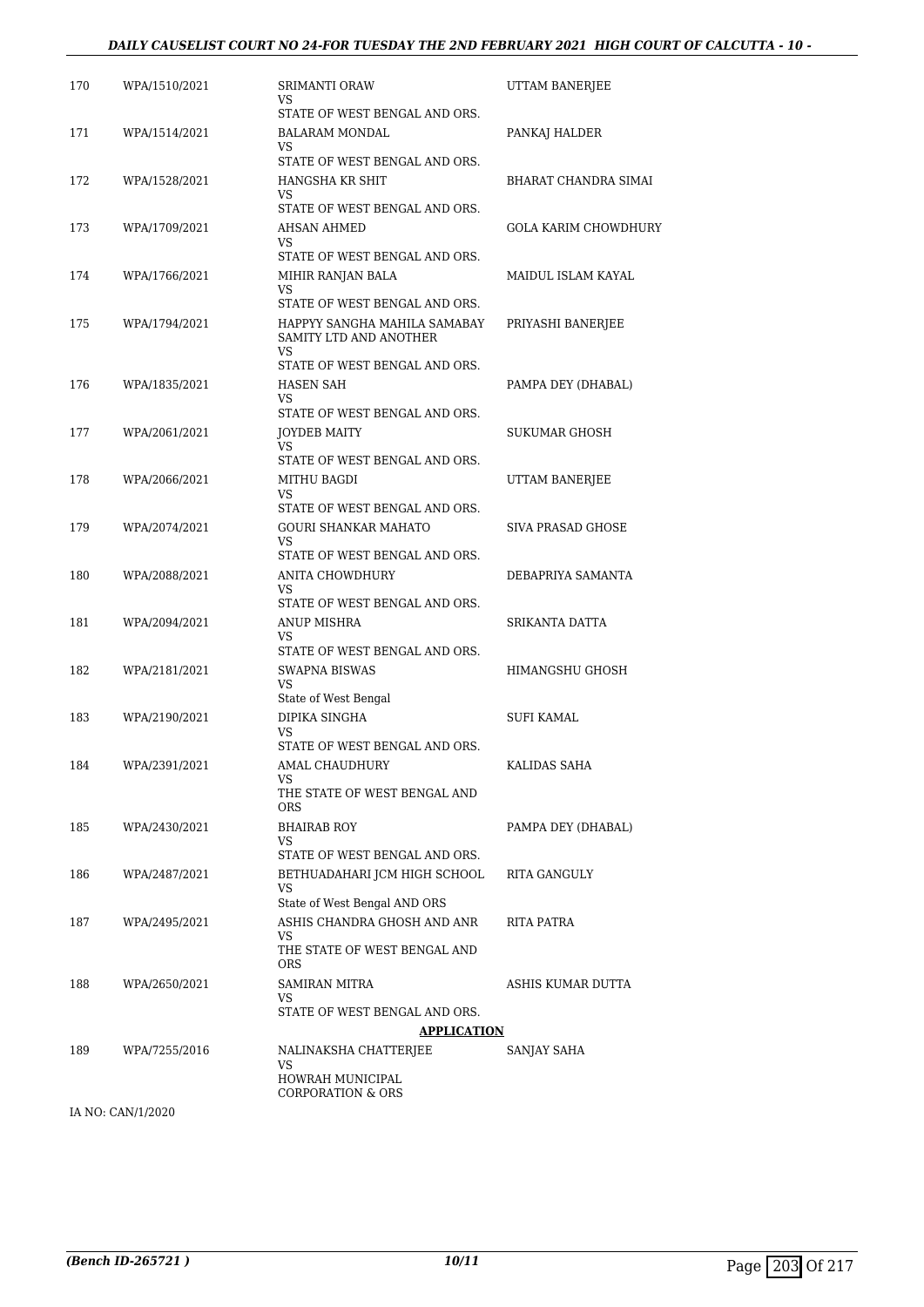| 190        | RVW/15/2020                              | RATRI BERA (JANA)<br>VS<br>STATE OF WEST BENGAL & ORS             | BHARAT CHANDRA SIMAI                                                                                                     |
|------------|------------------------------------------|-------------------------------------------------------------------|--------------------------------------------------------------------------------------------------------------------------|
|            | IA NO: CAN/1/2020(Old No:CAN/882/2020)   |                                                                   |                                                                                                                          |
|            | wt191 WPA/20932/2019                     | RATRI BERA (JANA)<br><b>VS</b><br>STATE OF WEST BENGAL & ORS      | <b>BHARAT CHANDRA SIMAI</b>                                                                                              |
| 192        | WPA/5576/2020                            | DEBA PRASAD NAG<br>VS.<br>STATE OF WEST BENGAL & ORS              | PRITAM CHOUDHURY                                                                                                         |
| CAN/5/2021 |                                          |                                                                   | IA NO: CAN/1/2020(Old No:CAN/3287/2020), CAN/2/2020(Old No:CAN/4043/2020), CAN/3/2020(Old No:CAN/4044/2020), CAN/4/2020, |
|            |                                          | <b>CONTEMPT APPLICATION</b>                                       |                                                                                                                          |
| 193        | CPAN/497/2019                            | SUDIN MUKHERJEE<br>VS.<br><b>GOPAL SAHA</b>                       | <b>SOMA CHAKRABORTY</b>                                                                                                  |
|            | IA NO: CAN/1/2019(Old No:CAN/12114/2019) |                                                                   |                                                                                                                          |
| wt194      | WPA/26233/2017                           | <b>SUDIN MUKHERJEE</b><br><b>VS</b><br>STATE OF WEST BENGAL & ORS | S. CHAKRABORTY                                                                                                           |
| 195        | CPAN/496/2020                            | <b>RANADEV MITRA</b><br>VS.<br>ALAPAN BANDHOPADHYAY               | <b>SAGAR SINGH</b>                                                                                                       |
| wt196      | WPA/11926/2019                           | <b>RANADEV MITRA</b><br><b>VS</b>                                 | SHAHARAYAR ALAM                                                                                                          |
|            |                                          | STATE OF WEST BENGAL & ORS                                        |                                                                                                                          |
|            |                                          | <b>FOR HEARING</b>                                                |                                                                                                                          |
| 197        | WPA/14280/2015<br>(Hd-in-Part) (Chamber) | SRIKUMAR CHATTOPADHYAY<br>VS<br>STATE OF WEST BENGAL & ORS        | MOUSUMI BHOWAL                                                                                                           |
| 198        | WPA/8146/2019                            | DEBJANI DAS PARI<br><b>VS</b><br>STATE OF WEST BENGAL & ORS       | <b>SOMA CHAKRABORTY</b>                                                                                                  |
|            | IA NO: CAN/1/2020                        |                                                                   |                                                                                                                          |
| 199        | WPA/10338/2019                           | <b>RIMPY DEY</b><br><b>VS</b><br>STATE OF WEST BENGAL & ORS       | <b>SOMA CHAKRABORTY</b>                                                                                                  |

IA NO: CAN/1/2020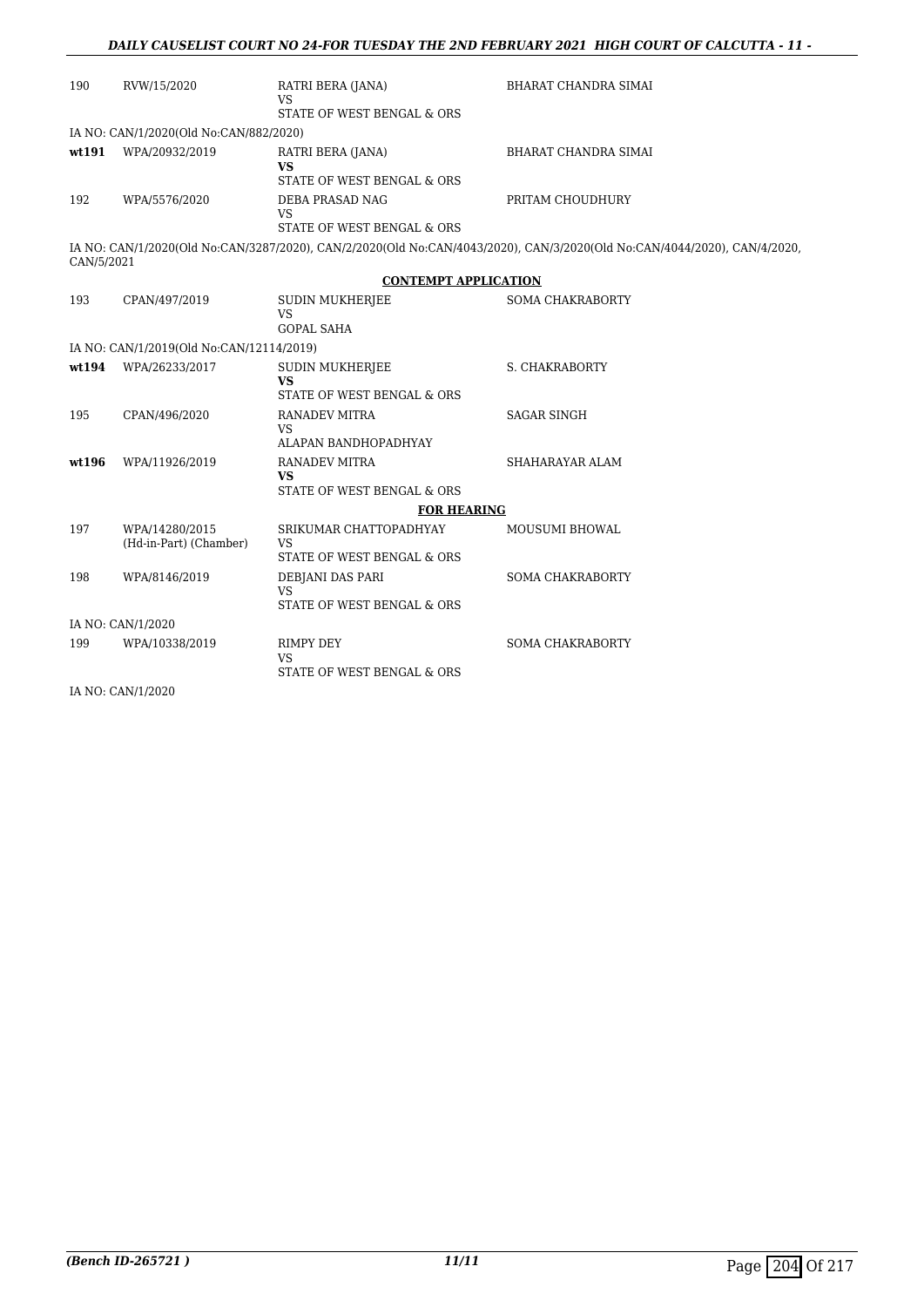

### **Appellate Side**

**DAILY CAUSELIST For Tuesday The 2nd February 2021**

#### **COURT NO. 22**

**SINGLE BENCH (SB - XIII)**

**AT 10:45 AM**

#### **HON'BLE JUSTICE ABHIJIT GANGOPADHYAY**

**(VIA VIDEO CONFERENCE)**

**ON AND FROM MONDAY, THE 11TH JANUARY, 2021 – MATTERS ( MOTION & HEARING) UNDER ARTICLE 226 OF THE CONSTITUTION OF INDIA RELATING TO LABOUR UNDER GROUP III ; MATTERS (MOTION & HEARING) UNDER ARTICLE 226 OF THE CONSTITUTION RELATING TO TRANSPORT & TELECOMMUNICATION UNDER GROUP VII INCLUDING HEARING OF WRIT PETITIONS AND APPLICATIONS CONNECTED THERETO; MATTERS (MOTION & HEARING) RELATING TO REGULATION OF INDUSTRIES & ESSENTIAL COMMODITIES & VARIOUS CENTRAL ORDERS UNDER GROUP VIII INCLUDING APPLICATIONS CONNECTED THERTO.**

**FROM MONDAY, (25.01.2021) THE SCHEDULE GIVEN BELOW WILL BE FOLLOWED. 1. GROUP III MATTERS WILL BE TAKEN UP FROM 10.45 A.M. TO 12.00 NOON.**

**2. GROUP VII MATTERS WILL BE TAKEN UP AFTER GROUP III MATTERS ARE OVER OR FROM 12.00 NOON TO 1.00 P.M, WHICHEVER IS EARLIER.**

**3. FIXED MATTERS WILL BE TAKEN UP FROM 2.00 P.M. AND NOT AFTER 3.00 P.M.**

**4. GROUP VIII MATTERS WILL BE TAKEN UP AFTER 2.00 P.M. MATTERS ARE OVER OR FROM 3.00 P.M. WHICHEVER IS EARLIER.**

**FROM 25TH JANUARY, 2021 TO 26TH FEBRUARY 2021 - NO MENTIONING WILL BE TAKEN FOR INCLUSION IN THE LIST EXCEPT SENIOR CITIZEN MATTERS AND MATTERS OF LEGAL AID.**

**NOTE: MATTERS WILL BE TAKEN UP THROUGH PHYSICAL HEARING ONLY WHEN BOTH THE PARTIES ARE AGREED.**

|   |                                                                           | <b>EXTENSION OF INTERIM ORDER</b>                                                     |                                |
|---|---------------------------------------------------------------------------|---------------------------------------------------------------------------------------|--------------------------------|
| 1 | WPA/10894/2011                                                            | SADHANA SINGH<br>VS<br>UNION OF INDIA & ORS                                           | PINGAL<br><b>BHATTACHARYYA</b> |
|   | IA NO: CAN/1/2020(Old No:CAN/2353/2020), CAN/2/2020(Old No:CAN/2355/2020) |                                                                                       |                                |
|   |                                                                           | <b>TO BE MENTIONED</b>                                                                |                                |
| 2 | WPA/5082/2020                                                             | <b>SHAMBHU NATH</b><br><b>CHOUDHURY</b><br>VS<br>STATE OF WEST BENGAL &<br><b>ORS</b> | MOLLY DAS                      |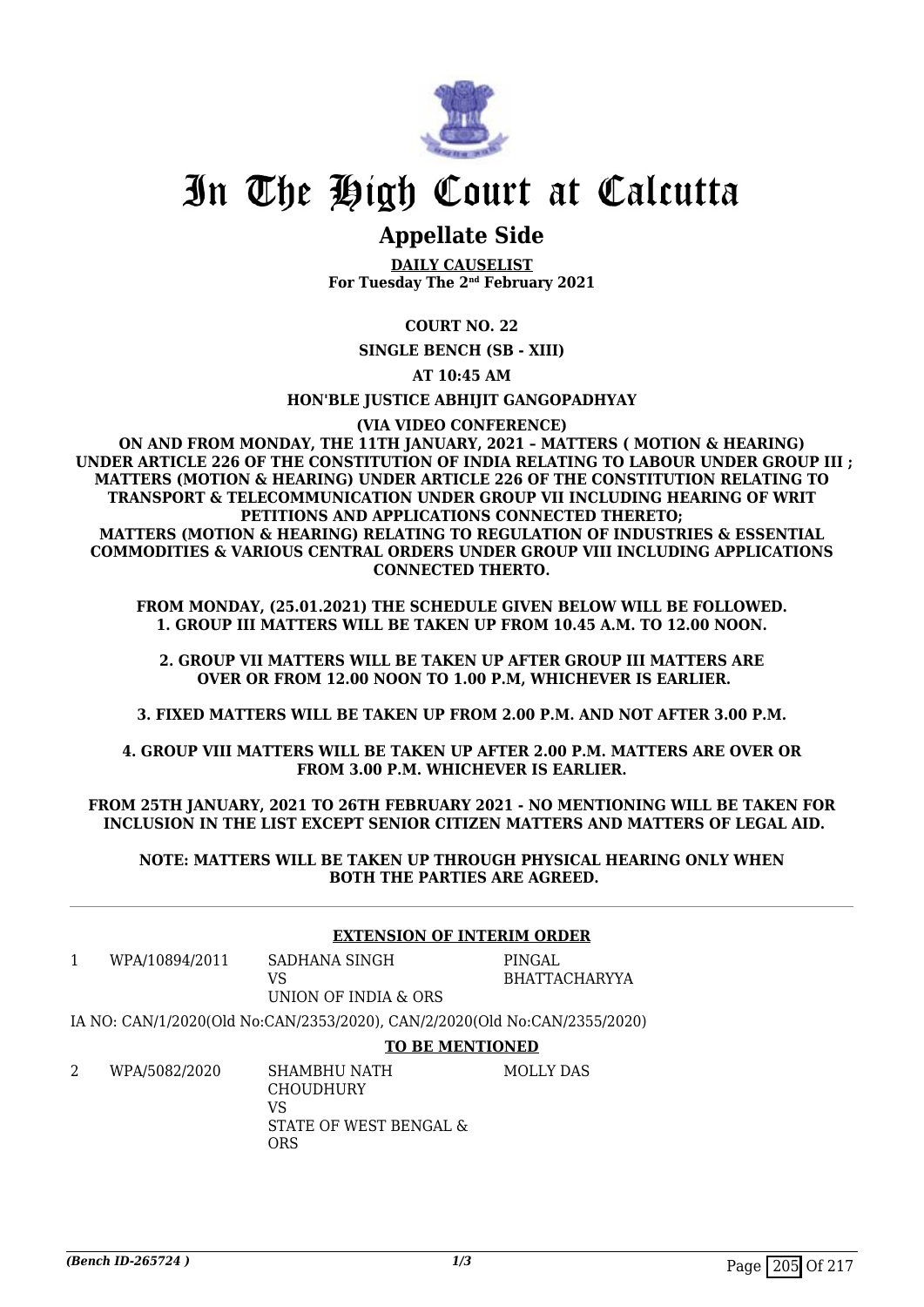| 3  | WPA/5247/2020                                   | PADAM MERCANTILES PVT.<br>LTD & ANR<br><b>VS</b><br><b>EMPLOYEES STATE</b><br><b>INSURANCE CORPORATION</b>          | DEONENT INPERSON                 |
|----|-------------------------------------------------|---------------------------------------------------------------------------------------------------------------------|----------------------------------|
| 4  | WPA/8729/2020                                   | & ORS<br>NOOR ISLAM<br>VS<br>STATE OF WEST BENGAL                                                                   | PRIYABRATA SAHA                  |
|    |                                                 | AND ORS.                                                                                                            |                                  |
|    |                                                 | <b>GR. - III (MOTION)</b>                                                                                           |                                  |
| 5  | WPA/4940/2008<br>CAN 3783/09 NOT<br><b>HERE</b> | PRICE WATERHOUSE<br>VS<br>REGIONAL PROVIDENT<br>FUND COMMISSIONER - I &<br><b>ORS</b>                               | <b>JOSEPH BANERJI</b>            |
|    |                                                 | IA NO: CAN/1/2009(Old No:CAN/3783/2009), CAN/2/2021                                                                 |                                  |
| 6  | WPA/1756/2018                                   | <b>NETAI KHAN</b><br><b>VS</b><br>STATE OF WEST BENGAL &<br><b>ORS</b>                                              | <b>B. SHAW</b>                   |
| 7  | WPA/5129/2018                                   | WRITER SAFEGUARD PVT<br>LTD REP BY ITS STATE<br><b>MANAGER</b><br><b>VS</b><br>STATE OF WEST BENGAL &<br><b>ORS</b> | <b>TARAK DUTTA</b>               |
|    | IA NO: CAN/1/2019(Old No:CAN/1987/2019)         |                                                                                                                     |                                  |
| 8  | WPA/3390/2020                                   | NEPAN CH. DAS<br><b>VS</b><br>ASST. DIR. ESIC. INS. BR. II<br>& ORS.                                                | <b>ABHIJAT DAS</b>               |
| 9  | WPA/10930/2020                                  | <b>TAPAS PAL AND ORS</b><br><b>VS</b><br>STATE OF WEST BENGAL<br>AND ORS.                                           | DEBASISH<br><b>CHATTOPADHYAY</b> |
| 10 | WPA/487/2021                                    | DIPALI SARDAR<br>VS<br>STATE OF WEST BENGAL<br>AND ORS.                                                             | RANANEESH GUHA<br>THAKURTA       |
| 11 | WPA/1479/2021                                   | PRABIR KUMAR MAITRA<br><b>VS</b><br>STATE OF WEST BENGAL<br>AND ORS.                                                | <b>SIKTA ROY</b>                 |
| 12 | WPA/1986/2021                                   | SANTOSH KR. DAS<br>VS<br>REGIONAL P.F COM. KOL.<br>AND ORS.                                                         | RAMIJ MUNSHI                     |
| 13 | WPA/2618/2021                                   | M/S CROWN TANNERY<br><b>VS</b><br>THE REGIONAL PROVIDENT<br>FUND COMMISSIONER AND<br><b>ORS</b>                     | RAVI KUMAR DUBEY                 |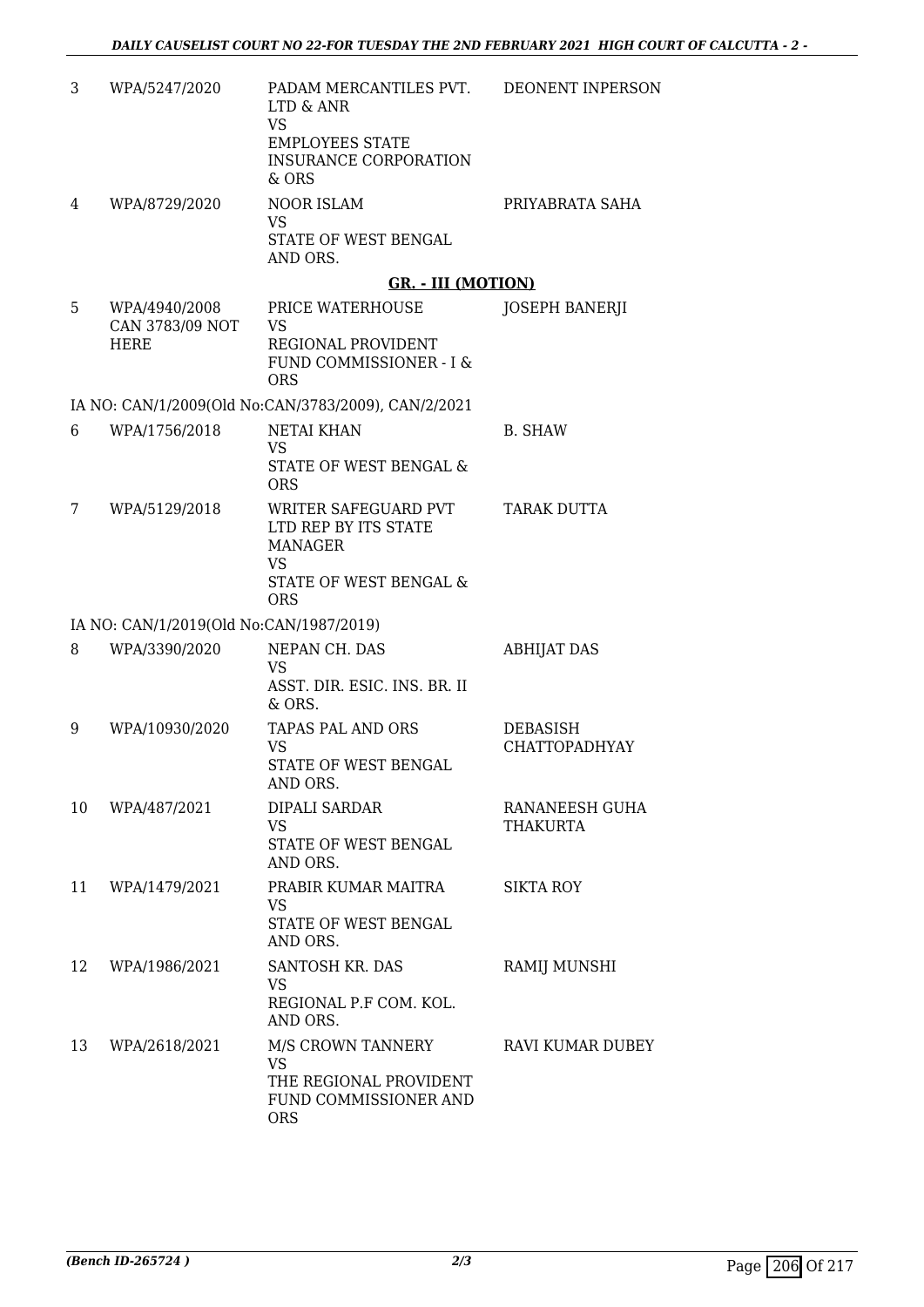| 14 | WPA/2878/2021                                              | HINDUSTAN UNILEVER LTD<br><b>WORKERS UNION</b><br><b>VS</b><br>STATE OF WEST BENGAL<br>AND ORS. | RAJNEESH GUHA<br><b>THAKURATA</b>      |
|----|------------------------------------------------------------|-------------------------------------------------------------------------------------------------|----------------------------------------|
| 15 | WPA/2919/2021                                              | MRITYUNJOY PARAMANIK<br>VS<br>THE COAL INDIA LIMITED                                            | <b>SHRABONI SARKAR</b>                 |
|    |                                                            | <b>NEW MOTION (GROUP - III)</b>                                                                 |                                        |
| 16 | WPA/20201/1998<br>CAN 8976/1998 NOT SYSTEMS<br><b>HERE</b> | M/S.CANNON ELECTRONIC<br><b>VS</b><br>THE STATE OF WEST<br><b>BENGAL</b>                        | <b>INDRAJIT DASGUPTA</b>               |
|    | IA NO: CAN/1/1998(Old No:CAN/8976/1998)                    |                                                                                                 |                                        |
| 17 | WPA/24501/2012                                             | M/S. CANNON ELECTRONIC<br><b>SYSTEMS</b><br>VS<br>STATE OF WEST BENGAL &<br><b>ANR</b>          | SAIBAL MUKHERJEE                       |
|    |                                                            | <b>GROUP - VII (MOTION)</b>                                                                     |                                        |
| 18 | WPA/1502/2021                                              | <b>GOLAM RASUL AND ANR</b><br><b>VS</b><br>UNION OF INDIA AND ORS                               | <b>BISWAPRIYA</b><br><b>SAMANTA</b>    |
| 19 | WPA/2820/2021                                              | SUROJIT GHOSH<br><b>VS</b><br>STATE OF WEST BENGAL<br>AND ORS.                                  | <b>AMLAN KUMAR</b><br><b>MUKHERJEE</b> |
|    |                                                            | <b>PART HEARD MATTERS</b>                                                                       |                                        |
| 20 | WPA/20899/2018<br>(AT 2:00 P.M.)                           | M/S. HORIZON TRAVELS &<br>CO.<br><b>VS</b><br><b>STATE OF WEST BENGAL &amp;</b><br><b>ORS</b>   | PRANTAI DAS                            |
|    |                                                            | <b>FOR HEARING</b>                                                                              |                                        |
| 21 | WPA/19824/2019<br>(AT 2:00 P.M.)                           | SUJIT MOULIK<br><b>VS</b><br>STATE OF WEST BENGAL &<br><b>ORS</b>                               | SHYAMSUNDAR<br>MUKHERJEE               |
|    |                                                            | <b>GR. - VIII (MOTION)</b>                                                                      |                                        |
| 22 | WPA/280/2021                                               | ANUP KUMAR SAHA<br>VS<br>INDIAN OIL CORPORATION<br>LTD AND ORS                                  | <b>NEIL BASU</b>                       |
| 23 | WPA/630/2021                                               | SANJOY KESHRI<br><b>VS</b><br>STATE OF WEST BENGAL<br>AND ORS.                                  | SUBHANKAR DAS                          |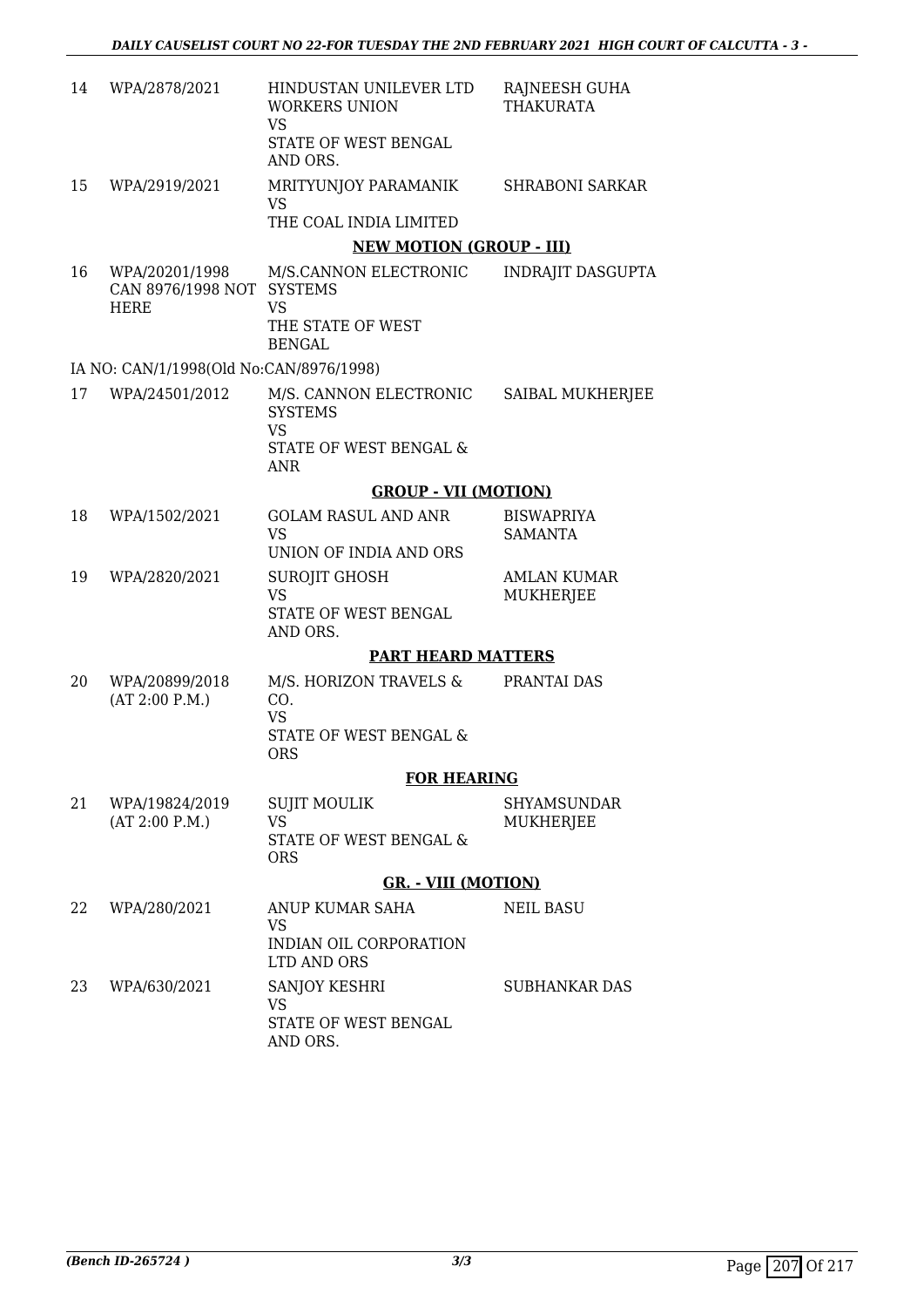

### **Appellate Side**

**DAILY CAUSELIST For Tuesday The 2nd February 2021**

#### **COURT NO. 32**

**SINGLE BENCH (SB - XIV)**

**AT 10:45 AM**

**HON'BLE JUSTICE JAY SENGUPTA**

**(VIA VIDEO CONFERENCE)**

**ON AND FROM MONDAY, THE 11TH JANUARY, 2021 - ADMISSION OF CRIMINAL MOTIONS AND HEARING OF CRIMINAL REVISIONS ARISING OUT OF N.I. ACT; POCSO; MAINTENANCE AND CRIME AGAINST WOMEN (NOT ASSIGNED TO ANY OTHER BENCH) INCLUDING APPLICATIONS CONNECTED THERETO;**

**HEARING OF CRIMINAL REVISIONS (IRRESPECTIVE OF CLASSIFICATION) FILED FROM 2016 INCLUDING CONNECTED APPLICATIONS;**

**HEARING OF CRIMINAL APPEALS.**

 **AND**

**ON AND FROM MONDAY, 1ST FEBRUARY, 2021 TO MONDAY, 15TH FEBRUARY, 2021 - IN ADDITION TO HIS OWN LIST AND DETERMINATION, WILL TAKE UP THE LIST AND DETERMINATION OF HON'BLE JUSTICE SUBHASIS DASGUPTA. .**

**NOTE :**

**1. "TO BE MENTIONED", "LISTED MOTION", "EXTENSION OF INTERIM ORDER" SHALL BE TAKEN UP FIRST. THEREAFTER, ALL OTHER MATTERS SHALL BE TAKEN UP SERIALLY. 2. MENTIONING FOR INCLUSION IN THE LIST WILL BE PERMITTED ONLY ON THE FIRST WORKING DAY OF THE WEEK AT THE FIRST SITTING. 3. HEARING OF APPEAL SHALL BE TAKEN UP EVERY TUESDAY & THURSDAY AT 3.00 P.M. OR AFTER COMPLETION OF THE OTHER MATTERS WHICHEVER IS EARLIER. NOTE : MATTERS WILL BE TAKEN UP THROUGH PHYSICAL HEARING WHEN BOTH THE PARTIES ARE AGREED**

#### **LISTED MOTION 1**

| 1 | CRR/1430/2018 | NIRMAL KUMAR SAHA<br>VS<br>STATE OF WEST BENGAL &<br>ORS.      | <b>TANMAY BASU</b>         |
|---|---------------|----------------------------------------------------------------|----------------------------|
| 2 | CRR/2199/2018 | SEEMA AGARWAL<br>VS<br>SUDARSHAN AGARWAL &<br><b>ANR</b>       | C ALAM                     |
| 3 | CRR/1581/2019 | TRISHA DAS NEE SARKAR<br>VS<br><b>SAJAL DAS</b>                | MRS MANASWITA<br>MUKHERJEE |
| 4 | CRR/1774/2019 | <b>FALAUDDIN HAIDER</b><br>VS<br>STATE OF WEST BENGAL &<br>ANR | <b>NOOR ALAM</b>           |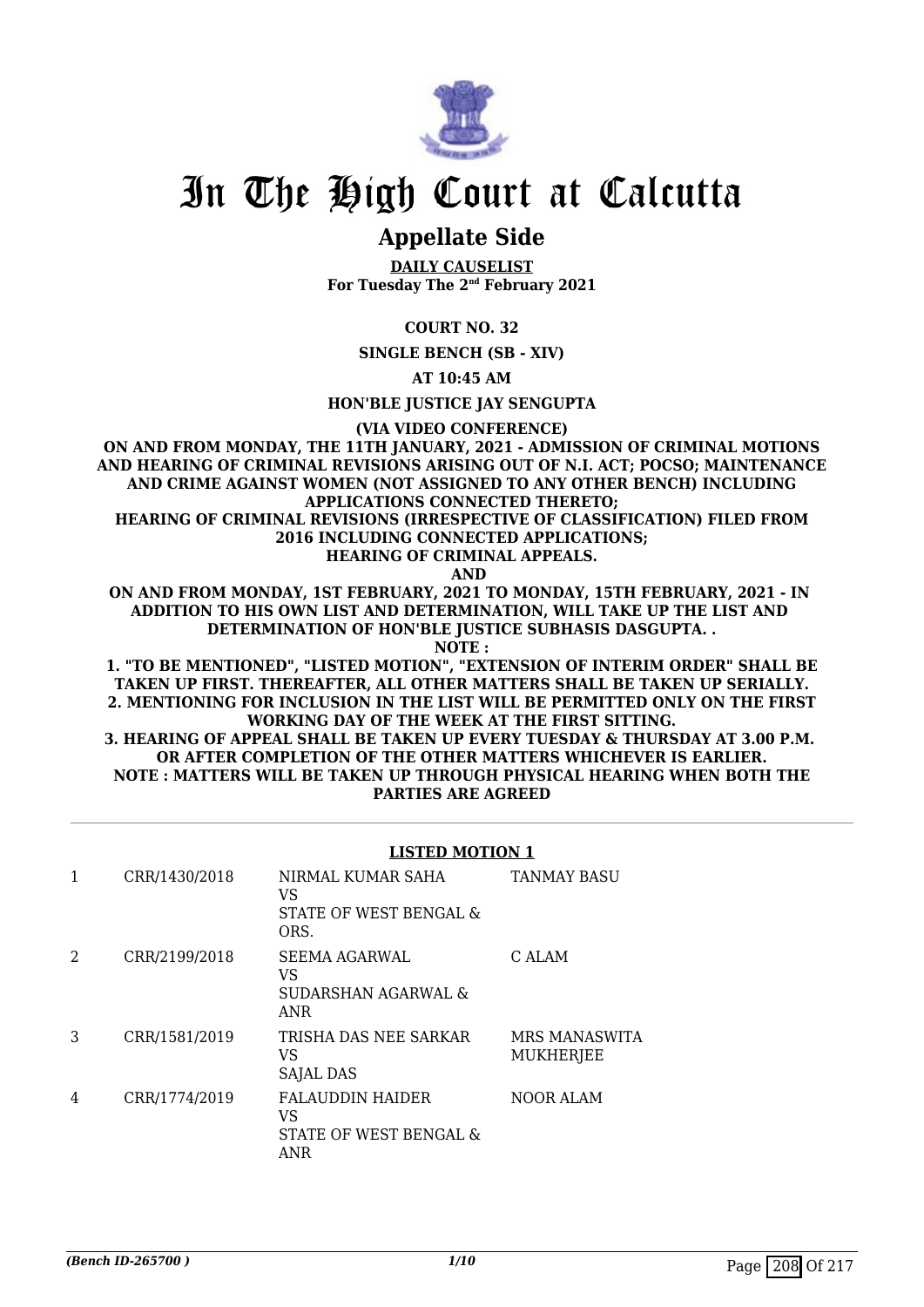| 5  | CRR/2762/2019                             | SABINA YASMIN LASKAR<br><b>VS</b><br>STATE OF WEST BENGAL &<br><b>ORS</b>                   | LAKSHIMINATH<br><b>BHATTACHARYA</b>     |
|----|-------------------------------------------|---------------------------------------------------------------------------------------------|-----------------------------------------|
|    |                                           | IA NO: CRAN/1/2019(Old No:CRAN/3829/2019), CRAN/3/2020(Old No:CRAN/117/2020)                |                                         |
| 6  | CRR/17/2020                               | ARPITA GHORAI PANJA &<br><b>ORS</b><br><b>VS</b><br><b>SUBRATA PANJA &amp; ANR</b>          | <b>SUBRATA</b><br><b>CHAKRABARTI</b>    |
| 7  | CRR/146/2020                              | <b>ANUPA DATTA</b><br><b>VS</b>                                                             | HUSEN MUSTAFI                           |
| 8  | CRR/960/2020                              | SANATAN KUMAR SEN<br>RISHIKESH MEENA<br><b>VS</b><br>STATE OF WEST BENGAL &<br><b>ANR</b>   | ANUBRATA SANTRA                         |
| 9  | CRR/961/2020                              | KASTURI CHANDRA<br><b>VS</b><br>STATE OF WEST BENGAL                                        | <b>ASHOK HALDER</b>                     |
| 10 | CRR/990/2020                              | HARI GOVIND JAISWAL<br>VS<br>STATE OF WEST BENGAL                                           | <b>ANIRUDDHA</b><br><b>BHATTACHARYA</b> |
| 11 | CRR/1145/2020                             | DHRUBAJYOTI CHATTERJEE<br>VS<br>STATE OF WEST BENGAL &<br>ANR                               | <b>UJJAL RAY</b>                        |
|    | IA NO: CRAN/1/2020(Old No:CRAN/4633/2020) |                                                                                             |                                         |
| 12 | CRR/1413/2020                             | <b>SAIFUL KHAN</b><br>VS<br>State of West Bengal                                            | <b>GHULAM MUJTABA</b>                   |
| 13 | CRR/1441/2020                             | MALABIKA<br><b>BHATTACHARJEE</b><br><b>VS</b><br>THE STATE OF WEST<br><b>BENGAL AND ANR</b> | DEBASHIS BANERJEE                       |
| 14 | CRR/1443/2020                             | DR.MALABIKA<br><b>BHATTACHARJEE</b><br>VS<br>State of West Bengal                           | DEBASHIS BANERJEE                       |
| 15 | CRR/1515/2020<br>(At 2.00 p.m.)           | <b>SMT SUMITA PAINE</b><br>VS<br><b>BIPLAB PAINE</b>                                        |                                         |
|    | IA NO: CRAN/1/2020                        |                                                                                             |                                         |
| 16 | CRR/1783/2020                             | NISITH KUMAR PALADI AND<br>ANR<br><b>VS</b><br>State of West Bengal AND<br>ANR              | ALOTRIYA<br>MUKHERJEE                   |
| 17 | CRR/1802/2020                             | MD. NIZAMUDDIN<br>VS<br>STATE OF WEST BENGAL<br>AND ANR                                     | PRABIR KUMAR<br>GHOSH                   |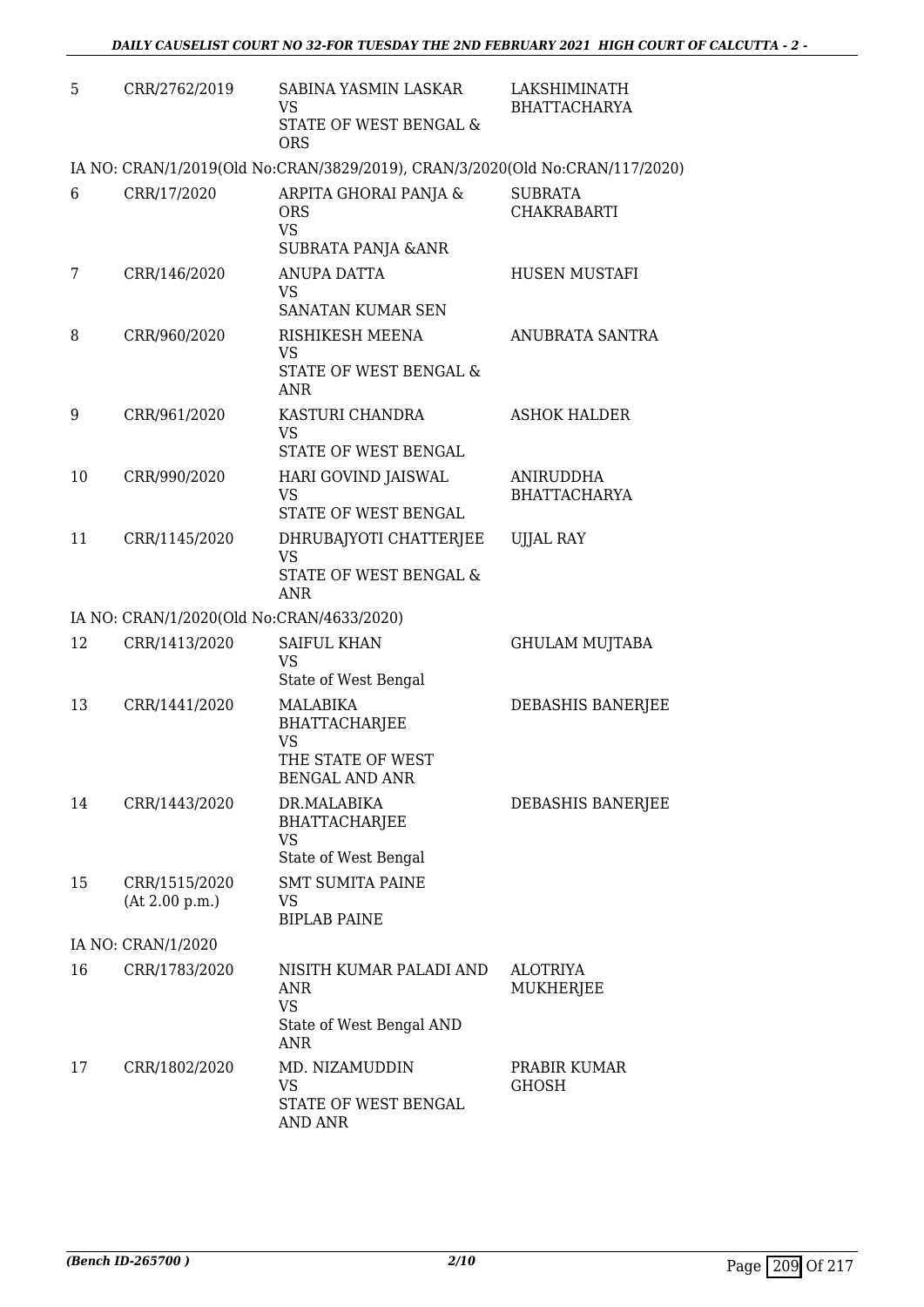#### *DAILY CAUSELIST COURT NO 32-FOR TUESDAY THE 2ND FEBRUARY 2021 HIGH COURT OF CALCUTTA - 3 -*

| 18 | CRR/15/2021        | SMT INDRANI CHATTERJEE<br>VS<br>State of West Bengal AND<br><b>ANR</b>                  | PINAKI RANJAN<br><b>MITRA</b>      |
|----|--------------------|-----------------------------------------------------------------------------------------|------------------------------------|
| 19 | CRR/53/2021        | ARINDAM BISWAS AND ORS<br>VS<br>State of West Bengal AND<br><b>ANR</b>                  | <b>JAGANNATH</b><br><b>GANGULY</b> |
|    | IA NO: CRAN/1/2021 |                                                                                         |                                    |
| 20 | CRR/103/2021       | <b>JASPAL SINGH</b><br><b>VS</b><br><b>PUJA PRASAD</b>                                  | SOUMAJIT<br><b>CHATTERJEE</b>      |
| 21 | CRR/158/2021       | RITUPARNA CHOWDHRY<br><b>VS</b><br>State of West Bengal AND<br>ANR.                     | l vishal kumar                     |
| 22 | CRR/162/2021       | RITUPARNA CHOWDHRY<br><b>VS</b><br>State of West Bengal                                 | L VISHAL KUMAR                     |
| 23 | CRR/195/2021       | AINUL HAQUE AND ANR<br>VS<br>State of West Bengal AND<br><b>ANR</b>                     | <b>SAFDAR AZAM</b>                 |
| 24 | CRR/200/2021       | HANSADHAR MANDAL AND<br>ORS.<br><b>VS</b><br>State of West Bengal AND<br>ANR.           | SK. SAHJAHAN ALI                   |
| 25 | CRR/206/2021       | <b>NIRAD</b><br>CHAKRABORTY@NIRAD<br><b>VS</b><br>MANABENRA MUKHERJEE<br><b>AND ANR</b> | <b>SAIKA KHAN</b>                  |
| 26 | CRR/214/2021       | <b>SOUMEN DUTTA</b><br>VS<br>STATE OF WEST BENGAL<br>AND ORS.                           | NIRMALYA ROY                       |
| 27 | CRR/259/2021       | MOMTAJ KHATUN<br><b>VS</b><br>RAKIBUR RAHAMAN                                           | ANISH KUMAR DEY                    |
| 28 | CRR/260/2021       | RAMESH CHANDRA<br><b>SHARMA</b><br><b>VS</b><br>MURLIDHAR RAJKUMAR<br><b>AND ANR</b>    | SYAMAL DE                          |
| 29 | CRR/274/2021       | <b>BHOLANATH BAG</b><br>VS<br>STATE OF WEST BENGAL<br>AND ANR                           | ARUP KUNDU                         |
| 30 | CRR/275/2021       | SHANKAR BHATTACHARJEE SAUNAVO BASU<br><b>VS</b><br>STATE OF WEST BENGAL<br>AND ANR      |                                    |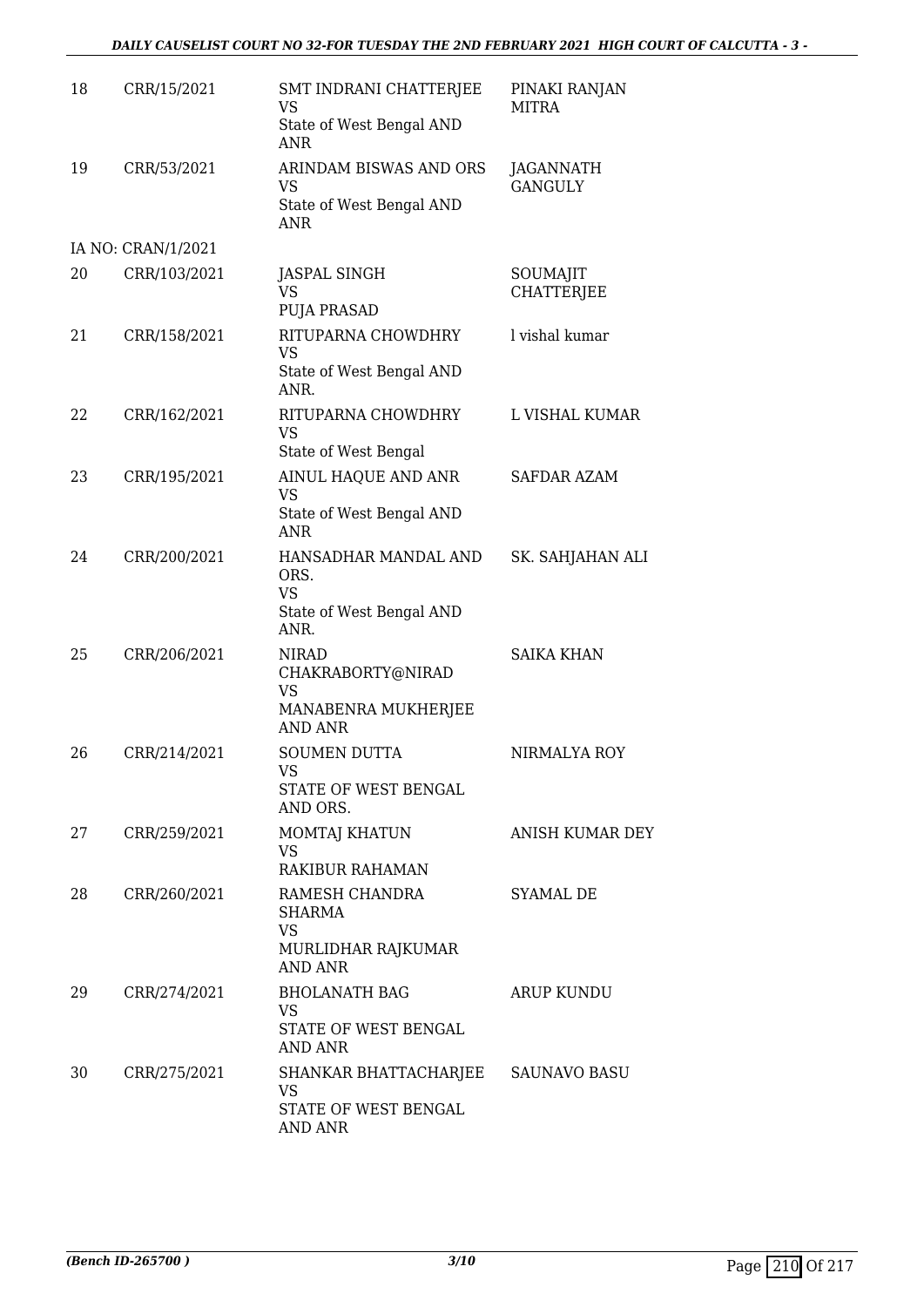| 31   | CRR/278/2021                              | <b>ARUN GHOSH</b><br>VS<br>THE STATEN OF WEST<br><b>BENGAL AND ANR</b>                   | <b>MRITYUNJOY</b><br><b>CHATTERJEE</b>                                                         |
|------|-------------------------------------------|------------------------------------------------------------------------------------------|------------------------------------------------------------------------------------------------|
|      |                                           | <b>EXTENSION OF INTERIM ORDER</b>                                                        |                                                                                                |
| 32   | CRR/777/2018                              | D. K. ENTERPRISES PVT.<br>LTD. & ANR.<br><b>VS</b><br>STATE OF WEST BENGAL &<br>ANR.     | DIPANKAR SAHA                                                                                  |
|      |                                           | IA NO: CRAN/2/2018(Old No:CRAN/3659/2018), CRAN/5/2020(Old No:CRAN/477/2020)             |                                                                                                |
| 33   | CRR/2832/2018                             | <b>GOUTAM KUMAR BALA</b><br><b>VS</b><br>STATE OF WEST BENGAL                            | T.K.MONDAL                                                                                     |
|      | IA NO: CRAN/1/2019(Old No:CRAN/1872/2019) |                                                                                          |                                                                                                |
|      |                                           | <b>APPLICATION</b>                                                                       |                                                                                                |
| 34   | CRR/1529/2020                             | SAIFUL ISLAM SIDDIQUE<br><b>AND ANR</b><br><b>VS</b>                                     | AMAR SINGH                                                                                     |
|      | IA NO: CRAN/1/2021                        | State of West Bengal                                                                     |                                                                                                |
|      |                                           | <b>ASSIGNED MATTERS</b>                                                                  |                                                                                                |
| 35   | CRR/209/2006                              | <b>ASHOK PRASAD</b><br><b>VS</b><br><b>STATE</b>                                         | KOUSHIK KUNDU                                                                                  |
|      | No:CRAN/4977/2019)                        |                                                                                          | IA NO: CRAN/1/2019(Old No:CRAN/4867/2019), CRAN/2/2019(Old No:CRAN/4868/2019), CRAN/3/2019(Old |
|      |                                           | <b>CONTESTED APPLICATION 1</b>                                                           |                                                                                                |
| 36   | CRR/1553/2017                             | ORIJIT CHATTERJEE & ANR<br><b>VS</b><br>STATE OF WEST BENGAL &                           | <b>SATADRU LAHIRI</b>                                                                          |
|      |                                           | <b>ORS</b>                                                                               |                                                                                                |
|      | IA NO: CRAN/3/2018(Old No:CRAN/2198/2018) |                                                                                          |                                                                                                |
| 37   | CRR/3448/2017                             | RAJA CHANDRA GARG<br><b>VS</b><br>STATE OF WEST BENGAL &<br>ANR.                         | SACHETAN GHOSH                                                                                 |
| 38   | CRR/591/2018                              | NAYEEM HOSSAIN @ NAIM<br><b>HOSSAIN &amp; ORS</b><br><b>VS</b><br>STATE OF WEST BENGAL & | A GHOSH                                                                                        |
|      |                                           | <b>ANR</b>                                                                               |                                                                                                |
| 39   | CRR/898/2018                              | <b>MUKUL BHASIN</b><br><b>VS</b><br>STATE OF WEST BENGAL &<br>ANR                        | S P CHATTOPADHYAY                                                                              |
| wt40 | CRR/893/2018                              | HARSHITA BHASIN (NEE<br>MALIK)<br><b>VS</b><br>STATE OF WEST BENGAL &<br><b>ORS</b>      | A. BHATTACHARYYA                                                                               |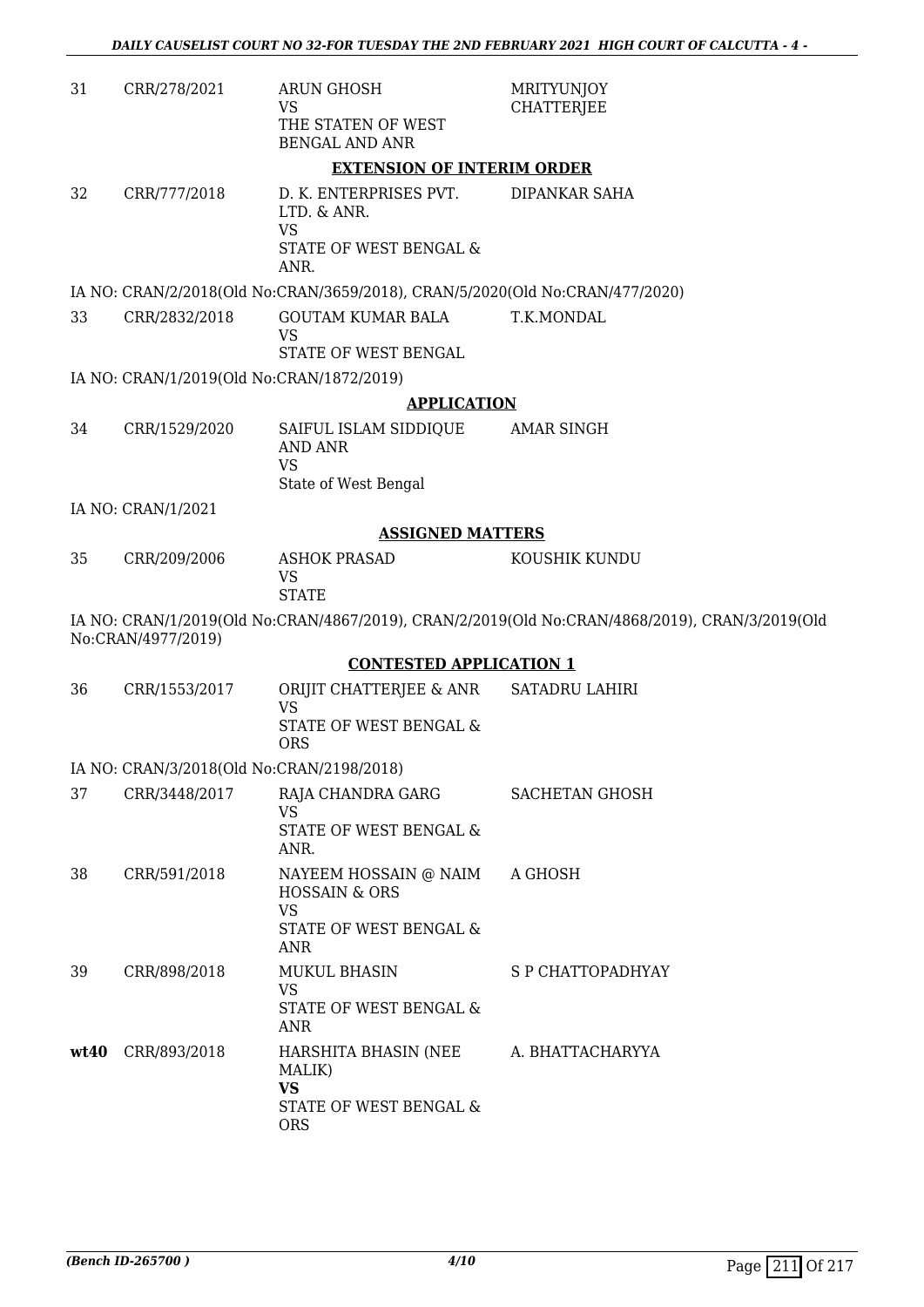| 41 | CRR/1264/2018                            | SOUMITRA PAUL & ANR<br>VS<br>STATE OF WEST BENGAL &                 | A AGARWAL                           |
|----|------------------------------------------|---------------------------------------------------------------------|-------------------------------------|
|    |                                          | ANR                                                                 |                                     |
| 42 | CRR/2398/2018                            | TARAK NATH PRAMANIK<br>VS                                           | R CHATTERJEE                        |
|    |                                          | JADUPATI DUTTA & ANR                                                |                                     |
| 43 | CRR/2399/2018                            | TARAK NATH PRAMANIK<br><b>VS</b><br>JADUPATI DUTTA & ANR.           | RESHMI CHATTERJEE                   |
| 44 | CRR/2955/2018                            | <b>SUBHADIP PAL</b>                                                 | K DAGA                              |
|    |                                          | <b>VS</b><br>STATE OF WEST BENGAL &<br><b>ORS</b>                   |                                     |
|    | IA NO: CRAN/4/2020(Old No:CRAN/905/2020) |                                                                     |                                     |
| 45 | CRR/3002/2018                            | KASHI NATH SADHUKHAN<br><b>VS</b>                                   | N. ROY                              |
|    |                                          | STATE OF WEST BENGAL &<br>ANR                                       |                                     |
|    | IA NO: CRAN/1/2020(Old No:CRAN/863/2020) |                                                                     |                                     |
| 46 | CRR/3109/2018                            | <b>ABHIJIT BARDHAN</b><br><b>VS</b>                                 | RESHMI CHATTERJEE                   |
|    |                                          | STATE OF WEST BENGAL                                                |                                     |
| 47 | CRR/3755/2018                            | SUJIT KABIRAJ & ORS<br><b>VS</b>                                    | <b>SHAKTI</b><br><b>CHAKRABORTI</b> |
|    |                                          | STATE OF WEST BENGAL                                                |                                     |
| 48 | CRR/129/2019                             | <b>VIVEK AGARWAL</b><br><b>VS</b><br>RAJA ACHARJI                   | <b>SOUVIK DUTTA</b>                 |
| 49 | CRR/874/2019                             | ASISH JANA @ ASHIS JANA                                             | <b>AMAR NATH</b>                    |
|    |                                          | <b>VS</b>                                                           | <b>AGARWAL</b>                      |
|    |                                          | STATE OF WEST BENGAL &<br><b>ANR</b>                                |                                     |
| 50 | CRR/1997/2019                            | SONALI BISWAS (BALLAV)                                              | <b>KARABI ROY</b>                   |
|    |                                          | VS<br>NRIPENDRA NATH BISWAS                                         |                                     |
| 51 | CRR/763/2020                             | <b>ASHMITA</b><br>BHATTACHARJEE(BAIDYA)                             | <b>SUBHOJIT</b><br><b>CHOEDHURY</b> |
|    |                                          | VS<br><b>SAYANTAN</b><br><b>BHATTACHARJEE</b>                       |                                     |
| 52 | CRR/1046/2020                            | <b>ROSHNI BISWAS</b>                                                | <b>BODHISATTA BISWAS</b>            |
|    |                                          | <b>VS</b><br>STATE OF WEST BENGAL &<br>ANR                          |                                     |
|    |                                          | IA NO: CRAN/1/2020(Old No:CRAN/2328/2020), CRAN/2/2020, CRAN/3/2020 |                                     |
|    |                                          | <b>APPEAL FOR HEARING</b>                                           |                                     |
| 53 | CRA/28/2006                              | GOBORDHAN JANA & ANR.<br><b>VS</b><br><b>STATE</b>                  | ANSUMAN BERA                        |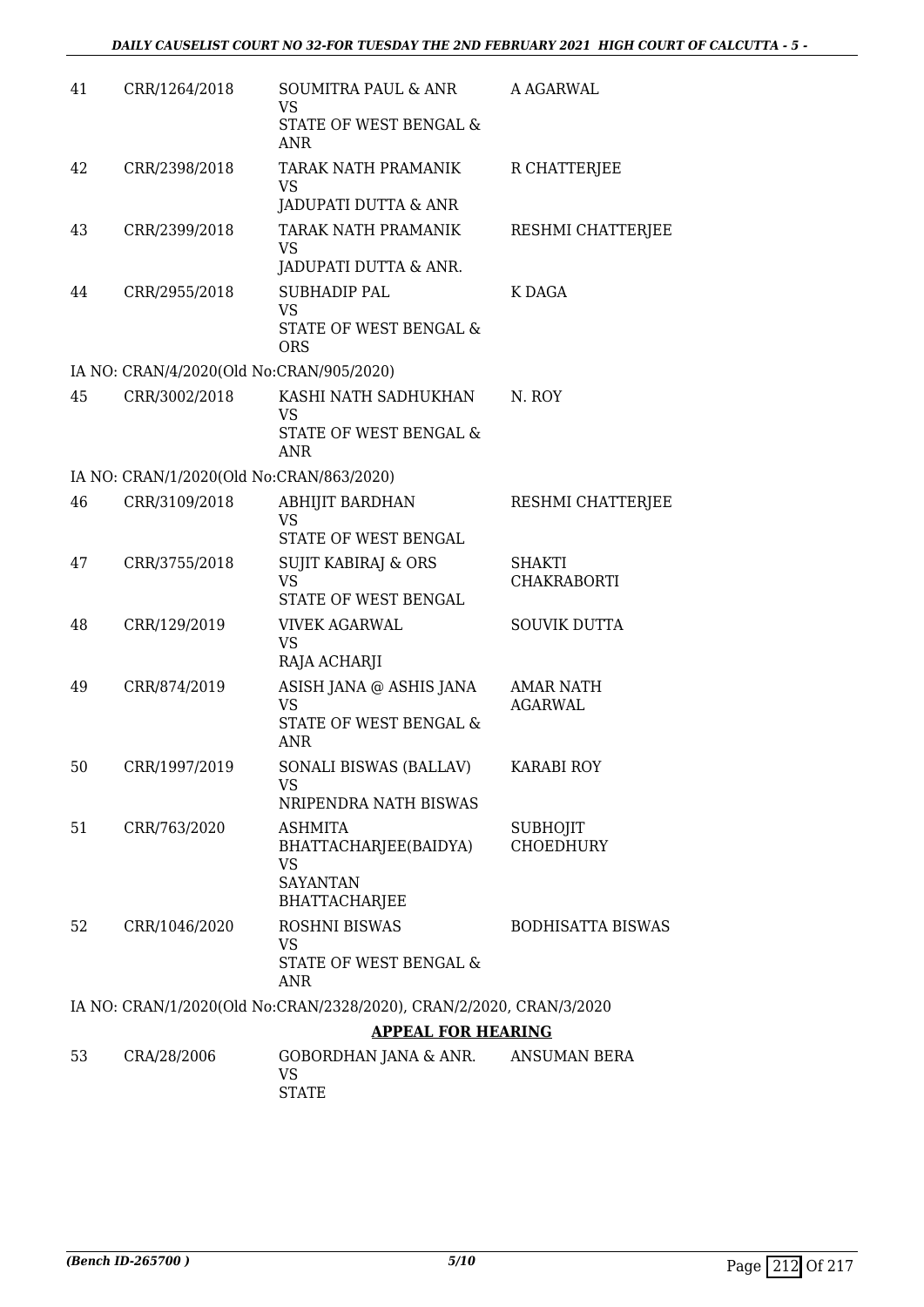| 54 | CRA/76/2016                               | SUKUMAR DAS @ FELU &<br>ORS.<br><b>VS</b><br>STATE OF WEST BENGAL                                                          | <b>ABHIJIT KUMAR</b><br><b>ADHYA</b> |
|----|-------------------------------------------|----------------------------------------------------------------------------------------------------------------------------|--------------------------------------|
| 55 | CRA/375/2016                              | <b>BIJAY KR MARANDI</b><br><b>VS</b><br>STATE OF WEST BENGAL                                                               | P ADHYA                              |
|    | IA NO: CRAN/1/2019(Old No:CRAN/4668/2019) |                                                                                                                            |                                      |
| 56 | CRA/15/2017                               | BINKU @ PERVEJ AKTAR &<br><b>ORS</b><br><b>VS</b><br>STATE OF WEST BENGAL                                                  | K BHATTACHARYYA                      |
| 57 | CRA/485/2017                              | JAHARLAL GHOSH @PUKARI<br><b>GHOSH</b><br><b>VS</b><br><b>STATE OF WEST BENGAL &amp;</b><br><b>ORS</b>                     | <b>SHIBASIS</b><br><b>CHATTERJEE</b> |
|    | IA NO: CRAN/2/2018(Old No:CRAN/3121/2018) |                                                                                                                            |                                      |
| 58 | CRA/715/2017<br>(LCR)                     | KHUSHBUR RAHAMAN<br>VS<br>STATE OF WEST BENGAL                                                                             | <b>SUJATA DAS</b>                    |
|    | IA NO: CRAN/2/2020                        |                                                                                                                            |                                      |
|    |                                           | <b>TO BE MENTIONED</b>                                                                                                     |                                      |
| 59 | CRR/2221/2019                             | <b>GAUTAM DAS</b>                                                                                                          | <b>SUBRA PODDAR</b>                  |
|    |                                           | <b>VS</b><br>STATE OF WEST BENGAL &<br><b>ANR</b>                                                                          |                                      |
|    | IA NO: CRAN/1/2020                        |                                                                                                                            |                                      |
|    |                                           | <b>LISTED MOTION</b>                                                                                                       |                                      |
| 60 | CRR/1870/2020                             | RAJKUMAR JADAV<br><b>VS</b>                                                                                                | RAMEEZ ALAM                          |
|    |                                           | STATE OF WEST BENGAL<br><b>AND ANR</b>                                                                                     |                                      |
| 61 | CRR/1902/2020                             | MUKTI NATH RAI AND ORS<br>VS                                                                                               | <b>RATNESH RAI</b>                   |
|    |                                           | State of West Bengal AND<br>ANR                                                                                            |                                      |
| 62 | CRR/101/2021                              | NESHAT AHMED SIDDIQUI<br><b>VS</b>                                                                                         | SOBHAN GANI                          |
|    |                                           | State of West Bengal AND<br><b>ANOTHER</b>                                                                                 |                                      |
| 63 | CRR/196/2021                              | <b>ABANI KR SHEET</b><br>VS.<br>State of West Bengal                                                                       | <b>SANTANU DAS</b>                   |
| 64 | CRR/213/2021                              | DR INDER SINGH KOTHARI<br><b>VS</b><br>THE ASSISTANT<br>DIRECTOR, ENFORCEMENT<br>DIRECTORATE,CGO<br><b>COMPLEX AND ANR</b> | Rituparna Ghosh                      |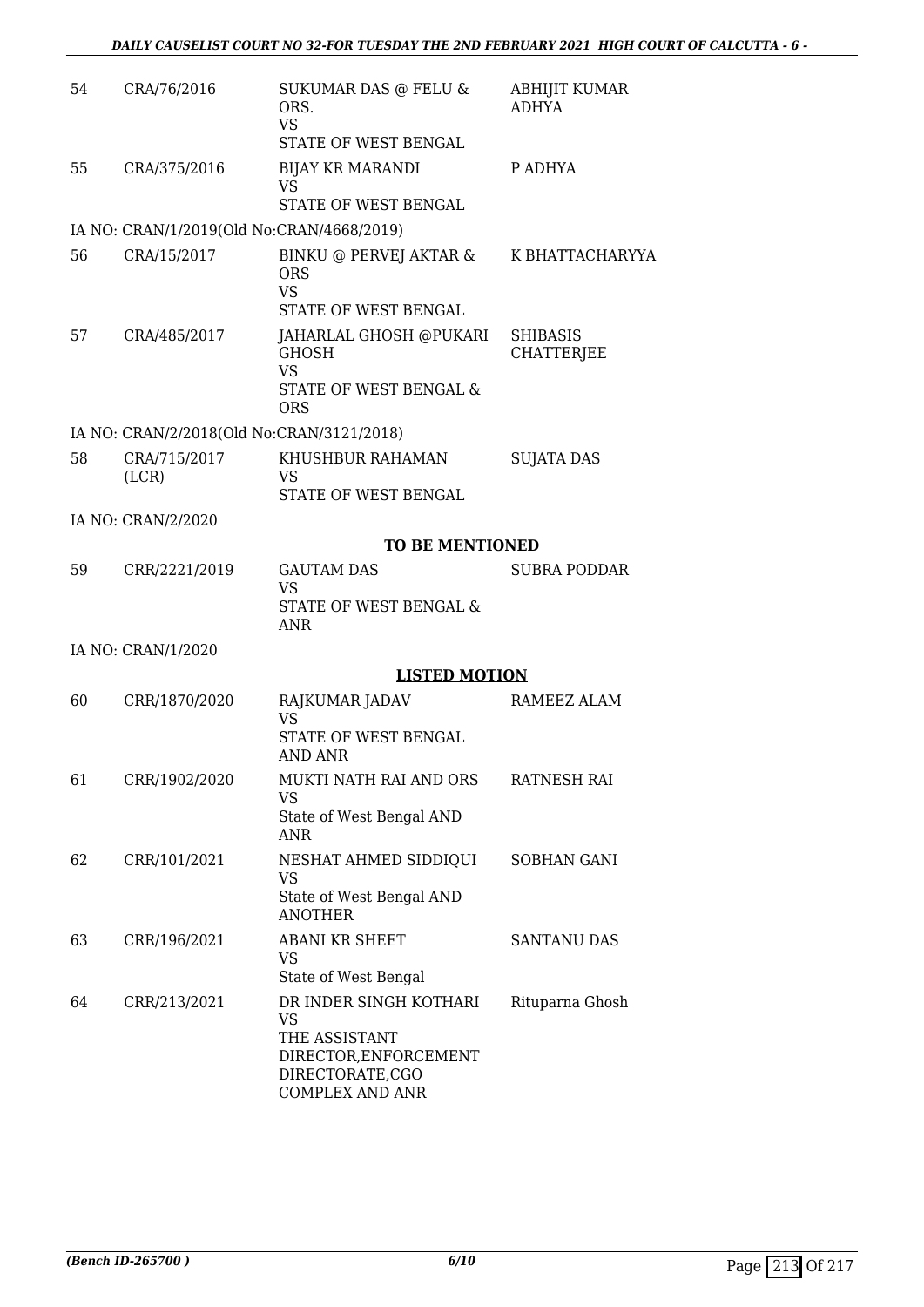| 65 | CRR/229/2021       | <b>GOUTAM SARKAR AND</b><br><b>OTHERS</b><br><b>VS</b><br>STATE OF WEST BENGAL<br>AND ORS. | <b>ROMA ROY</b>                      |
|----|--------------------|--------------------------------------------------------------------------------------------|--------------------------------------|
|    | IA NO: CRAN/1/2021 |                                                                                            |                                      |
| 66 | CRR/230/2021       | BHOLA SARDAR @ MONGOL<br><b>VS</b><br>STATE OF WEST BENGAL                                 | PRITAM ROY                           |
| 67 | CRR/233/2021       | SURESH AGARWAL<br><b>VS</b><br>STATE OF WEST BENGAL<br><b>AND ANR</b>                      | <b>SHILADITYA</b><br><b>BANERJEE</b> |
| 68 | CRR/248/2021       | IMRAN SK. AND ANR.<br><b>VS</b><br>STATE OF WEST BENGAL                                    | ASHOK KR.<br>CHOWDHURY               |
| 69 | CRR/249/2021       | <b>MANICK ROY</b><br><b>VS</b><br>STATE OF WEST BENGAL                                     | s. ghosh chowdhury                   |
| 70 | CRR/252/2021       | RAJANI PANDEY AND ORS<br><b>VS</b><br>STATE OF WEST BENGAL<br><b>AND ANR</b>               | <b>SUPRIYA GOLE</b>                  |
| 71 | CRR/255/2021       | AIZUL LASKAR@AZIZUL<br><b>LASKAR AND ORS</b><br><b>VS</b><br>STATE OF WEST BENGAL          | <b>SANCHITA</b><br><b>CHAUDHURI</b>  |
| 72 | CRR/256/2021       | RITA ROY AND ORS<br><b>VS</b><br>STATE OF WEST BENGAL                                      | <b>ASHOK KUMAR</b><br>CHOWDHURY      |
| 73 | CRR/257/2021       | MOHIT SENGUPTA<br><b>VS</b><br>STATE OF WEST BENGAL<br>AND ANOTHER                         | DATTATREYA DUTTA                     |
| 74 | CRR/263/2021       | RAHUL SARDAR<br><b>VS</b><br>STATE OF WEST BENGAL                                          | <b>SHASANKA SHEKHAR</b><br>SAHA      |
| 75 | CRR/264/2021       | NUR NOBI MONDAL<br><b>VS</b><br>STATE OF WEST BENGAL                                       | <b>SHASANKA SHEKHAR</b><br>SAHA      |
| 76 | CRR/265/2021       | AMAR KARMAKAR<br><b>VS</b><br>STATE OF WEST BENGAL                                         | SHASHANKA<br>SHEKHAR SAHA            |
| 77 | CRR/266/2021       | <b>ARCHANA SINGH</b><br>VS<br>STATE OF WEST BENGAL                                         | <b>SUJAN CHATTERJEE</b>              |
| 78 | CRR/267/2021       | <b>MANNAN SARDAR</b><br><b>VS</b><br>STATE OF WEST BENGAL                                  | SHASHANKA<br>SHEKHAR SAHA            |
| 79 | CRR/268/2021       | ATAUR RAHAMAN GAZI<br>VS<br>STATE OF WEST BENGAL                                           | SHASHANKA<br>SHEKHAR SAHA            |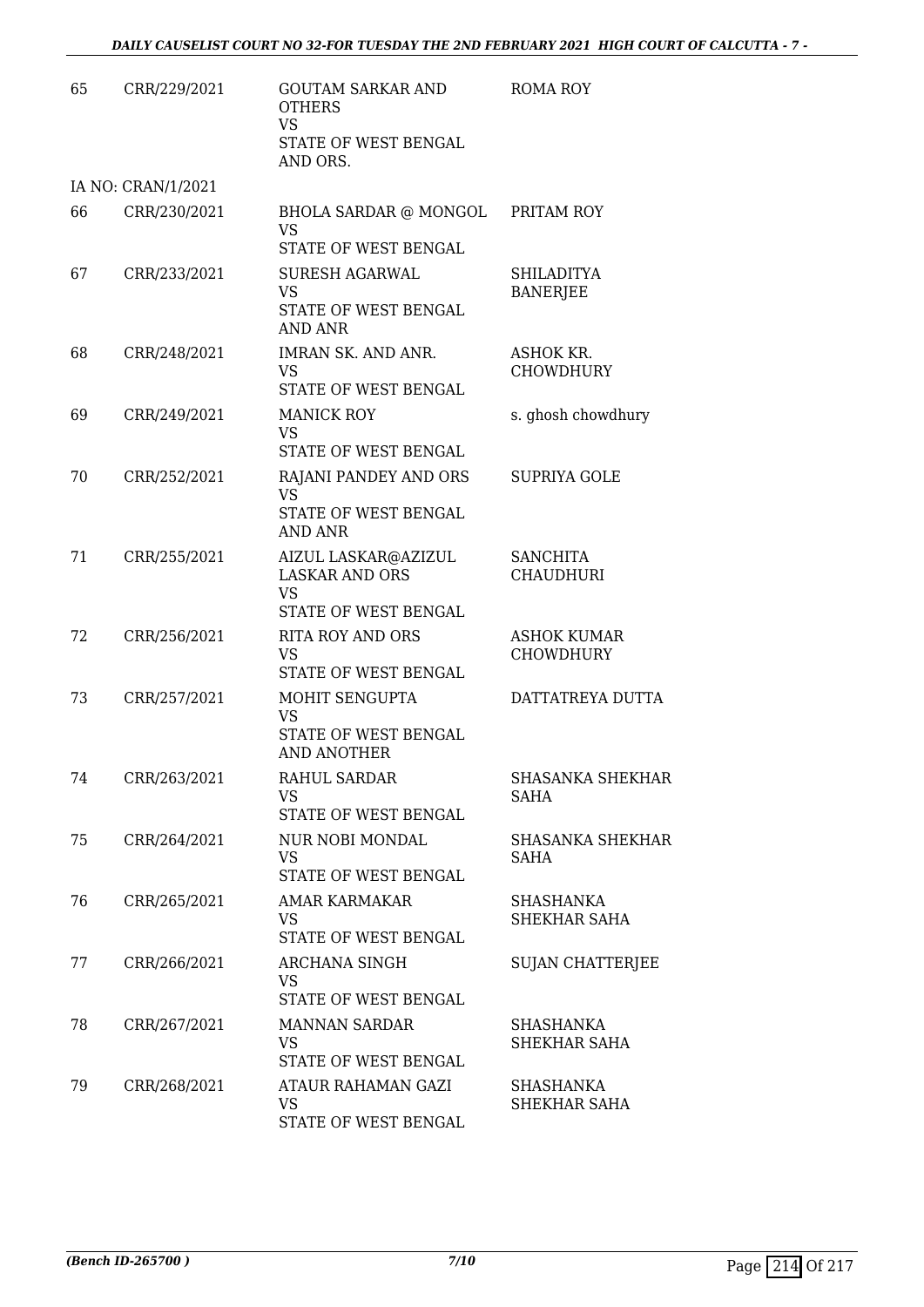| 80 | CRR/269/2021       | <b>MILON MONDAL</b><br><b>VS</b><br>STATE OF WEST BENGAL                         | <b>SHASHANKA</b><br>SHEKHAR SAHA           |
|----|--------------------|----------------------------------------------------------------------------------|--------------------------------------------|
| 81 | CRR/270/2021       | RAHUL SIL<br>VS<br>STATE OF WEST BENGAL                                          | <b>SHASHANKA</b><br>SHEKHAR SAHA           |
| 82 | CRR/271/2021       | RAJJAK GAZI<br><b>VS</b><br>STATE OF WEST BENGAL                                 | ARNAB CHATTERJEE                           |
| 83 | CRR/272/2021       | <b>SANATAN GHOSH</b><br>VS.<br>STATE OF WEST BENGAL<br><b>AND ANR</b>            | ARNAB CHATTERJEE                           |
| 84 | CRR/273/2021       | AMIRUL GAIN @ AMIRUL<br>VS<br>STATE OF WEST BENGAL                               | ARNAB CHATTERJEE                           |
| 85 | CRR/276/2021       | <b>SUKUMAR HALDAR</b><br><b>VS</b><br>THE STATE OF WEST<br><b>BENGAL AND ANR</b> | <b>BIPLAB MAHATO</b>                       |
| 86 | CRR/277/2021       | ASHOK SAMANTA AND ORS<br>VS<br>STATE OF WEST BENGAL<br>AND ORS.                  | PIMPY MUKHERJEE                            |
|    |                    | <b>ADJOURNED MOTIONS</b>                                                         |                                            |
| 87 | CRR/1569/2020      | <b>INDRAJIT DAS</b><br><b>VS</b><br>State of West Bengal AND<br><b>ANR</b>       | <b>AMAR SINGH</b>                          |
| 88 | CRR/1901/2020      | SUMITA MONDAL AND ANR.<br><b>VS</b><br>State of West Bengal AND<br>ANR.          | <b>ABHISHEK DE</b>                         |
| 89 | CRR/1936/2020      | SIRAJ HAQ<br><b>VS</b><br>State of West Bengal and Anr                           |                                            |
| 90 | CRR/77/2021        | DR KIRITI MOHAN HAZRA<br>VS<br>STATE OF WEST BENGAL<br>AND ORS.                  | RAJNANDINI DAS                             |
| 91 | CRR/115/2021       | SUBHAS SAHA@BHAKTO<br><b>SAHA</b><br><b>VS</b><br>Union of India                 | ARNAB SAHA                                 |
| 92 | CRR/118/2021       | NABIN JAISWAL<br><b>VS</b><br>State of West Bengal AND<br><b>ANR</b>             | <b>BIBHASHADITYA</b><br><b>CHAKRABORTY</b> |
|    | IA NO: CRAN/1/2021 |                                                                                  |                                            |
| 93 | CRR/147/2021       | KALIMUDDIN AHMMED<br>VS<br>State of West Bengal                                  | SK SARIFUDDIN                              |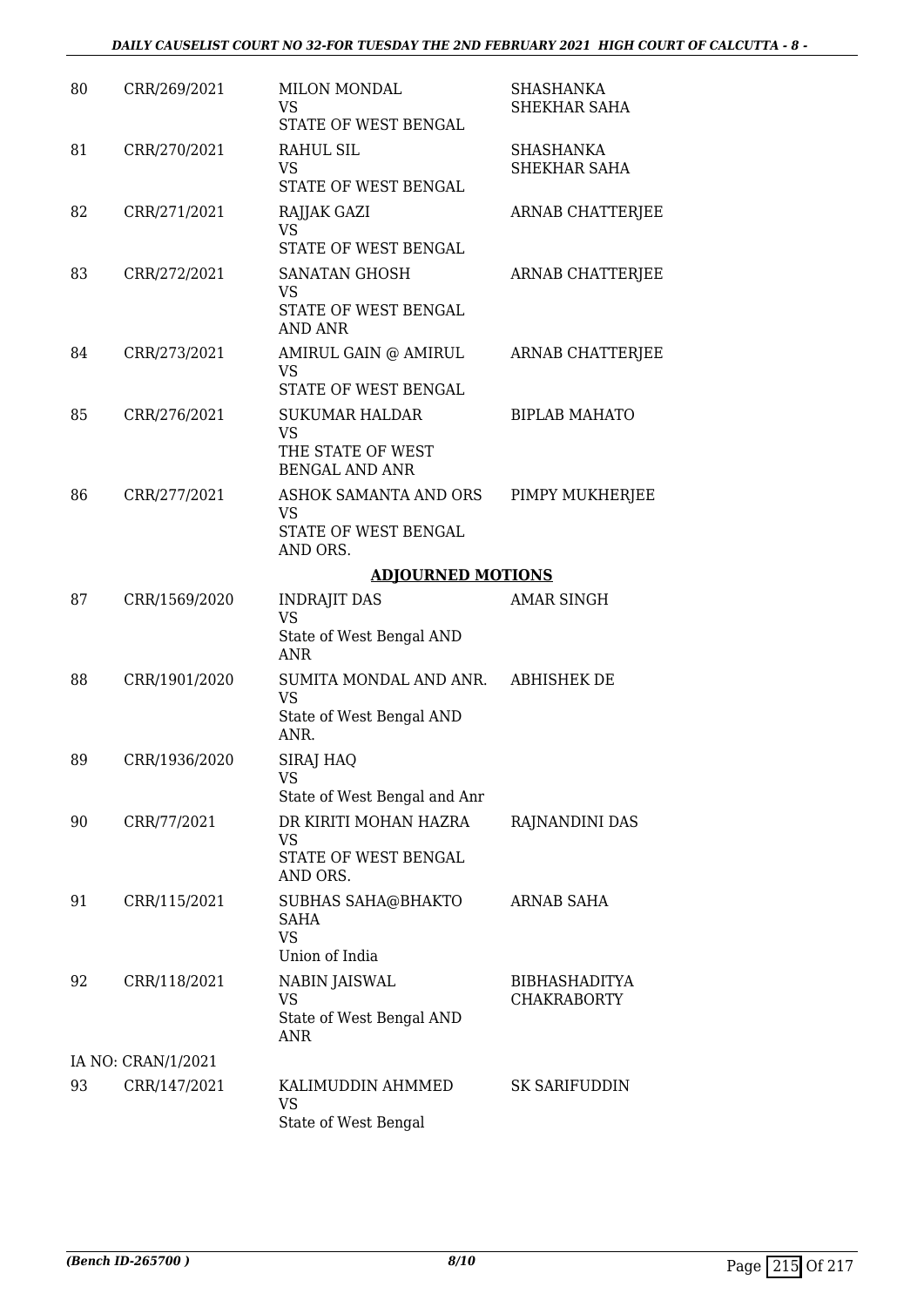| 94   | CRR/148/2021           | PRABHAKAR DAS<br><b>VS</b><br>State of West Bengal AND<br><b>ANOTHER</b>                      | KALYAN KUMAR<br><b>BHATTACHARJEE</b> |
|------|------------------------|-----------------------------------------------------------------------------------------------|--------------------------------------|
| 95   | CRR/159/2021           | MUKHTAR ALAM<br>VS<br>State of West Bengal AND<br>ANR                                         | ZAINAB TAHUR                         |
| wt96 | CRR/160/2021           | <b>MUKHTAR ALAM</b><br><b>VS</b><br>STATE OF WEST BENGAL<br>AND ANR                           | <b>ZAINAB TAHUR</b>                  |
| 97   | CRR/165/2021           | SUKANTA CHAKRABORTY<br><b>VS</b><br>State of West Bengal AND<br>ANR                           | PRADYUT SAHA                         |
|      |                        | <b>FOR ORDERS</b>                                                                             |                                      |
| 98   | CRR/3794/2019          | <b>ISMAIL SK</b><br><b>VS</b>                                                                 | <b>ABHIMANYU</b><br><b>BANERJEE</b>  |
|      |                        | STATE OF WEST BENGAL<br><b>CONTESTED APPLICATION</b>                                          |                                      |
| 99   | CRR/1563/2020          | LATIKA MONDAL                                                                                 | <b>GANESH MANNA</b>                  |
|      | (NTW)                  | VS<br>State of West Bengal AND<br>ANR                                                         |                                      |
| 100  | CRR/1588/2020<br>(NTW) | <b>MANISH KHEMKA</b><br><b>VS</b><br>Union of India                                           | ANIRUDHYA DUTTA                      |
| 101  | CRR/1754/2020          | RAMESH CHANDRA<br><b>AGARWAL</b><br>VS<br>THE STATE OF WEST<br><b>BENGAL AND ANR</b>          | <b>INDRADEEP BASU</b>                |
|      | IA NO: CRAN/1/2021     |                                                                                               |                                      |
| 102  | CRR/1782/2020          | MONOTOSH DUTTA<br>VS<br>State of West Bengal AND<br><b>ANOTHER</b>                            | ROHIT KR SHAW                        |
| 103  | CRR/1785/2020          | SMT SADHANA JOSHOHARA<br><b>DUTTA</b><br><b>VS</b>                                            | KRISHNENDU<br>BHADRA                 |
| 104  | CRR/1792/2020          | State of West Bengal<br><b>SUJIT KUMAR BISWAS</b><br><b>VS</b><br>State of West Bengal        | KRISHNENDU<br>BHADRA                 |
| 105  | CRR/1833/2020          | DR. LAV KOCHGAWAY AND<br>ANR.<br><b>VS</b>                                                    | kishwar rahman                       |
| 106  | CRR/1938/2020          | State of West Bengal and anr.<br>PRITISH DAS<br><b>VS</b><br>STATE OF WEST BENGAL<br>AND ORS. | <b>ARUP KUMAR</b><br><b>BHOWMICK</b> |